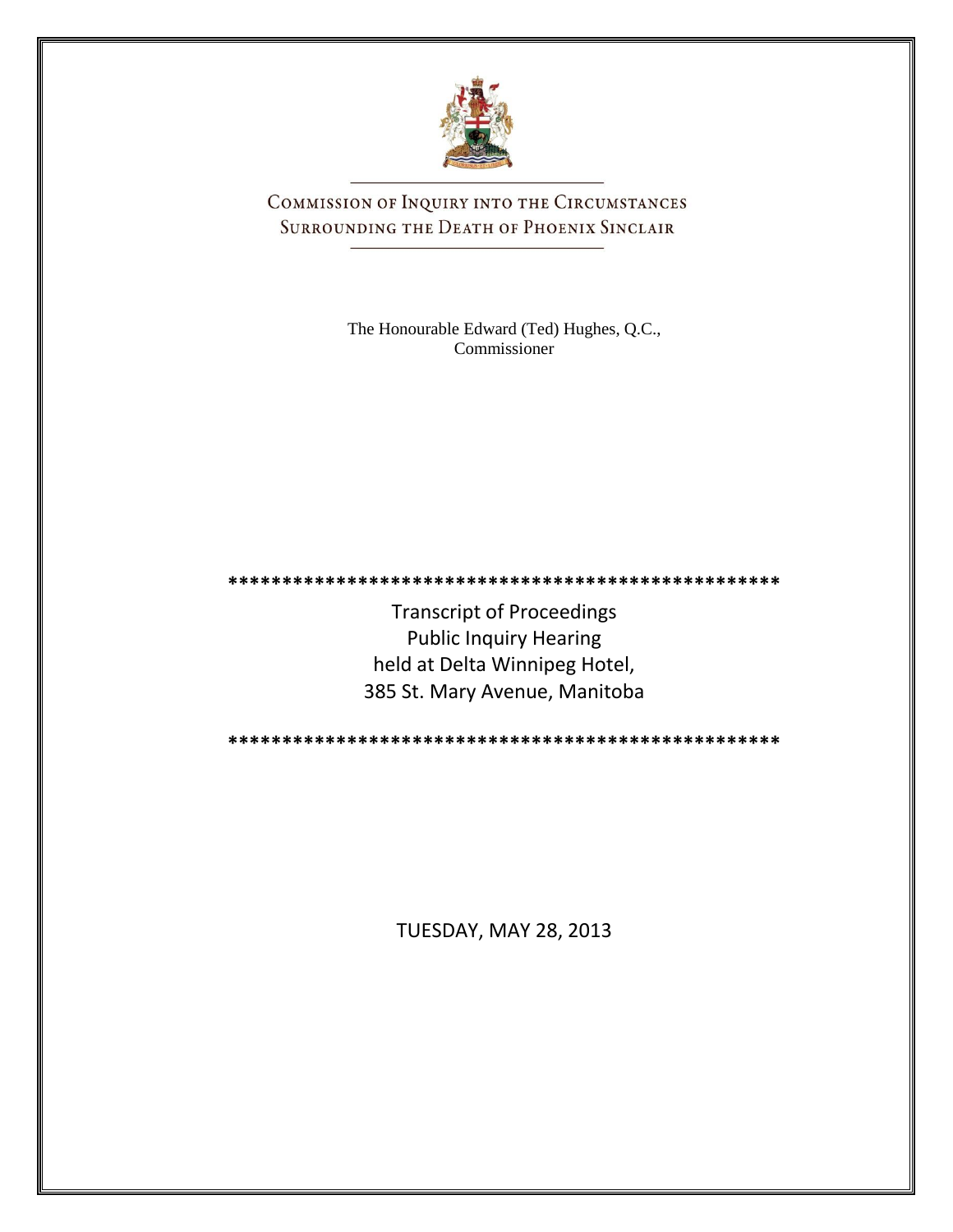## APPEARANCES

**MS. S. WALSH,** Commission Counsel **MR. D. OLSON,** Senior Associate Counsel **MS. K. DYCK**, Associate Commission Counsel **MR. R. MASCARENHAS**, Associate Commission Counsel

**MR. G. MCKINNON,** for Department of Family Services and Labour

**MS. L. HARRIS,** for General Child and Family Services Authority

**MR. H. COCHRANE,** for First Nations of Northern Manitoba Child and Family Services Authority, First Nations of Southern Manitoba Child and Family Services Authority, and Child and Family All Nation Coordinated Response Network

**MR. H. KHAN,** for Intertribal Child and Family Services

**MR. J. GINDIN,** for Mr. Nelson Draper Steve Sinclair and Ms. Kimberly-Ann Edwards

**MR. J. FUNKE,** for Assembly of Manitoba Chiefs and Southern Chiefs Organization Inc.

**MR. W. HAIGHT**, for Manitoba Métis Federation and Métis Child and Family Services Authority Inc.

**MS. C. DUNN**, for Ka Ni Kanichihk Inc.

**MR. G. TRAMLEY**, for Aboriginal Council of Winnipeg Inc.

**MR. G. MCFETRIDGE**, for Witness, Ms. Lissa Donner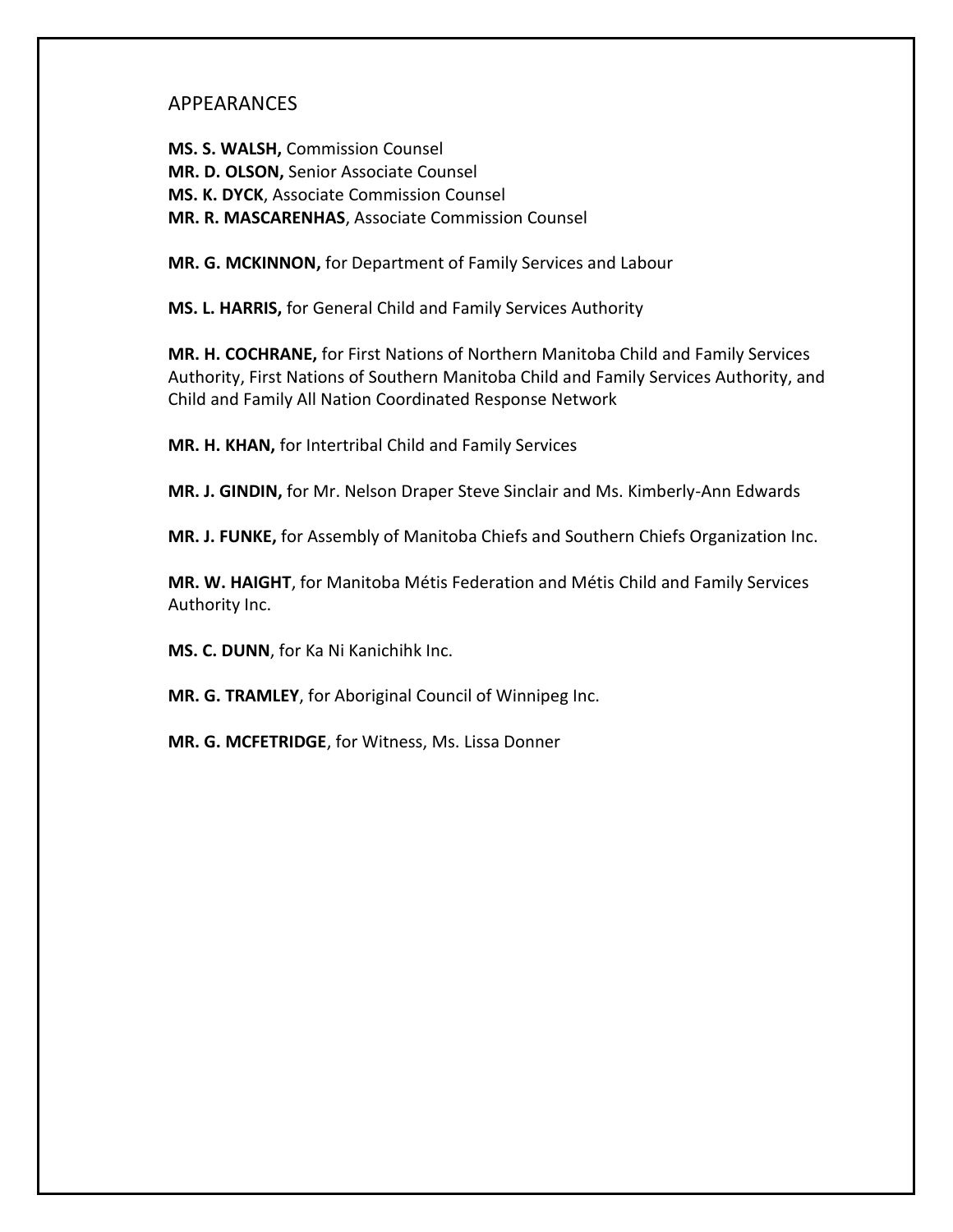## **INDEX**

## **Page WITNESSES**: LISSA MARY DONNER Direct Examination (Olson) 2 Cross-Examination (McKinnon) 74 JINO DISTASIO Direct Examination (Walsh) 84 Cross-Examination (Haight) 141 Cross-Examination (Dunn) 142 NICOLAS MAURICE TROCMÉ Direct Examination (Walsh) 151 **EXHIBITS**: 95 All Aboard: Manitoba's Poverty Reduction and Social Inclusion Strategy, May 2012 6 96 All Aboard Committee Contact List, as of April 1, 2013 7 97 All Aboard Consultations, March 2013, Data Summary 8 98 Rates of Low Income: Market Basket Measure, After-Tax Low Income Cut-offs, and Low Income Measure 9 99 All Aboard: Manitoba's Poverty Reduction and Social Inclusion Strategy, Proposed Action Plans 2013-2016, Draft for Discussion, March 2013 9 100 Curriculum Vitae of Jino Distasio 83 101 First Nations/Métis/Inuit Mobility Study, Final Report, March 2004 83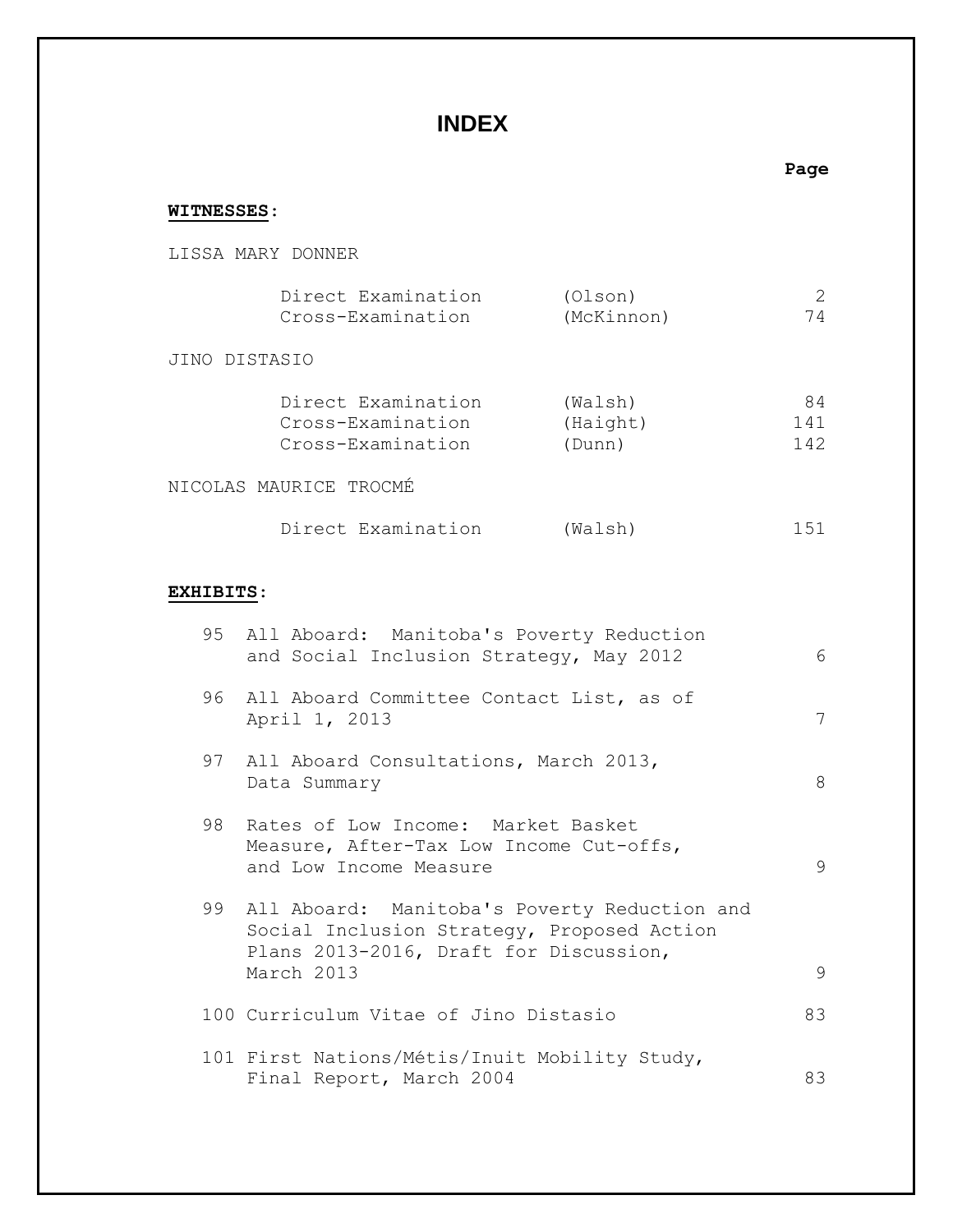| 102 Home is Where the Heart Is and Right now<br>that is Nowhere, 2005                                                                                                                                                                                                  | 84  |
|------------------------------------------------------------------------------------------------------------------------------------------------------------------------------------------------------------------------------------------------------------------------|-----|
| 103 At Home/Chez Soi, Interim Report, September<br>2012                                                                                                                                                                                                                | 84  |
| 104 Curriculum Vitae of Nicolas (Nico) Trocmé                                                                                                                                                                                                                          | 145 |
| 105 Early Childhood Development Report, The<br>Royal Society of Canada and The Canadian<br>Academy of Health Sciences Expert Panel,<br>November 2012                                                                                                                   | 146 |
| 106 Canadian Incidence Study of Reported Child<br>Abuse and Neglect, Major Findings, Public<br>Health Agency of Canada, 2008                                                                                                                                           | 146 |
| 107 Kiskisik Awasisak: Remember the children.<br>Understanding the overrepresentation of<br>First Nations children in the child welfare<br>system, Assembly of First Nations                                                                                           | 147 |
| 108 National Child Welfare Outcomes Indicator<br>Matrix, Centre for Research on Children<br>and Families, June 2009                                                                                                                                                    | 148 |
| 109 Re-involving the community: The need for a<br>differential response to rising child welfare<br>caseloads in Canada, by Nico Trocmé and<br>Claire Chamberland                                                                                                       | 148 |
| 110 Differentiating between child protection and<br>family support in the Canadian child welfare<br>system's response to intimate partner<br>violence, corporal punishment and child<br>neglect, International Journal of Psychology,<br>2013                          | 149 |
| 111 Protecting and promoting the well-being of<br>First Nations children through child welfare<br>systems in Canada: Background considerations<br>for the Commission of Inquiry into the<br>Circumstances Surrounding the Death of<br>Phoenix Sinclair, by Nico Trocmé | 150 |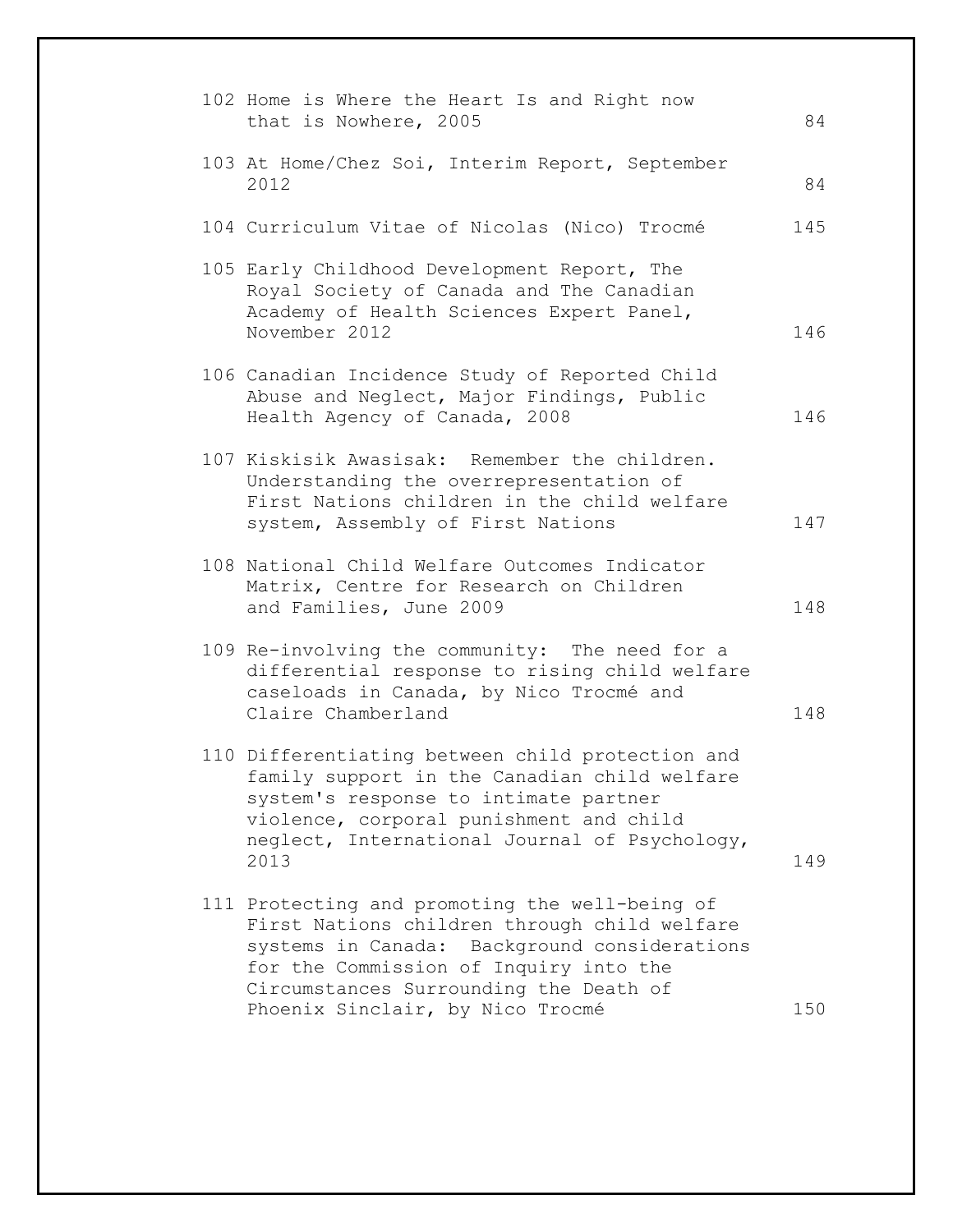1 MAY 28, 2013

2 PROCEEDINGS CONTINUED FROM MAY 27, 2013 3 4 THE COMMISSIONER: All right, Mr. Olson. 5 MR. OLSON: Good morning, Mr. Commissioner. 6 Counsel for the next witness, to my left, is Glen 7 McFetridge. I just wanted to introduce him for the record. 8 THE COMMISSIONER: Welcome to our proceedings. 9 MR. MCFETRIDGE: Thank you. 10 MR. OLSON: The next witness is Lissa Donner, who 11 I understand wishes to be affirmed. 12 THE CLERK: Just stand for a moment, please. 13 Could you state your full name to the court? 14 THE WITNESS: My name is Lissa Mary Donner. 15 THE CLERK: And spell us your first name, please. 16 THE WITNESS: L-I-S-S-A. 17 THE CLERK: And your middle name, please. 18 THE WITNESS: Mary, M-A-R-Y. 19 THE CLERK: And your last name. 20 THE WITNESS: Donner, D-O-N-N-E-R. 21 THE CLERK: Thank you. 22 23 **LISSA MARY DONNER**, affirmed, 24 testified as follows: 25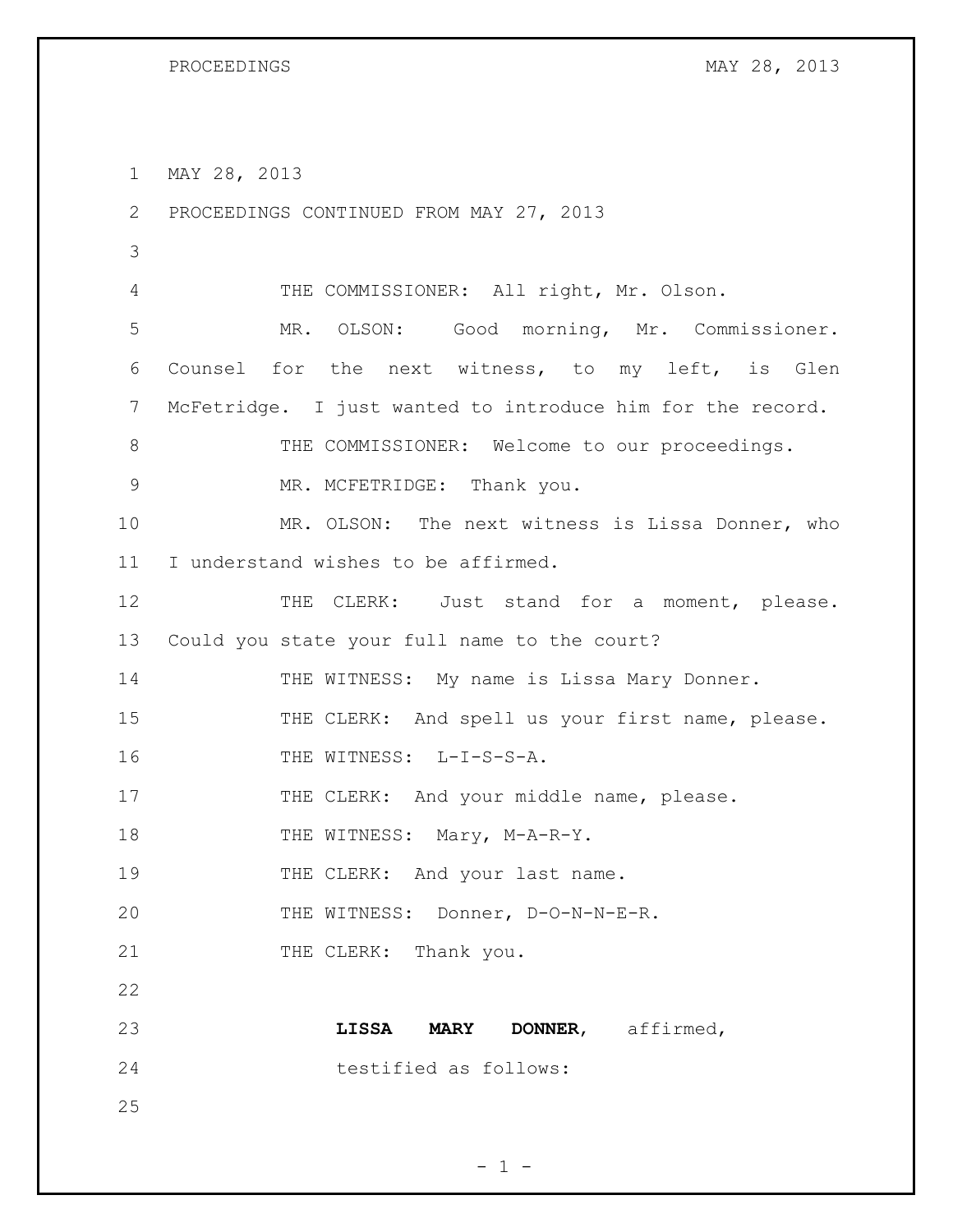1 THE CLERK: Thank you, you may be seated. 2 THE WITNESS: Thank you. DIRECT EXAMINATION BY MR. OLSON: Q Good morning, Ms. Donner. Since 2010 you've been the executive director, policy and planning, Department of Family Services and Labour? 8 A I've been the executive director of the policy and planning branch of the Department of Manitoba Family Services and Labour. Q Okay. A That is correct. Q Branch. And what are your responsibilities in that role? A I oversee a branch of approximately 19 staff. The branch is divided into two units. The unit whose work concerns this Inquiry is our strategic policy unit. That unit has a manager and a group of analysts working under

 her. They are responsible for providing the staff support for the work of Manitoba's poverty reduction strategy, as well as other assignments from the minister and the deputy of Family Services and Labour. We do work such as the departmental plan, the annual report, policy issues that cross -- cut across divisions within the department.

There is a second unit in the branch, in policy

 $- 2 -$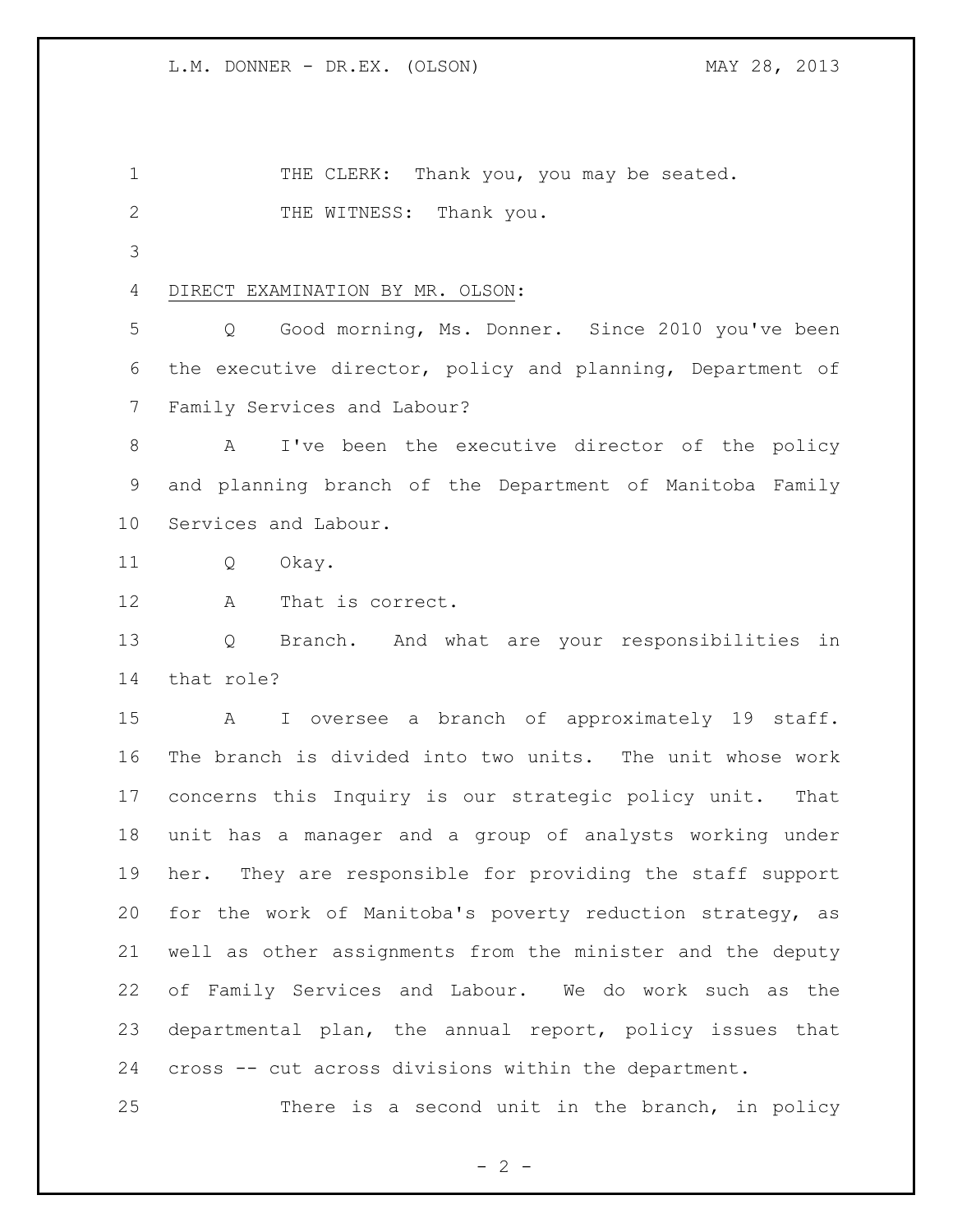and planning. That unit handles our intergovernmental affairs, correspondence, the department website, and Manitoba Parent Zone, which is a website for Manitoba parents. Q Okay. And the evidence you'll be giving today will be talking mostly about the poverty reduction strategy side of things. 8 A Correct, yes. THE COMMISSIONER: Just pull the mic a little closer to you, will you, please? 11 THE WITNESS: Certainly. 12 THE COMMISSIONER: Thanks. 13 THE WITNESS: Is that better? 14 THE COMMISSIONER: Yes. MR. OLSON: Much better. 16 THE WITNESS: Thank you. BY MR. OLSON: Q Now, prior to that, from 2008 to 2010, you were the director of finance and strategic development in the child protection division of Manitoba Family Services and Labour? A That is not correct. Q Okay.

A I was the director of finance and strategic

- 3 -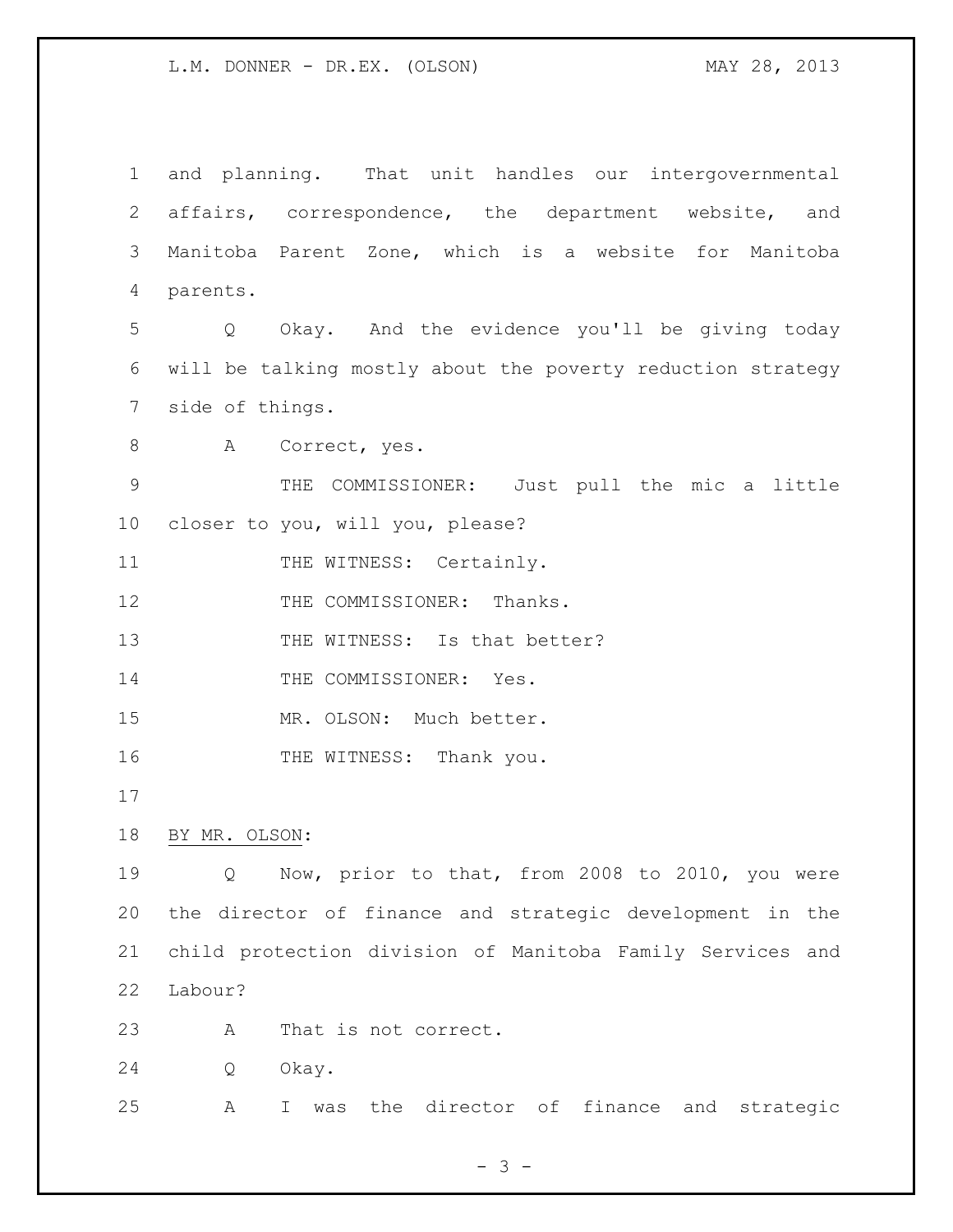development in the child and family services division of Manitoba Family Services. At that point in time, Mr. Olson, it was Manitoba Family Services and Consumer Affairs. The name of the department changed. Q I see. A But I worked in the child and family services division, not -- in, in the strategic initiatives branch, never in the child protection branch. Q I understand. What were your responsibilities in that position? A Oh, they were wide. They were pretty wide- ranging. I worked on financial issues of agencies and authorities funded by -- through the child and family services division. I also worked on some legislative and regulatory matters. Q From 1998 to 2008, you managed a consultancy business specializing in research, analysis, and education? A That's correct. I was self-employed for ten years. Q During that time you provided services to clients including Manitoba Treasury Board Secretariat, First Nations and Inuit Health Branch of Canada -- of Health Canada, sorry, Manitoba Health, and Prairies Women Health

Centre of Excellence?

A Among others, yes.

 $- 4 -$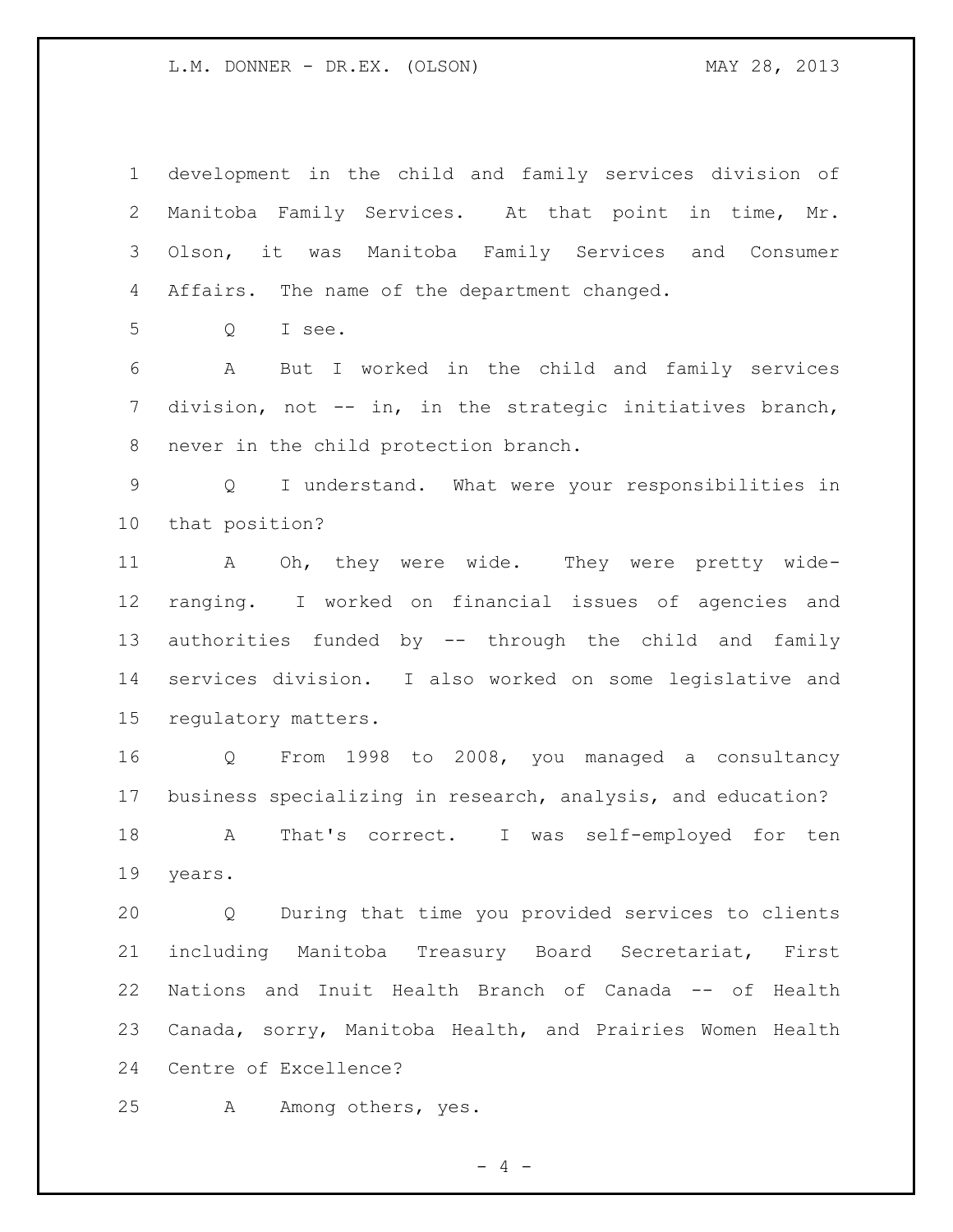Q Okay. Prior to 1998, you worked in the non-profit sector?

A For -- yes, I did.

 Q From 1997 to 1998, you were the program director of the community services program at Manitoba Adolescent Treatment Centre?

A Correct.

 Q Between 1993 and 1996, you were coordinator for the occupational health clinics for Ontario workers?

A That is correct.

 Q You were manager of finance and special projects in the international affairs department at Canadian Cooperative Association from 1990 to 1993?

A Correct.

 Q And from 1989 to 1990, you were director of planning, policy, and analysis at Social Planning Council of Ottawa-Carlton.

A That is correct.

 Q Okay. Now, we've heard numerous witnesses in this Inquiry testify that poverty is a significant challenge for many families who come into contact with the child welfare system. Is the All Aboard strategy, which is led by your unit, also known as a poverty reduction strategy?

A Yes. Its proper title is Manitoba strategy for

 $- 5 -$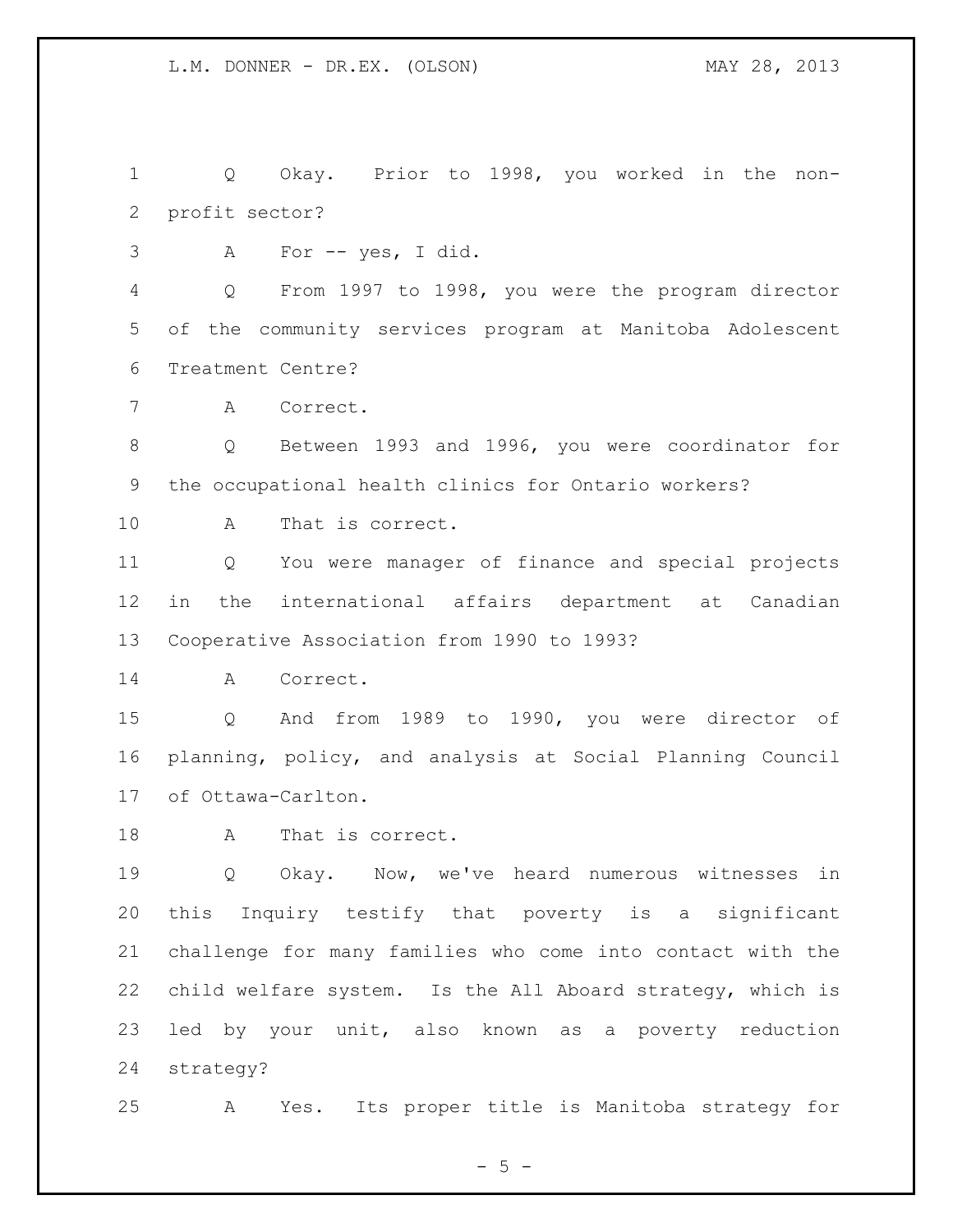1 poverty reduction and social inclusion. 2 MR. OLSON: Before we proceed, Mr. Commissioner, 3 I'd like to enter a number of the documents as exhibits for 4 this witness that she'll be referring to or I'll be 5 referring to in this examination. 6 THE COMMISSIONER: All right. 7 MR. OLSON: The first is the All Aboard: 8 Manitoba Poverty Reduction and Social Inclusion Strategy. 9 THE COMMISSIONER: Does that have a date? 10 MR. OLSON: The date is May 2012. 11 THE COMMISSIONER: All right, that'll be Exhibit 12 51. 13 UNIDENTIFIED PERSON: Ninety, 95, I have. 14 THE COMMISSIONER: How -- what is it? 15 THE CLERK: Ninety-five. 16 THE COMMISSIONER: Oh, 90, 90, I mean. Ninety-17 five? 18 THE CLERK: Ninety-five. 19 THE COMMISSIONER: We're up to 95. 20 THE CLERK: Exhibit 95. 21 THE COMMISSIONER: Thank you. 22 23 **EXHIBIT 95: ALL ABOARD:**  24 **MANITOBA'S POVERTY REDUCTION AND**  25 **SOCIAL INCLUSION STRATEGY, MAY** 

 $- 6 -$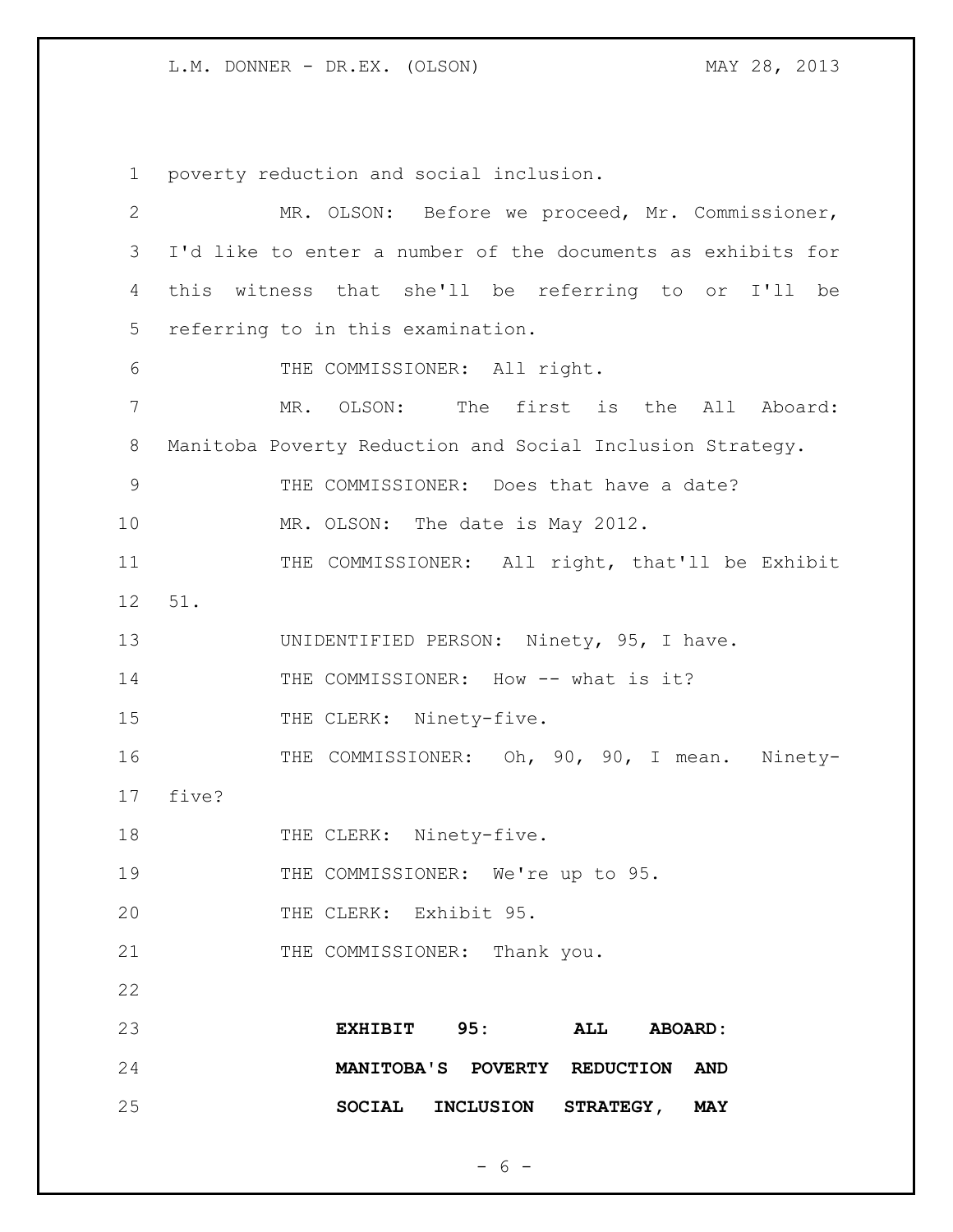| $\mathbf 1$     | 2012                                                    |  |
|-----------------|---------------------------------------------------------|--|
| $\mathbf{2}$    |                                                         |  |
| 3               | MR. OLSON: Just for the benefit of counsel,             |  |
| 4               | that's number 24 on the index list.                     |  |
| 5               | The next document is the All Aboard Committee           |  |
| 6               | Contact List as of April 1st, 2013.                     |  |
| 7               | THE COMMISSIONER: Contact list?                         |  |
| 8               | MR. OLSON: The All Aboard Committee Contact List        |  |
| 9               | as of April 1st, 2013. And that is number --            |  |
| 10              | THE CLERK: Ninety-six.                                  |  |
| 11              | MR. OLSON: Exhibit 96, and it's number 29 on the        |  |
| 12 <sup>°</sup> | index list, for the benefit of counsel.                 |  |
| 13              | THE COMMISSIONER: Exhibit 96.                           |  |
| 14              |                                                         |  |
| 15              | EXHIBIT 96: ALL ABOARD COMMITTEE                        |  |
| 16              | CONTACT LIST, AS OF APRIL 1, 2013                       |  |
| 17              |                                                         |  |
| 18              | MR. OLSON: I am told that some of the monitors          |  |
|                 | 19 aren't working.                                      |  |
| 20              | THE COMMISSIONER: Oh.                                   |  |
| 21              | MR. OLSON: Perhaps they're not turned on.               |  |
| 22              | UNIDENTIFIED PERSON: These two are working.             |  |
| 23              | THE COMMISSIONER: How many monitors aren't              |  |
| 24              | working? Could we -- we'll just take a pause and see if |  |
| 25              | you can get them working.                               |  |

- 7 -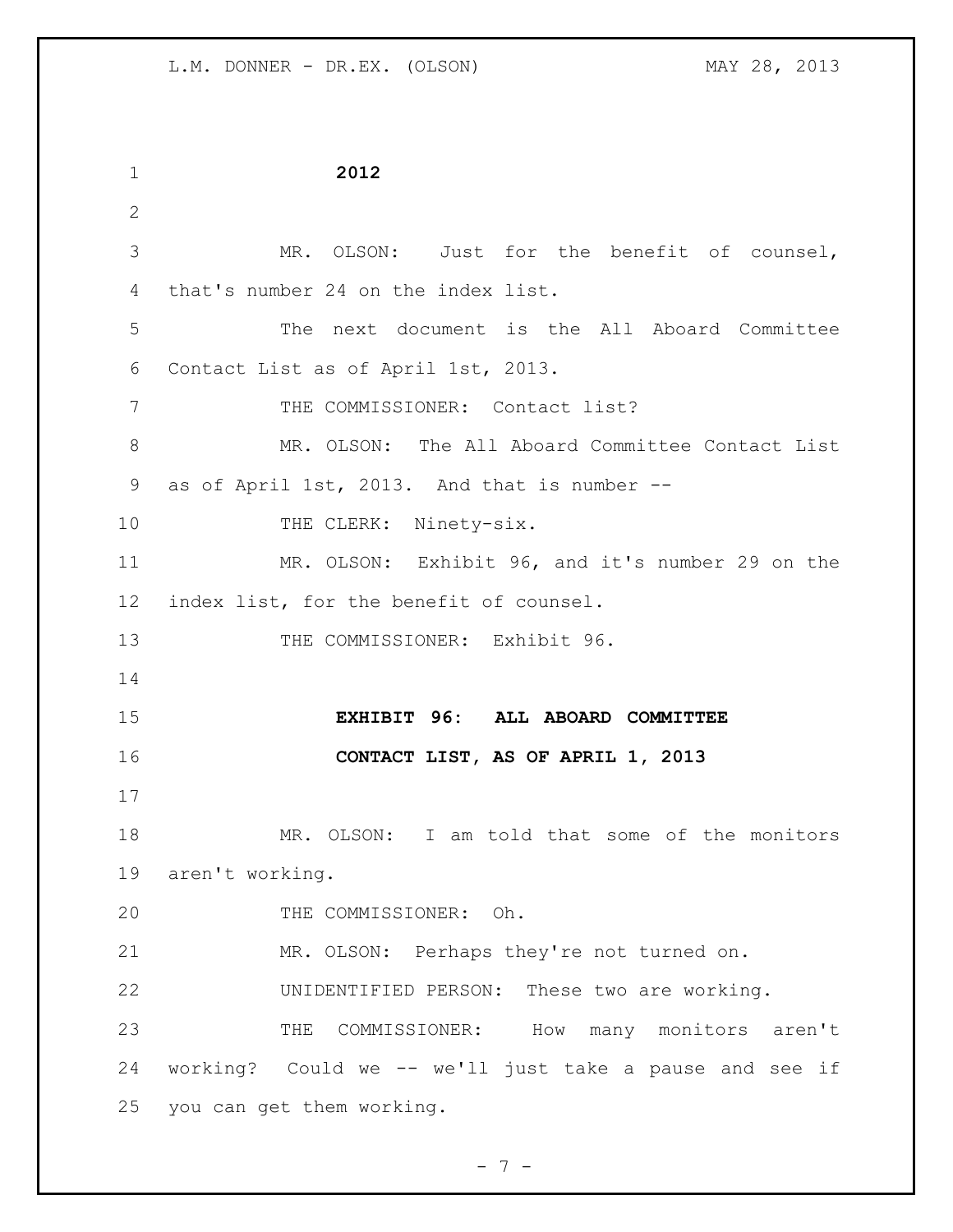(DISCUSSION RE MONITORS) THE COMMISSIONER: All right, I think we can carry on. MR. OLSON: The next exhibit is the All Aboard 7 Consultations dated March 13 -- sorry, 2013, Data Summary. 8 THE CLERK: Exhibit 97. MR. OLSON: And for benefit of counsel, that is document 28B on the index list. 11 THE COMMISSIONER: Exhibit 97. **EXHIBIT 97: ALL ABOARD CONSULTATIONS, MARCH 2013, DATA SUMMARY** MR. OLSON: Next is the Rates of Low Income: Market Basket Measure, After-tax Low Income Cut-offs, and Low Income Measure. THE CLERK: Ninety-eight. 21 THE COMMISSIONER: Exhibit 98. MR. OLSON: And for counsel that will be number -- document number 32 on the index list. 24 THE CLERK: Exhibit 98. 25 THE COMMISSIONER: Does this rate -- Exhibit 98,

- 8 -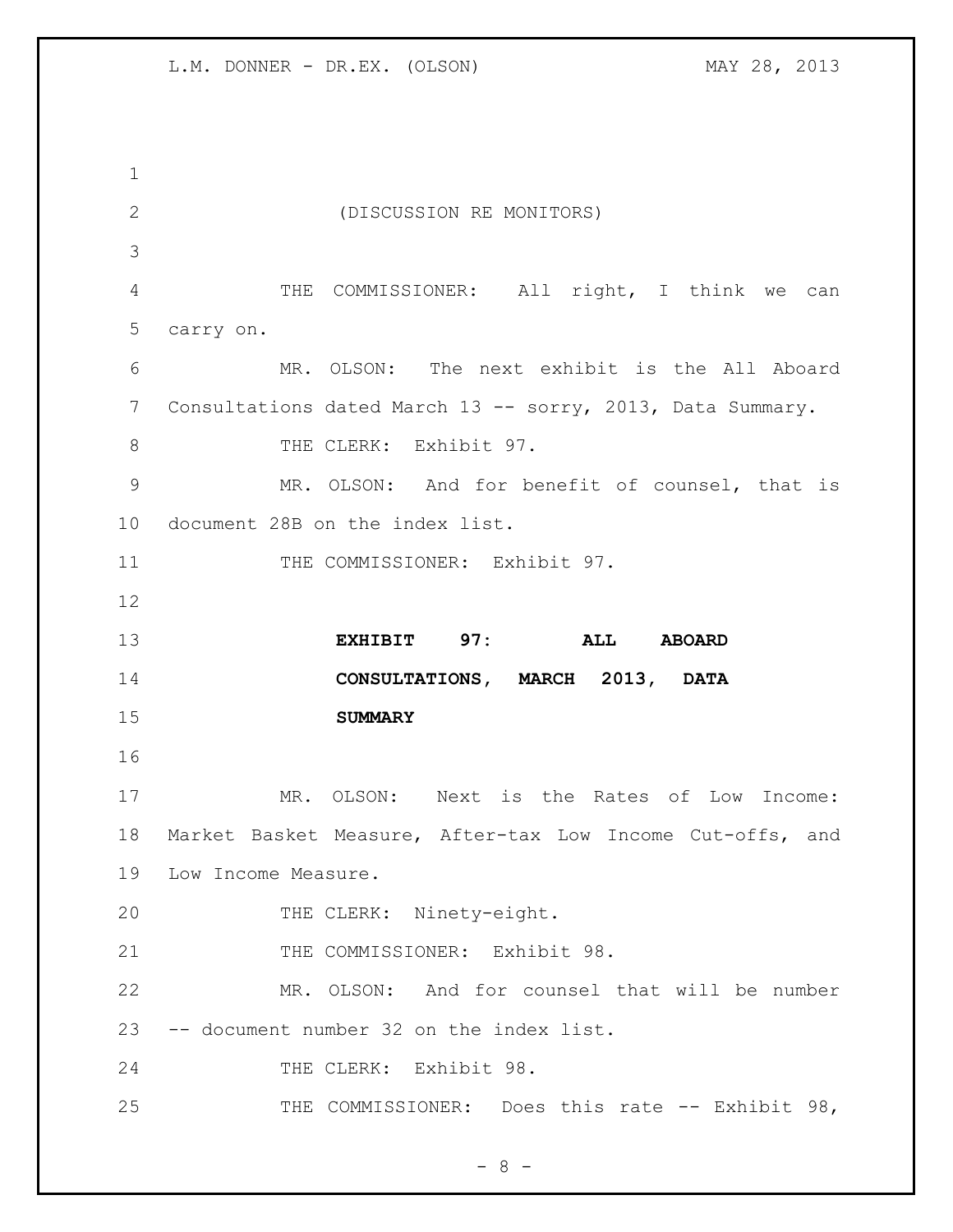is there a date on that? MR. OLSON: I don't believe it's dated, Mr. Commissioner. THE COMMISSIONER: All right. **EXHIBIT 98: RATES OF LOW INCOME: MARKET BASKET MEASURE, AFTER-TAX LOW INCOME CUT-OFFS, AND LOW INCOME MEASURE** MR. OLSON: And finally, the last exhibit is All Aboard: Manitoba's Poverty Reduction and Social Inclusion Strategy, Proposed Action Plans 2013-2016, Draft for Discussion, March 2013. 15 THE CLERK: Exhibit 99. 16 THE COMMISSIONER: Ninety-nine. 17 THE CLERK: Exhibit 99. 18 MR. OLSON: And that's document number 26. **EXHIBIT 99: ALL ABOARD: MANITOBA'S POVERTY REDUCTION AND SOCIAL INCLUSION STRATEGY, PROPOSED ACTION PLANS 2013-2016, DRAFT FOR DISCUSSION, MARCH 2013** 

 $-9 -$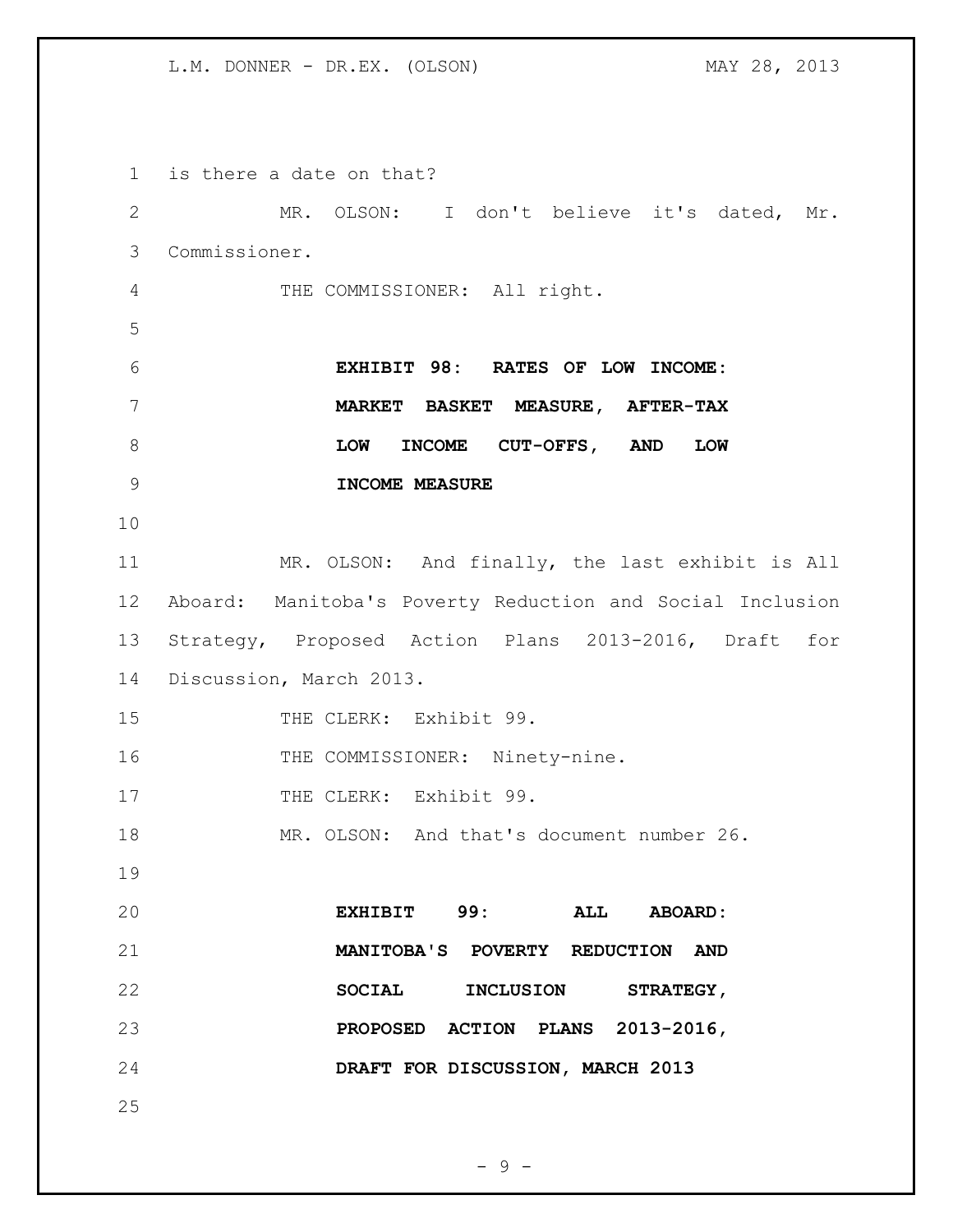BY MR. OLSON:

| 2              | Manitoba has a piece of legislation known as the<br>Q       |  |
|----------------|-------------------------------------------------------------|--|
| 3              | Poverty Reduction Strategy Act that we heard a bit about    |  |
| 4              | yesterday, that I understand came into effect in 2012.      |  |
| 5              | $\mathbb A$<br>2011.                                        |  |
| 6              | Sorry, 2011. That is the piece of legislation<br>Q          |  |
| $\overline{7}$ | that your -- that the government works under, under your    |  |
| 8              | department?                                                 |  |
| $\mathsf 9$    | Our staff provides support to the All Aboard<br>A           |  |
| 10             | committee, the committee established under the act that's   |  |
| 11             | responsible for the implementation of the legislation, yes. |  |
| 12             | MR. OLSON: Perhaps we can pull the act up onto              |  |
| 13             | the screen. It's not marked as an exhibit, but it should    |  |
| 14             | be. Document 21.                                            |  |
| 15             |                                                             |  |
| 16             | BY MR. OLSON:                                               |  |
| 17             | And if we can go down to the definitions section,<br>Q      |  |
| 18             | the act itself doesn't define the word poverty, does it?    |  |
| 19             | No, it does not.<br>A                                       |  |
| 20             | Without a definition, what is meant by poverty?<br>Q        |  |
| 21             | I think in Manitoba generally, the provincial<br>Α          |  |
| 22             | government uses the statistics -- one of Statistics         |  |
| 23             | Canada's four measures of low income. We tend to rely on    |  |
| 24             | the Statistics Canada market basket measure of low income   |  |
| 25             | as our marker of poverty in the province.                   |  |
|                |                                                             |  |

 $- 10 -$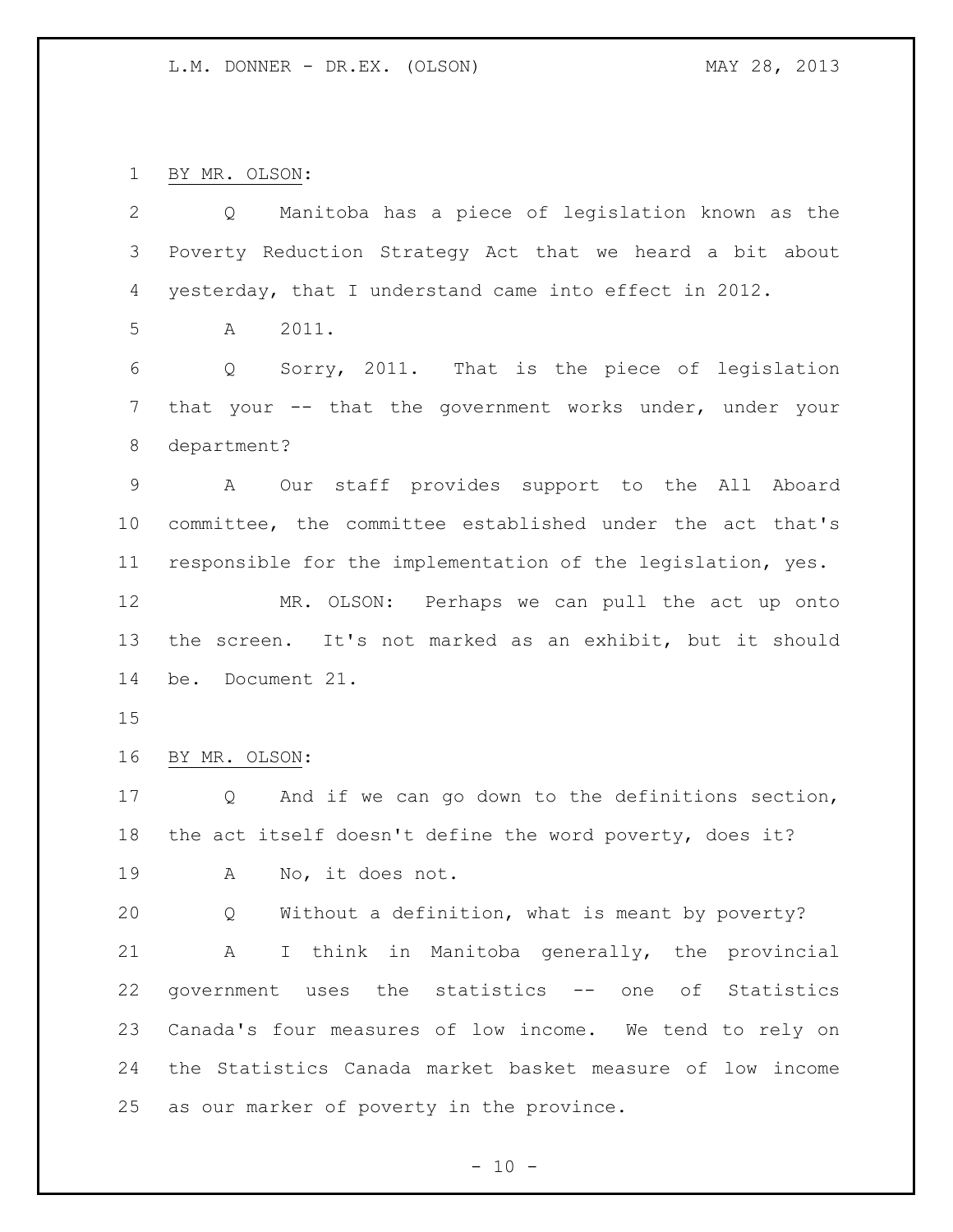Q Can you just explain what market basket measure means?

 A Absolutely. Can I refer, please, to one of the exhibits that you've already tabled --

Q Yes.

A -- to do that?

 Q That would be Exhibit Number 98, which is the document 32, I think, in your binder.

 A Thank you. So let me begin by saying the obvious, Mr. Olson. Whichever measure of poverty we use, I think it's clear that we have -- you know, there are too many poor people in our province and, you know, we're not 13 -- and so, you know, I just think we need to set that tone at the outset before we get into a discussion about this measure versus that measure. Whether it's the 101,000 people who are counted as poor in Manitoba using the market basket measure or the 107,000 who are counted as poor using the after-tax low income cut-off, it's still too many.

 The market basket measure is -- estimates the cost of a basket of goods and services, including things like nutritious diet, clothing, footwear, shelter, transportation, necessary goods and services. It's a post- tax, it's an after-tax measure, so the advantage of that is it's what the money we actually have in our pockets, each of us. And the other advantage of using the market basket

 $-11 -$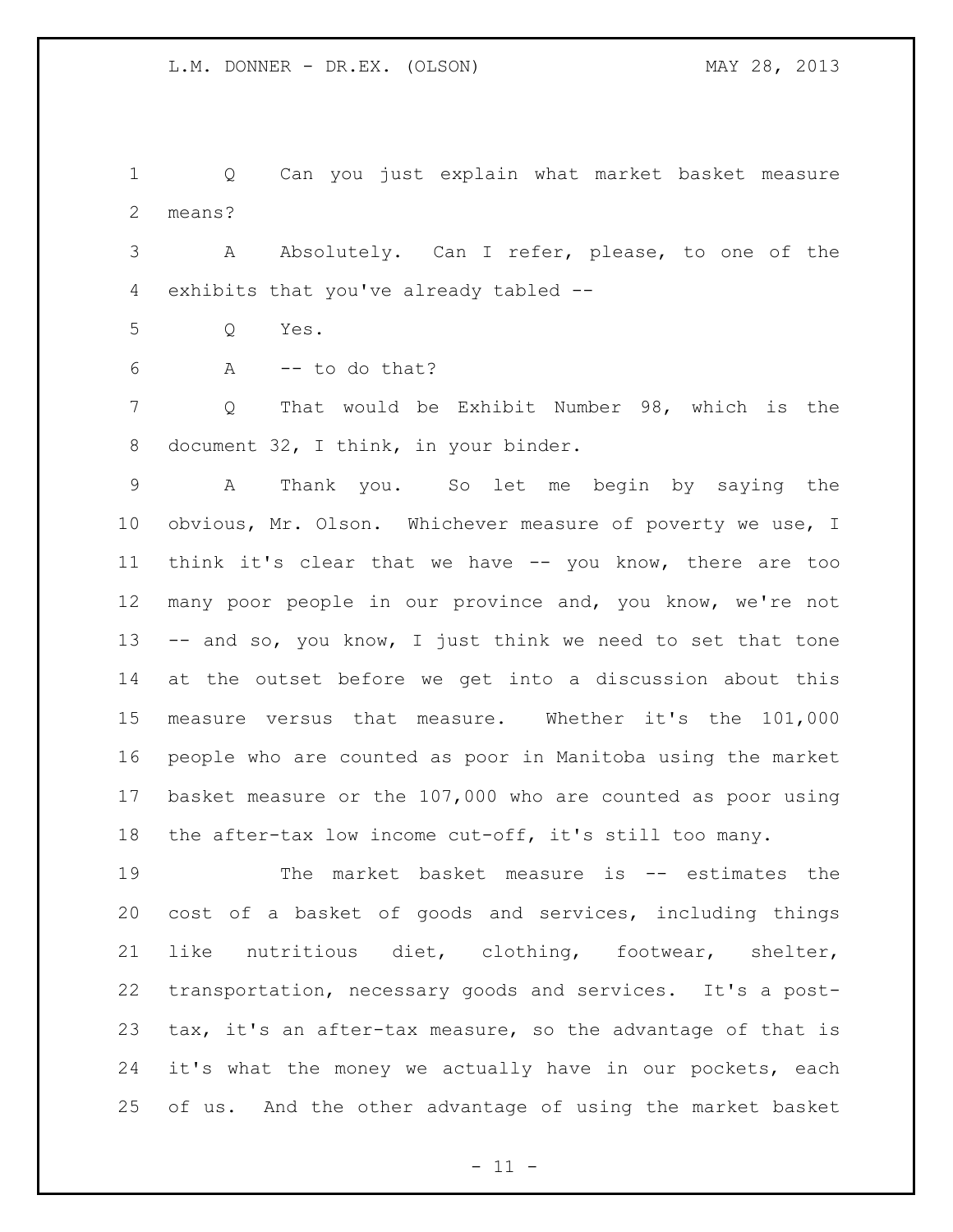measure over the after-tax LICO, which some other -- which some in the --

 Q And when you say after-tax LICO, you're referring to?

 A The Statistics Canada after-tax low income cut-off.

Q Okay.

 A The advantage of using the market basket measure is that it is more precise for Manitoba, so when calculating the market basket measure -- or the MBM -- Statistics Canada has calculated the actual cost of living in various Manitoba communities, whereas the low income cut-off number, the LICO, is the same for all communities of the same size across Canada. So whether that's Winnipeg, Calgary, Vancouver, or Montreal, they're all communities of over 500,000, so they all have the same after-tax LICO.

 Q I see. And so using the market basket measure, you said how many Manitoba's -- Manitobans are living in poverty?

 A In 2010, Statistics Canada published 101,000 as the number of Manitobans living in low income.

 Q Does that include First Nations people living on reserve?

A That's such an important question and I was about

 $- 12 -$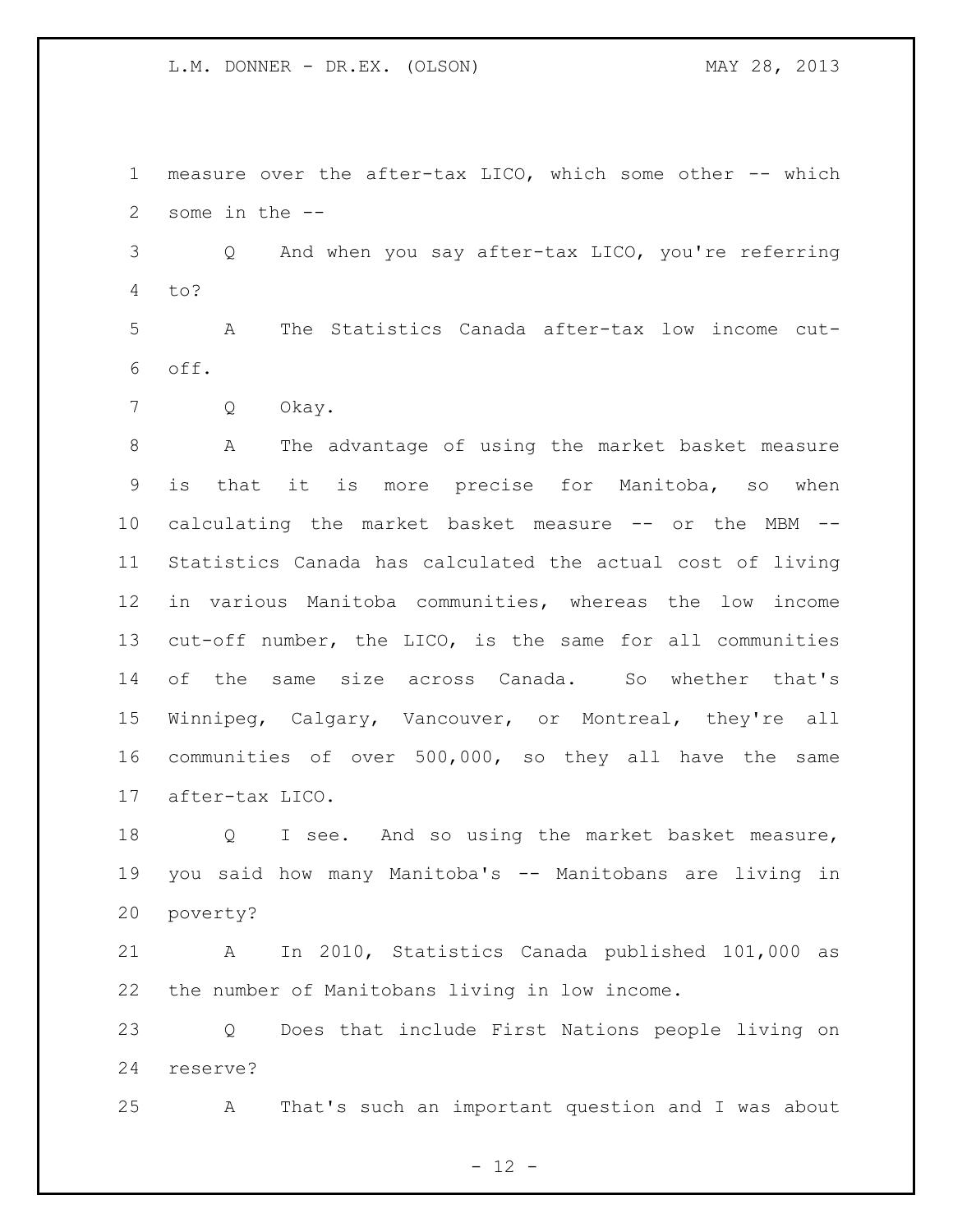to go there next. Unfortunately, particularly for a province like Manitoba, given the huge additional burden of poverty borne by First Nations and other aboriginal Manitobans, Statistics Canada does not survey for income on reserve. So the 101,000 Manitobans includes 15,000 Manitobans who identify themselves as aboriginal living off reserve. Q Okay. So on reserve is not included in that number. A Correct. Q So that number could be significantly higher if we included the on reserve number? A It could be, but we are not in the business of primary data collection. Q I see. A We rely on other -- you know, we rely on Statistics Canada to produce these data. Q The act -- if you look at the next section, if we can go back to the act, please? Section 2(1) also talks about increasing social inclusion. What does that mean? A You know, social inclusion is everything from can your kids join the soccer league at the community club or can you not afford it, to can you get a bus ticket to take your kids to the library, can you find a seniors group.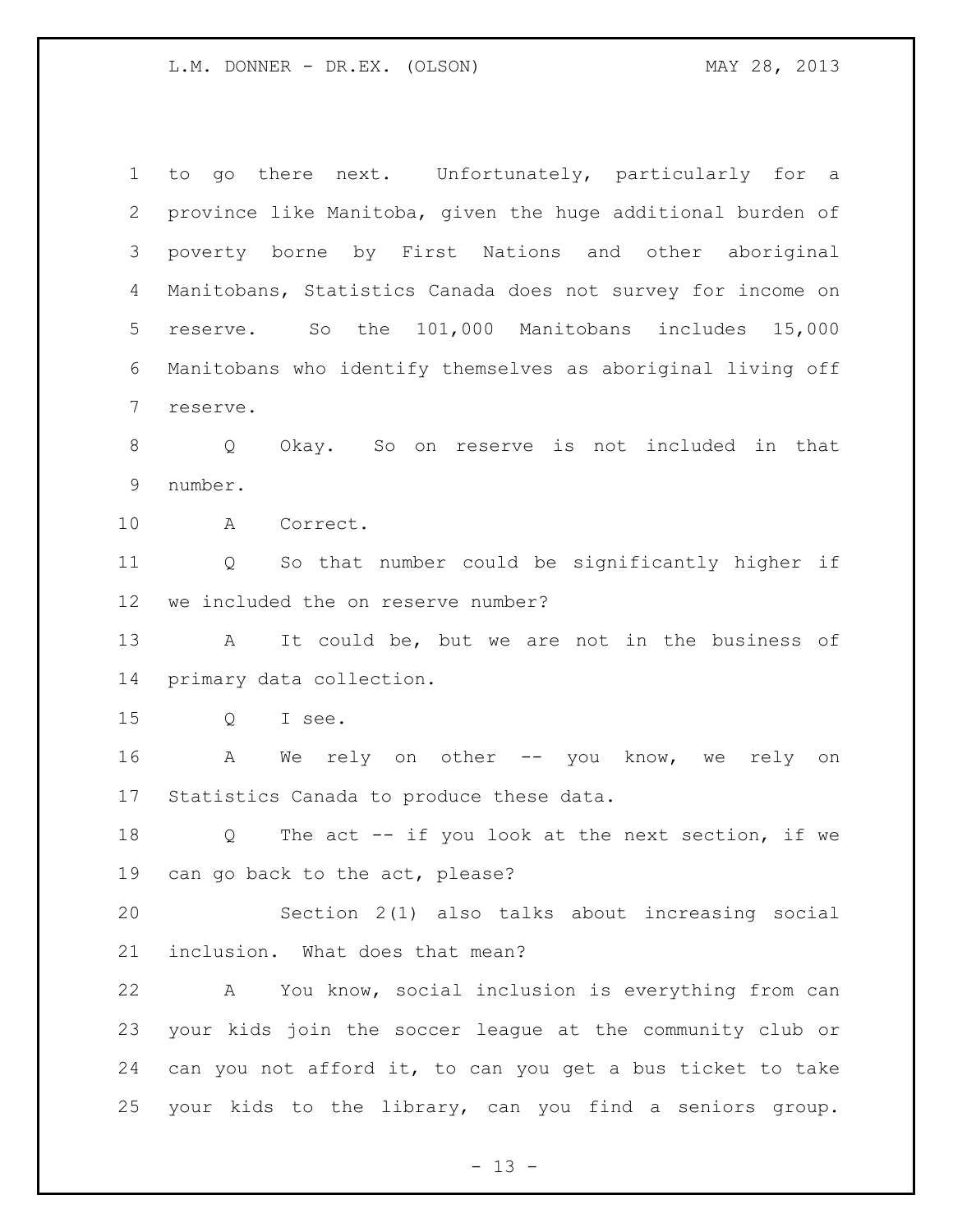Can you -- are you -- you know, it's the opposite of social isolation and social inclusion, and it's, it's very broad in scope.

 And I'm not sure later if we'll be reviewing the 21 indicators of poverty reduction and social inclusion specified in the regulation under this act, but many of them do speak to social inclusion, including things like access to primary care, access to coordinated services, access to child care and early learning, adult literacy programs, et cetera.

 Q And why is increasing social inclusion important when it comes to reducing poverty in Manitoba?

 A Both are important. Both are -- I would say that each of them are important, but separately and together. It's important that even those in low income need to have access to the things that many of the rest of us take for granted in our communities. And I know that you'll be hearing from Dr. Marni Brownell later and I believe that she'll speak to the effects of social exclusion and low income on the health of Manitobans.

 Q Okay. Some of the things you talk about in terms of social inclusion is access to transportation, sports activities for children, those sorts of things?

A Yes.

Q Okay. Section 2(1)(a), we can look at, it talks

 $- 14 -$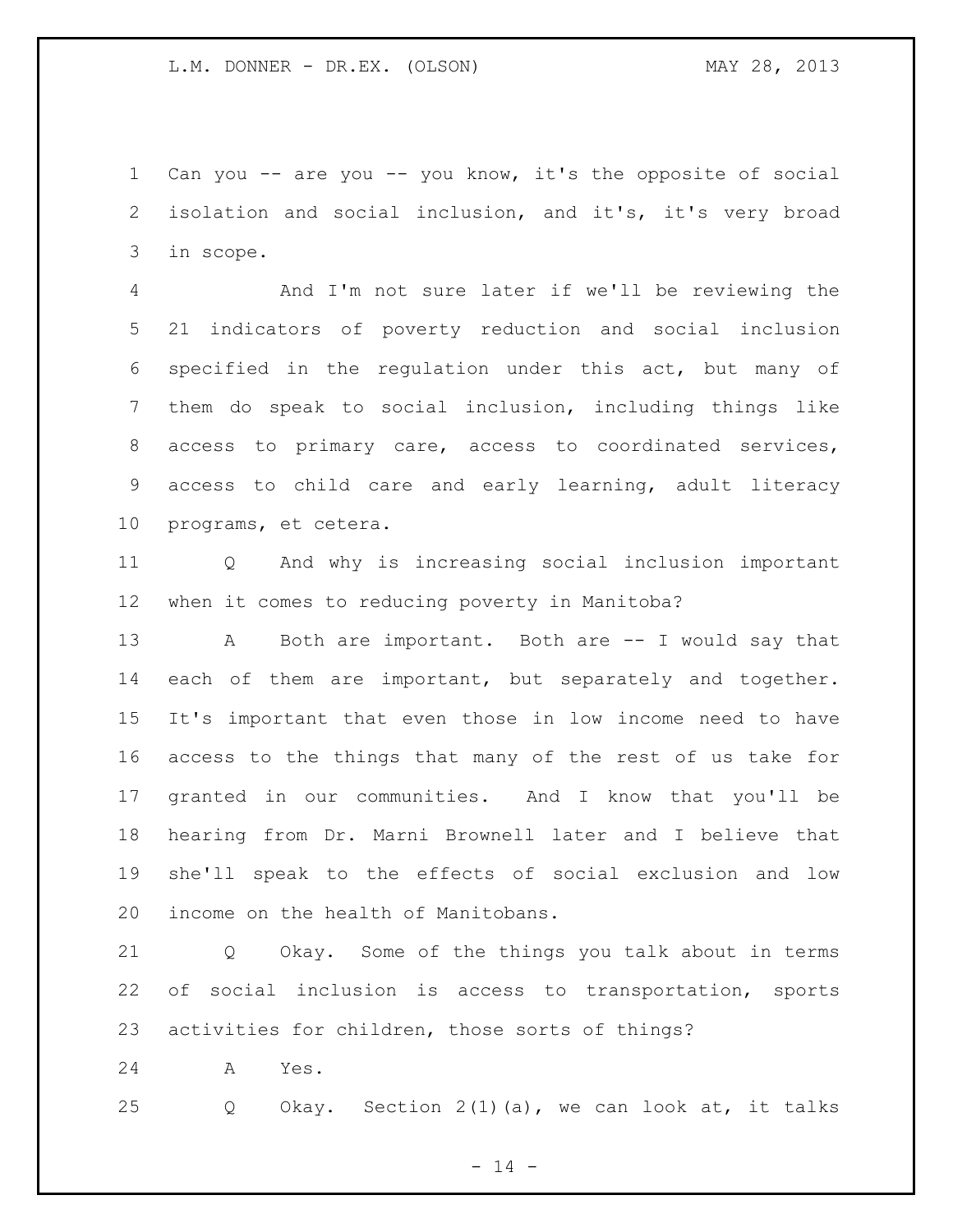about implementing a long-term strategy to reduce poverty and increase social inclusion across Manitoba. And it says the government must do that. A Yes. Q Is that something that's been done? A Yes, it has. Q Okay. And that -- my understanding is that's been done, as evidenced by the All Aboard poverty reduction strategy that was made an exhibit, number 95? A Yes, it was published in March -- it was published in May 2012, I believe. Q Okay. And can you tell me a little bit about this document? A Can you just remind me which tab it is? Q Is tab 24. A Thank you. Q First of all, how was the strategy developed? A The strategy was developed following consultation across government with various departments. This was done prior to the establishment of the formal poverty reduction committee under the act. At that time there had already been a committee of cabinet ministers that had been in place since 2009, but it did not yet include community representatives. So one of the big changes post-passage of the act was the addition of the community reps to the

 $- 15 -$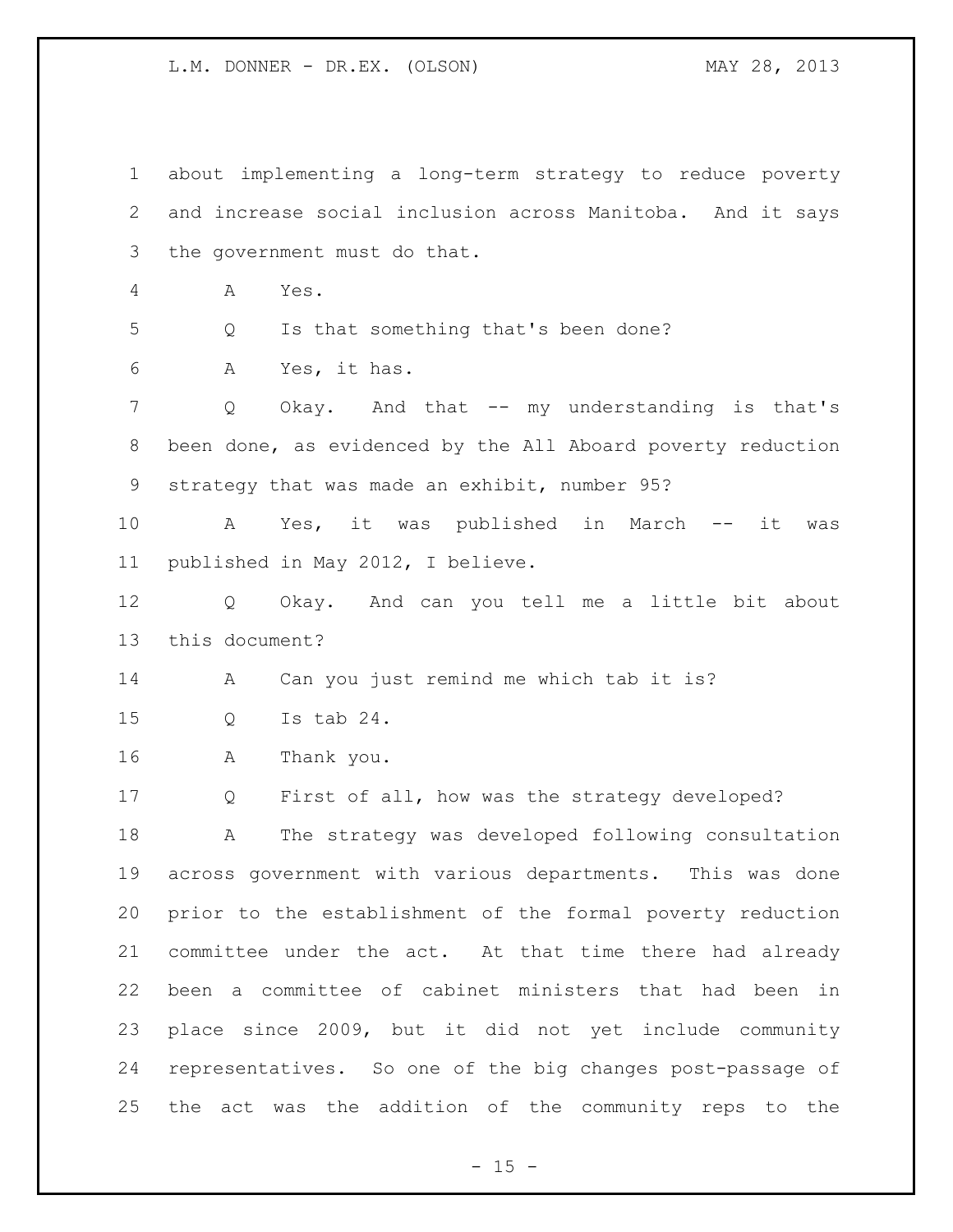poverty reduction committee which is sometimes called the All Aboard committee. So there was extensive consultation within government.

 As well, in 2008-2009, before I joined policy and planning branch, there had also been some extensive community consultations about poverty reduction initiatives in Manitoba. So that and, you know, we have to be blunt: this was a -- these are -- government does not have unlimited resources in this time or in any time, so always within that context of available resources this strategy was developed.

 Q When you talk about community consultations, can you give me an example of who, who from the community would have been consulted?

A In, in 2009 or in our most recent endeavour?

Q Maybe --

A Leading up to this strategy?

Q Leading up to the strategy.

 A Okay, because then I'd be happy to talk later about the broad consultations we've just completed --

21 0 Sure.

A -- leading up to the action plans.

23 0 Sure.

 A So in 2009, I -- this was again before I joined policy and planning so I'm not speaking of my direct

 $- 16 -$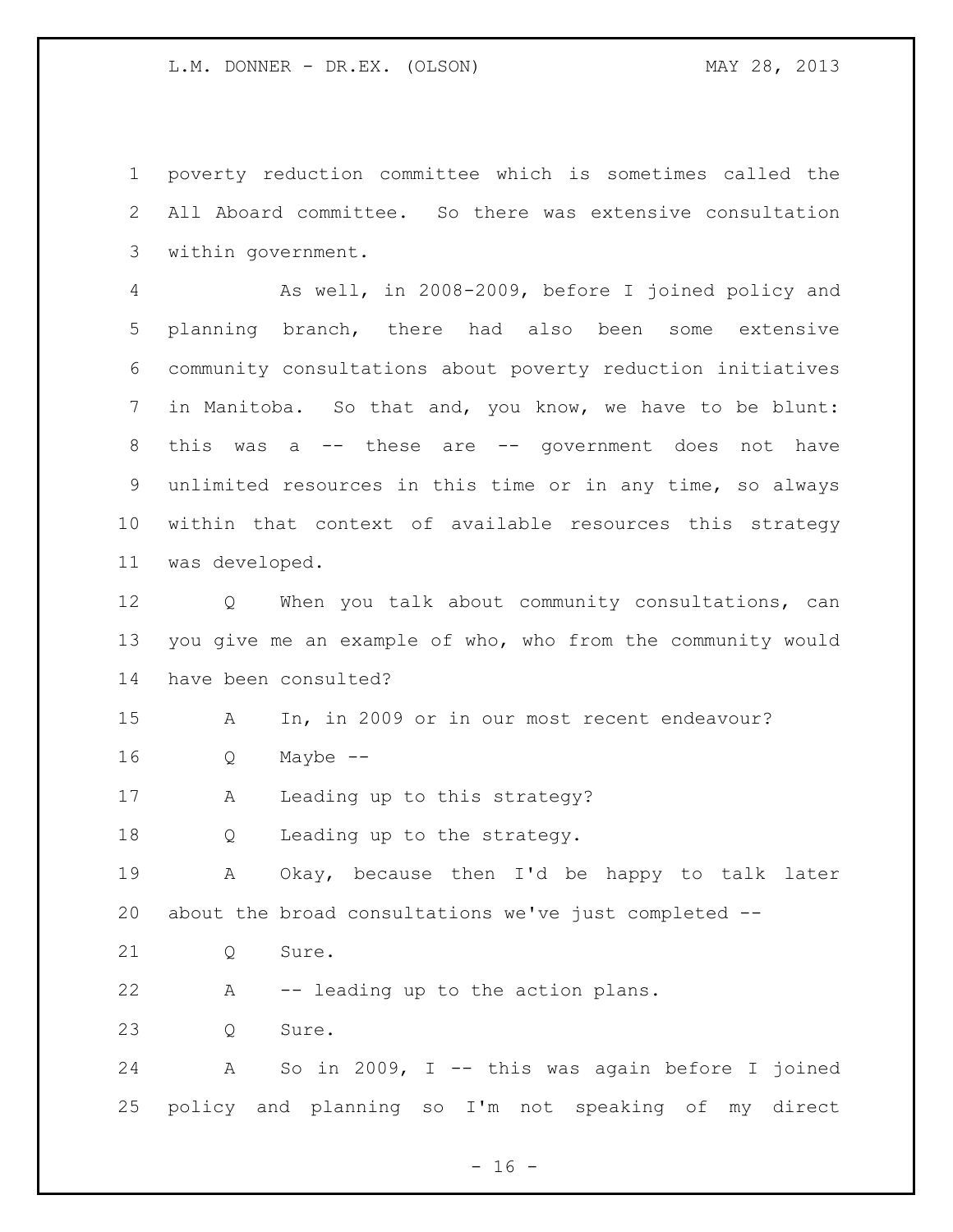experience, but meetings were held across Manitoba. All of the groups active in the field of poverty reduction and social inclusion were invited to participate. I believe there were some written submissions as well. And then later, after I joined -- (inaudible) go back; sorry about that.

7 And then later, after I joined the branch in 2010, there were follow-up consultations specifically on the question of indicators. So an indicator is, is something that allows us to measure change over time. So how do we know if we're doing better, how do we know if we're doing worse, how do we know if we're making progress at all. So that's what the indicators are designed to measure, and in, in our regulation we have 21 indicators.

 Q Right. And we'll look at those in, in -- shortly, but --

17 A Okay.

 Q -- just in terms of who -- which groups or organizations would have been consulted from the community when developing a strategy.

 A I'd be happy to provide you with a list but I don't have that with me right now.

 Q Okay, so that's something you could perhaps provide through your counsel?

A Absolutely.

- 17 -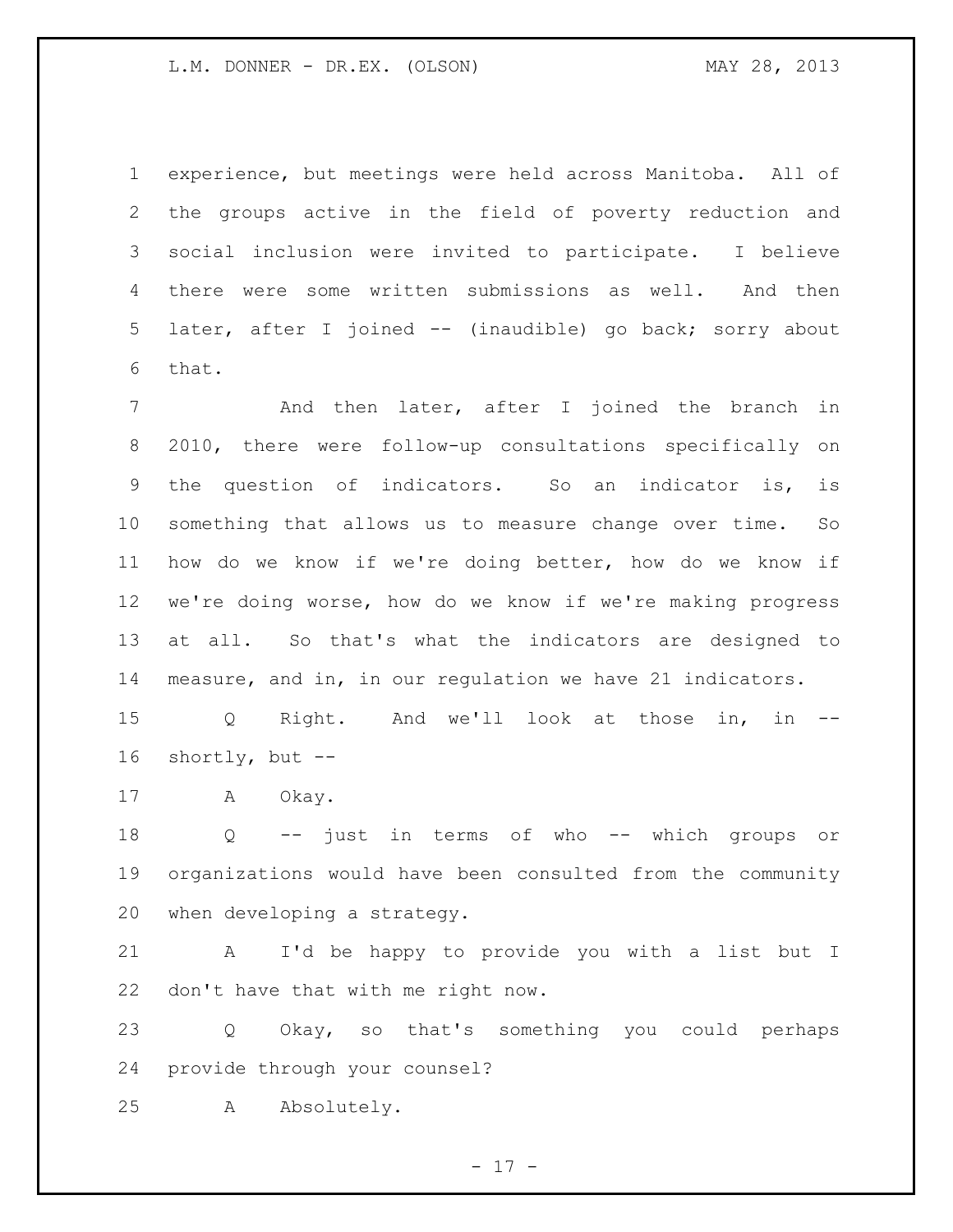1 Q Okay. Thank you. So the strategy itself, can you just give us an overview of what, what it, what it, what it does, what, what it's about?

 A There's a general introduction. We then talk about the values and guiding principles, many of which you'll recognize from, from the act. Talk about the, the, the fact that solving -- improving poverty -- reducing the amount of poverty in Manitoba isn't something that can be done by a provincial government alone, and so we talk about the importance of partnerships.

 There's then a section on sort of how are we doing so far. Even before the indicators were finalized, we talked about reduction in the number of Manitobans living in the low income, increases in the minimum wage, increases in child care spaces, et cetera.

 And then we talk about the strategy was organized around four pillars. The first is safe, affordable housing in supportive communities; the second is education, jobs, 19 and income support; the third is strong, healthy families; and the fourth is accessible coordinated services.

 The strategy then lists seven key priorities for the next four years, to guide our work. And if you don't mind I'd like to list those because those form the focus of our draft action plans for this year and the basis of our consultations.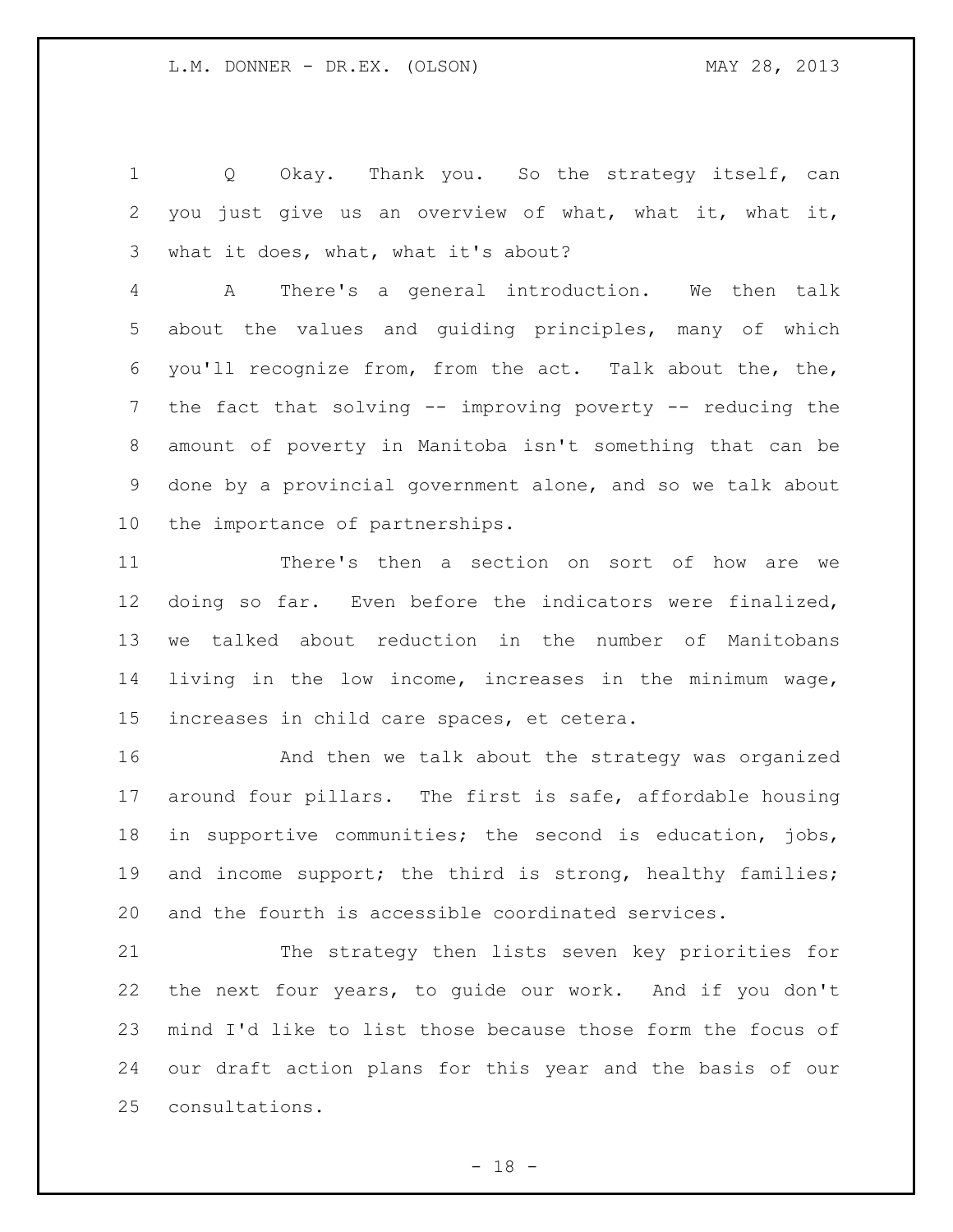Building blocks -- the, the first is building blocks -- Q Okay. A -- for employment. We know -- Q And this is on page 7, right? A Yeah. The copy you have is very poor quality. We provided colour PDFs. Q Yeah, unfortunately, this one appears to be in 9 black and white, so ... 10 THE WITNESS: Page 7, I'm referring to. UNIDENTIFIED PERSON: (Inaudible). 12 THE WITNESS: In the bottom right corner. 13 MR. OLSON: You're almost, you're almost there. 14 Right here. 15 THE WITNESS: Yeah. So the first is building blocks for employment; the second is targeted supports for those most in need; the third is food security; the fourth is housing; the fifth is closing the gap for aboriginal Manitobans; sixthly, creating opportunities for youth; and seventh, early childhood development and parenting supports. And I do want to state that these are not in order of priority. BY MR. OLSON: Q I was going to ask you, when you look back at

- 19 -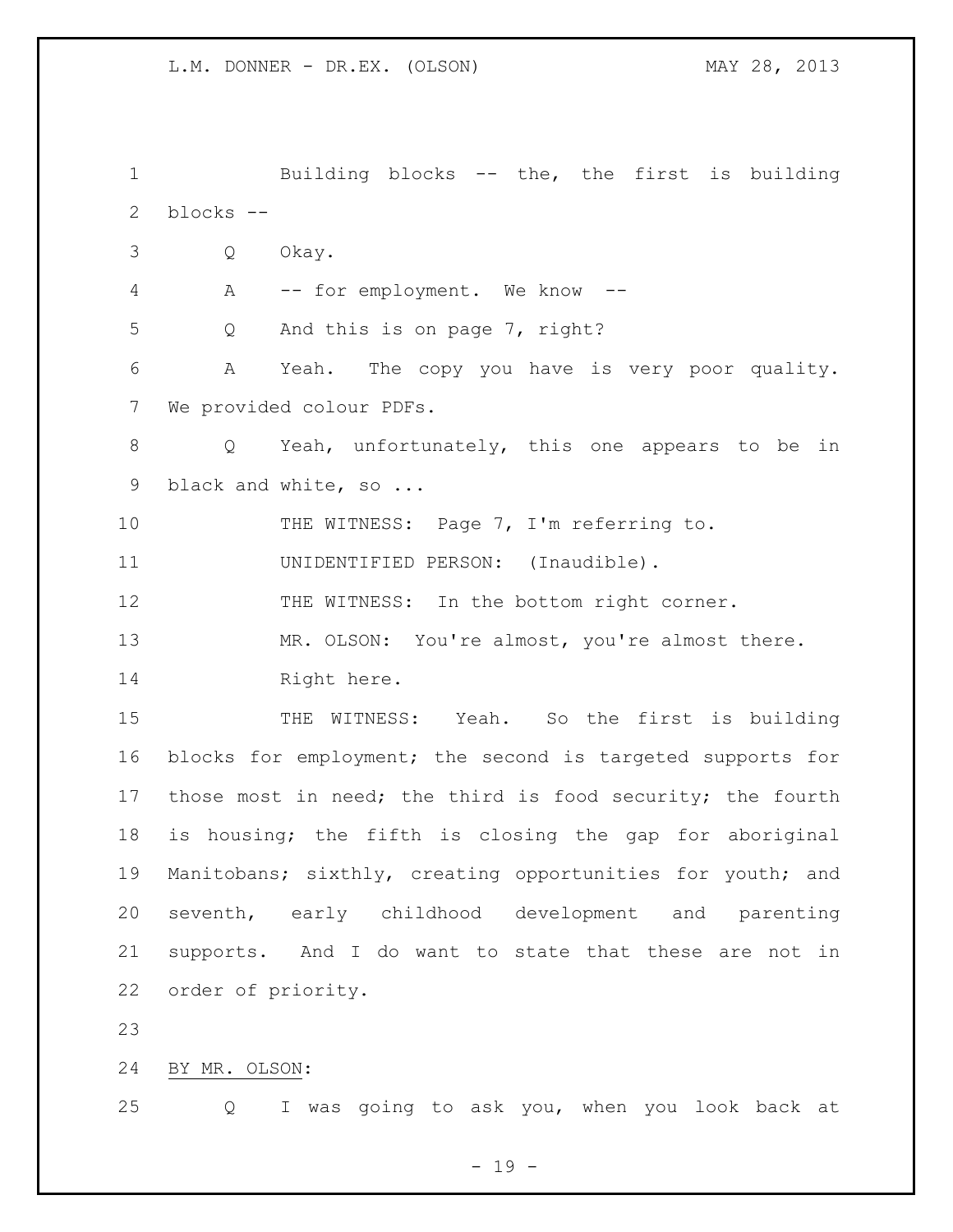the, the four pillars, are those ranked in any sort of order of priority?

A No.

 Q No, okay. The pillars themselves, each one of these pillars are -- are they of equal importance in terms of reducing poverty?

 A I'm just thinking about that. Since our definition of poverty is income above or below a certain level, clearly income is the, is the defining feature and raising income is the most important thing.

 Q Okay. And on that basis, then, is it jobs and income support that is, is a first priority or, or are you saying --

A Well, if --

Q -- something other than that?

 A If the -- you asked which of the pillars was most important, not which is the priority.

Q Right.

 A I was responding to your question, which of the pillars is most important.

Q Okay. And what's --

A Okay.

Q -- the difference.

 A We have, we have seven priorities for action for the next four years, and those are outlined --

 $- 20 -$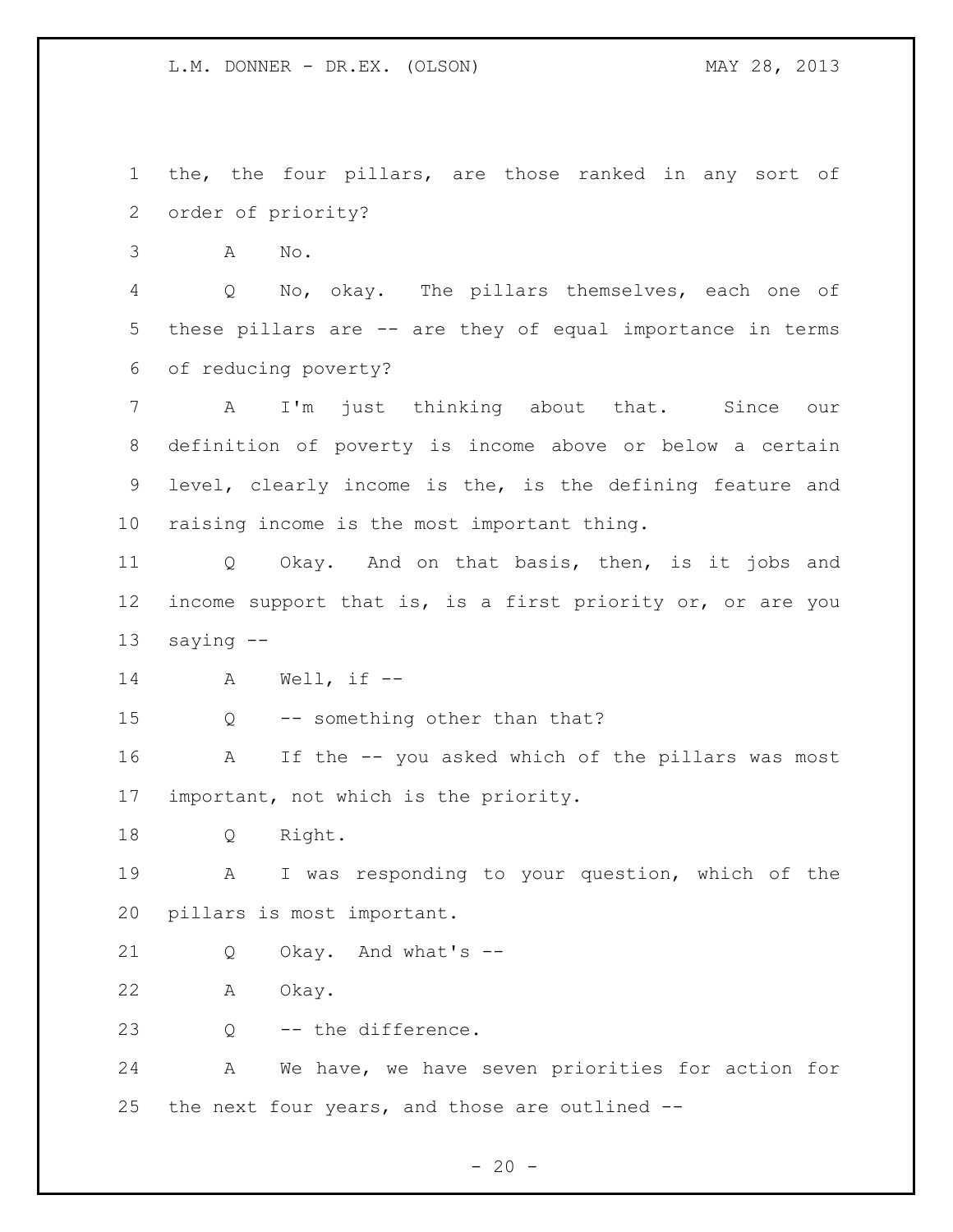Q Okay.

```
2 A -- on page 7.
```
 Q And there's -- are any one of them a priority? A I would say not at this point. We have the -- the building blocks for employment action plan has been released as the first one out, but that's not necessarily because we believe it is the most important point of action. Q Okay. You can go back to the, the act. A Okay. Q It's 21, I believe, two -- 2(2). A Okay. Q There it is. Says: 15 The strategy must recognize that **16 poverty** has multiple causes, and ... address various needs ..." A Yes. Q Can you explain how your, your department interprets that section? A I think it's pretty straightforward. Q Okay. What, what do you, what do you understand by poverty has multiple causes in this? A What -- oh, sorry, I've -- I wasn't -- I'm sorry,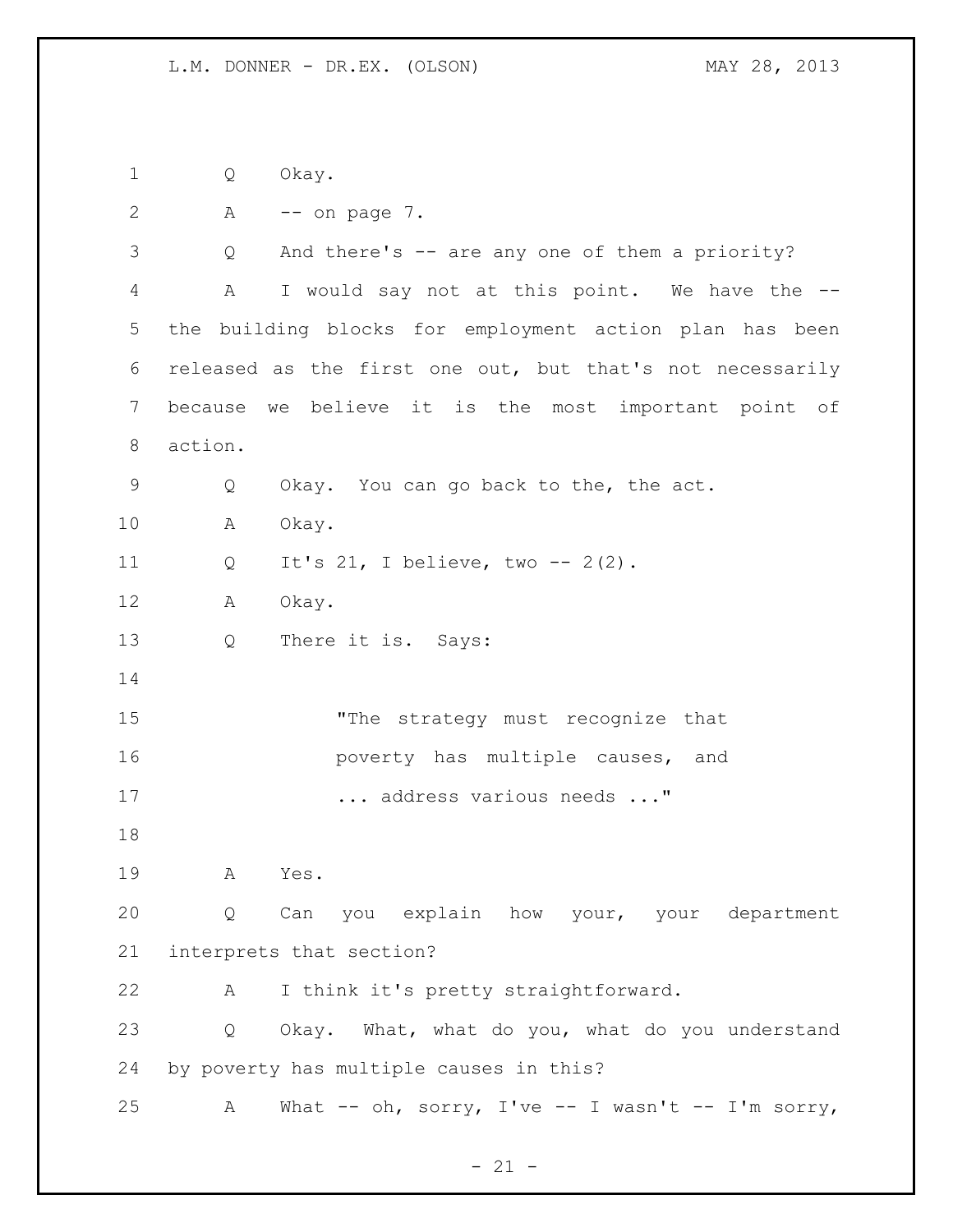I misunderstood your question. Sometime -- you know, the causes of poverty are complex, including issues such as, for example, lack of education, the historic situation of aboriginal people in Manitoba. This goes back to the question that we know that certain groups of Manitobans are at higher risk of poverty than others. Those include aboriginal Manitobans, people with disabilities, youth led families. And so in terms of causation, we can, you know, think of everything from people without access to education, children who don't make it through the school system, people dealing with the historic and long-term effects of systemic discrimination.

 In our most recent round of consultations, we heard so much about addictions and mental health, both leading to poverty and the, the incredible ways that these -- all those things bound up together make it really, really hard for people to find a way out.

 Q And those are all things, I take it, we'll, we'll look at when we talk about the indicators of poverty?

A Absolutely.

21 0 You mentioned recent consultations that were held. Can you talk about that process?

23 A Absolutely. Can I refer to the -- one of the documents that I submitted?

Q Sure. Was that one of the documents that were

 $- 22 -$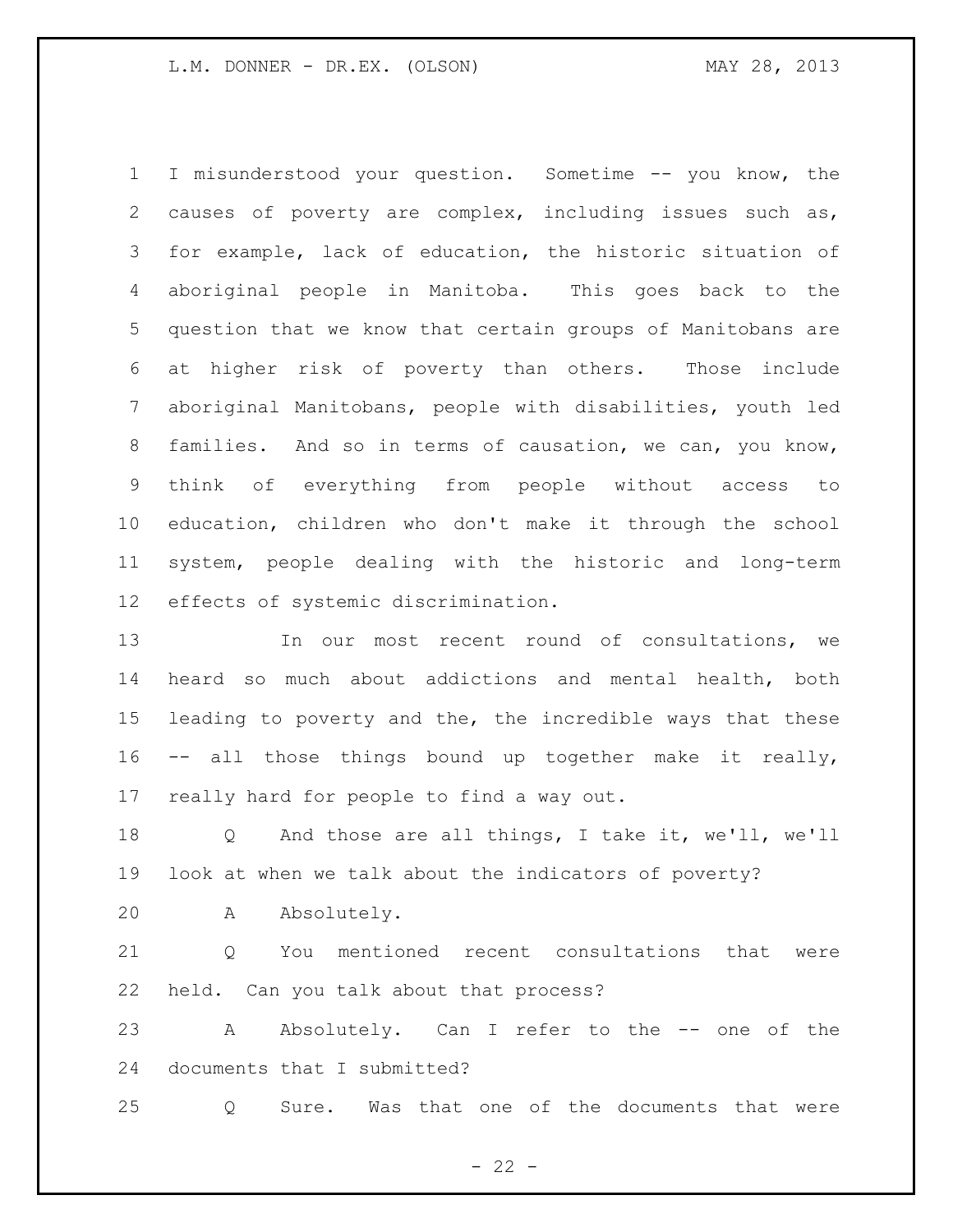made an exhibit?

| $\mathbf{2}$    | had submitted, I had submitted to<br>$\mathbb{I}$<br>the<br>A |
|-----------------|---------------------------------------------------------------|
| 3               | Commission a list of the ten sessions that we conducted       |
| 4               | across Manitoba. I can just speak to that.                    |
| 5               | Q<br>Okay.                                                    |
| 6               | So we held ten sessions across Manitoba in six<br>A           |
| $7\phantom{.0}$ | communities, including Winnipeg, Gimli, The Pas, Dauphin,     |
| 8               | Brandon, and Thompson. In addition to that we had a survey    |
| 9               | both online and print, so we heard from approximately 150     |
| 10              | Manitobans in person at our consultation sessions and an      |
| 11              | additional 500 people responded to the survey.                |
| 12              | What were the results of the survey?<br>Q                     |
| 13              | We're still tabulating, but I can tell you our<br>A           |
| 14              | initial results are -- there are some initial results that    |
| 15              | are really interesting. Firstly, 40 percent of those          |
| 16              | survey respondents told us that they had experienced living   |
| 17              | in poverty at some point in their lives, so that was really   |
| 18              | important to me, that those people took the time to           |
| 19              | respond. Secondly, about 15 percent of our respondents        |
| 20              | told us that they were living in poverty now, which again     |
| 21              | is really important, that we hear from those folks.           |

 We asked Manitobans to rank where they thought government -- where they, where they thought it was most important to invest, and again those results will be formally published in a What We Heard document reporting

- 23 -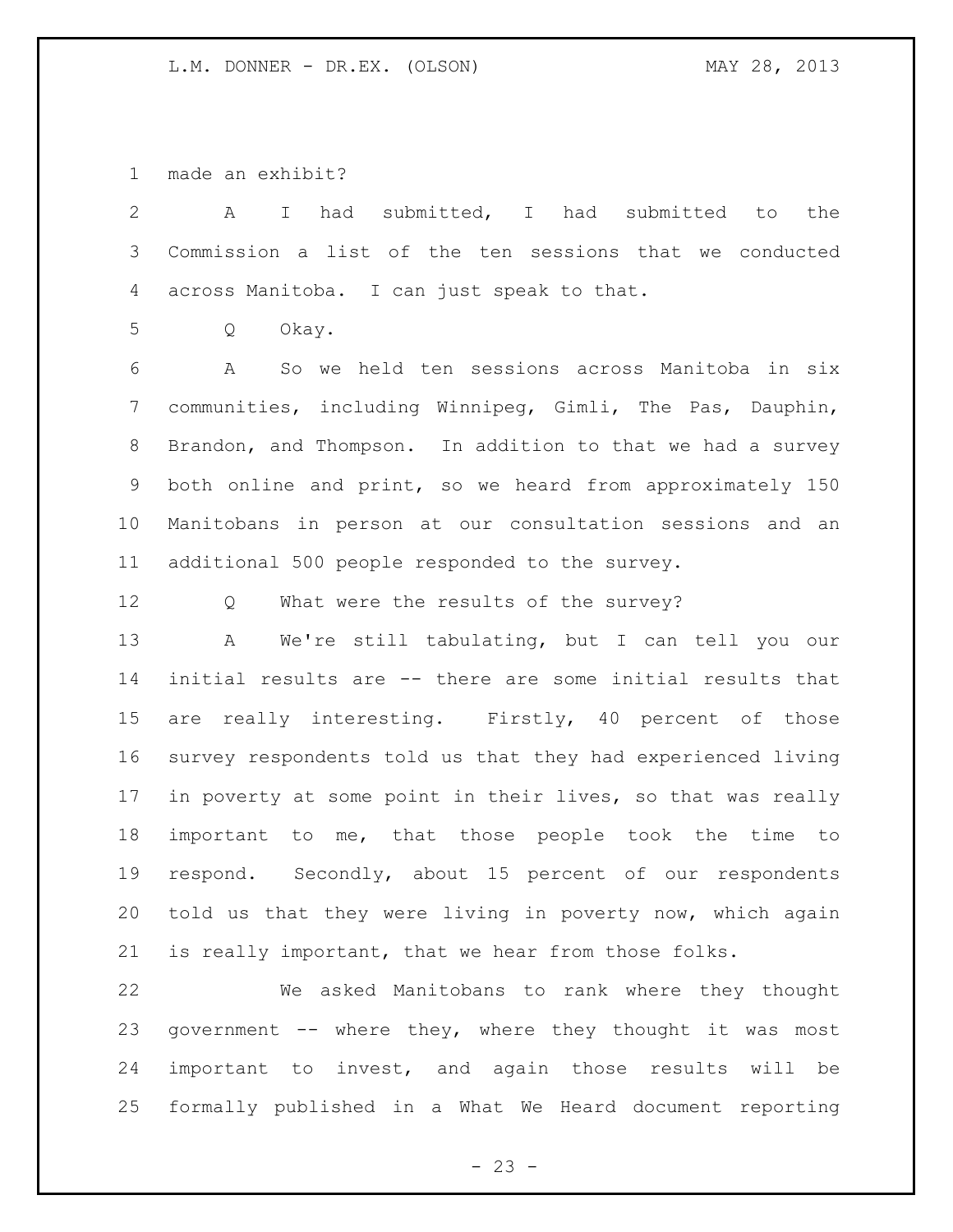back to, back to the community, but they tend to focus around the basics, you know, jobs, housing, access to food. Q Those were the main -- A Yes. Q -- results, okay. A We, we also, as I said, conducted sessions in six communities, ten sessions across the province. We went out with our draft action plans and really asked people to give us some feedback: Are we on the right track, are we not on the right track, what changes would you suggest? MR. OLSON: Okay. If we could now look at the social inclusion indicators, if we put up Section IV of the 13 act ... Just down a little. Right, oh, too far. BY MR. OLSON: Q It says: 18 For each fiscal year, the 19 movernment must ... prepare a statement that summarizes -- Sorry. ... that sets out the poverty reduction and social inclusion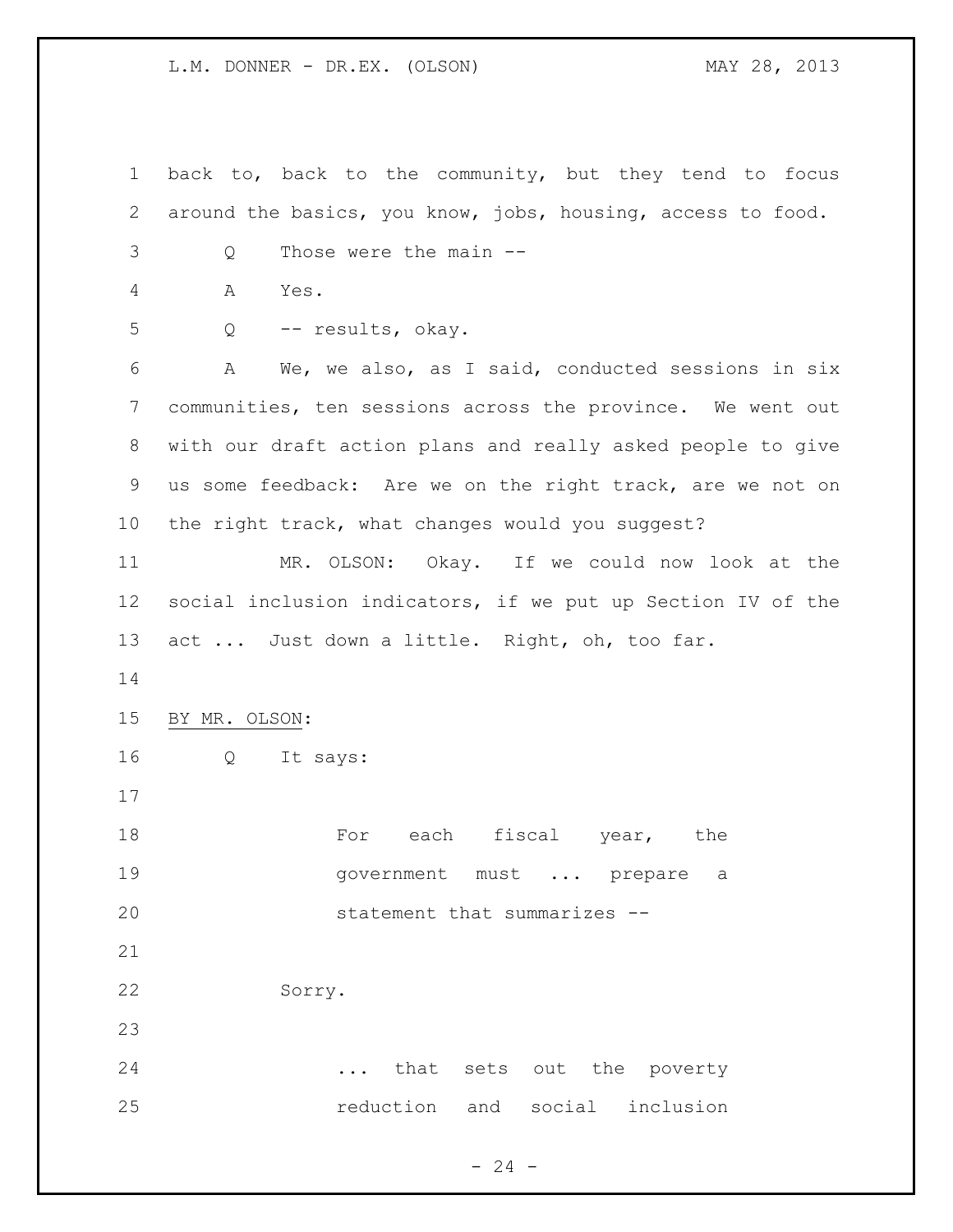indicators prescribed by regulation that will be used to measure the progress of the strategy. MR. OLSON: And then in the regulations, which we can pull up on the screen next ... Those'll be in a different number. 9 THE WITNESS: I think they're tab 22. MR. OLSON: It's a short regulation. On pages 2 and 3 there are a number -- 12 THE COMMISSIONER: Is that an exhibit? 13 MR. OLSON: It's -- no, it's a regulation, Mr. Commissioner. BY MR. OLSON: Q There are a number of indicators including high school graduation rate, participation in adult learning programs, average weekly earnings, employment rate, minimum wage rate, et cetera. Can you tell me how these indicators were chosen? A Yes, I can. The first thing is we started with a basket of several hundred indicators and a very long wish list, had all the things that we thought it was important to measure, both within government and among the community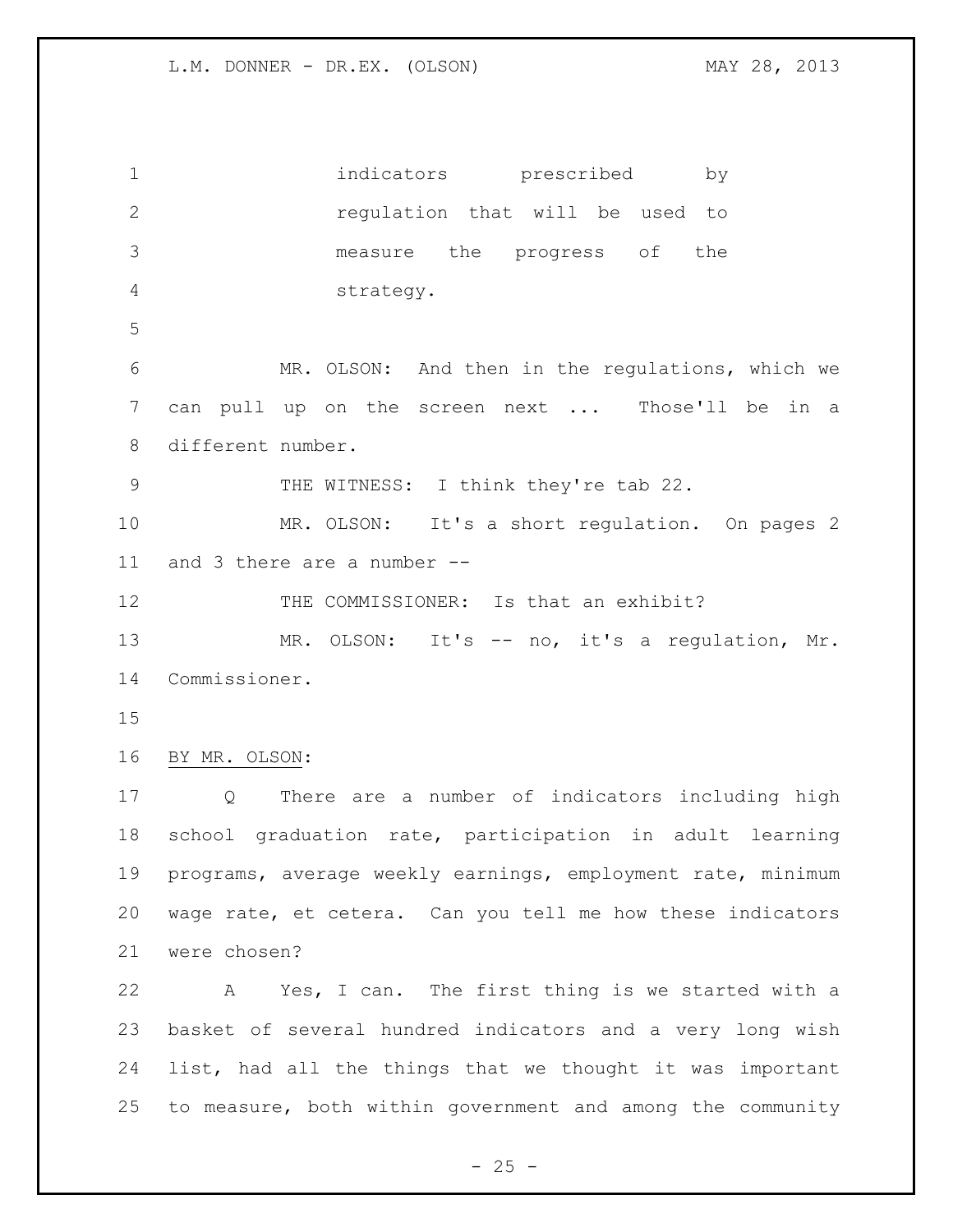groups with whom we consulted. As I said before, unfortunately, we're limited to data already collected, so we don't have the ability to go out and knock on peoples' door and ask them if they feel socially included, right? Or how far they have to go to take the laundry or, you know, how you do that with five kids on the bus in the middle of winter in Winnipeg. It's pretty overwhelming to contemplate. But we don't have data about that, so the first thing is that we were limited to data sources that already exist.

 The second would be data sources where we can measure change in a four- to five-year period. Strategy is a four-year strategy, then government will issue a new, a new strategy. We have to be able to measure change over four or five years.

 So those were two of the important selection criteria that, that we used. The data had to come from reputable sources.

Q And where does the data come from?

 A You can see in the regulation, the left column lists the indicator and the right column lists the source.

Q Okay.

 A So they are either departments of the Government of Manitoba or Statistics Canada.

Q I see. So that the criteria or the data, data

 $- 26 -$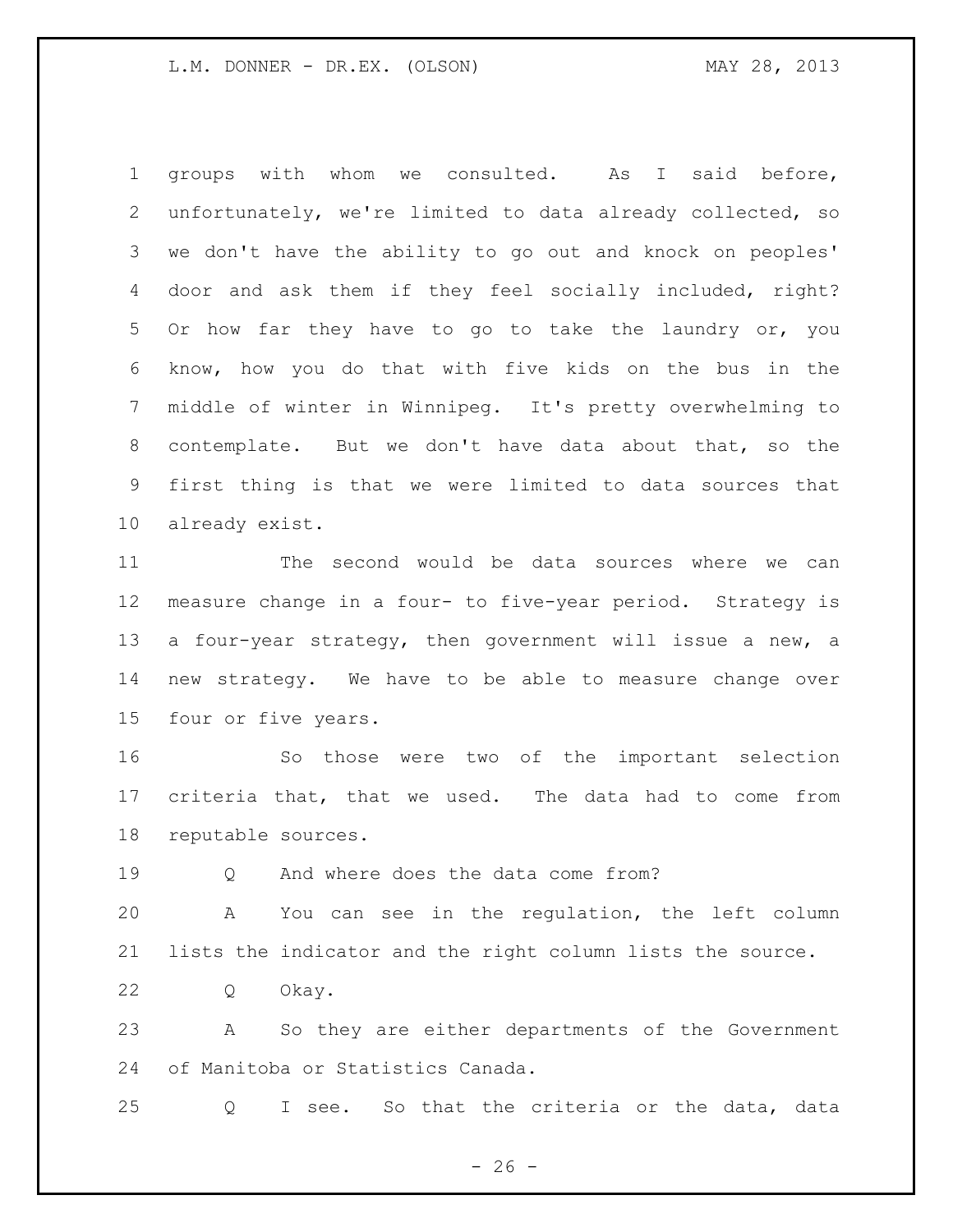must be measurable.

A Correct.

 Q And it has to be trackable over a four- to five-year period.

A Correct. Has to be reliable.

Q Reliable.

 A And taken together as a package, then does it give us a reasonable picture.

 Q The act also requires that annual progress reports be provided to the public.

A Correct.

12 Q Has that been done yet?

 A The first annual progress report will be, will be published in September 2013 because the first fiscal year -- remembering that government works on fiscal years --

Q Right.

 A -- the first fiscal year for the strategy is the '12-'13 fiscal year, so the report's due six months after the end so that's September 30th. But in advance of that, because we were going out to do public consultations in March 2013, we published preliminary data about each of those indicators and that's been provided here.

23 Q Okay. If we take a look at the act again ... Number 21. Section 2(3) requires that:

 $- 27 -$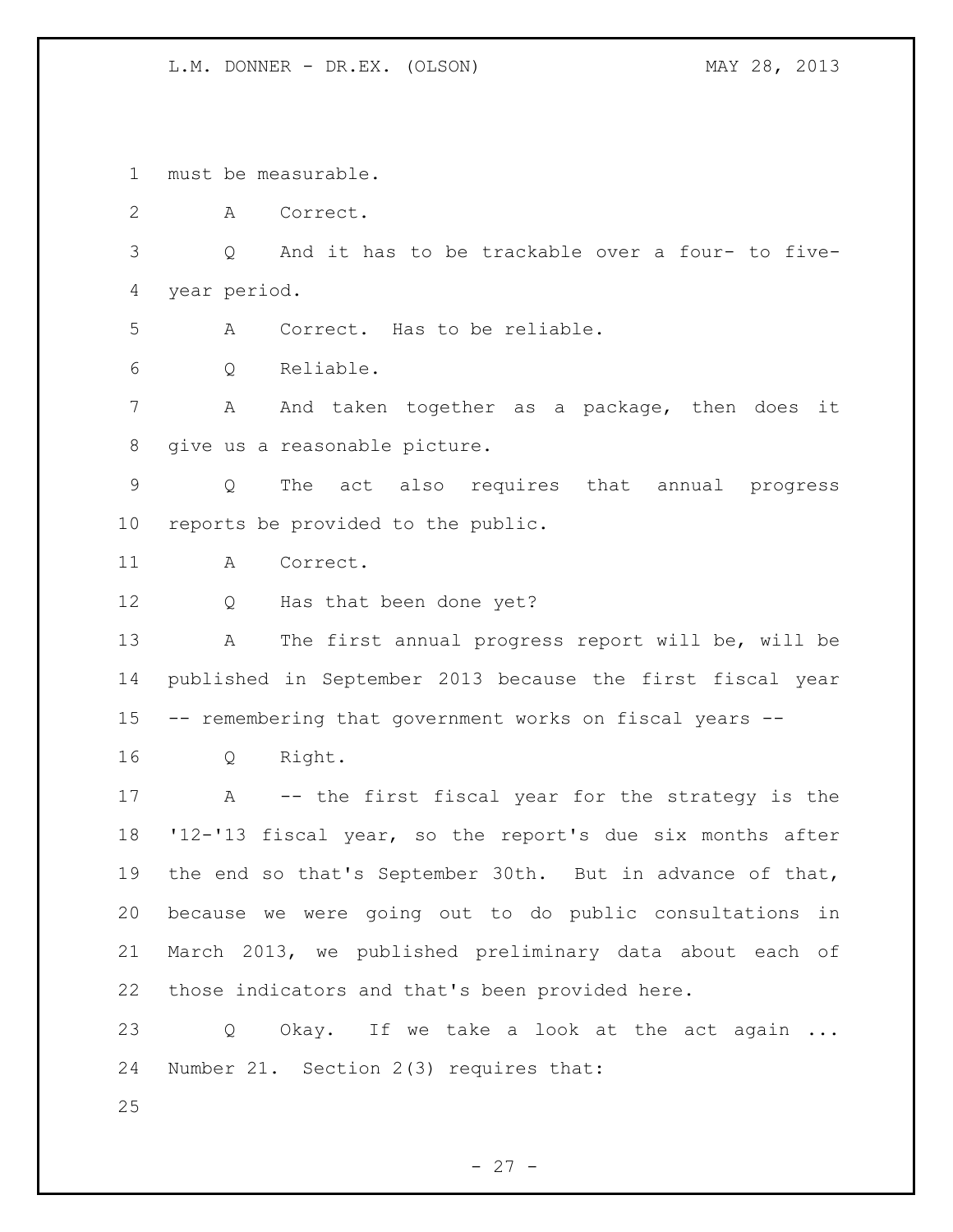The strategy takes into account 2 that certain groups face a higher risk of poverty and social exclusion, and ensure that all programs and initiatives are accessible to those who need them.

 How does a strategy take into account those higher risks?

 A In several ways. First of all, we acknowledge that and we track data, so you can't -- if you don't know it, you can't measure it, right? So we, we always produce data separately about people in single parent families, about aboriginal Manitobans, about seniors -- though I have to say parenthetically their low income rate is much lower than the average in Canada now and in Manitoba. So we look at it, and then the -- if you look at our action plans, the draft action plans for the next four years, you'll see an acknowledgement of that in each action plan. And particularly I would draw your attention to two of those actions plans: the closing the gap for aboriginal Manitobans action plan and the action plan entitled targeting supports for those most in need.

 Q Okay. One of the, one of the things we heard in, in evidence so far from witnesses, and particularly Dr.

 $- 28 -$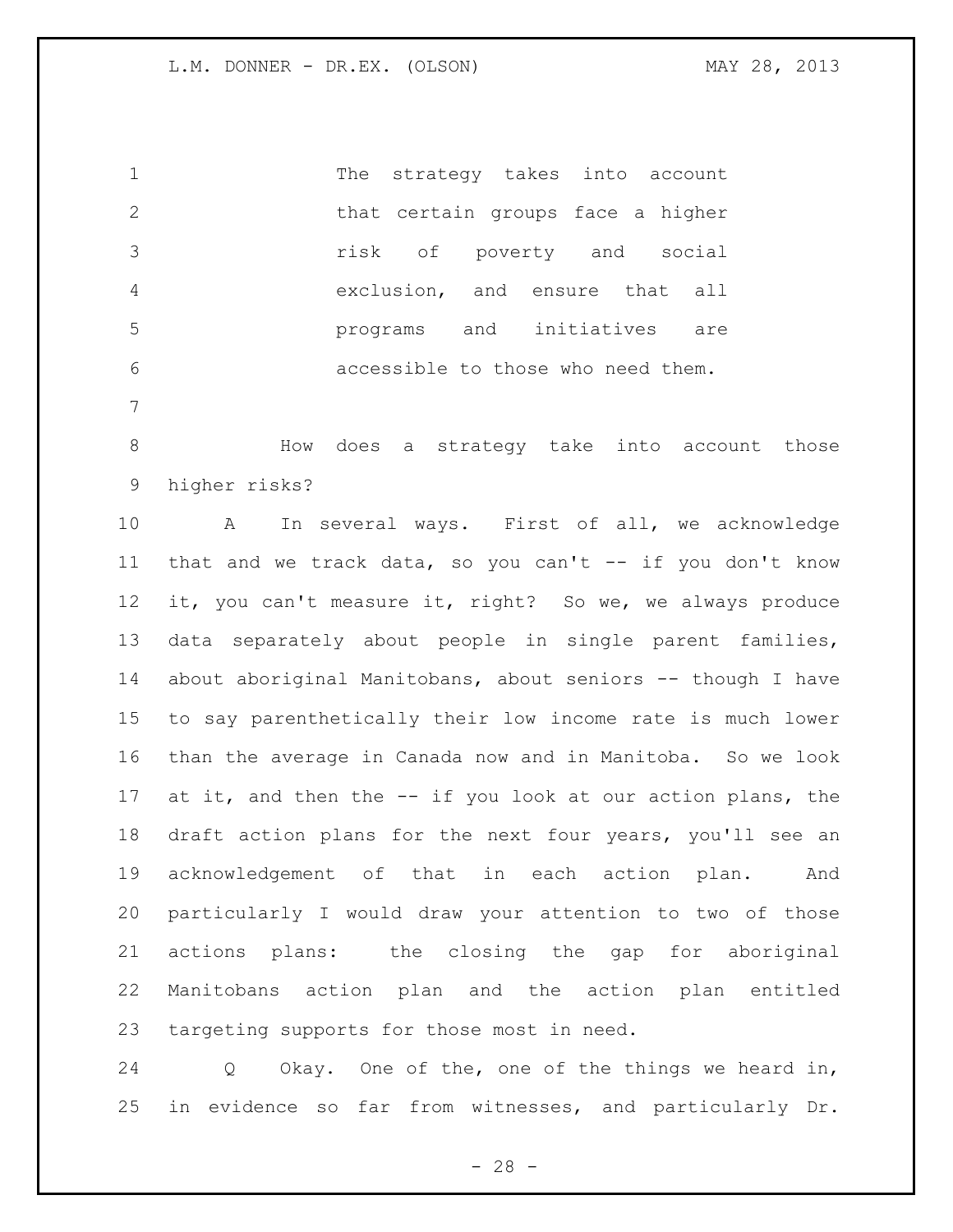MacKinnon yesterday from the Canadian Centre for Policy Alternatives, was that it might be helpful to have some sort of centralized organization or facility where individuals can go to gain access to sort of a clearing house for information related to services that might be available in the community --

A Um-hum.

 Q -- or whatnot. In terms of that sort of idea for having -- for gaining access to services that are available, what are your thoughts on that? Or does that sort of thing exist?

 A I think that there are many wonderful agencies in our community that do a really good job of getting people the services and benefits to which they're entitled. I'm pretty confident that Dr. MacKinnon is correct in that there are also Manitobans who are not getting the services and benefits to which they are entitled. The Province of Manitoba some years took an initiative to address this and if we go back to the strategy document -- you'll have to help me, if you would, with the tab number.

21 O Number 24.

 A Thank you. On page ... If I could refer you to page 6 of the strategy document.

 THE COMMISSIONER: Is this an exhibit? MR. OLSON: This is -- sorry, Mr. Commissioner,

 $- 29 -$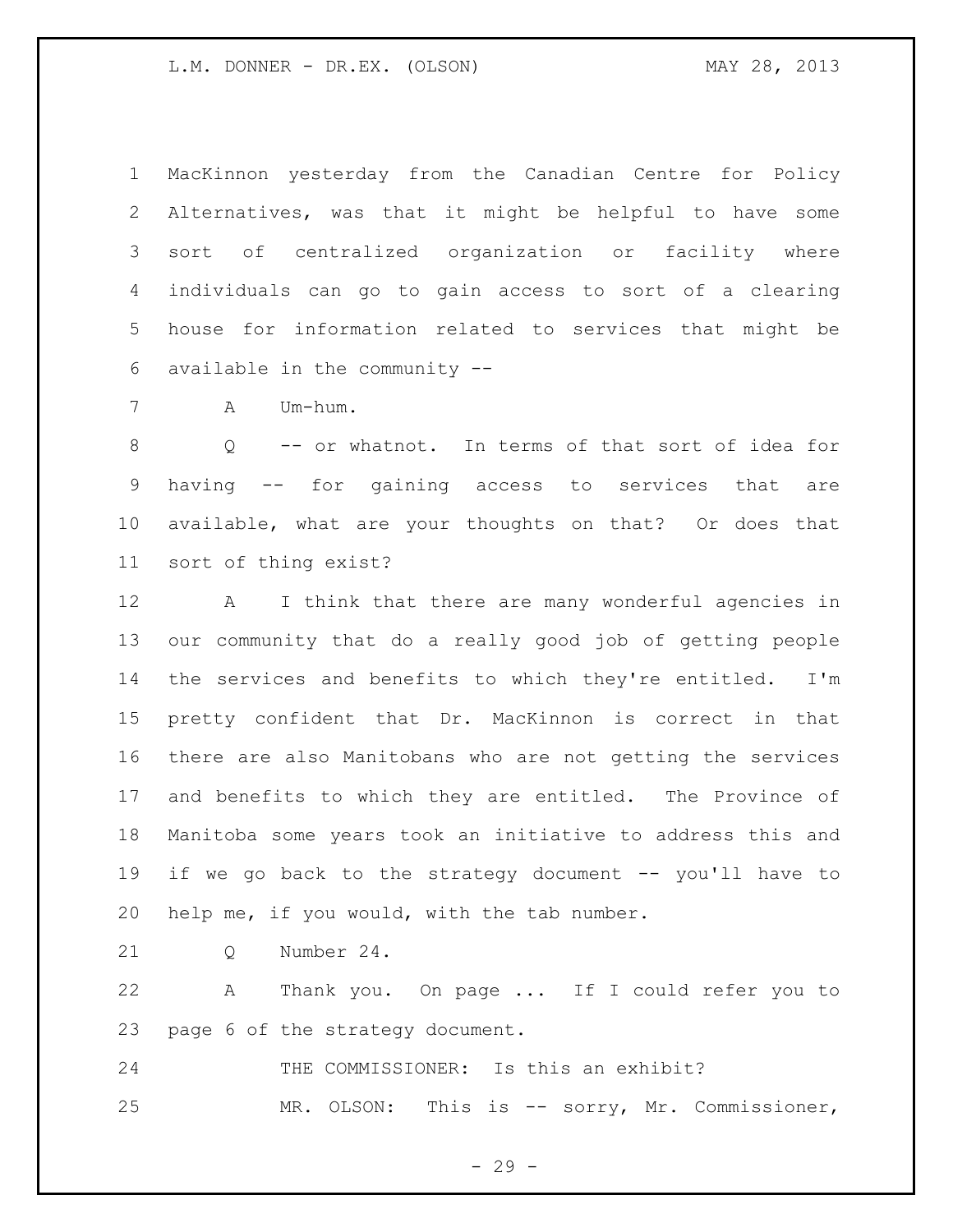this is Exhibit 95.

| $\mathbf{2}$   | UNIDENTIFIED PERSON: (Inaudible).                           |
|----------------|-------------------------------------------------------------|
| 3              | THE WITNESS: Yes, it is. It is --                           |
| $\overline{4}$ | MR. OLSON: Tab 24.                                          |
| 5              | THE WITNESS: -- tab 24. I just want to direct               |
| 6              | you to the bottom of that page.                             |
| 7              |                                                             |
| $8\,$          | BY MR. OLSON:                                               |
| $\mathsf 9$    | Q Sorry, which page was that?                               |
| 10             | A Page 6. At the top, it says: Pillar Four:                 |
| 11             | Accessible, Coordinated Services.                           |
| 12             | You've gone too far, go back up. There it is,               |
| 13             | stop right there. Can you scroll down a bit? Thank you so   |
| 14             | much.                                                       |
| 15             | There's reference there to ServiceLink.<br>So               |
| 16             | ServiceLink is an online tool established by the Province   |
| 17             | of Manitoba some years ago. So acknowledging that an        |
| 18             | online tool might not be the friendliest person for -- the  |
| 19             | -- excuse me, the friendliest tool for many people on low   |
| 20             | income, it is, however, ideally suited for intermediaries   |
| 21             | such as social service agencies. You just go online with    |
| 22             | your client. You enter basic information about that client  |
| 23             | -- do they have a disability, do they have children that    |
| 24             | they're supporting, whereabouts in the province do they     |
| 25             | live, what was their net income in the previous year -- and |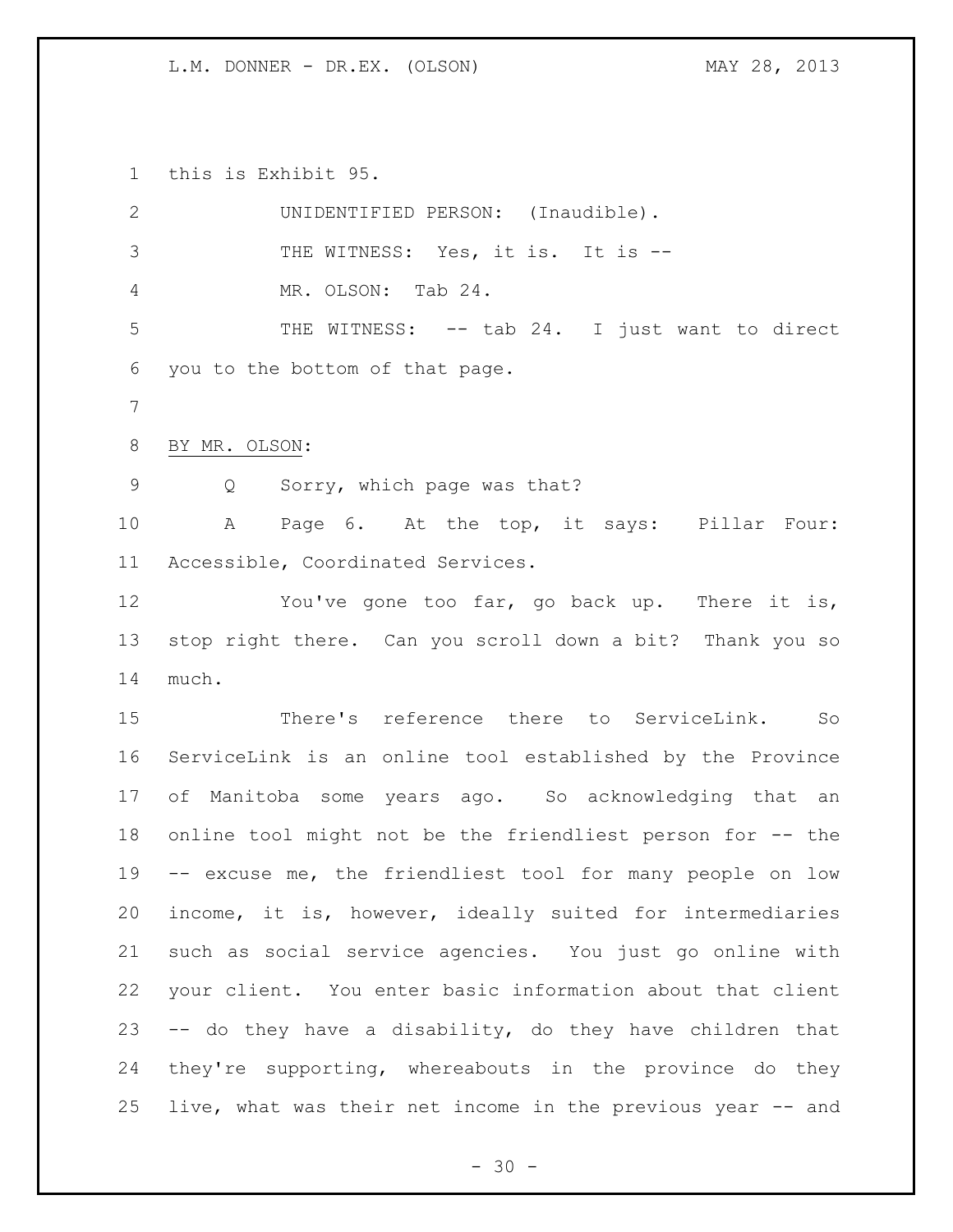it will direct you to a list of programs that the client would be eligible for based on the data that you enter and it will direct you to applications for each of those programs.

 Q So that's sort of a self-directed internet tool that someone could use to find programs.

 A Absolutely, but I would suggest to you that for 8 many low income people it might be easier for -- you know, if the agencies that they're working with walk them through those steps.

Q Okay.

 A Because, then, of course, you have to fill out the form, right?

Q Okay.

 A So people might need some help and support to do that.

 Q Right. And in terms of the agencies that might walk someone through using that tool, are there such agencies available, to your knowledge?

 A Absolutely. There, there are terrific, terrific frontline agencies in, in -- I can speak most about Winnipeg, which is what I know the best, but --

Q Yeah.

 A -- you know, all the family resource centres, et cetera, there are many.

 $- 31 -$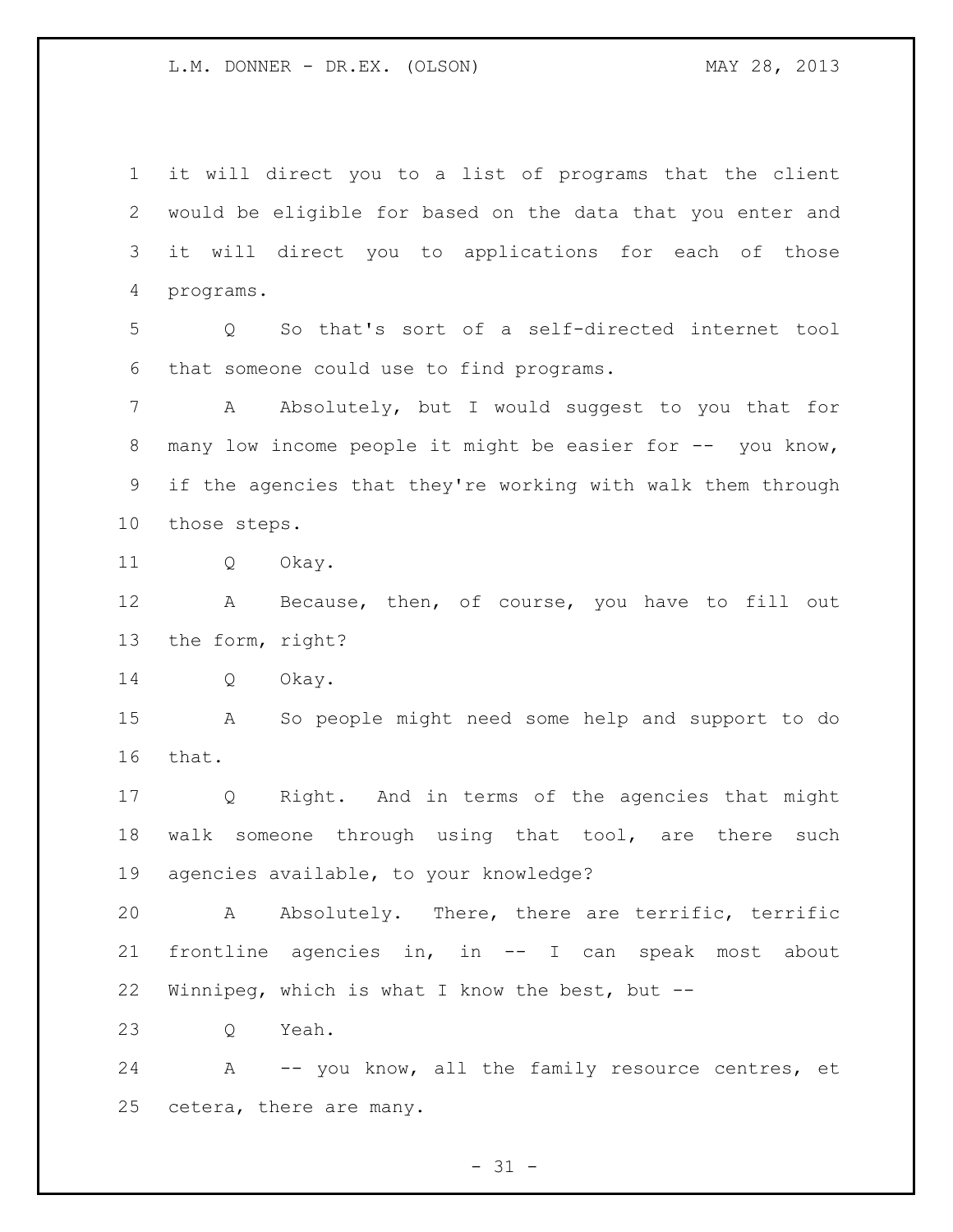| $\mathbf 1$    | $Q \qquad \qquad$                 | Section $2(4)$ of the act -- and<br>don't<br>we            |
|----------------|-----------------------------------|------------------------------------------------------------|
| $\overline{2}$ |                                   | necessarily have to go to it, but it --                    |
| 3              | A                                 | Okay.                                                      |
| 4              | Q                                 | -- indicates that there be<br>strategy<br>a<br>to          |
| 5              |                                   | coordinate the policies.                                   |
| 6              | А                                 | Can we just $--$                                           |
| 7              | Q                                 | Sure.                                                      |
| 8              | $\mathbf{A}$                      | -- read the exact language? I think it says the            |
| 9              | strategies should be coordinated. |                                                            |
| 10             |                                   |                                                            |
| 11             |                                   | "The strategy must be designed to                          |
| 12             |                                   | that programs<br>ensure<br>and                             |
| 13             |                                   | initiatives to implement the                               |
| 14             |                                   | strategy are co-ordinated across                           |
| 15             |                                   | the government."                                           |
| 16             |                                   |                                                            |
| 17             | Q                                 | Right.                                                     |
| 18             | A                                 | Is that the section?                                       |
| 19             |                                   | Q That's the section. How is that done, or how is          |
| 20             | that being met?                   |                                                            |
| 21             | A                                 | I can speak particularly of three ways. Let me             |
| 22             |                                   | start at the top --                                        |
| 23             | Q                                 | Okay.                                                      |
| 24             |                                   | A -- governments and bureaucracy. So we'll start           |
| 25             |                                   | at the top and we'll work our way down. At the top we have |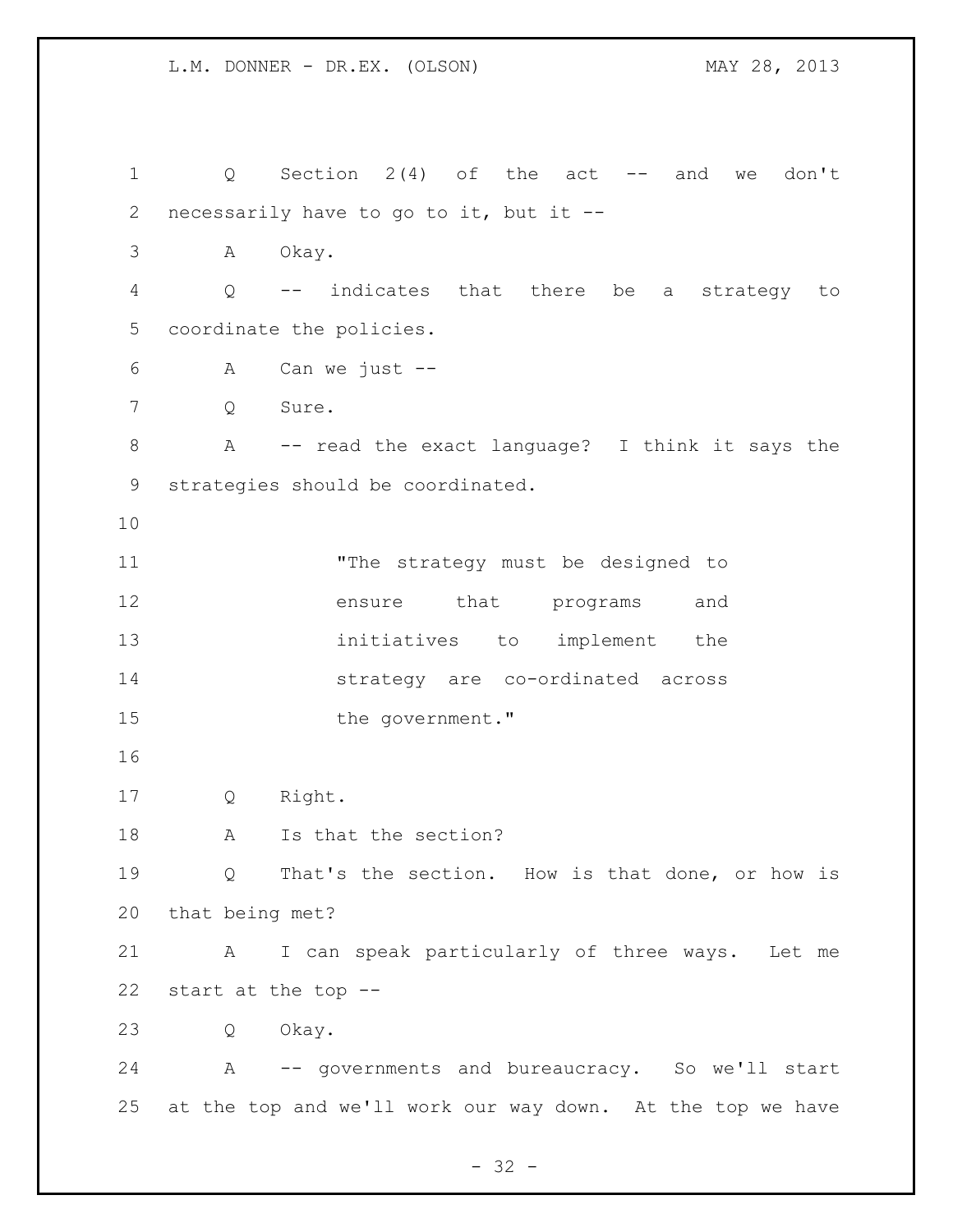the poverty reduction committee, which is also referred to in the act as the All Aboard committee, and I believe that you've tabled in evidence the current membership of the committee.

Q Right. And that would be --

 MR. OLSON: Just so we get it out there, that's Exhibit 96, Mr. Commissioner, and document number 29.

 THE WITNESS: Right. So the committee's established in the act. It must include those ministers of the provincial government whose responsibilities include, you know, areas related to poverty reduction and social inclusion. I believe we currently have ten ministers of the Crown serving on the All Aboard committee, and as well 14 the act requires that we have community members on the, on the committee. We have the two from the previous advisory council on education poverty and citizenship. They are Jenny Wastesicoot, who's a Ph.D. student from Thompson, and Dr. Brian Postl, who's the dean of medicine. We have two other community members, Louise Simbandumbwe, who's director of asset building programs at SEED Winnipeg, and Charles Loewen, who is co-chair of the Winnipeg Poverty Reduction Council and who is the recommended candidate of the United Way of Winnipeg. We did have one additional alternate on the committee. She resigned because she took a position with an officer of the legislature, and I

- 33 -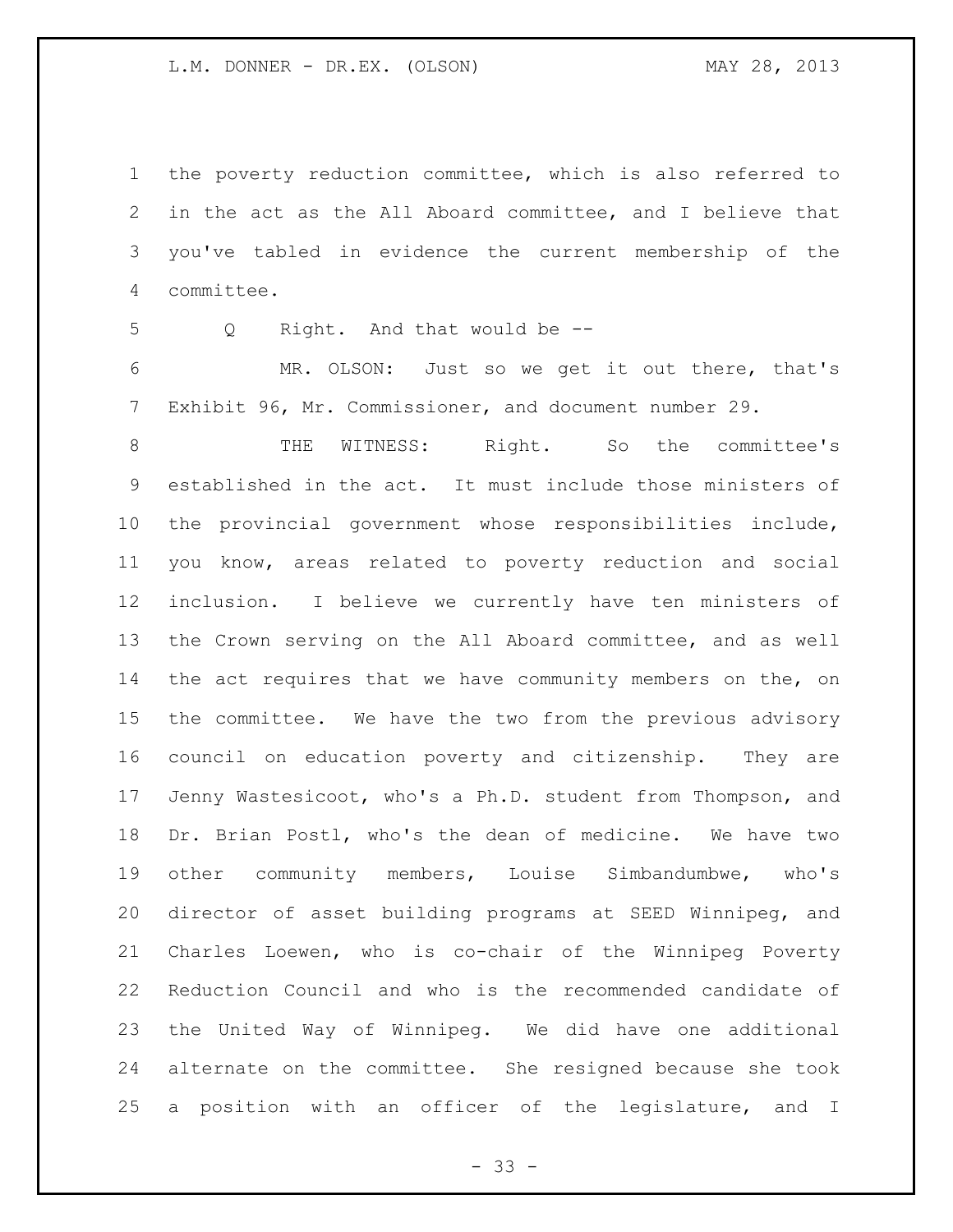believe it's the intention to replace her. BY MR. OLSON: Q Okay. Does this committee meet to ensure that things are being coordinated in a, an appropriate manner, or -- 7 A Absolutely. As a matter of fact, they met yesterday. Q Okay. I notice that health and justice don't appear to be part of, of the list. A That's correct, but the minister of Healthy Living is there. Q Okay. A And the minister of Children and Youth Opportunities is there, and as you may know, he takes a keen interest in all matters youth justice and funding for youth justice -- youth prevent -- justice prevention initiatives are within the Department of Children and Youth Opportunities. Q Okay. UNIDENTIFIED PERSON: (Inaudible). THE WITNESS: Yeah, sorry. Okay. I'll get it right and then it'll be time for me to leave. BY MR. OLSON: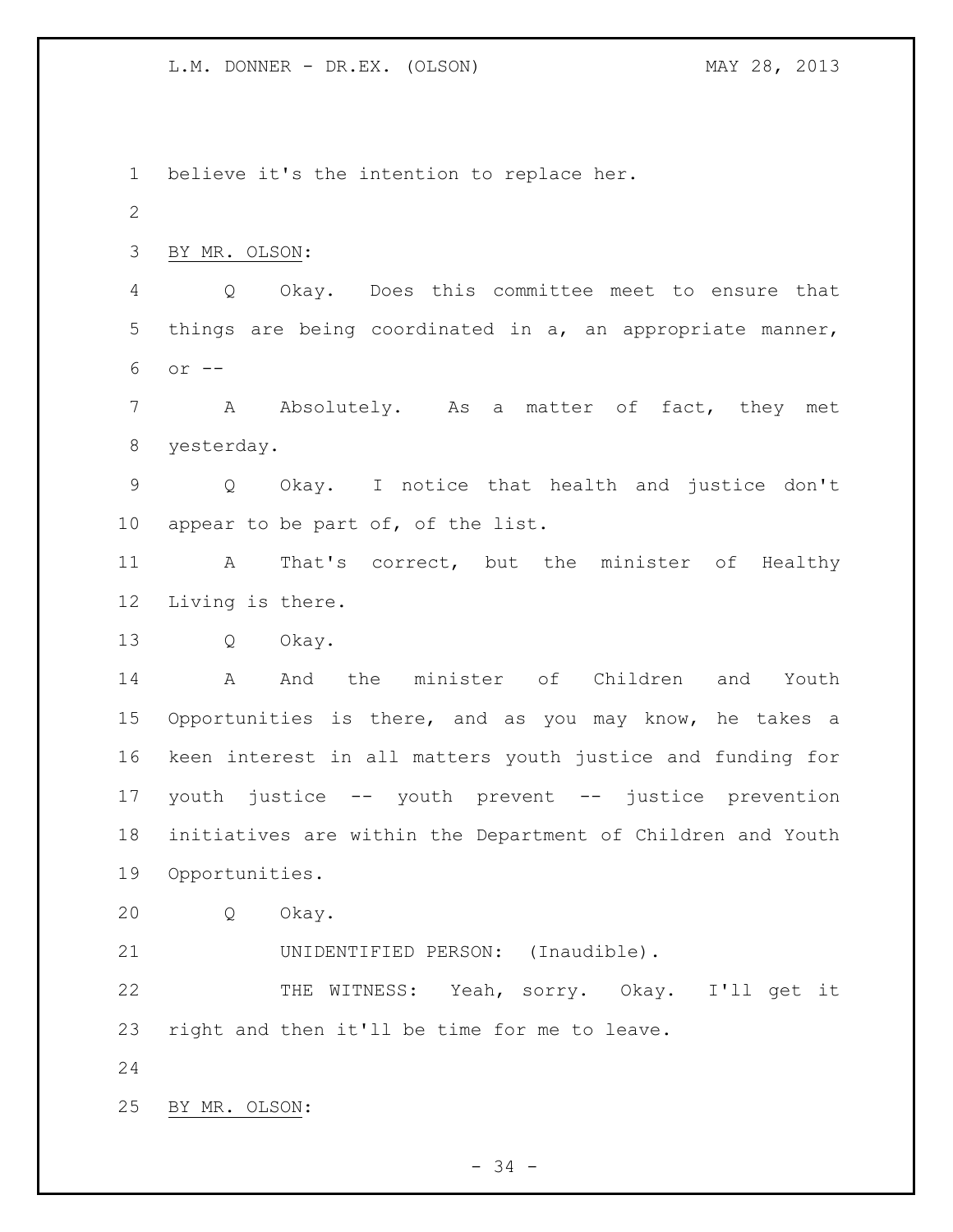Q If we could go back to the act, Section 4, it says: For each fiscal year, the government must take the poverty reduction and social inclusion strategy into account when **8 preparing the budget for that**  fiscal year and prepare a statement that summarizes a strategy and sets out the budget measures that are designed to 13 implement the strategy. Is that -- is this provision unique in any way? A Absolutely. It's the only one in Canada and I think it's one of the strongest elements of this act. Q Okay. And what, what makes you say that? I mean ... A Because it's an assurance that poverty reduction is taken into consideration -- that's the phrase in the act -- in the annual budget process, which is one of the most, you know, critical points of the annual cycle for a provincial government. So the act requires that each year the government publish an official budget paper dealing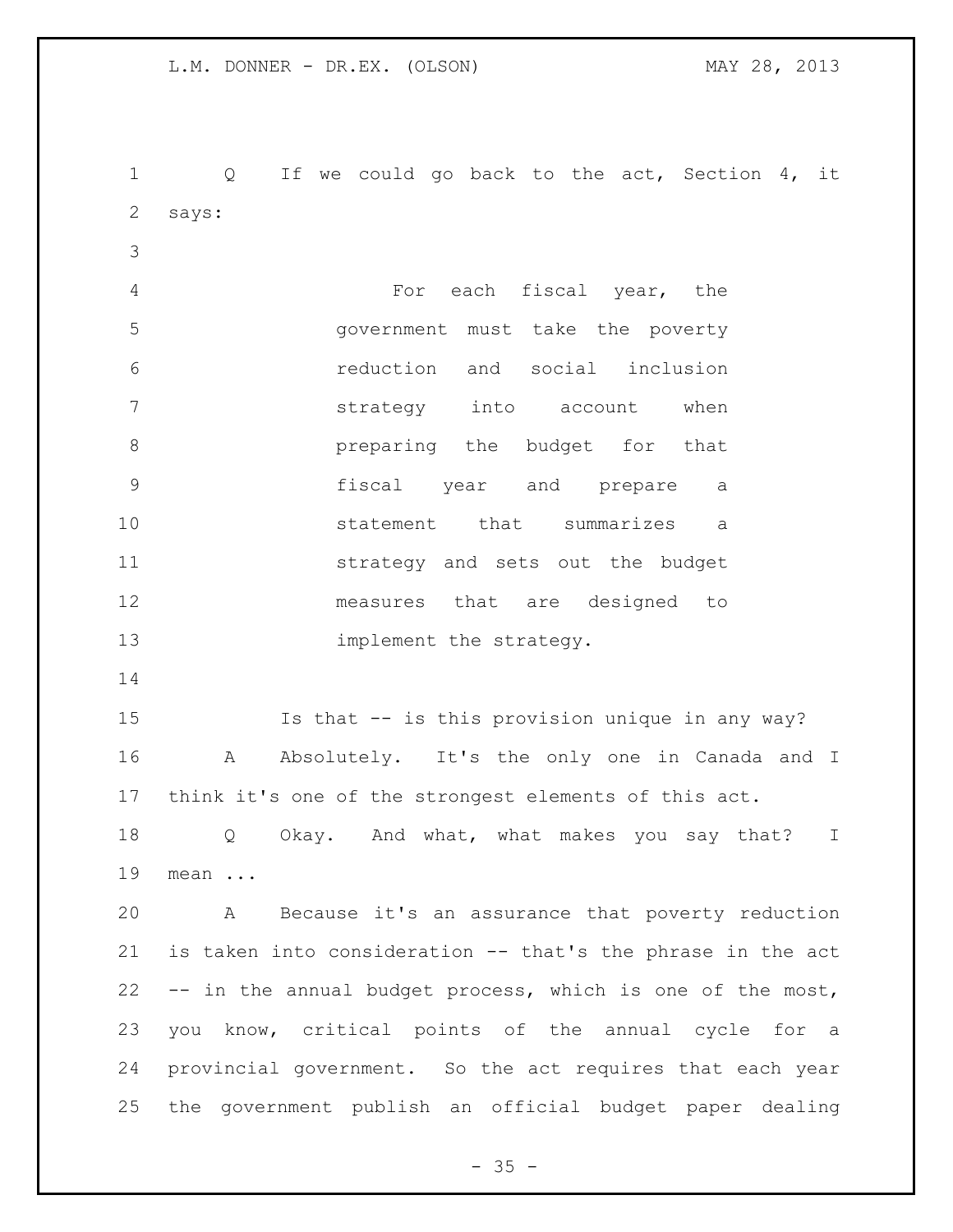with poverty reduction and social inclusion. So that was done for the first time in 2012, and again in March of this year, the second poverty reduction budget statement was tabled by the Minister of Finance and I did provide those to the Commission.

 Q Okay. How is progress on the strategy monitored? A In, in a number of ways. I just want to say that the, the other part to take into account is the work that we do with treasury board secretariat, which, as you know, is the arm of government that is responsible for budgeting. So we work with staff at treasury board secretariat and they take information about poverty reduction initiatives and ensure that briefing documents are prepared for cabinet.

 Q Okay. Then on to the next question about how, how the strategy is monitored.

17 A So the strategy, the strategy is monitored. We use -- we measure progress on each of our 21 indicators. And as I said, the first formal report will be out in September 2013, but we did publish data in advance of our consultations.

 Q Okay. So it's basically comparing what happened previously to how things are now.

A Absolutely.

Q And looking at changes to see whether things are

 $- 36 -$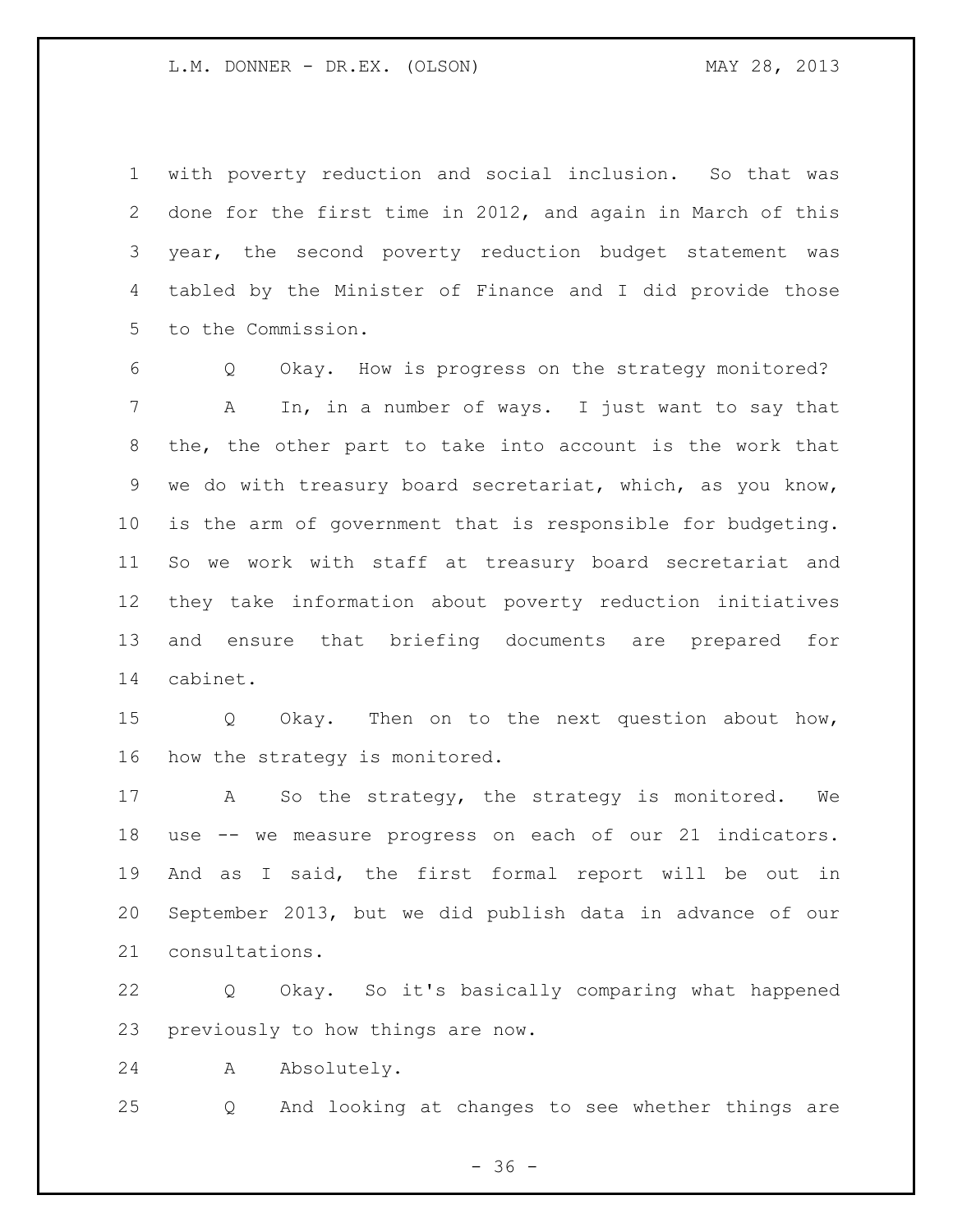improving or not.

- A Absolutely.
- Q Okay.

 A May I just go back for a moment? I'm not sure if I wandered, but you had asked about how we ensured that the strategy is coordinated. I referred to the All Aboard committee --

Q Um-hum.

 A -- the committee of ministers. I'd also like to refer to the other two mechanisms that we had.

Q Certainly.

12 A At the -- there is, I think, very importantly, also a committee of deputy ministers. So for all of the departments involved in the strategy, there are regular quarterly meetings, at least quarterly meetings of the deputy ministers of those departments, and that is chaired by Joy Cramer, who's the deputy minister of Housing and Community Development. And at the staff level we also have, you know, a staff working group.

 So what we've tried to set up is a system where we've got good communication happening at all levels, where deputies are really engaged in monitoring this, where they can give direction to staff, where we get the feedback that we need, where, you know, it's a place where even in this time of scarce resources we can take a little bit from here

- 37 -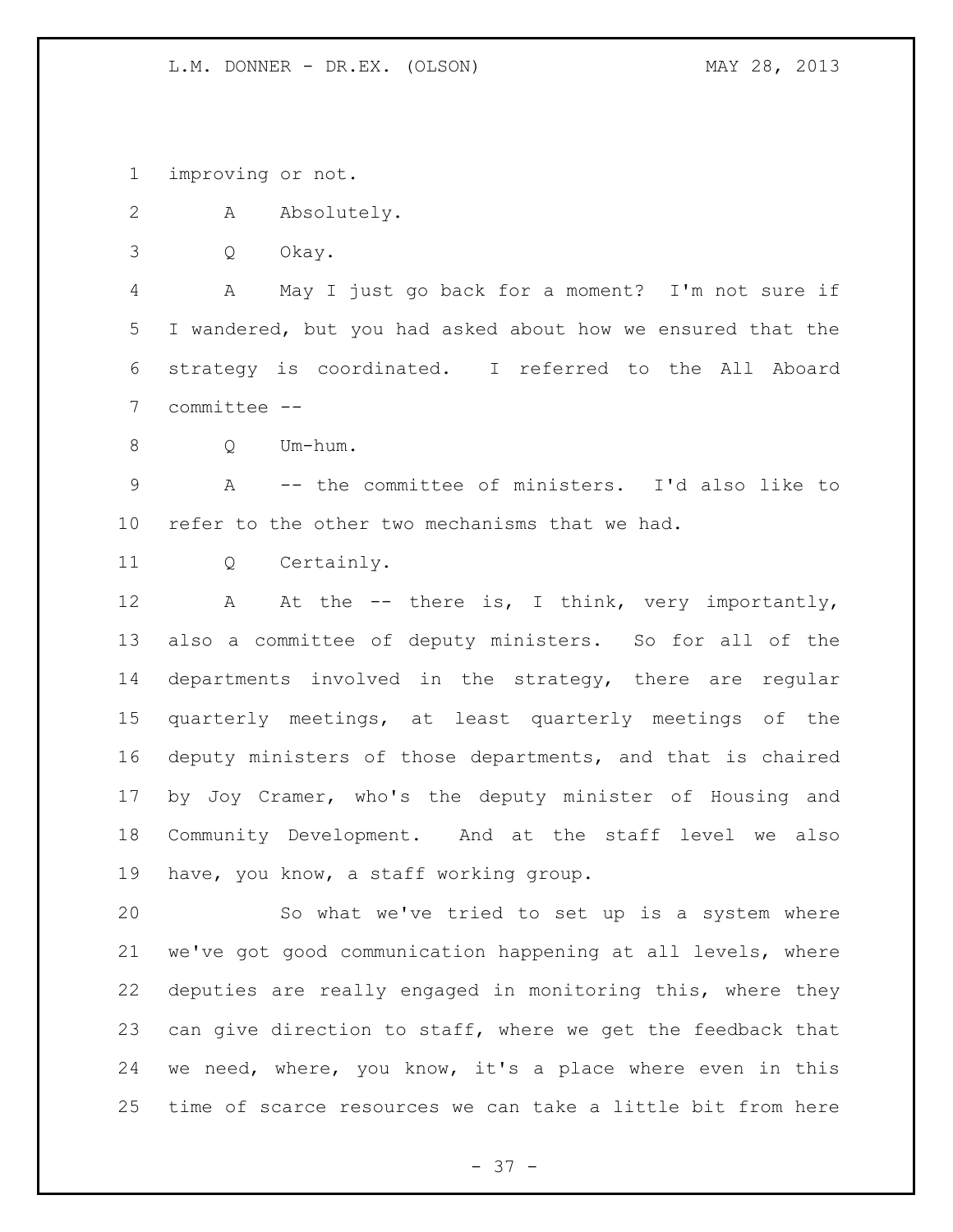and a little bit from there and put it together to make something that will really make a difference for people instead of having departments go off separately without coordinating.

 Q Okay. Just in terms of whether or not the initiatives are working to reduce poverty, are there any sort of targets set or goals set?

 A So that you've, you've -- we do not have formal targets --

Q Okay.

11 A -- in the strategy, and as you -- I wasn't here yesterday but I'm sure you, you heard from Dr. MacKinnon that is one of the criticisms of the strategy that's been made by community groups. I will say, however, that Manitoba's -- the provincial government's stated objective is to make progress on all 21 indicators rather than, as a couple of jurisdictions have said -- have stated, you know, we're going to set a particular target and hang our hat on that.

 Q Okay. You said there aren't any formal targets. Are there any informal targets?

 A Our, our objective is to make progress on all 21 of those --

Q Okay.

A -- indicators.

- 38 -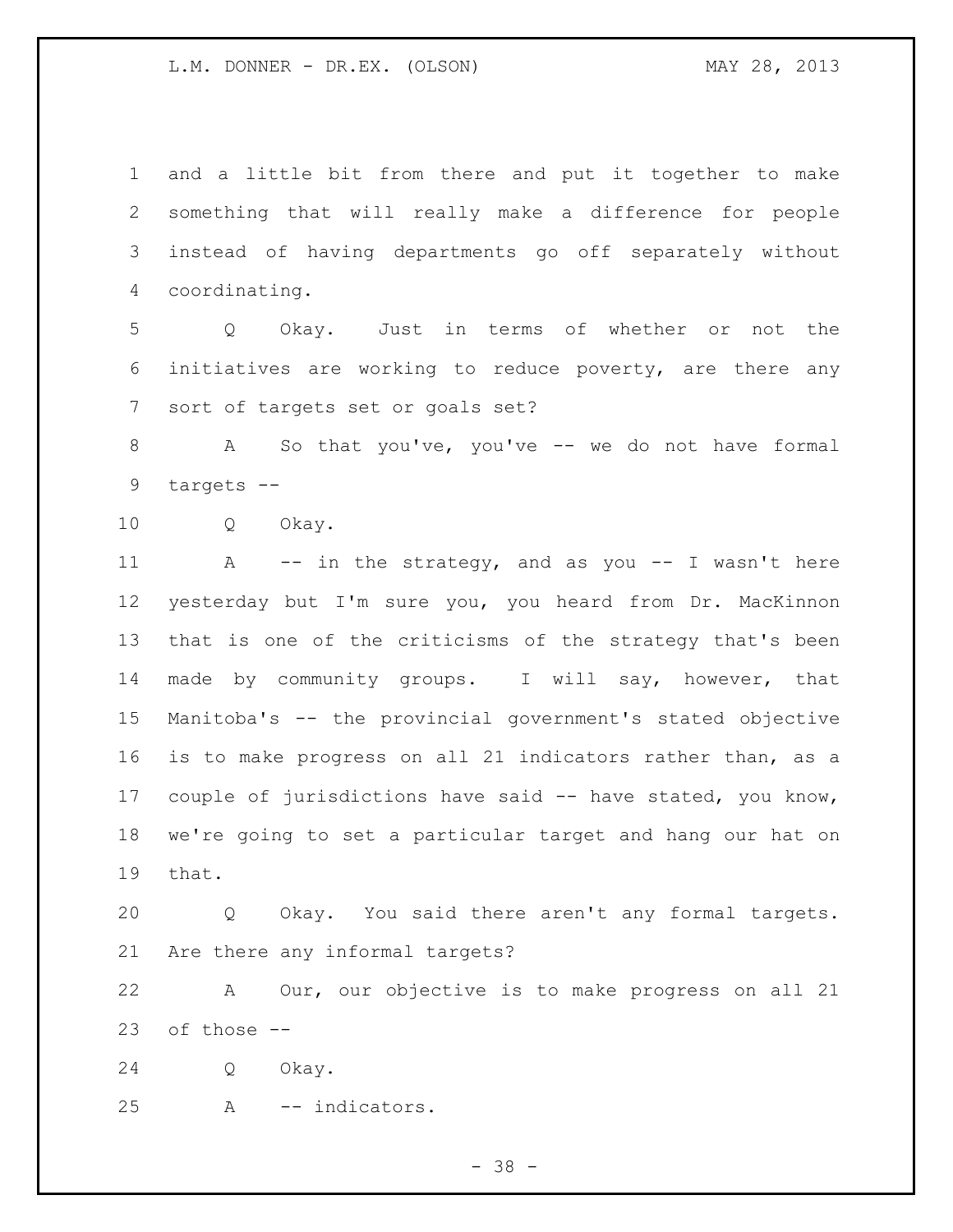Q So let's look at those 21 indicators. A Okee-doke (phonetic). Q Now, that's going to be document 28B. THE COMMISSIONER: Just a minute. Before you leave that, you, you got into the second grounds of -- or method of coordination. 7 THE WITNESS: Yes, sir. THE COMMISSIONER: You haven't named the third one yet. THE WITNESS: The third is our committee at the staff level. It's called an interdepartmental working group. 13 THE COMMISSIONER: All right. Thank you. I didn't want to pass -- 15 THE WITNESS: Thank you very much. 16 THE COMMISSIONER: -- getting to the third one. 17 MR. OLSON: Thank you. 18 THE COMMISSIONER: Right. 19 THE WITNESS: Can, can I just ask a question about the -- you've got the presentation up that I provided, however, we did provide colour copy to you. It's being presented in black and white. It's going to be very difficult for people to understand the graphs and charts in black and white. MR. OLSON: I believe, Mr. Commissioner, you have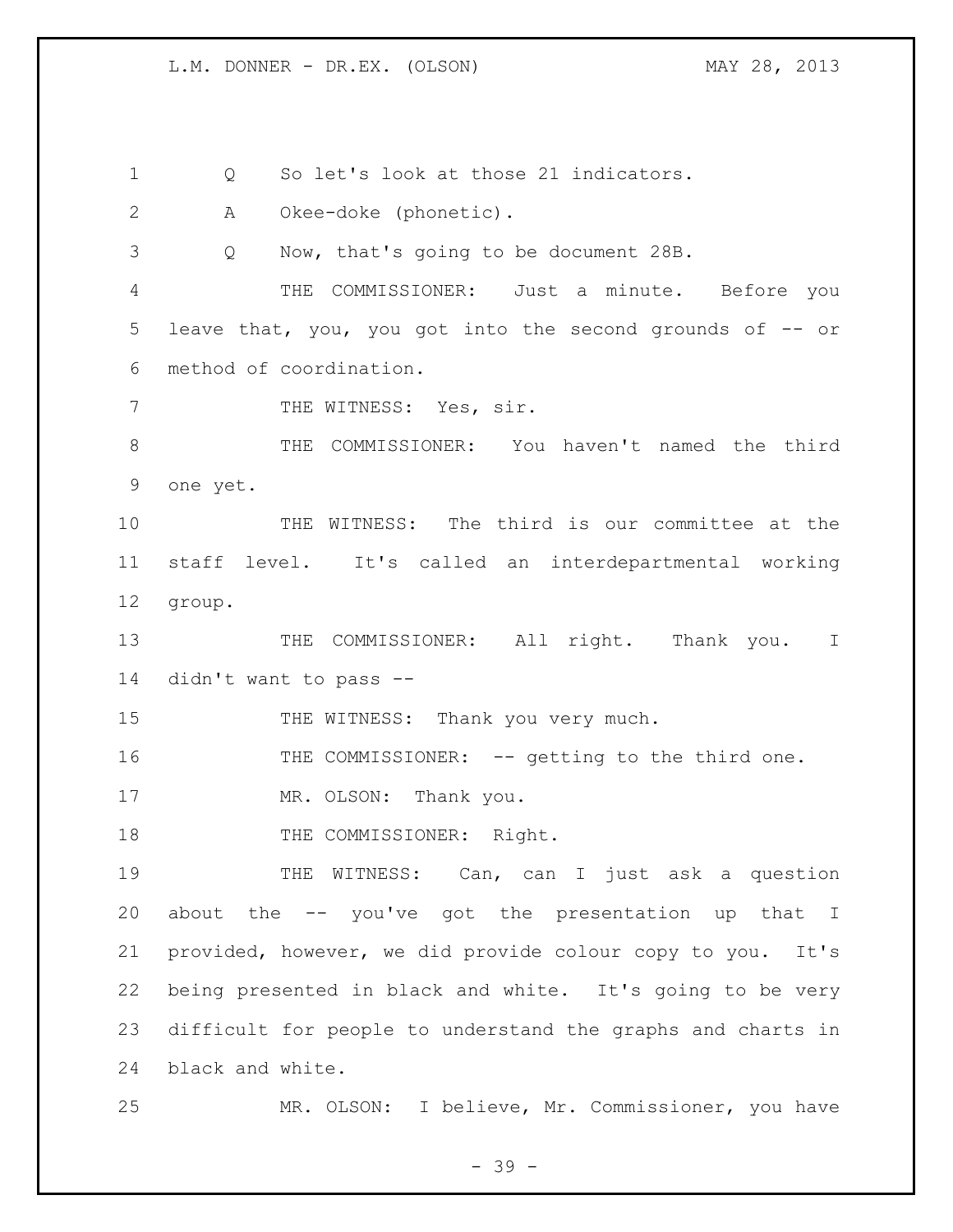a colour copy in front of you.

 THE COMMISSIONER: Is that the, the action plan? MR. OLSON: It's the -- THE WITNESS: No, it is not. MR. OLSON: -- All Aboard consultations. I think you, think you just had your fingers on it there. 7 THE COMMISSIONER: Well, that's --8 THE WITNESS: No. THE COMMISSIONER: -- Exhibit 95. I don't think that's it, is it? MR. OLSON: It's Exhibit 97. 12 THE COMMISSIONER: Oh, I have one in black and white which is quite satisfactory. 14 THE WITNESS: I'm going to open my colour copy. I won't be able to follow it in black and white. 16 MR. OLSON: Certainly. 17 THE WITNESS: It's exactly the same, I promise. BY MR. OLSON: Q Okay, so these are the 20 indicators -- sorry, 21 indicators that are being monitored. A Yes. Q Maybe we can just take a bit of time and go through each one, and you can explain what they are, what they indicate.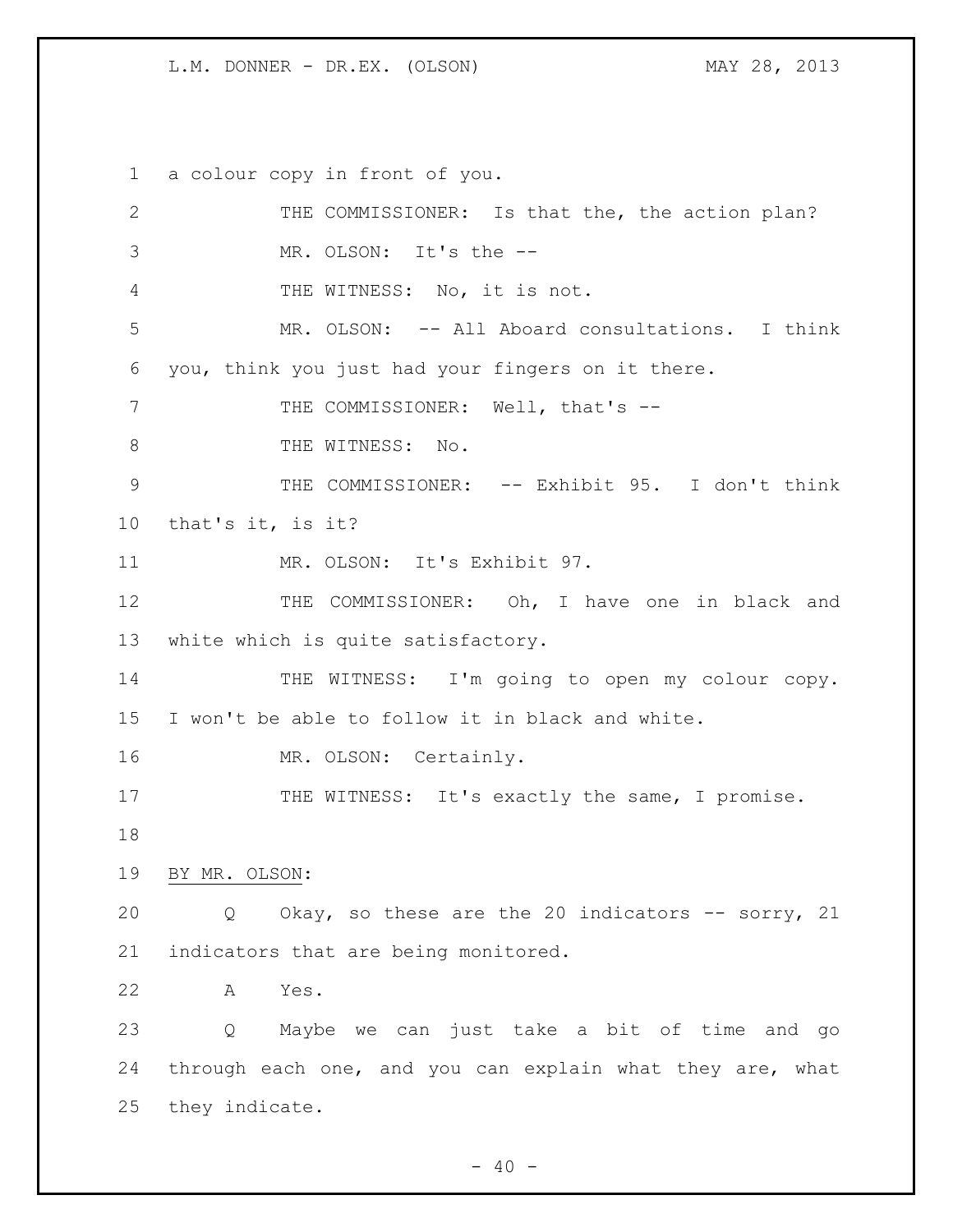A Certainly.

Q Okay.

 A So would you like me to begin with -- shall we begin at the beginning?

Q Let's begin at the beginning.

 THE WITNESS: Okay, if you wouldn't mind moving down to page 2, then, please. Scroll down a bit. There we are.

 So the, the first is the total units of social and affordable housing supported by the Manitoba Housing and Renewal Corporation. So we have a baseline there. March 31, 2012, there were 30,196 units receiving financial assistance and support by MHRC, and we indicate government's commitment to 1500 more units in the next five-year period, and we report on progress to January 2013 showing an additional 1132 units added.

BY MR. OLSON:

 Q So you're almost at the goal, is that what that's showing?

21 A Yeah. Number two -- so ...

22 THE WITNESS: I'll just wait.

MR. OLSON: Next, next screen.

 THE WITNESS: This shows households served through Manitoba Housing and Renewal Corporation programs

 $- 41 -$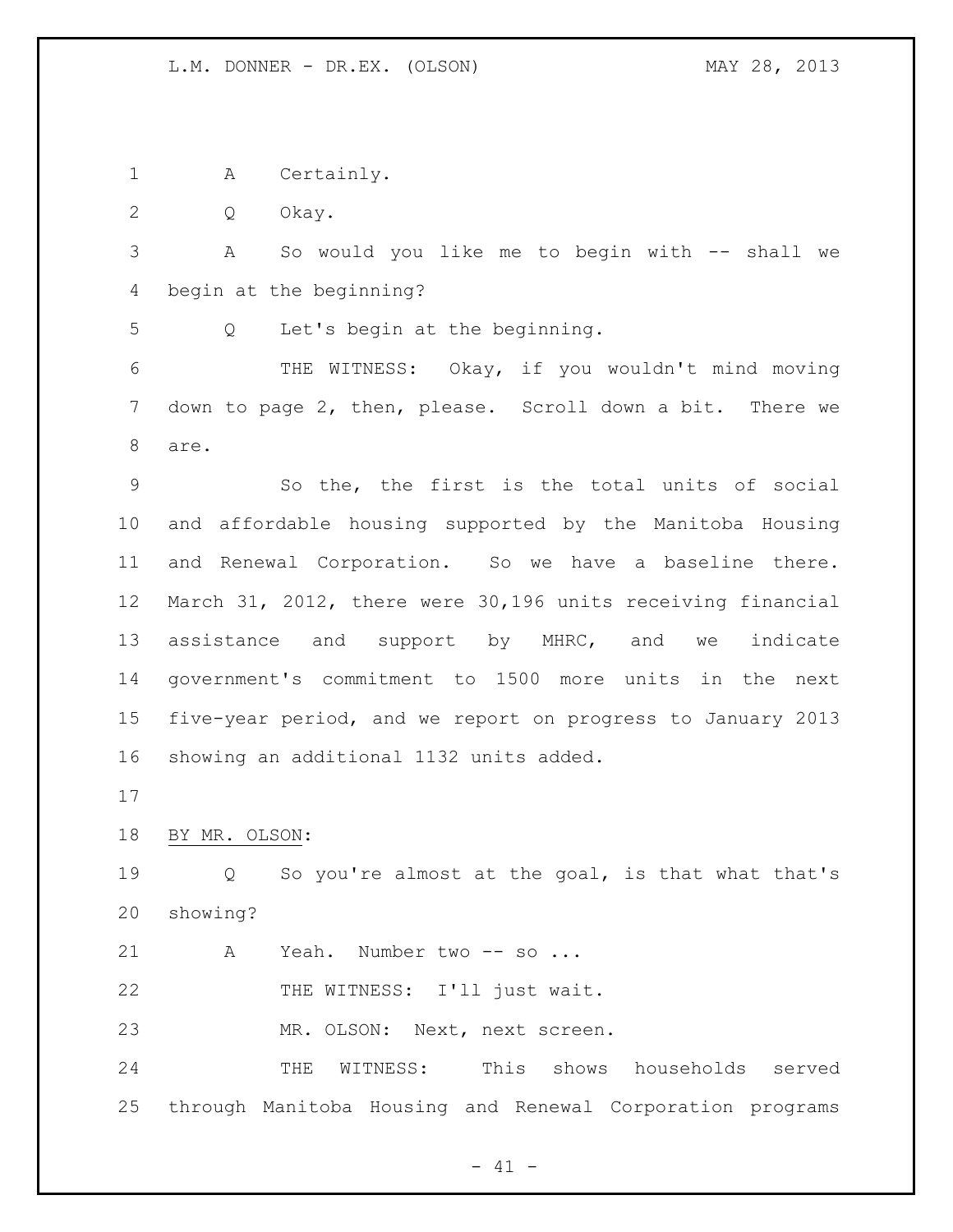| $\mathbf 1$     | and services because not everyone who's served by MHRC      |
|-----------------|-------------------------------------------------------------|
| 2               | lives in social housing. There are families that get        |
| 3               | portable housing benefits, rent supplements, et cetera.     |
| 4               | This also shows the number of suites that were -- received  |
| 5               | major repair and renovation, and new households -- that's   |
| 6               | new families entering social housing -- in that period,     |
| $7\phantom{.0}$ | which was $2,616$ .                                         |
| 8               |                                                             |
| 9               | BY MR. OLSON:                                               |
| 10              | Okay. And the goal then would be<br>Q                       |
| 11              | We haven't set a --<br>A                                    |
| 12              | There is no goal, okay.<br>Q                                |
| 13              | There is no target on that one.<br>А                        |
| 14              | I see, okay. And then the next one, households<br>Q         |
| 15              | in core housing need by aboriginal status.                  |
| 16              | Yes.<br>А                                                   |
| 17              | What's that showing?<br>Q                                   |
| 18              | Well, again, it's $-$ it is hard to $-$ the, the<br>Α       |
| 19              | tall columns which are red in the colour copy, show         |
| 20              | aboriginal households, and the blue column, the shorter     |
| 21              | one, shows non-aboriginal households. And it shows the      |
| 22              | change in core housing need over time.                      |
| 23              | So I just need to refer back to my definition of            |
| 24              | core housing need because I want to make sure that I get it |
| 25              | right. Statistics Canada established -- establishes core    |

- 42 -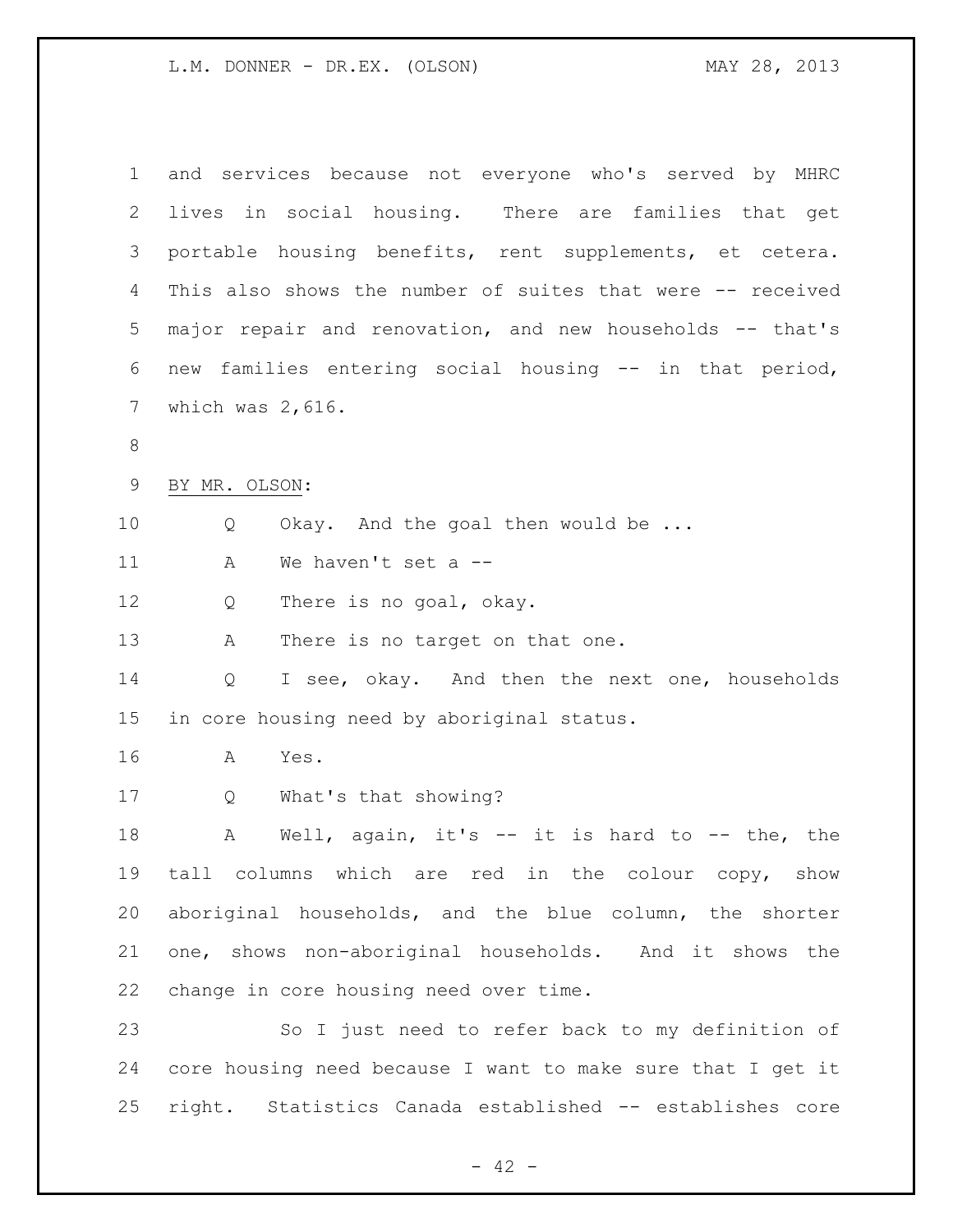| $\mathbf 1$     | housing need and determines that households are in core     |
|-----------------|-------------------------------------------------------------|
| $\overline{2}$  | housing need if the dwellings are not adequate, if the      |
| 3               | dwellings are not suitable, and if they're not affordable,  |
| 4               | that is, if the family spends more than 30 percent of       |
| 5               | before-tax household income on housing.                     |
| 6               | So the general point here is to show, overall,              |
| $7\phantom{.0}$ | Manitoba's made progress in reducing core housing need.     |
| $8\,$           | Whereas in 1996, 14.7 percent of Manitoba families lived in |
| 9               | core housing need, that was down to 11.3 percent in 2006.   |
| 10              | Um-hum.<br>Q                                                |
| 11              | A<br>However, you can see that the gap between              |
| 12              | aboriginal and non-aboriginal families remains and it's     |
| 13              | quite stark. And I do need to point out that these are off  |
| 14              | reserve households --                                       |
| 15              | Right.<br>Q                                                 |
| 16              | $--$ only.<br>A                                             |
| 17              |                                                             |
|                 | Is there reason it only goes to 2006?<br>Q                  |
| 18              | Yes, Statistics Canada hasn't published --<br>Α             |
| 19              | Okay.<br>Q                                                  |
| 20              | $--$ the 2011 $--$<br>Α                                     |
| 21              | That's what I thought --<br>Q                               |
| 22              | -- data.<br>A                                               |
| 23              | -- the answer was, but --<br>Q                              |
| 24              | Yeah.<br>А                                                  |

- 43 -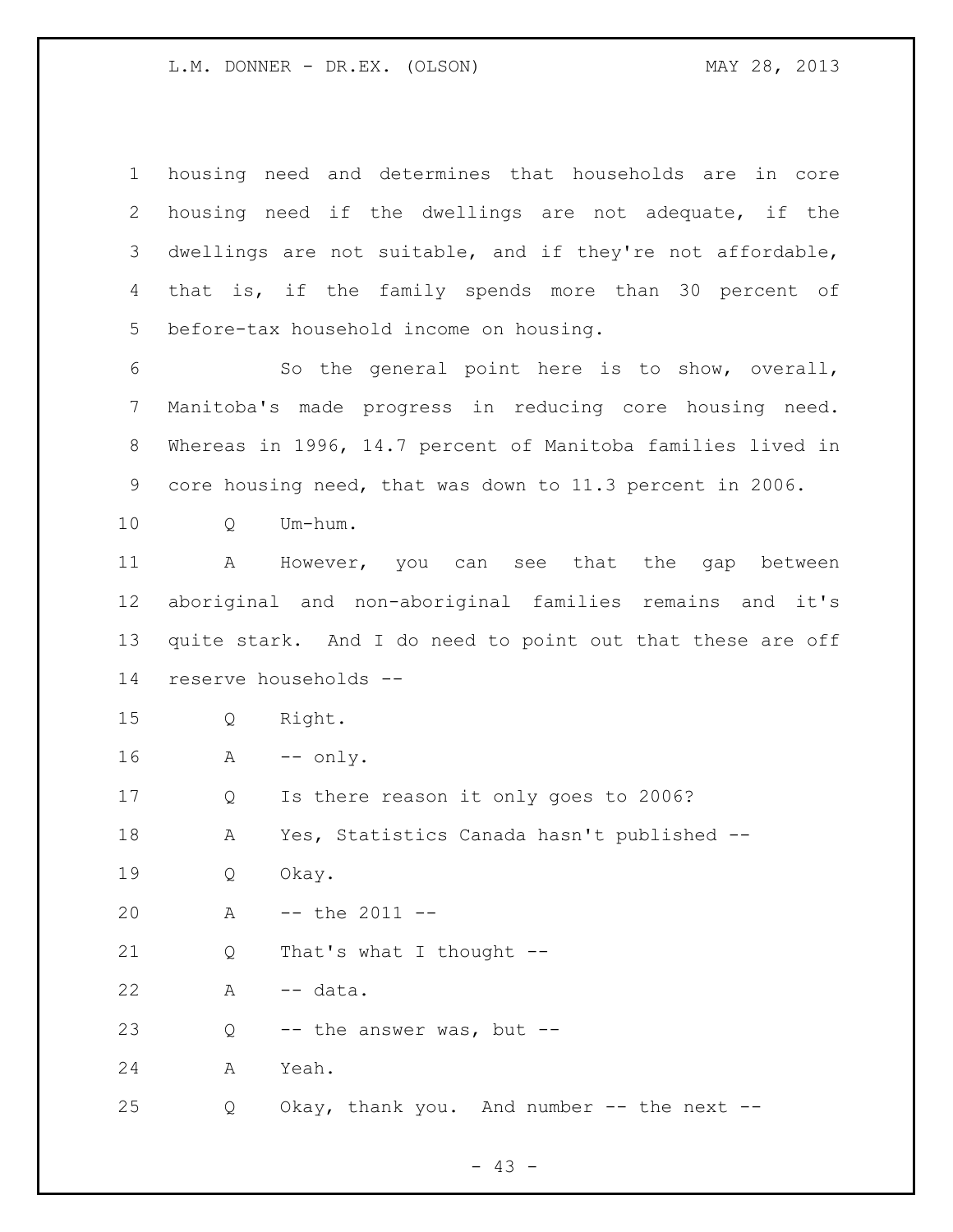1 A The next one is -- you know, we were trying to get at a measure -- this is sense of community belonging, and we were trying to get at something that measured the softer stuff around social inclusion. So Statistics Canada does publish this index -- indicator called sense of, sense of community belonging. It's from one of their regular surveys; I believe it's the Canadian community health survey -- it is -- and respondents are asked, How would you describe your sense of belonging to your local community on a scale ranging from very weak to, to very strong. And you can see that if you look at, look at Manitoba, we are better than the, better than the national average, at 67.6  $-$ 

Q Okay.

 A -- percent of people indicating that they have a somewhat or very strong sense of community belonging.

 So the next one up is high school graduation rate. I think everybody here would absolutely understand the importance of high school graduation in, in poverty reduction. This shows the data up to and including 2011. I think for the budget paper we were able to include 2012, and the line continues to move in the right direction. So this shows the number of students who entered grade nine, who graduated within four years, I believe. Yeah, with -- Q Right.

 $-44 -$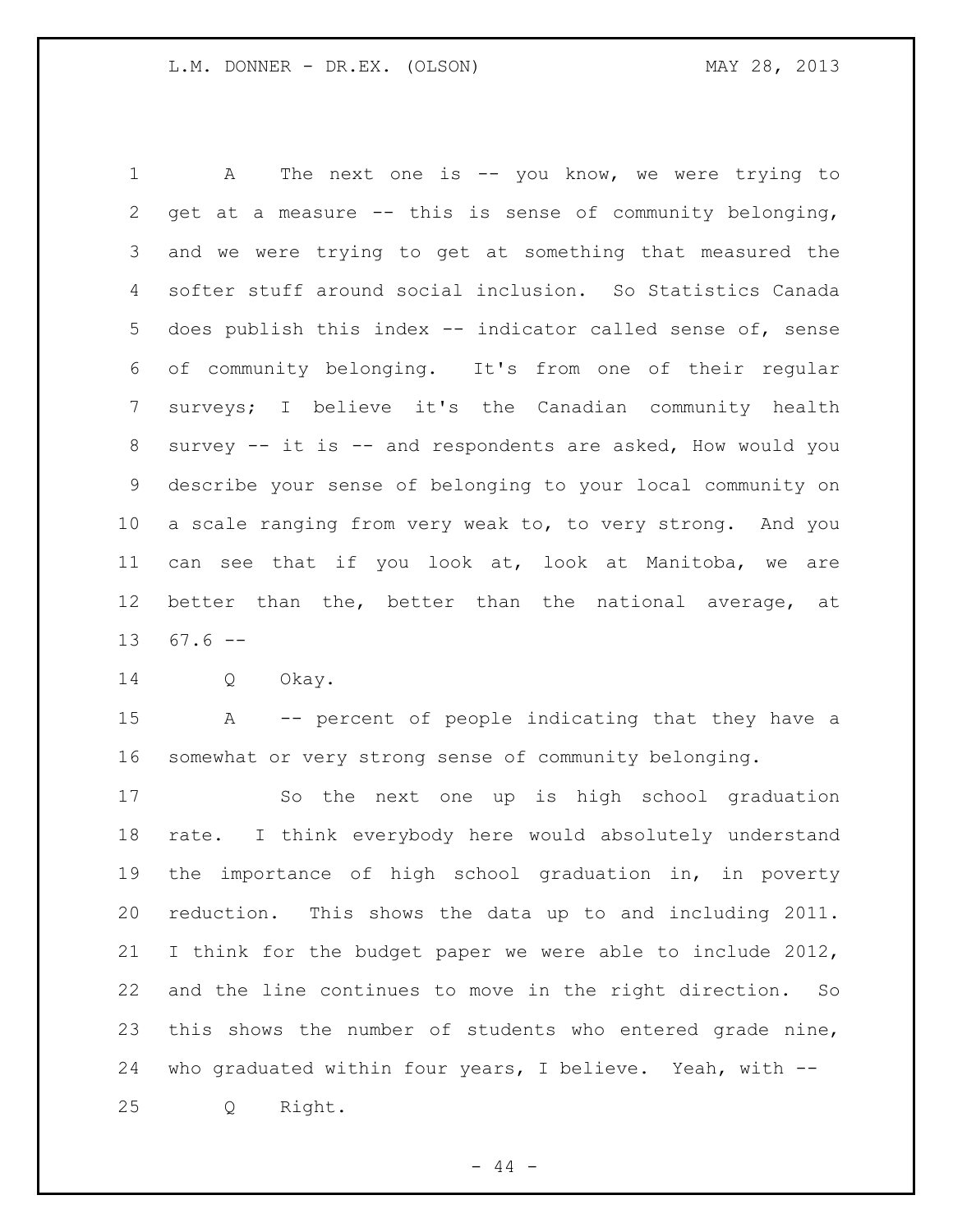A Students who graduated within four years of entering grade nine.

Q And this is for all Manitobans.

 A This is for all Manitobans, including schools on reserve.

Q Okay. What's next?

7 A The next is -- if you want to flip down, it's, it's impossible to read in black and white. And it is, in fact, one of Dr. Marni Brownell's slides and I'm sure that she will speak to it. It, it shows the additional -- some of the risk factors that interfere with or get in the way of students successfully completing high school, including having their family on employment and income assistance; the child, him or herself, being in care; the child having a teen mom.

 So for -- and just -- it's a stack bar, so you can see that for children who have none of those risk factors, about just 20.5 percent of those children do not graduate from high school within four years. For those children who have all of those risk factors, 88.5 percent of those children do not graduate. So the importance of desegregating the data is it really helps us to understand where we need to focus the work.

 Q In terms of targeting the population you want to get at  $-$ 

 $- 45 -$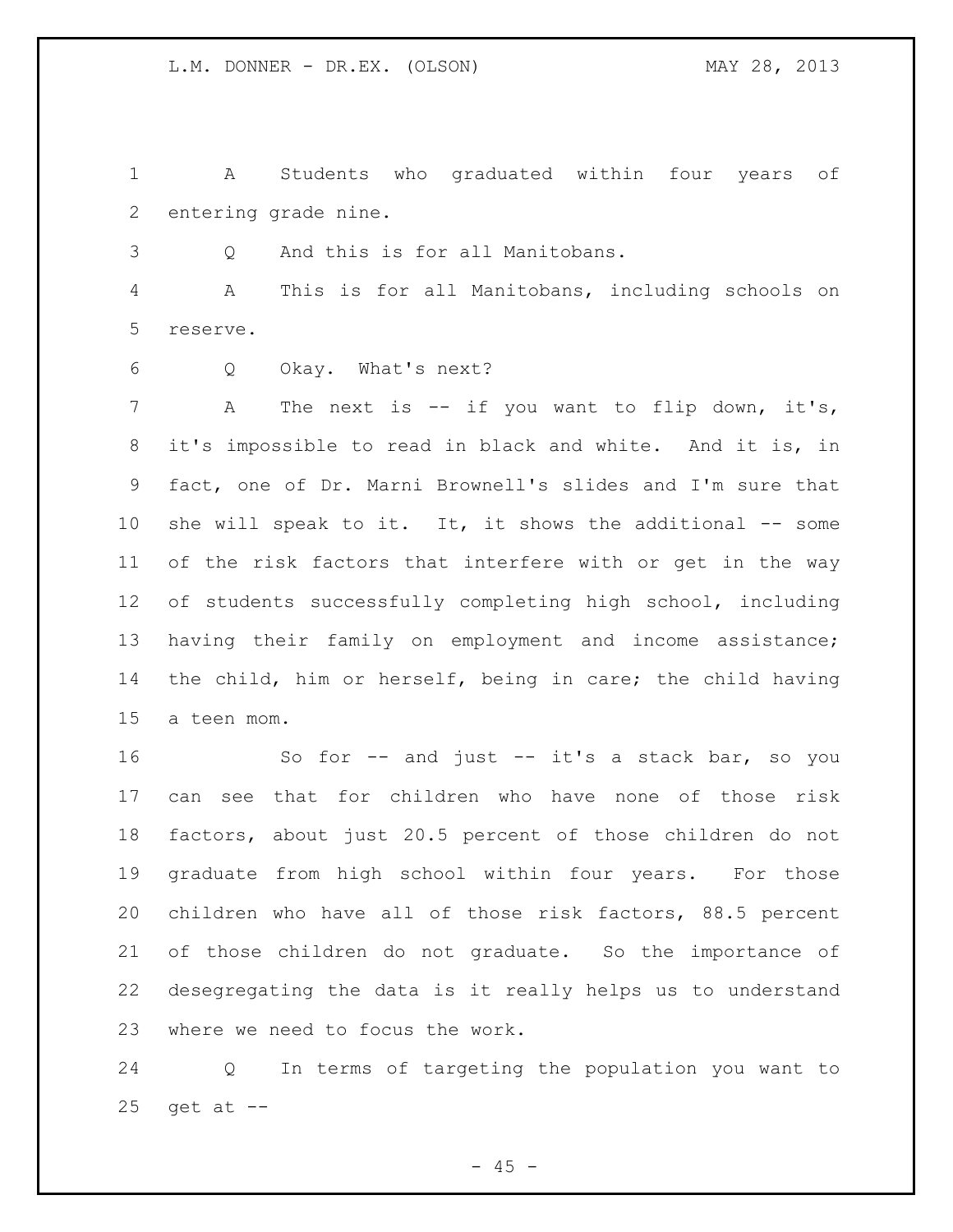A Yes.

Q -- to reduce poverty.

A Yeah.

Q Okay. The next slide?

 A Moving right along, then, we'll look at participation in adult learning centres. So not everybody makes it through high school but we know that learning is a lifelong process and we want people to have lots of opportunities to continue their learning as adults.

 So the bottom line, which is green if you have the colour copy, shows the number of Manitoba adults graduating from high school in adult learning centres. So you can see that in '10-'11 that was -- there were 1438, and you can see that that number has been growing each year.

 The, the purple line right at the top is the number of courses that adults completed for credit at adult learning centres because the experts in this field tell us lots of people go back not to graduate but to take the course or two that they need for a particular job, right?

Q Right.

 A So taking -- not graduating may -- is not necessarily a failure. They're getting what they need in order to successfully retain the job they want.

Q Okay.

 $- 46 -$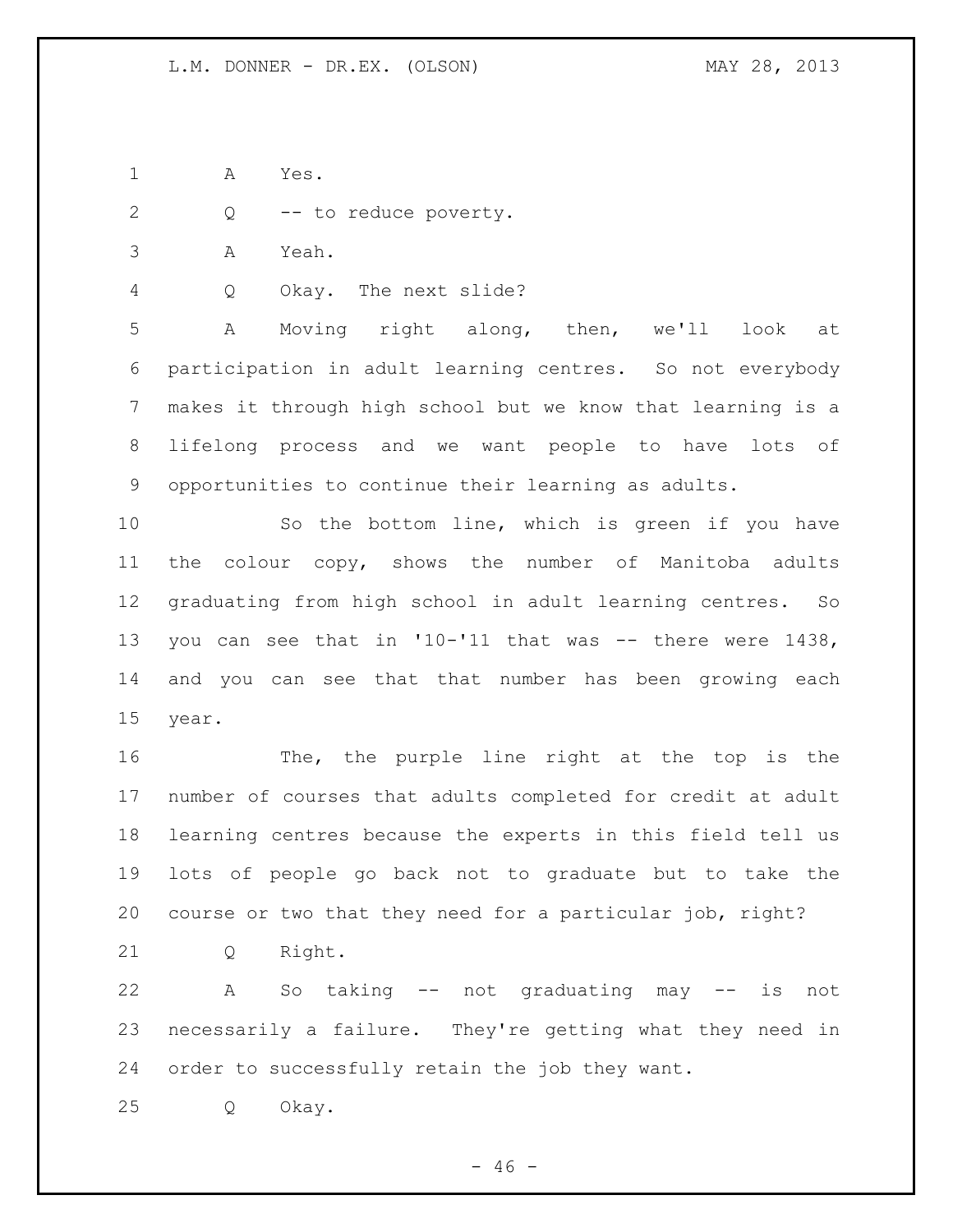A Then the red line, which is the second from the top, shows adult learning centre learners, so those are people registered in those adult learning centres. Again, it's gone up from 8745 to 9,281.

 And then the blue line is the adult literacy program learners, so those are the adults who are not taking courses for high school credit but who are taking basic literacy courses.

 So we think it's important to report on this because I know improving education for at-risk adults will improve their incomes and improve the outcomes for themselves and their children.

MR. OLSON: Okay. The next, next slide?

14 THE WITNESS: Just -- I'll just wait.

15 MR. OLSON: If we can scroll it?

 THE WITNESS: So this is just a bit of a profile 17 of who's in those adult learning centres. Most -- 46 percent, almost half, are 19 to 24, 55 percent are women. Interestingly, over 40 percent are aboriginals, so those are clearly places where aboriginal Manitobans feel comfortable going, where they are going, and they're taking advantage of those programs to get the education that they might have missed the first time around.

 Forty-one percent are already employed, so they're in there getting additional learning to do, to do

- 47 -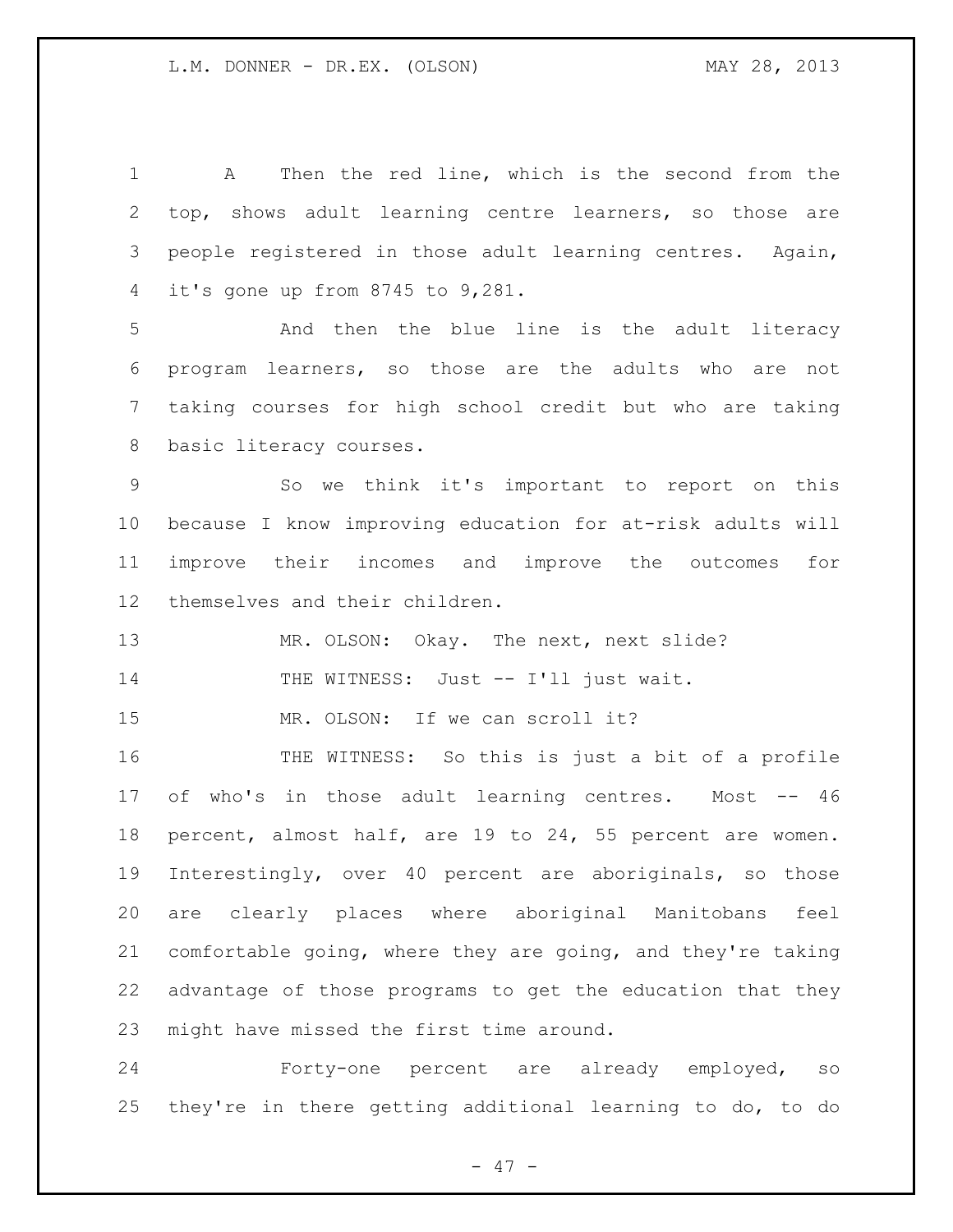| $\mathbf 1$    | better, but the 49 percent are, are not currently employed. |
|----------------|-------------------------------------------------------------|
| $\overline{2}$ | Seventeen point four percent are, are single parents with   |
| 3              | children under the age of 12, highly motivated to improve   |
| 4              | situation and improve the situation of their<br>their own   |
| 5              | children. Seventeen percent are -- speak English as a       |
| 6              | second or additional language, and six percent are recent   |
| 7              | immigrants.                                                 |
| 8              | MR. OLSON: Go to the next page, please.                     |
| 9              |                                                             |
| 10             | BY MR. OLSON:                                               |
| 11             | This gives you the employment rate?<br>Q                    |
| 12             | Employment rates because, of course, knowing how<br>Α       |
| 13             | many people in our province are working is, is really       |
| 14             | important. The red bar, which is the tall one for -- on     |
| 15             | the screen is the male employment rate. The green one,      |
| 16             | which is the fuzzy grey one on the screen, is the female    |
| 17             | rate. We still have a gap in this province. We have a       |
| 18             | gender gap between male and female employment.<br>It's      |
| 19             | closing but, but slowly over time. And then the blue line   |
| 20             | that runs around the top shows the employment rate for      |
| 21             | Manitobans as a whole.                                      |
| 22             | It looks fairly consistent over the years.<br>Q             |
| 23             | Yeah. We've got about<br>Α<br>Yeah.<br>just over 65         |
| 24             | percent of Manitoban adults in the workforce, 71 percent of |
| 25             | men and about 60 percent of women.                          |

- 48 -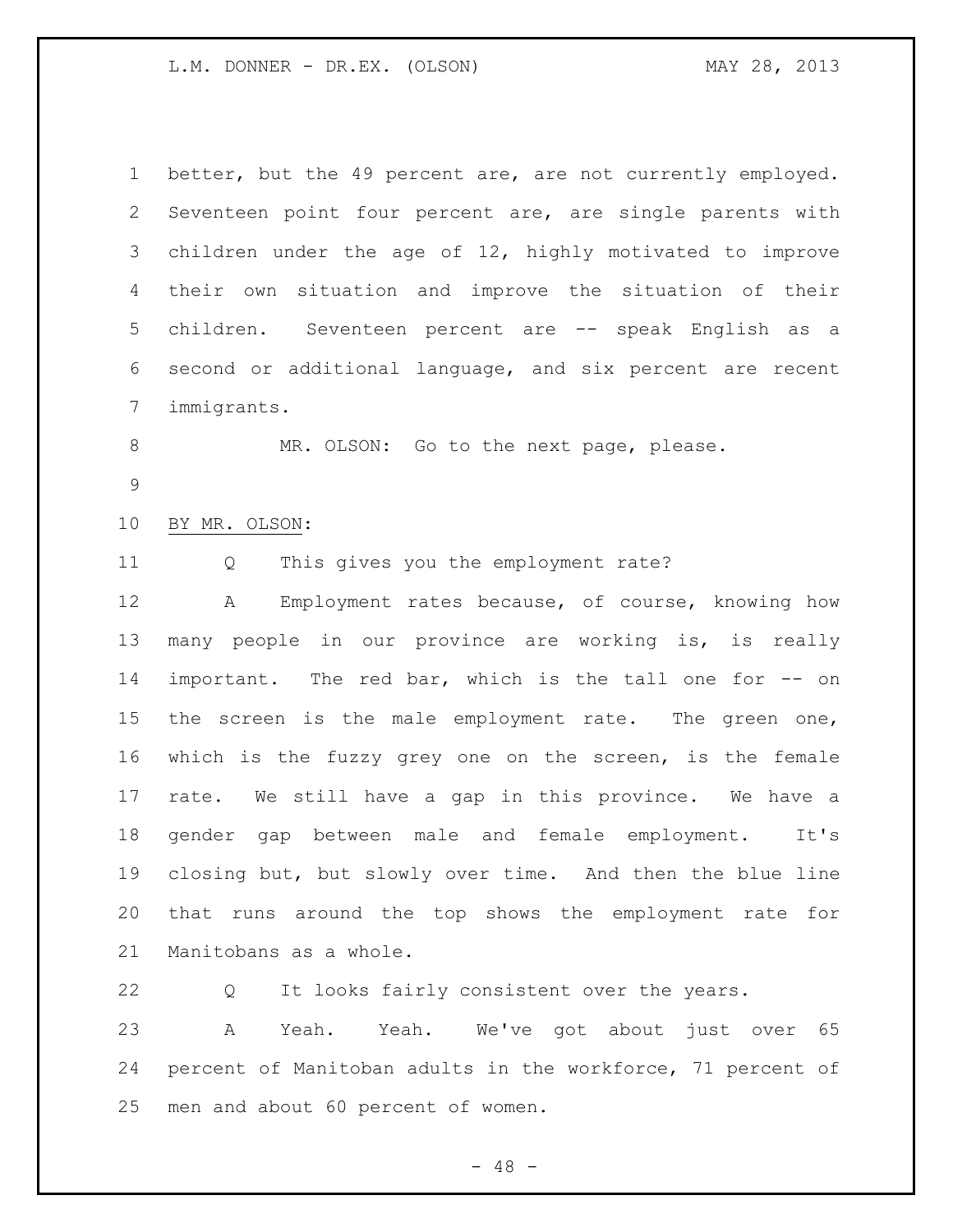Q Okay.

| 2  | And then the next slide, which is even busier,<br>A                                 |
|----|-------------------------------------------------------------------------------------|
| 3  | for those who are interested in looking at these things by                          |
| 4  | age and stage of life, we've included an age breakdown.                             |
| 5  | Interestingly, you can see how employment among those aged                          |
| 6  | 55 and over has increased.                                                          |
| 7  | Okay.<br>Q                                                                          |
| 8  | More that they're staying in the workforce<br>A                                     |
| 9  | longer.                                                                             |
| 10 | We go to the next $-$<br>Q                                                          |
| 11 | Making it harder for the younger folk to enter,<br>Α                                |
| 12 | one --                                                                              |
| 13 | Right.<br>Q                                                                         |
| 14 | -- might add.<br>A                                                                  |
| 15 | MR. OLSON: Go to the next slide, please.                                            |
| 16 | THE WITNESS: Yeah. So this is important and I                                       |
| 17 | would like to take some time on it because while -- when we                         |
| 18 | talk about low income, I'll explain that we don't have low                          |
| 19 | income data for aboriginal Manitobans other than that one                           |
| 20 | large group, aboriginal identity. For employment, we do,                            |
| 21 | so we can look at First Nations Manitobans separately from                          |
| 22 | Métis Manitobans separately from all Manitobans, and again,                         |
| 23 | we've included recent immigrants in this slide.                                     |
| 24 | that<br>among those groups, it's<br>you<br>$\mathop{\rm SO}\nolimits$<br>can<br>see |

First Nations Manitobans, so those with treaty status, who

- 49 -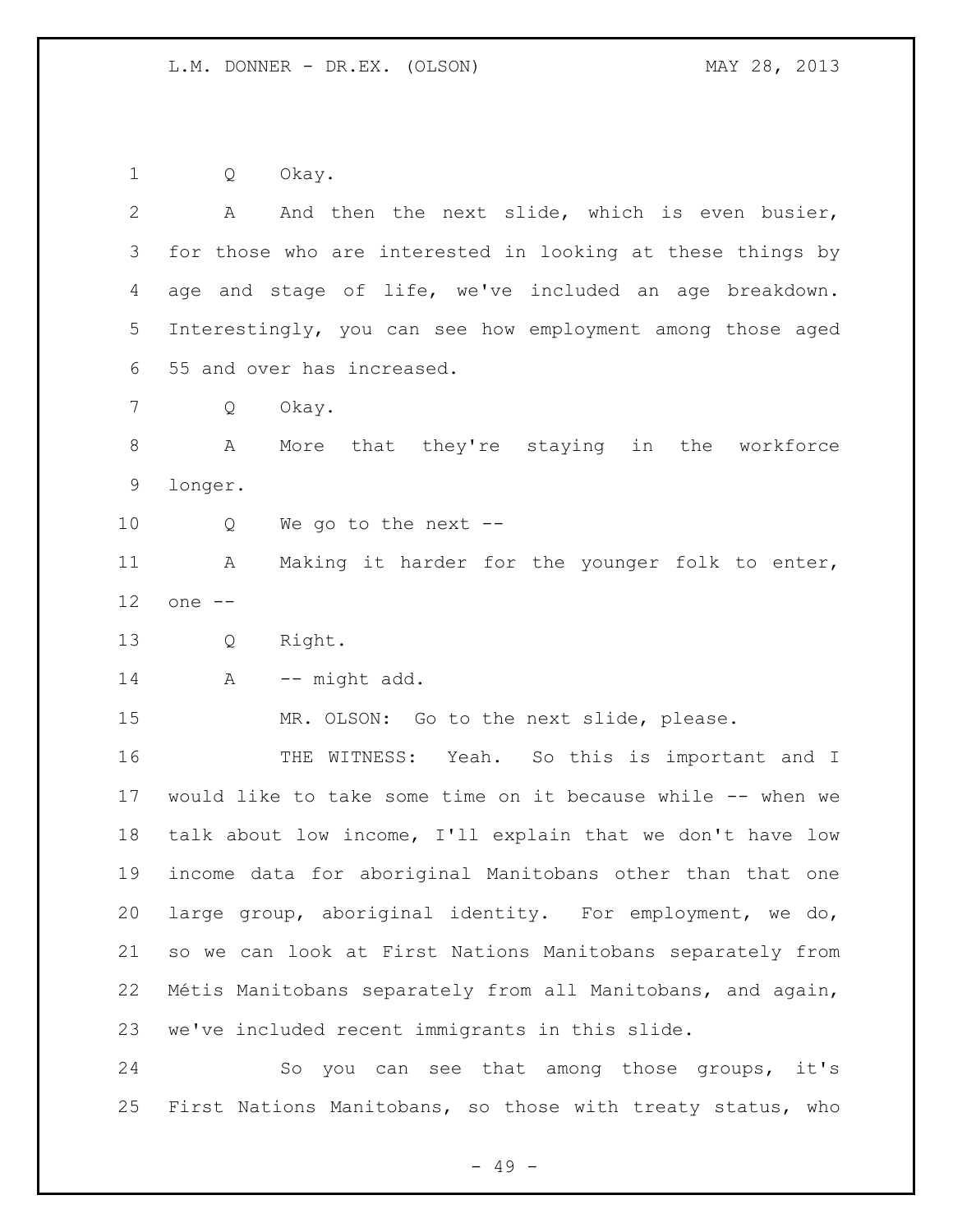| $\mathbf 1$ | have the lowest employment rate. Under 50 percent of those    |
|-------------|---------------------------------------------------------------|
| 2           | adults were employed in Manitoba in 2012. The number was      |
| 3           | 47.8 percent. Compared with people who identify as Métis,     |
| 4           | 64 percent of Manitobans who identify as Métis were<br>$-\,-$ |
| 5           | adults, that is -- were employed in 2012. Almost 70           |
| 6           | percent of recent immigrants were employed in 2012, and the   |
| 7           | rate across the board for all Manitoba adults was 65.4        |
| 8           | percent.                                                      |
| $\mathsf 9$ |                                                               |
| 10          | BY MR. OLSON:                                                 |
| 11          | Q<br>Okay.                                                    |
| 12          | So again you can see, you know, understandable,<br>A          |
| 13          | know, we know that the additional burden of poverty<br>we     |
| 14          | borne by First Nations and other aboriginal Manitobans is,    |
| 15          | is very real in our province. Here what we can see is the     |
| 16          | difference between First Nations Manitobans and<br>Métis      |
| 17          | Manitobans.                                                   |
| 18          | Okay.<br>Q                                                    |
| 19          | And really it just -- it helps us to focus,<br>$\mathbf{A}$   |
| 20          | right? It helps to concentrate and it helps us<br>to          |
| 21          | understand where we really need to focus scarce resources.    |
| 22          | And in this particular chart, it doesn't appear<br>Q          |
| 23          | that the trend is upwards for the First Nations.              |

A That is correct.

Q That's an area obviously to work on.

- 50 -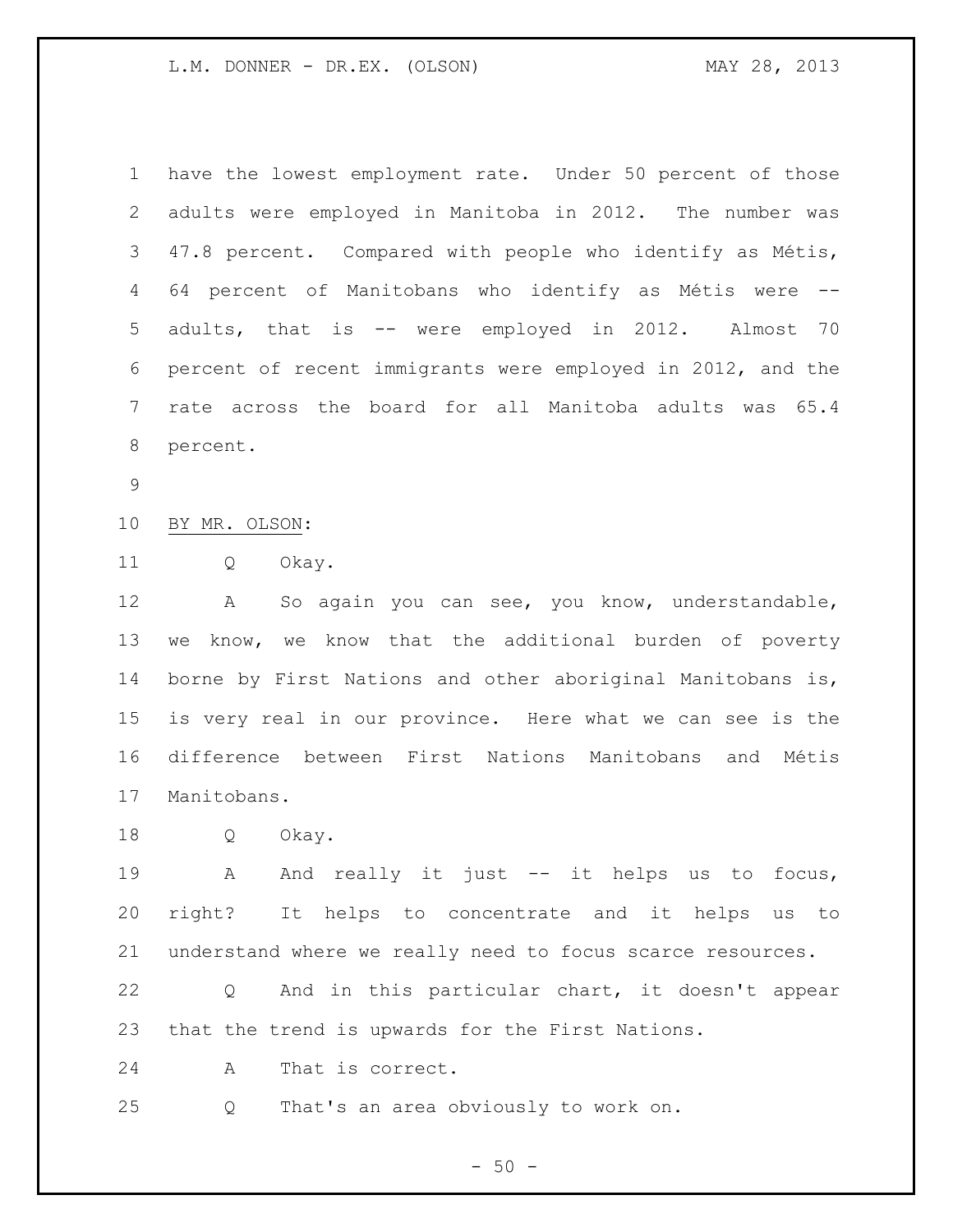A Yeah. Yes, it would be.

 Q The next slide, average weekly earnings in 2012 dollars, Canada and Manitoba.

 A Right, so 2012 dollars, these are constant dollars adjusted for inflation, right? And you can see it's just to show that across -- in general, average weekly earnings in Manitoba are lower than Canada as a whole. That's not a surprise to any of us who have travelled the country. But our average weekly earnings are increasing at a rate greater than the rate of inflation and we can see that. In 2000, the average weekly earnings for all Manitobans using 2012 dollars -- so already adjusting for inflation -- were \$692, and that's gone up to 779 in 2012, and I think that just generally speaks to the health of our economy.

 Q Right, okay. And then the next slide is average weekly earnings by aboriginal status?

A Yes.

Q And what does that tell us?

 A What that tells us is that, well, across the board, Manitobans are doing well and while -- we can also see here that non-aboriginal Manitobans continue to earn more than First Nations and Métis Manitobans. In part, that has to do with the jobs they're doing, the education they have. But, interestingly, you can see that the gains

 $- 51 -$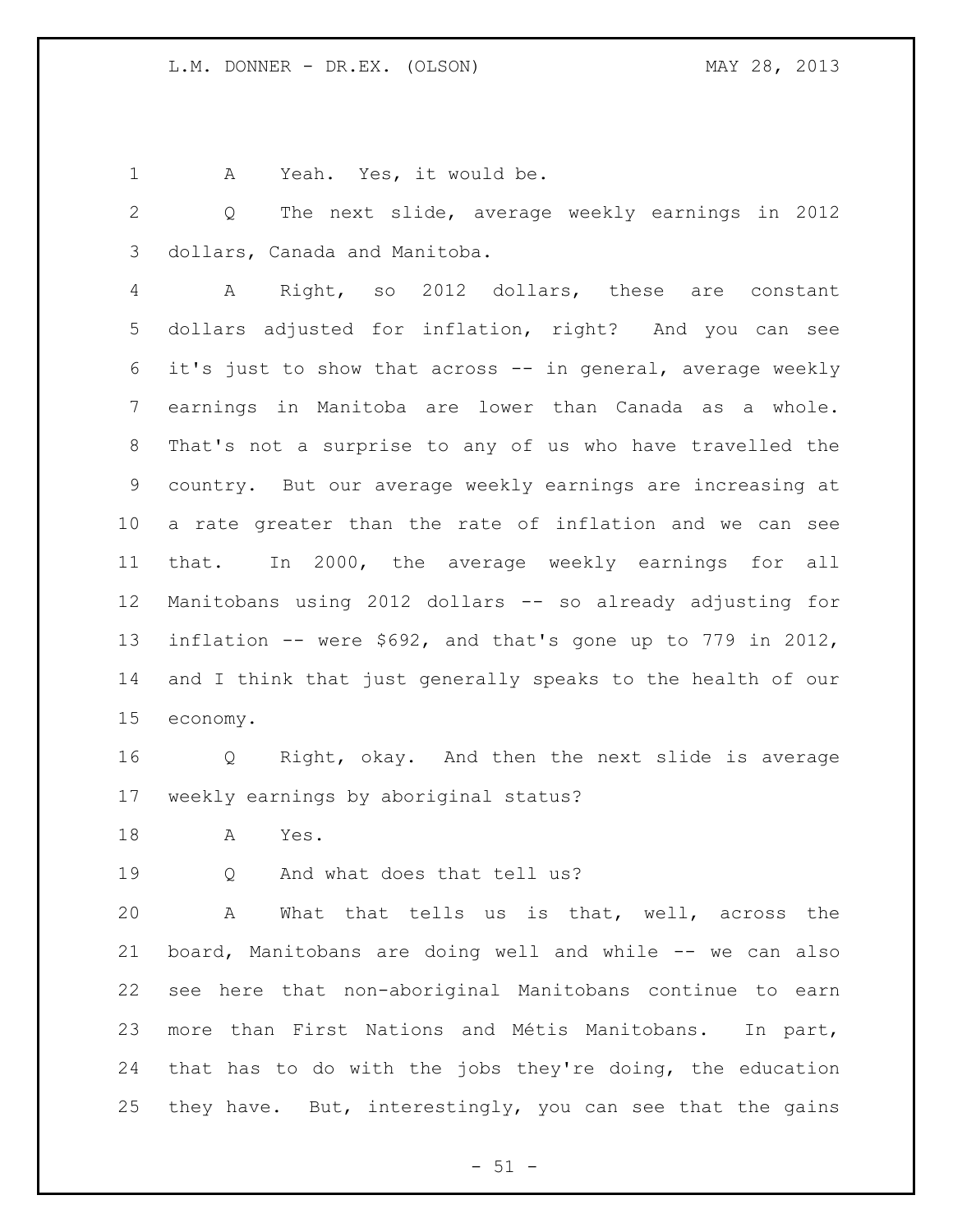that have been made in average weekly earnings by First Nations Manitobans over the last eight years, where average weekly earnings have gone from -- for First Nations Manitobans went from 548 a week to 701 a week. Q So the gains themselves, where there were gains, they were significant gains? A Well, statistically significant, I can't say without doing the calculations. Q Okay. A So ... Q Fair enough. The next -- 12 A But as, as an -- as a layperson eying the chart, yeah, you can see some, you can see some progress there. The gap is there but we also see progress, and that's one 15 of the themes of this work, is that we see progress but we also see where we still have work to go, work to do. Q Okay. Maybe we'll now move on to page 10, the slide, Manitoba's -- Manitobans in low income. A Right. So I'm going to talk you through this because -- 21 Q There you are. A -- it's hard -- it's going to be very difficult to follow in black and white. In this -- this chart is designed to show progress in -- change in low income in Manitoba over a ten-year period. We chose to publish both

 $-52 -$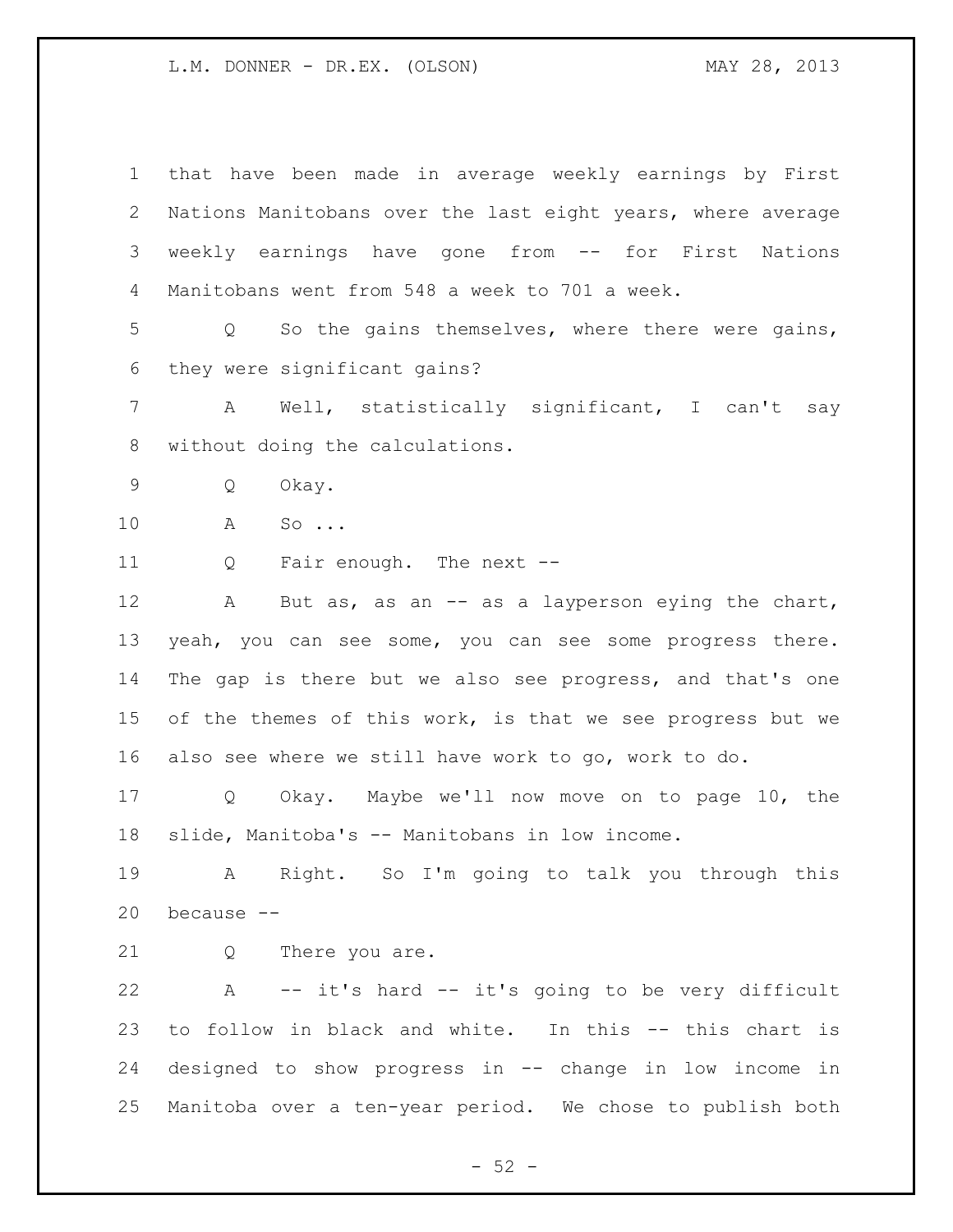the market basket measure and the after-tax low income measure because some community groups still prefer to use the after-tax LICO and we thought it was important to be transparent about that. We also, for comparative purposes, have included both, have included both for Canada as a whole.

 So in, in 2000, the market basket measure rate of low income for Manitobans as a whole was 10.8 percent, and that's down to 8.7 percent in 2010. For Canada as a whole, it decreased from 11.9 to 9.9. So overall in Canada, in that ten years, our low income rate decreased by 19.4 percent. Again, as I said, I think it's one of the themes of this work. Do we have a ways to go? Absolutely. No one would say that having 8.7 or 8.8 percent of our population living in poverty is the best we can do. It's clearly not the best we can do. But are we making progress? Absolutely.

 Q Go to the next slide. Low income rate table for at-risk groups Manitoba. Can you explain this, what this means?

 A Absolutely. So if we just look at the first three columns, the market basket measure columns, we wanted to break it out because, as you pointed out, the legislation acknowledges that certain groups of Manitobans are at higher risk of poverty. So just publishing an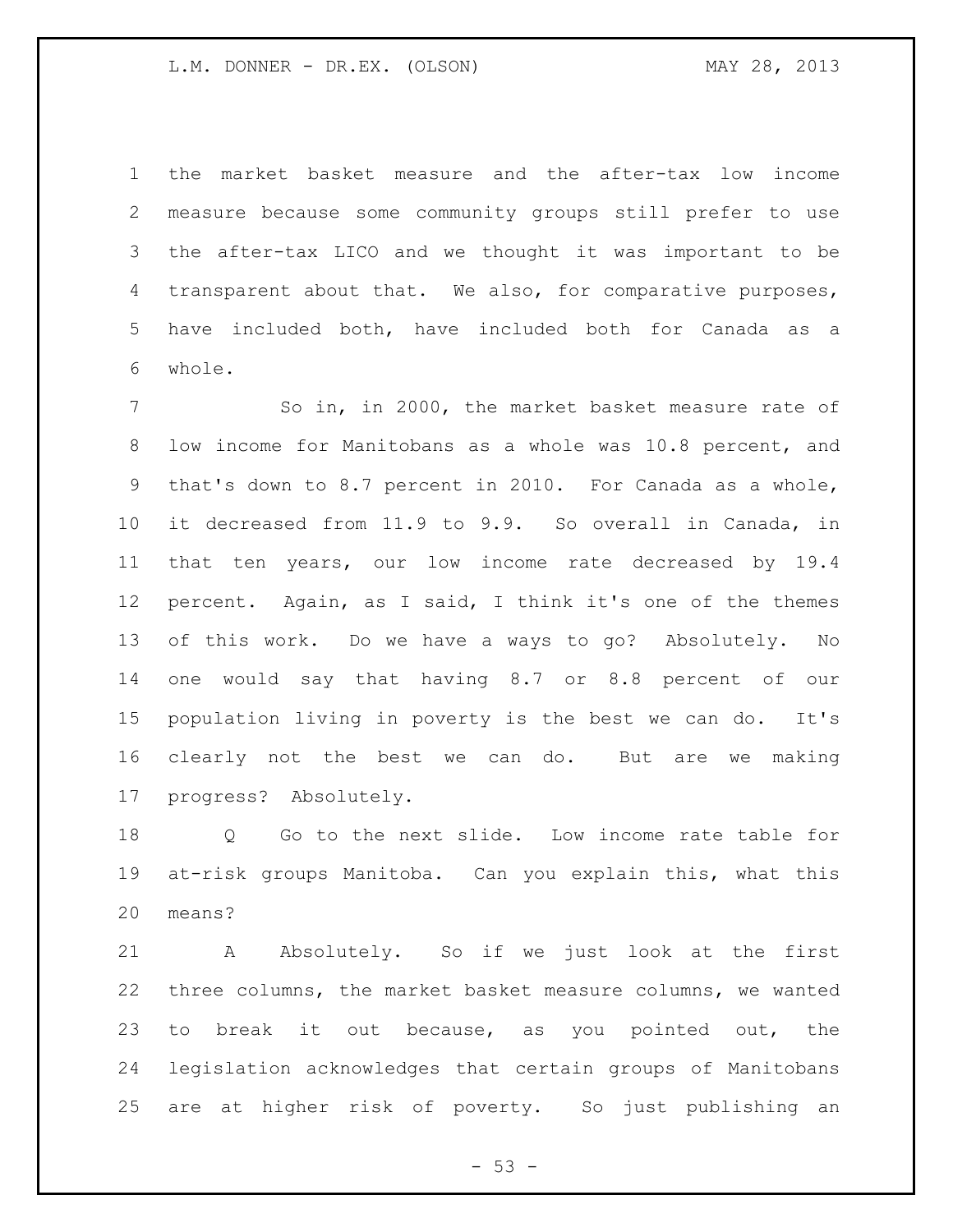overall rate really doesn't give us what we need in order to direct resources, focus what we're doing. So overall -- and the, the -- so the first column there, the rate 2010 shows the percentage of the population living below the market basket measure low income -- market basket measure poverty line. The ranking is Manitoba's ranking among the Canadian provinces, so one is best, ten is worst. And the change column shows the change -- the percentage change over ten years.

 So overall our low income rate, 8.7 percent. The rate for Manitoba children using the market basket measure, 10.9 percent. So in numbers -- I'm doing this from memory -- that, that represents 28,000 Manitoba children living in low income in, in that year, in 2010. And I just want to say that that is the most recent year for which Statistics Canada has published data. I, I can also say from memory that 12,000 of those children live in two-parent families, and 16,000 of those children live in single-parent families.

Q Okay, thank you.

 A The next line, persons in single-parent families, so that includes both those children and their parents. I believe that there are 27 -- that says 27,000 Manitoba children and parents living in single-parent families in low income in 2010, and that represented a low income rate,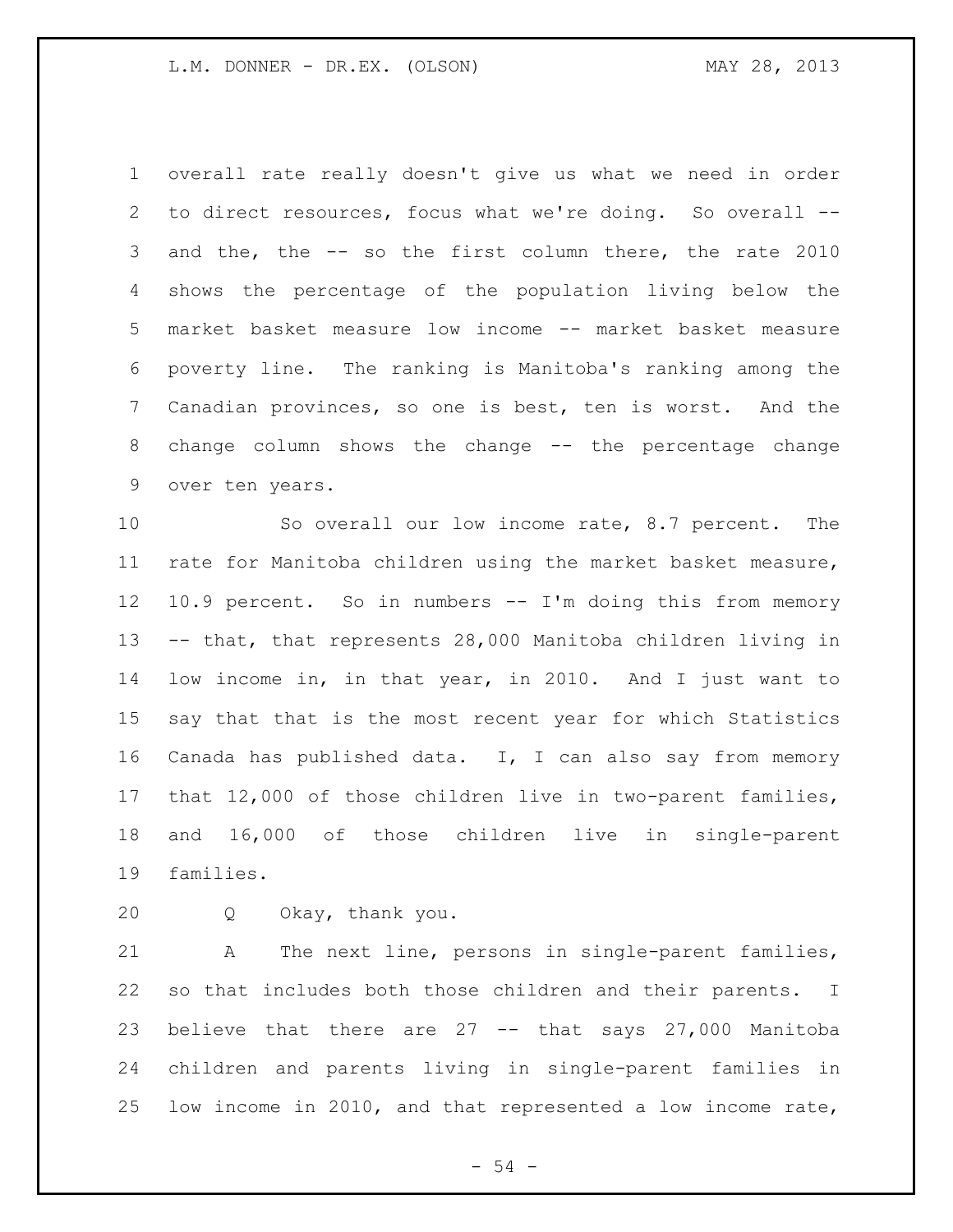using the market basket measure, of 30.8 percent. So clearly that gives us a place to focus. We need to look at that and say, okay, what are the kinds of programs that we need to focus on to help those parents do better so that they and their children can have -- can be lifted out of poverty and be included in our -- in a more fulsome way in our society.

 The next line is seniors. You'll note that less than two percent of Manitoba seniors live in -- lived in low income in 2010, using the market basket measure.

Q So we're doing very well there.

12 A We are, indeed.

Q Okay.

 A Canada took some important measures a generation or two ago with the introduction of old age security and guaranteed income supplement, and seniors today are reaping the benefits of those national social programs.

Q What about aboriginal persons?

 A So again, I just want to point out that is aboriginal Manitobans living off reserve, had a low income rate of approximately double the rate for all Manitobans as a whole. And again tells us -- we already know this; it's not rocket science, it's not news, but it does remind us of the need to focus on that.

And I do want to speak about the last line about

 $- 55 -$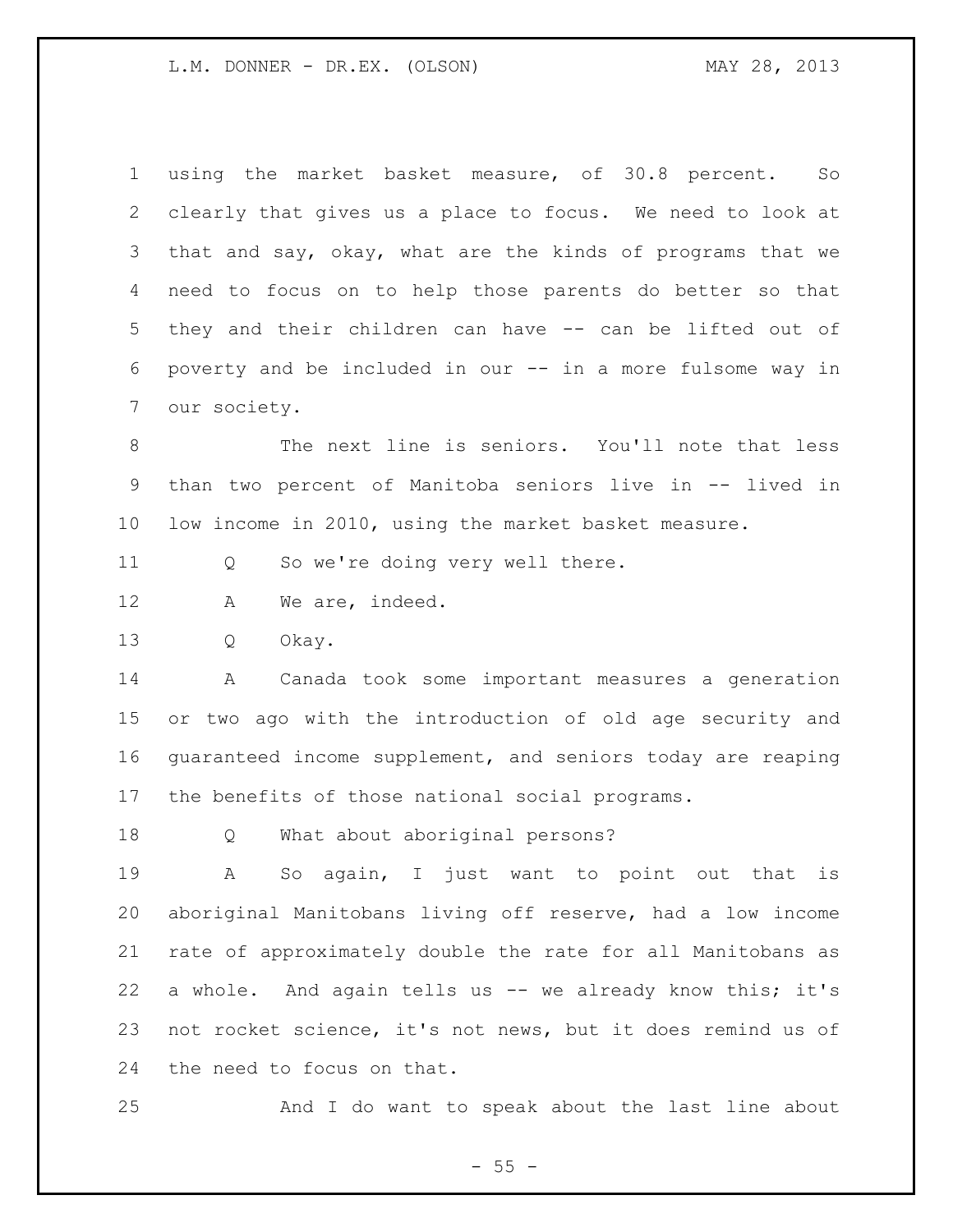persons with disabilities. One of the things that concerns me is that that's the only group that we've been tracking where the line's moving in the wrong direction. Their rate of low income has been increasing over time and so I expect that that's something that we will focus some energy on in All Aboard in the next few years.

 After doing this, we also -- I also wanted to look at low income among youth-led families, which is not on this slide. So those are families where the major income earner is a person under 25 years of age. They also have a low income rate that is well above the provincial average of 23 percent so that tells us, as we develop our action plan for youth, that looking for youth who are already leading families, whether they're young couples or -- whether they're young, young couples with or without children or young single parents, that we need to think about youth not just as people -- kids living at home with their parents, but as -- but already as young people out on their own.

 Q Okay. The next slide is depth of low income in Manitoba 2000 to 2010. What does depth mean in this?

 A The depth of low income -- and I just want to make sure -- if you'd indulge me, I want to make sure that I have exactly the right definition from Statistics Canada. And again, this was -- this document was provided to, this

 $-56 -$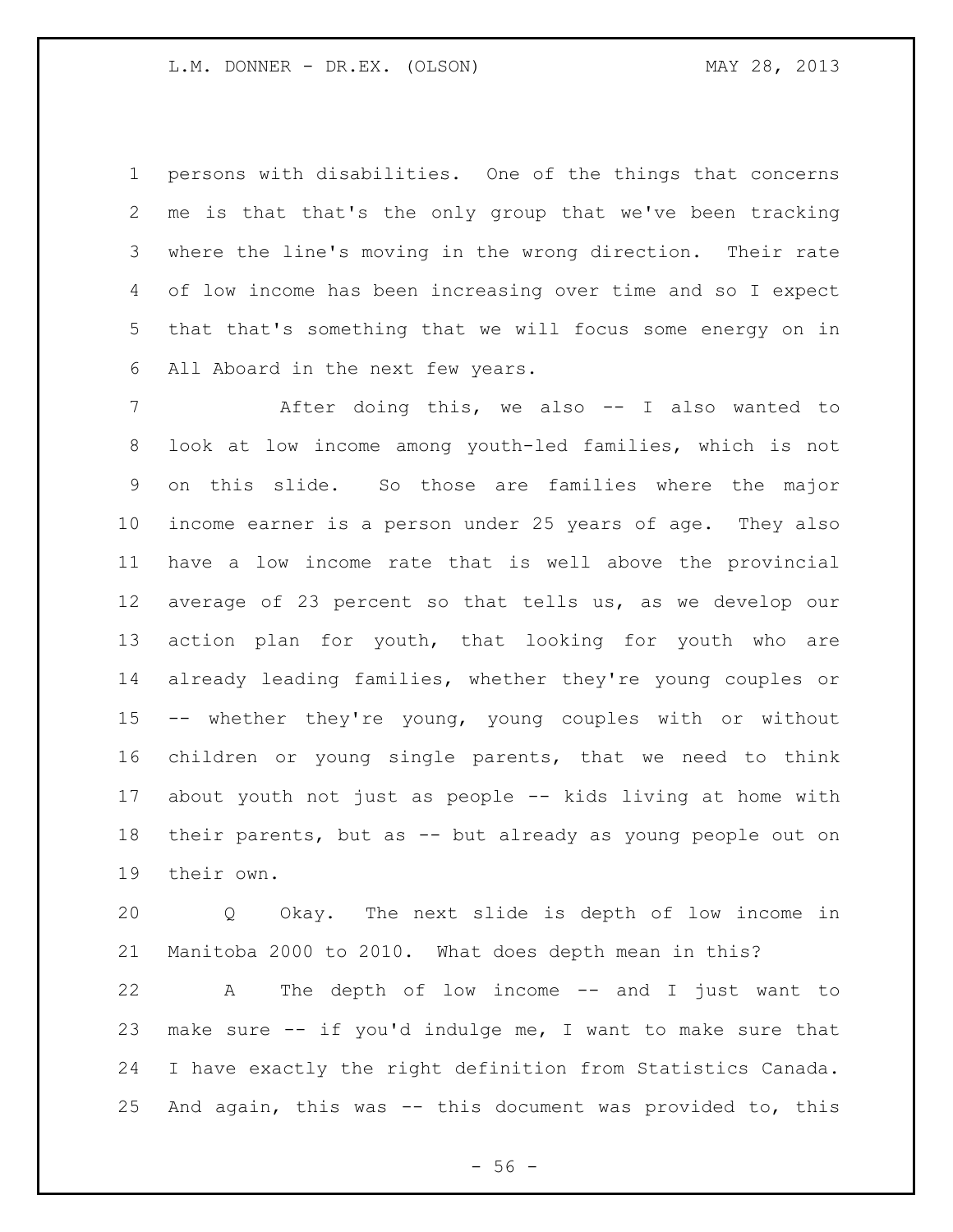document was provided to the Commission. I think you tabled it; it's the definitions of each of the indicators.

Q Um-hum.

 A So depth of low income is the difference between the income of each person living in low income and the threshold. Those are all then combined and an average is calculated. So this tells us -- it's not just yes, no, black, white, are you living in low income or not, but how much below --

Q Right.

 A -- the cut-off. So what this tells us is that in 2010 the on average Manitobans living in low income were living 32.6 percent below that cut-off. Canada -- for Canada as a whole, it was 33.3 percent below the cut-off.

Q Why is depth of poverty significant?

 A Well, I think one's life is significantly different if you have -- you know, if you're, if you're right at that market basket measure cut-off versus if you've got, you know, half as much of that or a third as much of that.

 Q It's, it's a little less difficult to get out of poverty if you're not as --

 A Well, and it gives you -- you know, you have access to fewer resources, right?

Q Right, right.

 $-57 -$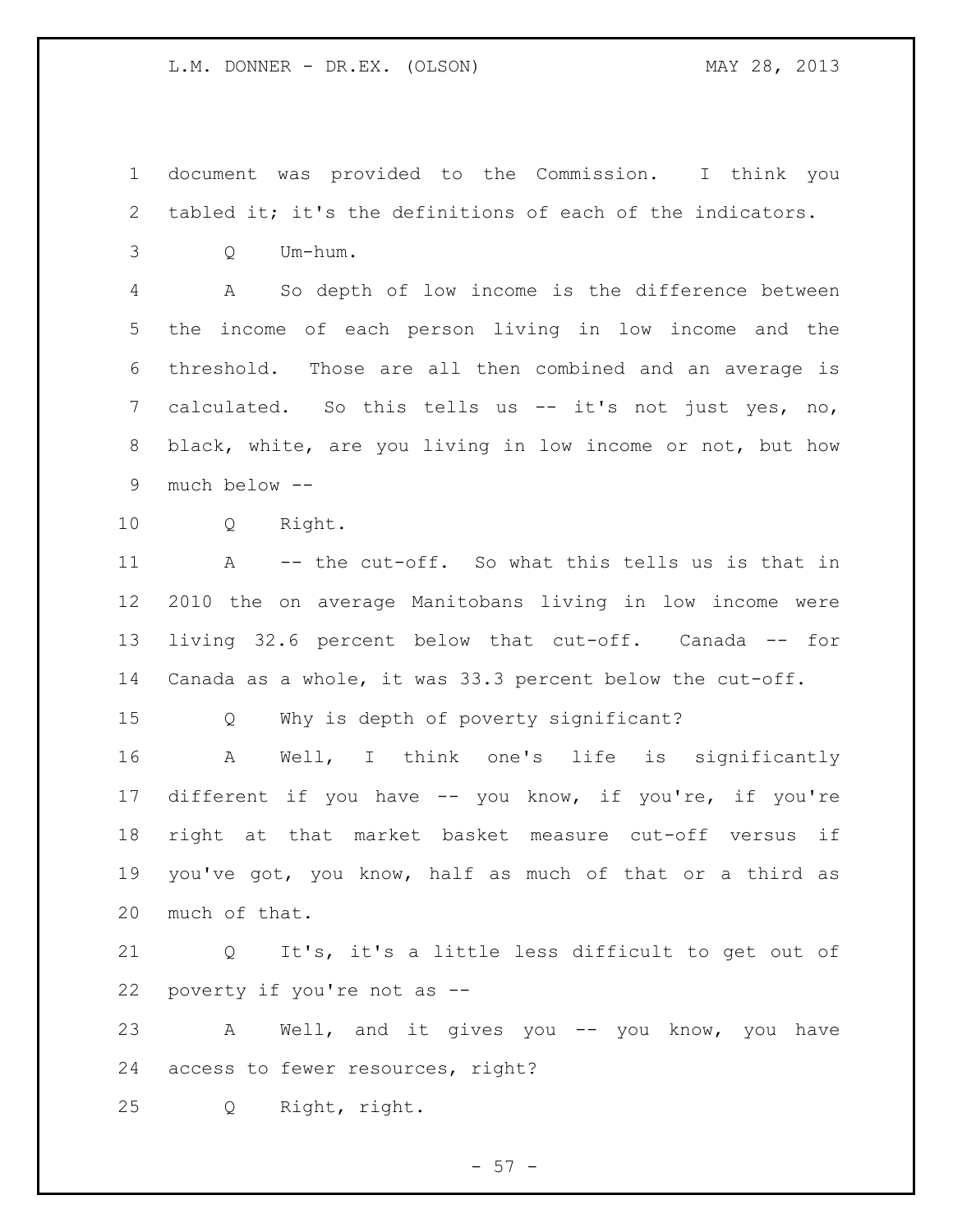A Life is just much more difficult. MR. OLSON: Okay. Let's move now on to page 15, number -- slide number 14. Right there. BY MR. OLSON: Q Percentage of children ages 12 and under for whom there is regulated child care space? A Yes. Q Can you tell me about this slide? A Absolutely. So this is actually something that the Department of Family Services publishes annually and they -- in its annual report. We look at the number of child care spaces, we look at the number of children in the age group zero to 12, and we can see that for -- there are licensed regulated child care spaces for 16.6 percent of children aged zero to 12. We can see that that's gone up from 13 percent had the -- in 2001. For preschool children, the -- there were spaces in 2011-'12 for 23.6 percent of those children and that's an increase from 22 percent in 2001-'02. Q Okay. In terms of poverty, child care spaces are important so that people can go out and work. A It's pretty hard to go to work if you don't know that there's a safe healthy place for your child to be, especially if you're a single parent.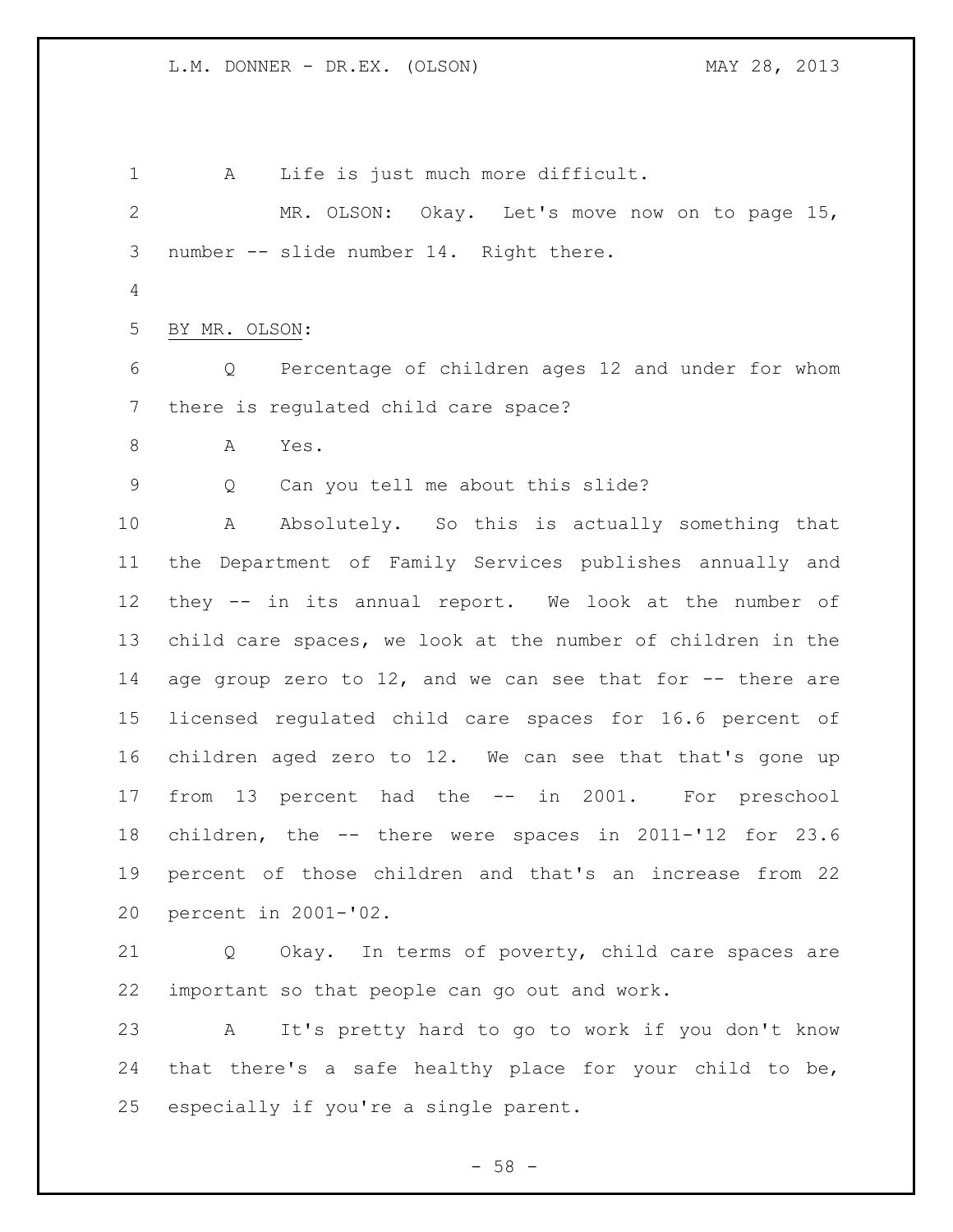Q Right.

| $\mathbf{2}$    | A Of course, this doesn't include informal care but           |
|-----------------|---------------------------------------------------------------|
| 3               | Manitoba has a very robust system of licensed child care,     |
| 4               | and this includes both licensed child care centres and        |
| 5               | licensed child -- home providers of child care.               |
| 6               | Q The next slide, percentage of children under 18             |
| $7\phantom{.0}$ | years of age in CFS care.                                     |
| 8               | A Yes, I believe that this information is already             |
| 9               | -- has already been tabled with the Commission.               |
| 10 <sub>o</sub> | Q Okay. And it shows that more children are in CFS            |
| 11              | care.                                                         |
| 12              | A Absolutely, it shows the increase over time. And            |
| 13              | again, this is something that the Department of Family        |
| 14              | Services has reported on annually, in its annual reports      |
| 15              | for quite some time.                                          |
| 16              | Q Okay. And the last slide I'll take you to is --             |
| 17              | actually, there are two more $--$ 15b, I think we've already  |
| 18              | received this information as well.                            |
| 19              | A Yes, you've received it from the department, I              |
| 20              | believe.                                                      |
| 21              | And then 16, teen birth rates, live births to<br>$\mathsf{Q}$ |
| 22              | females, 10 to 19 years per 1,000 females.                    |
| 23              | Yes.<br>A                                                     |
|                 |                                                               |
| 24              | Can you tell me about this one?<br>Q                          |

- 59 -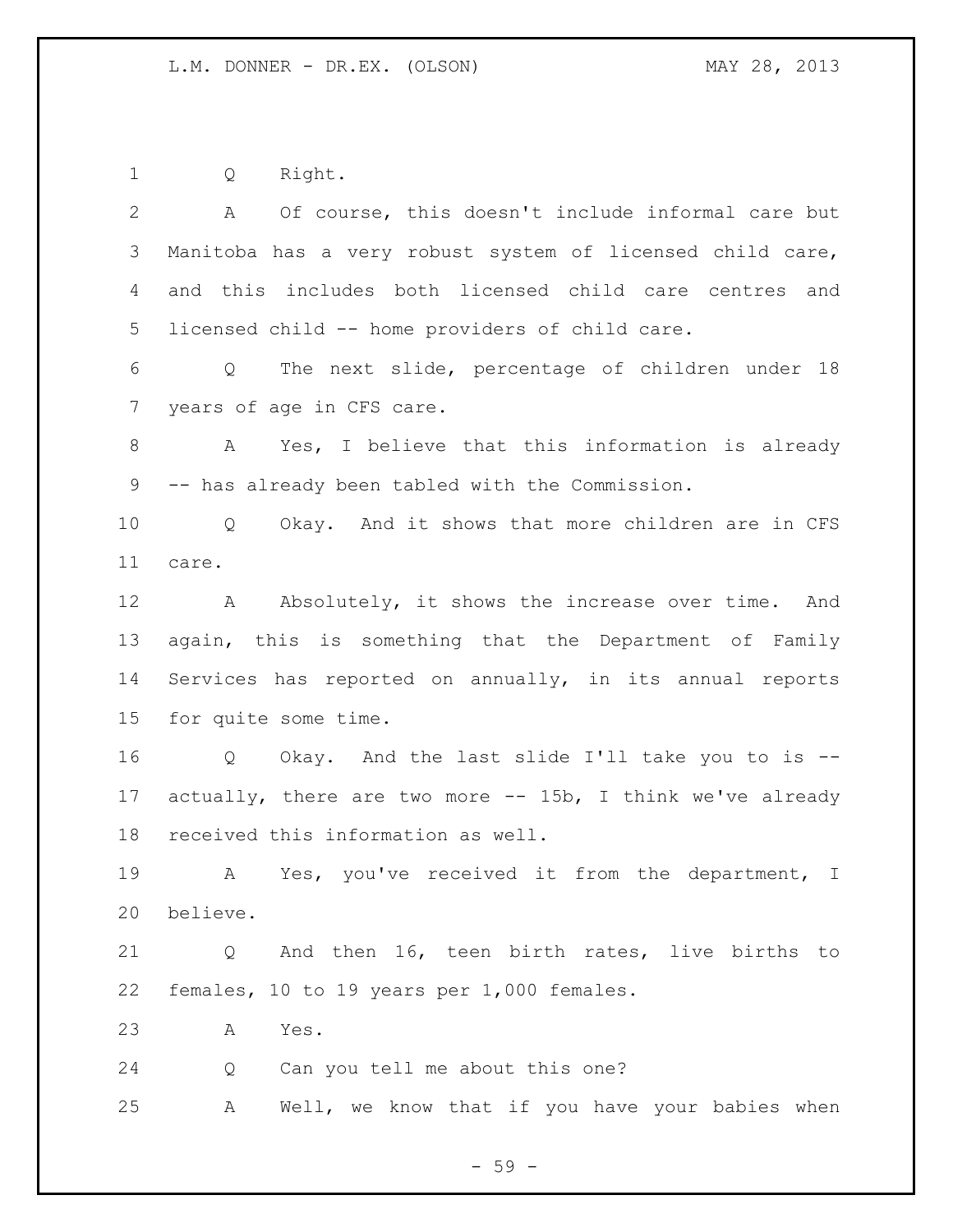you -- if you're a woman and you have your baby when -- have your first child when you're young, it makes it really tough. It makes it harder to finish high school, it makes it harder to get into post-secondary and complete post- secondary education. There are women of strength and resilience in every income quintile, and some do. It's just harder.

8 So Manitoba has, I believe, still the second highest teen birthrate in the country, and this shows our teen birth over time. So you can see that we have made some, some progress. The tall column, which is red if you have a colour copy, shows the decrease in teen births among 18 and -- 18 to 19 year olds, and the short blue column at the bottom shows the change over time in teen births to girls and young women aged 10 to 17. So it, it's bounced around, but it -- and it, it did -- there was a decrease in 2010-2011.

 MR. OLSON: Mr. Commissioner, I'm nearly done my questioning. I have about ten more minutes. I notice the time. I wonder if I should just continue and finish or if you'd like to take the break?

 THE COMMISSIONER: I think perhaps you should finish.

MR. OLSON: Okay, thank you.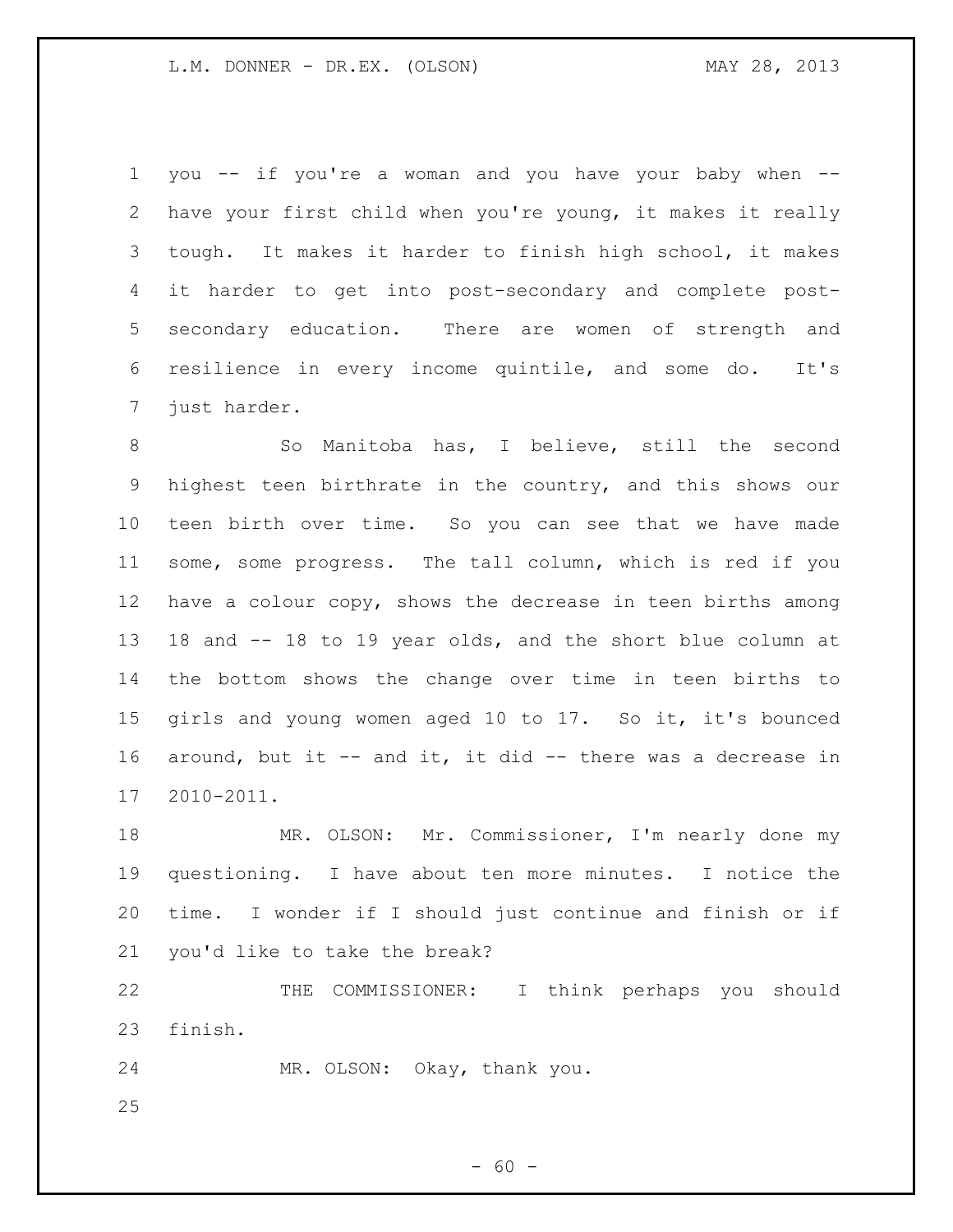BY MR. OLSON:

published.

 Q I want to take a look now at Exhibit Number 99, which is document 26 in your book. This is the proposed action plans 2013-2016? A Yes. Q Can you explain for the Commissioner how this document relates to the strategy? A Absolutely, I'd be happy to. So in the strategy you may recall that we, we showed seven priority areas of action. So, you know, we've got our marching orders. These are the seven things that we're supposed to focus on for the next four years. But how do we do that? So, so what, what we did was we began by publishing draft action plans and then taking those out, as I said, for community consultation in, in March, in March of this year. Those -- the next step will be what we're calling a What We Heard document, so reporting back to the community about what they said. We anticipate that that will be published in the next couple of months, and then each of the action plans will also be finalized and

 But publishing an action plan doesn't end the work, right? It just begins the next phase of the work. Each of those action plans will have associated with it what I hope will be a pretty robust community engagement

 $- 61 -$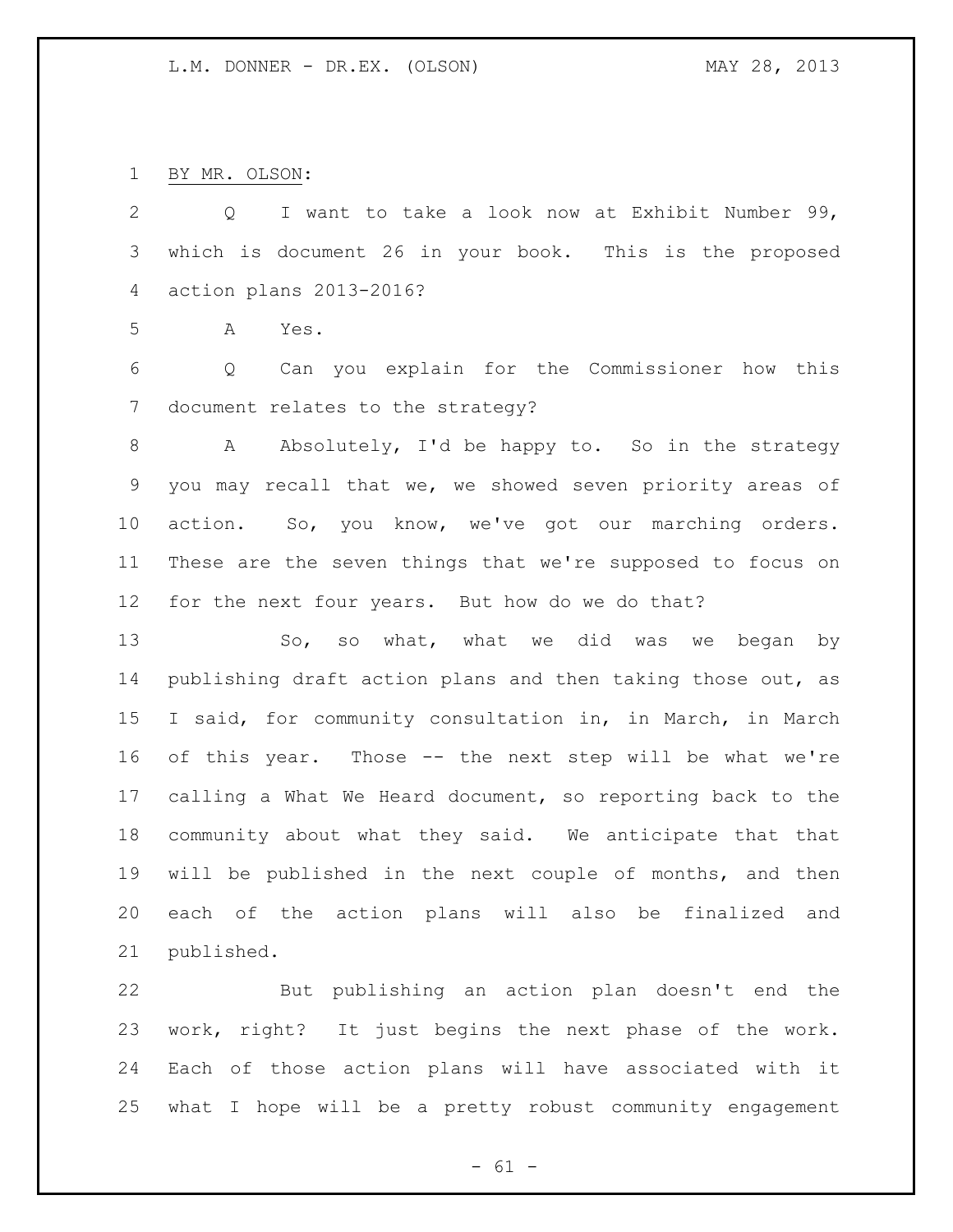process. I don't think it's right -- it's not in the spirit of the act that we would go out, get people's opinions, and then say, See you in four years. So each of these action plans will have its own ongoing consultation engagement process. Some of these issues, there are people who have worked on these issues for 15, 20, 25, 30 years. They are -- they have expertise and I think it's incumbent on us to recognize that expertise and to use it. Q So is this just one part -- one action plan? A No, these -- Q Or -- 12 A -- are the seven. 13 Q These are the seven, okay, I understand. 14 A And the first of those, the building blocks for employment action plan, has been finalized and published by the minister of Entrepreneurship, Training, and Trade. And as I said, that's building blocks for employment. Q Okay. A And that deals mostly with the proposed changes in the, in the employment and income assistance program -- Q Okay. A -- as well as associated other things. Q This document itself is just a draft. A Correct. Q Okay.

 $- 62 -$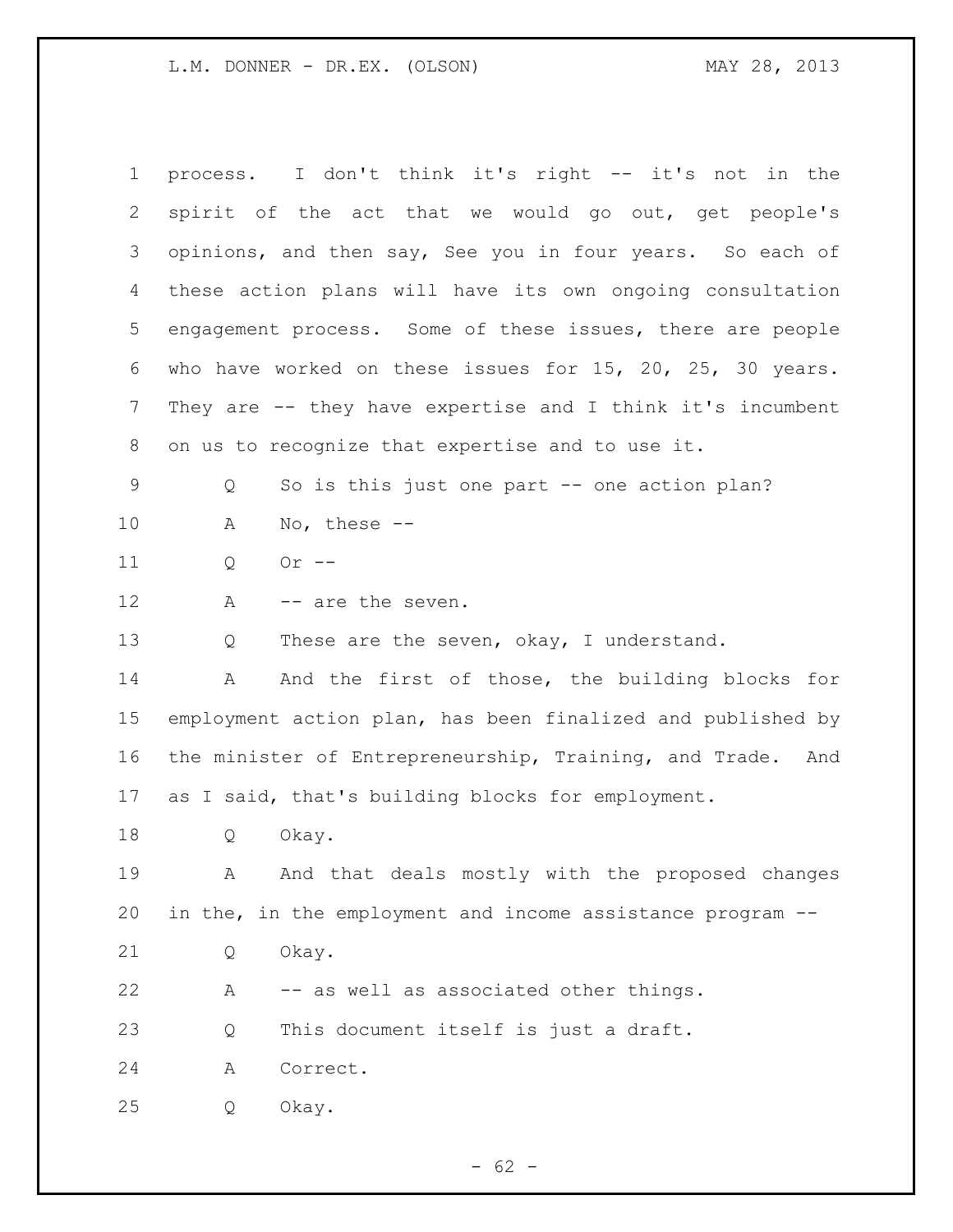1 A And we will have all seven of those action plans out this year. Q Okay. If you turn to page 4 -- MR. OLSON: If we can put that on the screen? BY MR. OLSON: Q It's going to be -- 8 A It's pretty hard to -- Q No, that's -- A -- read in --  $Q$  -- that's, that's --12 A -- black and white, yeah. Q That's right. This is entitled, Action Plan: Targeting supports for those most in need. A Yes. Q And if we go under -- if you -- we keep scrolling down, next heading is, Key Actions under Action Plan: Targeting supports for those most in need. A Yes. Q And talks about sample of actions in progress. And if we scroll down to the next page, it says -- MR. OLSON: Stop there. BY MR. OLSON: Q It says:

- 63 -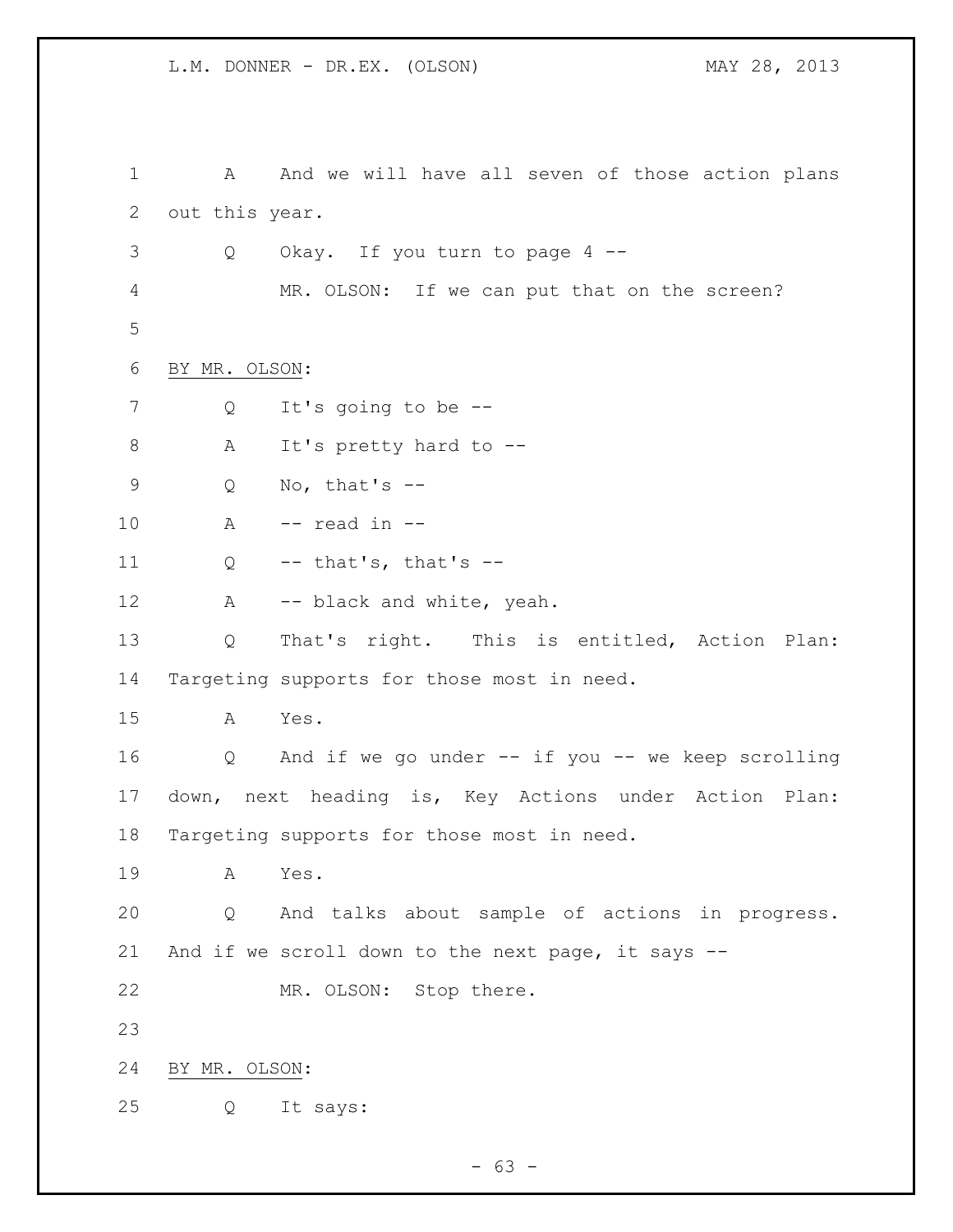| $\mathbf 1$    |                                                             |
|----------------|-------------------------------------------------------------|
| $\mathbf{2}$   | "Investing \$12.4 million<br>in                             |
| 3              | preventative child and<br>family                            |
| $\overline{4}$ | services in 2012/13."                                       |
| 5              |                                                             |
| 6              | Α<br>Yes.                                                   |
| $7\phantom{.}$ | What does that refer to?<br>Q                               |
| $8\,$          | Α<br>That includes the funds through the Department of      |
| 9              | Family Services and Labour through the child and family     |
| 10             | services system for preventive activities.                  |
| 11             | Okay. Now, if we look at 2014 and beyond, which<br>Q        |
| 12             | is below, and 2013 as well, it doesn't seem that's repeated |
| 13             | in terms of the action plan.                                |
| 14             | That's correct, because we're not repeating --<br>A         |
| 15             | those are ongoing initiatives, so we wouldn't repeat them   |
| 16             | each time.                                                  |
| 17             | Is that a one-time --<br>Q                                  |
| 18             | Absolutely not. That's the annual funding that<br>A         |
|                | 19 the department provides.                                 |
| 20             | Q Okay. And when you -- it says preventative child          |
| 21             | and family services. What exactly is meant by that?         |
| 22             | That included -- that includes, I believe, funds<br>A       |
| 23             | provided to authorities and agencies for prevention         |
| 24             | services. I would be pleased to provide you with a          |
| 25             | breakdown of the 12.4. I don't have it here.                |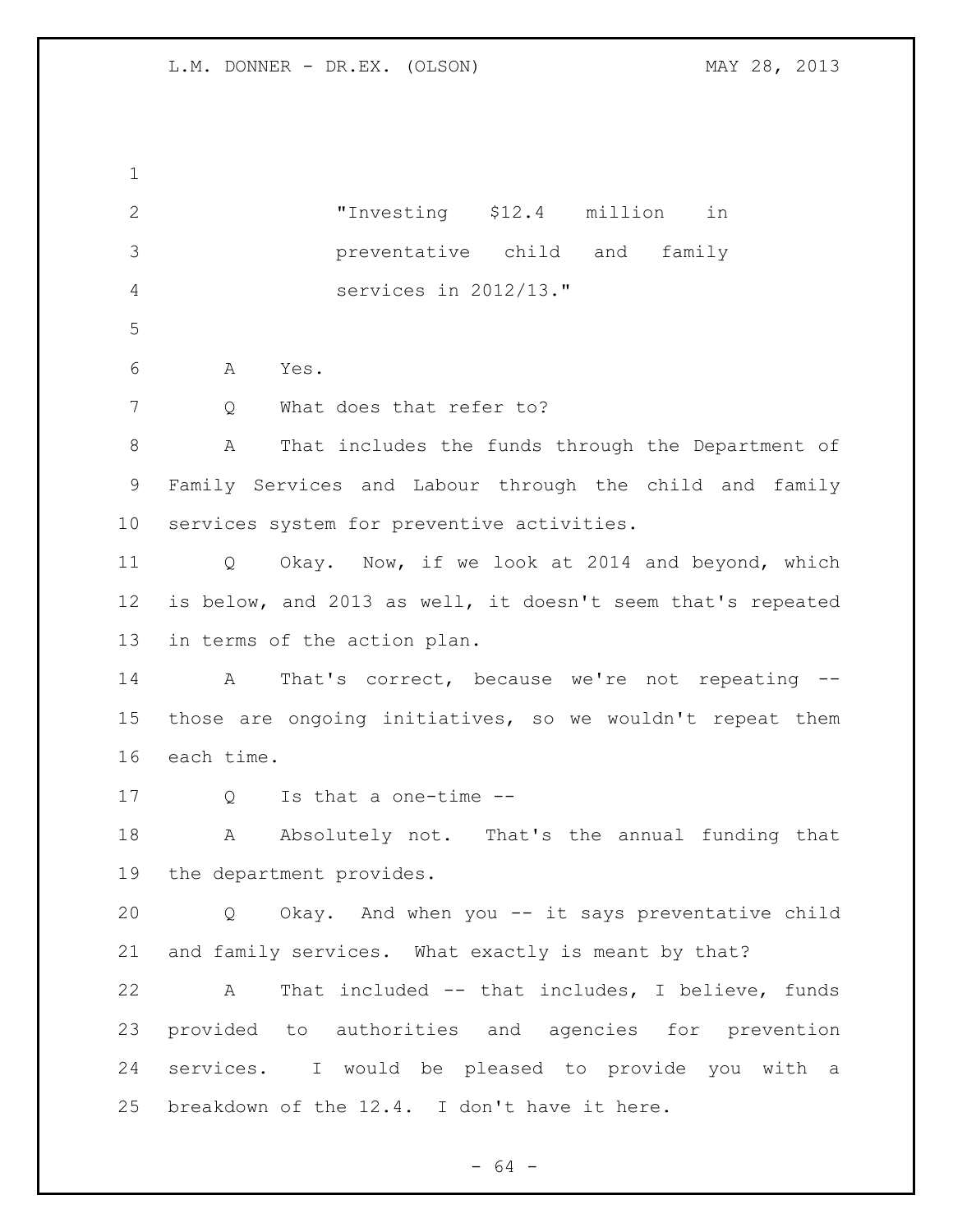Q Okay. That would be helpful, if you could provide that. A Absolutely. Q Do you know if that includes the new funding model? A I believe that it does but, again, I don't have that with me. Q Okay. A So I would appreciate it if you would let me go away and provide you with the accurate information. Q That would be, that would be fine, but that is an annual amount, then. A That is an annual amount. We live in a democracy. Funds are voted annually by the legislature. Q I see, okay. If we scroll down to the next page, to Key Actions under Action Plan: Food security. A Yes. Q As -- the last bullet point. MR. OLSON: Scroll down a little bit more. BY MR. OLSON: Q It says: "Establishing the Roundtable on Community Action against Child

 $- 65 -$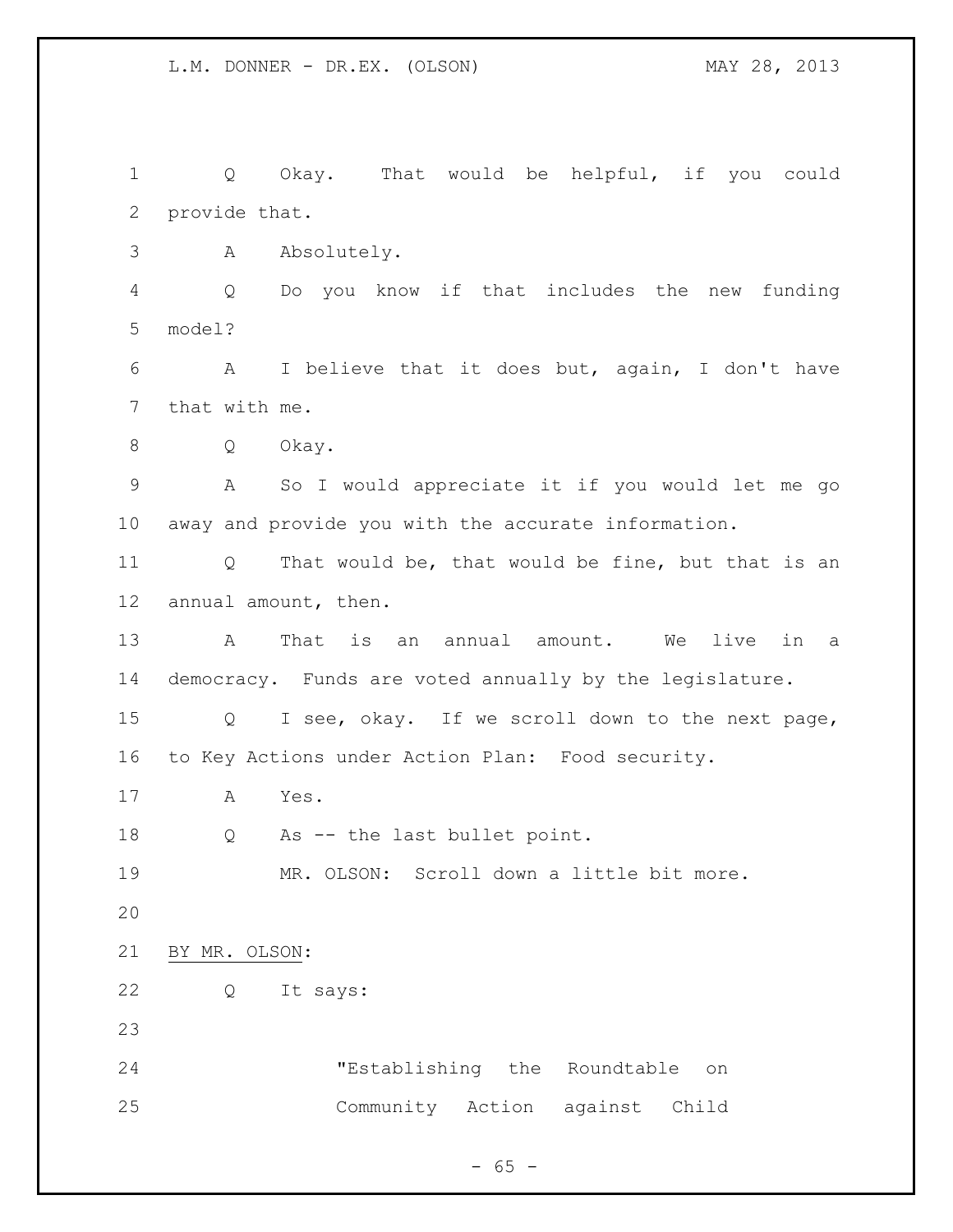| $\mathbf 1$ |           | Hunger to work with stakeholders                            |
|-------------|-----------|-------------------------------------------------------------|
| 2           |           | to develop community-based                                  |
| 3           |           | strategies and evidence-based                               |
| 4           |           | solutions to reduce the number of                           |
| 5           |           | children who rely on food banks in                          |
| 6           |           | Manitoba."                                                  |
| 7           |           |                                                             |
| $\,8\,$     | A         | Yes.                                                        |
| $\mathsf 9$ | Q         | We heard yesterday -- and I think it was Exhibit            |
| 10          |           | 94 -- Dr. MacKinnon, from the Canadian Centre for Policy    |
| 11          |           | Alternatives, talked about food bank use in Manitoba.       |
| 12          | Α         | Yes.                                                        |
| 13          | Q         | I think the number was about 63,000 Manitobans --           |
| 14          | Α         | And change, yes.                                            |
| 15          | Q         | And change. Manitobans were using food banks per            |
| 16          | month.    |                                                             |
| 17          | Α         | That was the survey done by the Canadian                    |
| 18          |           | Association of Food Banks, March 2012. Those were the data  |
| 19          |           | collated by Winnipeg Harvest on behalf of all Manitoba food |
| 20          | banks.    |                                                             |
| 21          | Q         | Okay. So that's a number you're familiar with.              |
| 22          | Α         | Absolutely.                                                 |
| 23          | Q         | And I believe about half of that number<br>were             |
|             |           |                                                             |
| 24          | children? |                                                             |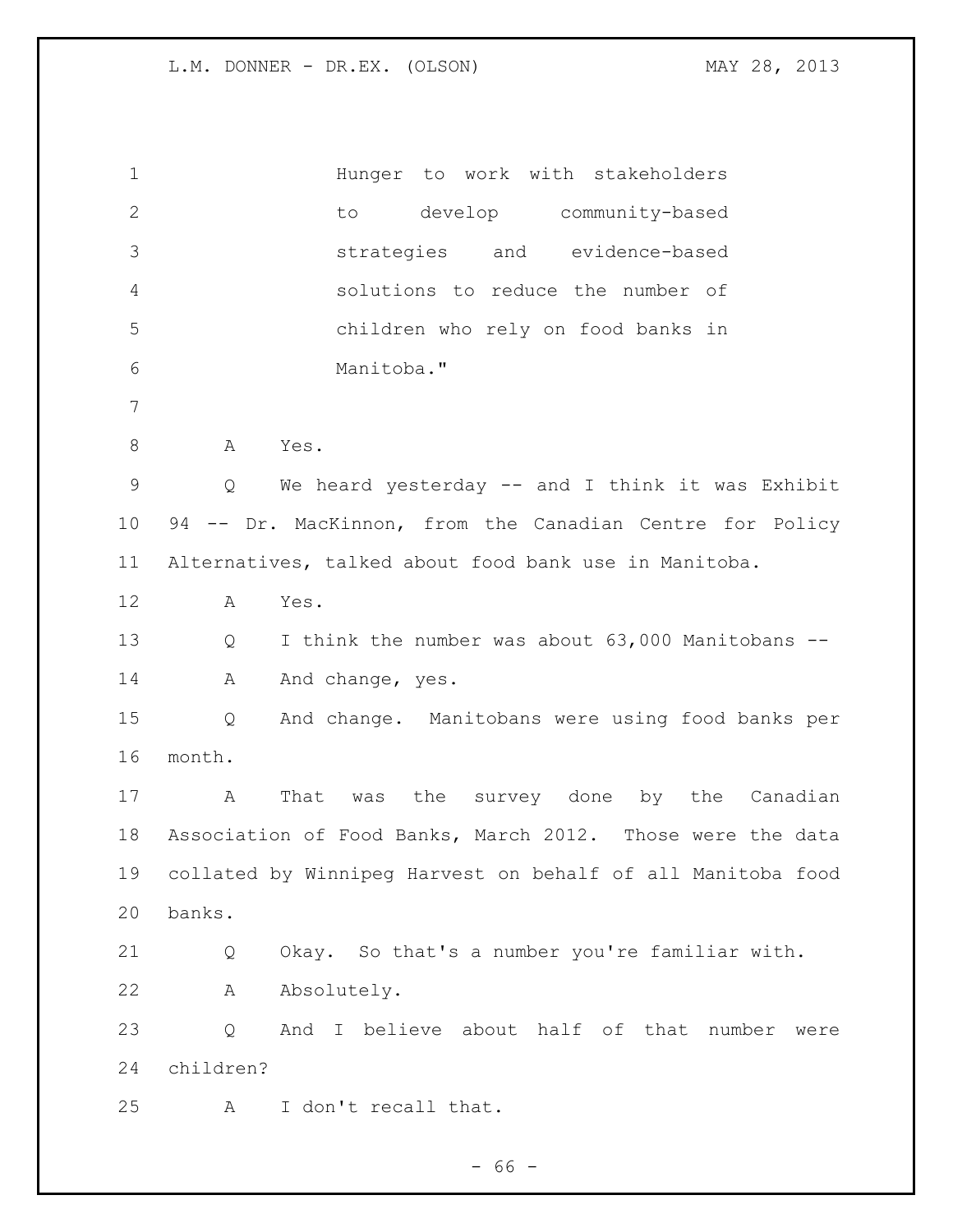1 MR. OLSON: Okay. Maybe we could put that 2 exhibit on the screen. 3 THE WITNESS: Certainly the 63,000 figure is 4 absolutely correct. 5 THE CLERK: (Inaudible). 6 MR. OLSON: Yes, please. 7 THE CLERK: What number? 8 MR. OLSON: Ninety-four. 9 THE COMMISSIONER: Is this Exhibit 94? 10 MR. OLSON: Exhibit 94. 11 THE CLERK: (Inaudible). 12 MR. OLSON: Twenty-three. If we could just 13 scroll down? 14 THE COMMISSIONER: This is page what? 15 MR. OLSON: Yeah. 16 UNIDENTIFIED PERSON: Right there. 17 MR. OLSON: Oh, sorry, stop. 18 19 BY MR. OLSON: 20 Q Where it says, Assisted who are under 18 years of 21 age, it says 47.6 percent. If you look -- 22 A Yes. 23  $Q \rightarrow -$  above that  $-$ 24 MR. OLSON: If we can scroll up a little bit. 25 Sorry, Madam Clerk.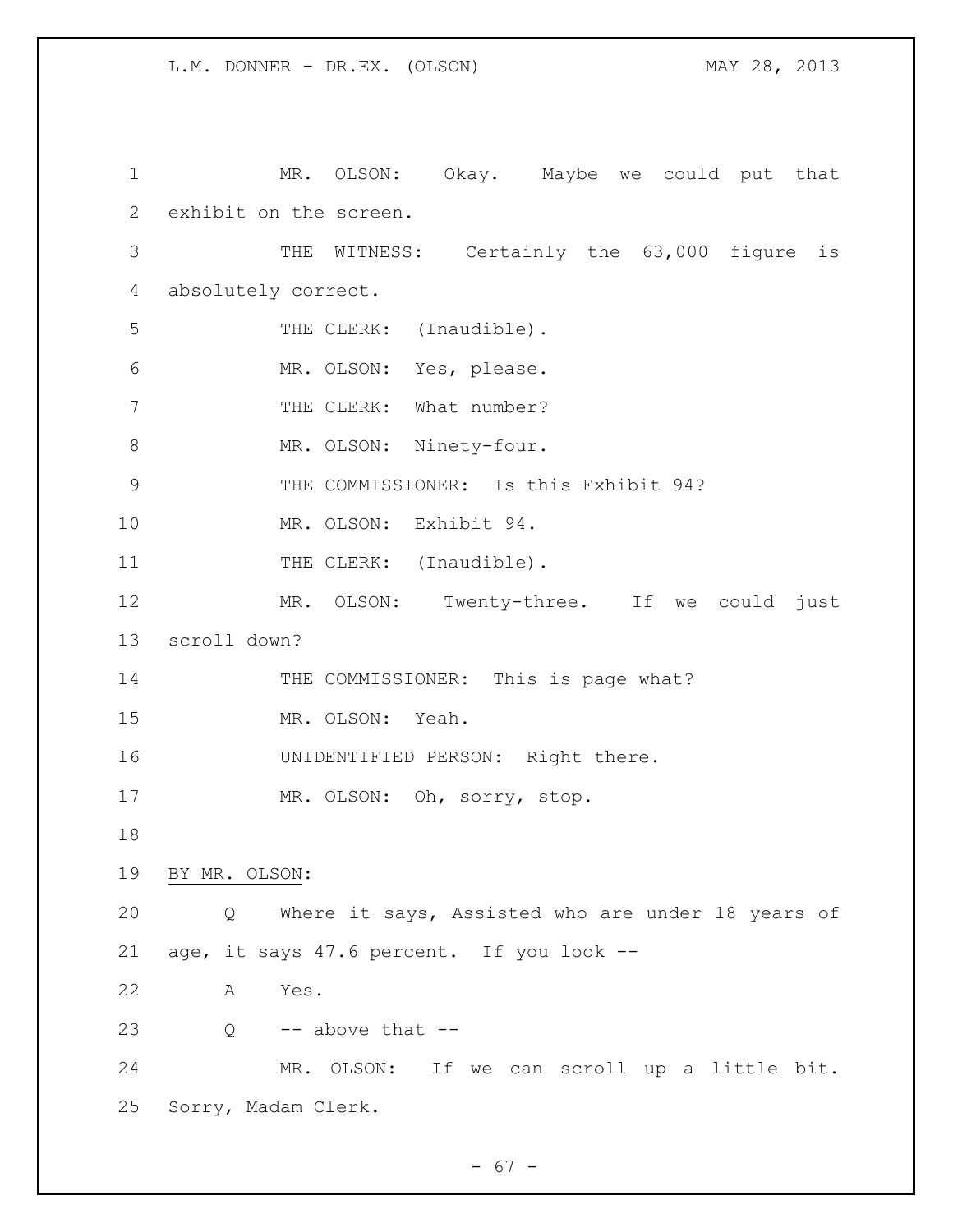| $\mathbf 1$ |                                                             |
|-------------|-------------------------------------------------------------|
| 2           | BY MR. OLSON:                                               |
| 3           | 2012, the total number is 63,482.<br>Q                      |
| 4           | Α<br>Yeah.                                                  |
| 5           | So approximately half are under the age of 18.<br>Q         |
| 6           | Α<br>Yes.                                                   |
| 7           | Okay. And those are --<br>Q                                 |
| 8           | We can -- we need to do better.<br>А                        |
| 9           | Right. Okay.<br>Q                                           |
| 10          | And that's -- I mean, that's why food security<br>Α         |
| 11          | has been identified as one of the priorities for action,    |
| 12          | why we have an action plan addressing food security, why    |
| 13          | minister of Housing and Community Development<br>the<br>has |
| 14          | established that roundtable. So in addition to all the      |
| 15          | initiatives that Manitoba's already undertaking, clearly    |
| 16          | we, we can do better than this. We need to look at some of  |
| 17          | underlying reasons why families use food banks.<br>the      |
| 18          | Housing costs, for example, drive people to food banks.     |
| 19          | Okay. That $--$<br>Q                                        |
| 20          | You know, the landlord has to be paid.<br>Α                 |
| 21          | Right. Housing's a big chunk of --<br>Q                     |
| 22          | Absolutely. For those people not living in<br>Α             |
| 23          | social housing or other housing where their rent is geared  |
| 24          | to income, housing costs can take a very large chunk of, of |
| 25          | a limited income.                                           |
|             |                                                             |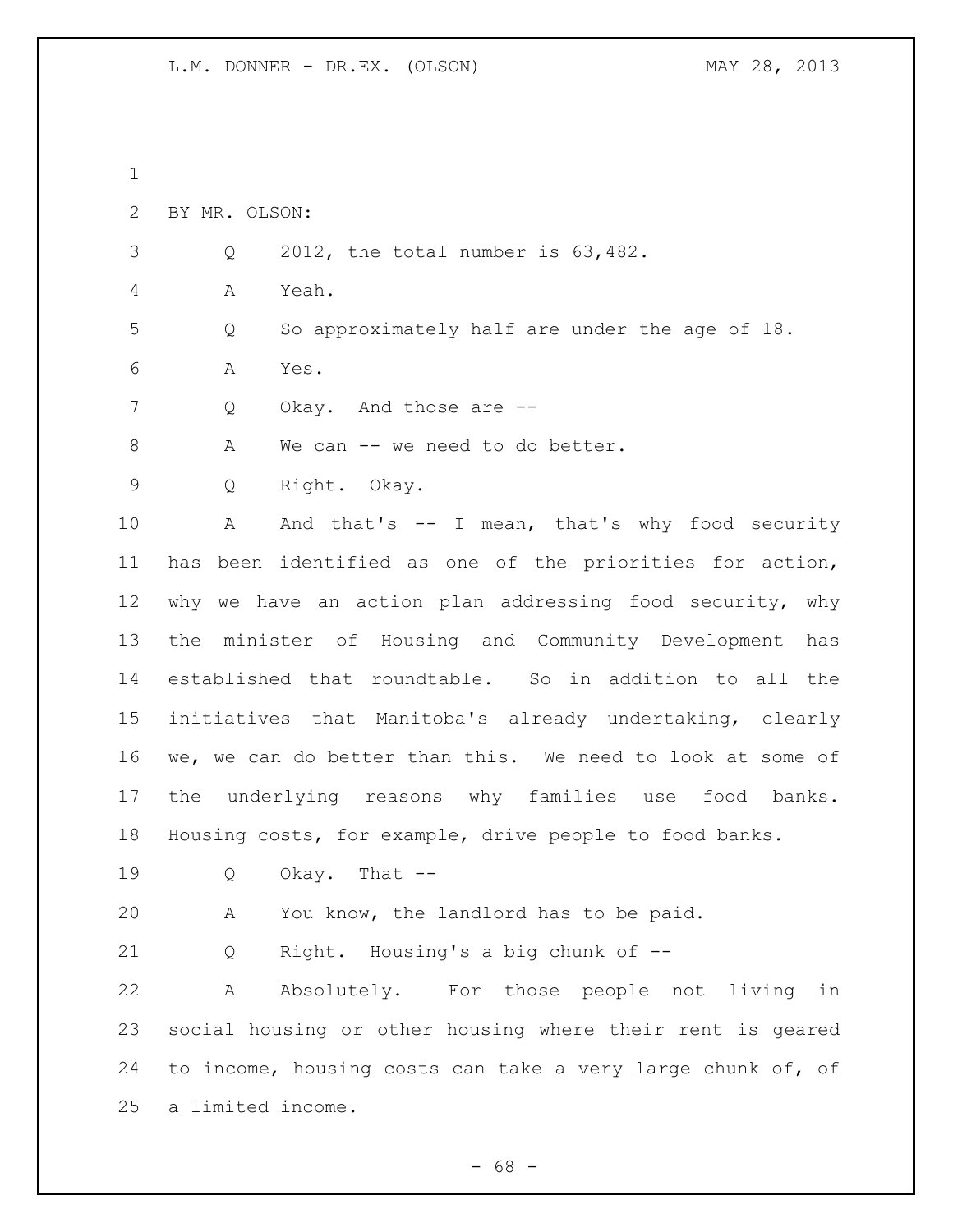Q All right.

A Absolutely.

 Q That leads me to my next question about housing costs. We heard evidence as well yesterday from Dr. MacKinnon that the social assistance housing allowance hasn't been increased commensurate with the increase in, in rent costs over --

8 A Um-hum.

 Q -- the past decade or two. Is that something you're aware of?

11 A I am, but I, I'm sorry, I wasn't prepared to provide that -- sorry -- I wasn't prepared to, to provide that information. I'd be really happy to provide it to you, a summary of increases in the income of Manitobans on employment and income assistance, because it's not just the EIA piece that we need to consider, it's all the other sources of income, including refundable -- federal and provincial refundable tax credits and the national child benefit.

 Q Okay. So that's something that you could provide 21 through Mr. McFetridge.

 A Absolutely. I will get it from the department responsible, which is the Department of Entrepreneurship, Training, and Trade.

Q Okay. And that's specifically how, how much the

- 69 -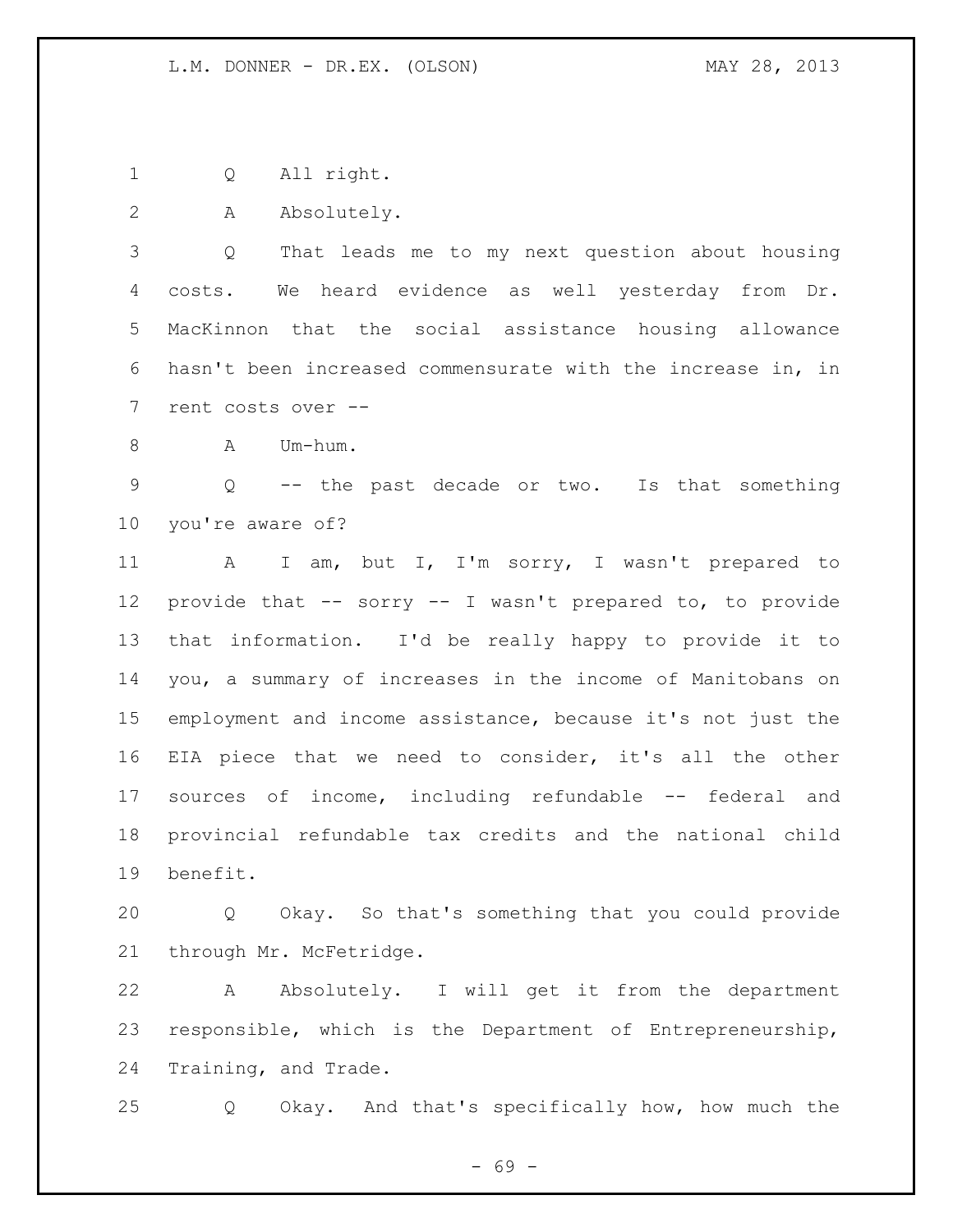L.M. DONNER - DR.EX. (OLSON) MAY 28, 2013

 employment insurance shelter allowance has increased, I guess, over the past two decades.

 A It, it's employment and income assistance. We're not talking about employment insurance.

Q Okay, thank you for clarifying that.

 Turning to page 8 under Action Plan: Closing the gap for Aboriginal Manitobans. The indicators tell us that aboriginal Manitobans are more likely to have lower income, lower employment rates, lower educational attainment, and to live in core housing, need more than non-aboriginal Manitobans, and are more likely to be in care of child welfare.

A Yes.

 Q How does a proposed action plan address those gaps?

 A I think that there are a number of ways in which 17 the draft action plan  $--$  and I, I just want to say it is a draft and there will be changes between this version, which we took out for public consultation, and the final version that is published.

21 THE COMMISSIONER: Just let me interrupt you. I understood you earlier to say there was a document entitled Closing the Gap with respect to aboriginal Manitobans. Is this it? This --

25 THE WITNESS: This is a draft action plan,

 $- 70 -$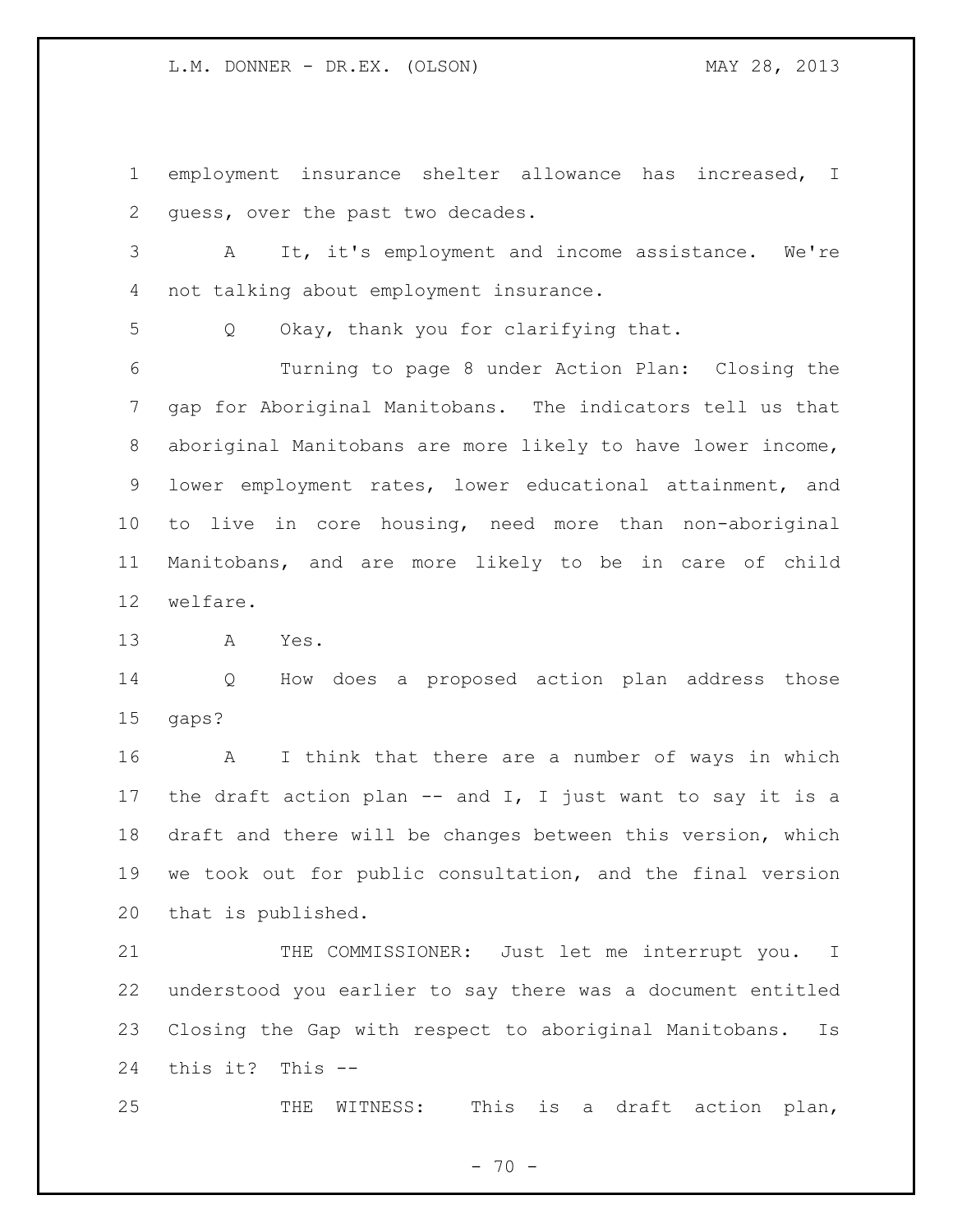L.M. DONNER - DR.EX. (OLSON) MAY 28, 2013

 Closing the Gap for Aboriginal Manitobans, yes. THE COMMISSIONER: It's, it's the document with that heading you referred to earlier, is it? THE WITNESS: Yes, it is. 5 THE COMMISSIONER: Thank you. THE WITNESS: So the, the action plan includes initiatives in everything from education, training, access to employment. There's some, you know, targeted, targeted programs, early learning and child care initiatives, which I believe my colleagues from Healthy Child Manitoba will speak about in, in more detail. So we're, we're trying to address it in a number of ways starting, you know, with the youngest and carrying on. BY MR. OLSON: Q Okay. Those are -- 17 A Man -- sorry. Q Oh, sorry. A No, that's fine. Q Were -- was there anything else? A No. Q Okay. Those are the questions I have for you. Oh, maybe one more. When you spoke earlier about the statistics about the depth of poverty --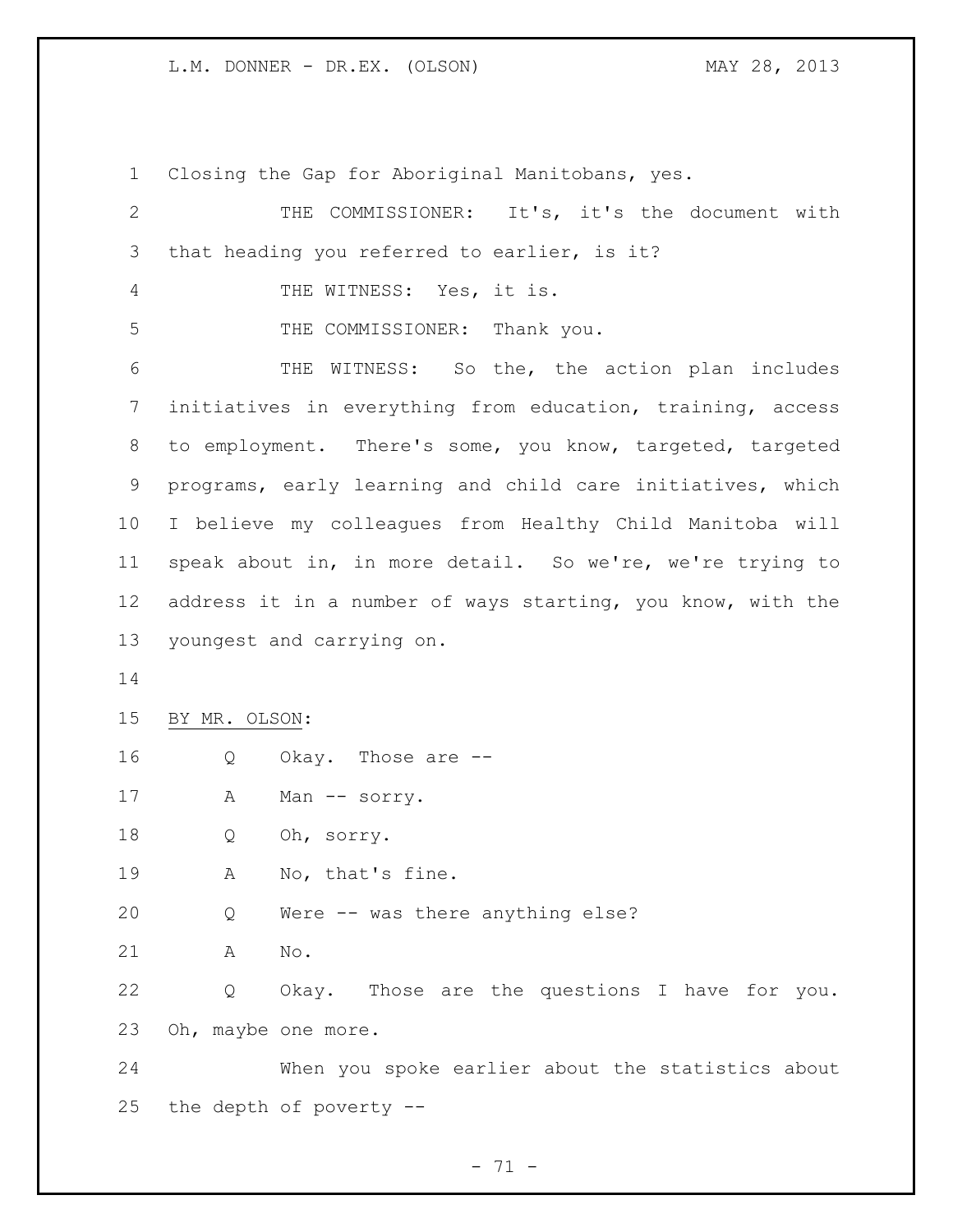A Yes.

 Q -- did that include, for example, all individuals -- all source of income that individuals were receiving, including, for example, employment assistance? A Yes. Q Okay. A Because it's based on the market basket measure, right, so people -- Q Right. 10 A -- report all sources of income. Q So people receiving, for example, social assistance are still below the low income cut-off? Is that  $-$  A I can provide you the information about that, but I believe -- because it will vary by family size. The gap will vary by family size and by the type of EIA benefit that the person is receiving. People with disabilities may receive some additional benefits. 19 Q So it depends on individual ... A It depends on family composition and whether or not -- whether the person is in the single-parent general assistance or a person with a disability -- Q Oh. A -- category of EIA. Q Are you able to tell me now whether or not --

- 72 -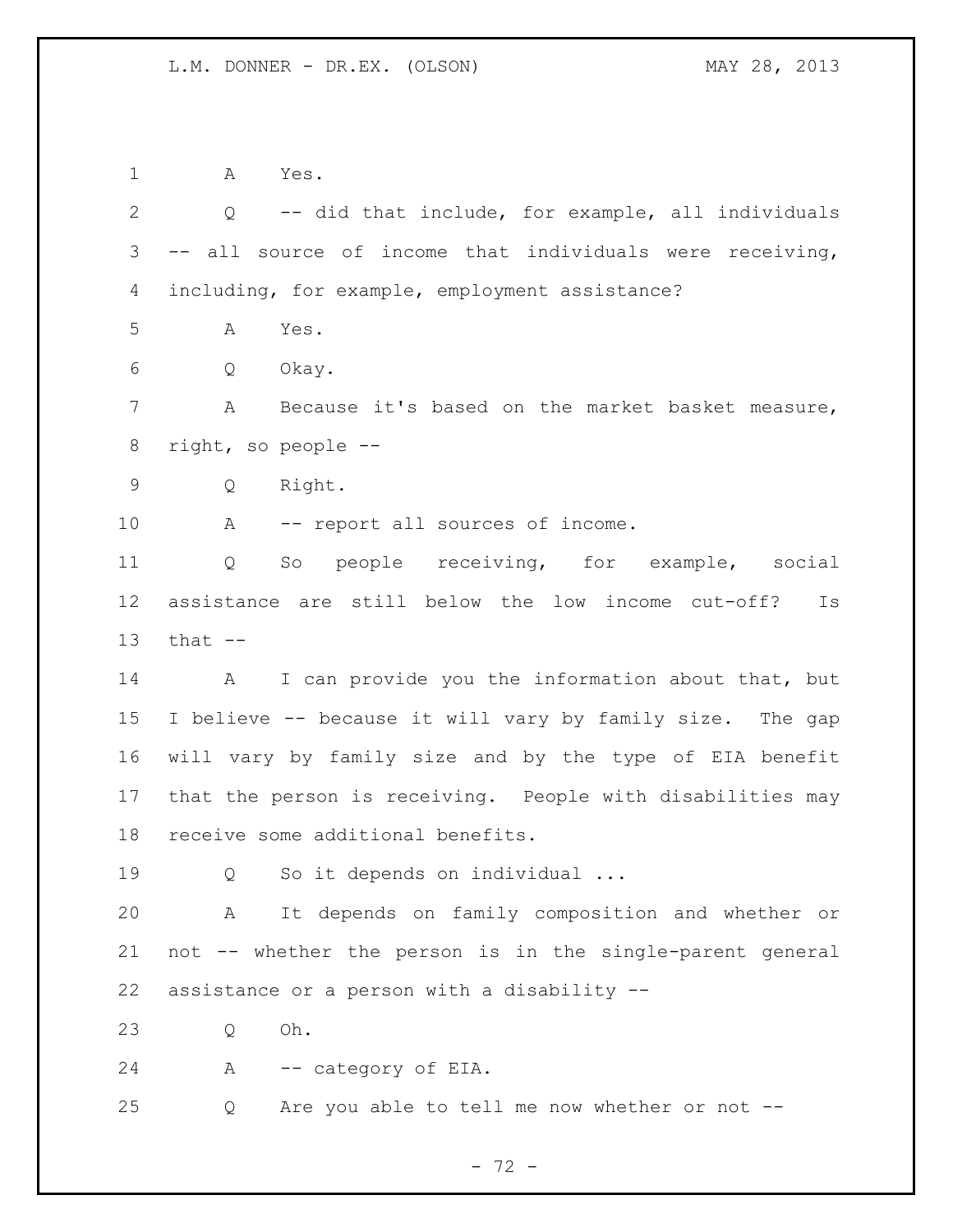1 A I believe, in general, that EIA recipients live below the market basket measure cut-off, yes, but -- Q Generally. A -- I don't have the detailed information with me. MR. OLSON: Okay, thank you. Those are my questions for you. There may be other questions from other counsel. Thank you very much. THE COMMISSIONER: All right. Before we take our break, we'll canvass to see whether there are other questions. Mr. McFetridge, will you have questions for your client? MR. MCFETRIDGE: Not at this point, no. 14 THE COMMISSIONER: Are there any others in the gallery that wish to ask questions? Mr. McKinnon? MR. MCKINNON: Perhaps one. I'll consult with my client over the break. 18 THE COMMISSIONER: All right. And then -- so we'll take our break, take Mr. McKinnon and any re-examination, and then we'll move to the next witness. All right. We'll, we'll take a 15-minute break. (BRIEF RECESS) 25 THE COMMISSIONER: Mr. McKinnon.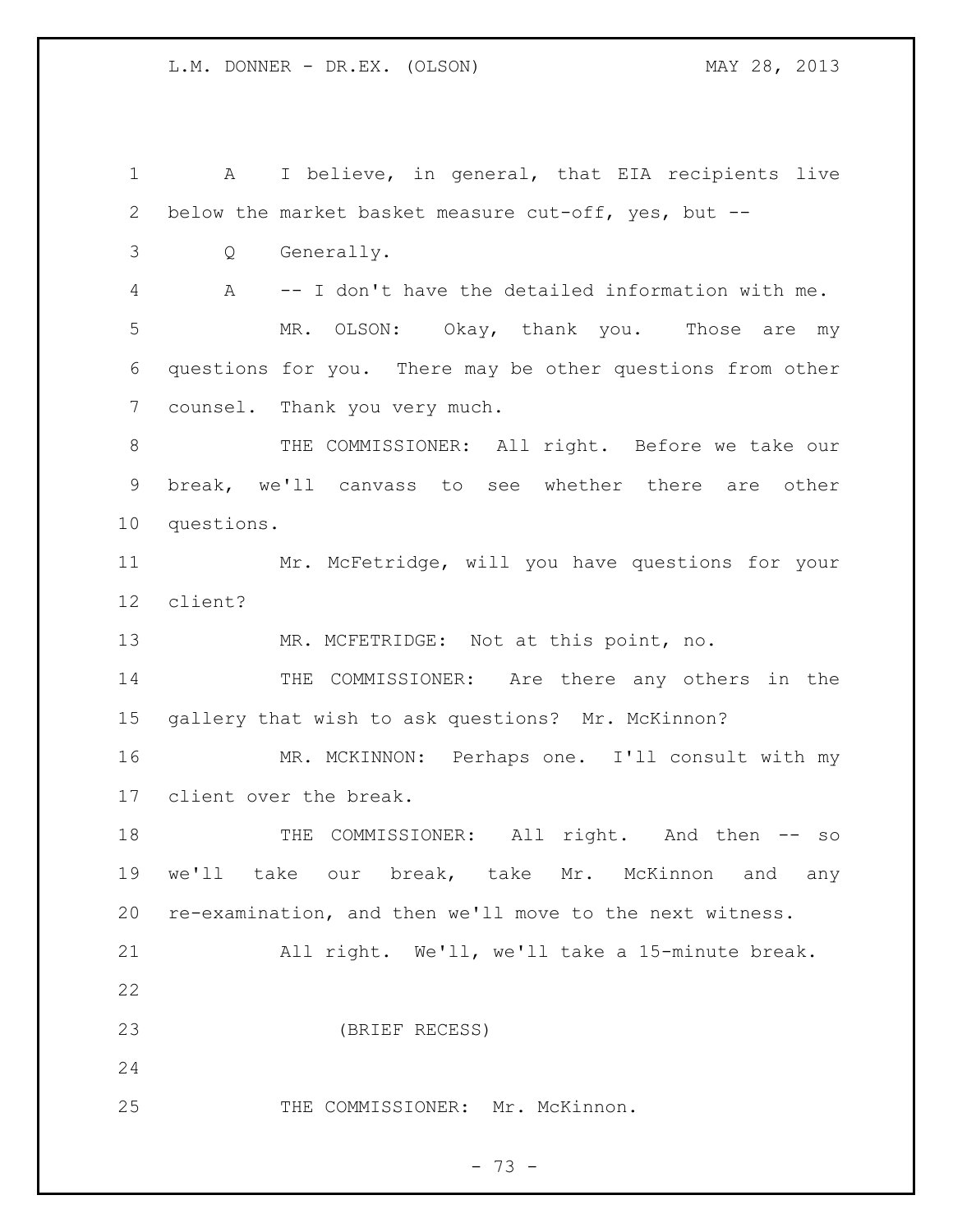1 MR. MCKINNON: Thank you, Mr. Commissioner. For the record, it's Gordon McKinnon. I represent the department and Winnipeg CFS. I just wanted to explore one theme with the witness, Mr. Commissioner, and it arises out of a question you asked the witness, which was -- you referred the witness to Exhibit 99. It's the document number 26 in the Phase 3 productions. And, in particular, you directed the witness to page 8, which is entitled, Action Plan: Closing the gap for Aboriginal Manitobans. UNIDENTIFIED PERSON: What page? 12 MR. MCKINNON: The page number --13 THE WITNESS: Page 9. 14 MR. MCKINNON: -- is 8. 15 THE COMMISSIONER: Exhibit 99. MR. MCKINNON: That's the introduction to the topic, Mr. Commissioner. I just wanted to take the witness to the pages that follow this because there's a bit more elaboration on the action plan that's entitled Closing the gap for Aboriginal Manitobans. So, Madam Clerk, if you could turn to the next page, it's Key Actions under the Action Plan. CROSS-EXAMINATION BY MR. MCKINNON: Q My understanding, Ms. Donner, is that some of

- 74 -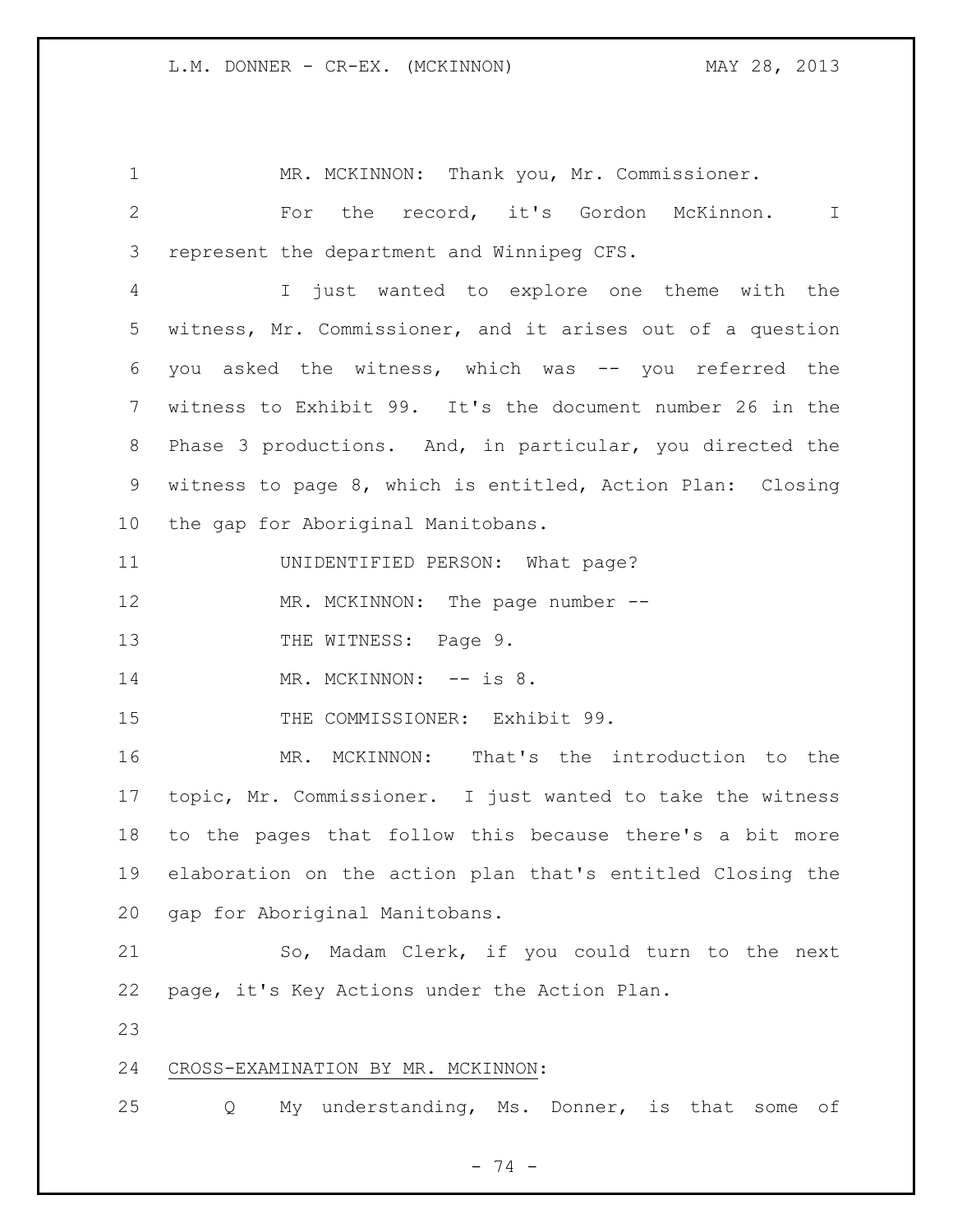these key actions relate to educational initiatives, some relate to other kinds of initiatives. I think in particular, in this Inquiry we're interested in initiatives related to closing the gap for aboriginal Manitobans and I'm going to ask you to comment on some of the educational initiatives that are in this document. I don't know the extent to which you're familiar, and I don't really want you to elaborate in great detail, but just to give the Commissioner a sense of what's currently being done in Manitoba in this area so that there's not a repetition in the recommendations that may come out of this Inquiry.

12 And so I'll direct you, for example, to -- if, if you look at the three columns, the left-hand column, the second bullet is referring to University College for the North. Could you briefly tell the Commissioner what that is?

 A Certainly. And again, it's not my area of expertise so I'm going to be very brief. UCN is a unique institution in Manitoba because it is both a college -- that is, a two-year degree-granting program -- and a university. It has campuses throughout northern Manitoba, with main campuses in Thompson and The Pas, but it has the ability, and it does, in fact, offer programs in many remote northern communities. These programs are important for assisting aboriginal northerners and other northerners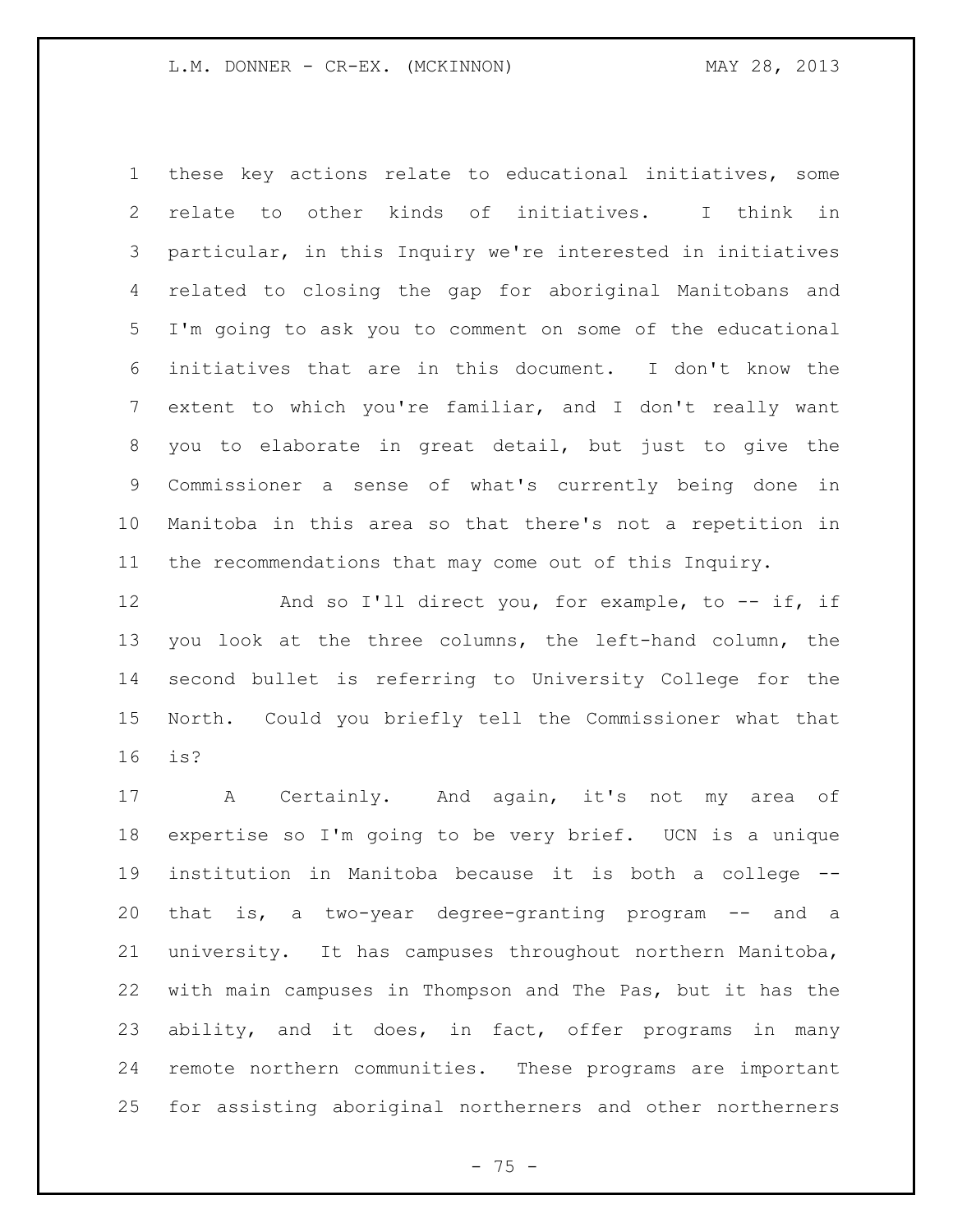to really get access to the kind of training and education that they need to have good jobs and great careers and earn a good living for themselves and their kids.

 Q In the second column, the third bullet down is talk about the Building Student Success with Aboriginal Parents. Do you know what that program is?

 A I can tell you that it's about \$600,000 a year. It's 45 school-based programs in 19 school divisions across, across Manitoba. In addition to -- and I'm not sure where they're listed here. There are some terrific initiatives -- community school initiatives in Manitoba 12 where the school is really the hub of -- sorry, I'm doing it again -- the school is really the hub of activity for parents with children, including preschool-aged children. All -- and in addition, for example, all schools which are -- all new school builds in Manitoba, for example, will include a child care centre.

18 THE COMMISSIONER: Which, which bullet was that? MR. MCKINNON: That was bullet three in column two.

21 THE COMMISSIONER: Right.

 MR. MCKINNON: And then the witness went on to expand even beyond that to talk about other community-based school initiatives that --

25 THE COMMISSIONER: Right.

 $- 76 -$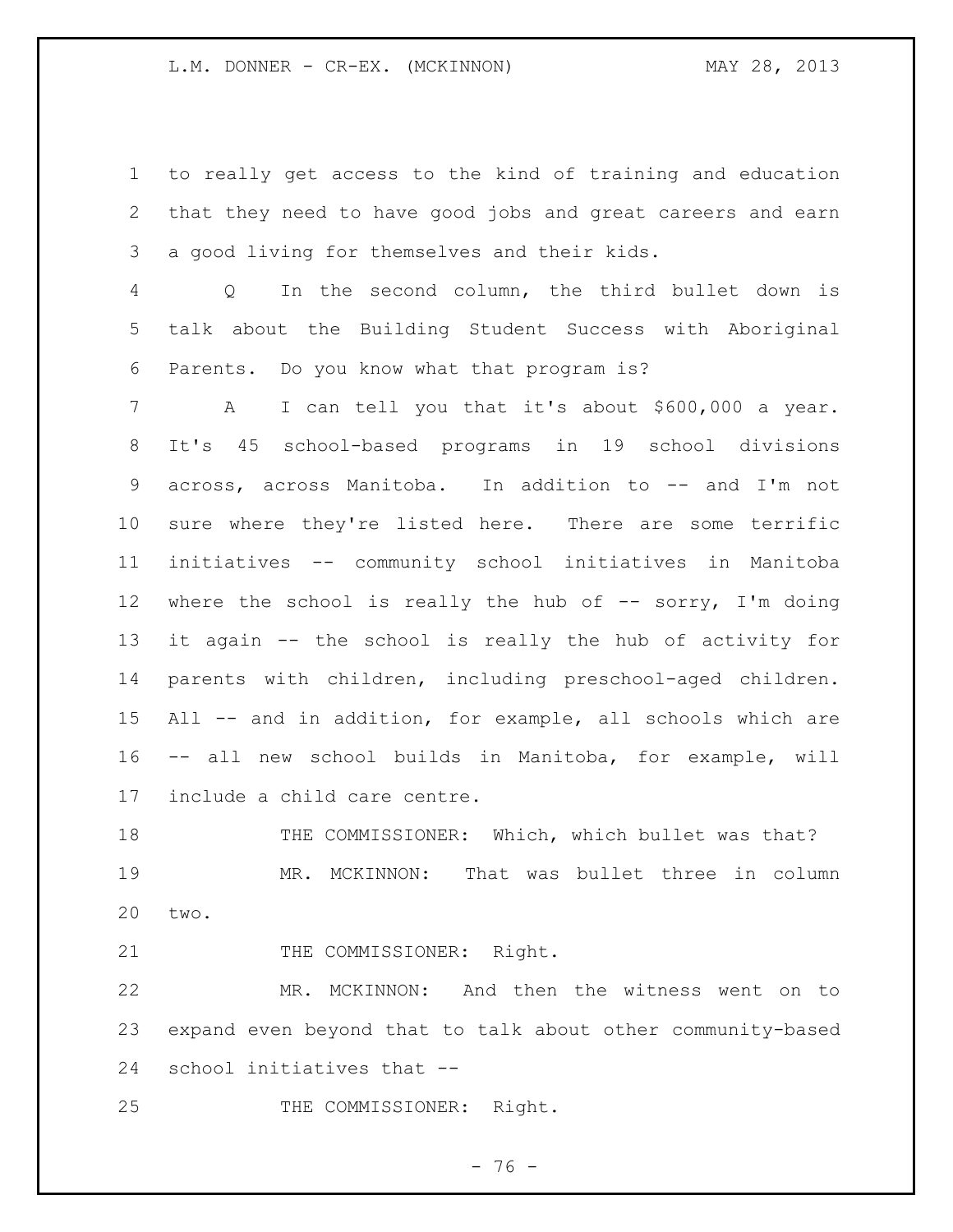1 MR. MCKINNON: -- she's aware of. BY MR. MCKINNON: Q And still in that same column, column two, the, the last bullet, the Aboriginal Academic Achievement Grant. And, and I know you're not an educator by background and most of my questions relate to that, but just to the extent that you can talk about your understanding of what these programs are. A I believe that this is funding provided by the province to school divisions to enable them to develop targeted programs to help their aboriginal students succeed and graduate and do well. Q Thank you. And in the third column there, the first bullet is the Shine On Initiative which again is related to providing support for aboriginal students in post-secondary. Are you familiar or are you able to talk at all about that? 19 A I can just speak to what's here. Q And, and just for the record, then, what do you understand that initiative to be? A I, I understand that the, the point of the Shine On Initiative is to increase aboriginal -- the representation of aboriginal Manitobans in, in post-secondary education and it's part of other -- you know, it

- 77 -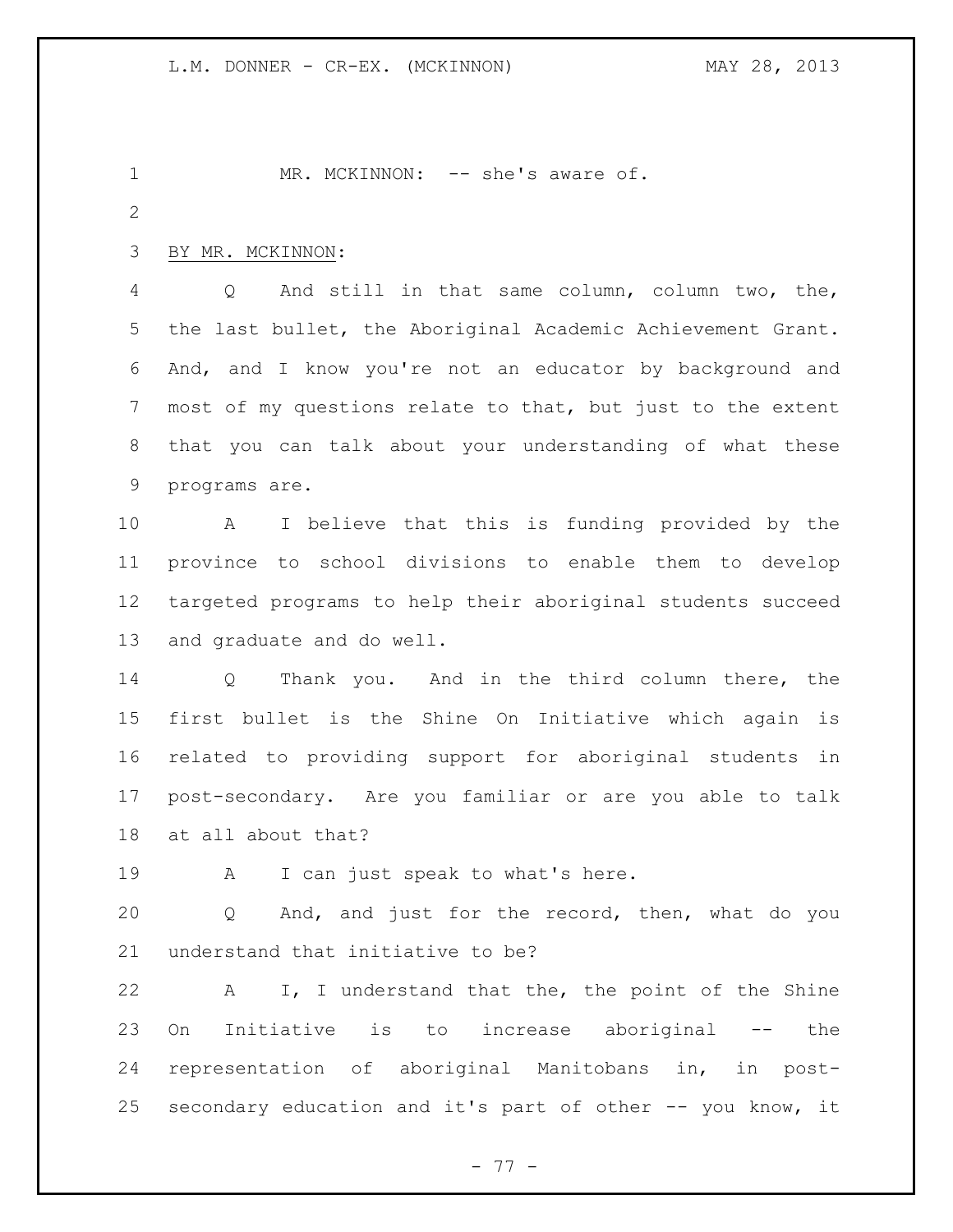complements other work that Manitoba's had for some years, including the Brandon University teacher education program and the Winnipeg Education Centre.

 Q And the next bullet, still on that page 9, has reference to adult learning centres providing some special programming for aboriginal people. Are you familiar with that?

8 A Yes, and, in fact, I spoke about that briefly when I was talking about the indicator where we measure participation in adult learning programs and Mr. Olson asked me about the participation of aboriginal people in those adult learning centres.

Q And that's what you were referring to.

A Yes.

 MR. MCKINNON: Okay. And over the next page, Madam Clerk, the top half of the page, there are several more bullets there. I'm not going to ask you to go through every one but you can again see, Mr. Commissioner, there are at least four more initiatives that are referenced at where I'm at, page 10, relating to improving educational outcomes for aboriginal students.

## BY MR. MCKINNON:

 Q Perhaps if I could just get you to talk -- and, and if you don't know, you can't comment and, and I accept

- 78 -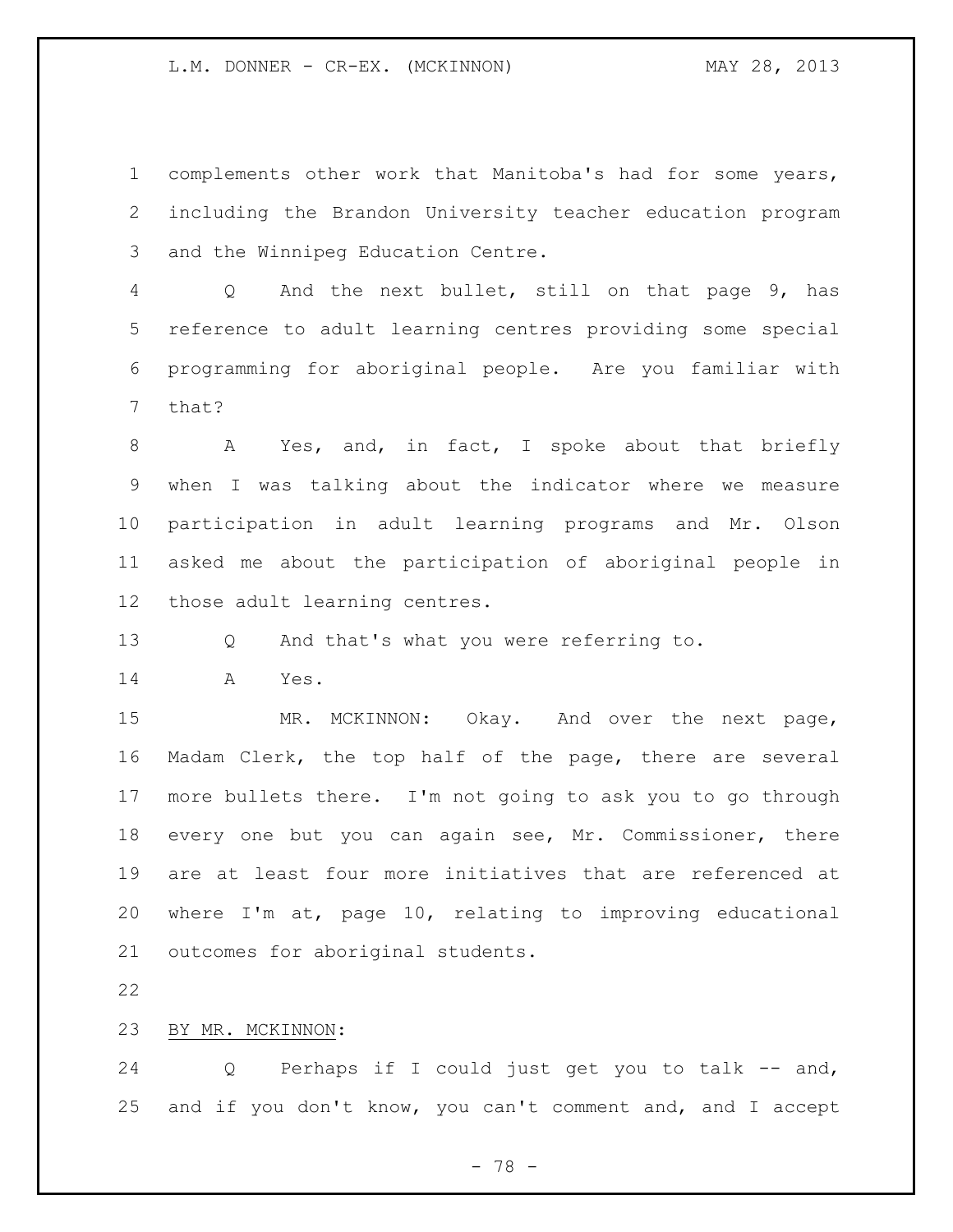L.M. DONNER - CR-EX. (MCKINNON) MAY 28, 2013

 that, but in the second column, the third bullet: "Working collaboratively with First Nation leaders, continue efforts to encourage the federal government to provide funding for education for First Nations communities that is equivalent to the funding provided to **provincially funded schools ..."**  Are you familiar with that initiative? A Not with the details, but certainly both the minister of education and the Premier have made it clear that this is a priority for Manitoba. Q And the final one is the: "Increased funding to Red River College to deliver skilled trades' training through mobile training labs serving Aboriginal students 22 throughout the province." Are you familiar with that? Is that one you've spoken about as well?

- 79 -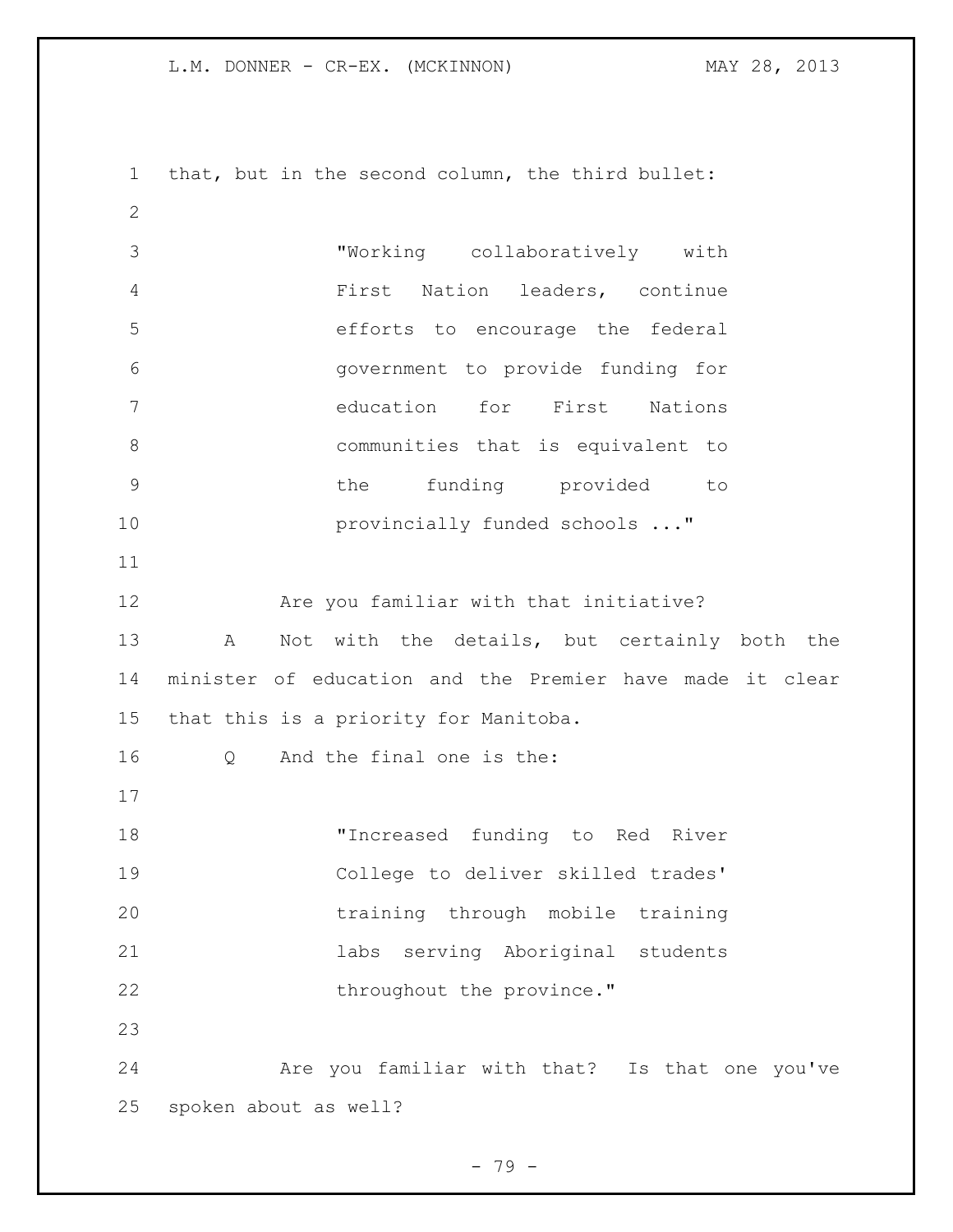A I know that they're doing it and I know that it's very well received, and I certainly heard about the need for more of those initiatives when we did our consultation in The Pas.

 Can I just go back to the very first bullet under Aboriginal Closing the Gap?

Q Yes.

 A Thank you. Because we, we've sort of focused on education and social services and not so much on some of the more hard core economic development work, and I think it's important that we've included the more -- yeah, the hard infrastructure development work in, in All Aboard, for example, the decision of Manitoba to invest in building that big east-side road.

 So, you know, we have, you know, communities in our province up the east side of Lake Winnipeg with no road access there. So it's very difficult there for the people in those communities to have access to food at a reasonable price, other things that most of us take for granted. Manitoba's addressing that by building the road up the east side of Lake Winnipeg, but in the course of doing that has made commitments, and these are described in the first point in the first bullet -- sorry, the very first bullet on, on page 9 we have Manitoba has community benefit agreements with local First Nations communities in -- to --

 $- 80 -$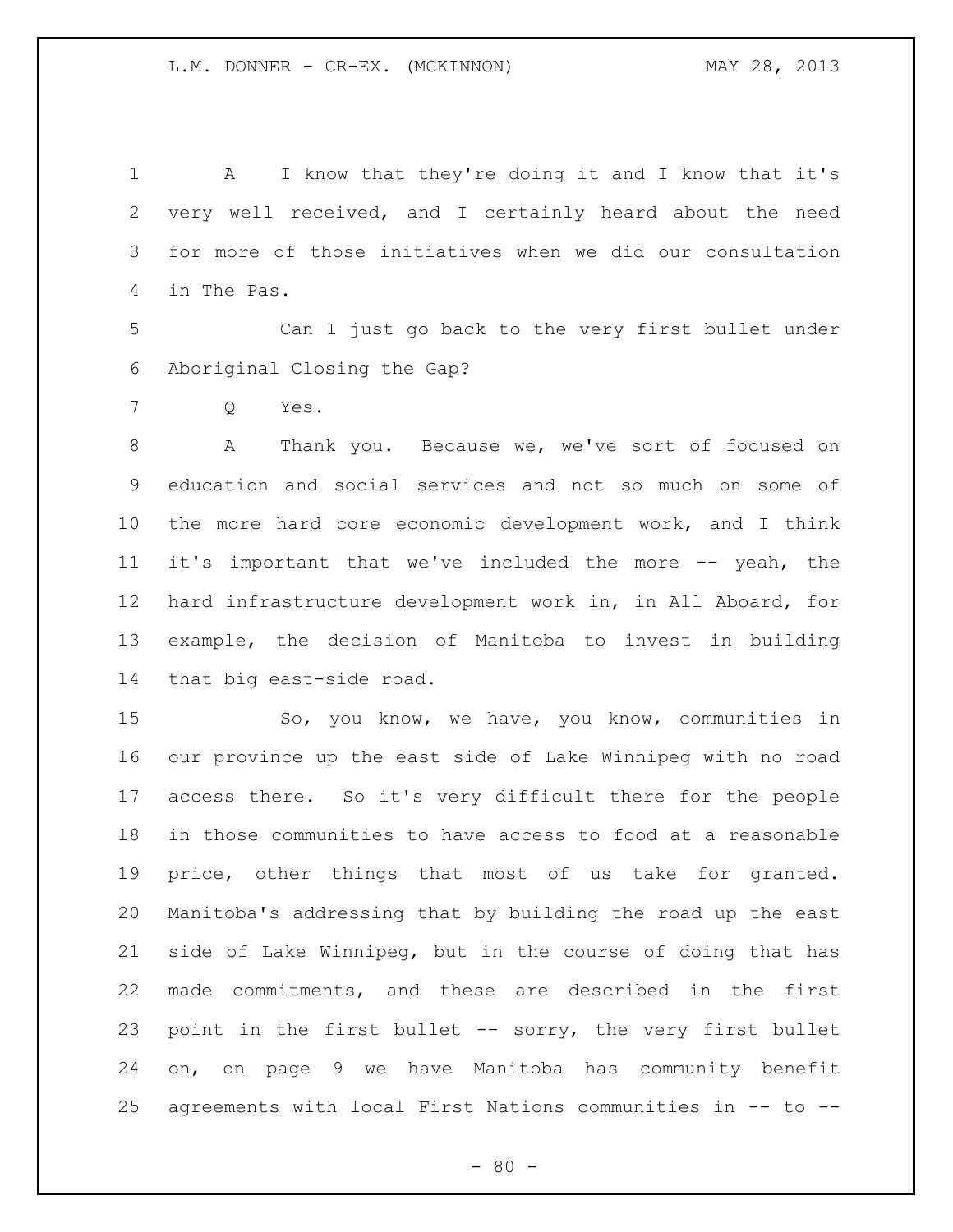L.M. DONNER - CR-EX. (MCKINNON) MAY 28, 2013

 in the development of the east side road. So for example, a certain percentage -- and I can't speak to what it is -- of the business must be completed -- must be contracted by aboriginally-owned businesses. That means that people get training to do those jobs, and those jobs pay well. Q Okay. And some of that would apply to the third bullet as well, which is the hydro development in the north. A Absolutely. So all new hydro development in Manitoba is done with partnership agreements with First Nations communities. MR. MCKINNON: Thank you, Mr. Commissioner. Those were my additional questions. 14 THE COMMISSIONER: Thank you, Mr. McKinnon. Anybody else? It would appear not. Mr. Olson, any re-examination? 17 MR. OLSON: Nothing further. 18 THE COMMISSIONER: Thank you, Witness. 19 THE WITNESS: Thank you. THE COMMISSIONER: You've completed your time here. THE WITNESS: Thank you very much, sir. 23 THE COMMISSIONER: We appreciate your attendance. 24 THE WITNESS: Thank you. 

 $- 81 -$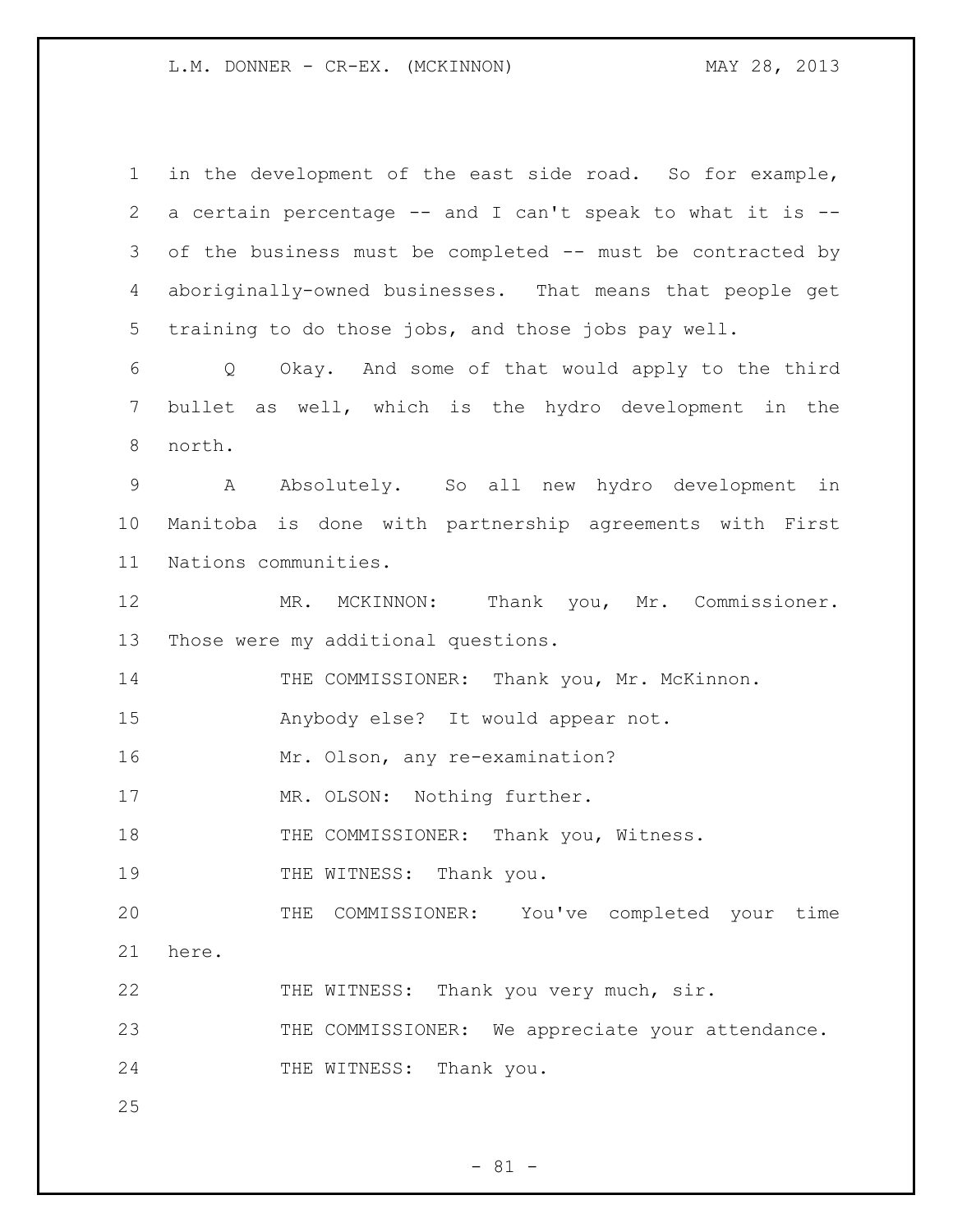PROCEEDINGS MAY 28, 2013

| 1               | (WITNESS EXCUSED)                               |
|-----------------|-------------------------------------------------|
| $\overline{2}$  |                                                 |
| 3               | MS. WALSH: We can call our next witness, Dr.    |
| 4               | Distasio.                                       |
| 5               | THE COMMISSIONER: Thank you.                    |
| 6               | THE CLERK: Sir, if you could just stand for a   |
| 7               | moment?                                         |
| $8\,$           | THE WITNESS: Oh, sure.                          |
| 9               | THE CLERK: That's okay. Is it your choice to    |
| 10 <sub>o</sub> | swear on the Bible or affirm without the Bible? |
| 11              | THE WITNESS: I'm fine with the Bible.           |
| 12              | THE CLERK: Okay. Take the Bible in your right   |
| 13              | hand, then. State your full name to the court.  |
| 14              | THE WITNESS: Full name is Jino Distasio.        |
| 15              | THE CLERK: And spell me your first name.        |
| 16              | THE WITNESS: J-I-N-O.                           |
| 17              | THE CLERK: And your last name.                  |
| 18              | THE WITNESS: D-I-S-T-A-S-I-O.                   |
| 19              | THE CLERK: Thank you.                           |
| 20              |                                                 |
| 21              | JINO DISTASIO, sworn, testified as              |
| 22              | follows:                                        |
| 23              |                                                 |
| 24              | THE CLERK: Thank you. You may be seated.        |
| 25              | MS. WALSH: Before we begin, Dr. Distasio, I'm   |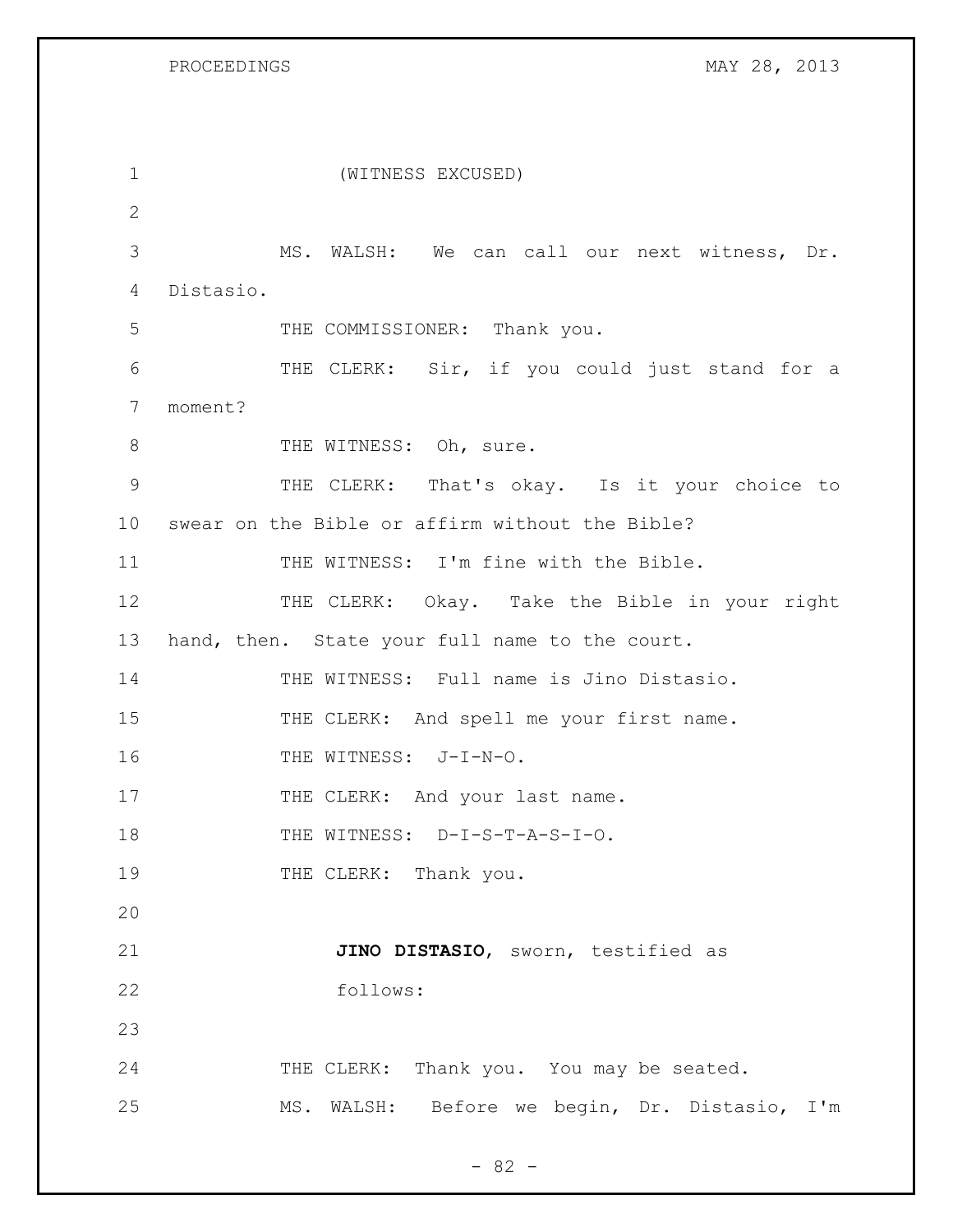going to file a number of documents as exhibits that we're going to be referring to during the course of your testimony. 4 THE WITNESS: Okay. MS. WALSH: The first document, Mr. Commissioner, is Dr. Distasio's curriculum vitae. THE COMMISSIONER: Right. That will be Exhibit, what, a hundred? 9 THE CLERK: One hundred. 10 THE COMMISSIONER: If you want to, you can save them all and bring them up at once, if it'll -- that'll save your coming multiple times. 13 THE CLERK: Thank you. Exhibit 100. **EXHIBIT 100: CURRICULUM VITAE OF JINO DISTASIO** MS. WALSH: The next exhibit is a copy of the report entitled First Nations/Métis/Inuit Mobility Study dated March 2004. THE COMMISSIONER: Hundred and one. 22 THE CLERK: One-o-one. **EXHIBIT 101: FIRST NATIONS/MÉTIS/ INUIT MOBILITY STUDY, FINAL**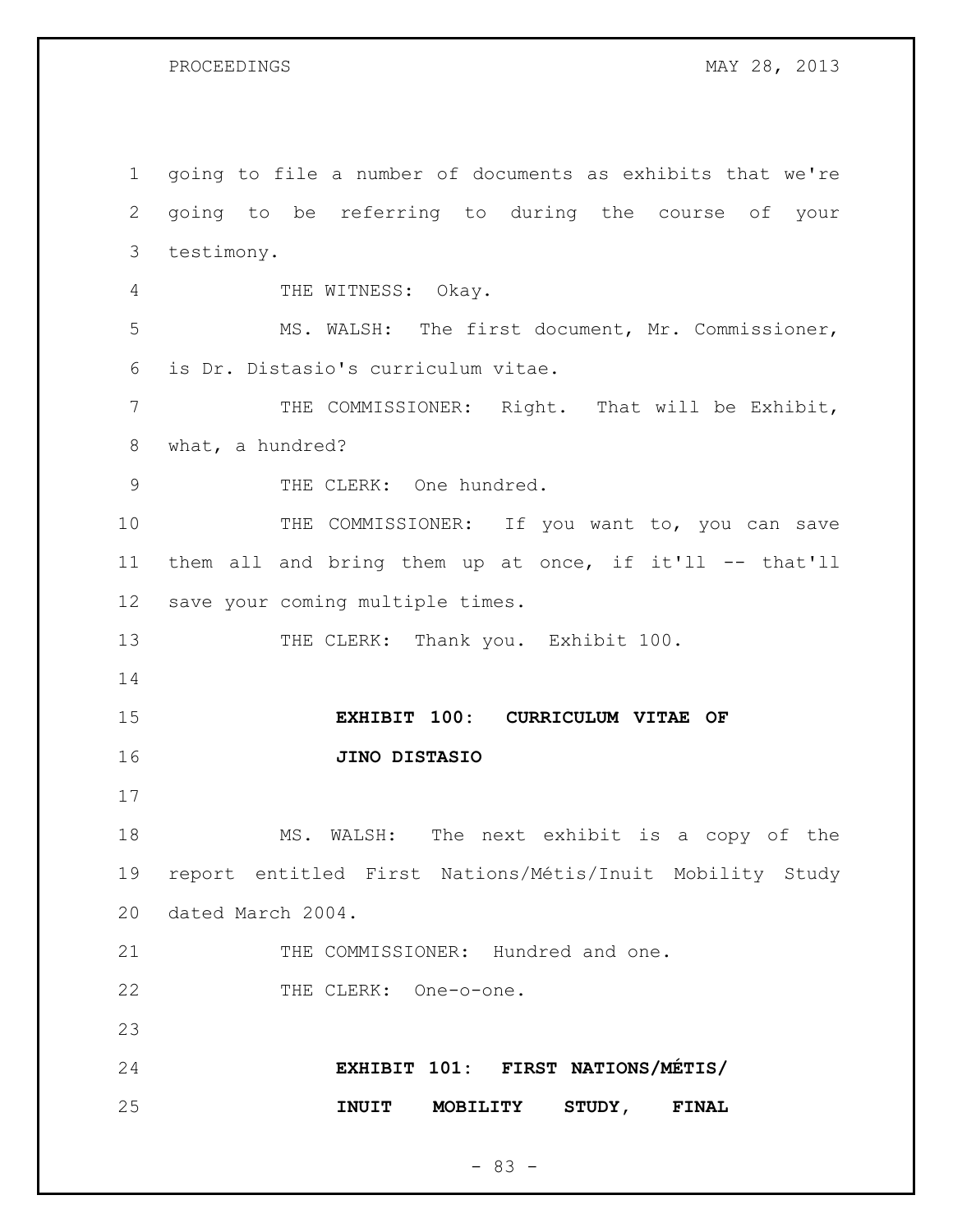| 1               | REPORT, MARCH 2004                                        |
|-----------------|-----------------------------------------------------------|
| 2               |                                                           |
| 3               | MS. WALSH: Next is a report entitled Home Is              |
| 4               | Where The Heart Is and Right Now That Is Nowhere, dated   |
| 5               | 2005.                                                     |
| 6               | THE COMMISSIONER: 202 -- 102, Exhibit 102.                |
| 7               | THE CLERK: Exhibit 102.                                   |
| $8\,$           |                                                           |
| $\mathsf 9$     | EXHIBIT 102: HOME IS WHERE THE                            |
| 10              | HEART IS AND RIGHT NOW THAT IS                            |
| 11              | NOWHERE, 2005                                             |
| 12              |                                                           |
| 13              | MS. WALSH: And finally, an interim report                 |
| 14              | entitled At Home/Chez Soi, published September 2012, from |
| 15 <sub>1</sub> | the Mental Health Commission of Canada.                   |
| 16              | THE COMMISSIONER: Exhibit 103.                            |
| 17              | THE CLERK: Exhibit 103.                                   |
| 18              | THE COMMISSIONER: Thank you.                              |
| 19              |                                                           |
| 20              | EXHIBIT 103: AT HOME/CHEZ SOI,                            |
| 21              | INTERIM REPORT, SEPTEMBER 2012                            |
| 22              |                                                           |
| 23              | DIRECT EXAMINATION BY MS. WALSH:                          |
| 24              | Dr. Distasio, let's start with some information<br>Q      |
| 25              | about your background. You have your Ph.D. in urban       |

- 84 -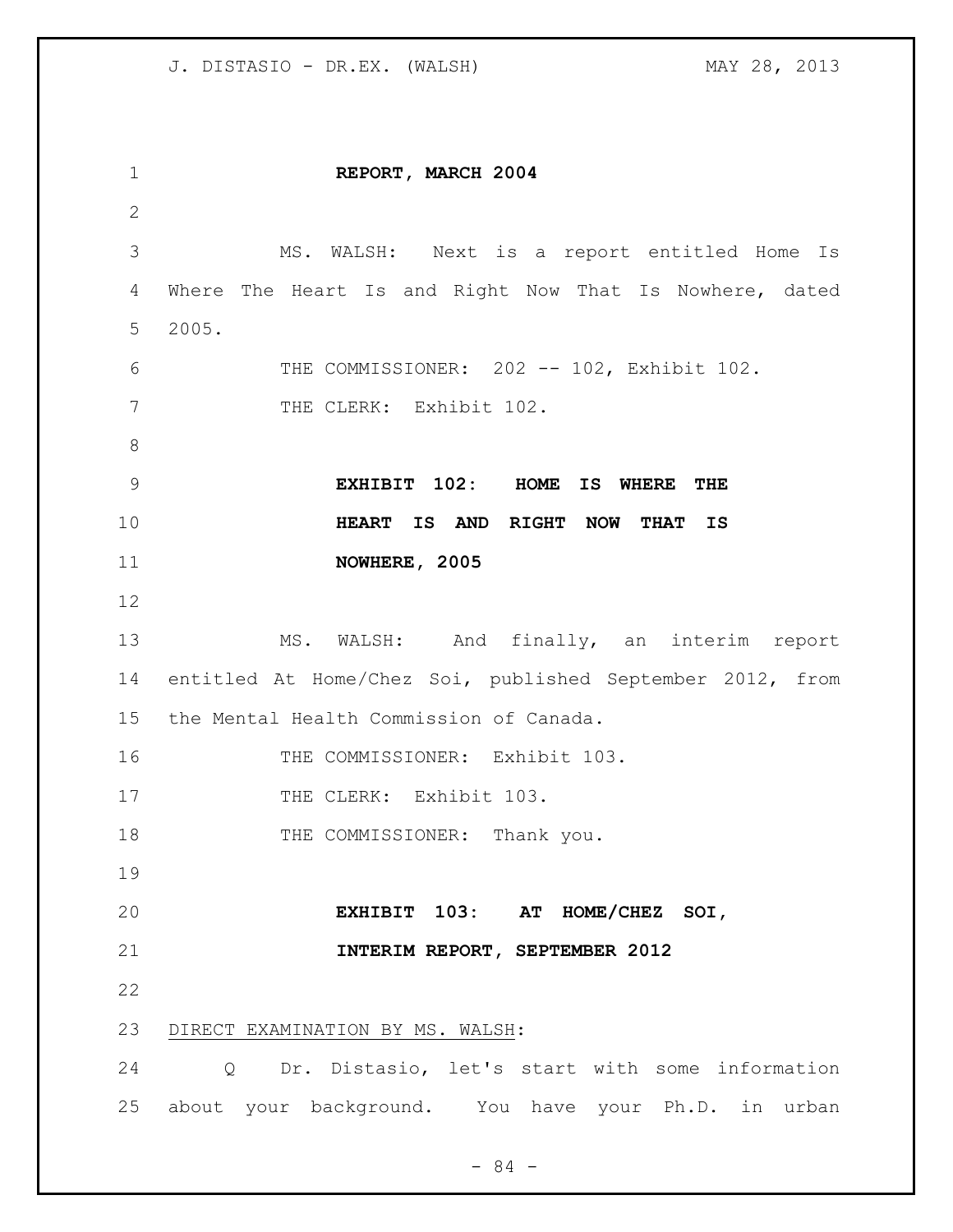geography from the University of Manitoba?

A Correct.

 Q You serve as associate vice president of research and innovation at the University of Winnipeg?

A I do.

 Q And you've been an associate professor in geography at the University of Winnipeg since 2009?

A Yes.

 Q Since 2003, you've been the director of the Institute of Urban Studies at the University of Winnipeg.

11 A Right, and I still hold that position.

Q You still -- yes. What is that institute?

 A The Institute of Urban Studies was founded in 1969. It serves as the University of Winnipeg's sort of applied research centre, so we engage in a lot of academic research but we do a lot of community-based work. So we work with different organizations throughout Canada, mostly in Winnipeg, and try to produce action-based research with a policy orientation.

 Q And we're going to be reviewing the reports which you've prepared through some of that work.

A Correct.

 Q You're also an adjunct associate professor in psychiatry at the University of Manitoba.

A Yes. That's related to a project, yeah.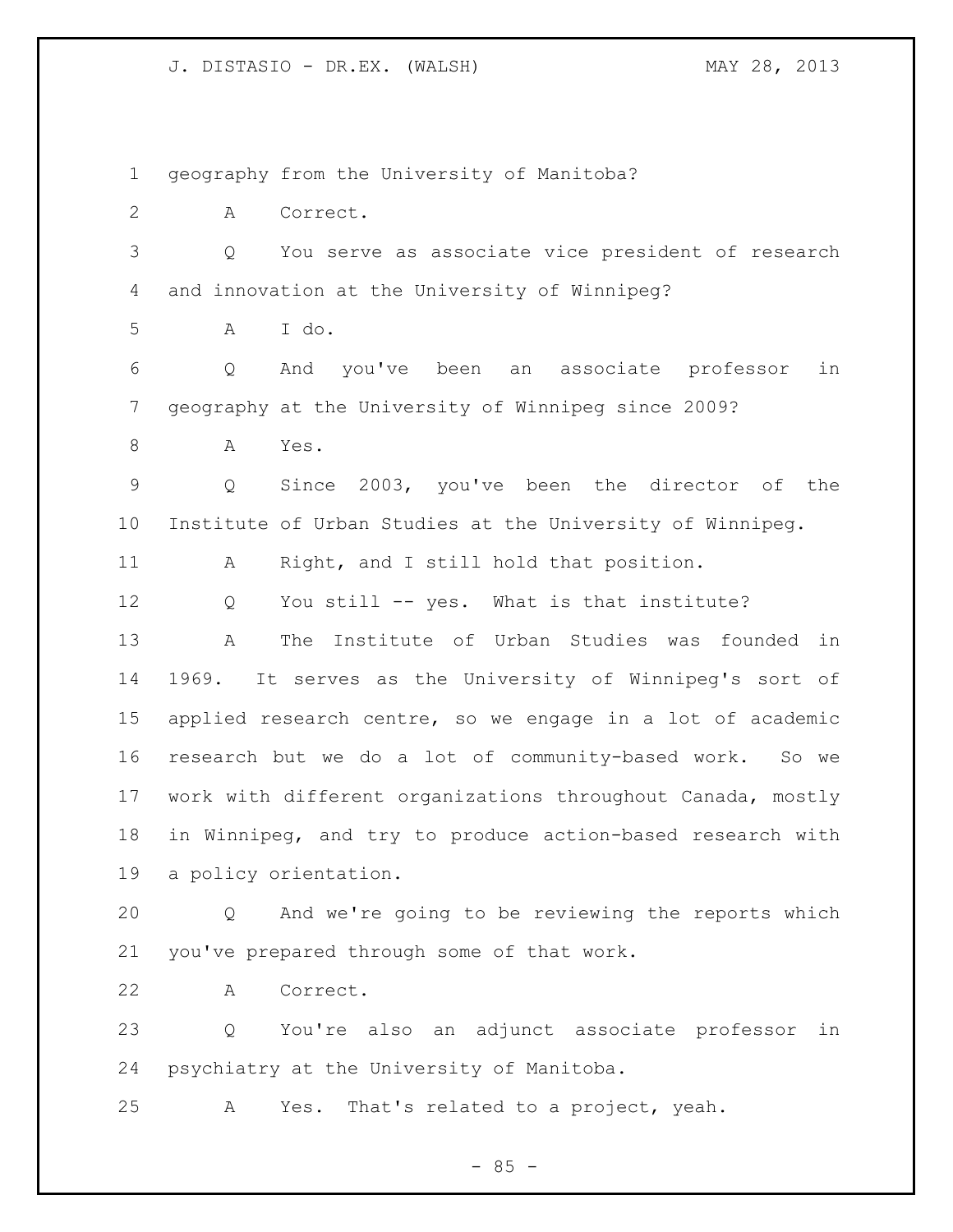Q Yes.

A Yeah.

Q You're not, you're not a medical doctor.

A That's what my kids say.

Q Okay.

 A Yeah, I'm not a medical doctor. He's not a doctor.

 Q And you're an adjunct professor in city planning at the University of Manitoba.

A Correct.

 Q At the University of Winnipeg, you've taught a number of courses in urban revitalization, housing in the neighbourhood, issues in sustainable cities, urban development, human geography, and cultural geography?

A Correct.

 Q You've also taught a graduate level course in city planning at the University of Manitoba on housing and urban development?

A Yes.

 Q And you are and have been involved in a number of research projects.

A Yeah.

 Q Of particular interest to this Commission is a project -- one that was entitled Homelessness Partnering Strategy with the Government of Canada or through the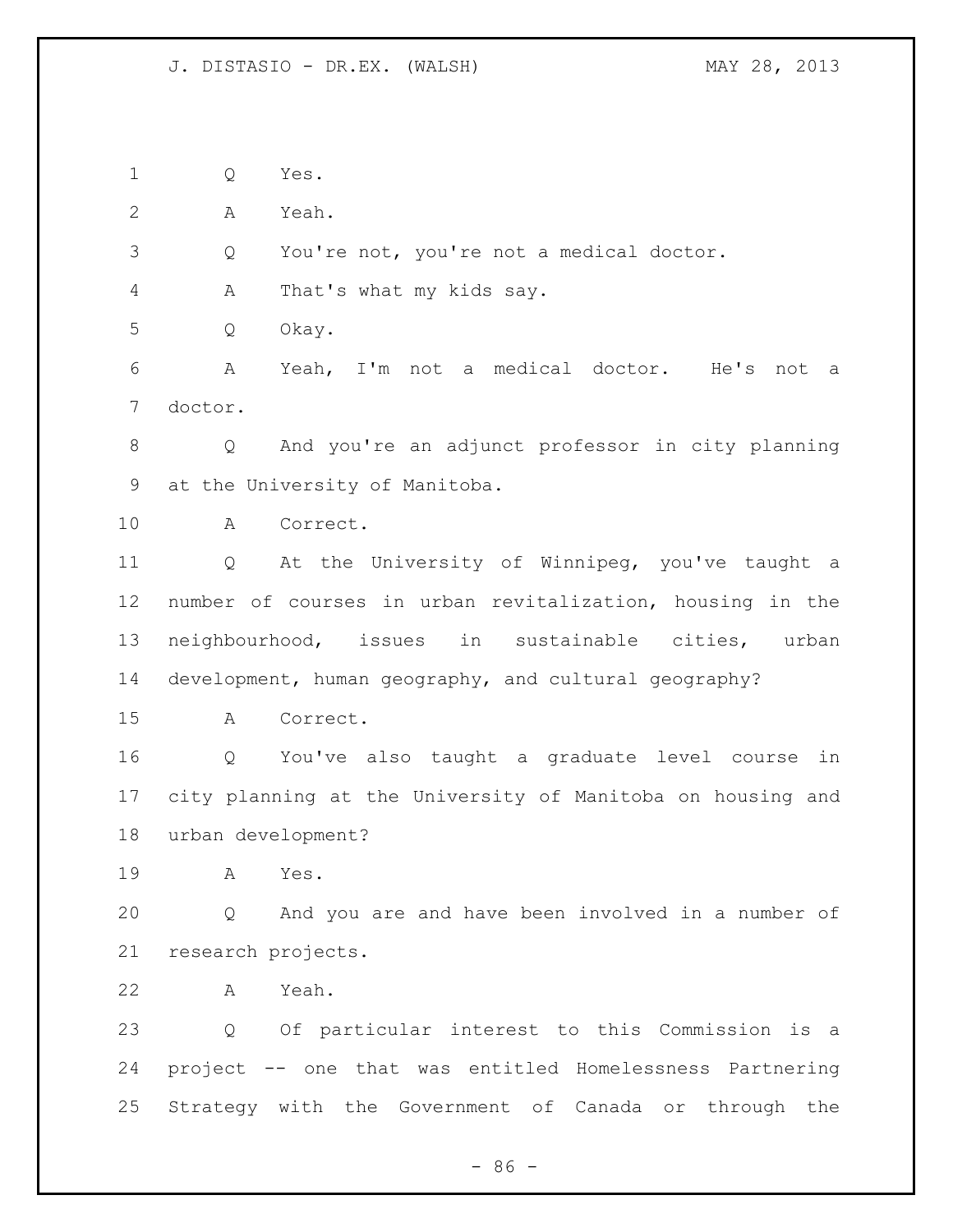Government of Canada. You were the principal investigator for a study looking at Winnipeg's African community and the Struggle for Housing update? A Correct. Yeah, we're just working on that now. Q That's a current project -- A That's a current -- 7 Q -- underway. 8 A -- project, yeah. Q And that's looking at Winnipeg, the African community in Winnipeg? A In Winnipeg, yes. Yeah, correct. Q You have received Social Science Research and Humanity Committee grants for a project called Aboriginal Mobility in Urban Canada: Navigating the Landscape of Service Provision in Winnipeg and Toronto? A Correct. I'm -- in that project I play a supervisory role to a student so -- but I'm, I'm involved. Q That's an ongoing project? A Yeah, she's just finishing her Ph.D. now (inaudible). Q You're also a principal investigator for a project called Linking, Learning, Leveraging: Social Enterprises, Knowledgeable Economies and Sustainable Communities? A Yes, I'm an investigator in that project, too, so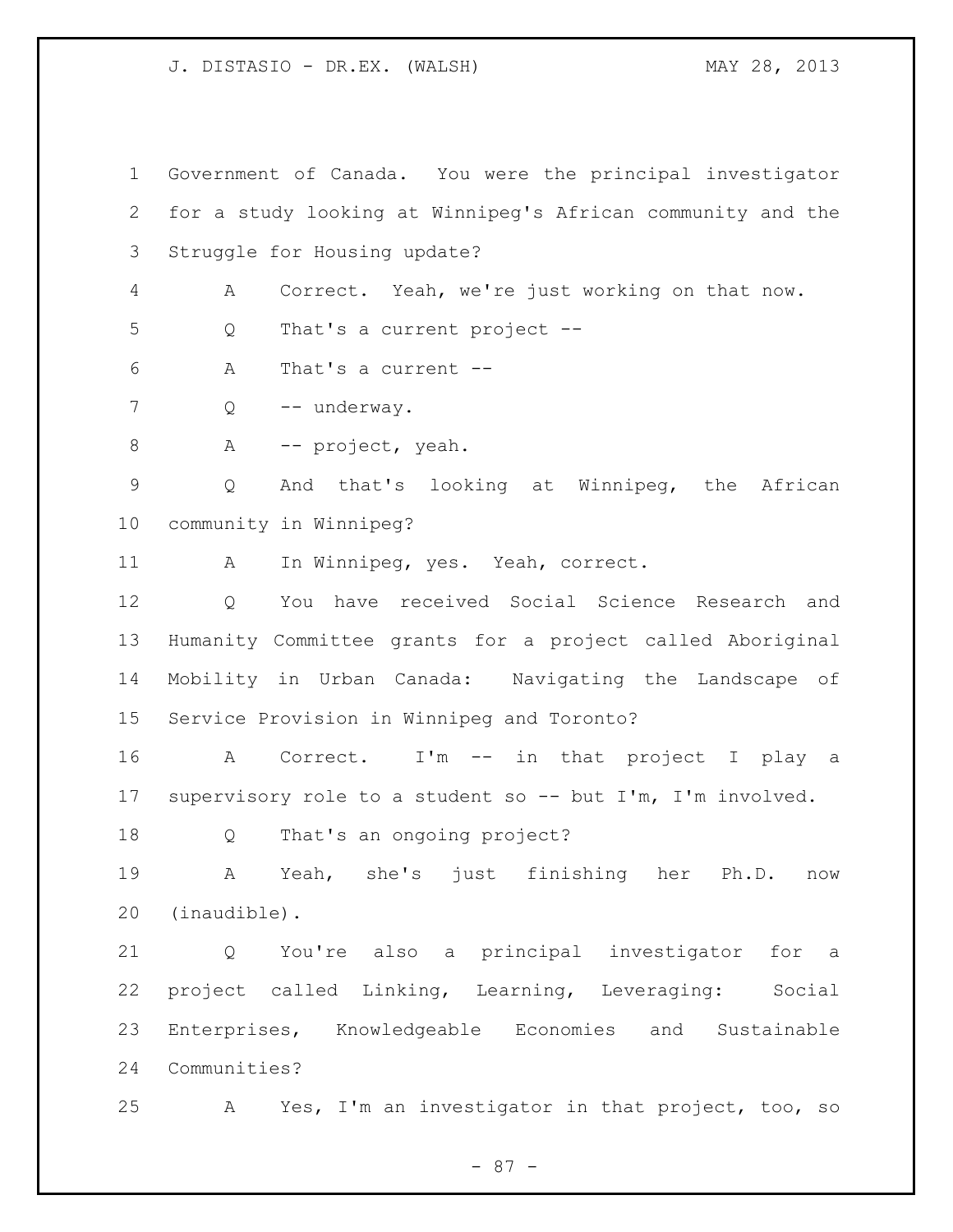more of a supervisory role, but we -- yeah, supervisory role on that one.

 Q And you are a co-principal investigator for one of the reports that we have made an exhibit, the Chez Soi/At Home project on the Winnipeg research demonstration project, and we're going to go through that in some detail in a few minutes?

A Yes, I'm, I'm part of that project.

 Q Through the National Secretariat on Homelessness from the Government of Canada, you were a principal investigator on the report, Home Is where the Heart is?

A Yes.

 Q You've also received University Research Alliance grants to look at a project entitled Rooming House Tenant and Landlord Cooperation?

A Correct.

 Q Beyond a Front Desk: The Residential Hotel as Home?

A Correct.

 Q And Out of the Long Dark Hallway: Voices from Winnipeg's Rooming Houses.

A Yes.

 Q And you've been involved with the Western Economic Diversification Canada study, First Nations/Métis/ Inuit Mobility Study: Final Report.

- 88 -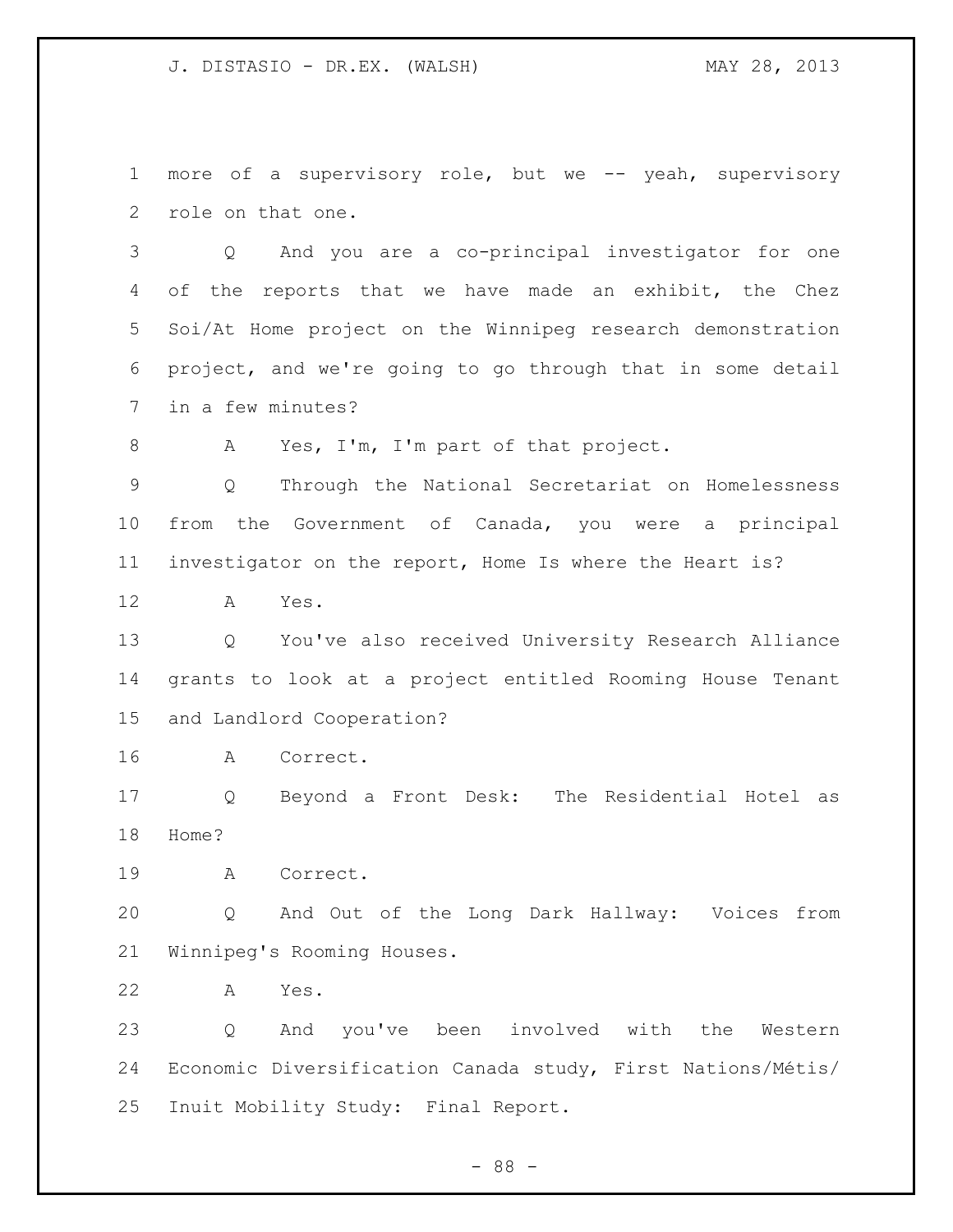A Yes, and that one, it's important to note, was -- actually, I think the grant came from the MMF and -- Manitoba Métis Federation, Assembly of Manitoba Chiefs, and, and we worked with them through WED at the time. Q Okay, thank you. And that's, that's Exhibit 101. You've -- I won't take you through all of them, but your CV shows that you've written and published a number of papers, reports, book chapters, relating to aboriginal housing issues, poverty, homelessness in urban centres. Would that be fair to -- a fair way of describing many of your publications? A Yeah, close to 15 years of, of work. Q You're also a member of a number of committees and boards. You are a member of the Canadian Commission for UNESCO Sectoral Commission for Natural, Social and Human Sciences? A I am. Q You are on the advisory board of the Canadian Homeless Research Network? A Correct. Q On the board of Habitat for Humanity and the Westminster Housing Society. A Yeah, and Habitat for Humanity is the Winnipeg board.

Q And the Westminster Housing Society focuses on

- 89 -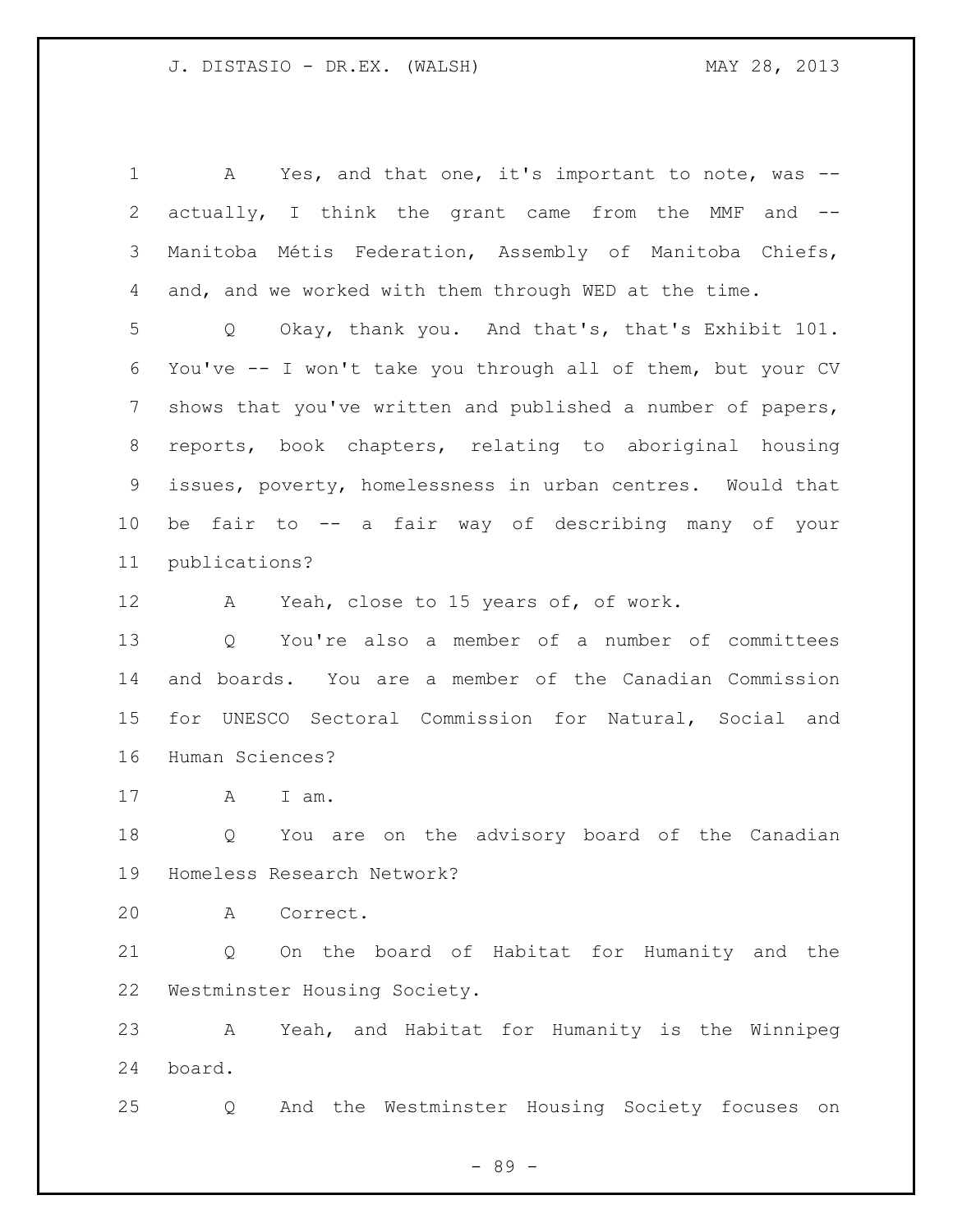what?

 A Westminster Housing Society focuses on the rehabilitation of inner city properties to create affordable housing for Winnipeggers.

 Q So as, as we've identified -- have I left out anything significant?

A I don't think so.

 Q Okay. You've conducted research into homelessness, mobility, and housing issues in, in the City of Winnipeg and beyond.

A Correct.

 Q And in doing that, you've had a focus on aboriginal people; would that be fair to say?

 A A lot of the work that we've done that has focused within Winnipeg's inner city, we find that is disproportionately represented by indigenous populations here. So First Nations, Métis, to a lesser extent Inuit but, but as well -- so absolutely, a lot of the work has, has really brought us into the community.

Q How do you define the term "homelessness"?

 A I teach a few classes and I, I usually put up a big slide that has a very long definition of homelessness that includes almost anybody, but, to me, at the end of the day one of the key things is always the idea that homelessness, for me, is someone who lacks permanency and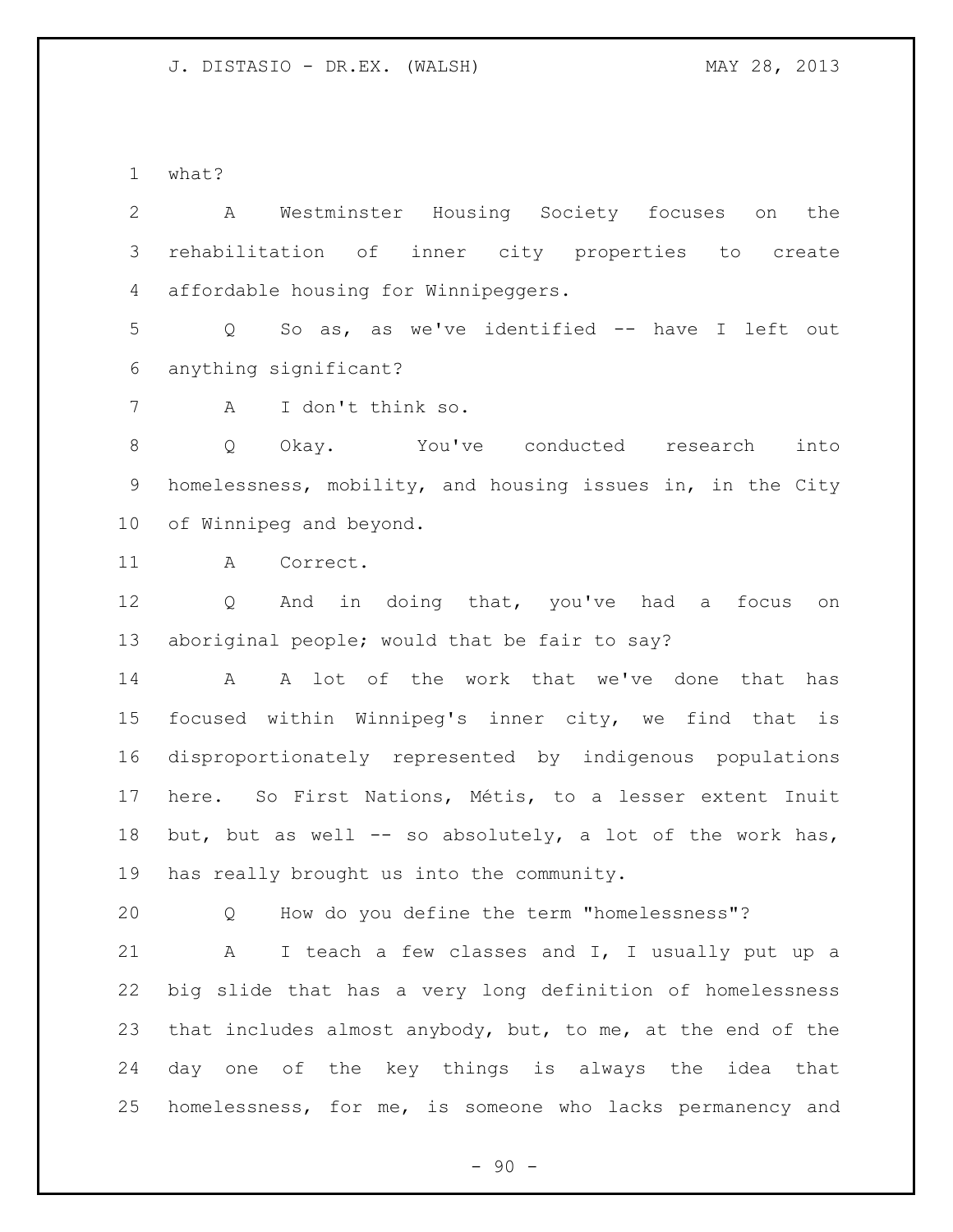tenure and right to their -- to the shelter that they're in. So we find in Winnipeg when we've looked at rooming houses and we've looked at hotels, there may be people in housing but they have no right to tenure. They have no lease; they have no control over their space. So it's that volatility that we see all the time that, for me, really defines homelessness because it's, it's never the same thing. It's never static. It's into and out of it. It's the challenges of, of securing permanent, safe, affordable housing, and anybody that lacks permanent, safe, affordable housing falls into that definition of homelessness. MS. WALSH: Let's pull up Exhibit 101, the First

Nations mobility study.

14 UNIDENTIFIED PERSON: (Inaudible).

15 MS. WALSH: Yes.

BY MS. WALSH:

18 Q And, yes, as, as you identified, this was prepared in collaboration with the Assembly of Manitoba Chiefs and the Manitoba Métis Federation.

What were the objectives of this study?

 A Well, it's interesting because the initial objective of this study was to look at the, the mobility of, of First Nations, Métis, Inuit persons moving into Winnipeg and to examine their service utilization pattern.

 $- 91 -$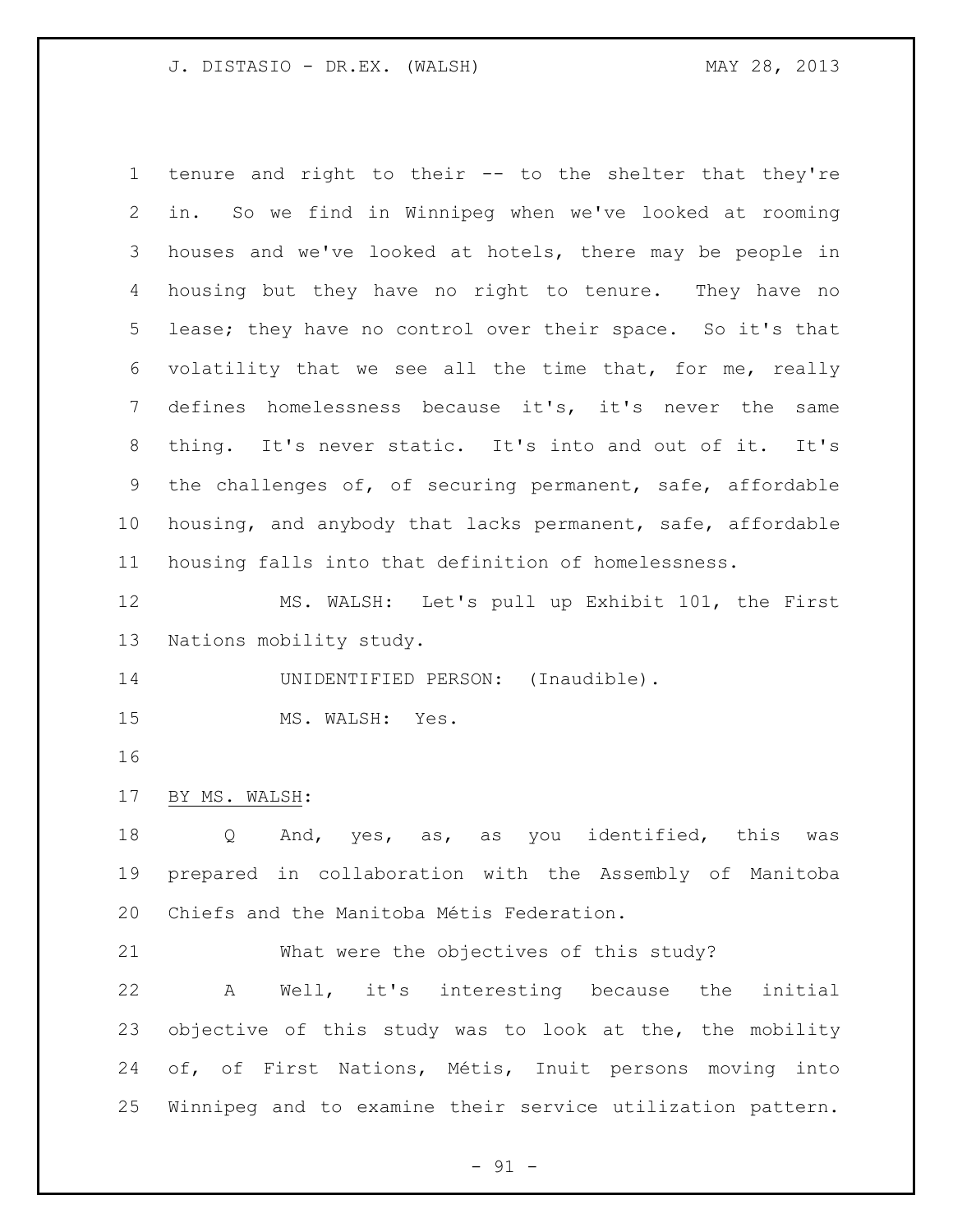So what kind of services were people using when they, when they move to Winnipeg.

 However, the -- sort of the focus of the paper -- project actually quickly changed because it almost became less about the range of services to the lack of core services, with housing being one of the key ones. And one of the defining outcomes, I think, was that -- I mean, we did 1350 surveys or thereabout, and roughly 50 percent of our initial sample remained unable to find their own place over an 18-month period despite best efforts. So, in fact, 50 percent of the sample was part of this hidden homeless population that we then defined.

 Q So hidden homelessness was something you define, as you identify. Can you just --

15 THE COMMISSIONER: And this, this bears in on, on mobility from reserve to the urban centre of Winnipeg.

17 THE WITNESS: It, it actually encompassed 125 different communities that included rural, northern, and remote locations, reserves, and also other locations, so not just reserves.

21 THE COMMISSIONER: But relating to the mobility of First Nations, Métis, Inuit people.

23 THE WITNESS: Right.

24 THE COMMISSIONER: Okay.

THE WITNESS: Yes, yeah, sorry.

- 92 -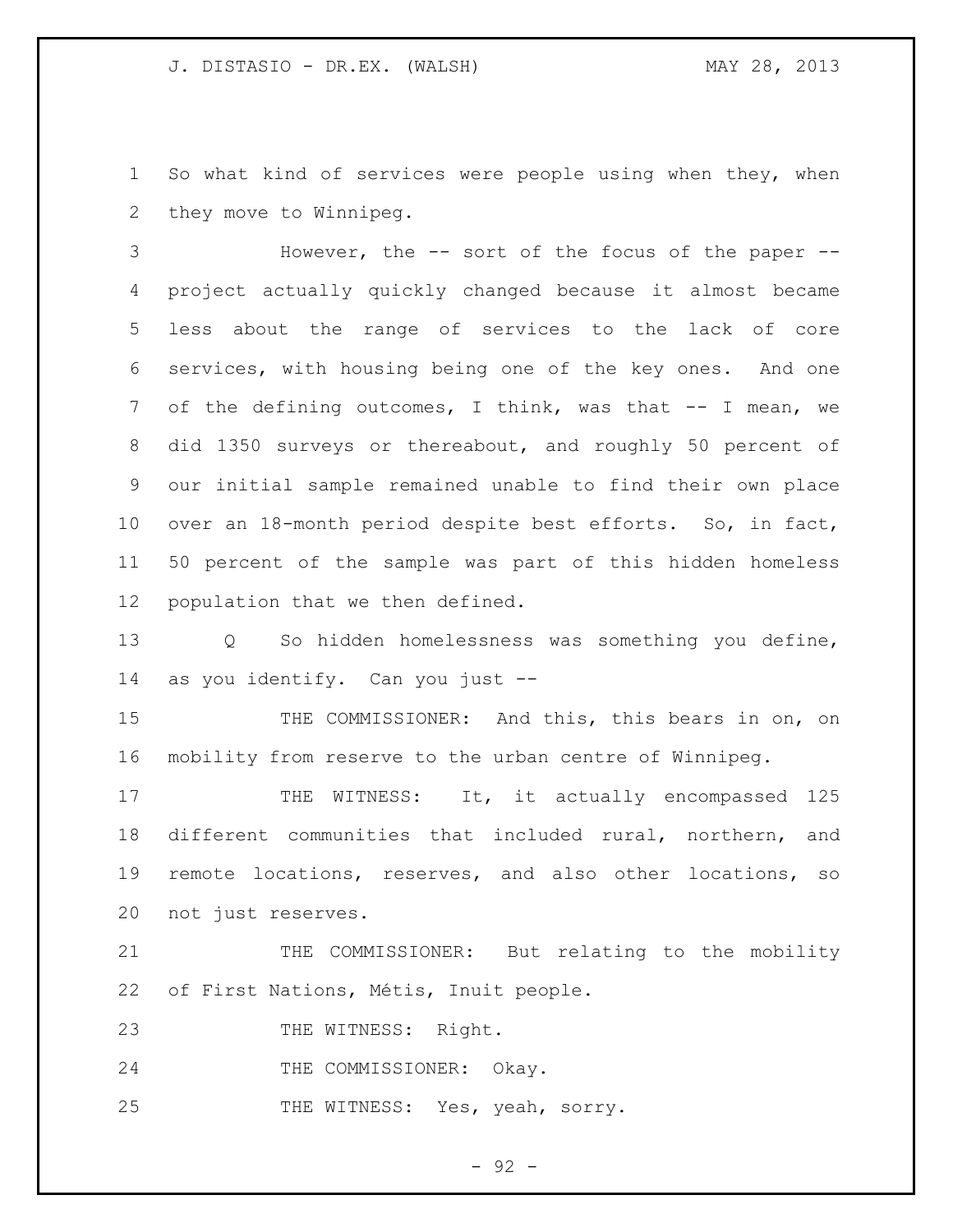1 THE COMMISSIONER: I, I follow you.

BY MS. WALSH:

 Q So maybe just following the Commissioner's question, what did the study find about the reason for this mobility?

 A Well, the reasons for mobility, you know, some of the original ones were, were quite consistent with what we'd find in the general population: people moving for family reasons, you know, maybe better housing. But, you know, also within that, there was a variety of family reasons and -- but when, when they arrived in Winnipeg, sort of the, the dynamic changed because it went from a whole range of reasons and factors to housing becoming the most important issue that was lack -- or surfaced that was lacking right when they hit Winnipeg.

17 And I if recall -- and I apologize, some of it, I mean, we're going back ten years. I, I try to keep it in my mind because it was an important report, but I believe it was close to 70 percent, you know, hit the wall when they got to the city because there just was no housing and then it forced people basically into two streams of, of homelessness: those who were hidden and living among friends and family, and those who ended up being sort of on the street and within the shelter system, more of the

- 93 -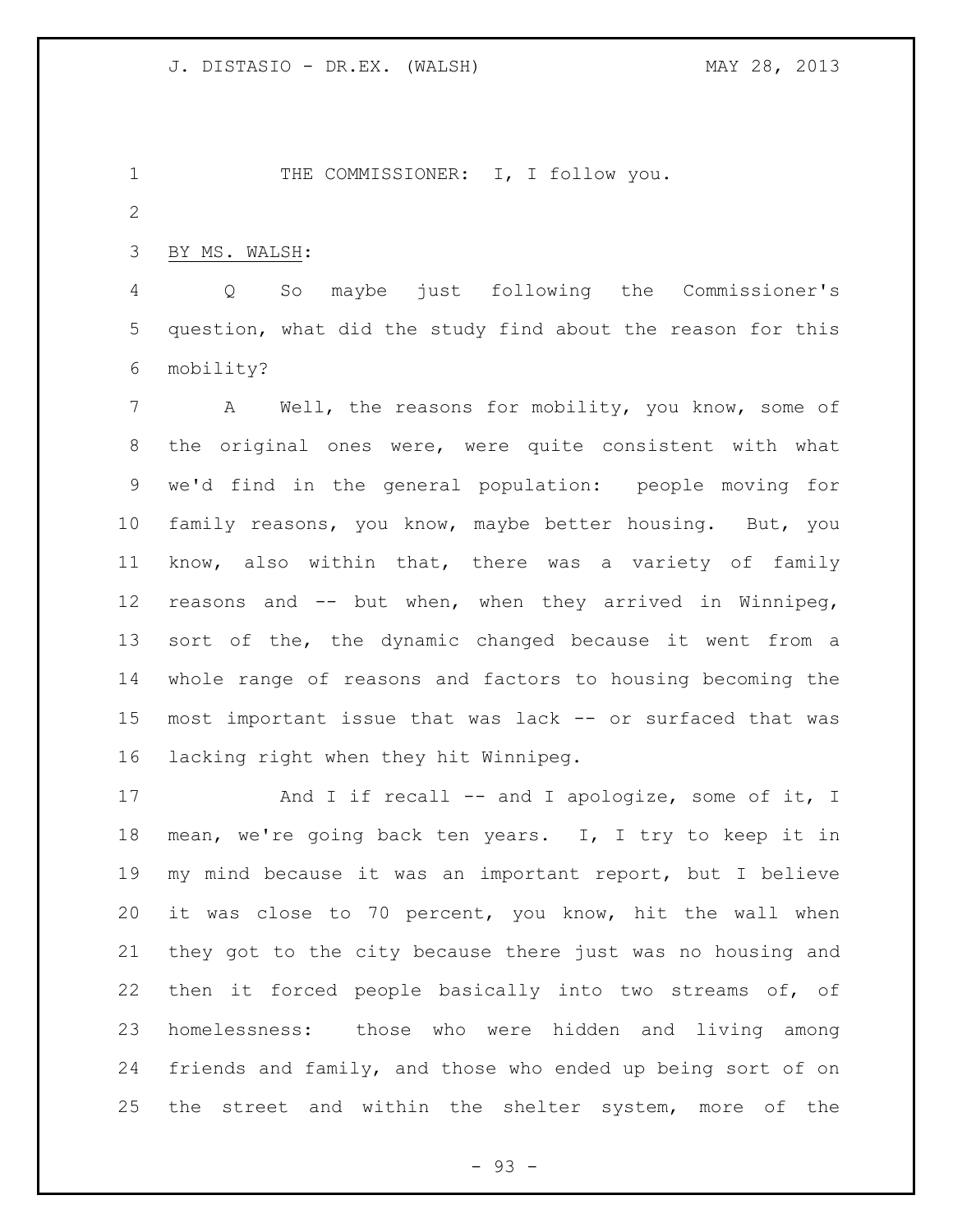absolute homeless.

Q And who were these people?

 A Well, again, it was sort of a range of, of different individuals. You know, there wasn't really the, the generic composition of, of a male or a female. It was a range of people that struggled and, you know -- and some 7 of it when we looked at -- you know, there was, there was a lot of challenge with, with individuals, when we kind of looked at the data, with first-time movers to an urban centre. So if people came to Winnipeg and it was their first time moving into a city, there was a lot of challenge for those individuals who weren't familiar with the system here.

14 And you have to put it into context. If you live in a small community or on reserve and you've got a centralized approach to your service supports and network, and then you're thrust into a city of 700,000 where, you know, you have to go to Broadway for one type of support, you've got to go here for another, and you've got to go across town, you've got to go onto third floor, fifth floor, and you're running around, the complexity was overwhelming for people. And that just sort of came up in the anecdotal stories that we, we heard and listened to people through the, the almost two years that we worked on this study.

- 94 -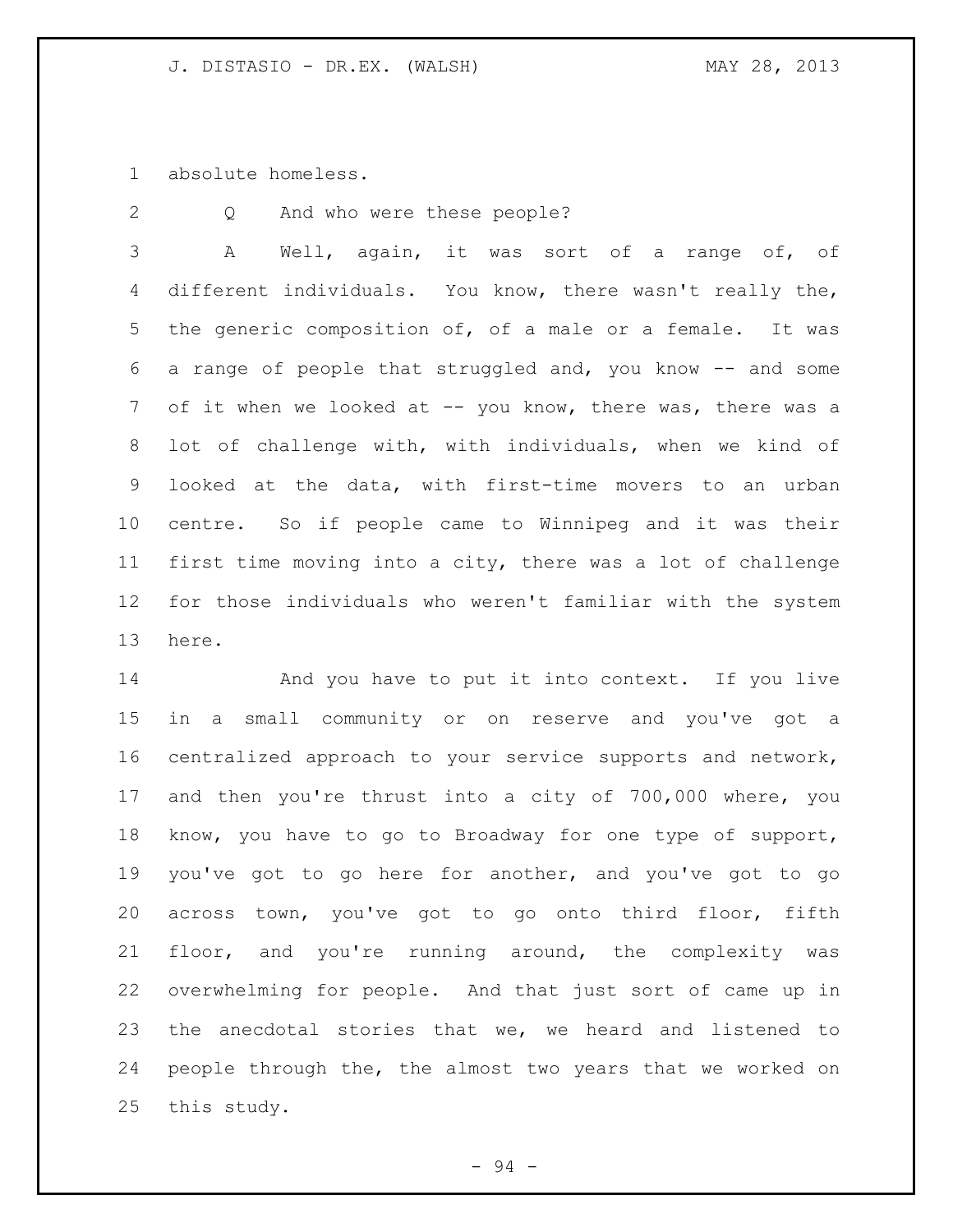THE COMMISSIONER: Going back to what you said about the reasons for a move, you said not different than the general population, family issues or that kind of thing. I would like to ask you, did economic factors enter into it?

THE WITNESS: Well --

7 THE COMMISSIONER: And, and --

8 THE WITNESS: -- I, I think in general sense -- THE COMMISSIONER: -- combined with employment possibilities.

11 THE WITNESS: Yes, absolutely. You know, people looking to better their lives, and that's where, again, we looked at, like, just sort of -- in a general sense, it wasn't necessarily all that different, right? If I'm coming to the city, I want to get a better job, I want to look for education, I want to try to find all these things. It's just that when people got here, the tables seemed to turn.

 THE COMMISSIONER: Yes, but I'm interested as to why, why you found they came, but if anything else you want to expand on that, I'd be interested. If not, then we will go to what they found when they got here.

 THE WITNESS: Okay. Well, employment opportunities actually were, were always present, you know, just in terms of people moving for employment, education,

 $- 95 -$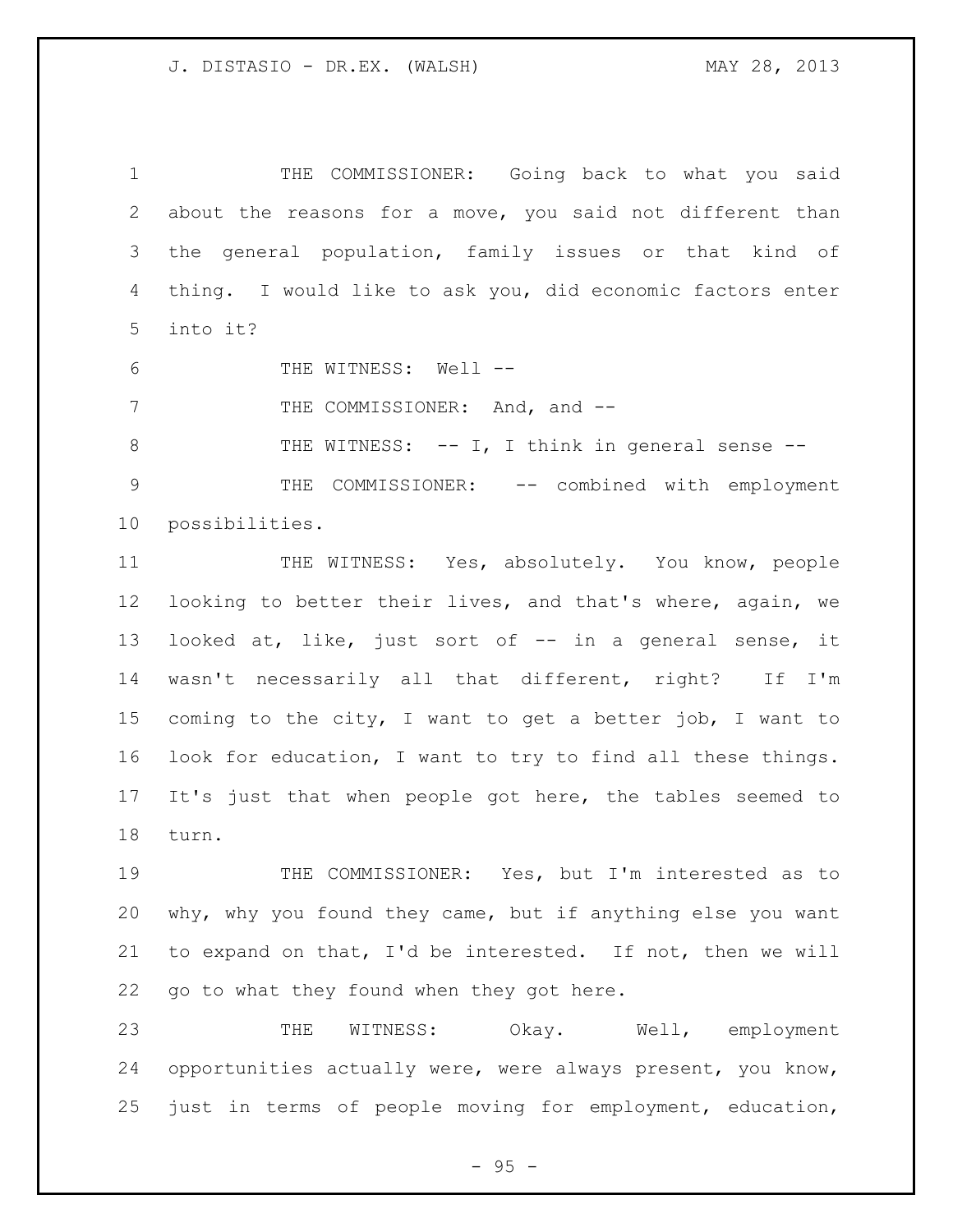housing, family related, so there was a range. BY MS. WALSH: Q You talked about, about the overwhelming feature of, of having to look for services. What's the significance of, of services and, and that broad variety that you've just referred to? 8 A Sorry, can you repeat? Q Well, you said that the first thing you were --

 the first objective of, of this study was to look at access to services --

A Um-hum.

 Q -- and then you realized that the most significant thing that people were looking for and needed help with was housing. But beyond housing, generally, what's the significance of, of access to services? Why were you looking at that?

 A Well, it was a question posed to us by the funders and, and the core partners, to look at what were people accessing when, when they did move to Winnipeg, so what were kind of the resources that were needed to support that move. And so I think a lot of people had realized that, certainly, when you look at the data, indigenous populations in Canada are, are more mobile than non, and that more and more individuals were presenting themselves

- 96 -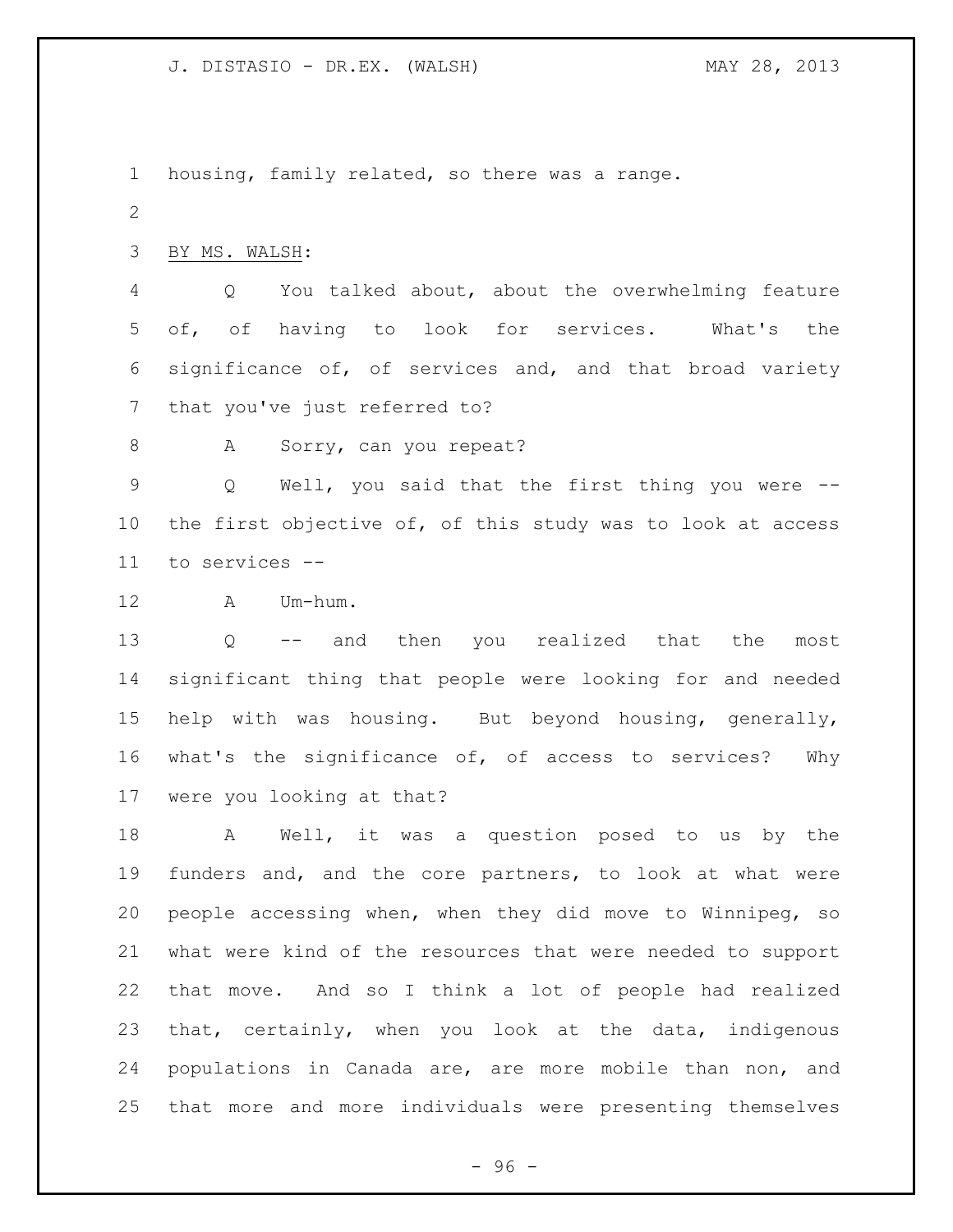in Winnipeg and that it was important to understand what services were, were, were missing when, when there was that transition.

 And so part of the outcome of this, of this report was that the findings were, were used in some ways to help the Urban Eagle Transition Centre become formed because we said, you know, there's a gap. People are moving to the city, they don't necessarily know where to find a range of services to make that move successful. If there was a one-stop shop that could kind of present people with the ability to connect them into this complex network, that that would be beneficial.

 Q And we will be hearing from a witness from that centre, I think, tomorrow.

A Good.

 Q So having found that, that looking for a home was a significant concern, what, what did you find about the success of, of locating a home?

 A Success is sometimes a challenging question because success for somebody could mean that between the first survey and the second survey they remained in the same place. But the thing that we found is, again, that we have to remember that for -- we, we did three interviews with individuals over that 18ish-month period, and at each interval, roughly half of the, the original sample, which

- 97 -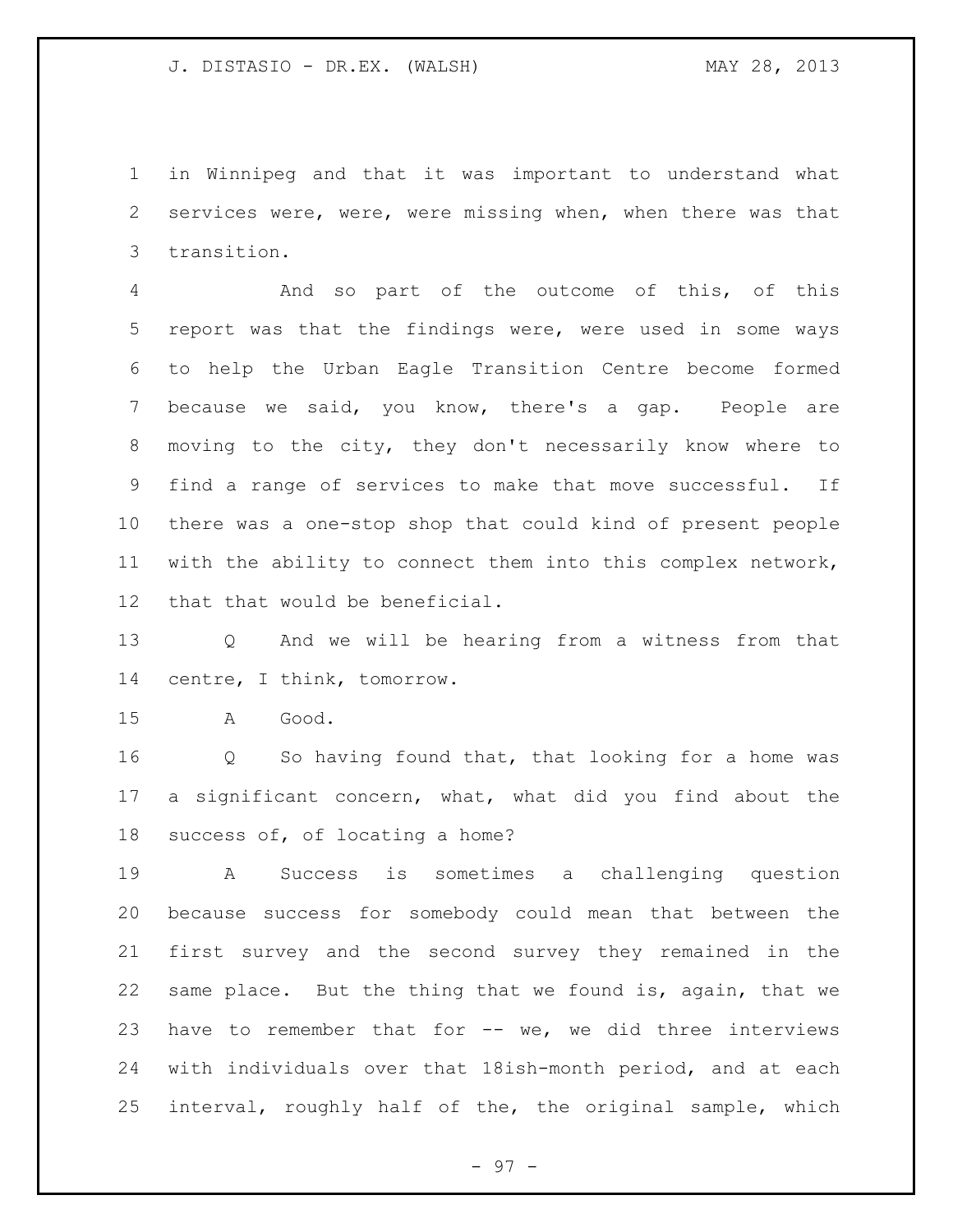was -- I keep getting two projects mixed up -- which was close to 400, half of that sample was always either absolutely homeless or part of a hidden homeless population. So only half, half of the group at any given time found residence, but it was between the surveys that we still saw people moving two or three times. Even when we interviewed them, they said they're living somewhere, but they'd already moved.

 Q And are you using the term "residence" as distinct from "home" in that case?

11 A It depended. You know, again, if, if -- and we had -- it took us a while to realize, you know, the complexity of, of, of the mobility patterns because, again, we had to begin to figure out a way to separate those individuals living temporarily with friends and family, and to those having their own place.

 So I think we actually -- and if I go back to the study, what was interesting about it is I think that we had a whole bunch of iterations to the, to the survey itself. We just, you know, from survey one to survey two we had to really take a step back and figure how the heck we were going to deal with these complexities, including the fact that so many people just simply didn't have a place to live or had very complex residential patterns even within Winnipeg, and then people moving back out of the city, back

- 98 -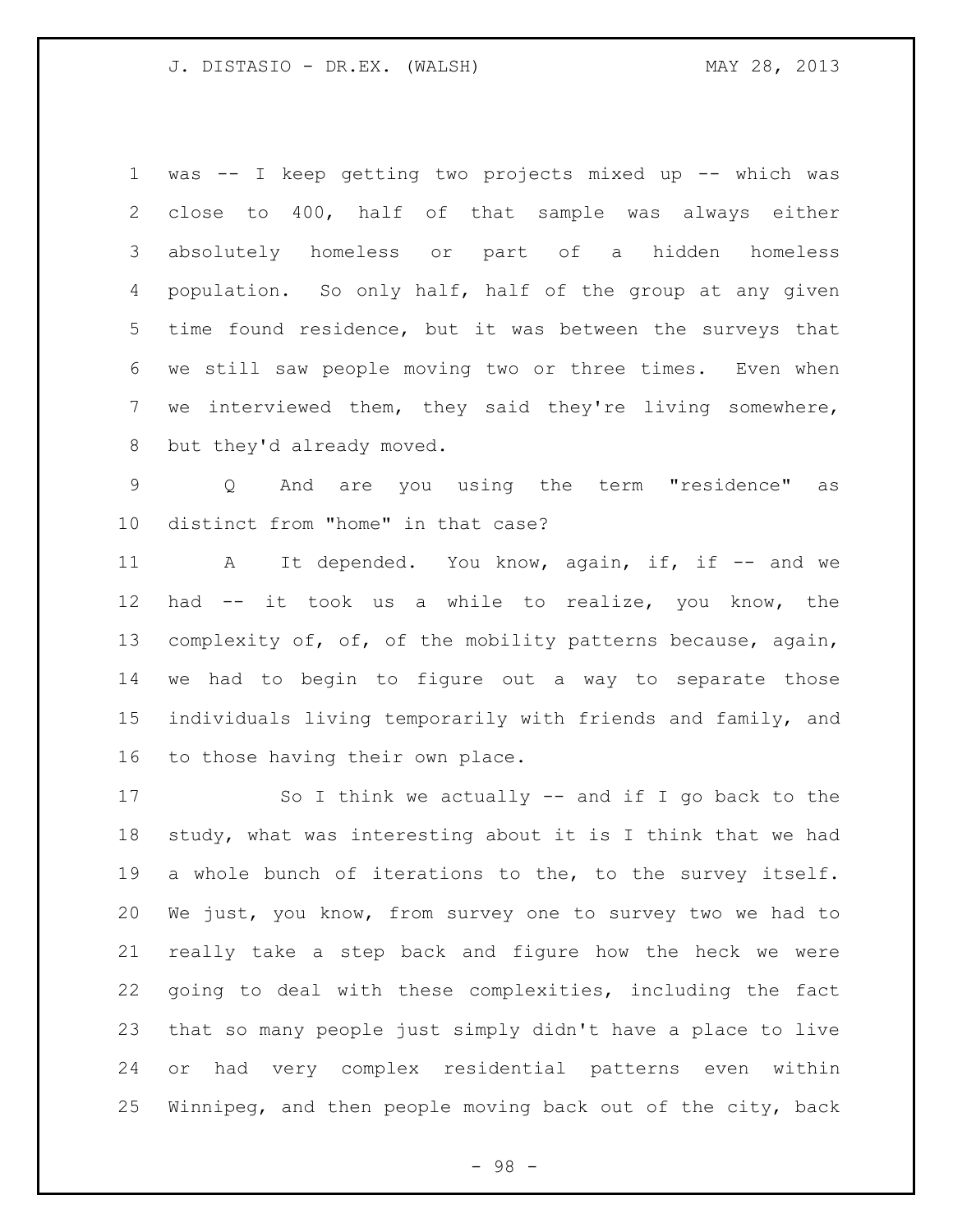in, and then within the city a lot of mobility that was going on.

 And I think somewhere in the report we tried to actually capture it with -- using geographic information systems to do some mapping, and I can't remember if it came out in, in this report of the second one, where you just look at it and it's just a complex, you know, spider web 8 of, of movement that just was so chaotic.

 Q So when you're talking about mobility, it's mobility from a community outside of Winnipeg into the city, and then once they're in the city they continue to be mobile.

13 A Yes. And, and on top of that, you still had the mobility within Winnipeg between our survey periods that included not only movement within Winnipeg but some return mobility back to home community and then back to the city again.

 Q And I think we're going to talk about this in, in one of the next reports as well, but what's the impact of that -- and maybe it didn't come out of this study but if, if not, it came out of one of your other studies that we filed as an exhibit.

A Yeah.

 Q What's the impact of that kind of mobility on families and children?

- 99 -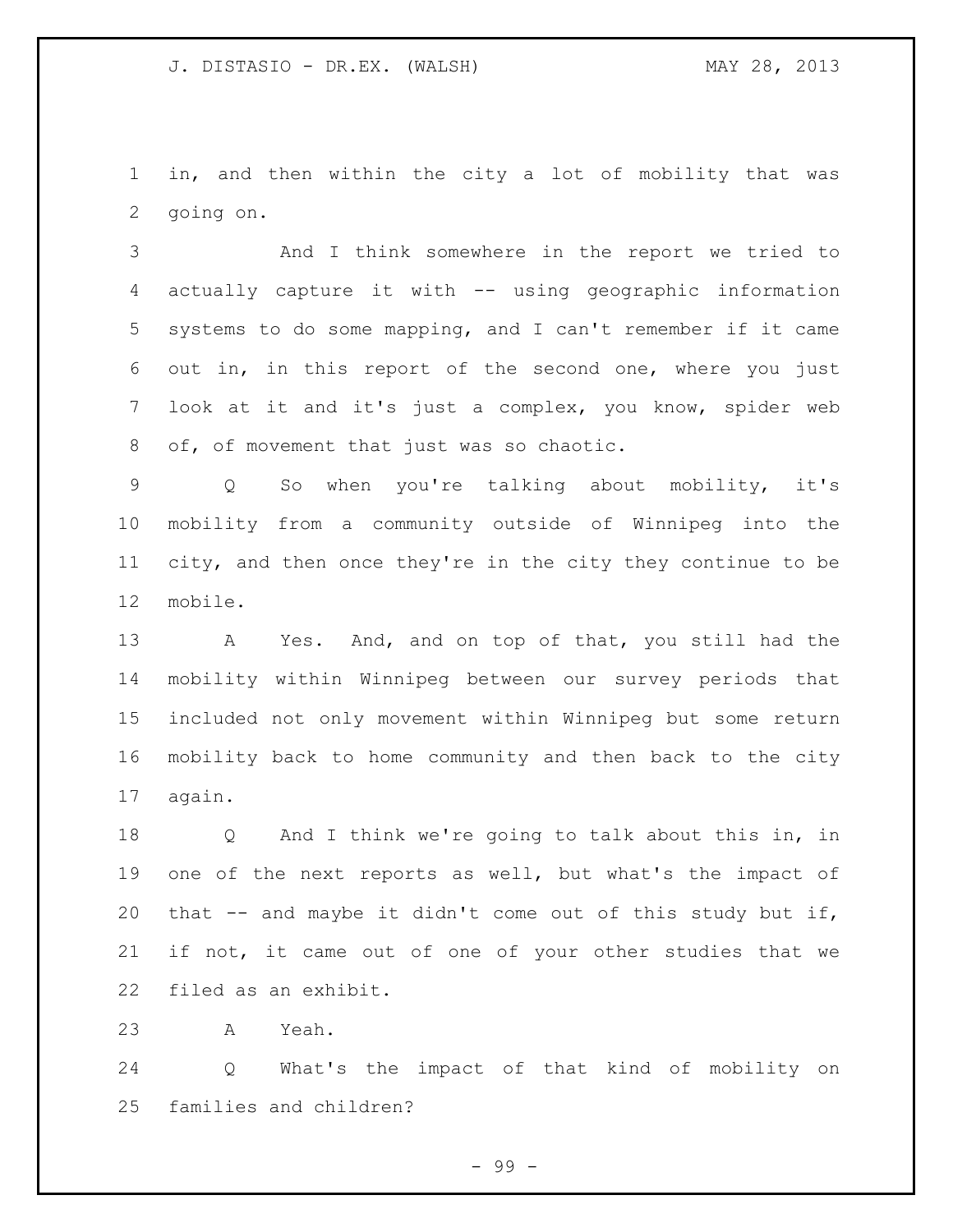A Well, I, I think there's two pieces to it. I, I think in one -- and I'm probably not the best witness to speak to this but when we began to look at the international literature on, on indigenous mobility, the one thing that struck me is this term called spiritual homelessness or this longstanding disconnect that indigenous populations have with, with homelands, and that there was this embedded sense of continued movement back and forth that we didn't quite understand. And it took me the better part of a decade to try to figure out is there a way that myself, let's say, as, as an academic, a non- aboriginal person, to try to comprehend the complexity of that association that an indigenous Canadian has with, with a home community.

15 And it's difficult because I, I don't quite have an answer, but we had to try to account for it over, over the course of several studies. And the only thing I can say is that there was a much broader connection that people had to their home communities and that connection to family and that network that developed is much different than just simply somebody moving. Although we could explain a lot of the mobility simply because of the instability of the housing market, the poor housing conditions, the volatility of living within the inner city and impoverished neighbourhoods and the high crime and, and bad landlords

 $- 100 -$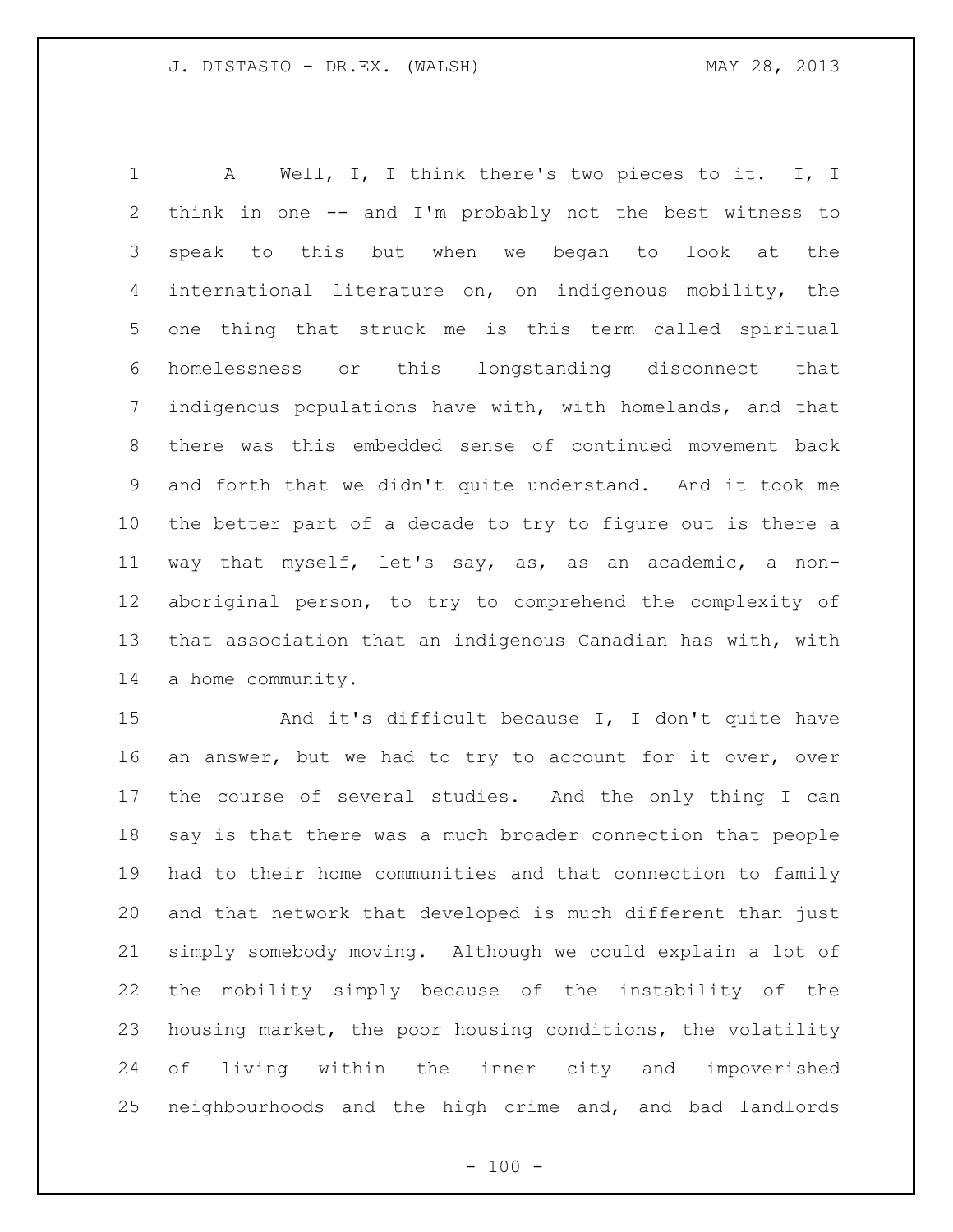and bad buildings, there was something on top of that. And to this day, I, I -- again, as the person of who I am, I can't explain it, but it's there.

 Q Did that have -- or did you consider what impact that would have on finding permanence in housing?

 A Well, yes, and, in fact, I think in, in, in the Hidden Homeless report we said that something needed to be 8 done to accommodate this, this movement, this -- whether it was a seasonal movement, whether it was a movement back to home community, but that policies and programs had -- and that's the most difficult thing, how do you account for the fact that somebody may have multiple locations? And how do you allocate resources?

**And another one was just the, the, the**  association that people had with, with these family networks in which people were living with friends and family yet it was difficult to provide, like, EIA supports if you were staying with a relative. But we said, you know, you've got to recognize that there's a much more complex pattern of the mobility of persons and the living circumstances, and that policies needed to catch up with that, to recognize this, you know, co-housing type of model where people were sharing residences and the, the, the mobility in connection to the land. And that wasn't certainly for everybody, you know, but it was definitely

 $- 101 -$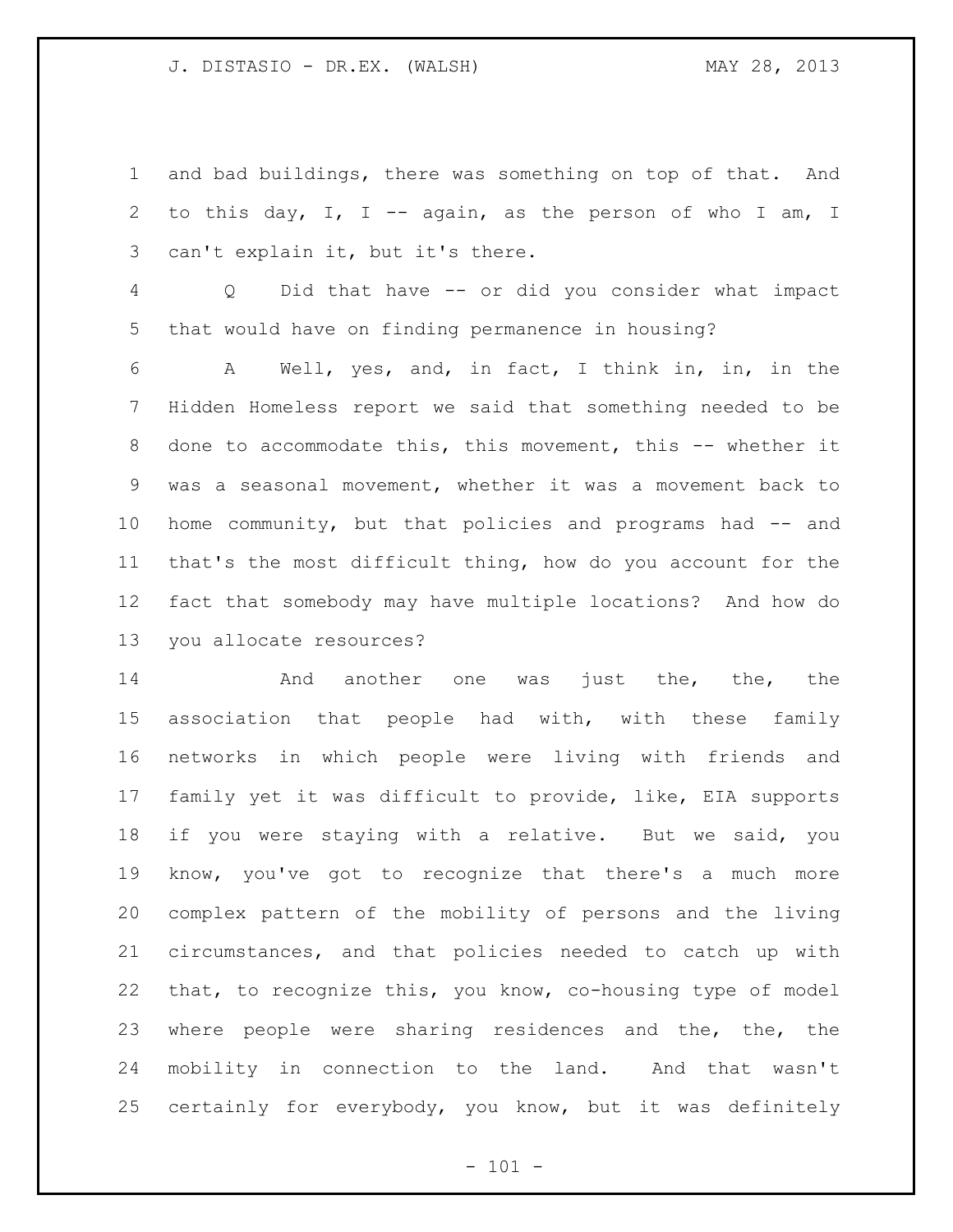for enough people that we began to think and say, how can we account for this and is it possible.

 Q Have you come up with specific recommendations to address that beyond identifying -- which is certainly significant -- that policies and programs need to recognize the fact that people will be mobile, a certain portion of them?

 A I think everybody recognized it but nobody's really -- to the best of my knowledge, nobody's figured out a way to accommodate that complexity. And I think it's too bad because I, I don't think it would be for everyone, because not everybody moves, not all persons in First Nations or Métis heritage move, but those that do, there's got to be some kind of connection. And I think the challenge, if you ask me, is you've got this inter, interjurisdictional challenge as well as, you know, the federal responsibility, the provincial responsibility, the municipal responsibility, and somehow we've got to figure out a way to make that mobility pattern more seamless. And again I go back to something like the Urban Eagle Transition Centre which was to be kind of this, this hub of, of connecting people when they arrived in Winnipeg into this network.

 Q Going back to, to the study that's on the screen in front of us, when people did find housing, where within

 $- 102 -$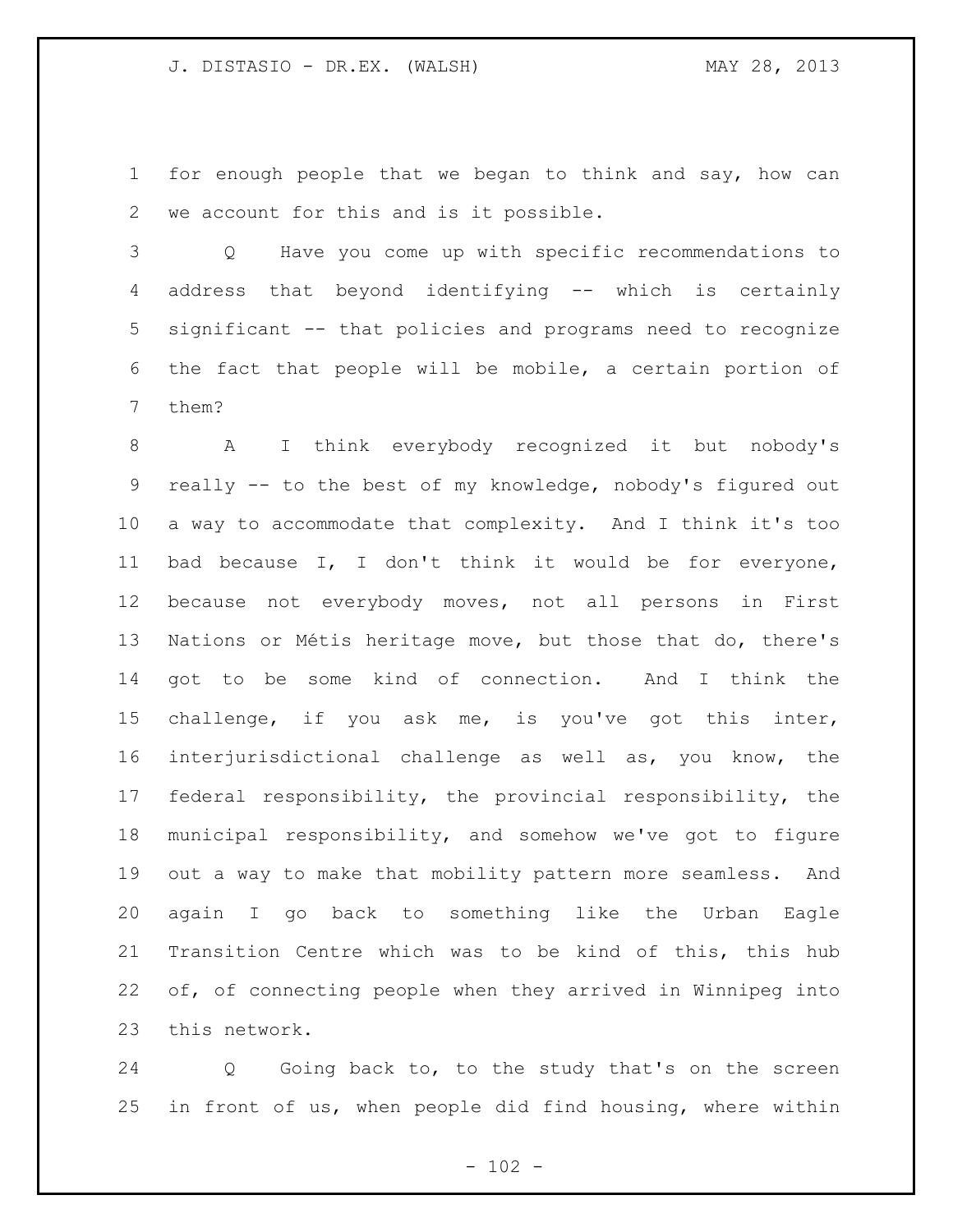the city was it?

| $\overline{2}$  | Well, I think it's roughly 85 percent found<br>Α            |
|-----------------|-------------------------------------------------------------|
| 3               | housing within the boundaries that we call the inner city.  |
| 4               | THE COMMISSIONER: Eighty-five percent?                      |
| 5               | WITNESS: Eighty-five percent of our, our<br>THE             |
| 6               | study. Eighty-five percent of the moves or 85 percent of    |
| $7\phantom{.}$  | the locations where people were living were within the      |
| 8               | inner city boundaries. And I'm hoping that the Commission   |
| 9               | has, has an adequate map that shows, you know, the, the     |
| 10 <sub>o</sub> | policy area, that we would call it as, as being inner city. |
| 11              |                                                             |
| 12              | BY MS. WALSH:                                               |
| 13              | We've got, we've got the three studies that --<br>Q         |
| 14              | filed as exhibits that you've prepared so --                |
| 15              | Oh, I think they're somewhere in here, too --<br>Α          |
| 16              | Yeah.<br>Q                                                  |
| 17              | Α<br>$--$ so $--$                                           |
| 18              | Yeah.<br>Q                                                  |
| 19              | The inner city boundaries were developed by a<br>Α          |
| 20              | consortium of individuals -- and you'll have a witness      |
| 21              | tomorrow that can speak to this, as well -- a consortium of |
| 22              | agencies that, that pull together a geography that really   |
| 23              | explains a concentration of, of older housing stock within  |
| 24              | a geographic area of Winnipeg that has high levels of       |
| 25              | poverty and, and, and challenge.                            |

- 103 -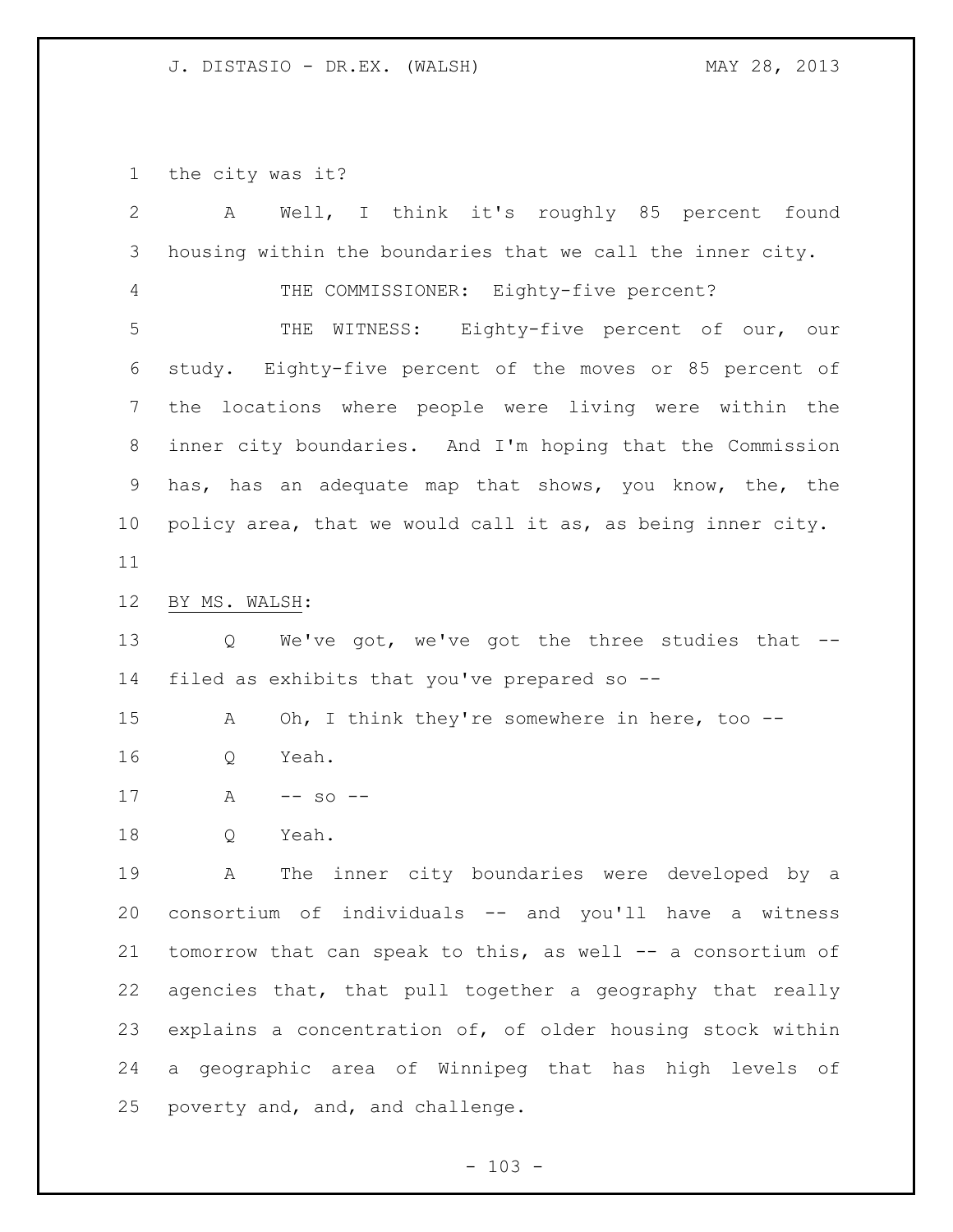Q So if that's the area where the majority of people found housing, what are some of the concerns with the nature of that housing and, and that neighbourhood?

 A Well, when we look at the data, it's certainly, you know, fairly well established that the conditions within Winnipeg's inner city are, are distinctive from the rest of Winnipeg. Higher percentage of homes in need of repair, higher concentration of poverty, higher unemployment levels, disproportionate representation of, say, visible minorities, aboriginal populations, as well. So it's certainly a concentrated area of poverty and it has certainly become the inner city -- if you look at the way in which the three levels of government have directed a lot of urban-based policy, they've all referred to the inner city as sort of a targeted area for various types of programs.

 Q This study, Exhibit 101, found that most people who were renting were spending in excess of 30 percent of their income on shelter. What's the significance of that?

 A Well, it's a number that we, you know, we always come across, is that shelter payments that people make, and within the mobility study, within looking at people living in hotels and rooming houses, you always find the same thing, that the rates that provincial governments pay, the 285 right now -- which has changed slightly over the last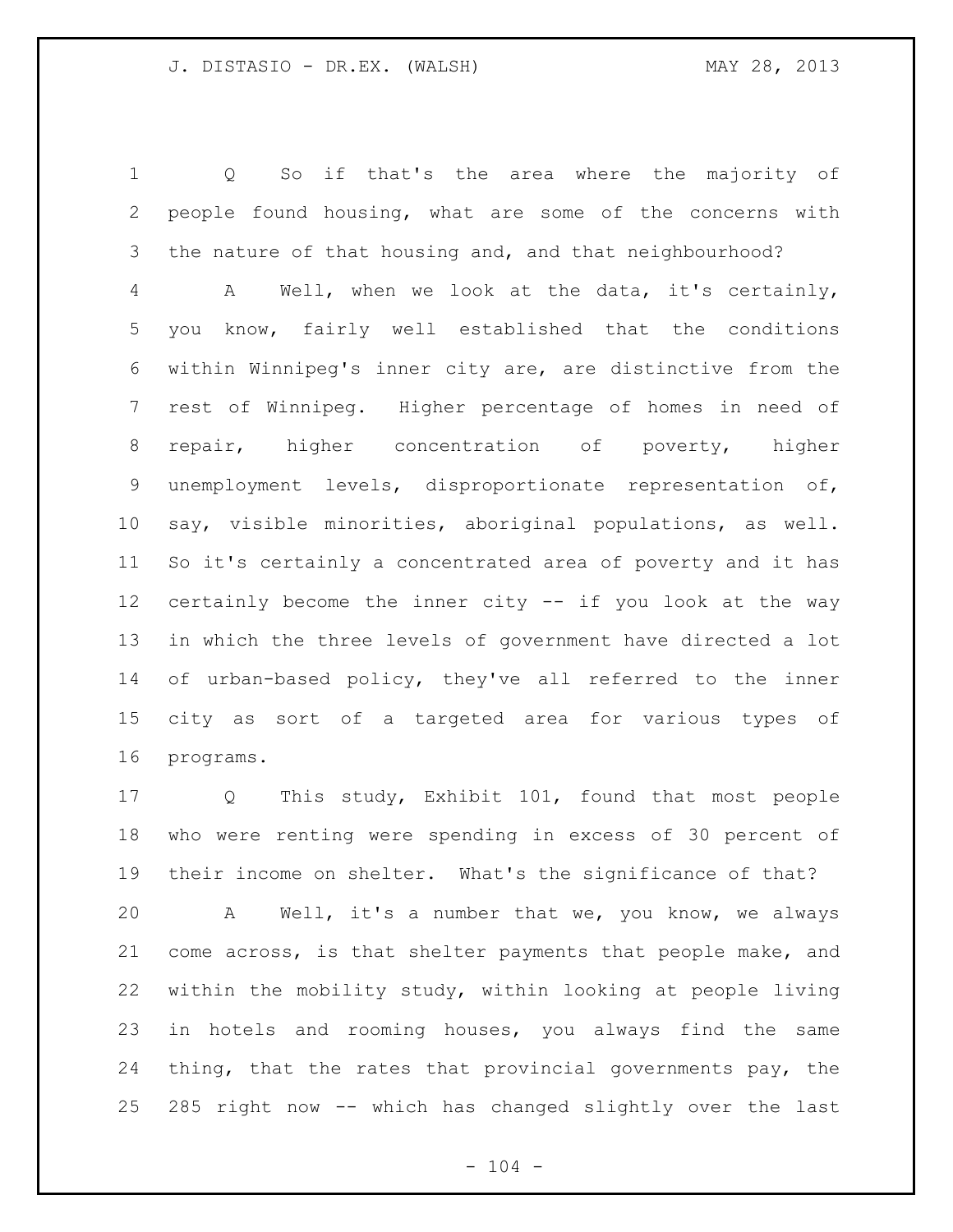decade or two --

 Q And, and that's the, the shelter rate that you're referring to?

A The EIA shelter --

 Q What size of family would that be for, do you know?

A That's a one-person family.

Q Okay.

 A And I think the only change that I've observed that's meaningful is they adjusted the, the rate. This study was done, and the hotel study and a few of the other ones used the rate of \$236. So for the work that we did in the early days, it was \$236 to find a place if you were a single person, if you lived in a rooming house or a hotel, and 285 if you were a single person and wanted a one bedroom.

17 And so when we look at the, the, the, you know, the housing market and you say to yourself, Well, where the hell am I going to find a place for 285? You quickly find 20 that you're in a confined area. And that area, geographically speaking again, is the inner city. And while the provincial officials will say, Well, we just pay the 285 and people have freedom to, to live wherever they want, but that's, that's, that's not correct. It's impossible.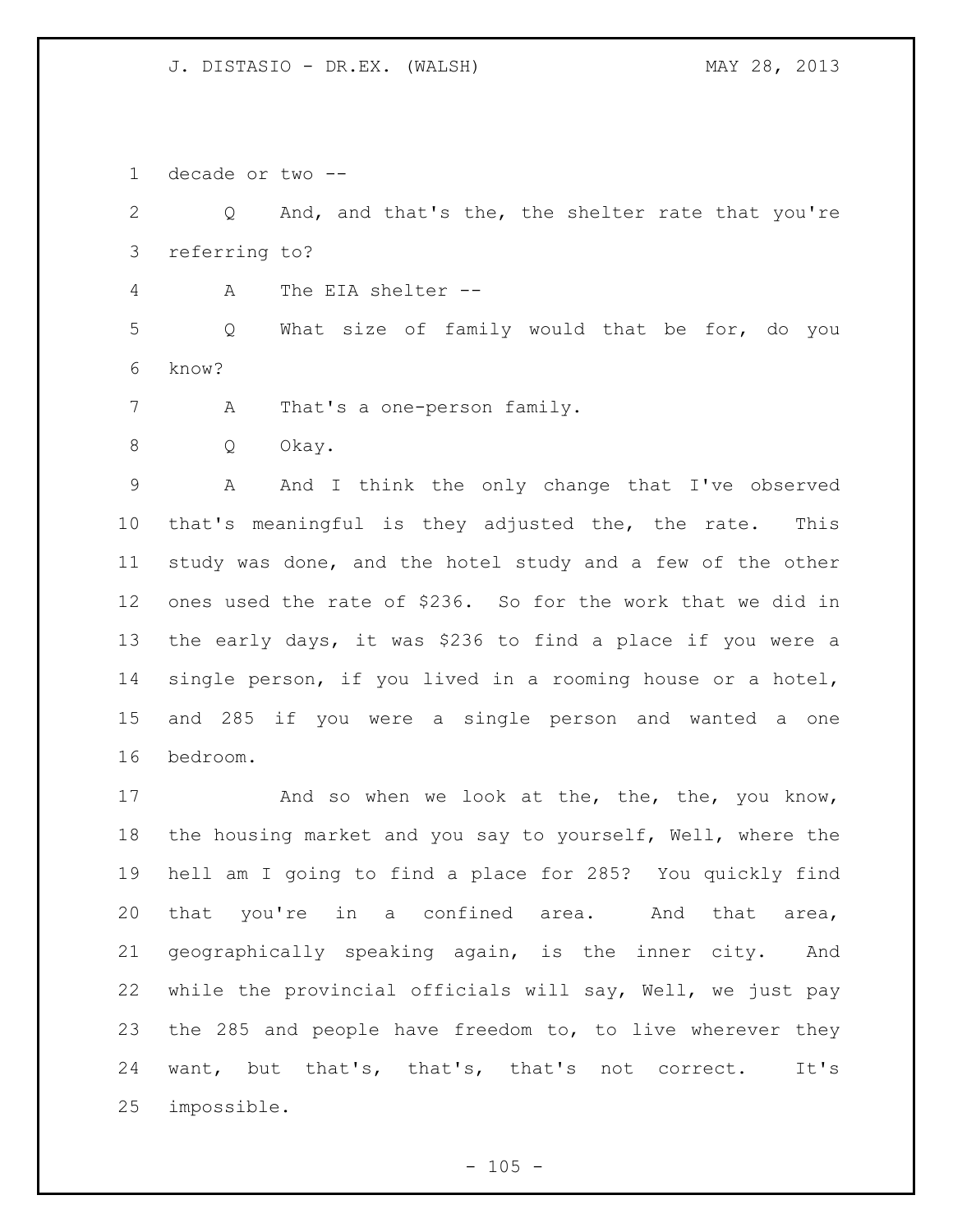The other option on that is if you want to find something which you're not going to find readily for 285 unless it's a Manitoba Public Housing project, is you're always asked to supplement. And when you're asking somebody on assistance to supplement the 285 to make 350 or 385, even if it's a hundred dollars or \$20 or \$50, there is no other disposable income. And then we talk about it as just feeding this industry of poverty.

9 So from one hand, you know, we -- they take from 10 limited resources, they pay their rent, and then they 11 access the, the, the food bank. They take from one hand 12 and then they're in some other line, and it's just impossible to survive.

 Q So do you have a recommendation with respect to that concern?

 A Well, I mean, I support the fact that we need to increase those rates. And the province has done a few things with the portable housing benefit that for -- and I forget the inclusion criteria -- you can get an extra \$200. In our study, the At Home/Chez Soi project, which was federally funded, we supplemented the 285 with an additional to 200 to 200-plus to allow participants in our study the opportunity to choose a neighbourhood slightly better, you know, to give that option of just kind of breaking that, that 285 barrier.

 $- 106 -$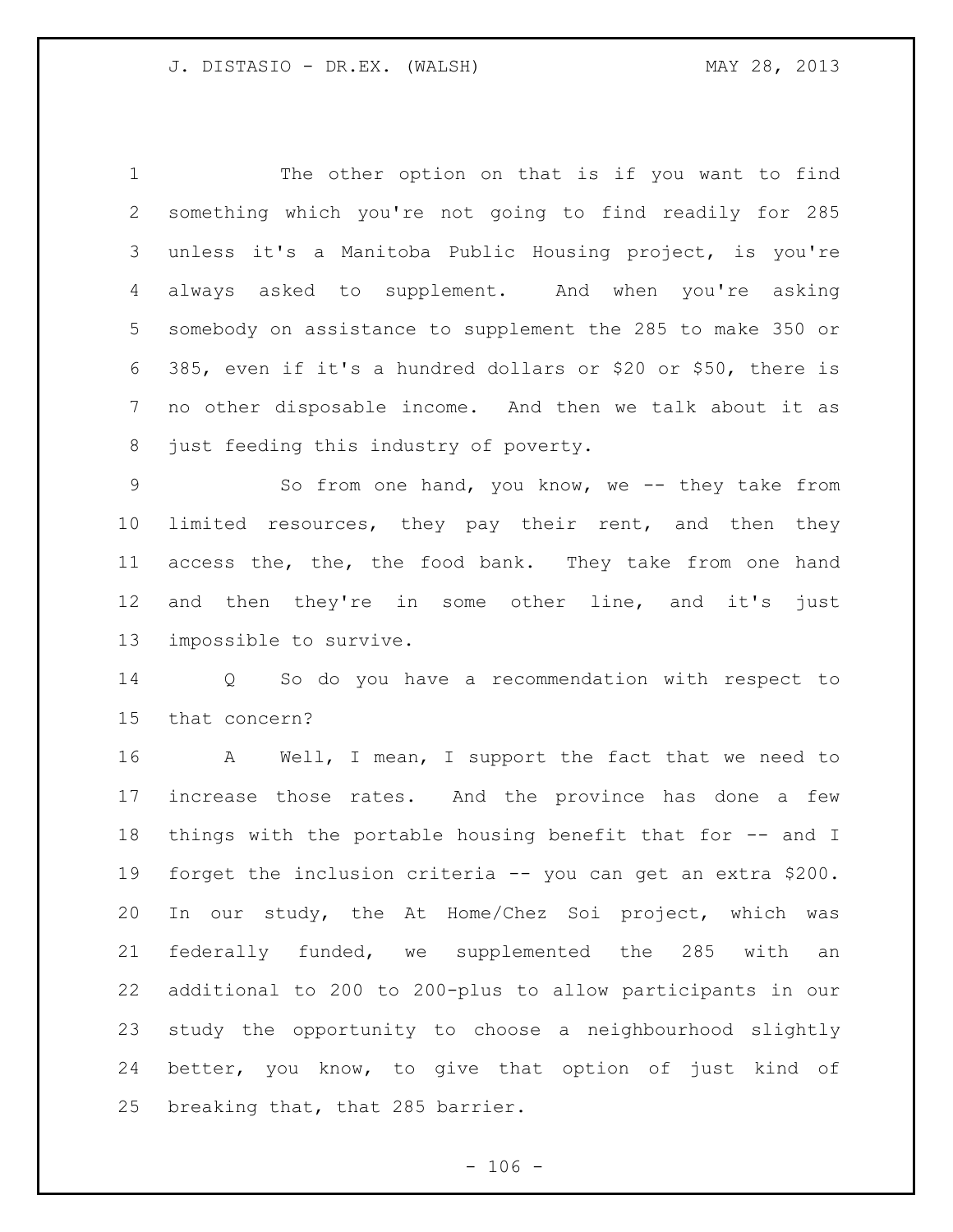And we did a little bit of background work and we talked to some landlords and said, you know, what is the threshold to get somebody better than a scummy place in the inner city that is in a hotel or a ramshackle rooming house? And we kind of came up with the threshold of around 500, like, if we could kind of just hold on by our fingernails and, and take a look just a little bit higher level, that just over 500 gave people an opportunity at slightly better. Q How big a house or an apartment would that fund? A Square foot wise? 12 Q Well, in other words, would that be --13 THE COMMISSIONER: We haven't got to families, yet. You're dealing with single persons, I take it. MS. WALSH: Well, well, that's what I'm getting at. BY MS. WALSH: Q Was this just something aimed at a single person or would this be suitable for a family? A Oh, it's not suitable for a family but the, the family rates -- and, you know, I apologize, I don't -- from the top of my head, I can't think of the family rate right now but it's not much better. You know, if you look at the CMHC rental market and the rental zones, and you apply the,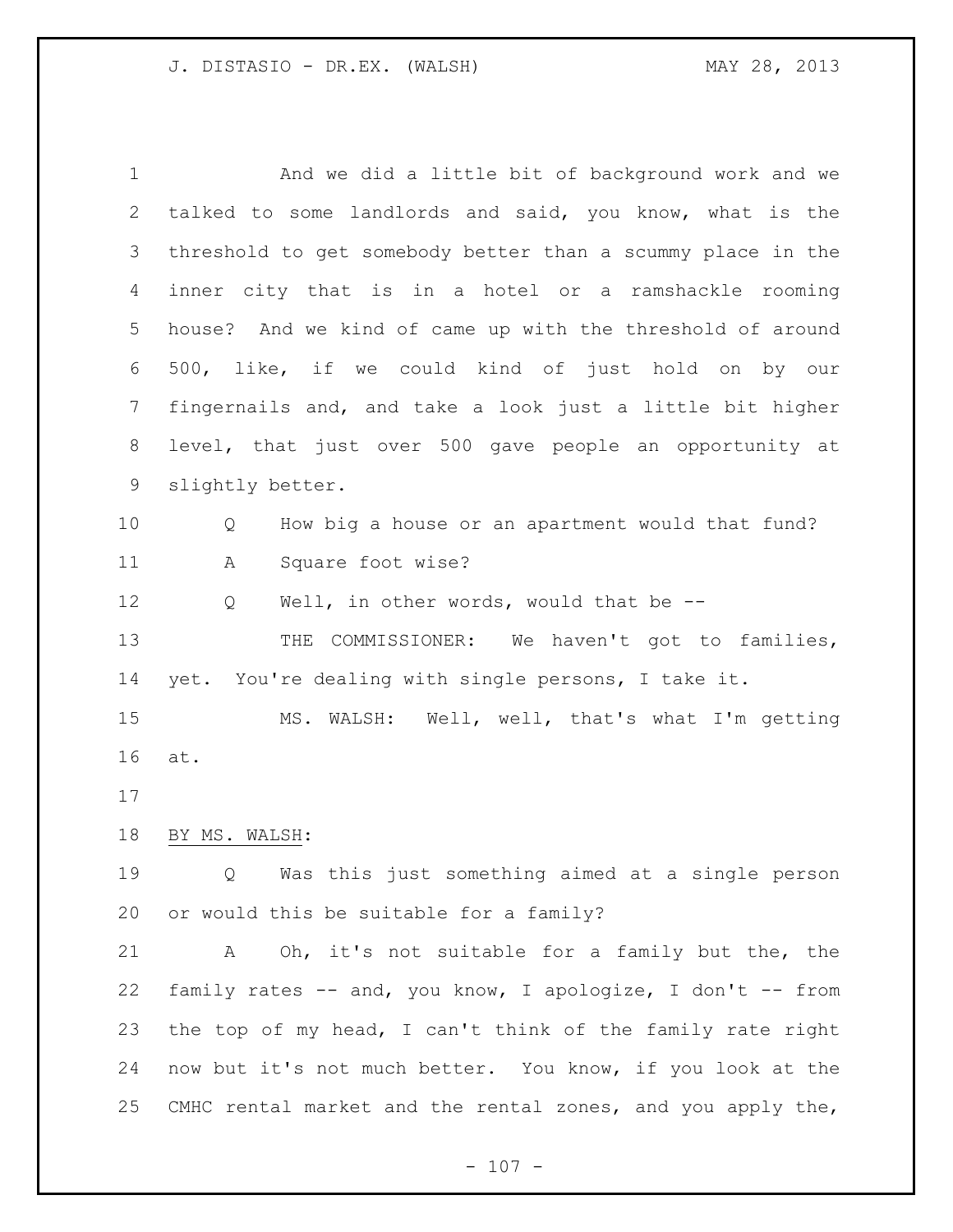1 the EIA rates by one, two, and three-plus person households, you're still well below the averages. You know, there's just -- there's no way out. Try to find a three-bedroom apartment in the inner city for EIA rates. Try to find a three-bedroom apartment in Winnipeg at whatever rate.

 Q The study, First Nations/Métis/Inuit Mobility Study, was done in 2004. Today, eight years later, do you know whether it's still relevant?

 A I think it is. You know, you asked me in the beginning about the Institute of Urban Studies. And it's interesting, the institute was founded in 1969 and one of the first papers that was done was titled An Experiment in Urban Native Housing, done in '69-70 by then-director Lloyd Axworthy, and he looked at the mobility of, of First Nations moving into Winnipeg at that time.

 And when I found that paper and began to look at it, and I said, Well, holy, you know, the situation hasn't changed from '69, and here we're almost a decade into this because -- published in 2004, commenced in 2002, so a decade later, there's very little evidence that I can point to to say that we've made a meaningful change in the number of families that are on wait lists for quality housing, the fact that the federal government has, you know, hobbled the urban native housing association groups in Winnipeg with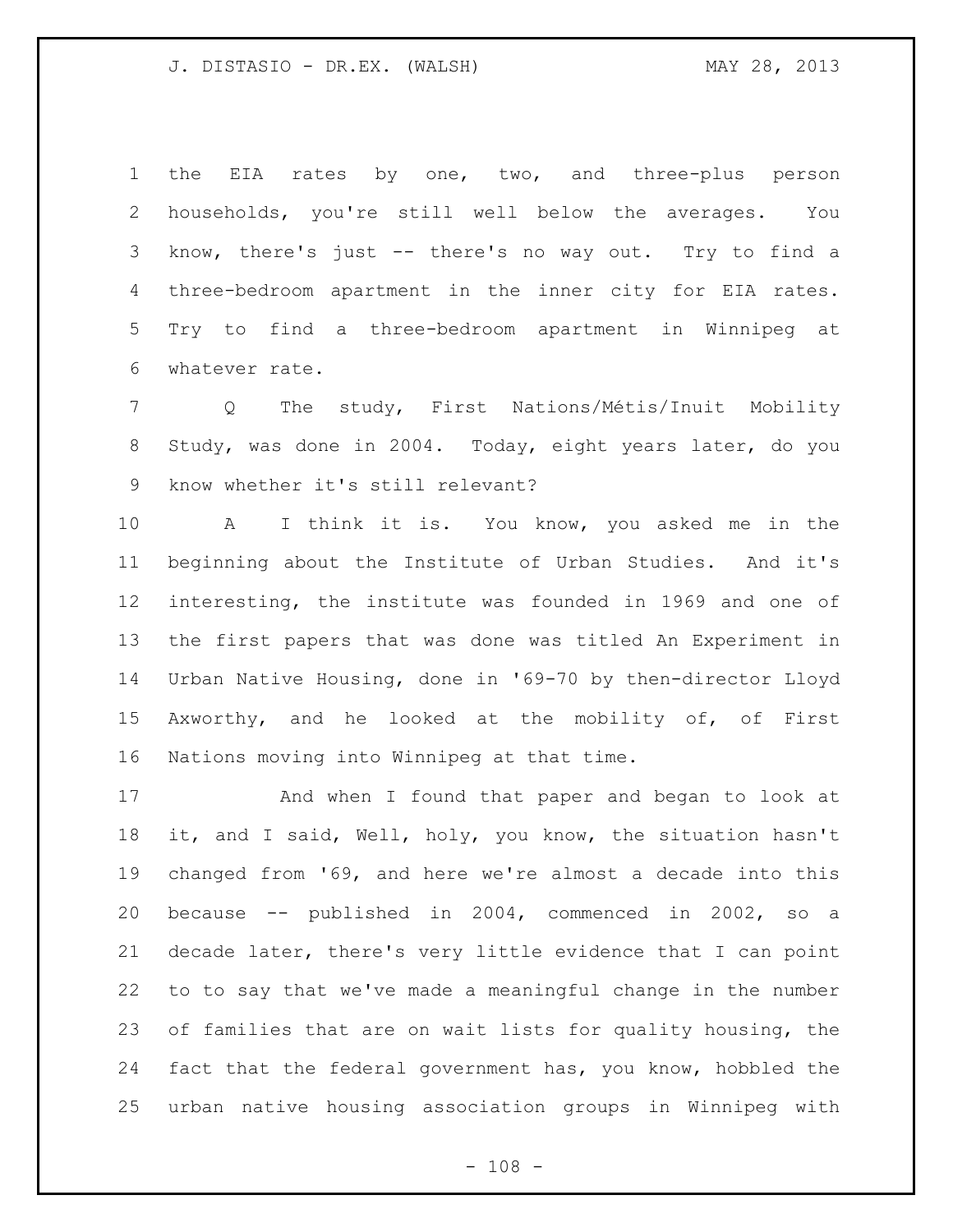the end of operating agreements. There's all these complexities now.

 We're almost going backwards instead of forwards. Wait lists have not gotten any lighter. The number of children on wait lists for, you know, urban aboriginal- based housing, you know, from Kinew Housing to all the aboriginal service providers, I'm sure they're not going to tell you that the wait lists aren't through the roof and that they've somehow been lessened because, you know, another report has suggested we do something.

 Q And based on your studies, responsibility for housing from a government perspective has been tri-level?

 A I think there's been tri-level interest. There's been some tri-level cooperation. But, you know, as we know, I mean, the federal government's on record as saying housing is a provincial responsibility. But again, the complexity in some of the work that I've done in my own personal observation is that you've got a little bit of that intergovernmental wrangling going on because if somebody's moving from reserve into a centre, an urban centre, there's a bit of complexity there because, you know, jurisdictionally, you don't get the same supports.

 Q Can you talk a bit about your findings with respect to services? And I do note that page 97 of your report has the conclusion, which might help you, though

 $- 109 -$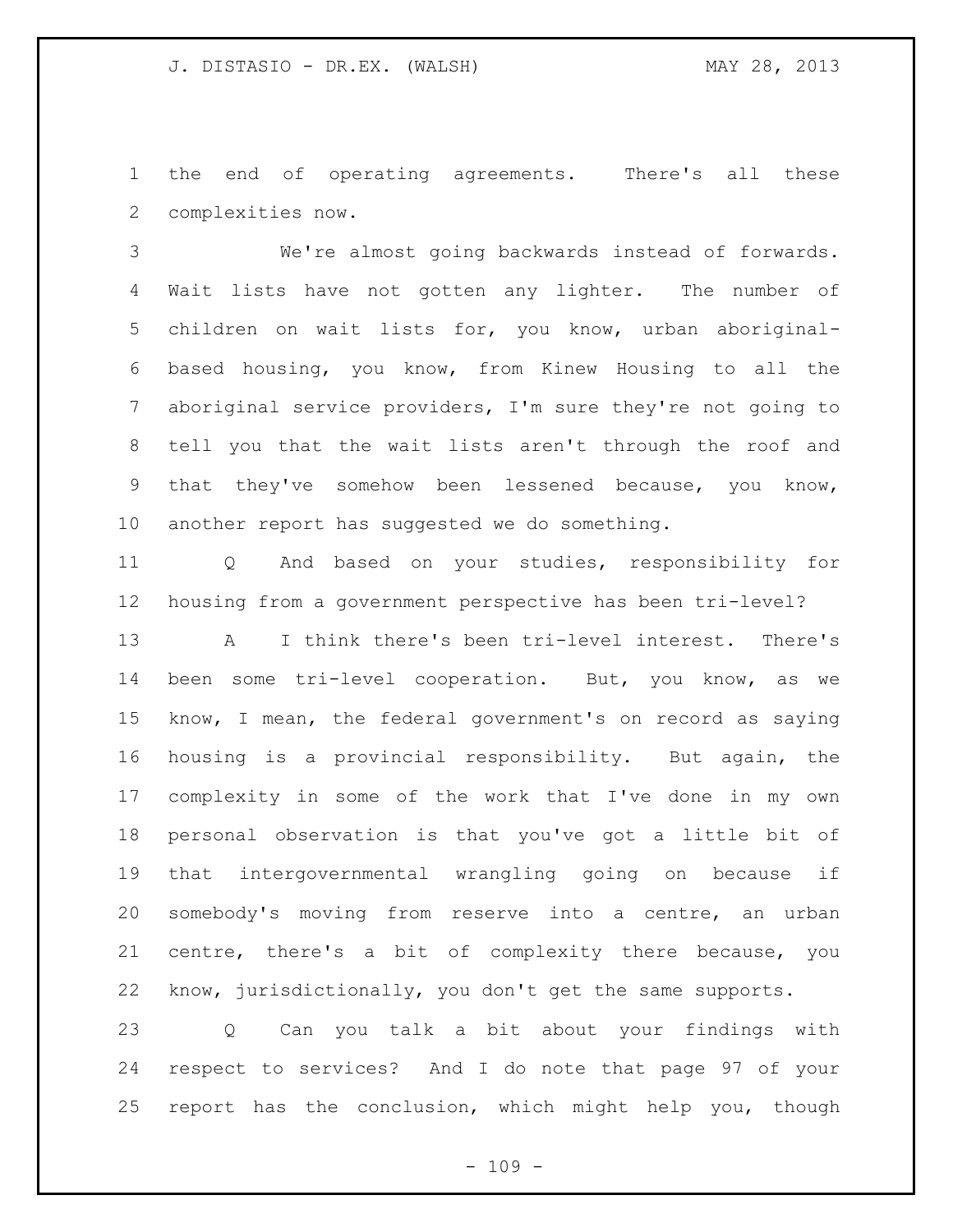you're doing just fine with remembering a 2004 report.

 A I mean, again, to me, it still goes back to the point of, of the transitional supports, the transitional supports that are needed to make that transition successful. That there was -- there still remains a bit of a gap.

 And again, remembering that this study looks specifically at a group moving to Winnipeg, and so what we didn't account for are the additional challenges of those individuals that were already here, right? So this was a, this was a --

Q Ah.

 A -- study of people that had moved to Winnipeg within a -- sort of a six to eightish month kind of period, so we tried to get recently arriving persons moving to Winnipeg and what were their circumstances as they remained in the City of Winnipeg over that 18-month period.

 Q So it would tell you what someone who's been living in Winnipeg for 18 months was experiencing.

A Yeah.

 Q And from that, could you extrapolate what people who have been living here for longer --

A Well --

Q -- were experiencing?

A You know, but, I mean, one of the things, you

 $- 110 -$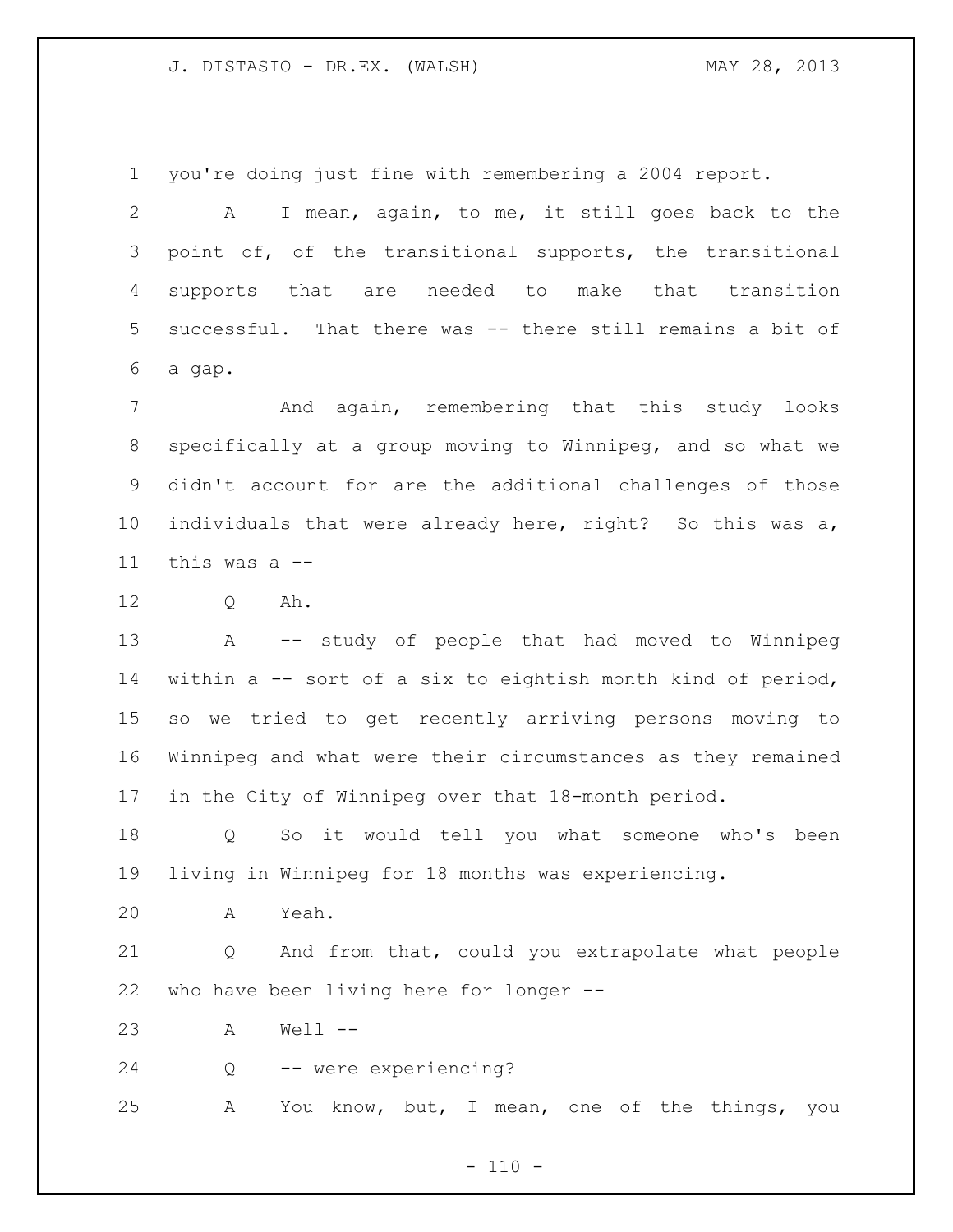know -- and looking at page 98, what was clear is that ... Right. So there was this -- you know, there was an interesting finding. I mean, people did want to increasingly remain in Winnipeg. They saw some advantages to remaining in Winnipeg.

Q Okay.

 A But the other thing -- and I was trying to find it, and I'd have to look back -- was that the number of -- the size of households greatly increased throughout the study. So household size increased, meaning more people were living in --

Q Together?

 A -- bigger households. From survey one to survey three, we saw a marked increase in the number of, of larger households sharing accommodation. Again, going back to that same point that a lot of people were either not finding housing and relying on friends and family, or that that model was just something that was being done.

 THE COMMISSIONER: What was the time sequence for studies one, two, and three?

21 THE WITNESS: Surveys one, two, and three were, were completed around 18 months. There was a little bit of overlap, like, we did find a few people after the 18 months but, generally speaking, we tried to speak with the initial sample every six months --

- 111 -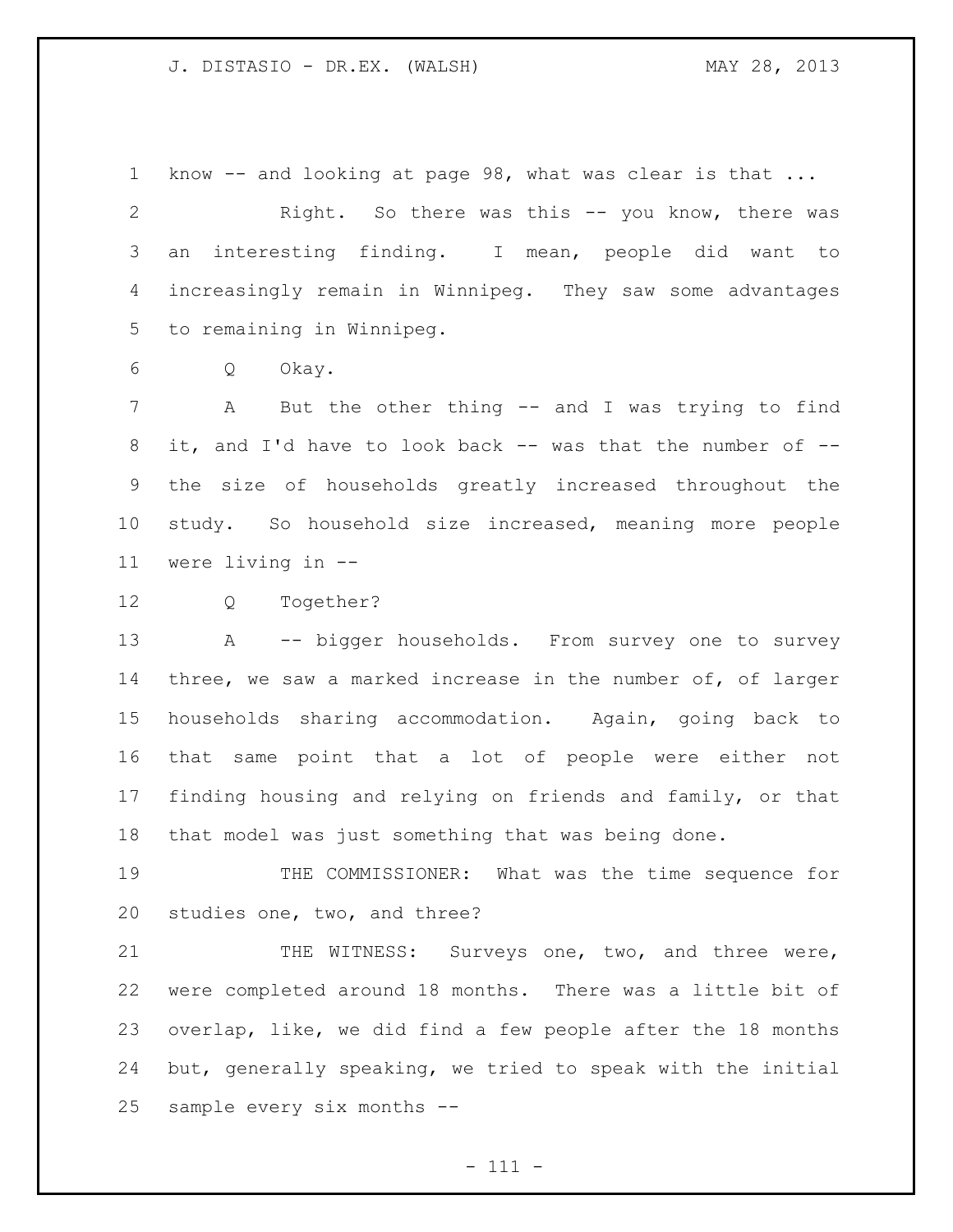1 THE COMMISSIONER: Oh, I see. THE WITNESS: -- and see how they adjusted to living in Winnipeg. 4 THE COMMISSIONER: That's -- okay. BY MS. WALSH: Q So at the end of 18 months, what kind of progress had been made? A Well, I mean, there was some progress. You know, I mean, there, there were some persons that did a little bit better. I mean, there were some -- but it was really -- the only thing that really resonates with me is that, again, 50 percent of the study sample were unable to find housing at any given time during that period. And I just don't think that that would be the same percentage -- if we looked at the mobility patterns of, of international migrants to Winnipeg over an 18-month period, I'm not sure that we would find the fact that 50 percent of them remained part of a hidden or absolute homeless population during that same time period. Q Well, it's interesting you raise that because that was one of the reasons I identified the project that you're looking at for African immigrants, because I was curious as to whether you had any information as to how --

- 112 -

what's happening in the aboriginal population compared to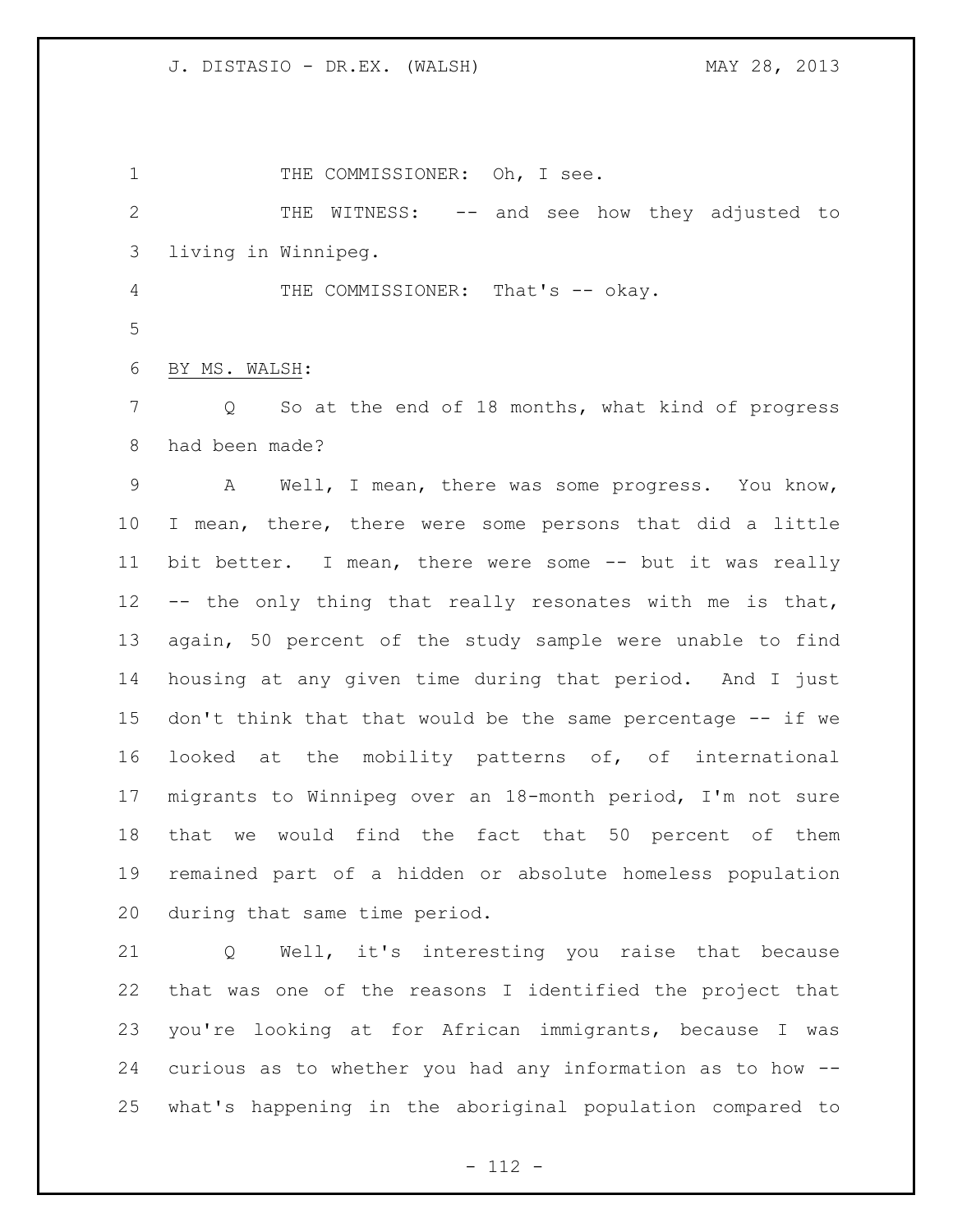newcomers from other areas.

 A And, and there's always a tendency to make that comparison. It's a bit challenging. We're still in the early phases so we've just -- we've -- we have five students from the African community working with us right now. They're actually just collecting surveys and doing interviews -- sorry, collecting survey -- doing interviews in the field right now. So we're, we're still -- I haven't really looked at it. But my -- I suspect that there is some, you know, higher concentrations. We, we feel that there's, there's still a fair amount of hidden homelessness within part of the immigrant refugee populations as well, but I just don't think it's as high.

 Q Let's look at Home Is Where the Heart Is, which is Exhibit 102. Now, this is a report that looked at hidden homelessness among aboriginal people in Winnipeg, Regina, and Saskatoon?

 A Yes, and, and just, just one little bit of context that's important is that when we realized that 50 percent of the sample from the mobility study was part of this hidden homeless, absolute homeless population, we, we looked for some support to really examine hidden homelessness and try to explore it a bit more because we were really confounded by it in the first study. We just didn't know how to, how to respond, so we decided to then

- 113 -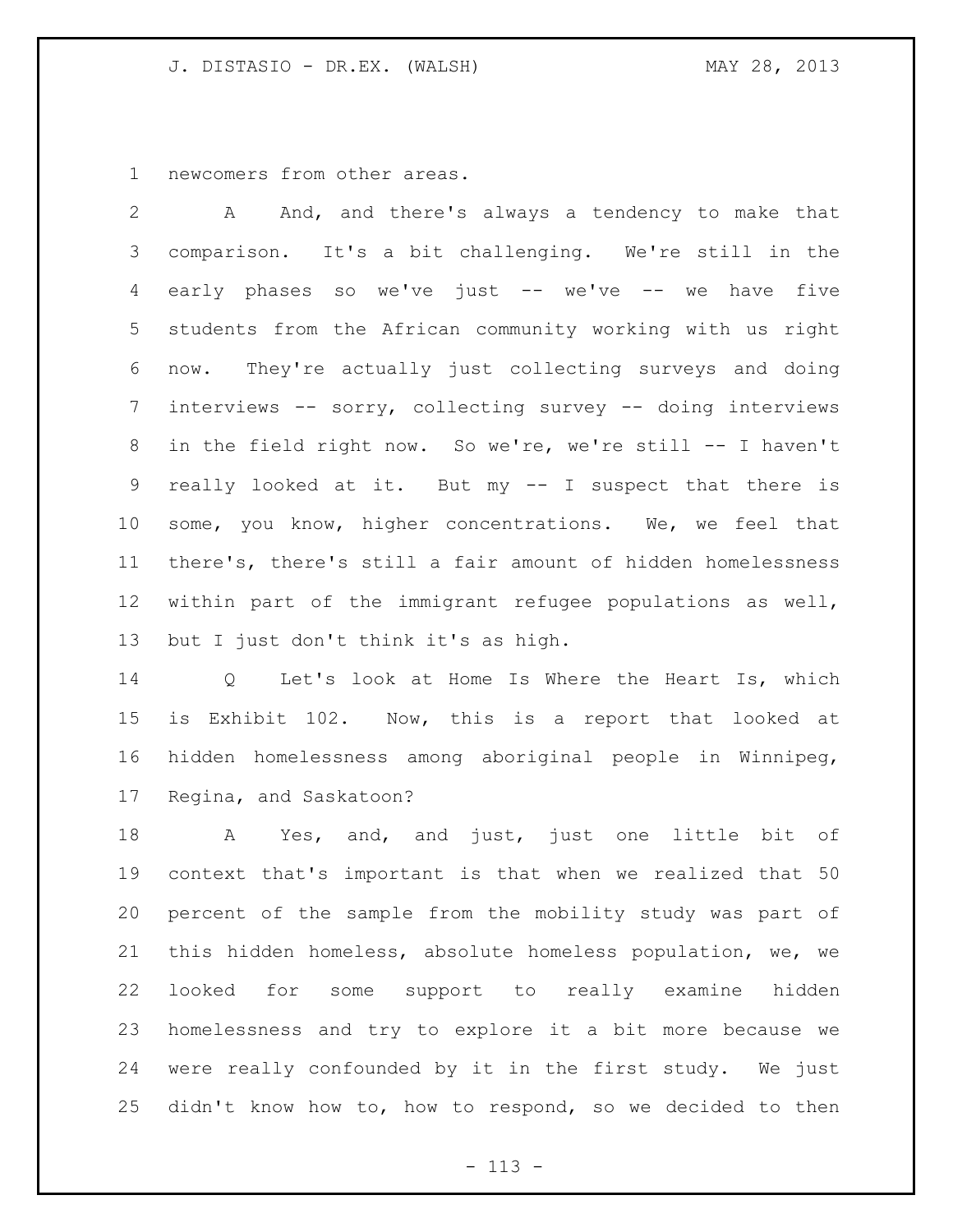do this follow-up study to really zero in on that idea of hidden homelessness.

 THE COMMISSIONER: And how do you define hidden homelessness?

 THE WITNESS: Hidden homelessness -- I can't remember if we specifically defined it in here, but hidden homelessness is those individuals that are living with friends or family in temporary locations, potentially living in -- you know, we would include now SROs or rooming houses because, again, they may be in a place but they don't have right to tenure. So right now if you live in a SR -- a single-room occupancy hotel room on Main Street, you may be kicked out at any given time because you do not have a lease. And we've classified that as being part of the hidden homeless because they're at very heightened risk to become absolutely housed at any given time. And you can walk through any neighbourhood in this city where the Province of Manitoba, I might add, is making a shelter payment through EIA and somebody does not have a lease nor right to tenure, yet that person, that landlord is receiving a rent payment.

BY MS. WALSH:

 Q So homeless -- hidden homelessness contrasted with an obviously homeless person.

 $- 114 -$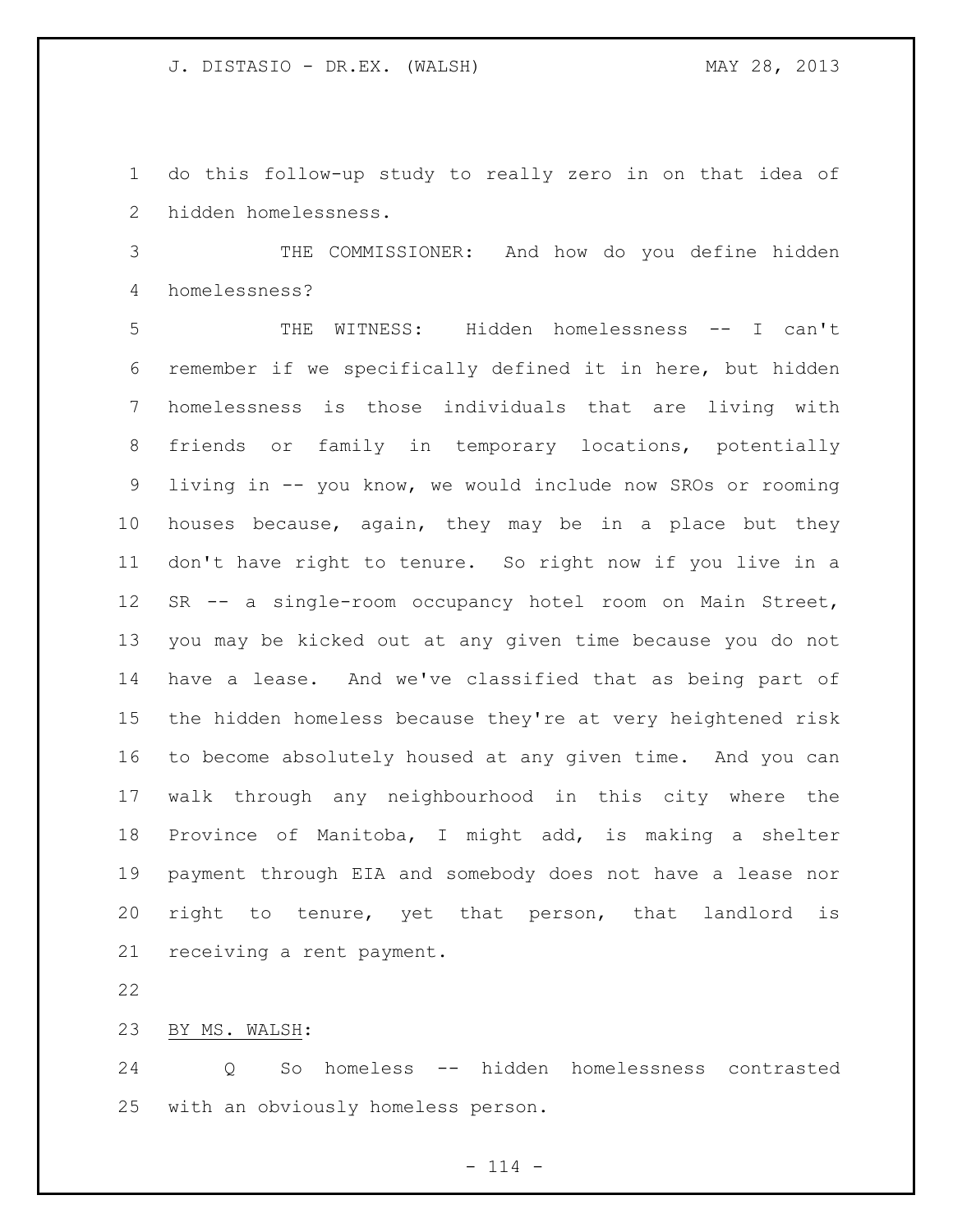A Right. And it was just sort of that, that level up, and the challenge with the hidden homeless is that we found it difficult to estimate. So in Winnipeg, I know we, we kind of struck a chord with a lot of people when we, when we did a media release to this because I, I think I used the number of 10,000 in Winnipeg were part of the hidden homeless population, and we rolled in the fact that, you know, 5,000-plus were living in rooming houses, you know, well over a thousand were living in hotels in the downtown, along with the friends and families, and all these challenges, and when the headline read, you know, 10,000 homeless in Winnipeg, people -- they said we were crazy, and we defended it, saying, Well, if I don't have right to this place, how can I call myself housed? Q So having a lease would mitigate what you're talking about. That's -- A Partly. 18 Q When you talk about tenure, having, having a lease, I suppose, depending on the terms of the lease. A Right. Q But you're talking about people who were in rooming houses, hotels -- A Right. Q -- which would be contrasted with renting a

space.

 $- 115 -$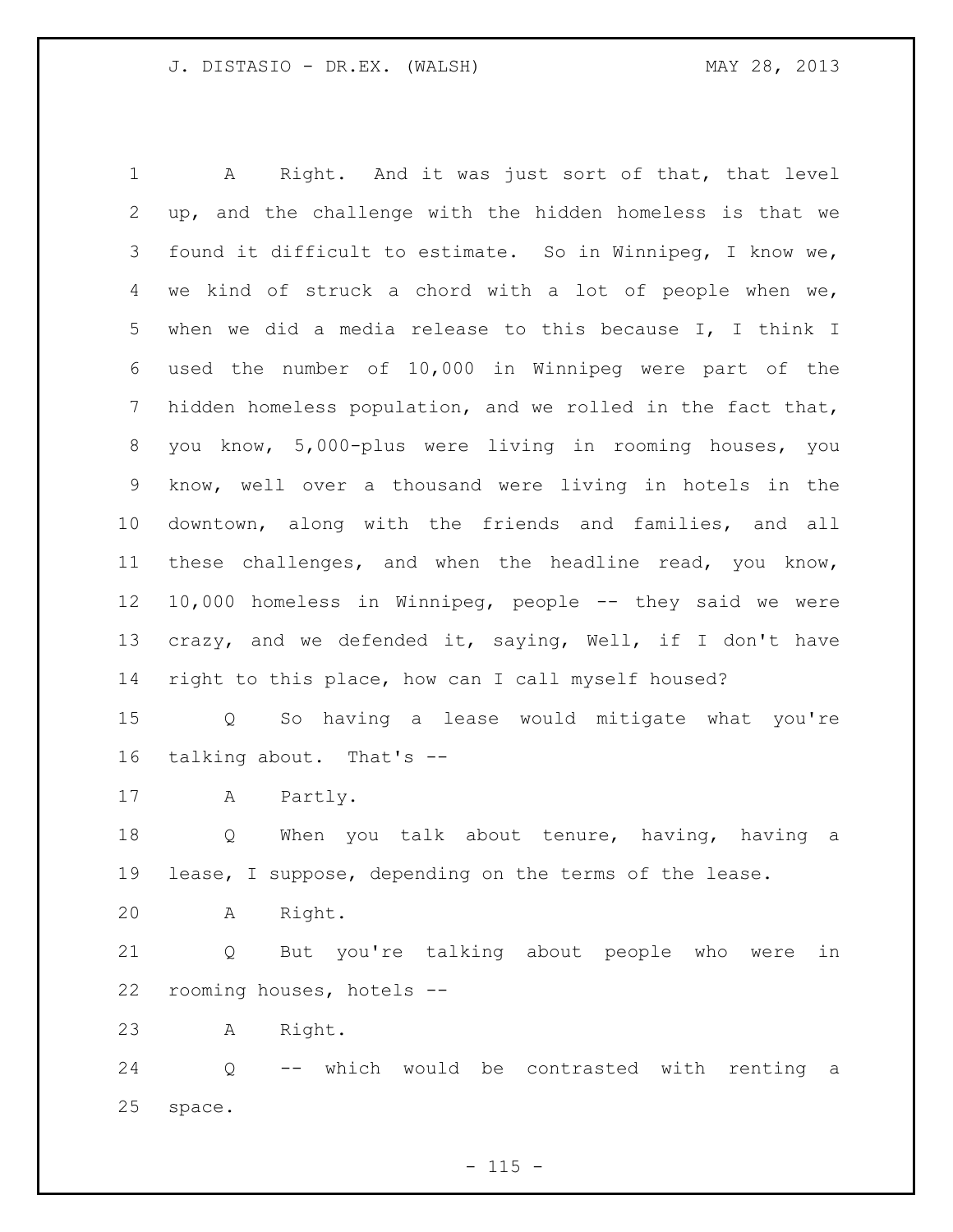A Yeah. And it's, and it's also the volatility of that, that type of dwelling, right? The idea of a, of a Main Street hotel as a primary address, we can look back, you know, the nostalgia of the SRO hotel and say, Well, you know, back in the day lots of seniors retired in hotels and it was a good place. But if you walk through some of the hotels today, it's not a good place, and nobody has a right to tenure and people are kicked out at any given time for no reason, and there's no recourse.

 Q So the hidden homeless are at risk of becoming the obvious homeless.

 A Right. And then on top of that we've got a significant number of Winnipeggers who are at risk of becoming homeless simply because their current shelter and income circumstances are pushing them to the margins. And maybe that number is closer to a hundred thousand where people are just barely scraping by, paycheque to paycheque, month to month.

 Q When you looked at the participants in this study, did they have a source of income?

21 A Well, I, I think a range did --

 Q And, and when I say a source of income, I would include income assistance in that. For instance, when we looked yesterday at -- and even today, at the statistics in the hunger count publication as to source of income for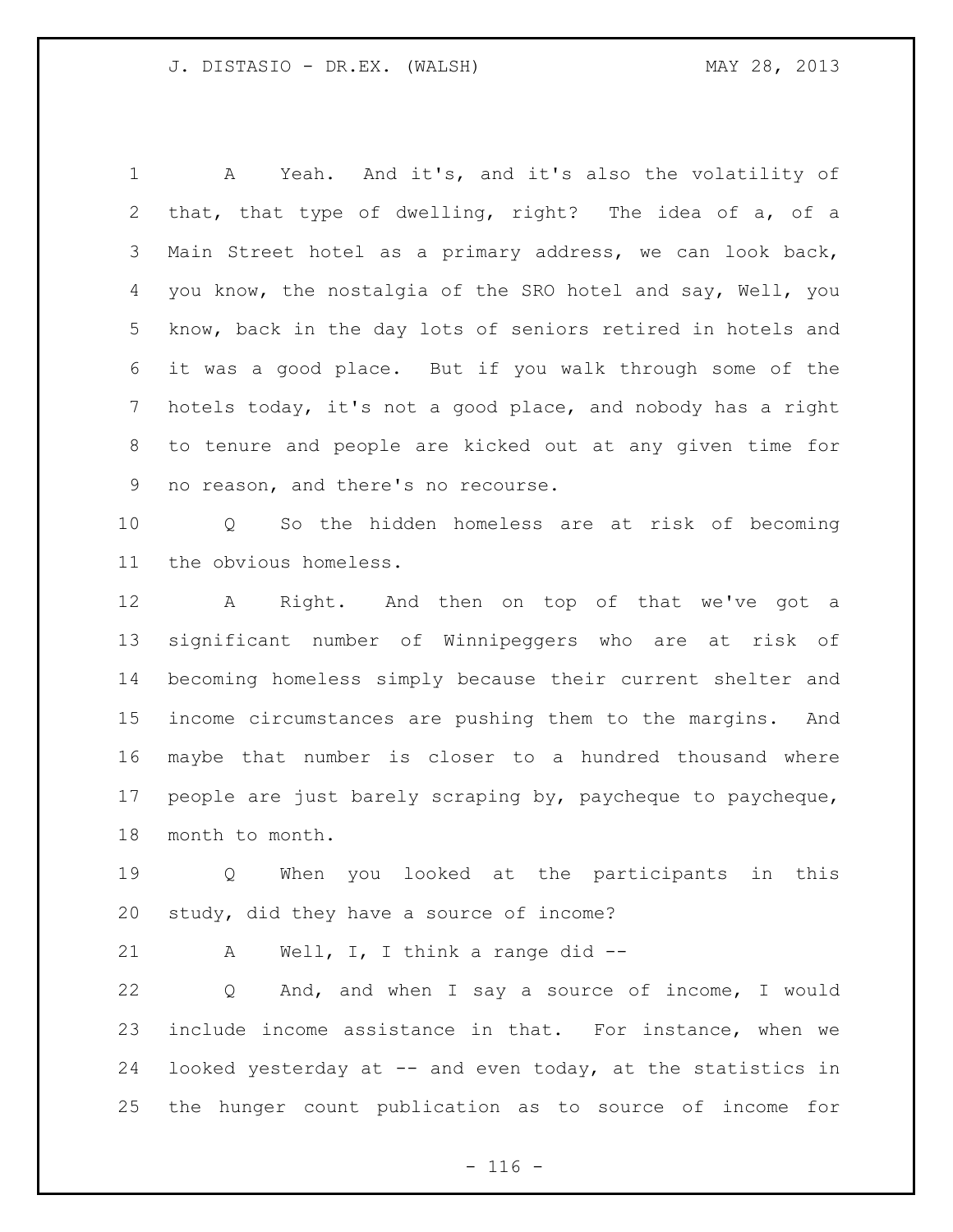people relying on food bank, they would include, you know, job or social assistance, disability payments.

 A Um-hum. If we look across the board, you know -- and, again, our sample isn't huge in this stuffy, but 20 percent reported having no income.

Q So --

 A Less than -- you know, half the sample made less than 10,000.

```
9 Q And then --
```
10 A And so again, you know, just sort of follow up on a context, is that when we began to work with the Mental Health Commission identifying that those most at need with mental health issues moderate to severe in Winnipeg, we actually found that a significant number had never really been plugged into the system, never been plugged into EIA, never been plugged into the medical system, and were just sort of living day by day, you know, room to room, on -- I 18 don't even know how. I just, it's (inaudible).

 Q And so there's -- you've talked about a portion that had no income. What about social assistance?

 A I know it's here somewhere and I think in both studies, you know, it was kind of mixed because a lot of people did -- again, in just more of a general sense, did, did say that they, they could not access the system. I'd have to find the number here.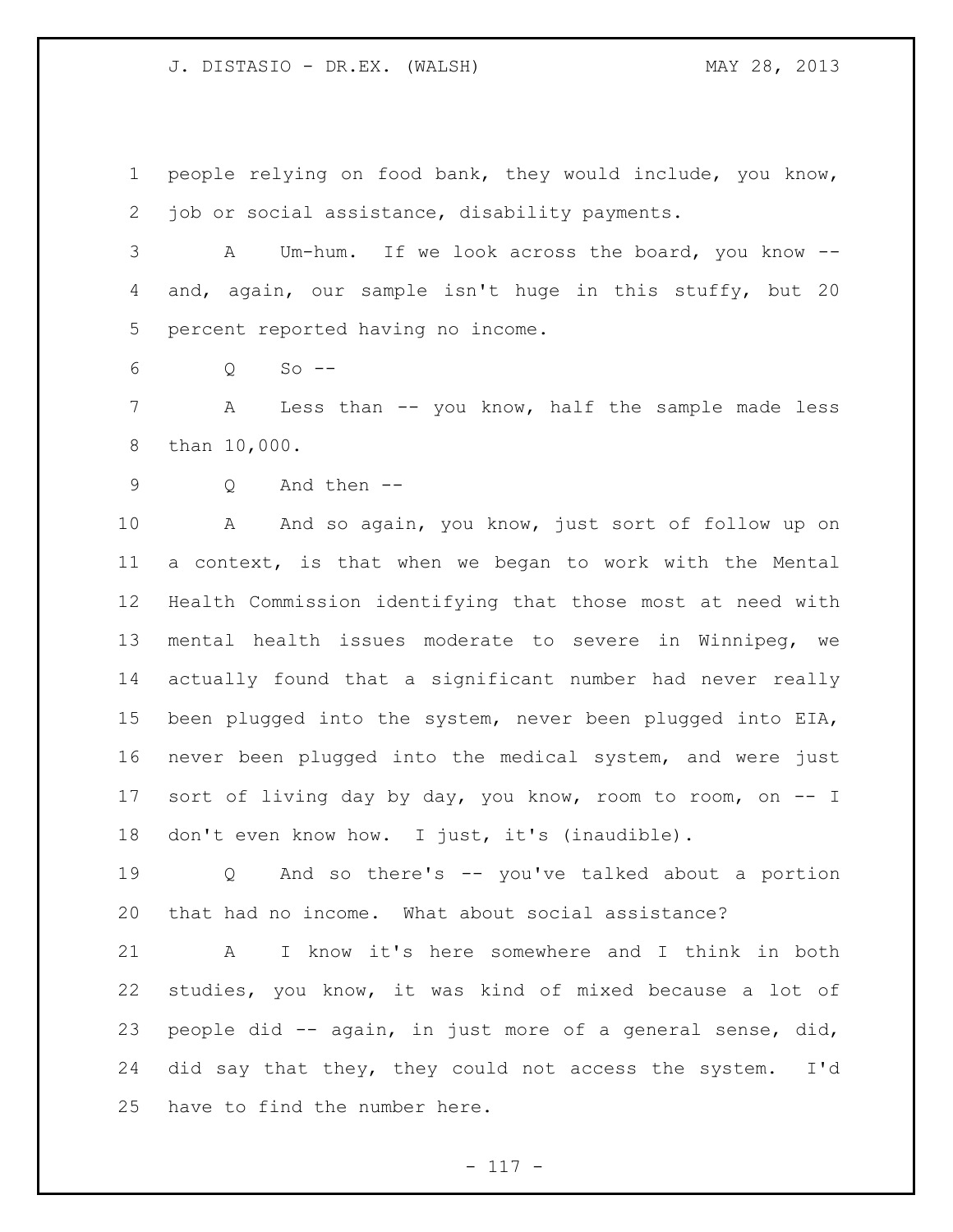Q But --

 THE COMMISSIONER: You're looking at tables in the Home Is Where the Heart Is?

 THE WITNESS: Yeah. I thought it was in the back here.

BY MS. WALSH:

 Q Based on your experience and your various research projects, though, what's your understanding as to -- well, and I think you have testified to this already -- the shelter rates don't necessarily equate with finding a permanent home --

A Right.

Q -- or alleviating homelessness.

 A Yeah, I mean, and this is where it gets really challenging because, absolutely, the rates are low, people aren't accessing, but at the same time we haven't built enough new units to kind of keep the system going. So it's kind of a backlog of, of, of the market not functioning all that well. Not only in Winnipeg, but in Canadian cities. We're just not providing an adequate supply of affordable housing.

 The federal government themselves did provide affordable housing up and to the early nineties. They withdrew themselves completely. Now, at one point Canada

- 118 -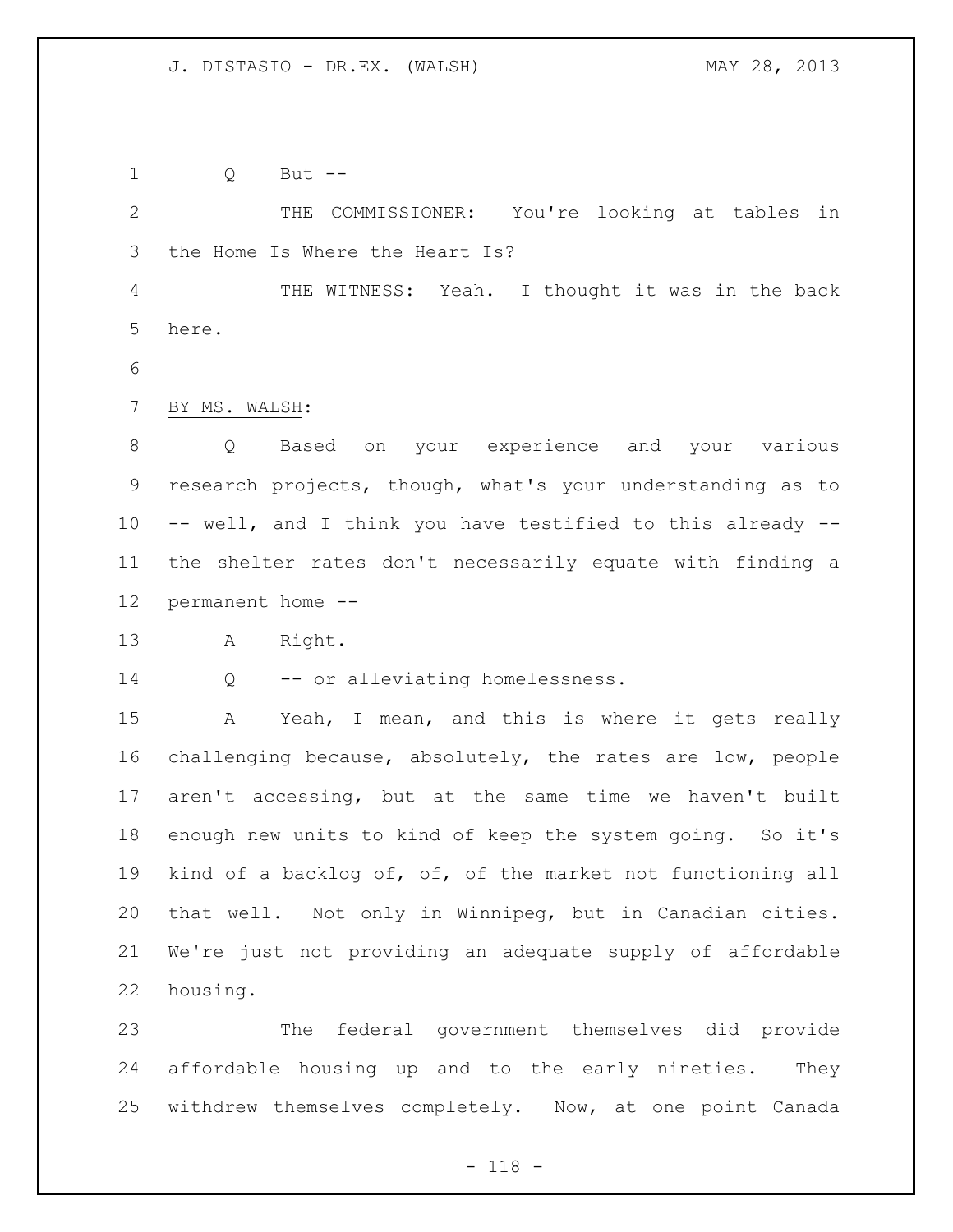was building, you know, 25,000 units of new social housing per year, and we went from that to the nineties where that went to zero. And then within six, seven years we see the headlines out of Toronto in 1999 when the visibility of homelessness in this country is front and centre with, with people living in tent city in Toronto. And then the federal government quickly came in with, you know, \$750 million in 1999 to begin to build more shelters, which we realized was not the, the road to correcting the, the increase in, in homelessness in Canadian cities, including Winnipeg.

 Q What about the private sector in terms of the impact of having, for instance, low shelter rates on, on landlords?

 A Um-hum. It's hugely problematic. And again, you know, wearing my hat of Westminster Housing, you know, we, we struggle. And the only way for us to provide a sense of affordable housing in Winnipeg's inner city where we're involved in with about 75 units is to actually take donations in -- and thankfully, you know, the -- Charles Huband, who, you know, started Westminster Housing, has a lot of friends that can contribute to balance the books. Otherwise, I don't know, and I'm chair of the board, and I'm not quire sure how we could balance what we're doing. We would begin to fall behind.

 $- 119 -$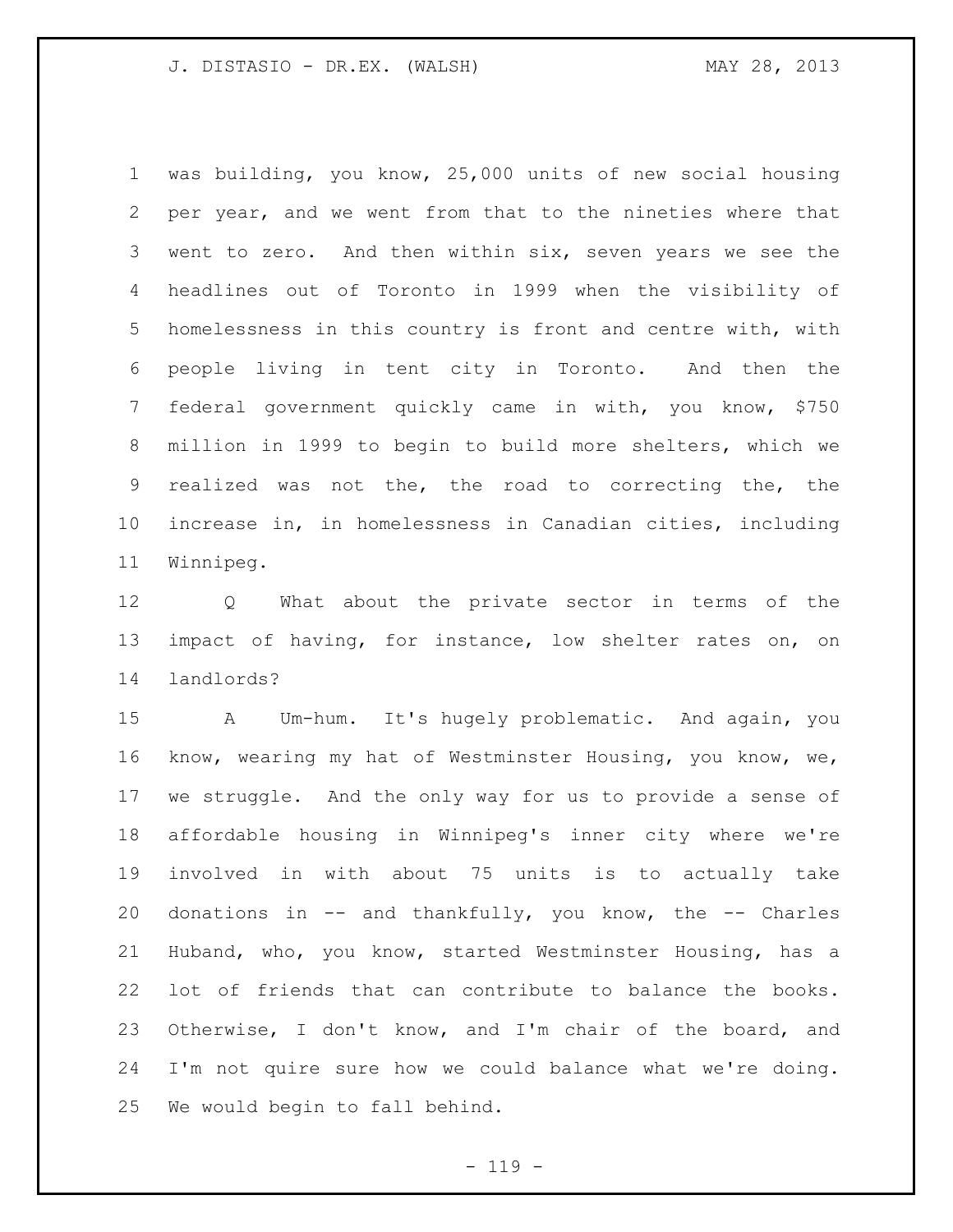And this goes back to what we're doing compared to, say, housing for the aboriginal committee that was provided under the urban native housing programs of the seventies and eighties that provided supports and subsidies. Now, if you can call a witness to talk about -- maybe, you know, Lawrence Poirier from Kinew Housing to talk about the impact of end of operating agreements, they're finding it now very difficult to rent homes and manage those homes with the affordable rent that's coming in. So if you take \$300 in, it's costing you 450 a month just to kind of bare bones run that house, who's funding the gap?

 And so for us at Westminster, for example, we fund that gap from what we can charge a low income working individual or a person on assistance, with donations. Now, I will give the province credit because they've come up with a few rent supplement programs that are trying to bridge the gap and so they're making some inroads, so that's something that's relatively new that's, that's quite helpful. But at the end of the day we're still balancing our books on donations. Otherwise, I don't know what we would do. We'd either have to raise the rents to unaffordable levels -- and some of our properties would rent quite nicely -- but that's not our mandate.

Q Maintenance and upkeep of, of properties is a

 $- 120 -$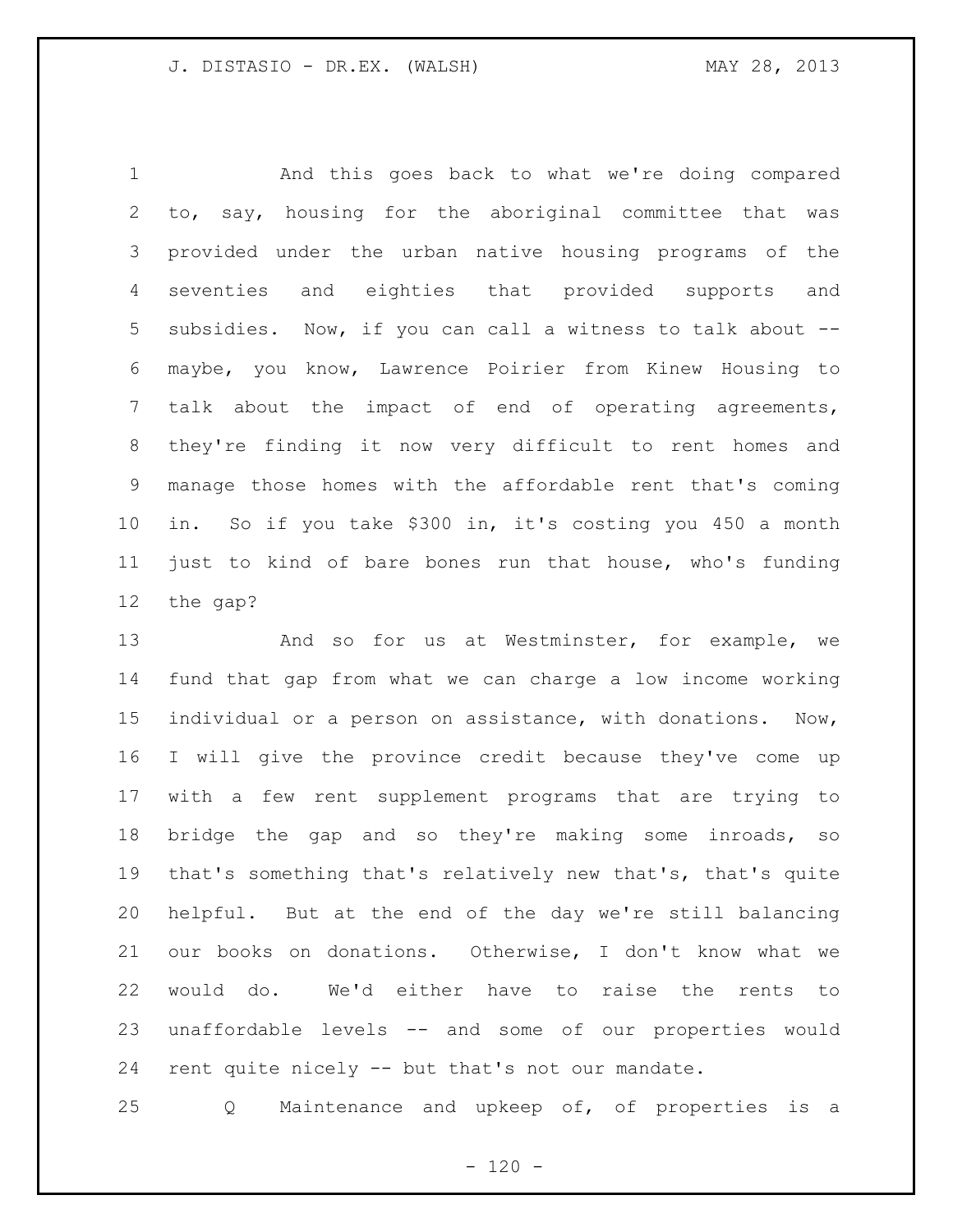reality --

A Absolutely.

Q -- regardless of who provides the housing.

A Absolutely.

 Q Looking at this study, I see if we go to Roman numeral two at the beginning under acknowledgements, you've listed a steering committee. And I think it's --

8 THE COMMISSIONER: What page?

9 MS. WALSH: Roman numeral two.

10 THE COMMISSIONER: Oh, yes. Okay.

# BY MS. WALSH:

 Q I think it's important to see who was part of the steering committee. So you've got the Assembly of Manitoba Chiefs, the Aboriginal Council of Winnipeg, from whom we'll hear tomorrow, the Winnipeg Métis Association, Department of Aboriginal and Northern Affairs. Was that provincial?

A Yes.

 Q Aboriginal Student Services at U of W, the Social Planning Council, Indian and Métis Friendship Centre. Those would be centres from Saskatoon and Regina. What was the role of the steering committee?

 A The steering committee, we met somewhat regularly in the St. Regis Hotel and we had a lot of nice morning meetings and breakfasts there, if I remember correctly. To

- 121 -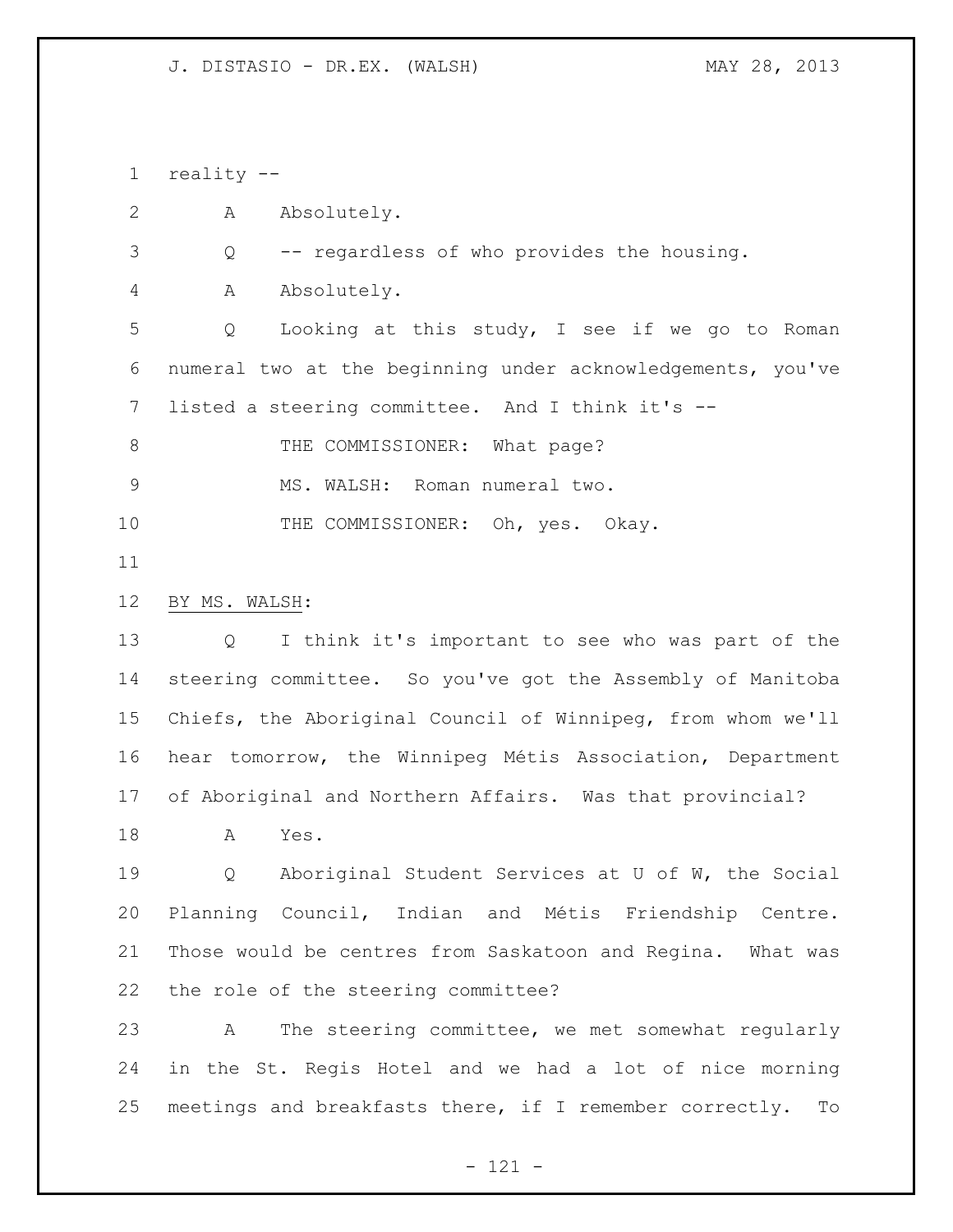give guidance to the project, to provide input, to make sure that we were -- we're moving forward. And if you look 3 at the, at the top of the page, we wanted to do something a little bit differently.

 MS. WALSH: Can we scroll, scroll to the top of the page, please.

 THE WITNESS: And I just want to point out that, like, as best we could -- and again, as a non-aboriginal person, the idea of trying to do things differently so -- just, if you see the language up there, indigenous research methods, we tried to ground the paper in more of a bottom- up approach, more of a community grounded approach, give as much ownership to the community as we could, tried to do things differently. We had the, the survey itself, the questions percolate up from the community. Our two community researchers that are noted there, they kind of met with -- they met with people in the community. We did a talking circle, we engaged elders; we tried to do things differently.

 And again, for me, this is a big leap. I'm an academic, but I learned very quickly in the mobility study 22 that the work that  $I$ , I think I was, you know, maybe led to do was more grounded in the community, was more applied, you know, and I, I took some heat in terms of some of the, the approaches that I used. Non-academic, you know, people

 $- 122 -$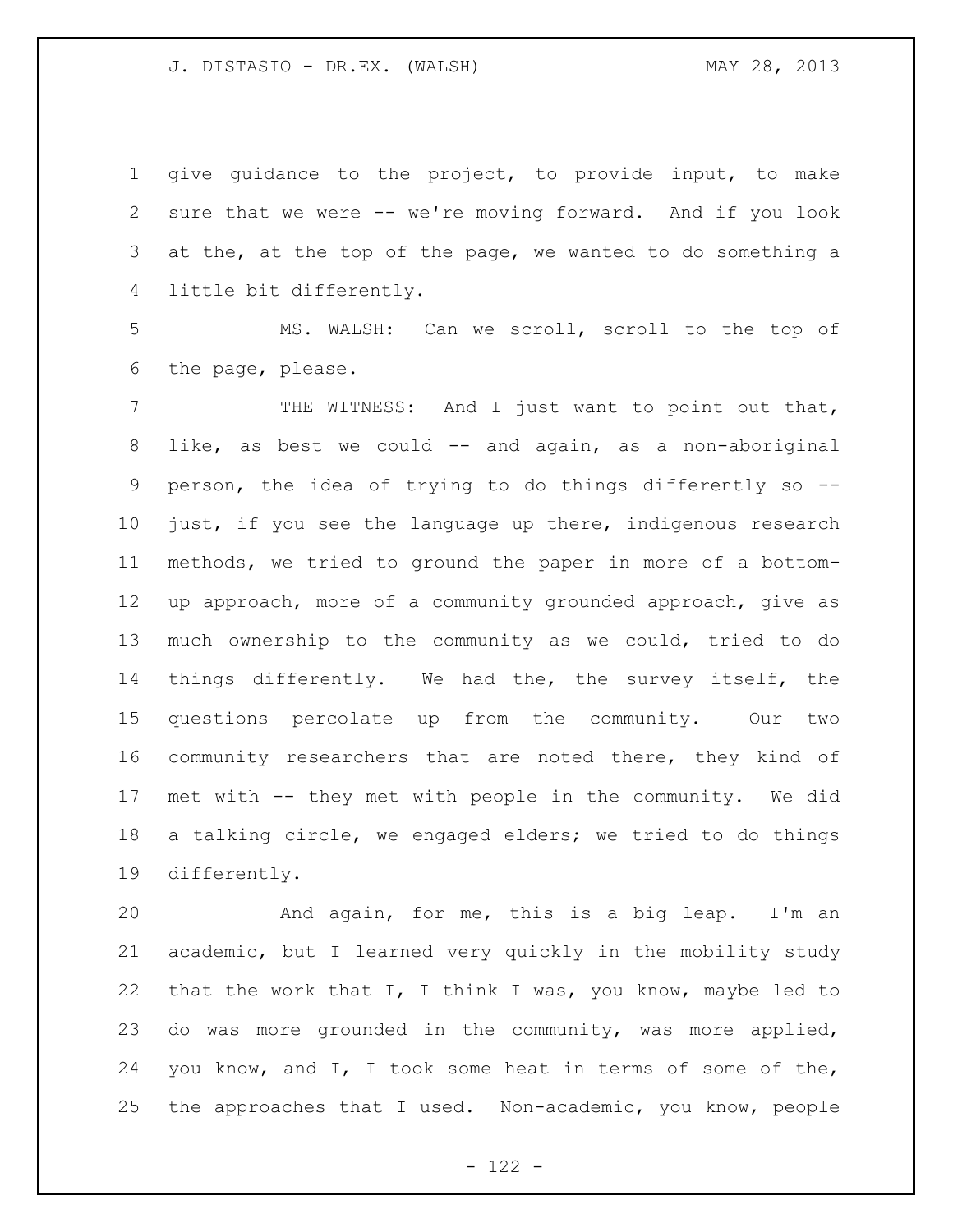-- you look at my CV and it would be much different than a normal academic who has some nice little journal articles. And we tried to do things differently and I'm proud of how we, we structured this, this approach. BY MS. WALSH: 7 Q You, you found it effective. A I found it very effective and, and, and again, we kept learning as we, as we moved on from this study on to the next and -- but -- absolutely, yeah, I thought it was effective. Q If we go to page Roman numeral five. 13 THE COMMISSIONER: Counsel --14 MS. WALSH: Yes. 15 THE COMMISSIONER: -- what are you suggesting about a lunch break? MS. WALSH: Oh. I lost track of the time. My apologies. Well, I'll be another probably half hour with Dr. Distasio, and then we do have a witness this afternoon who has -- he can stay until 5:30. He's left the room, but he's from out of town, he has to catch a 7:30 flight. 23 THE COMMISSIONER: Well ... 24 MS. WALSH: If we can, if we can take -- I mean, I, I don't know, Dr. Distasio, if you're comfortable

- 123 -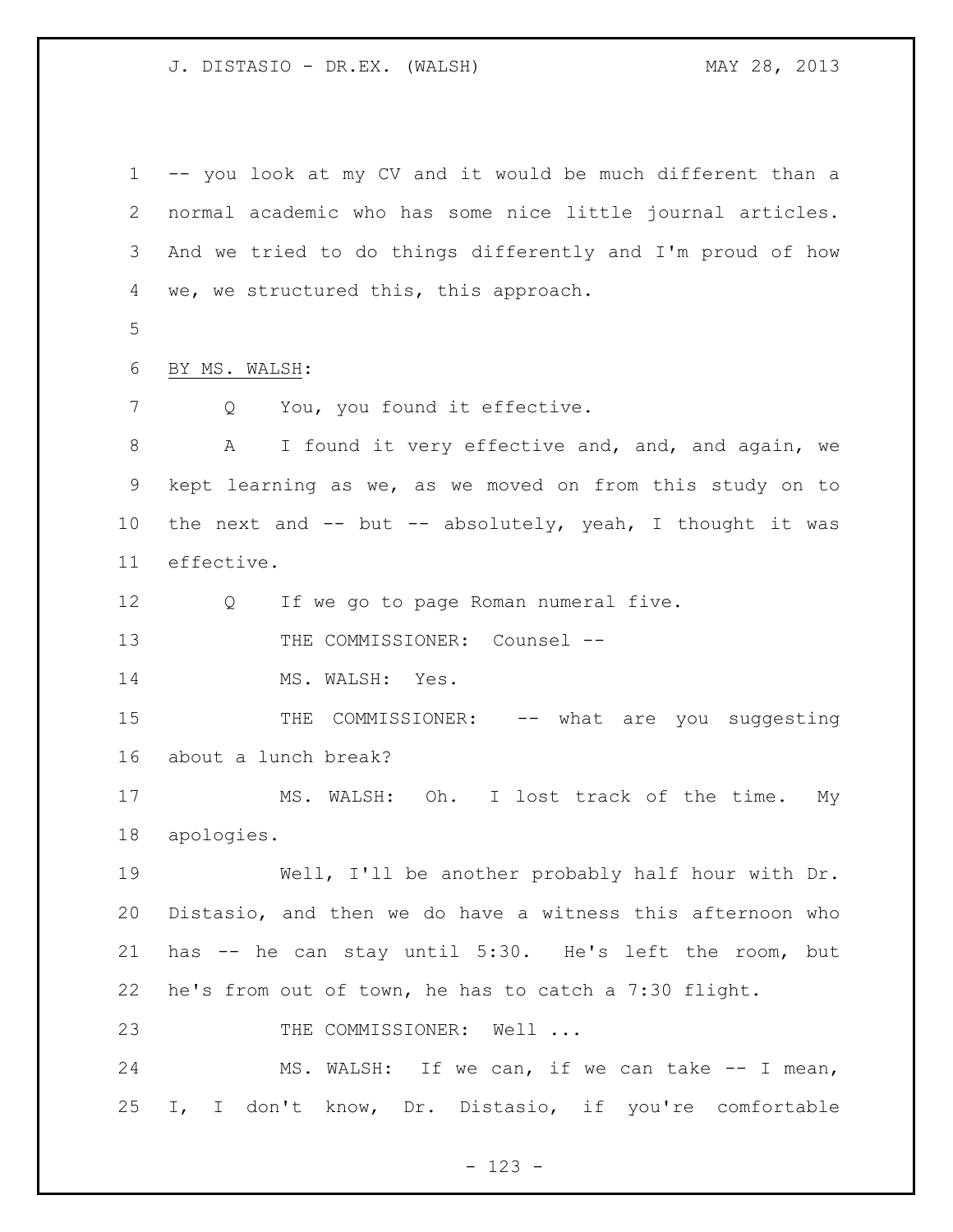continuing. I don't know how you're feeling, Mr. Commissioner, about carrying on or if you want to take the break now. THE COMMISSIONER: Well, everyone needs a break at some point. MS. WALSH: Right. THE COMMISSIONER: Is, is -- I had in mind an hour and a quarter, but we can certainly make it an hour if, if -- unless there's some great objection. MS. WALSH: Are you able to come back in an hour for another -- 12 THE WITNESS: I can change some things. 13 MS. WALSH: Yes, okay. 14 THE COMMISSIONER: Or is that -- or, or do you want -- 16 MS. WALSH: Sure. 17 THE COMMISSIONER: Do you want --18 MS. WALSH: Then let's do that --19 THE COMMISSIONER: -- to carry on with the half hour? I don't mind. 21 MS. WALSH: Well, let's -- it's quarter to one. Let's -- THE COMMISSIONER: Is there anyone that is not able to carry on for half an hour? Well, it looks as though we'll do that, then.

 $- 124 -$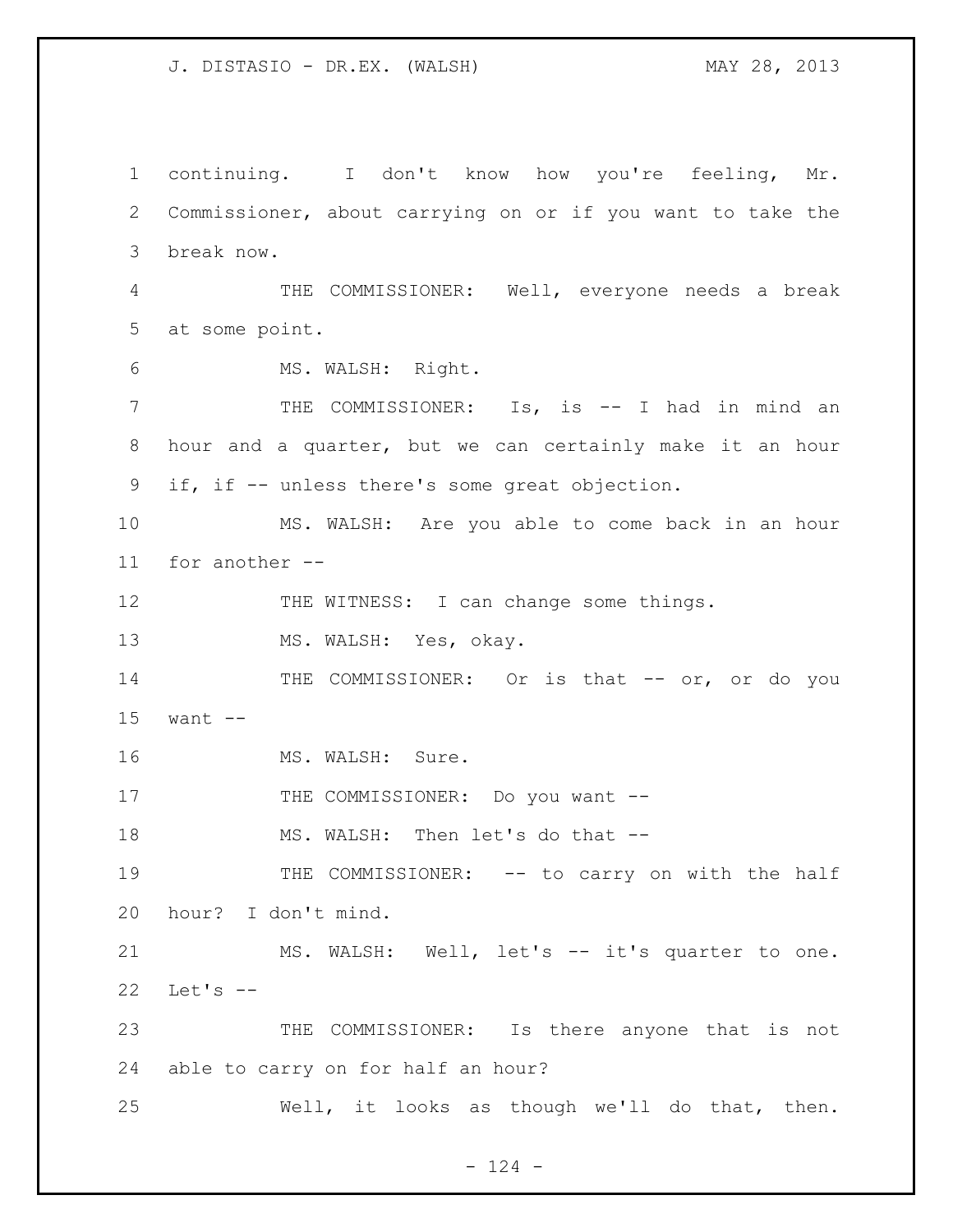That would suit you better, I take it. THE WITNESS: I'm okay either way, but that's fine. 4 THE COMMISSIONER: Okay. MS. WALSH: Do you want to take a five-minute break -- 7 THE COMMISSIONER: No. 8 MS. WALSH: -- Mr. Commissioner? 9 THE COMMISSIONER: Let's carry on, if -- MS. WALSH: You're good? Okay. 11 THE COMMISSIONER: -- if we're going to take a half an hour and perhaps finish the witness. 13 MS. WALSH: All right, thank you. BY MS. WALSH: Q So the, the research questions are set out at page Roman numeral five. We could scroll to that page. If you could just talk about, about the questions, just to identify what you looked at in the study. A Right. So we wanted to identify -- again, building on the, the mobility study, we wanted to identify who were the hidden homeless within the aboriginal population, what was the pattern of migration in these three cities. Were there some parallels to Winnipeg? Was the hidden homeless experience Winnipeg only? Was it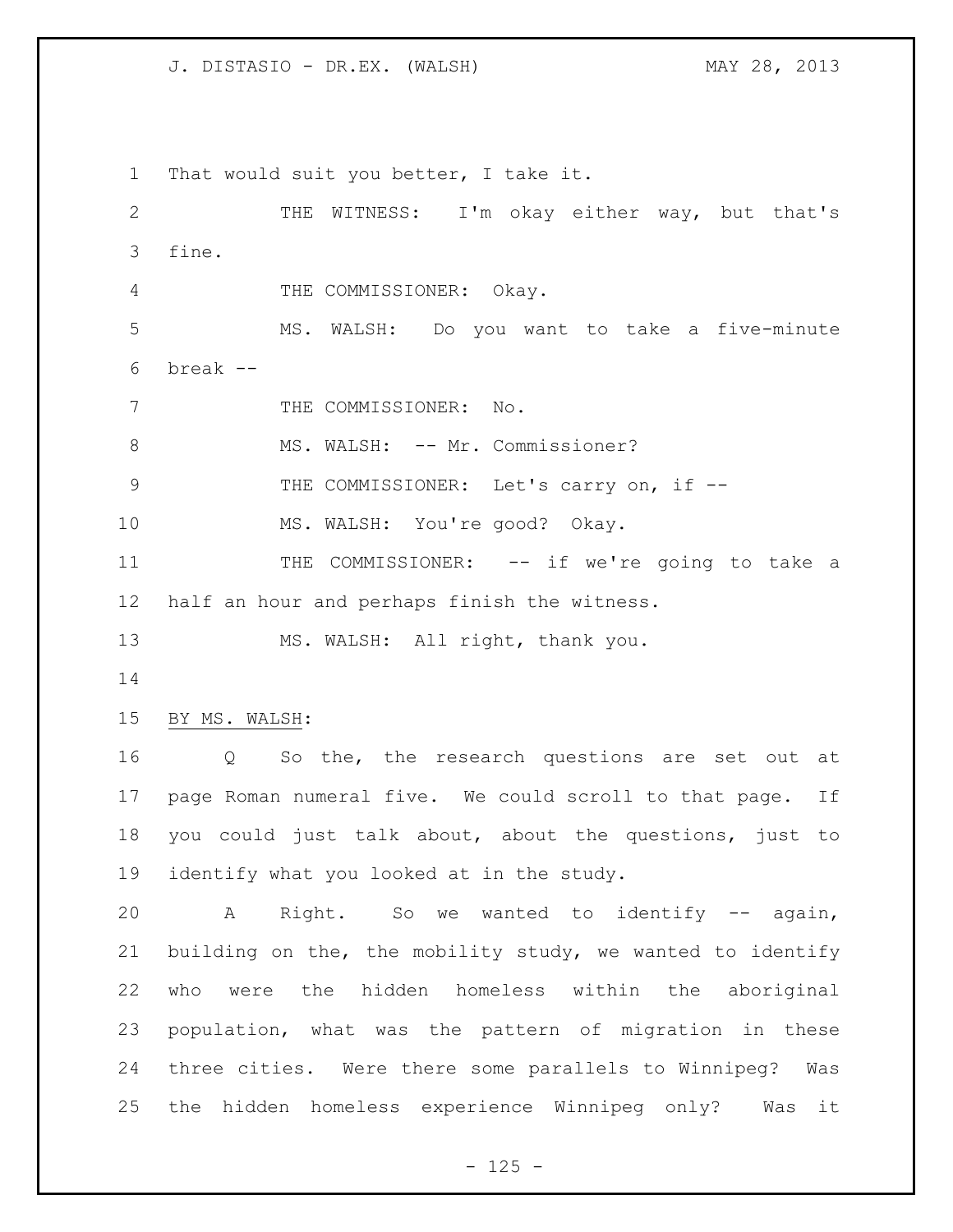prairie focused? What were the issues related to the availability of housing, housing services, that either contributed to the problem or helped it? And how were governments and organizations supporting and addressing the needs of, of persons who were part of the hidden homeless population in the three cities. Q Were those questions formulated with the steering committee? A Yeah. Yeah. Q So we'll go to the, the conclusions, but on the way there, if we could turn to page 66 of your report. Under the heading, Service Providers, you talked about the data that was collected. And if we go to the next page, page 67: "Participants told researchers 17 that the two most important issues facing Aboriginal persons in finding adequate shelter were the lack of financial resources and availability of shelter in general." A Um-hum. Q And that: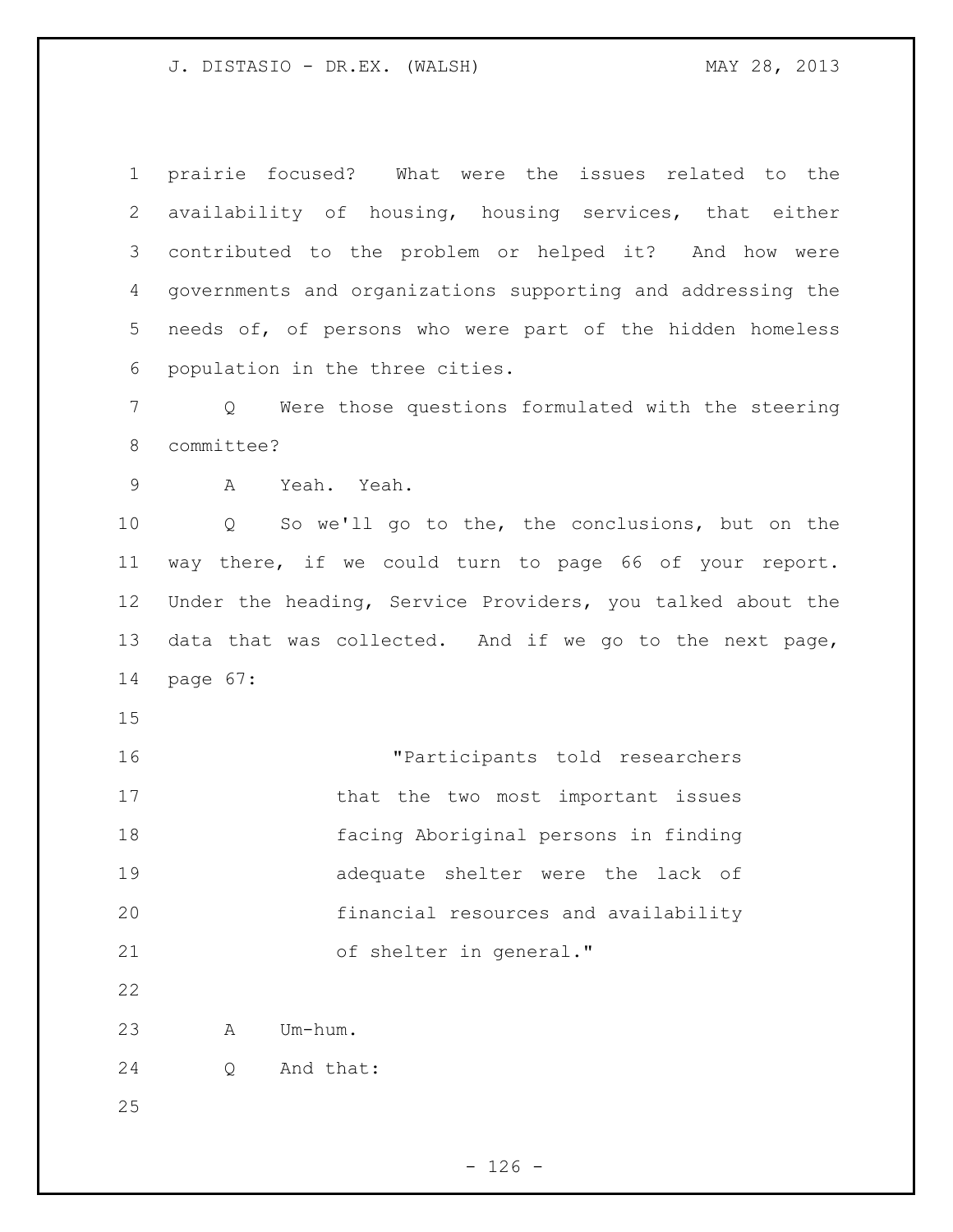"It is important to note that both service providers and those persons seeking adequate housing maintained that by not being able to supply a damage deposit or supply sufficient references [that was] a significant barrier in 8 accessing housing."

 So those are, those are things that we haven't even talked about.

12 A Right. And those became really important, as well, in, in working in the Mental Health Commission study. They, they've held true, that the challenge right now -- and especially in Winnipeg -- you have to put it in context. In a city where the vacancy rate is less than one percent, the challenge in accessing that market is you have 18 to have the, the best: the best references, quick no decision on damage deposit, landlords do not want to wait for EIA to approve a damage deposit, they don't want anything. And what we learned in the commission study is we need to get rid of all these barriers. So, bang, good reference letter from us, open -- any barrier we can find, let's get rid of it.

In here, though, it was just repeated: I don't

- 127 -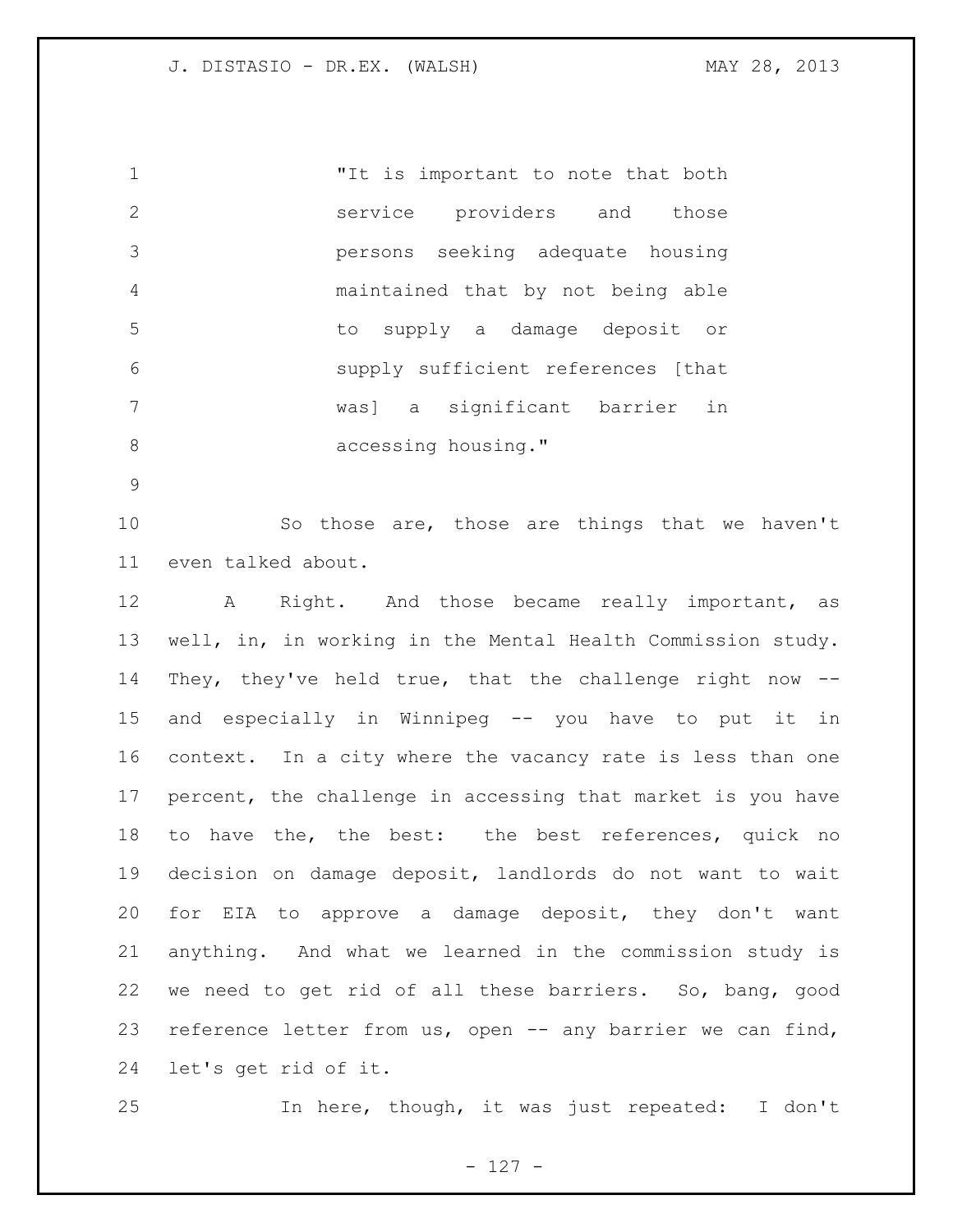have good references, or I've, I've moved from a northern remote community, or I've got some bad references.

 And again, what people need to realize is, is -- well, in this study in particular, we were working in particular right with persons who had a history of being homeless. And if you've ever housed -- tried to re-house somebody, you have to just accept the fact that they've got a -- as I like to say, a complex residential history.

 And so we needed to find ways to navigate that, but doors were slammed. Doors were repeatedly slammed. Don't have good reference, you know, no damage deposit, you're out. And we have to raise the fact that -- and I think it came up in both that racism still played a role in shutting persons out of the, of the housing market.

15 0 And how was that identified?

 A That was just more identified in anecdotal discussions with people. And it always came up. Very difficult for us to sort of quantify --

Q Sure.

 A -- beyond the fact that people just expressed that was their feeling, that was their view.

 Q And scrolling down towards the bottom of the page, the last paragraph, you say:

"Affordable housing, lack of urban

- 128 -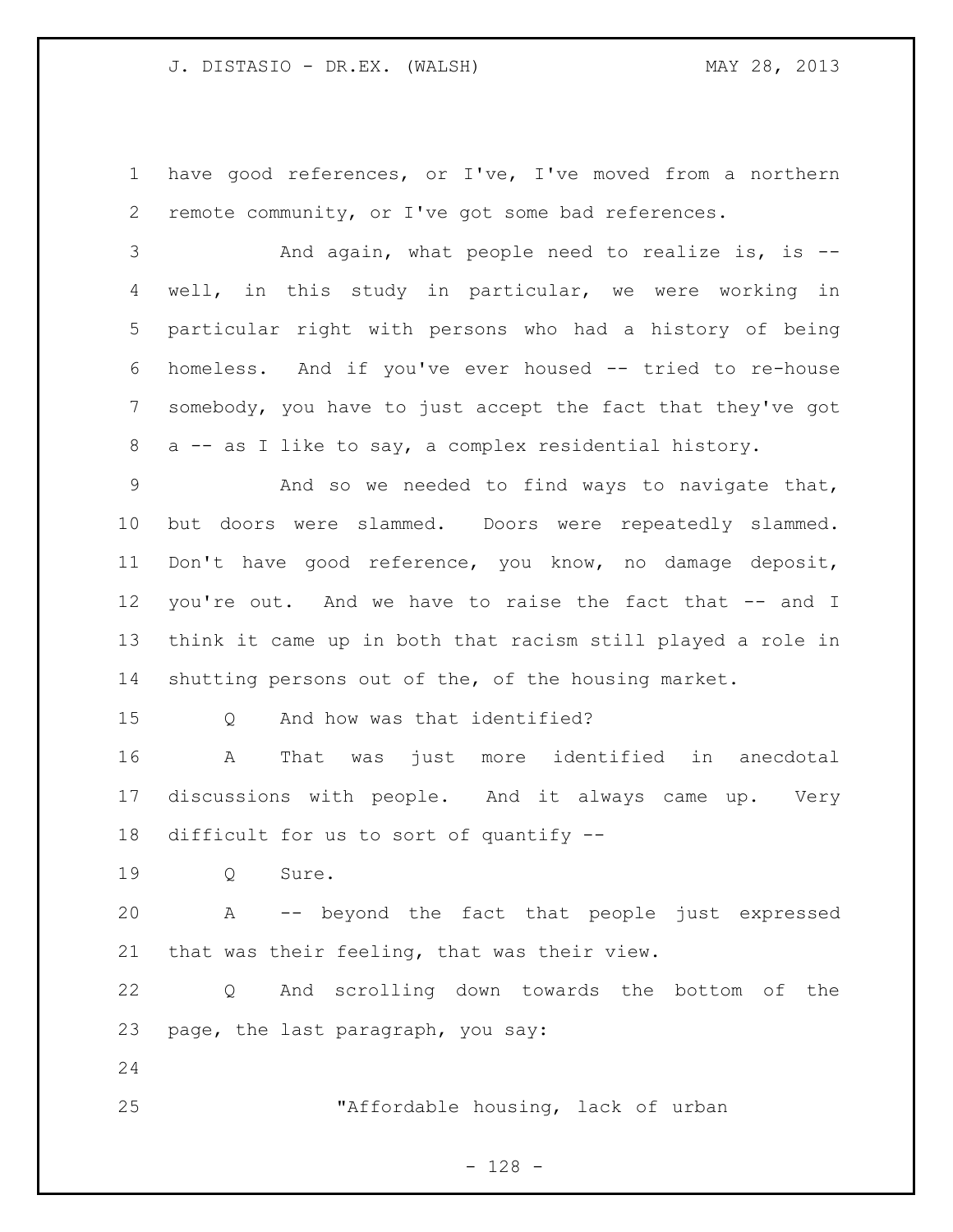|    | knowledge and accessing support    |
|----|------------------------------------|
|    | services were the most commonly    |
|    | cited reasons for the experiences  |
|    | for those who are new to the urban |
| -5 | setting."                          |

 A Um-hum. And again, it parallels work out of the mobility study because what I said earlier was that one of the most challenged groups in coming to Winnipeg and facing challenges were First Nations first-time movers to an urban centre. And it seemed to us that as we looked at the data, it almost took several attempts for somebody to become a bit more successful in their long-term housing. And so you have the first-time First Nations movers into an urban centre that seemed to face greater likelihood of becoming homeless, but if somebody had repeat moves to an urban centre, they seemed to fare a bit better.

 Q So what do you think is the reason for that? A Well, and I think it comes into this, because I think they just weren't prepared for the complexity of accessing a very unresponsive, un -- you know -- humanistic 22 network, but it took them a few tries, sort of a  $--$  my  $--$  that's -- and that's my kind of view and I, I, I think there's something to it.

And the data supported us when we kind of looked

- 129 -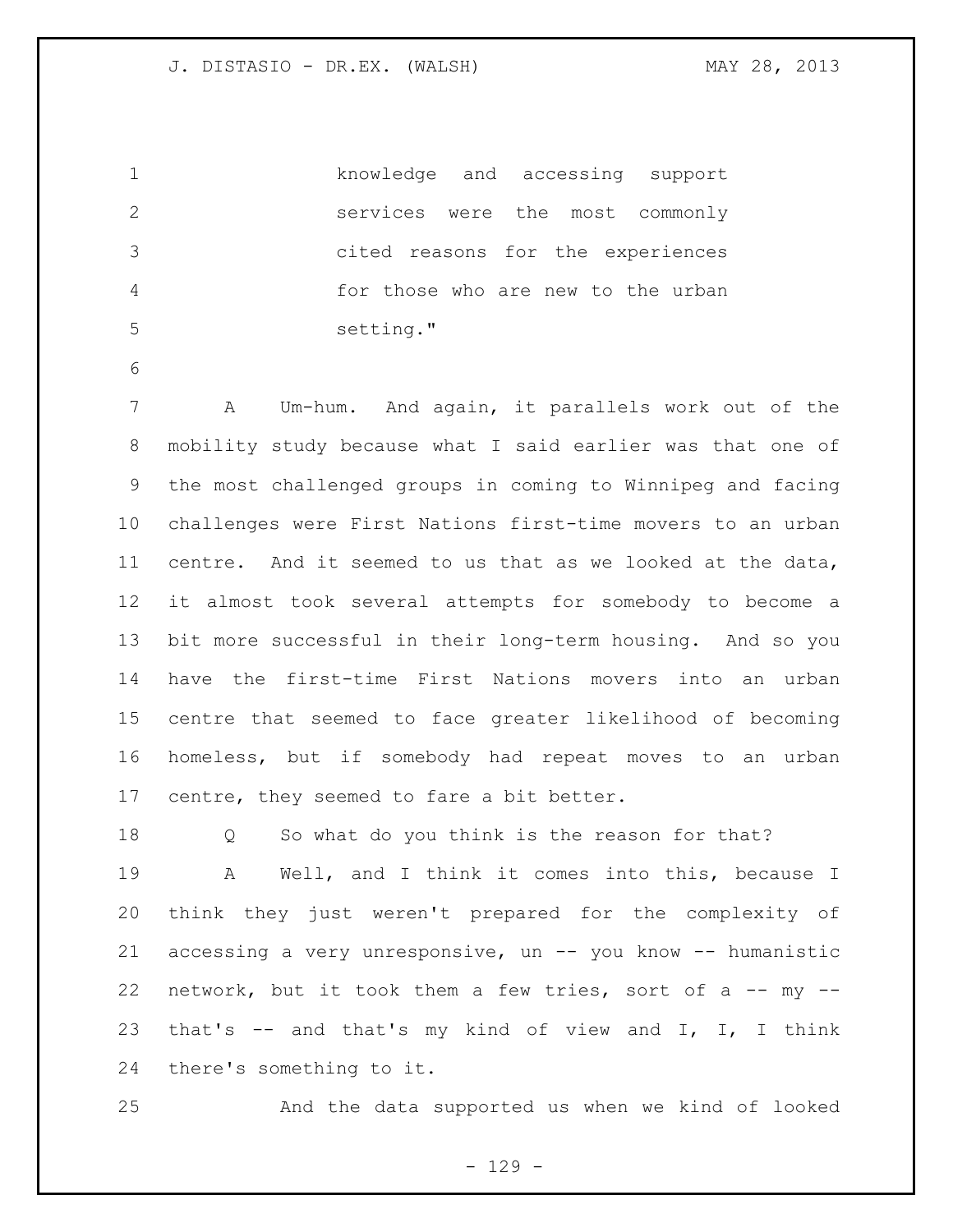at it again, that it was that repeat mover that just seemed to have a bit more success and felt, well, maybe, you know, you come to Winnipeg for that first time, you're young, you don't quite know what's going on, you're, you're -- maybe you're a student or here for whatever reason and there's a lot of challenge. And then you end up not being successful and then coming back again that second and third time.

 So we did identify in both studies a lot of repeat movers back. And again, we weren't sure if that was just part of that circular mobility that I talked about, kind of that connection to home and community, or whether it was just kind of a repeated attempt to try to find success in moving to a prairie urban city.

 Q And the participants, the people that you are talking about, who were they? Were any of them people with children?

 A I sometimes mix both, but I, I think we had a range. You know, we did find, though, I think, in the, in the hidden homeless one that sort of a sub-group that required a bit more support were actually single males that sort of fell through the system even further because there were less supports available for, for single males. But we found a range.

 But again, when, when you look at the homeless population, it is still disproportionately represented by

 $- 130 -$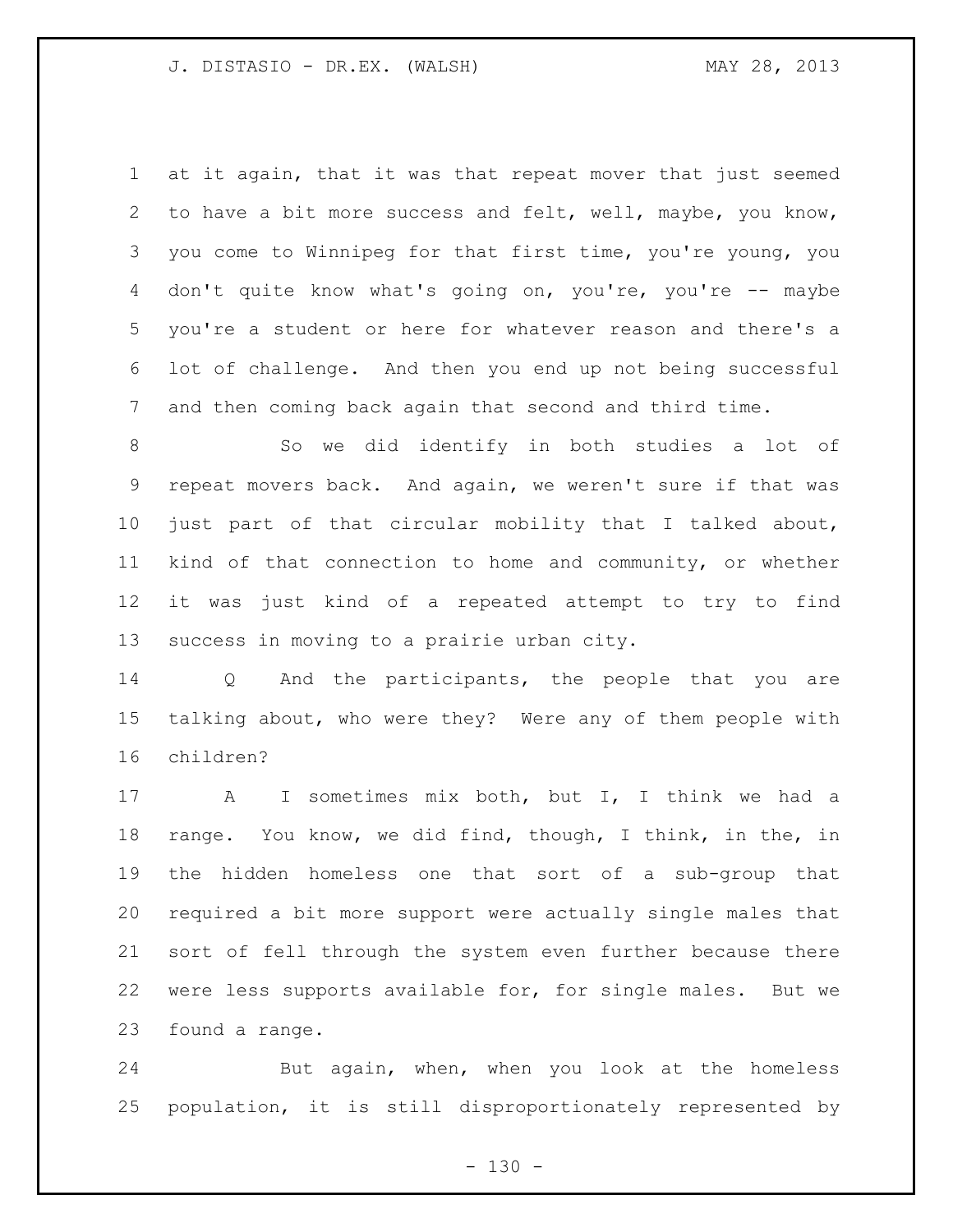| $\mathbf 1$     | single persons although the sad reality is, you know, there |
|-----------------|-------------------------------------------------------------|
| 2               | are increasing numbers of families present in our shelters, |
| 3               | and that's evident in the fact that our, our main shelters  |
| 4               | have included family accommodations within -- I guess it's  |
| 5               | Siloam Mission and, and Salvation Army in particular.       |
| 6               | If we turn to page 69, the quote you have here<br>Q         |
| 7               | is, "I am a gap worker, I fill the gaps."                   |
| 8               | Yeah.<br>A                                                  |
| $\mathsf 9$     | And you talk about -- if you scroll down to the<br>Q        |
| 10 <sub>o</sub> | next paragraph, please:                                     |
| 11              |                                                             |
| 12              | "Service providers were asked                               |
| 13              | if they could identify any gaps in                          |
| 14              | the current system or what other                            |
| 15              | programs were needed that would be                          |
| 16              | of benefit to persons accessing                             |
| 17              | their programs."                                            |
| 18              |                                                             |
| 19              | And that's where you got the quote from a                   |
| 20              | frontline worker.                                           |
|                 |                                                             |
| 21              | A Um-hum. You know, what I've learned over the              |
| 22              | years is that there is just this embedded informal network  |
| 23              | of referrals and sources that people just -- I don't        |
| 24              | understand how they, they, day in and day out, work where   |
| 25              | they do, but they somehow managed to navigate the gaps in   |

- 131 -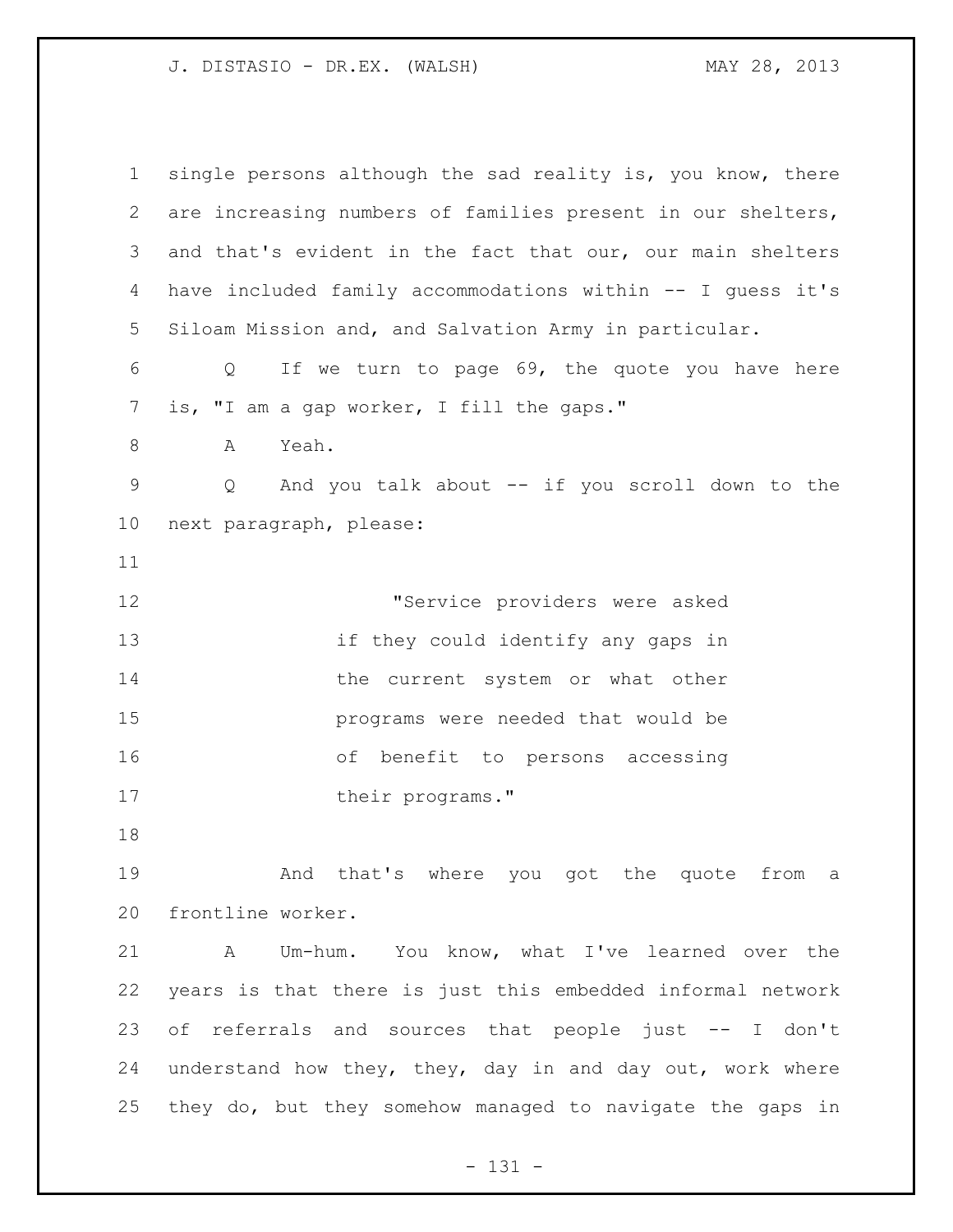the system. So you'd have a frontline worker at a, at a shelter here in Winnipeg and they would know how to find, you know, a medical person or they would know who to call at this place, or how to connect somebody into these supports and services, that had nothing to do with what they were doing. And I really wanted to do some work on this because it's just how people have learned to respond to a system that's broken. It's just find whatever you can; try your best every day. Otherwise, you know, the shelter becomes full.

Q So is that a form of ad hoc service provision?

 A Yeah, absolutely. And I think in the mobility study we talked about actually how people found services and supports, and a lot of it was not necessarily from traditional directories. Some referral, a lot of word of mouth, a lot of walk-by, and a lot of this informal referral from an agent staff who wasn't quite related but knew, you know, to phone somebody at such and such, and they'd help you, and they'd get on the phone and try and connect. And it's a pretty complex network, but it -- I guess in the patchwork of services and systems that we have, it's the best we, we can do.

 Q Before I take you to your conclusions and recommendations, you just said a system that's broken. What, what system are you referring to?

- 132 -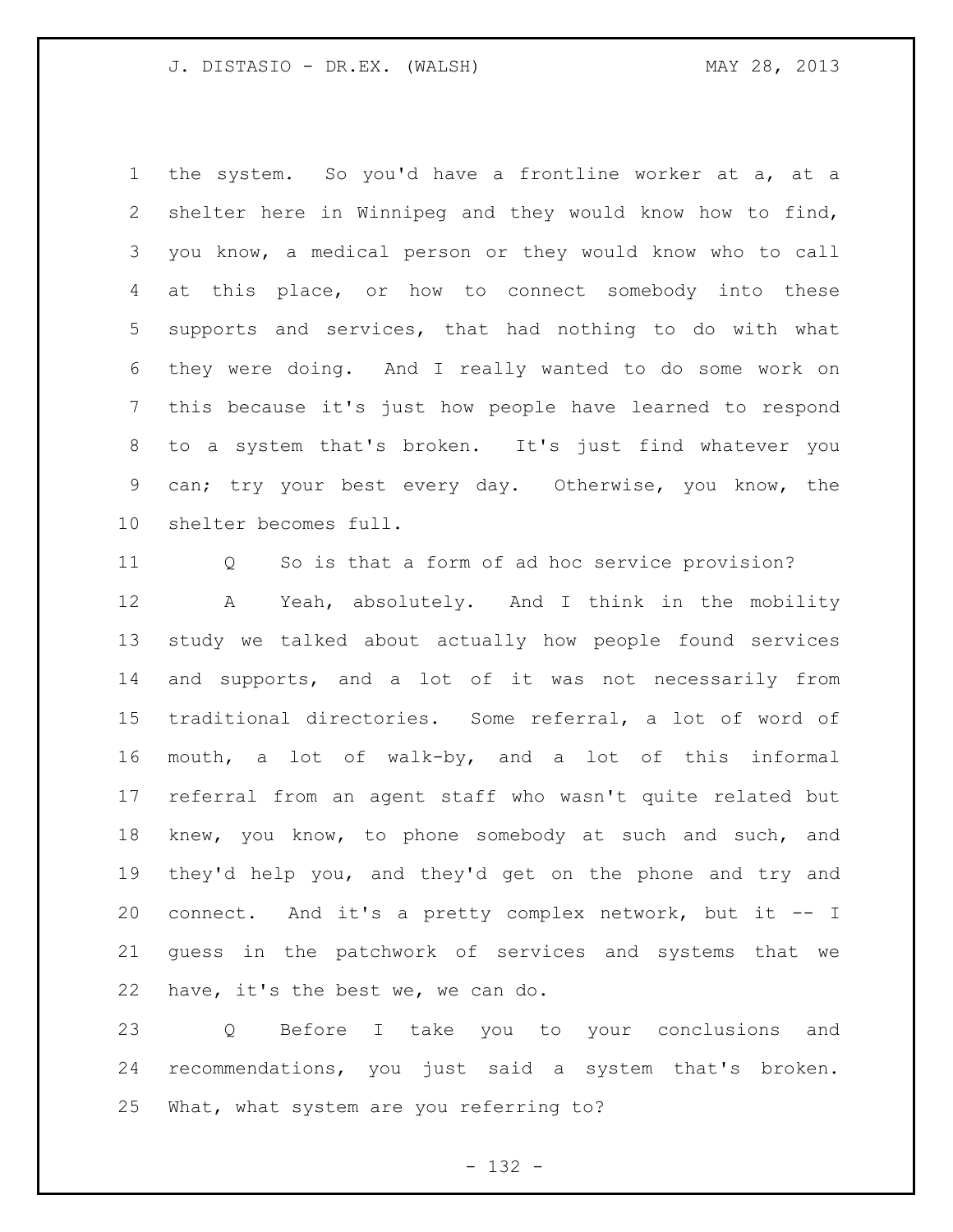1 A From this study, basically -- I mean, the emphasis would be on the housing system.

Q Okay.

 A You know, we just, we just cannot figure out a way to stem the growth in the homeless population and those who are inadequately housed and those who are housed in really poor conditions. We just have failed.

 Q Your conclusions start at page 72. You've got four areas that were explored. You want to take a minute, but you can tell us what are your conclusions and, more importantly, what recommendations did you have when you wrote this report in 2005 and what recommendations can you give to the Commissioner?

 A I mean, I think these ones are still valid. I mean, we, we again have not resolved the lack of affordable housing in a meaningful way. In fact, we've probably eroded that. And what's interesting, if you look at the, the cities that are involved, prairie cities from 2005 to now have actually been on an upward trajectory. You know, housing prices in Regina, Saskatoon are outpacing those in Winnipeg, and so both cities have increasingly become even more unaffordable than they were. And I don't think any of those cities have made meaningful inroads into addressing that. And so, you know, we've said that, again, there's got to be some kind of solution to, to building or

- 133 -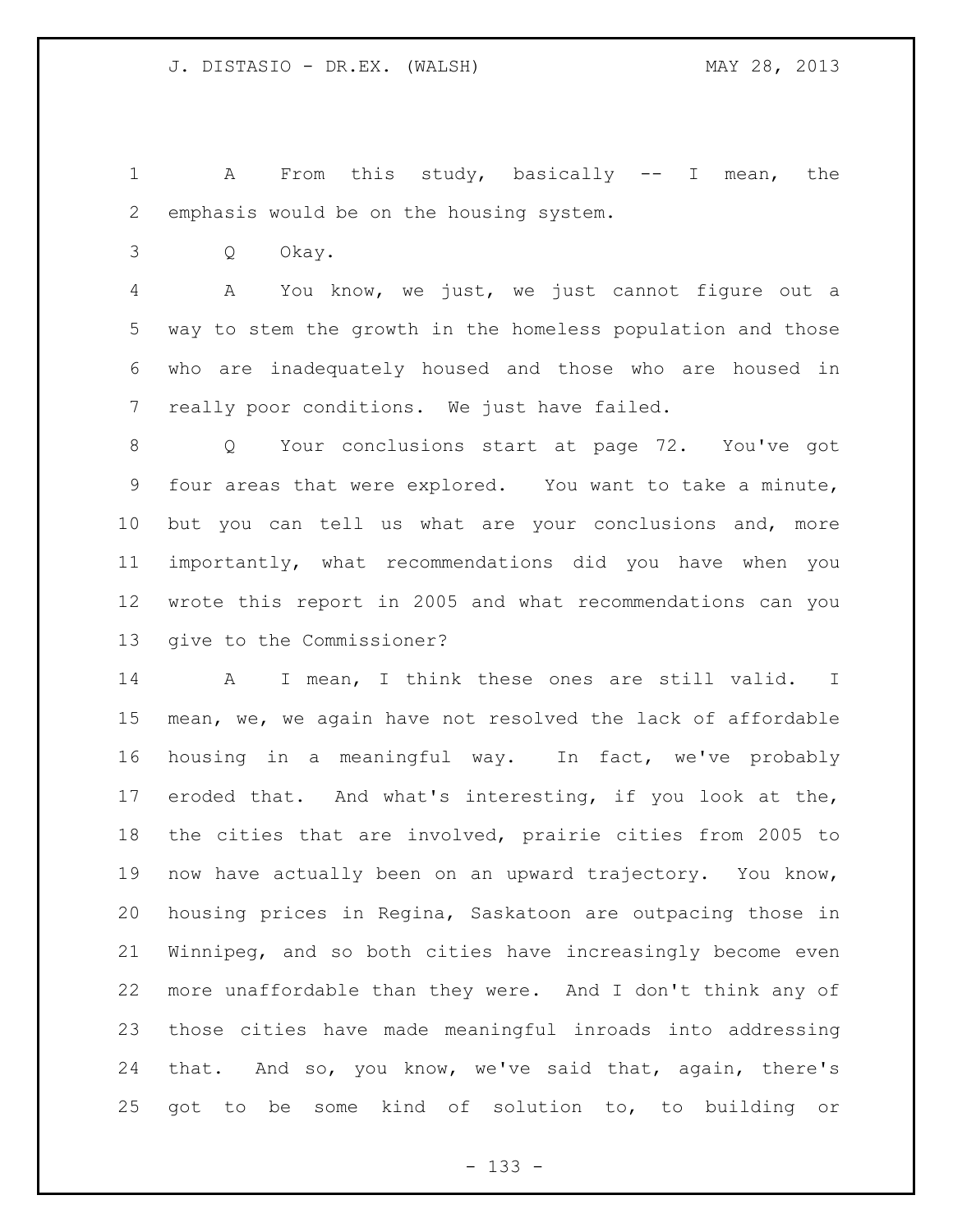supporting the, the, the construction of new affordable housing.

 But as I mentioned very briefly before -- and I'll go back because I give the province the credit -- the rent supplement program that they're offering right now is a very solid way to increase the ability of, of non-profit organizations to deliver housing in a, in a more affordable manner.

 The lack of support networks, you know, again, stem from the fact that you've had a lot of movement of people into and out of communities. People weren't necessarily aware of where they could go to get the right supports. And, you know, again, so the Urban Eagle Transition Centre becomes an interesting model that I think you need to explore a bit more because I think they would have a better ability to, to communicate how that can work.

17 And two and three kind of go together, you know, because that information -- and it was interesting because, you know, an example is that Manitoba Housing says, you know, you can get on a wait list wherever you are in the province, and you can say you want to move to Winnipeg and when a unit comes up in Winnipeg they will contact you anywhere. I remember that. I don't know if it's true, I mean, but that information challenge -- and again, when I 25 go back to the mobility study, the fact that, you know, it

- 134 -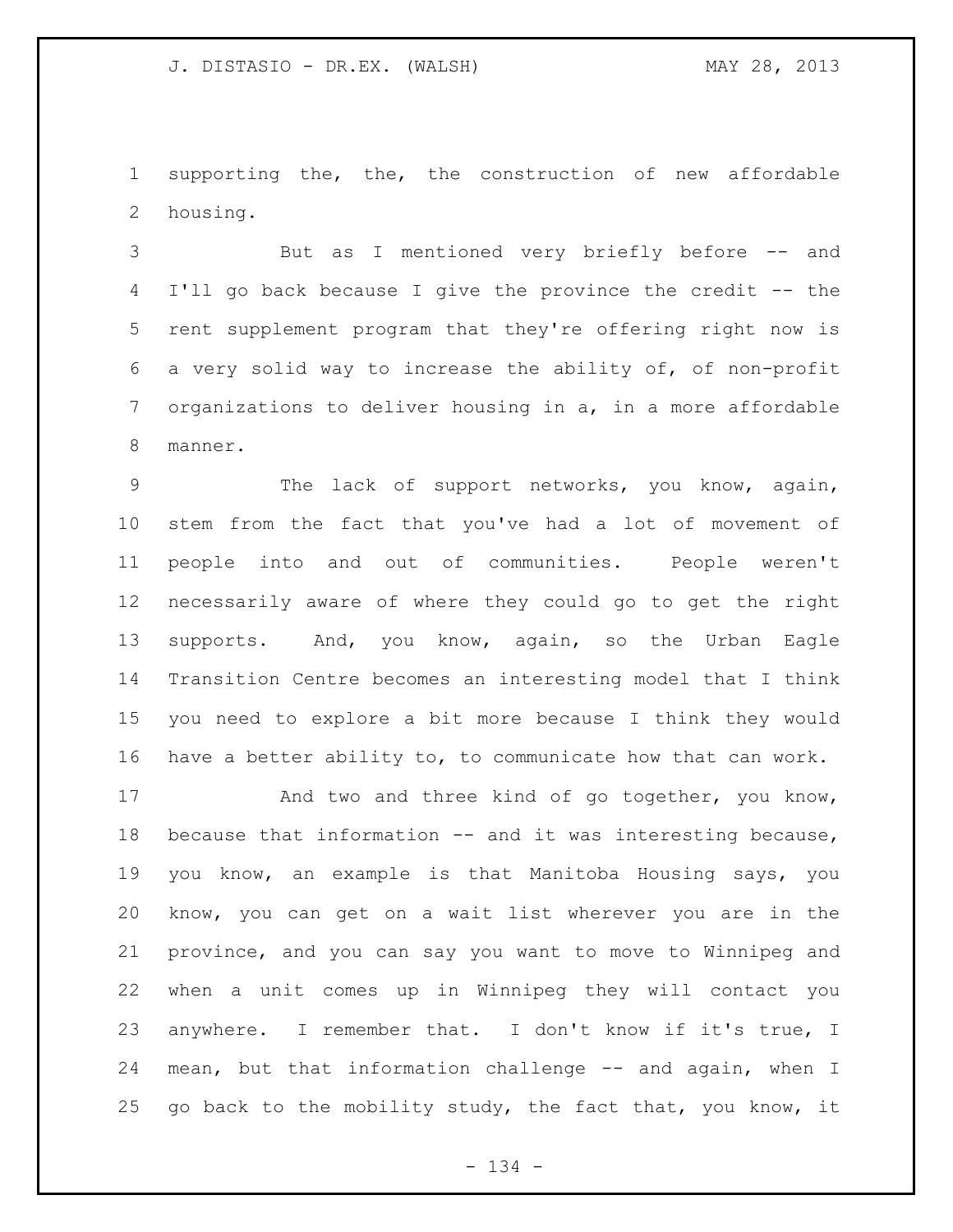was word of mouth, it was kind of these informal referral networks, it was kind of a patchwork of how people found what they needed, again said to me that information is needed both in rural northern remote communities, reserves included, and in sort of destination communities because the mobility patterns of, you know, indigenous populations of Manitoba are complex. You know, from the far north into Thompson, from, you know, central Manitoba or, or southern Manitoba into Winnipeg, there are complex patterns that exist, and if you add the prairie city component, it gets even more complicated.

12 The, the fourth piece, I, I think probably the Commission has covered it in terms of the discrimination that was just -- seemed so apparent all the time in people's minds. And again, it's something that we weren't able to quantify but we felt that it was important for us to say.

 Q Did the study look at whether there was any significance to services for aboriginal people being provided by aboriginal service providers?

21 A Yeah, you know, it was, it was kind of -- it was interesting to me because it was a bit of a mixed bag, you know, that there were some that felt more comfortable with non-aboriginal service agencies and some that did not. But I think there was definitely support that the aboriginal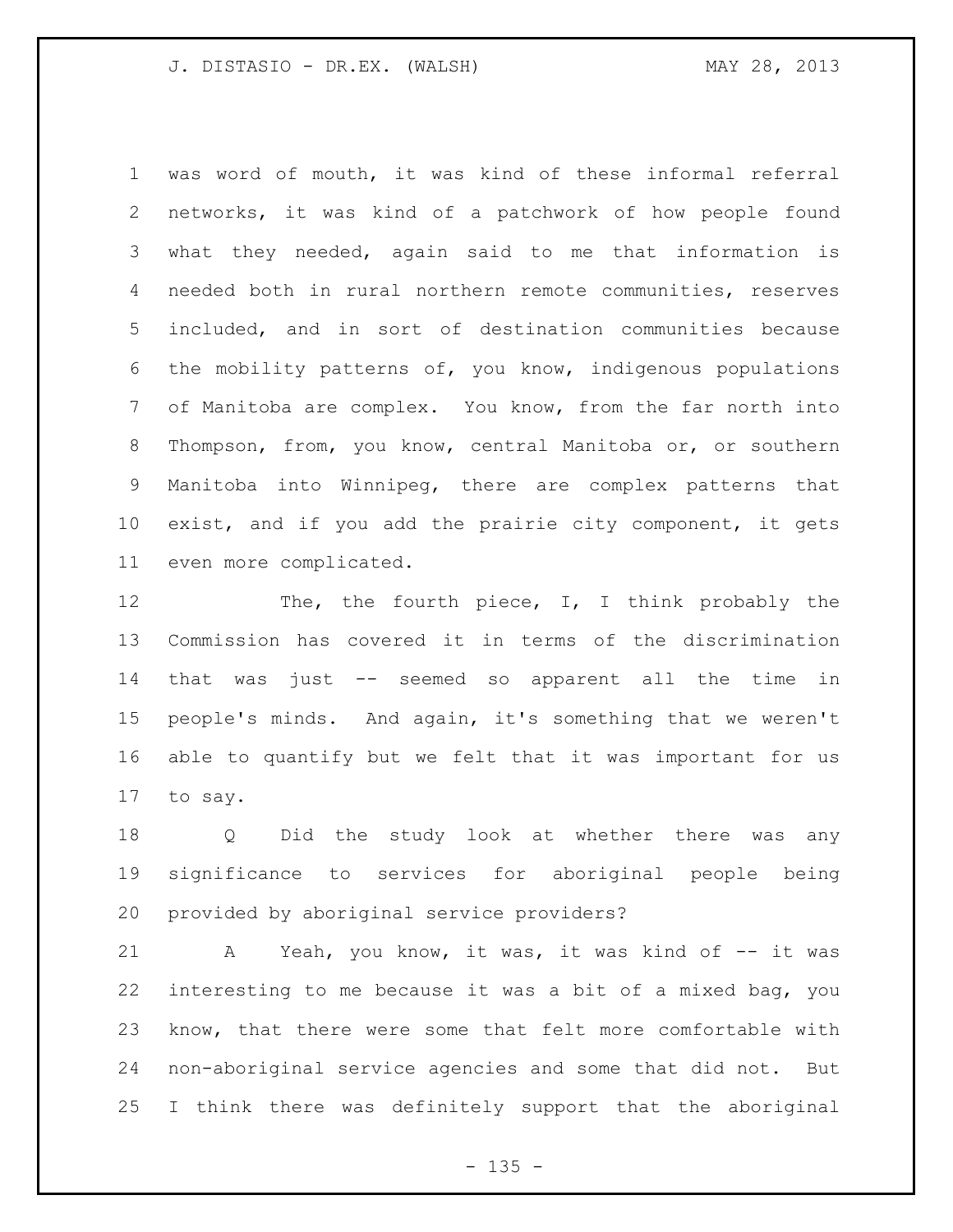community needed to, to provide more control of the services and supports, including housing.

 And, you know, in another report that we did that worked with the Manitoba Urban Native Housing Association, we did a housing plan with them for the city and, again, they're just inundated with requests, right, for families and individuals, and they're providing housing in self- contained housing for a lot. They have a big stock of nice single detached homes. But the need overwhelms what they can do, and they are increasingly -- and again, I can't speak to the situation today, but up until a few years ago, they were just strapped with the challenge of running that type of housing.

 Q So if you could give us a wish list Of very practical recommendations?

 A Well, I think that the number one is I think we've got a good network in Winnipeg. We've got, you know -- and again, I speak just from the housing piece, maybe from the side of homelessness. We have a good range of aboriginal-based housing providers who I think just need more tools and resources to do what they're doing, you know, and I go back to that one report that was supported by IUS in 1969 and one of the outcomes of that report was the, the, the formation of Kinew Housing. And Kinew Housing is Canada's oldest urban native-run housing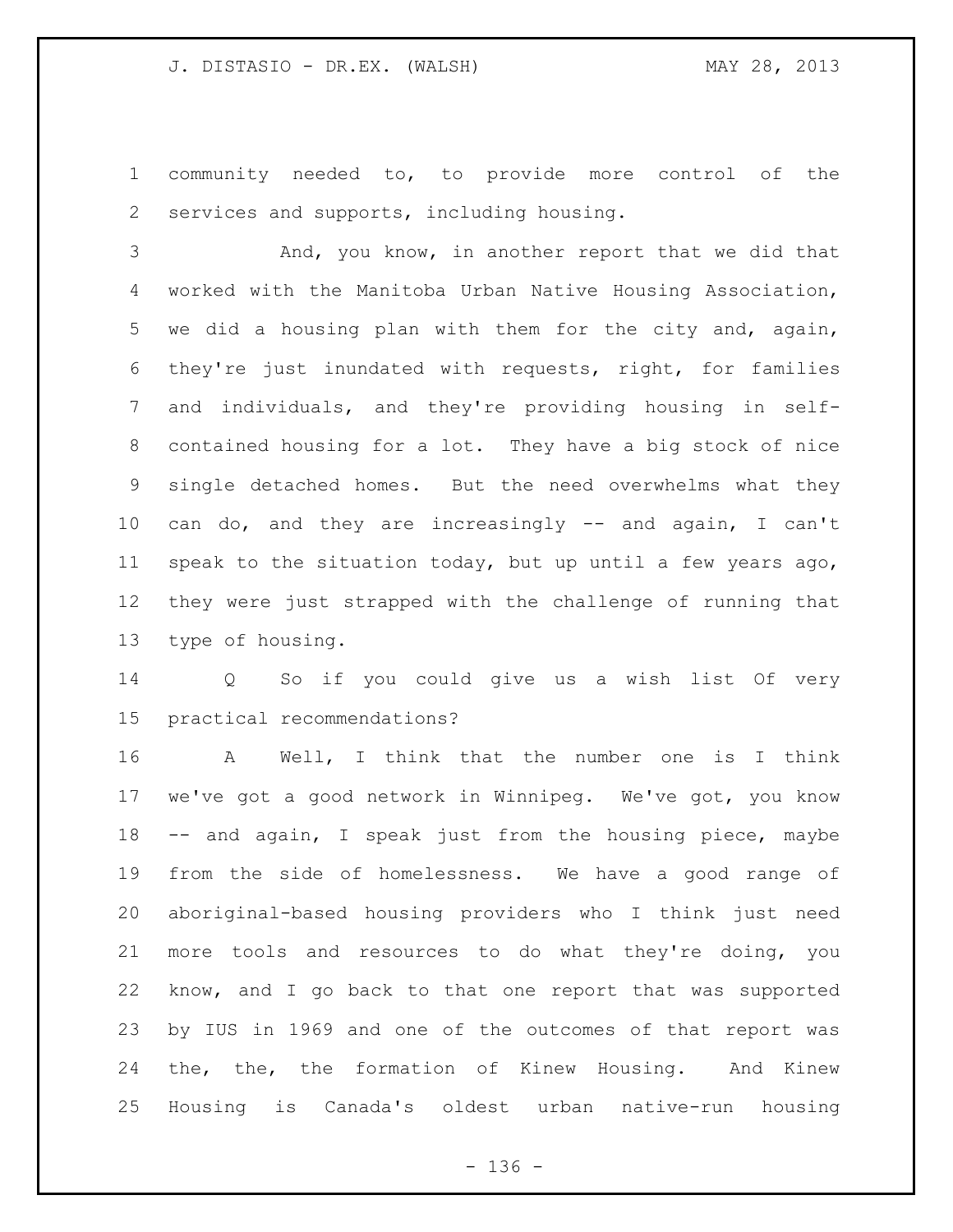association. They've got a lot of skill. I just think they don't have the, the necessary resources to meet the overwhelming needs that they, they face on a daily basis. I don't even know how somebody answers the phone there and for the 500th time that day says no, or, you know, we'll put you on a wait list, you know.

7 And so I think we've got capacity and we've got some knowledge in the community, and I think there's wonderful agencies doing tremendous work. And, and I was talking with one of your witnesses tomorrow about this, and in my involvement in the Mental Health Commission study, one of the service agencies that's been -- we've worked very closely with is the Ma Mawi Wi Chi Itata Centre. And so Ma Mawi Wi Chi Itata is primarily an aboriginal-based agency, but in the mental health study they were asked to provide services and supports to persons who are homeless with mental health issues who were from both an aboriginal and non-aboriginal background. And so when I talk to those in that group who are non-aboriginal, they speak of the wonderful experience they had being served by an aboriginal agency. I said, well, that's, you know -- and that's a rarity in, in the city.

 And so they'll talk about, oh, you know, went, went to a sweat and met with an elder and I got all this stuff going, and it, it's quite wonderful. And I thought,

- 137 -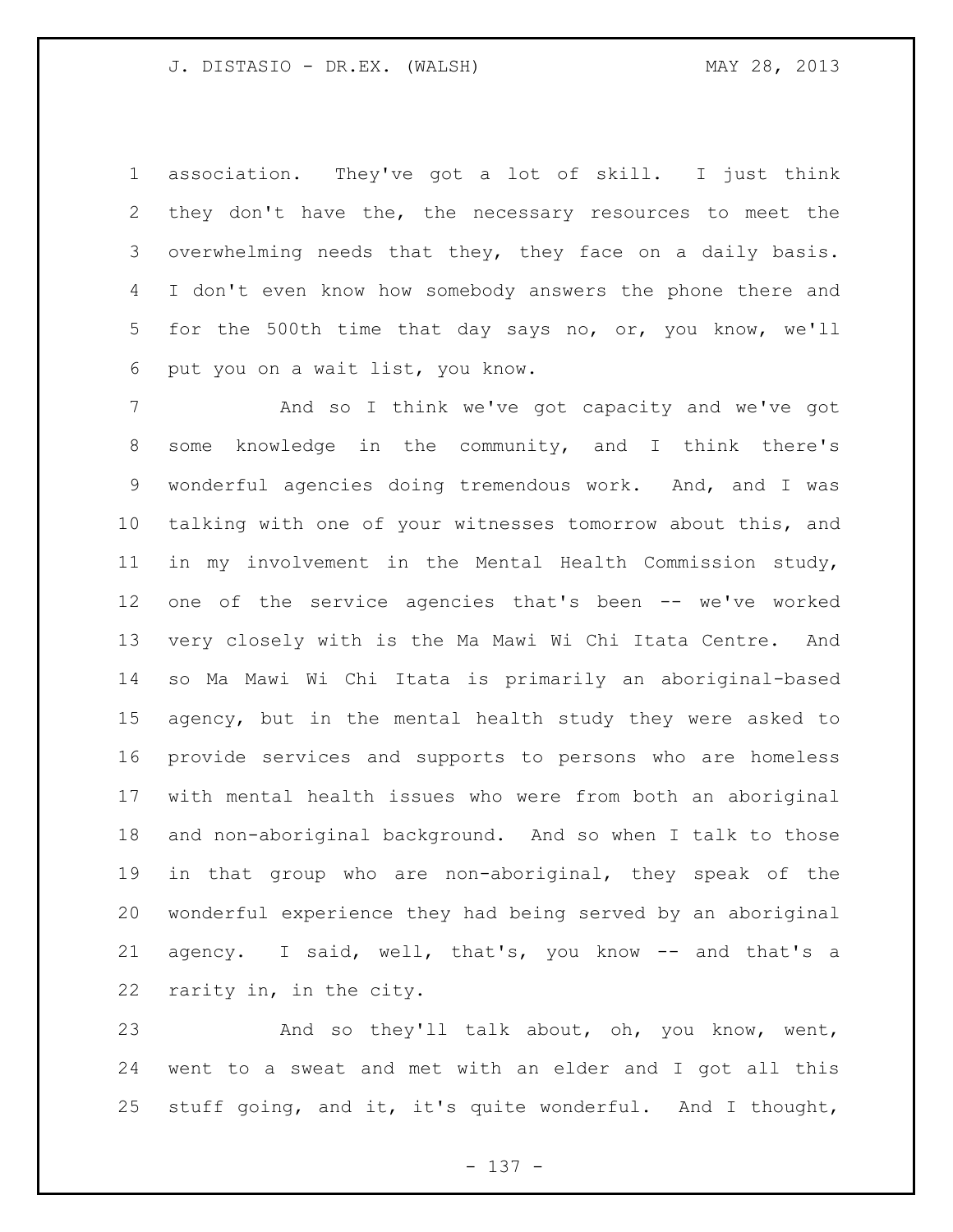1 boy, you know, that's -- that, that doesn't occur very often. But it speaks to the fact, I think, that there's a huge amount of capacity in this community to address the, the gaps in providing the supports for people to be successful in keeping and finding quality housing.

 And I think that's the issue here, because the challenge in Winnipeg and in our inner city is that we have a huge number of homes in need of major repair. We've got this concentrated area of poverty, and for the last probably hundred years we just have not been able to, to resolve this spatial mismatch that we have in Winnipeg. And I think we do need to have the provincial government step up and provide additional supports to create and maintain more housing. They are doing a few things, but it's not enough. And the City of Winnipeg has to step up.

 But I think leadership has to come from those 17 that are already there, so I go back to  $-$  again, to the, to the -- again, the housing organizations within the MUNA umbrella who -- they represent a number of organizations, and we've got to figure out ways to deal with that.

 Q And just finally touching on, on your reference to there being wonderful organizations that, that have capacity, is it your experience that anything needs to be done to enhance that capacity?

A Well, you know, I mean, in all the work that I've

- 138 -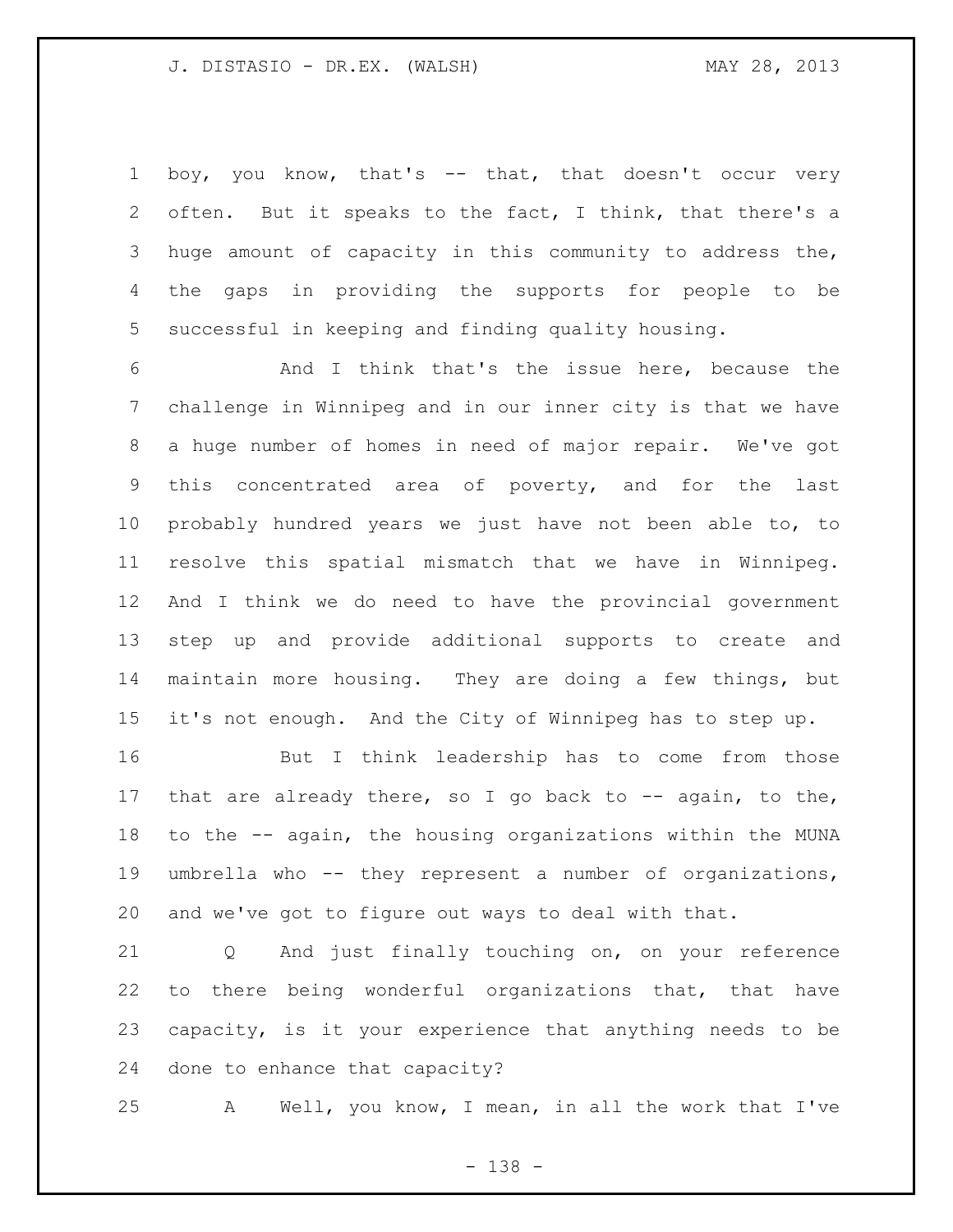done, the same thing over and over, is stop funding programs and supports on these ad hoc one year, two year 3 basis. I mean, the worst thing I -- and personally, I just came off a call with trying to address some grant question, and it doesn't make a difference to us in terms of, you know, whether we get the money today or next month at the university, right? But to these organizations that are 8 continually applying for funding, waiting for dollars, writing long-winded reports about this, that, and the other, and then the next year the program changes and, you know, new government, new this, it is too complicated. They need to simplify the support for building and maintaining affordable housing in Winnipeg by community- based organizations that know it best, to deliver it to the, to the individuals that they know best.

 THE COMMISSIONER: And what they need is more money to make that possible.

18 THE WITNESS: More money, but, you know, it -- and it's longer term money. They need sustained ongoing funding that's not interrupted by, you know, one person who decides at the end of the month that, you know, we're changing direction. They've got to have some kind of window where they can get things done.

24 THE COMMISSIONER: Well, who are you -- who, who is it you have in mind who will say, We're changing

- 139 -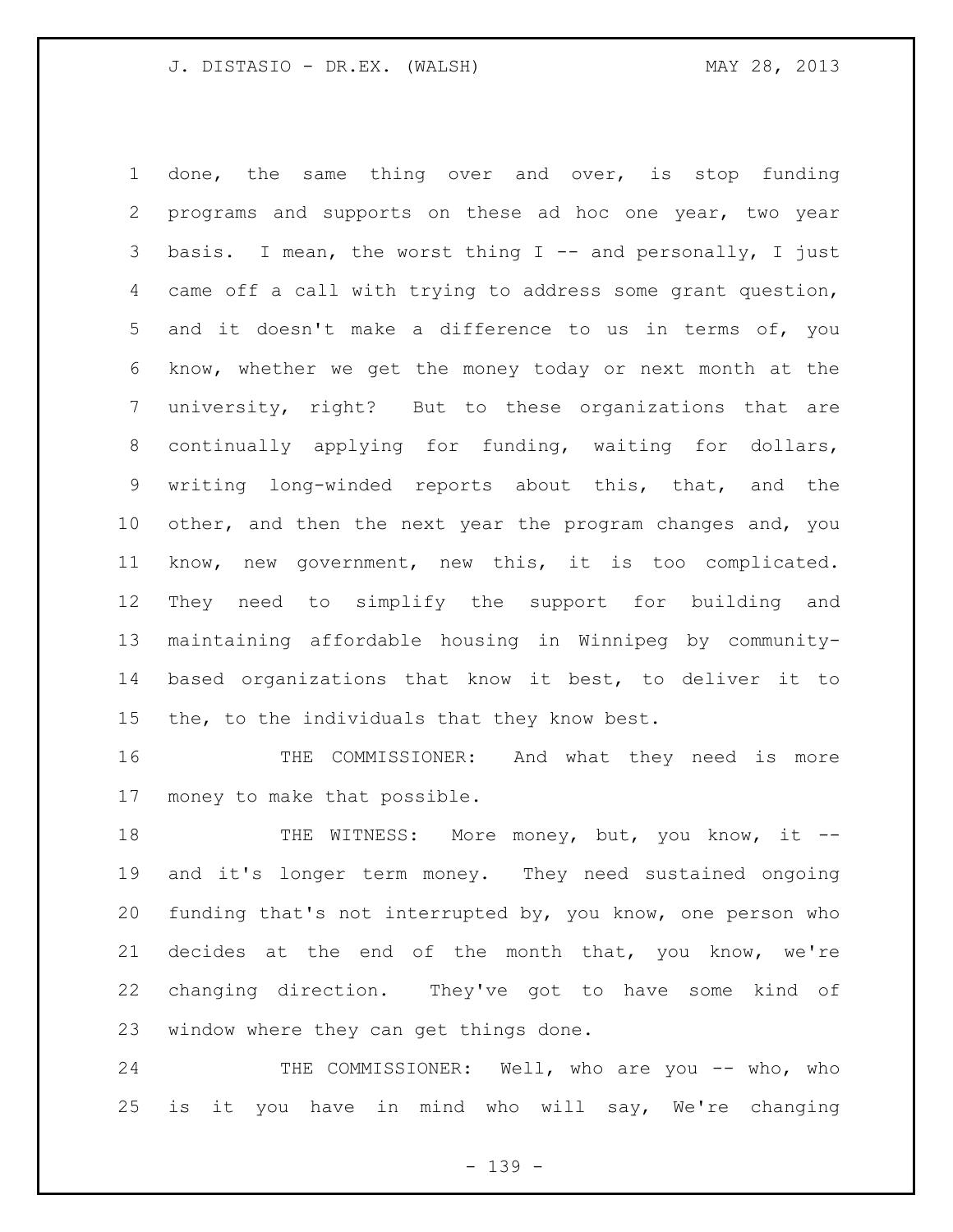direction at the end of the month? Who are you talking about?

 THE WITNESS: Well, I mean, again, through my lens of looking at the homeless stuff, I mean, from 1999 when the federal government started the SCPI program -- and I forget what it stands for, I apologize -- to where we are now, that whole homeless stream has evolved dramatically. So it's kind of changed, and every time that we come back to a new plan to address homelessness in Winnipeg, it's a new set of parameters and we've changed the tables or, you know, a new program comes in and, and some sunsets.

12 But, again, at the end of the day, I think that a lot of these groups just don't have core long-term funding to do what they need to do. And there's one-off programs, and they're good, but I think it causes a lot of challenge for groups. Writing grant applications, writing renewals, hoping something gets extended, you know, staff coming and going. Including our mental study, which is, is running out and we're still waiting to see if it gets renewed. So we've got -- now I'm seeing it firsthand. I've got -- there's three service teams all waiting to see whether or not somebody's going to step up and fund it long term. In the meantime, everybody's looking for jobs.

 MS. WALSH: Those are my questions, Mr. Commissioner.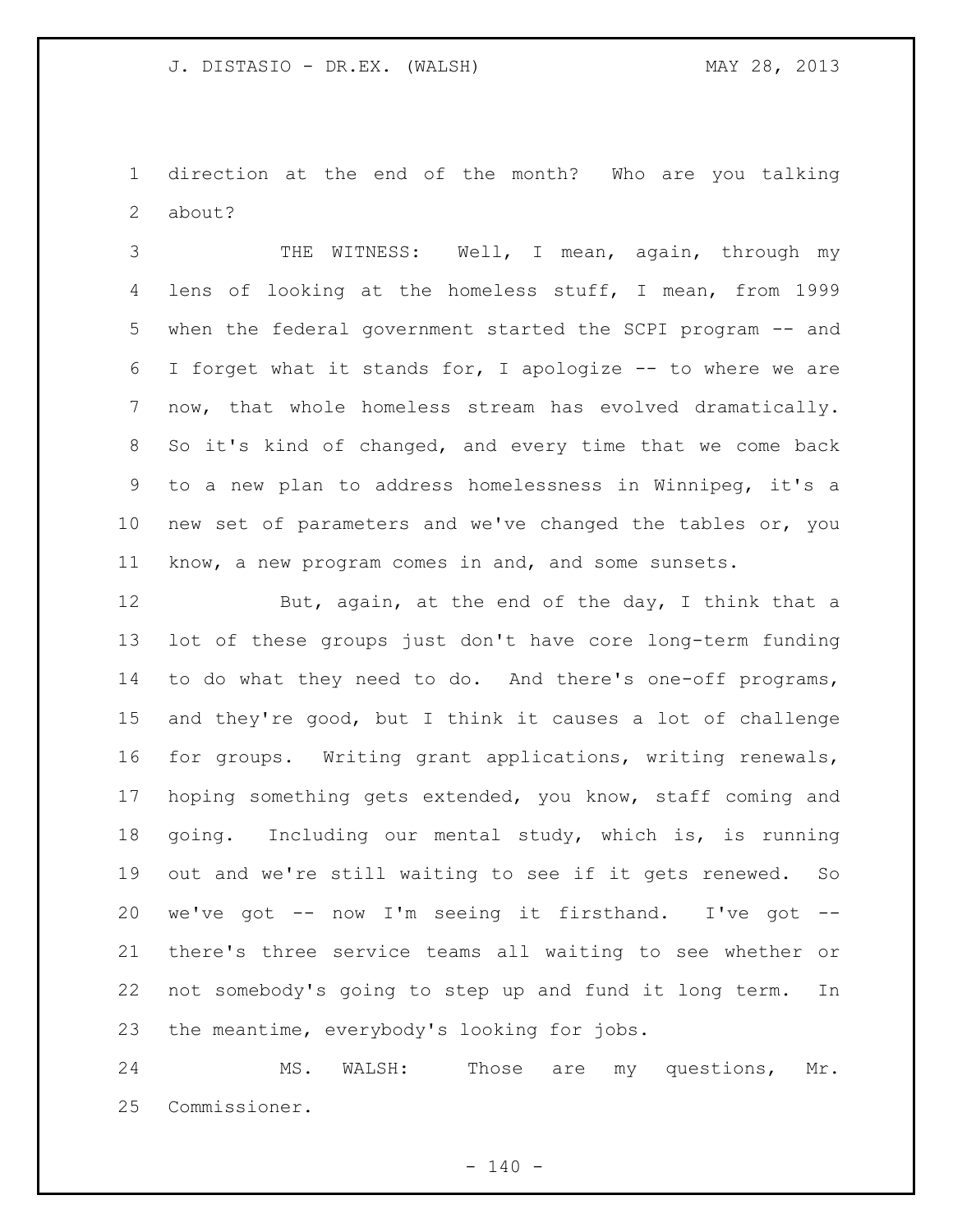THE COMMISSIONER: Thank you. Are there other questions to be asked? Mr. Haight?

 MR. HAIGHT: Mr. Commissioner, on behalf of the Manitoba Métis Federation and the Métis Child and Family Services Authority, I'd like to seek leave -- we only have intervener status for this phase -- to ask one or two very brief questions. Dr. Distasio's 2004 report has been referenced in the paper that was submitted to this Inquiry on behalf of the MMF and the MCFSA, and I just wanted to take one question asked by Commission counsel and expand it just a bit.

12 THE COMMISSIONER: I will allow you to do so. 13 MR. HAIGHT: Thank you, sir.

## CROSS-EXAMINATION BY MR. HAIGHT:

 Q Dr. Distasio, you were asked by Commission counsel about the issue of aboriginal families, Métis and First Nations, spending 30 percent of their income on shelter, and that your 2004 study had found that that was the case. I would just like to ask your opinion, in, in your view, based upon your experience looking at housing issues, as, as to whether that is overspending on housing. A Sorry, can you repeat that? If they're spending more than 30?

Q If they're spending 30 percent or more on

- 141 -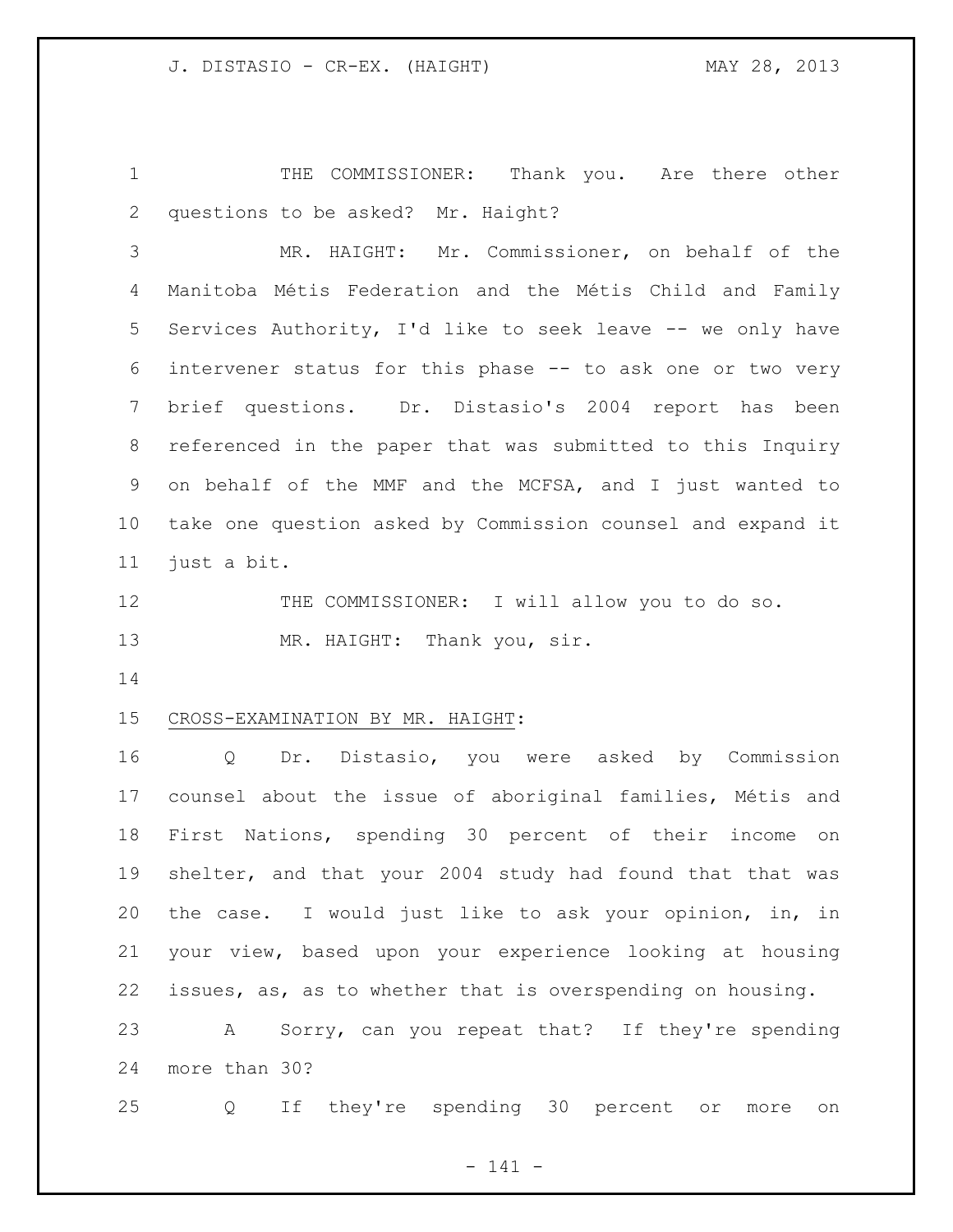J. DISTASIO - CR-EX. (HAIGHT) MAY 28, 2013 J. DISTASIO - CR-EX. (DUNN)

shelter, is that overspending on shelter?

 A Yes. And it's always a tough one, right? But it's kind of that one benchmark that gets cited a lot in, in policy discussions, that if your household is expending more than 30 percent, than most likely they've got an affordability issue.

7 MR. HAIGHT. And that's it. Thank you, sir. 8 THE COMMISSIONER: Thank you, Mr. Haight. Ms. Dunn?

 MS. DUNN: Just have one question, Mr. Commissioner, if I might?

## CROSS-EXAMINATION BY MS. DUNN:

 Q And I'm not sure, Dr. Distasio, if you know the answer to this question, but it's specifically the question related to families whose children go into the child welfare system. Often as -- well, as a result of that change in, in family location, they often lose their housing that they do have, and when the children come out of care and back into home, that creates a difficulty for the family to reunite in housing. Have you done any work in that area or do you know anything about that specific area?

 A I can't specifically, other than I know that in the -- for example, in the At Home project, the mental

- 142 -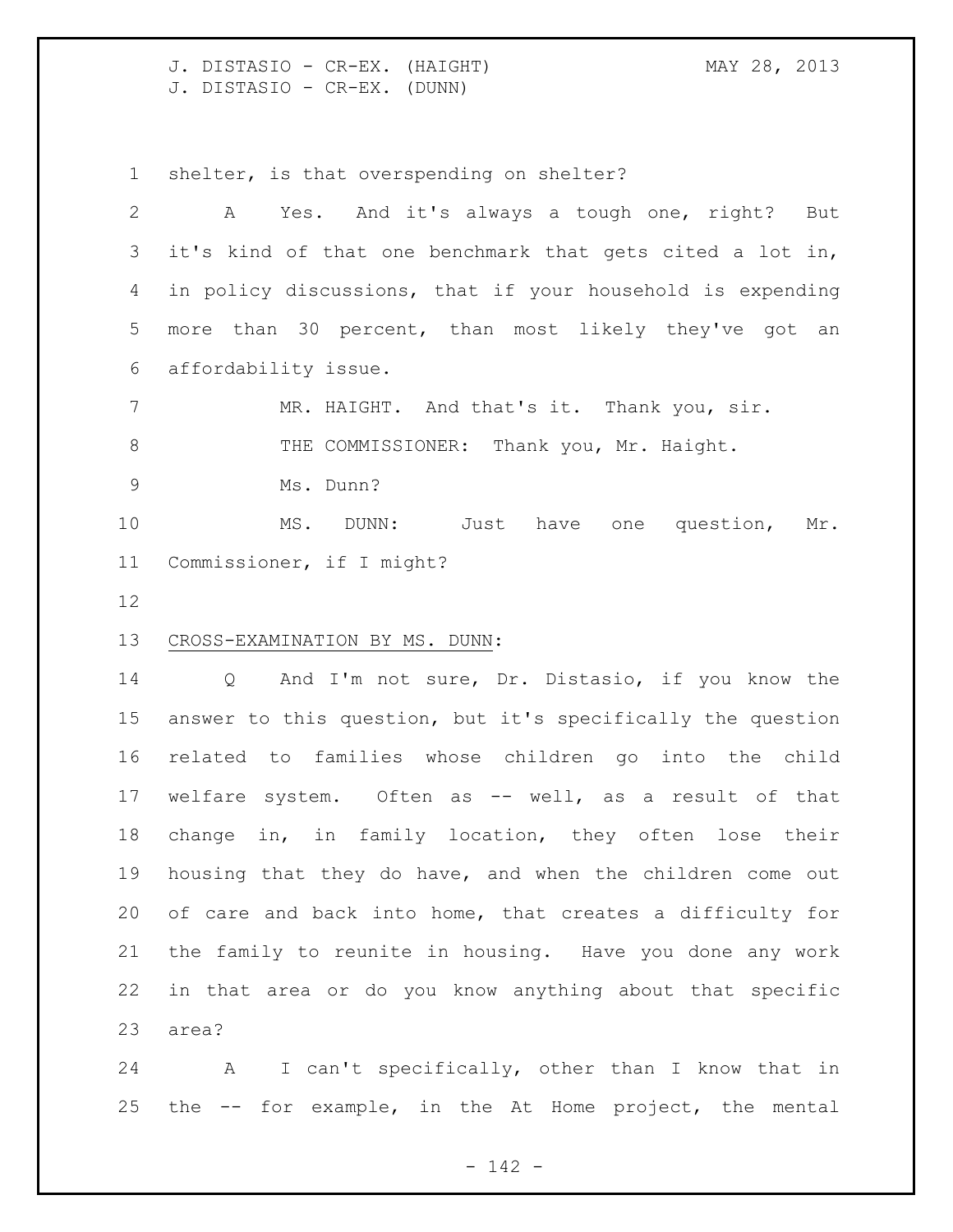J. DISTASIO - CR-EX. (DUNN) MAY 28, 2013

 health project, a lot of the mandates of the three organizations were to, to work on family reunification. And for us it posed a little bit of a challenge -- and again, you always learn about these things, right? We, we thought we would just get a whole bunch of one-bedroom apartments and try to move people from the street into secure housing and provide the supports, but then a lot of the organizations said, well, you know, our mandate is, is to, to bring people back together. So we basically tried to accommodate where we could from, from our perspective, but I can't really speak too much to that. MS. DUNN: All right. Thank you, Mr. Commissioner, that's my question. 14 THE COMMISSIONER: Thank you, Ms. Dunn. All right. I think there's no, no other questions. Any re-examination? 17 MS. WALSH: No, Mr. Commissioner. 18 THE COMMISSIONER: Witness, you're completed, and thank you very much. MS. WALSH: Thank you, Dr. Distasio. (WITNESS EXCUSED) 24 THE COMMISSIONER: Now, what do you think, we should adjourn till 2:15 or --

- 143 -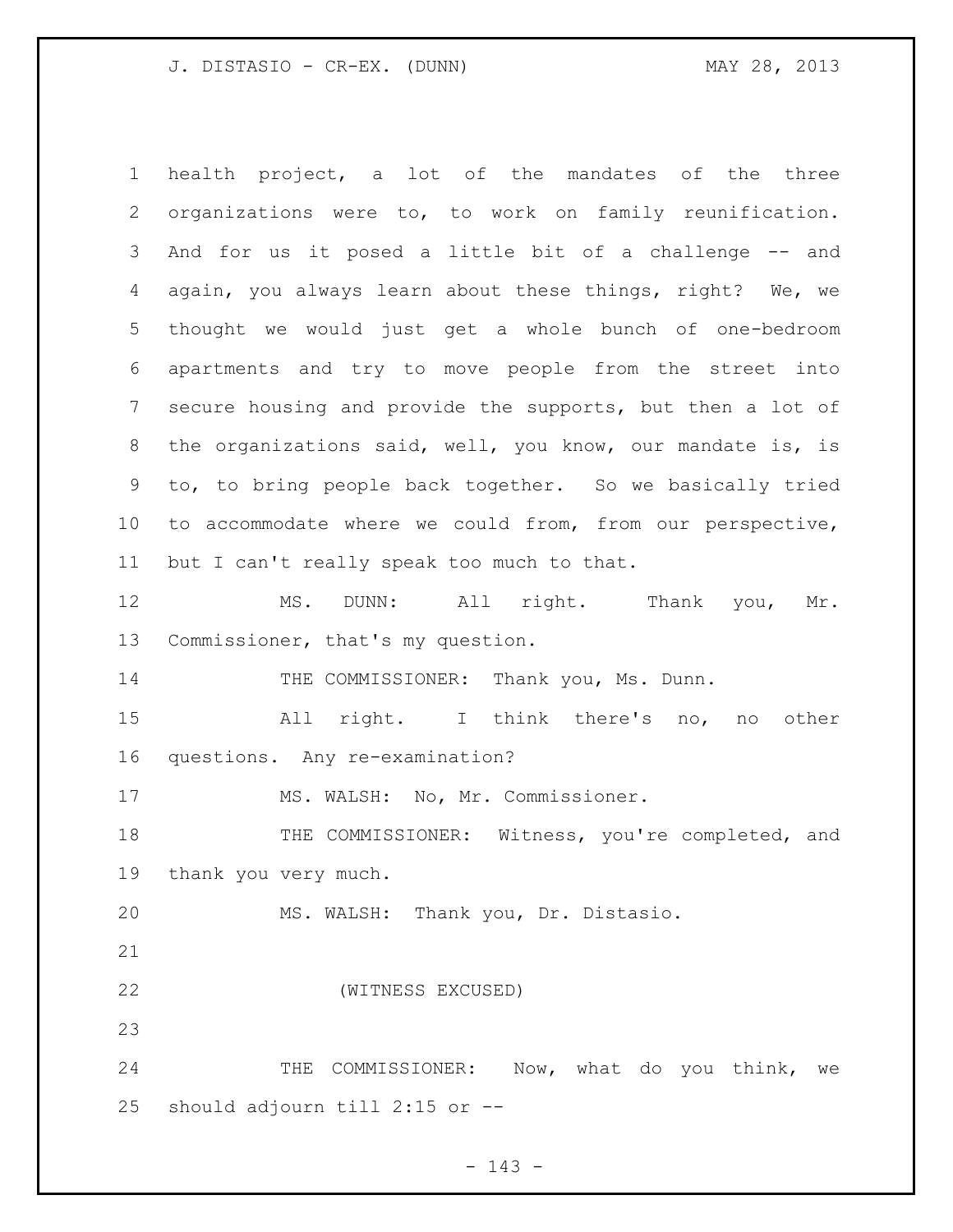1 MS. WALSH: Yes. If that suits you, that would 2 be -- 3 THE COMMISSIONER: I think that's the sensible 4 thing to do -- 5 MS. WALSH: Okay. 6 THE COMMISSIONER: -- considering the afternoon. 7 MS. WALSH: Thank you. 8 THE COMMISSIONER: All right. We stand adjourned 9 until 2:15 this afternoon. 10 11 (LUNCHEON RECESS) 12 13 THE COMMISSIONER: All right, Ms. Walsh. 14 MS. WALSH: Thank you, Mr. Commissioner. Our 15 next witness is Dr. Nicolas Trocmé. 16 THE CLERK: All right, if you could just stand 17 for a moment. Is it your choice to swear on the Bible or 18 affirm without the Bible? 19 THE WITNESS: Affirm, please. 20 THE CLERK: All right. State your full name to 21 the court. 22 THE WITNESS: Nicolas Maurice Trocmé. 23 THE CLERK: And spell me your first name. 24 THE WITNESS: N-I-C-O-L-A-S. 25 THE CLERK: And your middle name, please.

 $- 144 -$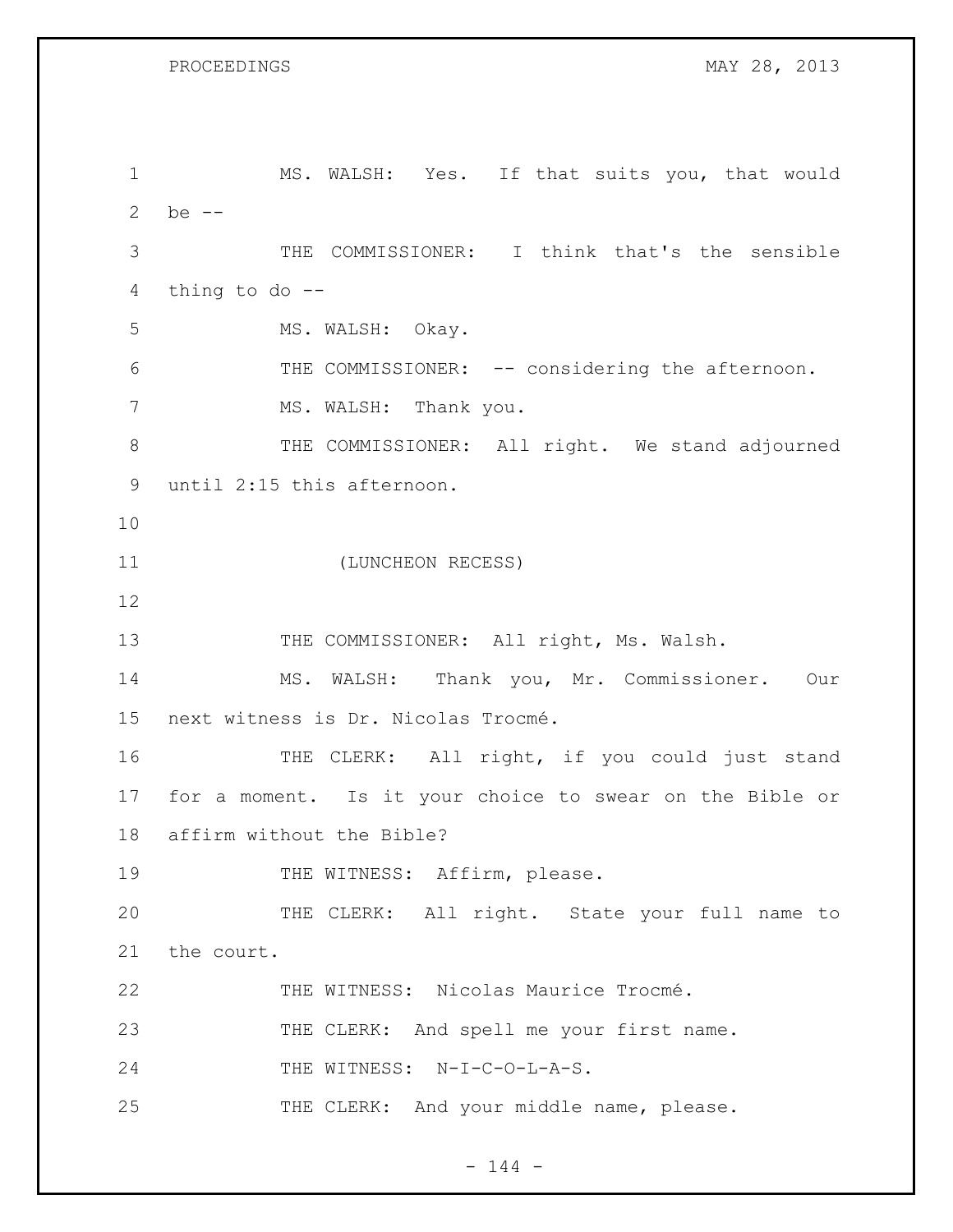| $\mathbf 1$   | THE WITNESS: Maurice, M-A-U-R-I-C-E.                       |
|---------------|------------------------------------------------------------|
| $\mathbf{2}$  | THE CLERK: And your last name.                             |
| 3             | THE WITNESS: Trocmé, T-R-O-C-M-E.                          |
| 4             | THE CLERK: Thank you.                                      |
| 5             |                                                            |
| 6             | NICOLAS MAURICE TROCMÉ, SWOrn,                             |
| 7             | testified as follows:                                      |
| $8\,$         |                                                            |
| $\mathcal{G}$ | THE CLERK: Thank you. You may be seated.                   |
| 10            | MS. WALSH: Mr. Commissioner, again I'm going to            |
| 11            | start by entering a number of documents as exhibits. These |
| 12            | are documents we'll be referring to during the course of   |
| 13            | Dr. Trocmé's testimony.                                    |
| 14            | THE COMMISSIONER: All right.                               |
| 15            | MS. WALSH: Starting with his CV.                           |
| 16            | THE COMMISSIONER: That'll be --                            |
| 17            | THE CLERK: Exhibit 104.                                    |
| 18            | THE COMMISSIONER: Exhibit 104?                             |
| 19            | THE CLERK: That's correct.                                 |
| 20            |                                                            |
| 21            | EXHIBIT 104: CURRICULUM VITAE OF                           |
| 22            | NICOLAS (NICO) TROCMÉ                                      |
| 23            |                                                            |
|               |                                                            |
| 24            | THE COMMISSIONER: Thank you. You can do as we              |

- 145 -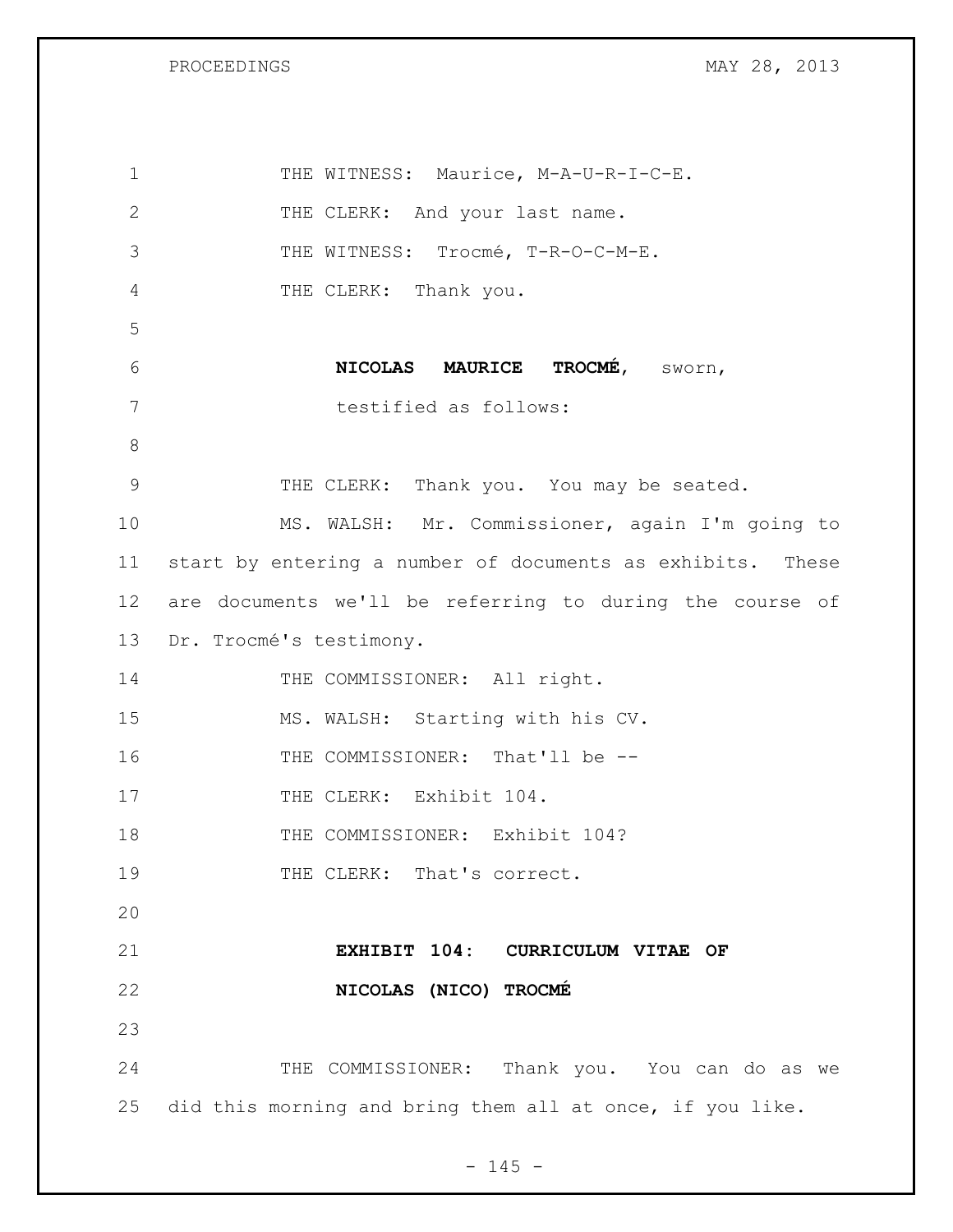| $\mathbf 1$    | THE CLERK: Okay, thank you.                                   |
|----------------|---------------------------------------------------------------|
| $\mathbf{2}$   | MS. WALSH: Next is a report entitled Early                    |
| 3              | Childhood Development Report, The Royal Society of Canada     |
| 4              | and The Canadian Academy of Health Sciences Expert Panel,     |
| 5              | November 2012.                                                |
| 6              | THE COMMISSIONER: 2012?                                       |
| 7              | MS. WALSH: Yes.                                               |
| 8              | THE COMMISSIONER: Exhibit 105.                                |
| $\overline{9}$ | MS. WALSH: Yes.                                               |
| 10             | THE CLERK: Exhibit 105.                                       |
| 11             |                                                               |
| 12             | EXHIBIT 105: EARLY CHILDHOOD                                  |
| 13             | DEVELOPMENT REPORT, THE ROYAL                                 |
| 14             | SOCIETY OF CANADA AND THE CANADIAN                            |
| 15             | ACADEMY OF HEALTH SCIENCES EXPERT                             |
| 16             | PANEL, NOVEMBER 2012                                          |
| 17             |                                                               |
| 18             | MS. WALSH: Next is the Canadian Incidence Study               |
| 19             | of Reported Child Abuse and Neglect, Major Findings, from     |
| 20             | the Public Health Agency of Canada, 2008.                     |
| 21             | THE COMMISSIONER: Exhibit 106.                                |
| 22             | MS. WALSH: That's number 65.                                  |
| 23             | THE CLERK: One hundred and six.                               |
| 24             |                                                               |
| 25             | 106:<br><b>CANADIAN</b><br><b>EXHIBIT</b><br><b>INCIDENCE</b> |
|                |                                                               |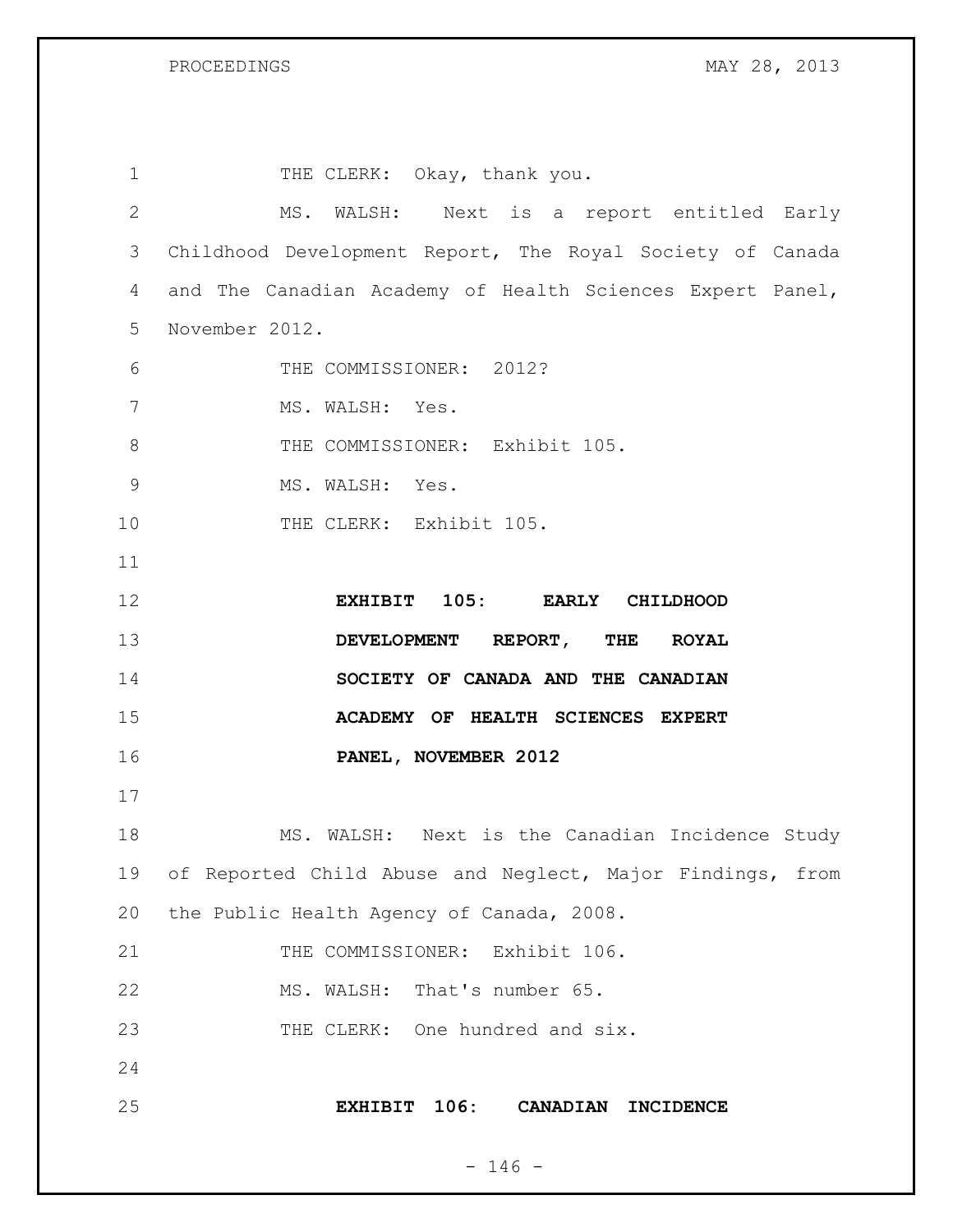| $\mathbf 1$ | STUDY OF REPORTED CHILD ABUSE AND                         |
|-------------|-----------------------------------------------------------|
| 2           | NEGLECT, MAJOR FINDINGS, PUBLIC                           |
| 3           | HEALTH AGENCY OF CANADA, 2008                             |
| 4           |                                                           |
| 5           | MS. WALSH: Next is a report entitled, Kiskisik            |
| 6           | Awasisak: Remember the Children, Understanding the        |
| 7           | overrepresentation of First Nations Children in the Child |
| 8           | Welfare System. This was our production number 66.        |
| 9           | THE COMMISSIONER: This is already Exhibit 66?             |
| 10          | MS. WALSH: No, it was -- it's not --                      |
| 11          | THE COMMISSIONER: Oh.                                     |
| 12          | MS. WALSH: -- an exhibit. It's just that                  |
| 13          | counsel received Phase 3 documents with numbers.          |
| 14          | THE COMMISSIONER: I understand.                           |
| 15          | MS. WALSH: So just to allow them --                       |
| 16          | THE COMMISSIONER: Exhibit 107.                            |
| 17          | MS. WALSH: Yes.                                           |
| 18          |                                                           |
| 19          | EXHIBIT 107: KISKISIK AWASISAK:                           |
| 20          | REMEMBER THE CHILDREN.                                    |
| 21          | UNDERSTANDING THE OVERREPRESENTATION                      |
| 22          | OF FIRST NATIONS CHILDREN IN THE                          |
| 23          | CHILD WELFARE SYSTEM, ASSEMBLY OF                         |
| 24          | <b>FIRST NATIONS</b>                                      |
| 25          |                                                           |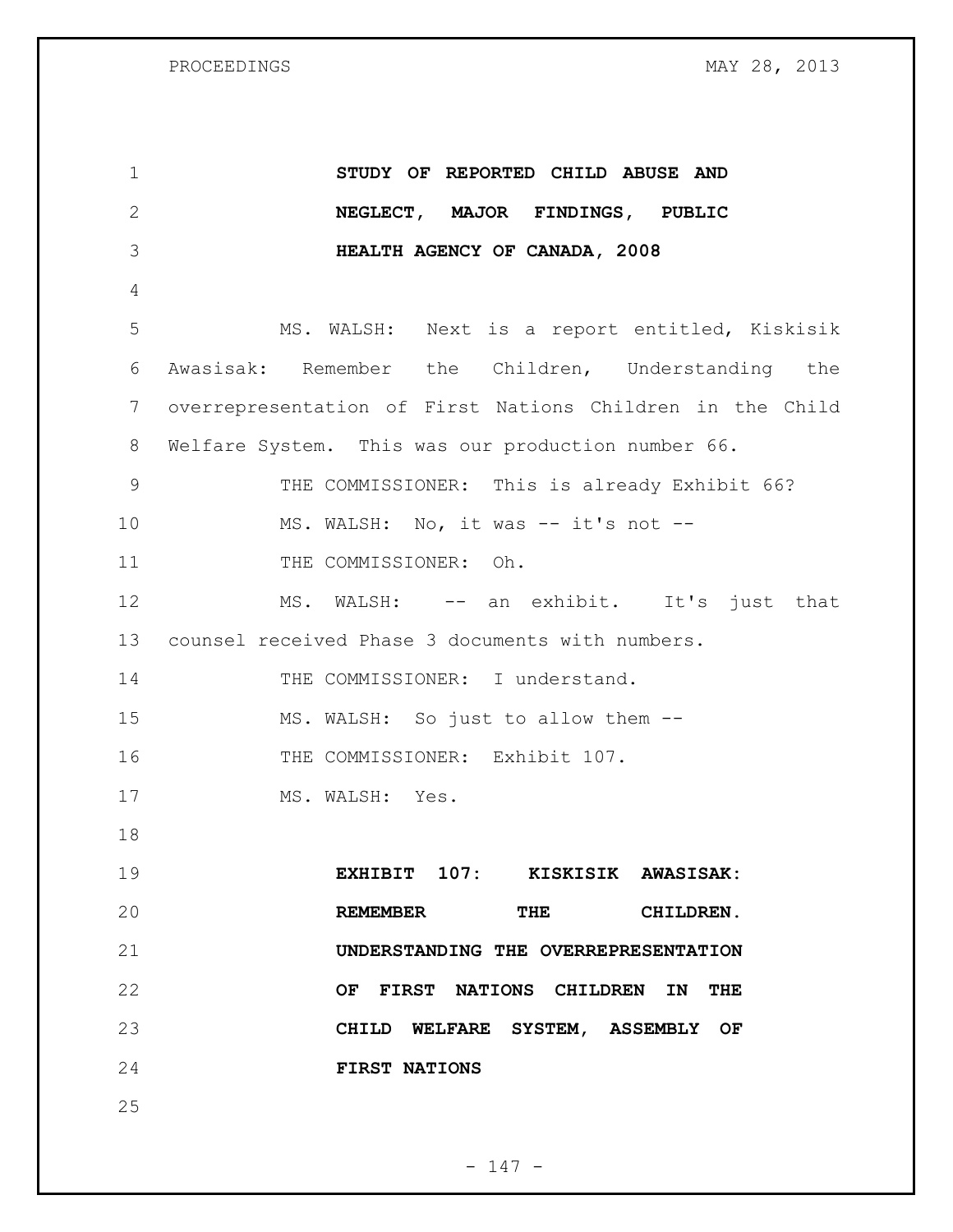MS. WALSH: Next is the National Child Welfare Outcomes Indicator Matrix from the Centre for Research on Children and Families, dated June 2009. It was our number 63. THE CLERK: Exhibit 108. THE COMMISSIONER: Exhibit 108. **EXHIBIT 108: NATIONAL CHILD WELFARE OUTCOMES INDICATOR MATRIX, CENTRE FOR RESEARCH ON CHILDREN AND FAMILIES, JUNE 2009** MS. WALSH: And we have Re-involving the Community: The Need for a Differential Response to Rising Child Welfare Caseloads in Canada, prepared by Nico Trocmé and Claire Chamberland. It was our 67. 17 THE COMMISSIONER: Exhibit 109. 18 MS. WALSH: Yes. 19 THE CLERK: 109. **EXHIBIT 109: RE-INVOLVING THE COMMUNITY: THE NEED FOR A DIFFERENTIAL RESPONSE TO RISING CHILD WELFARE CASELOADS IN CANADA, BY NICO TROCMÉ AND CLAIRE** 

- 148 -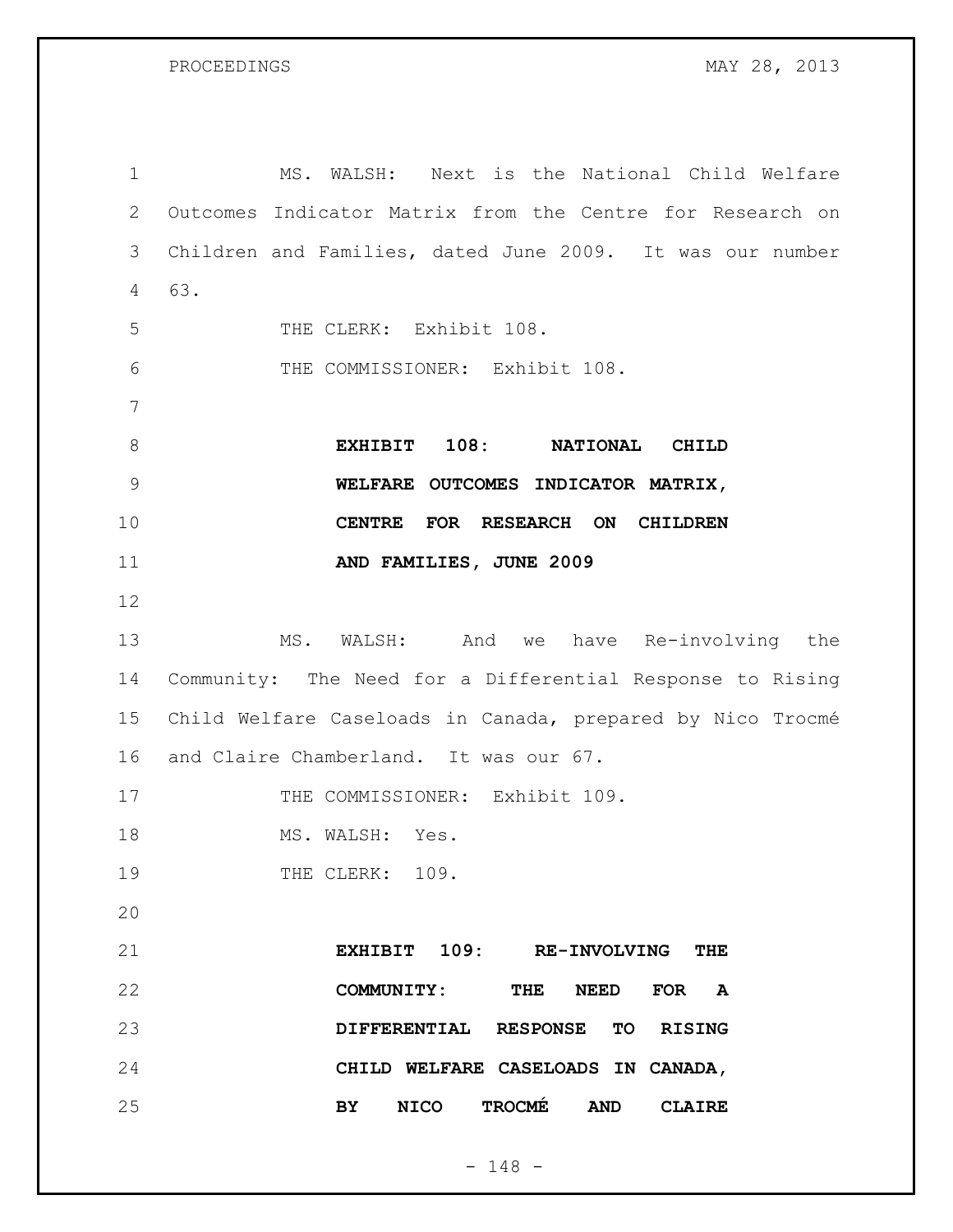**CHAMBERLAND** 3 MS. WALSH: And then it -- an article entitled, Differentiating between child protection and family support in the Canadian child welfare system's response to intimate partner violence, corporal punishment, and child neglect, published in the International Journal of Psychology in 2013. That was 68A in our list. 9 THE COMMISSIONER: Exhibit 110. 10 THE CLERK: Exhibit 110. **EXHIBIT 110: DIFFERENTIATING BETWEEN CHILD PROTECTION AND FAMILY SUPPORT IN THE CANADIAN CHILD WELFARE SYSTEM'S RESPONSE TO INTIMATE PARTNER VIOLENCE, CORPORAL PUNISHMENT, AND CHILD NEGLECT, INTERNATIONAL JOURNAL OF PSYCHOLOGY, 2013** MS. WALSH: And finally, the PowerPoint presentation that Dr. Trocmé prepared for this Inquiry, Protecting and promoting the well-being of First Nations children through child welfare systems in Canada:

Background considerations for the Commission of Inquiry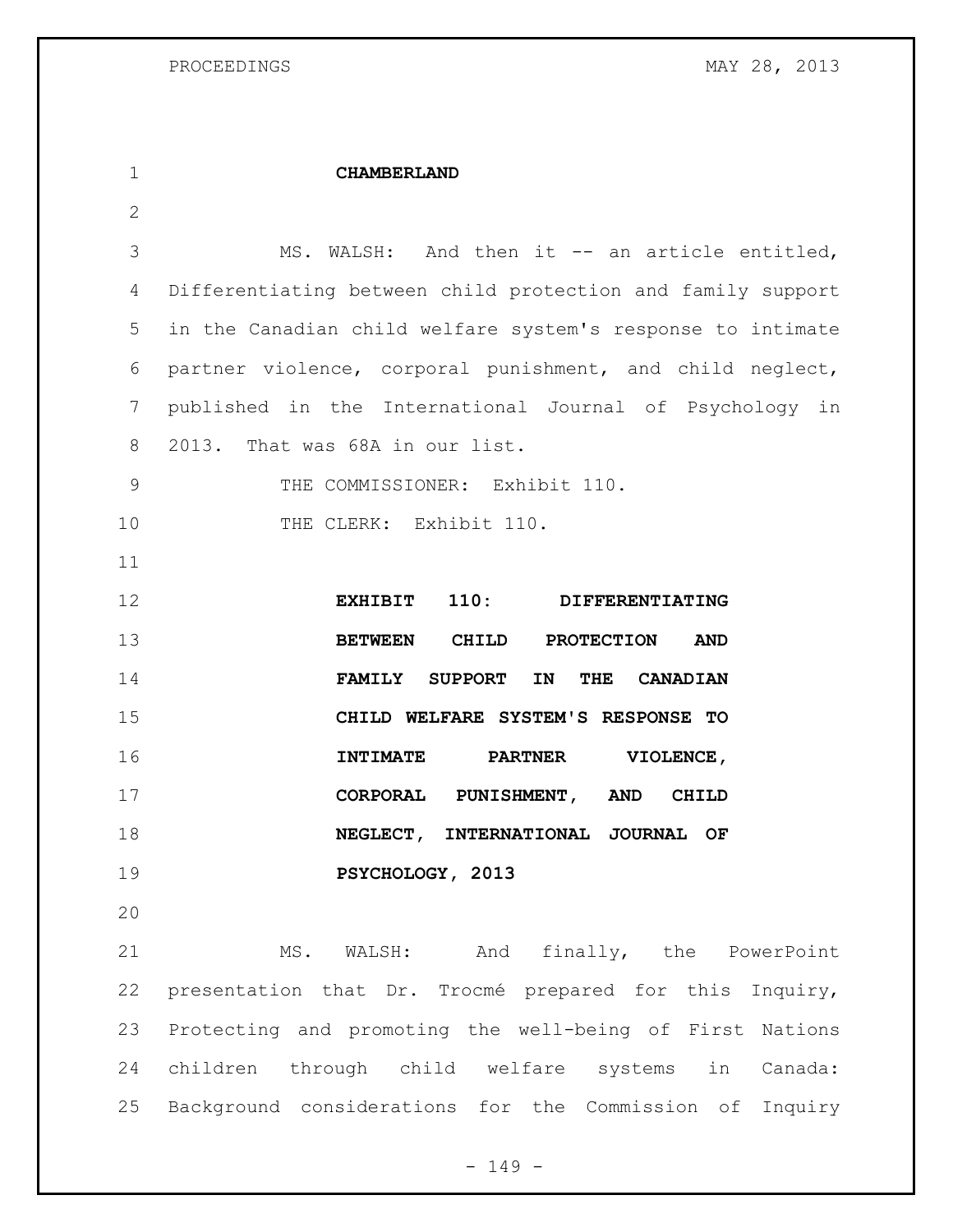| $\mathbf 1$ |               | into the Circumstances Surrounding the Death of Phoenix     |
|-------------|---------------|-------------------------------------------------------------|
| 2           |               | Sinclair, prepared by Dr. Nico Trocmé. And that was our --  |
| 3           |               | 64 on our internal list.                                    |
| 4           |               | THE COMMISSIONER: That'll be Exhibit 111.                   |
| 5           |               | THE CLERK: 111.                                             |
| 6           |               |                                                             |
| 7           |               | EXHIBIT 111: PROTECTING<br><b>AND</b>                       |
| 8           |               | PROMOTING THE WELL-BEING OF FIRST                           |
| 9           |               | NATIONS CHILDREN THROUGH CHILD                              |
| 10          |               | WELFARE SYSTEMS<br>IN<br><b>CANADA:</b>                     |
| 11          |               | BACKGROUND CONSIDERATIONS FOR THE                           |
| 12          |               | COMMISSION OF INQUIRY INTO<br>THE                           |
| 13          |               | CIRCUMSTANCES SURROUNDING<br>THE                            |
| 14          |               | DEATH OF PHOENIX SINCLAIR, BY NICO                          |
| 15          |               | <b>TROCMÉ</b>                                               |
| 16          |               |                                                             |
| 17          |               | MS. WALSH: Those are all the documents.                     |
| 18          |               | THE CLERK: This is 105 through 111.                         |
| 19          |               | THE COMMISSIONER: Correct.                                  |
| 20          |               | THE CLERK: Thank you.                                       |
| 21          |               | THE COMMISSIONER: Thank you.                                |
| 22          |               | MS. WALSH: And, Dr. Trocmé, you have a binder of            |
| 23          |               | the documents, plus they will all come up on the monitor in |
| 24          | front of you. |                                                             |
| 25          |               | THE WITNESS: Right, thank you.                              |

- 150 -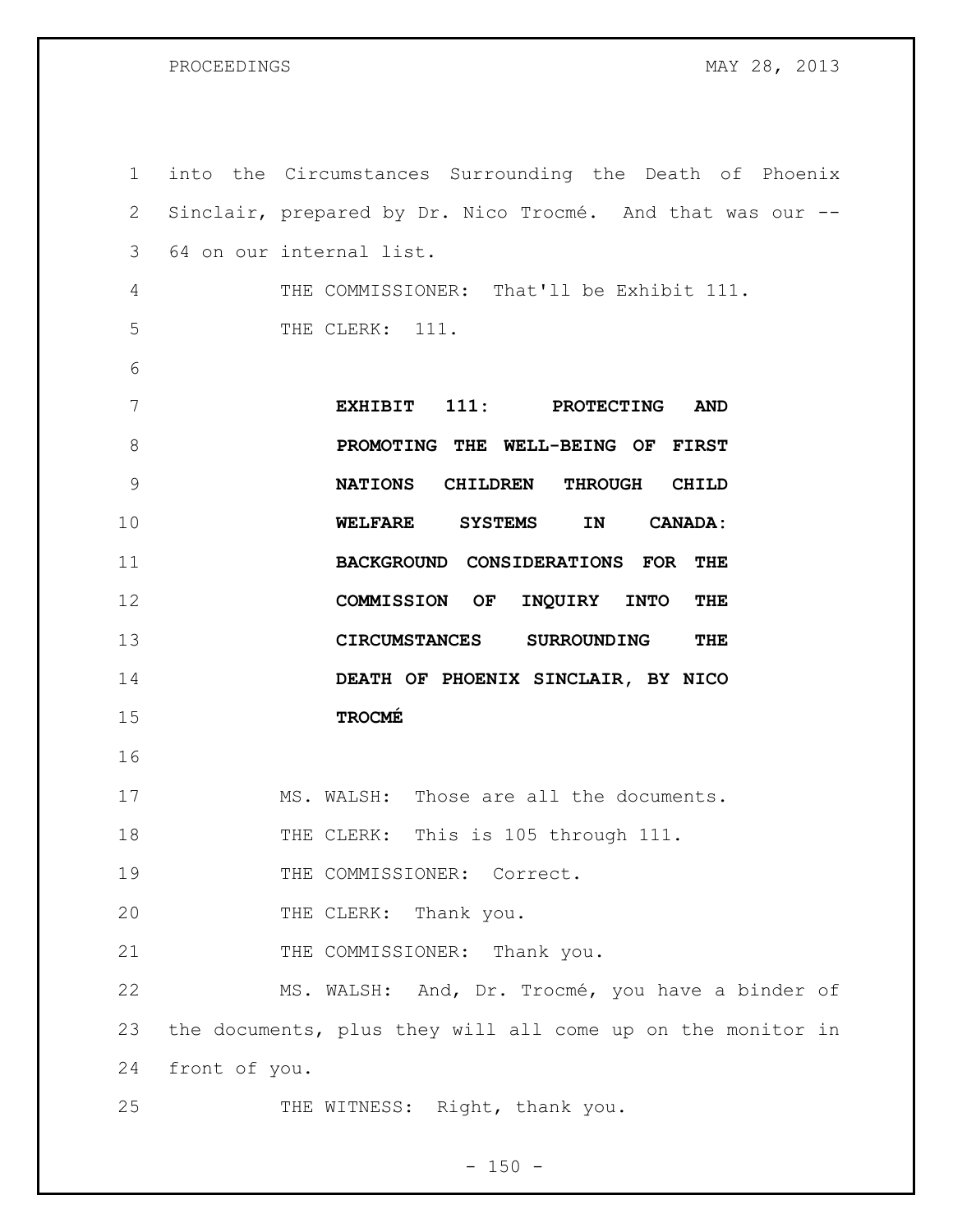DIRECT EXAMINATION BY MS. WALSH: Q Starting with your background, you hold the Philip Fisher chair in social work at McGill University? A That's correct. Q You are the director of the McGill Centre for Research on Children and Families? A I am. Q Since 2005, you've been a full professor in the School of Social Work at McGill University? 11 A That's correct. Q You also serve as an adjunct professor in Factor- Inwentash? A Inwentash. Q Thank you. The Faculty of Social Work at the University of Toronto. A Yes. Q And you earned your Ph.D. from the Faculty of Social Work at the University of Toronto. A That's correct. Q You also taught in the Faculty of Social Work at the University of Toronto from 1988 to 2005? A Yes. Q You were the scientific director from 2006 to 2008 and, before that, the director from 2000 to 2005, of

- 151 -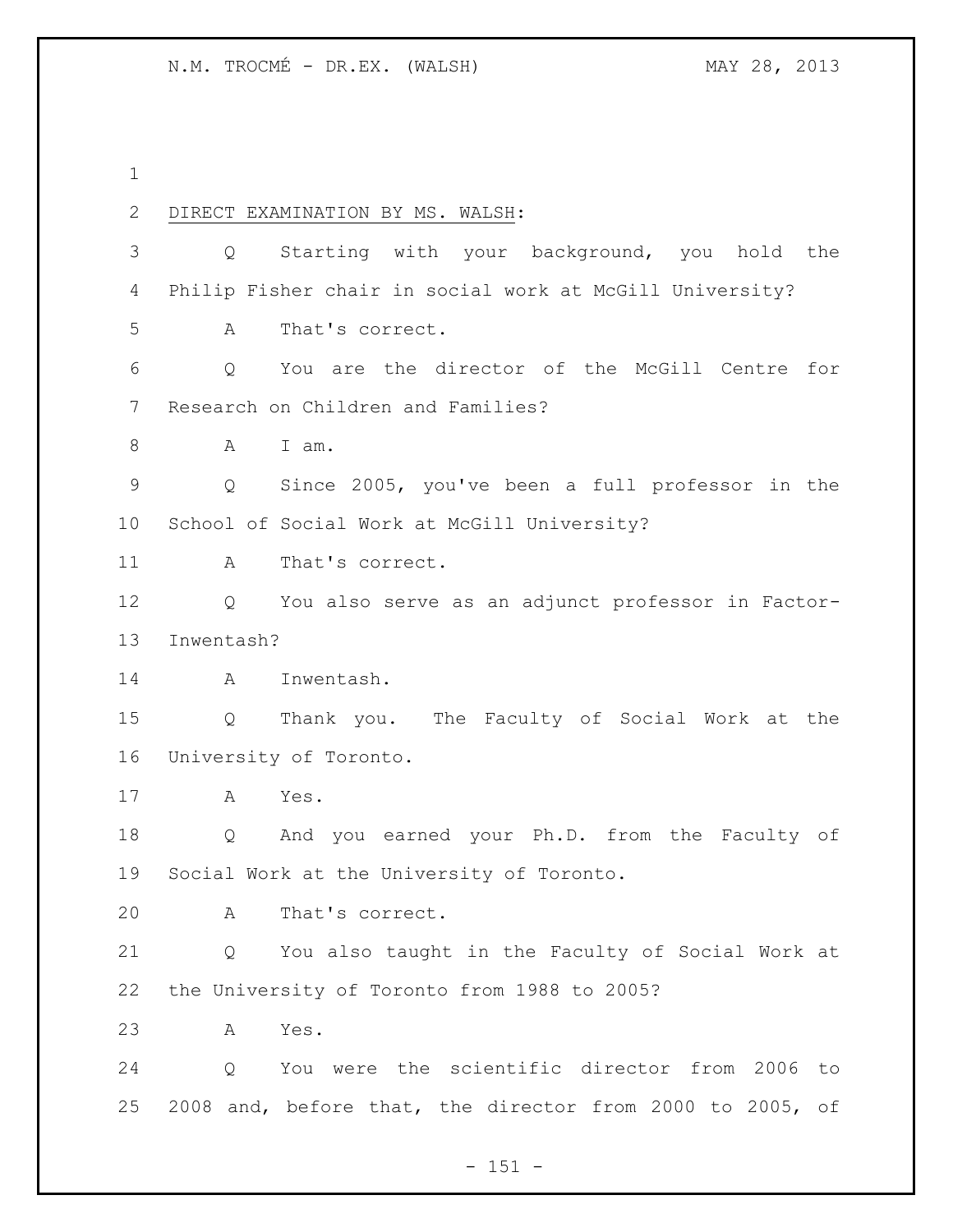the Centre of Excellence for Child Welfare at the -- A Yes. Q -- University of Toronto? You were a research fellow with the Institute for the Prevention of Child Abuse in '92 and '93. A Yes. Q You also have worked as a frontline social worker -- A That's correct. Q -- in the 1980s. A Yes. Q Currently you sit on a number of boards and committees. You are a member of the McGill Research Ethics Board? A Yes. Q The editorial board of the journal, Child Maltreatment? A Yes. Q Your CV shows a number of awards that you have received in the field of child welfare work and research grants. We'll come back to your research in your moment. You have served as a member of the National Statistics Council for Statistics Canada? A That's correct, yes. Q You were a co-chair of the Alberta Child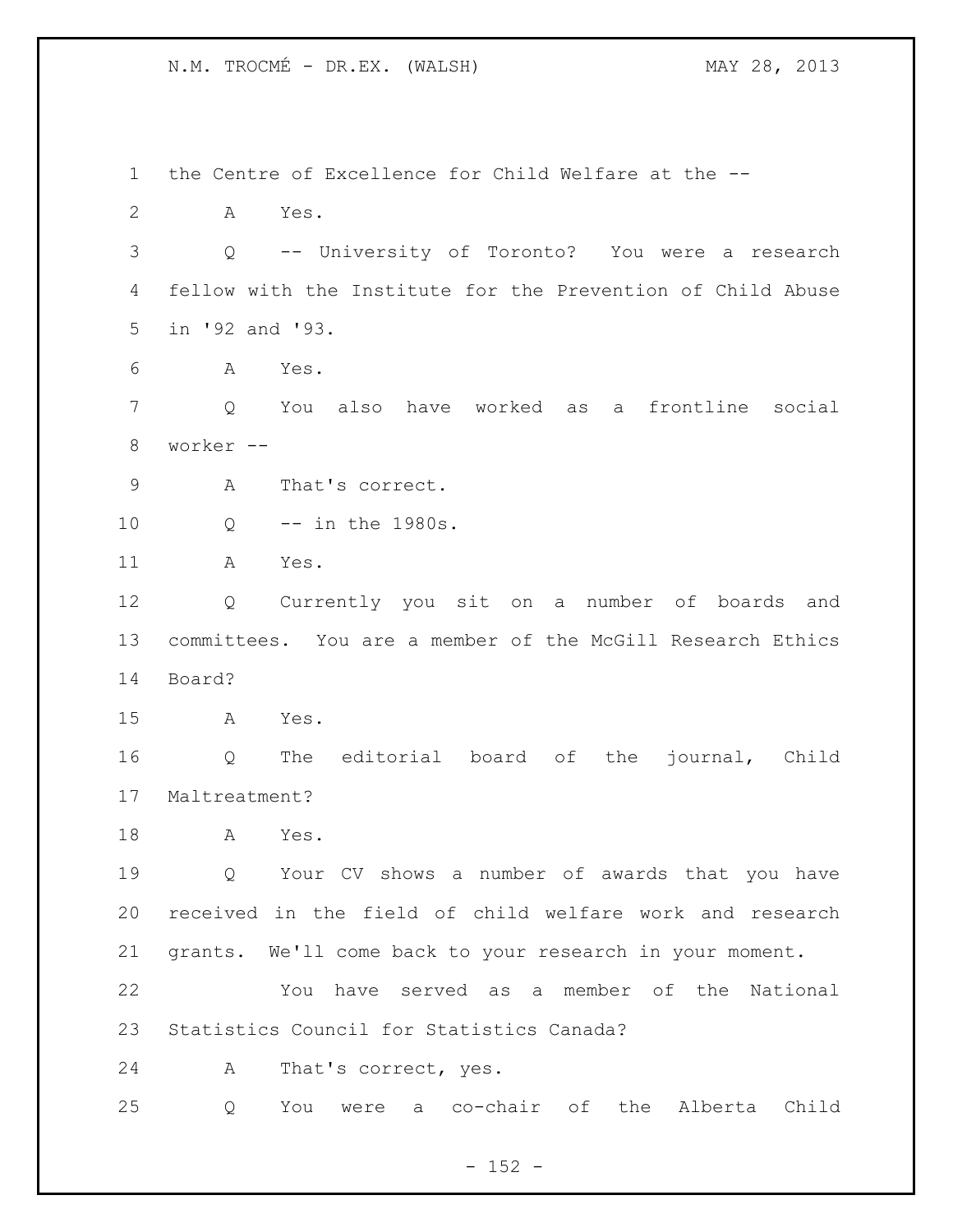Intervention Review?

A Yes.

 Q A member of the Child Welfare Outcomes Expert Reference Group of the Ontario Ministry of Children and Youth?

A That's correct.

 Q A member of the Child and Youth Advisory Committee of the Mental Health Commission of Canada?

A Yes.

 Q And a member of the Expert Panel on Early Childhood Development of the Royal Society of Canada.

A Yes.

 Q And in that regard we have filed, as Exhibit 105, the report that was prepared recently from that society.

 You've been involved as a principal investigator in many research projects. What are some of the issues that you are currently investigating?

18 A The point of -- the project that I've been involved with the longest and I'm still currently involved with is different, different cycles of the Canadian Incidence Study of Reported Child Abuse and Neglect, as well as some of the work I'll be speaking to later on around the National Outcomes Matrix.

 Of late, my focus has expanded to issues around dissemination, knowledge mobilization, training students in

 $- 153 -$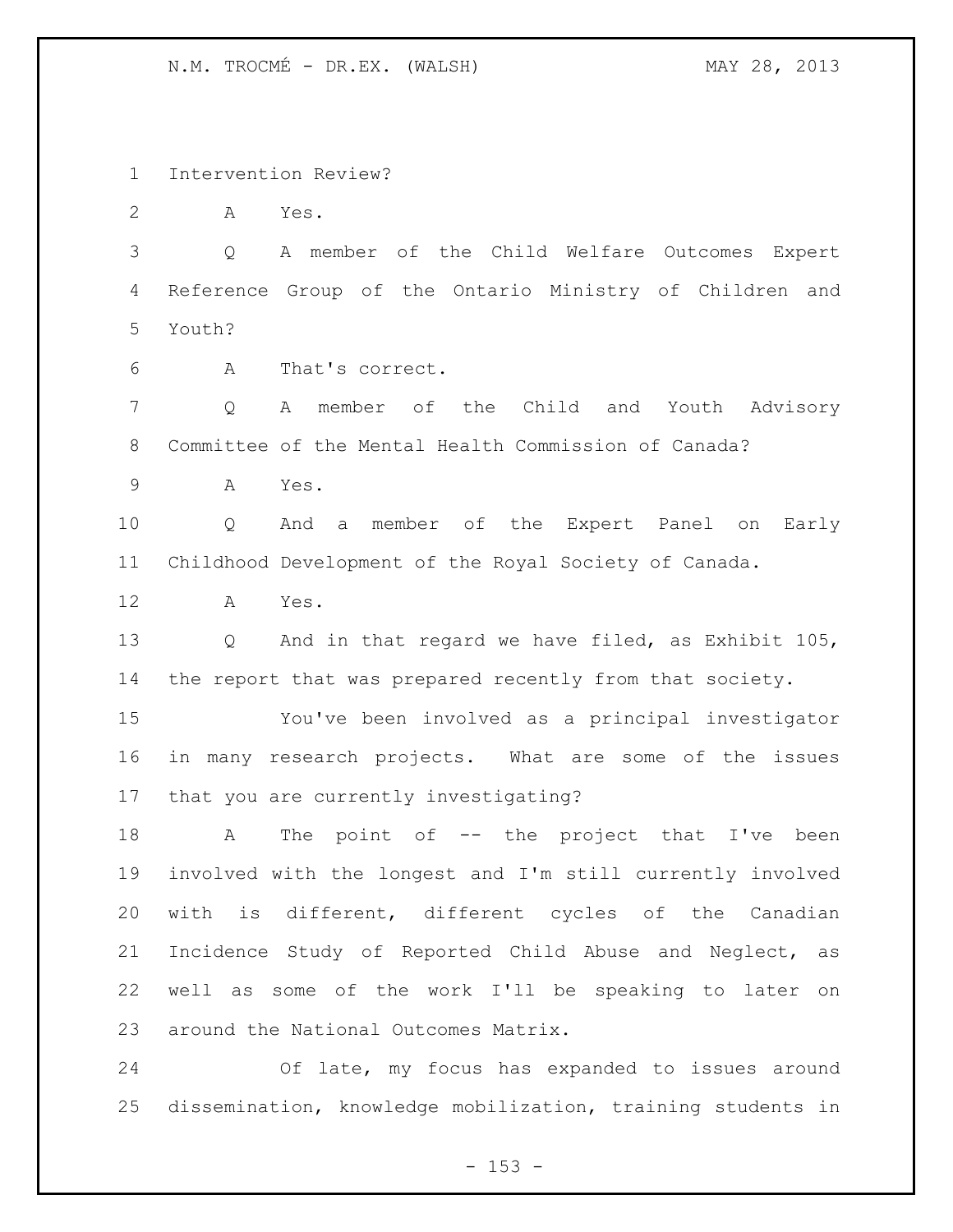conducting research in this area. So some of the more recent grants we've had have been knowledge mobilization grants to expand some of the work we've been doing. Q You mentioned your work with the Canadian Incidence Study of -- report on child abuse and neglect. A Yes. MS. WALSH: We filed the 2008 version of that report; that is Exhibit 106. Perhaps we can bring that report up, just so that the Commissioner ... 10 You've got that report, Mr. Commissioner? 11 THE COMMISSIONER: Yes, I have. MS. WALSH: Okay, then we probably don't need to, to pull it up at this point. BY MS. WALSH: Q You were also the principal investigator in the previous iterations of that report in 2003 and -- A 1998 -- Q -- previous -- A -- and then previously in Ontario in 1993. Q And, and we'll come back to, to your findings in those reports. You were also involved in the preparation of the exhibit that we've marked as 107, Kiskisik -- A Awasisak, yes. Q Yes, thank you.

 $- 154 -$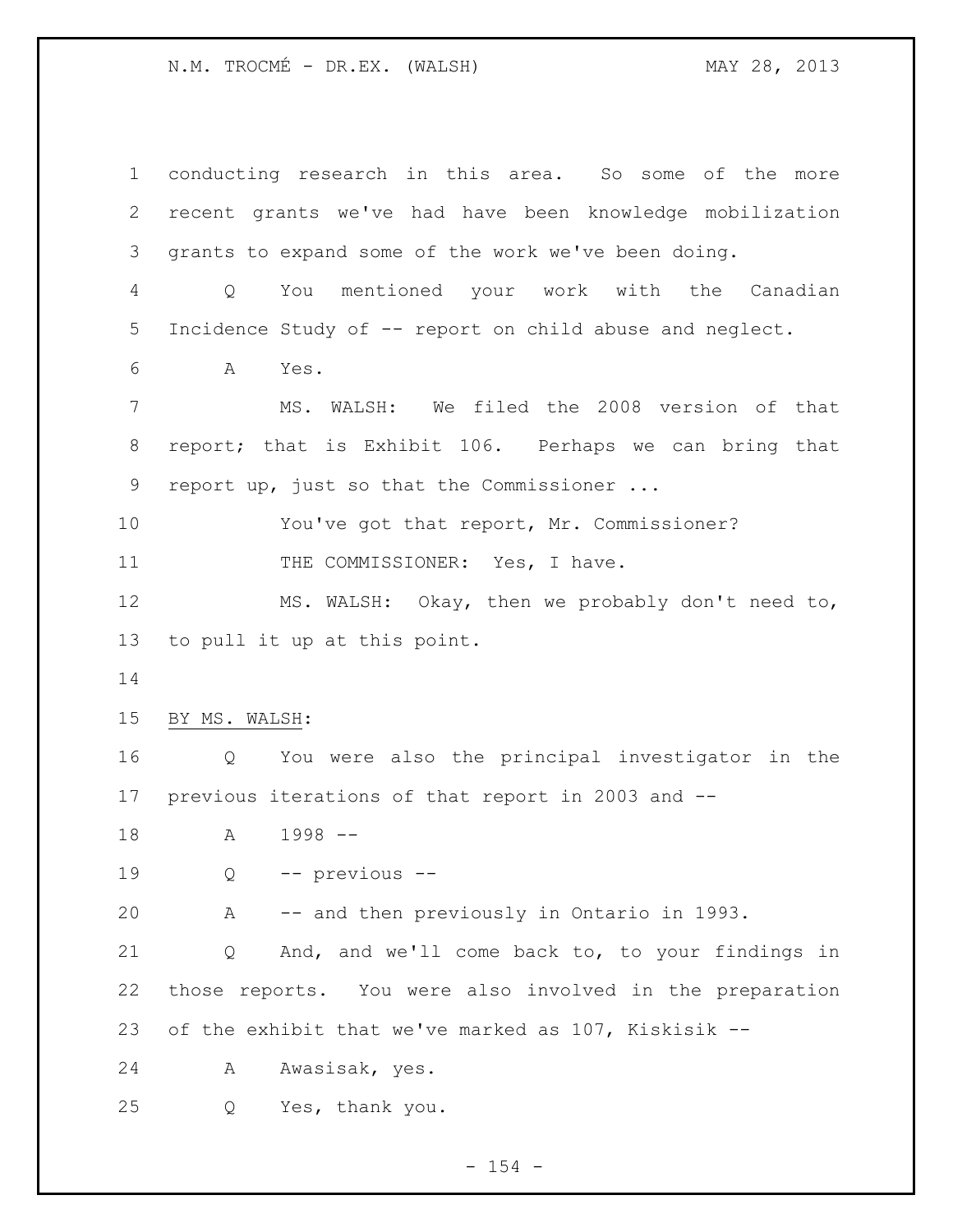| 1              | Which was a -- so we've been conducting the<br>A            |
|----------------|-------------------------------------------------------------|
| $\mathbf{2}$   | Canadian incidence study for a couple of decades now, as    |
| 3              | well as oversampling or more specialized studies within the |
| $\overline{4}$ | Canadian incidence study, and one in particular in the 2008 |
| 5              | cycle was the one looking at First Nations children and     |
| 6              | families investigated by child welfare authorities.<br>That |
| 7              | report is essentially a subset of the larger Canadian       |
| 8              | incidence study.                                            |
| 9              | Q So maybe just tell us while -- since I've brought         |
| 10             | it up --                                                    |
| 11             | THE COMMISSIONER: Just raise that microphone a              |
| 12             | bit, will you?                                              |
| 13             | THE WITNESS: Yes, yeah.                                     |
| 14             | THE COMMISSIONER: Thanks.                                   |
| 15             | THE WITNESS: Is that better?                                |
| 16             | THE COMMISSIONER: Yes, it is.                               |
| 17             | THE WITNESS: All right, good. A little bit less             |
| 18             | $\texttt{S}$ .                                              |
| 19             | THE COMMISSIONER: Yes.                                      |
| 20             | THE WITNESS: Good.                                          |
| 21             |                                                             |
| 22             | BY MS. WALSH:                                               |
| 23             | If necessary, you can pull it closer to you --<br>Q         |
| 24             | Okay.<br>Α                                                  |
| 25             | -- as well, if you need to. The clerk will let<br>Q         |

- 155 -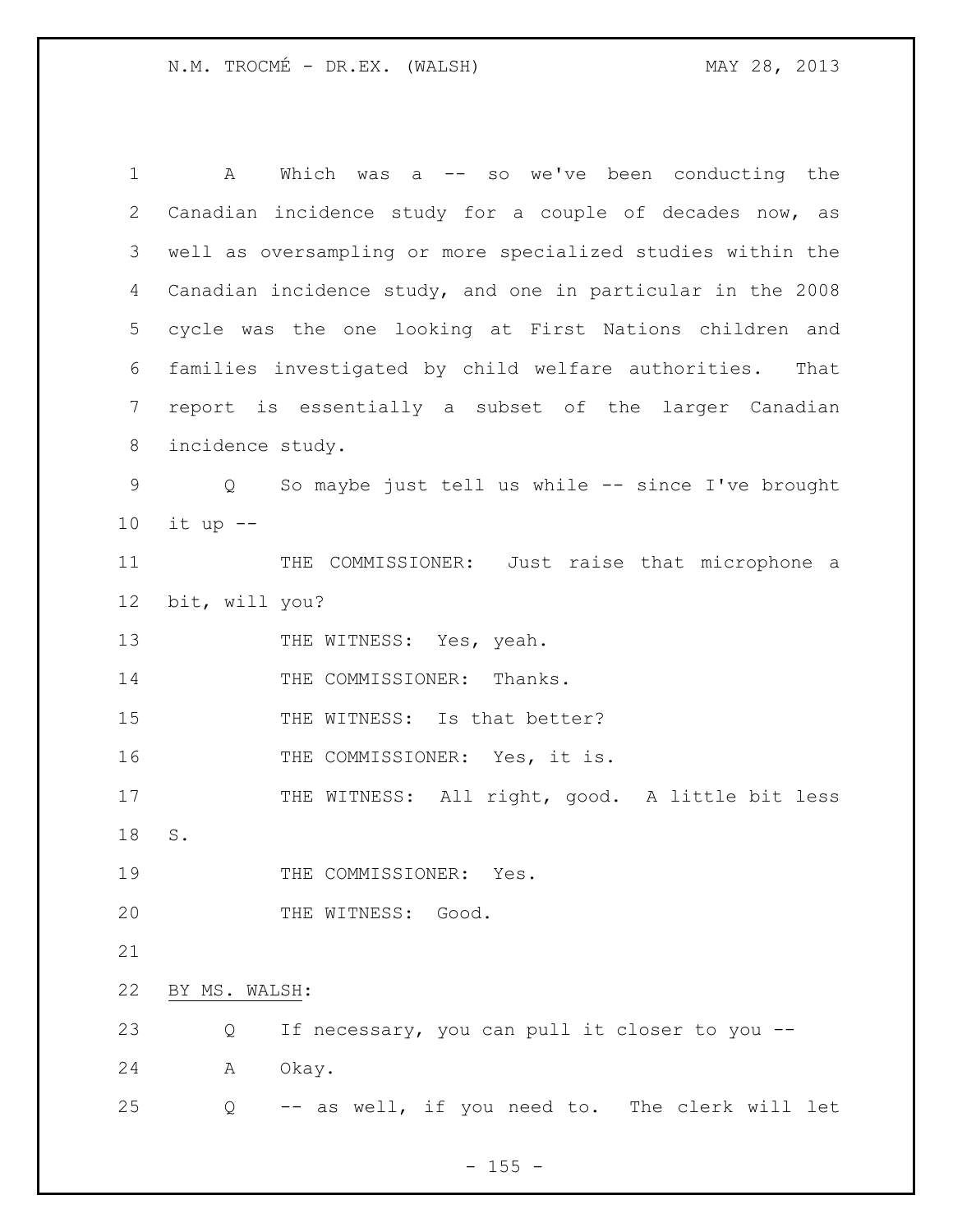you know if it becomes too loud.

| 2               | The, the Canadian incidence study, then, that               |
|-----------------|-------------------------------------------------------------|
| 3               | you've done on three occasions starting in, in '97, what    |
| 4               | was that study looking at?                                  |
| 5               | It's looking at the profile of children and<br>$\mathbf{A}$ |
| 6               | families investigated because of child abuse and neglect    |
| $7\phantom{.0}$ | across Canada. It might be helpful just to understand why   |
| 8               | we do this study. Essentially, there are no national        |
| 9               | statistics on reports of child abuse and neglect kept in    |
| 10              | Canada. So the only way we can come up with national        |
| 11              | figures is to go directly to child welfare workers and      |
| 12              | gather the information from them. So we essentially         |
| 13              | randomly sample agencies from across Canada, randomly       |
| 14              | sample workers, and get them to give us the information we  |
| 15              | need to be able to document what types of investigations    |
| 16              | are conducted, what the outcomes of the investigations are, |
| 17              | what the profiles are of the children and the families.     |
| 18              | Q And the Kiskisik report was prepared as part of           |
| 19              | that work.                                                  |

 A Was prepared as part of that. So with the 2008 study, what was different from previous studies is we had involvement of 22 First Nations organizations that had child welfare investigation mandates and who participated in the study and were able to provide us with more detail than we had from previous studies on reports of child abuse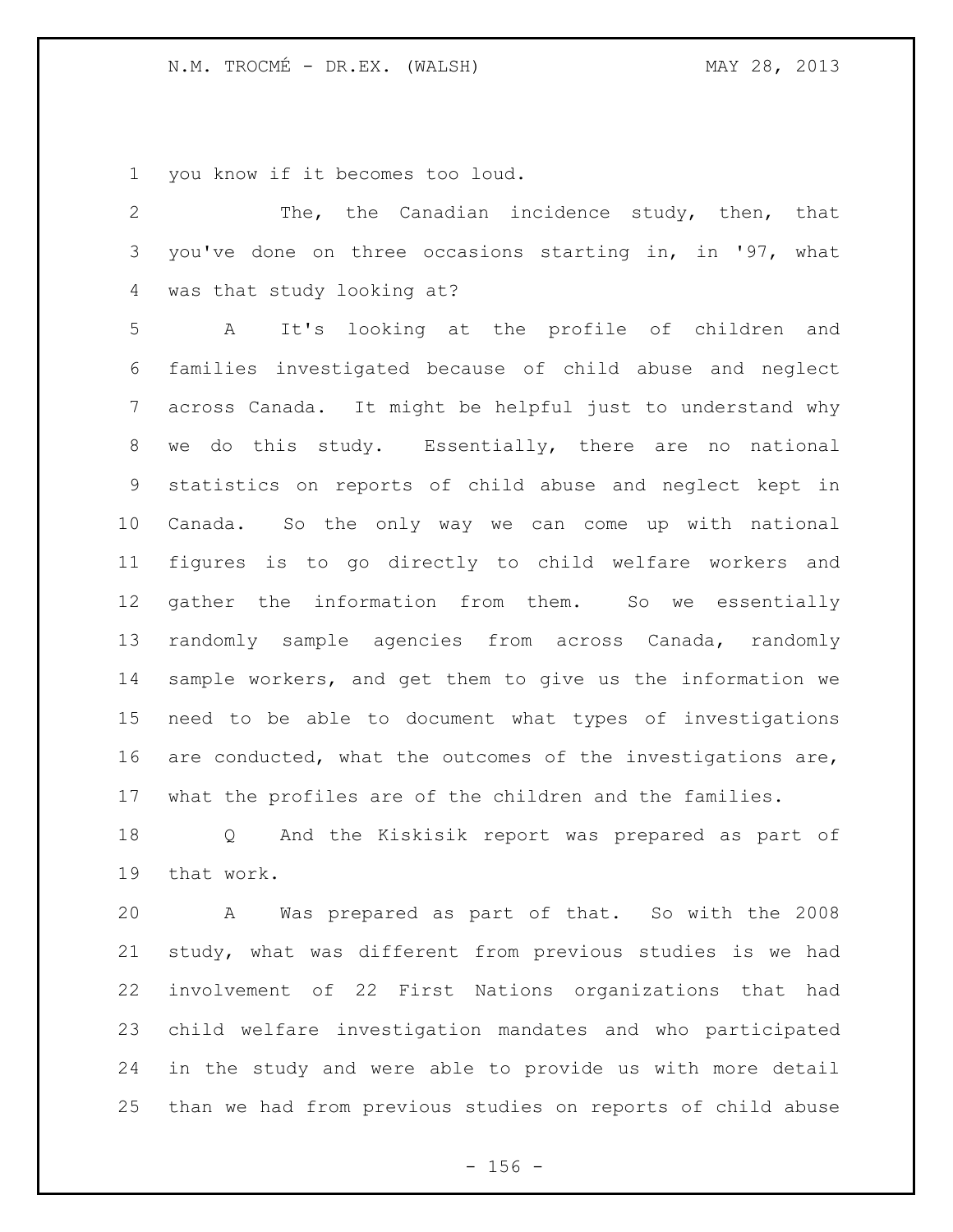and neglect.

| 2               | And that report was published in 2011.<br>Q                  |
|-----------------|--------------------------------------------------------------|
| 3               | Α<br>That's correct.                                         |
| 4               | THE COMMISSIONER: That's the Kiskisik report?                |
| 5               | MS. WALSH: Yes.                                              |
| 6               | THE WITNESS: Yes.                                            |
| $7\phantom{.0}$ | THE COMMISSIONER: Yes.                                       |
| 8               | WITNESS: Published with the Assembly of<br>THE               |
| 9               | First Nations.                                               |
| 10              | THE COMMISSIONER: Yes.                                       |
| 11              |                                                              |
| 12              | BY MS. WALSH:                                                |
| 13              | Just going back to the research project that<br>Q            |
| 14              | you've been involved in, the National Child Welfare          |
| 15 <sub>1</sub> | Outcomes Matrix that we filed as Exhibit 108, that's also    |
| 16              | something that you've been involved in?                      |
| 17              | That's correct.<br>A                                         |
| 18              | And just very briefly -- we'll come back to that,<br>Q       |
| 19              | but very briefly, what did that focus on?                    |
| 20              | This was an initiative from the provinces and<br>A           |
| 21              | territories to try to come up with a common set of           |
| 22              | indicators that they could use to track how well children    |
| 23              | are doing in the child welfare system, and it's been an      |
| 24              | ongoing, fairly slow-moving initiative where the provinces   |
| 25              | pilot basis, sharing aggregated<br>have been, on<br>$\alpha$ |
|                 |                                                              |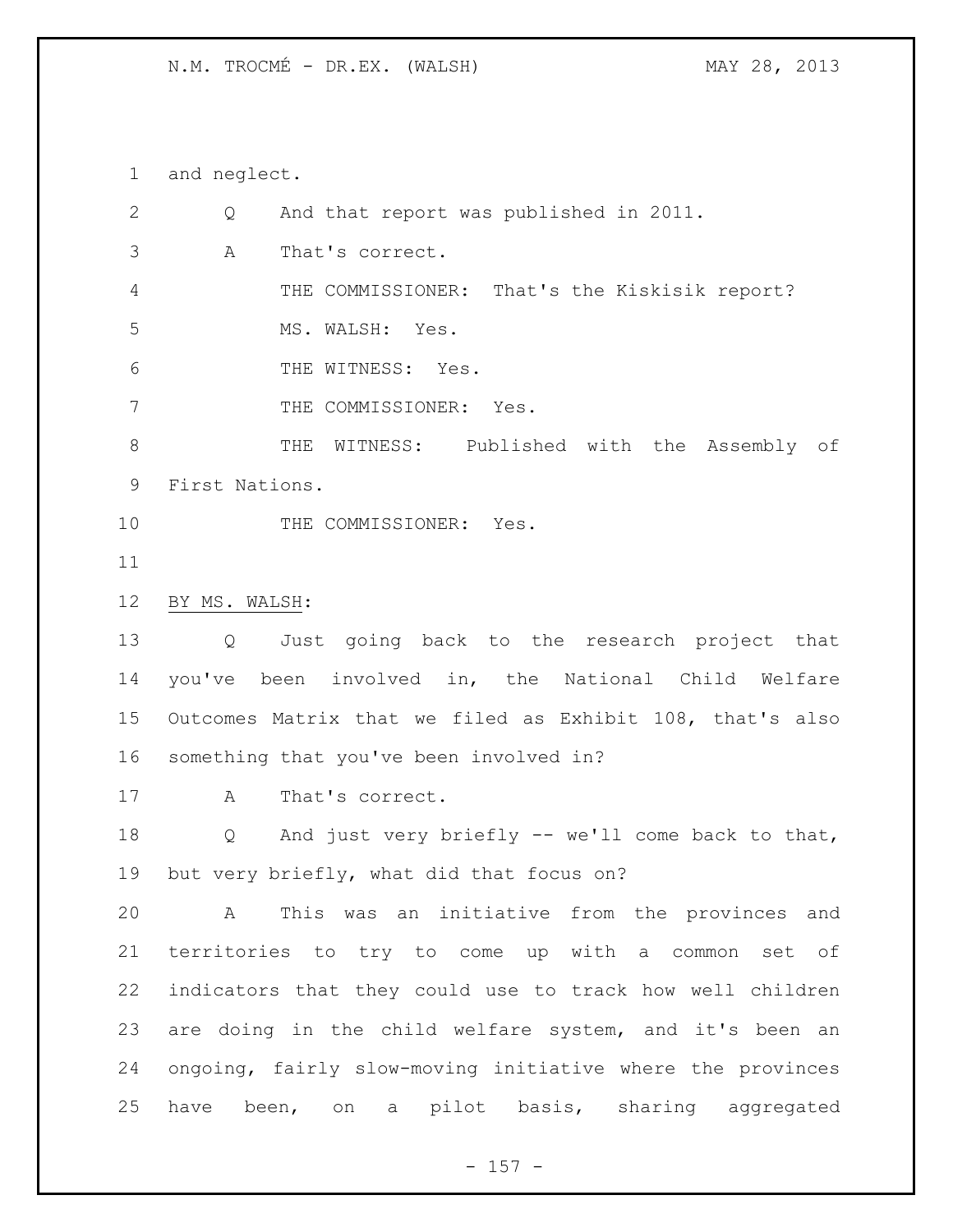administrative data to try to see if they can come up with a profile of children and families that's comparable across jurisdictions. At this stage, it's still at that pilot stage, unfortunately, so we have no data as of yet that's published out of that initiative.

 Q And we'll come back to that towards the end of your testimony. So we've invited you to testify today to give the Commissioner the benefit of your research and analyses in, in the four following areas: first, the overrepresentation of aboriginal children in the child welfare system and, in particular, as the data in Manitoba shows, the overrepresentation of aboriginal children in care --

A Um-hum.

Q -- and the reasons for that overrepresentation.

 Next we're going to ask you to talk about the significance of differential response as a model of service delivery, particularly in light of that overrepresentation, to look at what the model needs to be effective, what its challenges are.

 Third -- and this probably is tied in with, with the second topic -- the significance of disentangling, to use your phrase, protection from well-being in working with families in delivering services.

And the fourth and final area is to discuss your

- 158 -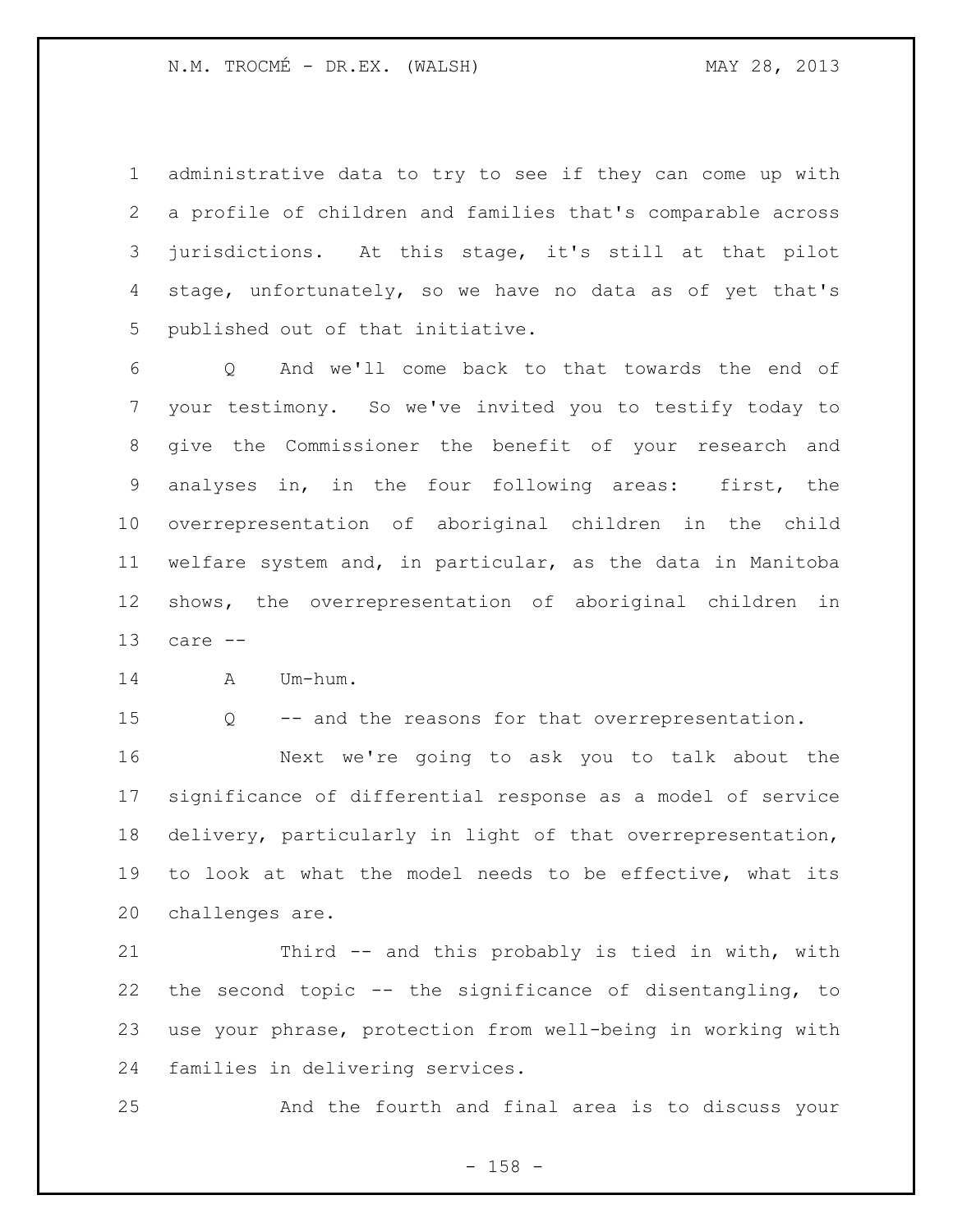work with the national outcomes matrix and studies of evaluations of service delivery in the child welfare system. Now, you have prepared a presentation for us. MS. WALSH: If we can -- that's Exhibit 111, but Dr. Trocme's going to take us through it. 7 THE COMMISSIONER: Yes. 8 MS. WALSH: So, Mr. Commissioner, if you -- you've probably got the hard copy. It may be easier for you to follow along with the screen. 11 THE COMMISSIONER: I'll see. 12 MS. WALSH: The option's yours. 13 THE COMMISSIONER: Yeah. Just one second, here. 14 THE WITNESS: I don't think that's the right one, but if I can -- can I just get up for a second? Excuse me. Okay, well -- BY MS. WALSH: Q Sure. A -- I'll get started, and, and just stop me with, with, with questions as I go. Q Okay. A So I, I've pulled these slides together essentially -- Q Oh --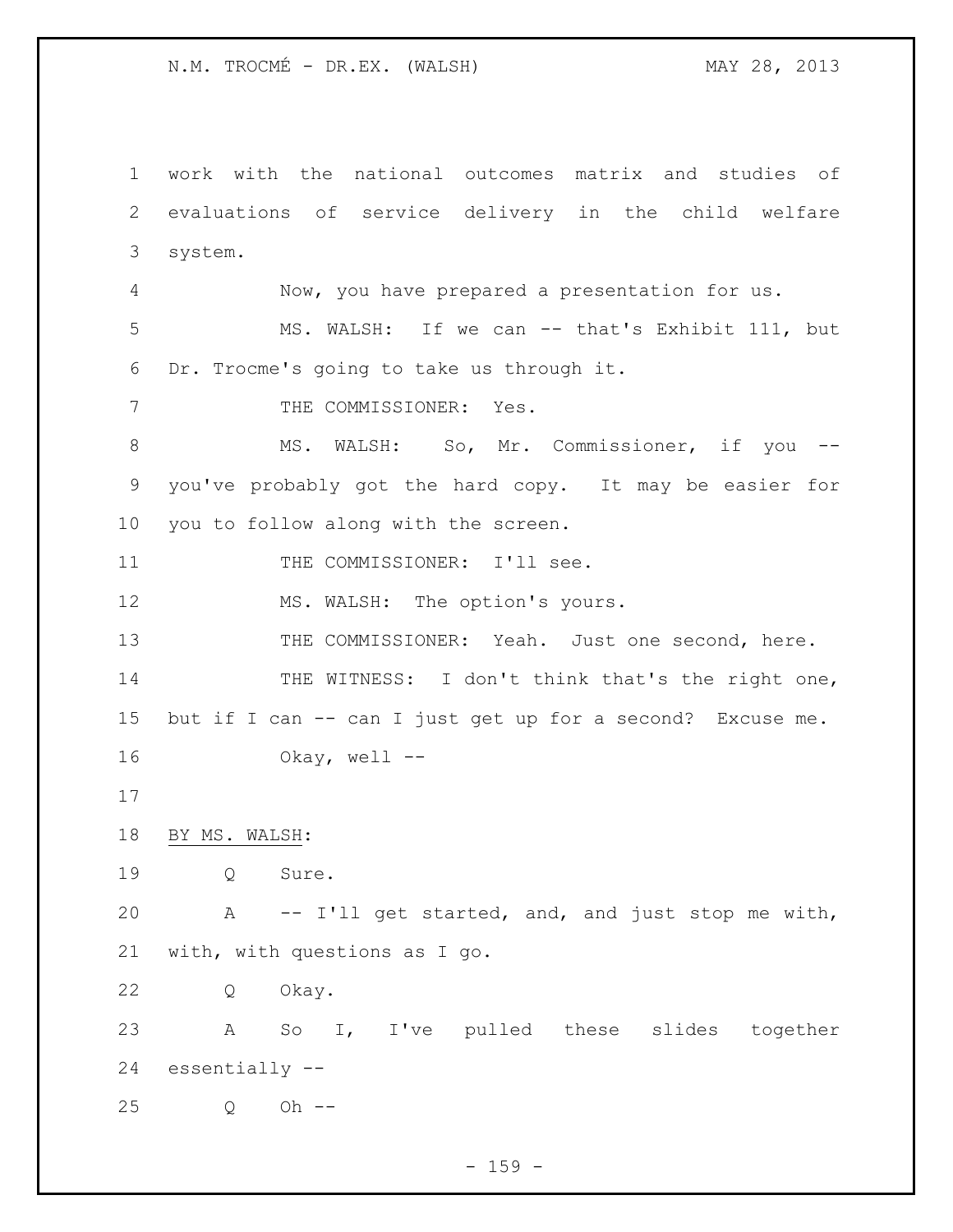| $\mathbf 1$  | -- based on --<br>A                                                     |
|--------------|-------------------------------------------------------------------------|
| $\mathbf{2}$ | Sorry, I'm going to, I'm going to just interrupt<br>Q                   |
| 3            | you $--$                                                                |
| 4            | Sure.<br>A                                                              |
| 5            | -- right, right from the outset --<br>Q                                 |
| 6            | Α<br>Good.                                                              |
| 7            | -- because that's what lawyers do.<br>Q                                 |
| 8            | In terms of following the work of this Inquiry                          |
| 9            | being familiar with the circumstances surrounding<br>and                |
| 10           | Phoenix Sinclair's death and the child welfare services                 |
| 11           | that were delivered to her, what information do you have?               |
| 12           | A Fairly limited amount of information, so quite                        |
| 13           | intentionally, given that I was coming in for Phase 3,                  |
| 14           | really looking at the broader systems issues, I have not                |
| 15           | followed -- first of all, not being in Manitoba, I haven't              |
| 16           | been exposed to the same amount of, of media scrutiny so I              |
| 17           | haven't really followed the Commission and the case as it's             |
| 18           | been presented in the media.                                            |
| 19           | There were a few background documents that you                          |
| 20           | shared with me at the beginning that I read fairly quickly,             |
| 21           | mainly to understand the -- what were the broad questions               |
| 22           | that I then addressed in this presentation, but I'm really              |
| 23           | not in a position to answer questions either about the                  |
| 24           | specifics around the Phoenix Sinclair tragedy, nor, really,             |
| 25           | answer questions about the organization of child<br>can<br>$\mathbb{I}$ |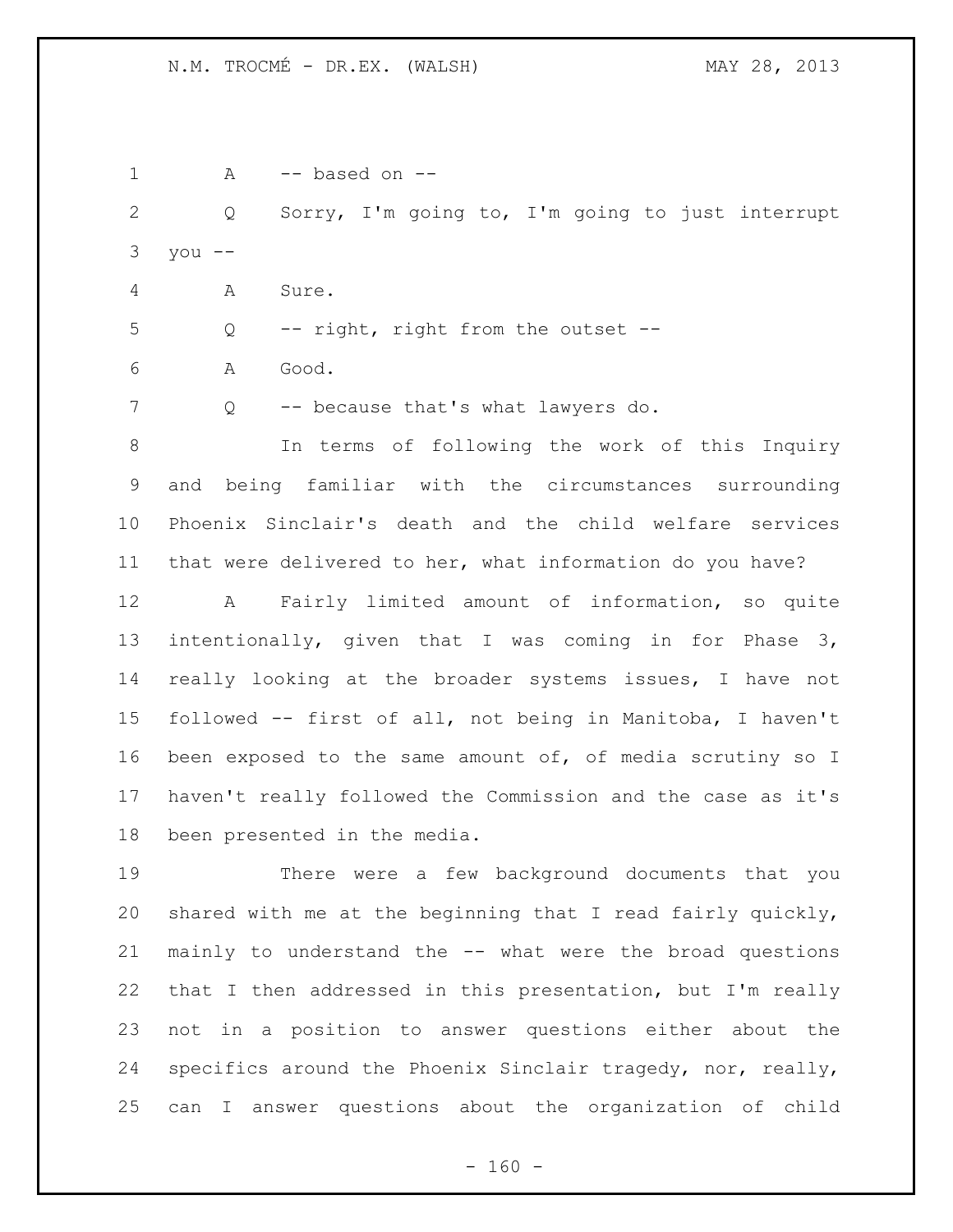welfare services in Manitoba. So I haven't done a review of services in Manitoba or review of Manitoba statistics in any particular way.

 But I really will be focusing on the broader conceptual level. I will be focusing primarily on Canadian data, so at least it's not -- it's somewhat related to the situation in Manitoba and, where possible, try to link it to what I understand about the specifics in Manitoba, but I really can't comment beyond that.

Q Good, thank you. All right, please proceed.

 A So as you mentioned, there really are three things that I've been asked to, to do, to get started here. One is to look at the overrepresentation of First Nations children in the Canadian child welfare system, so I'll start with that. One of the things that we'll -- I'll point to very quickly when we get to that is that these are children and families coming in under circumstances that are somewhat different from the other children and families coming into the child welfare system, primarily involving situations of neglect.

21 And it's really around that, that, that I then will move to the second point, which is that it's important to understand that the priorities of the child welfare system involve different objectives, one being child protection in the sense of the narrow protection of the

- 161 -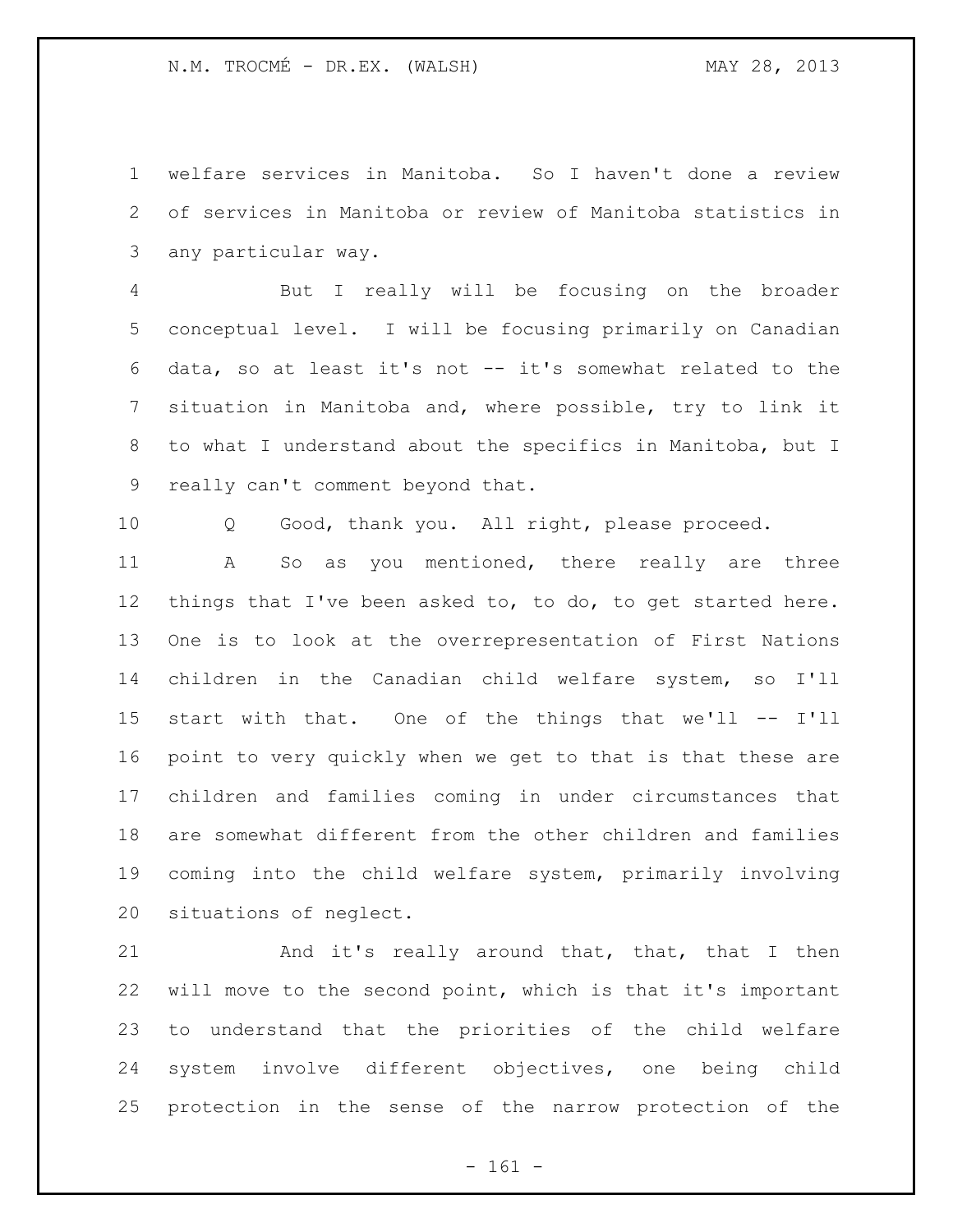physical safety of the child and the second being child well-being, which is a much broader mandate, one that isn't necessarily as specifically addressed in some -- in, in 4 the, in the structure of the child welfare service delivery models currently in Canada and, generally, I would say, in North America.

 And then finally, because of something that has been referred to in a number of other ways, I also want to speak very briefly to the outcome indicator matrix, which is a series of outcome indicators that a number of jurisdictions, including Manitoba, are working with in terms of looking at ways to monitor how kids are doing.

 But really the primary focus of my presentation is going to be on the first two points, the overrepresentation and then looking at that profile, understanding what the implications are with respect to how one should structure a child welfare system.

 So if I can start very briefly with the First Nations component of the Canadian incidence study with just some very basic notes about what we're actually tracking in this study, this is a study that essentially goes to a random number of agencies from across Canada from which we gather data to come up with a nationally representative sample, from which we then develop our estimates for the number of investigations conducted across Canada.

 $- 162 -$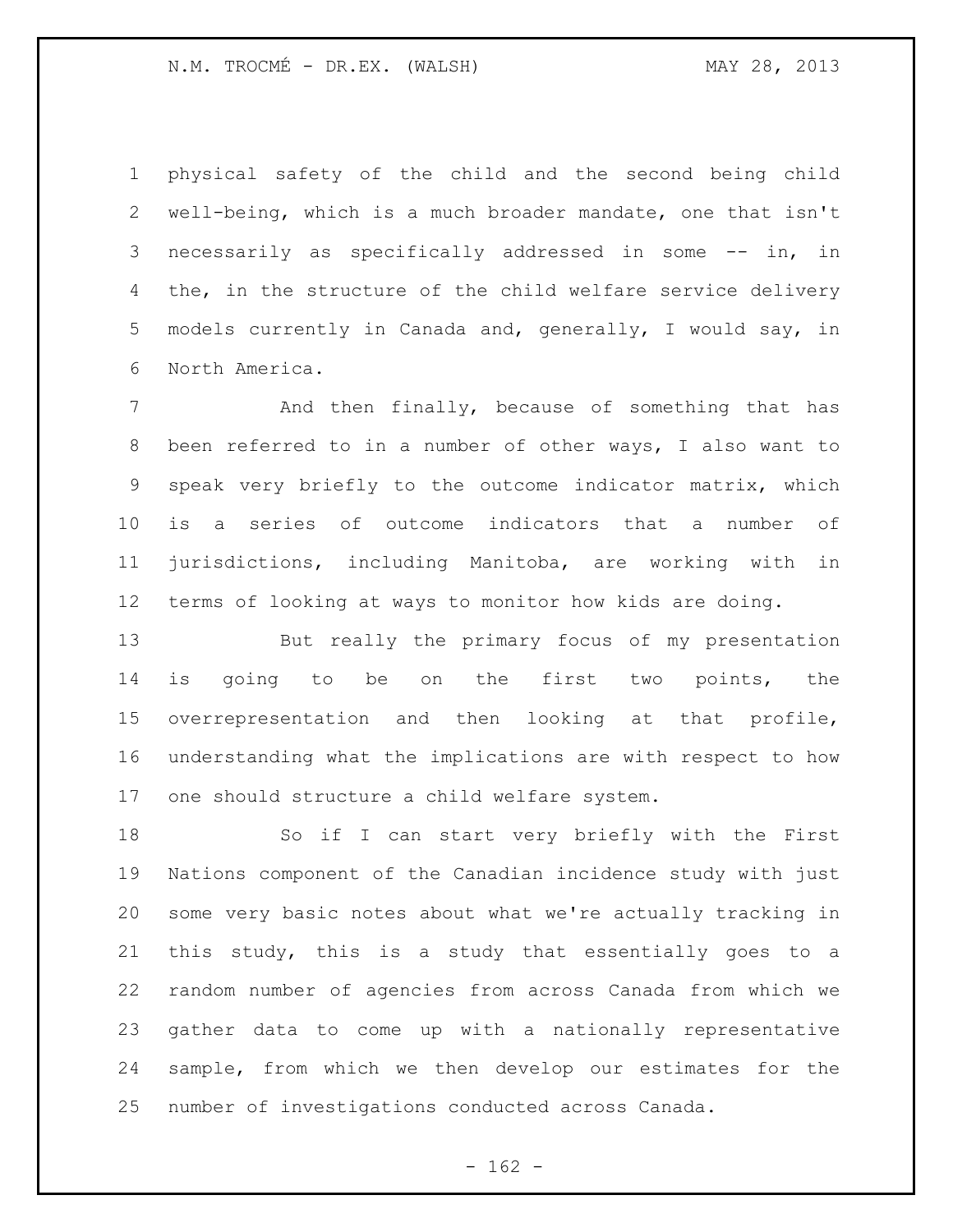In 1998, just through the process of random sampling, we had three First Nations agencies that were included in the study.

 In 2003, we started to look more seriously at trying to get information specifically from First Nations agencies without setting up a full infrastructure to do that. We had eight agencies involved.

 It's really in the 2008 cycle that we were able to expand the sample, ended up with 22 First Nations and one Métis agency, so these are agencies that are mandated agencies that do investigations that participated in the study. Our estimate is at the time there were about 85 such agencies across Canada. We sampled 22 out of the 85, and then we randomly sampled 89 out of the 330 provincial and territorial agencies.

 The analysis that we presented in the Kiskisik Awasisak report compares the investigations involving First Nations children -- the 3,000 investigations involving First Nations children, to the 12,240 investigations involving non-aboriginal children. The data I'll be presenting are annual estimates, so from that number we then come up with an annual estimate.

 We gather information on a three-month period so these are annual estimates that I'm quite confident about with respect to them being accurate annual estimates. They

 $- 163 -$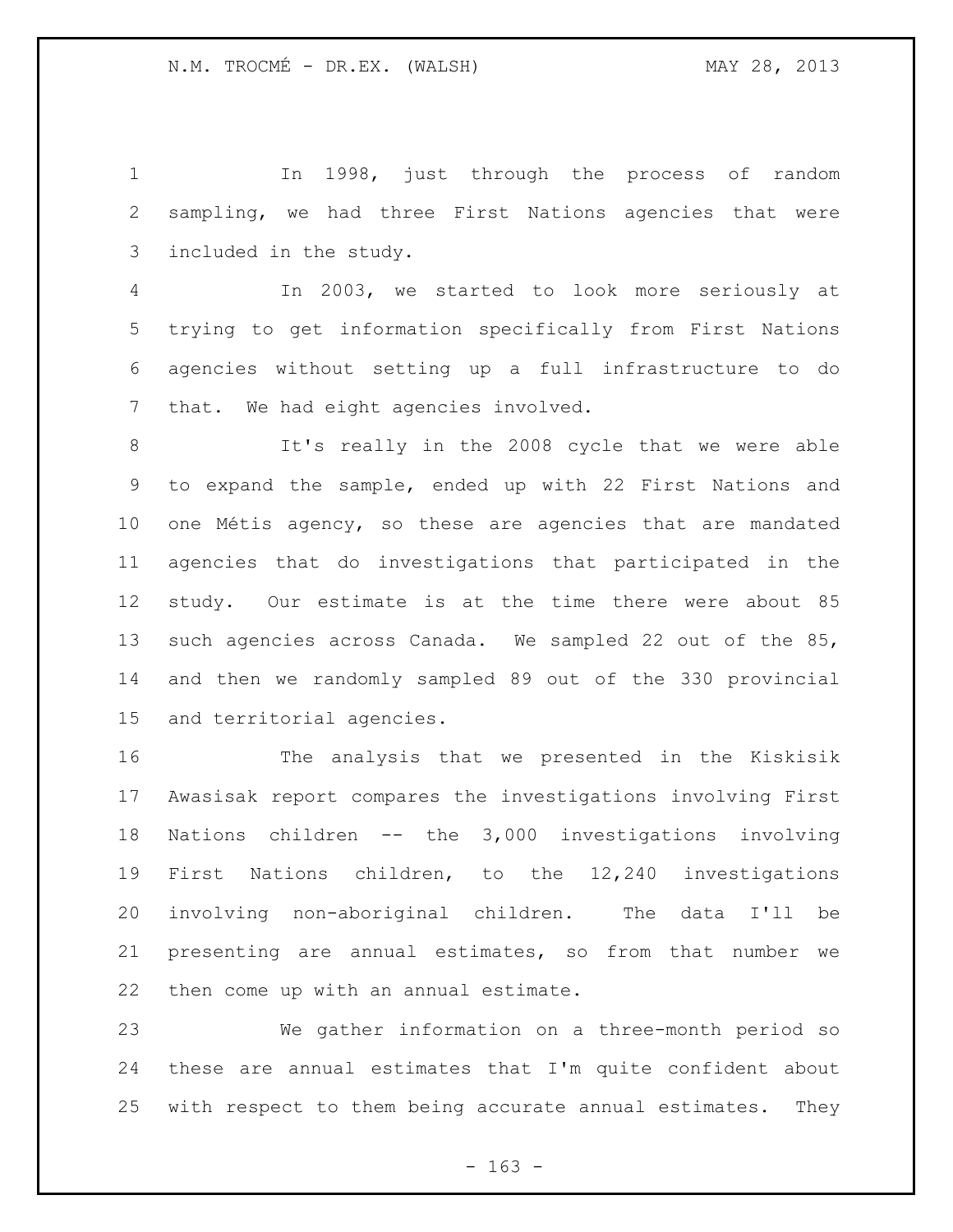are, however -- they're not national estimates. So for this particular report, because of the way the data was sampled, we're not able to come up with national estimates. Some of the other data I'll be presenting for all of Canada involves national estimates.

 So moving beyond the methods side of it, what did we find overall? The first piece is just to look at the rates of investigation in those agencies that participated in the study. And for investigations involving non- aboriginal children, the rate of investigation was 33.5 per thousand, or little over three percent. So three percent of children in the catchment area as covered by those agencies were investigated as a result of an allegation of abuse or neglect. And of those investigations, 35 percent of those were then substantiated.

 With respect to First Nations children and families, the rate of investigation was 140.6 per thousand, or 14 percent of children in families, every year, in the areas covered by the sampled agencies, were investigated because of reports of abuse and neglect, and 42 percent of those investigations were substantiated.

 So from the very outset it's clear that there's a pretty dramatic overrepresentation of First Nations children and families being reported to the child welfare system, to the extent of the, the rate of investigations

- 164 -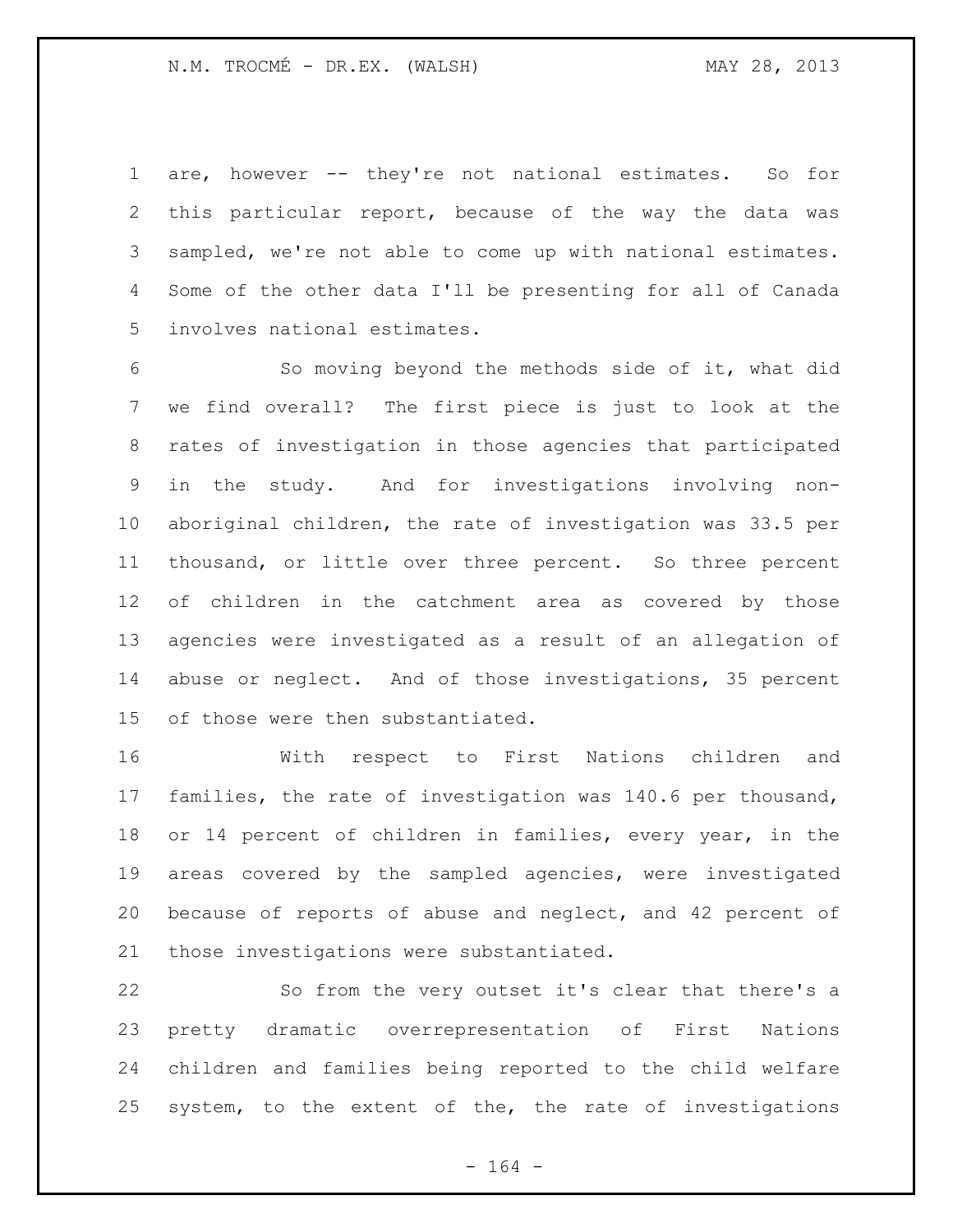being a little more than four times higher for First Nations families compared to non-aboriginal families.

 If you look at the substantiated investigations, that ratio is -- goes up to five times. So the number of substantiated investigations was just under 12 per thousand or 1.2 percent for non-aboriginal family and 59.5 per thousand or close to six percent for aboriginal families, five times more cases of maltreatment investigated and substantiated.

 So this really was the opening question for us. I mean, this is something that doesn't surprise anyone. There's plenty of other sources of data to show that there is a dramatic overrepresentation. The main advantage with this particular study is we're able to analyze much more closely and compare the profiles of the First Nations and the non-aboriginal children's families, start answering the 17 question of why is there such a discrepancy, and around what types of cases is that discrepancy most marked?

 The next slide looks at cases of substantiated maltreatment -- and stop me if I'm going too quickly or if you have any particular questions -- broken down by the primary form of substantiated maltreatment. So what we mean by maltreatment is physical abuse, physical neglect, emotional maltreatment, sexual abuse. What is striking, in dark blue, you see cases involving substantiated

 $- 165 -$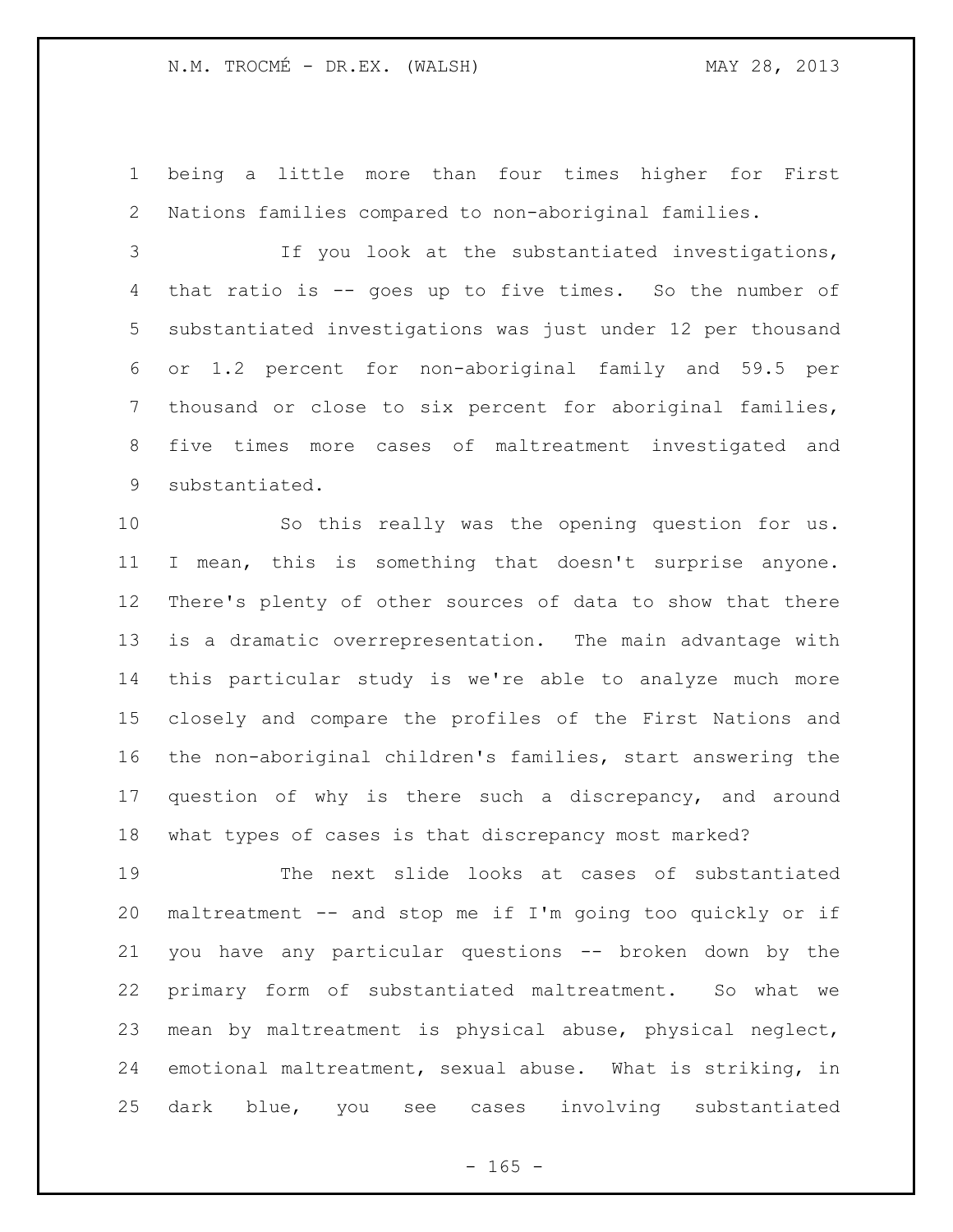1 investigations involving First Nations children, and in 2 grey, the non-aboriginal children. And what we -- 3 THE COMMISSIONER: (Inaudible) interrupt you for 4 a minute. Before you got to this slide and completed the 5 last one, you raised the question of why the 6 overrepresentation. 7 THE WITNESS: Yes. 8 THE COMMISSIONER: Are you going to come back to 9 that? 10 MS. WALSH: Yes. 11 THE WITNESS: I absolutely will. 12 MS. WALSH: Of course. 13 THE COMMISSIONER: I see. 14 THE WITNESS: Yes. 15 THE COMMISSIONER: Carry, carry on. 16 THE WITNESS: Good. 17 THE COMMISSIONER: Thank you. 18 THE WITNESS: Please hold me to it. 19 THE COMMISSIONER: Yes, I will, I assure you. 20 THE WITNESS: So to a certain extent, one of the 21 reasons -- 22 THE CLERK: (Inaudible). 23 THE WITNESS: What this next slide points to is 24 that this is not an overrepresentation that is consistent 25 across all forms of maltreatment. If you look, for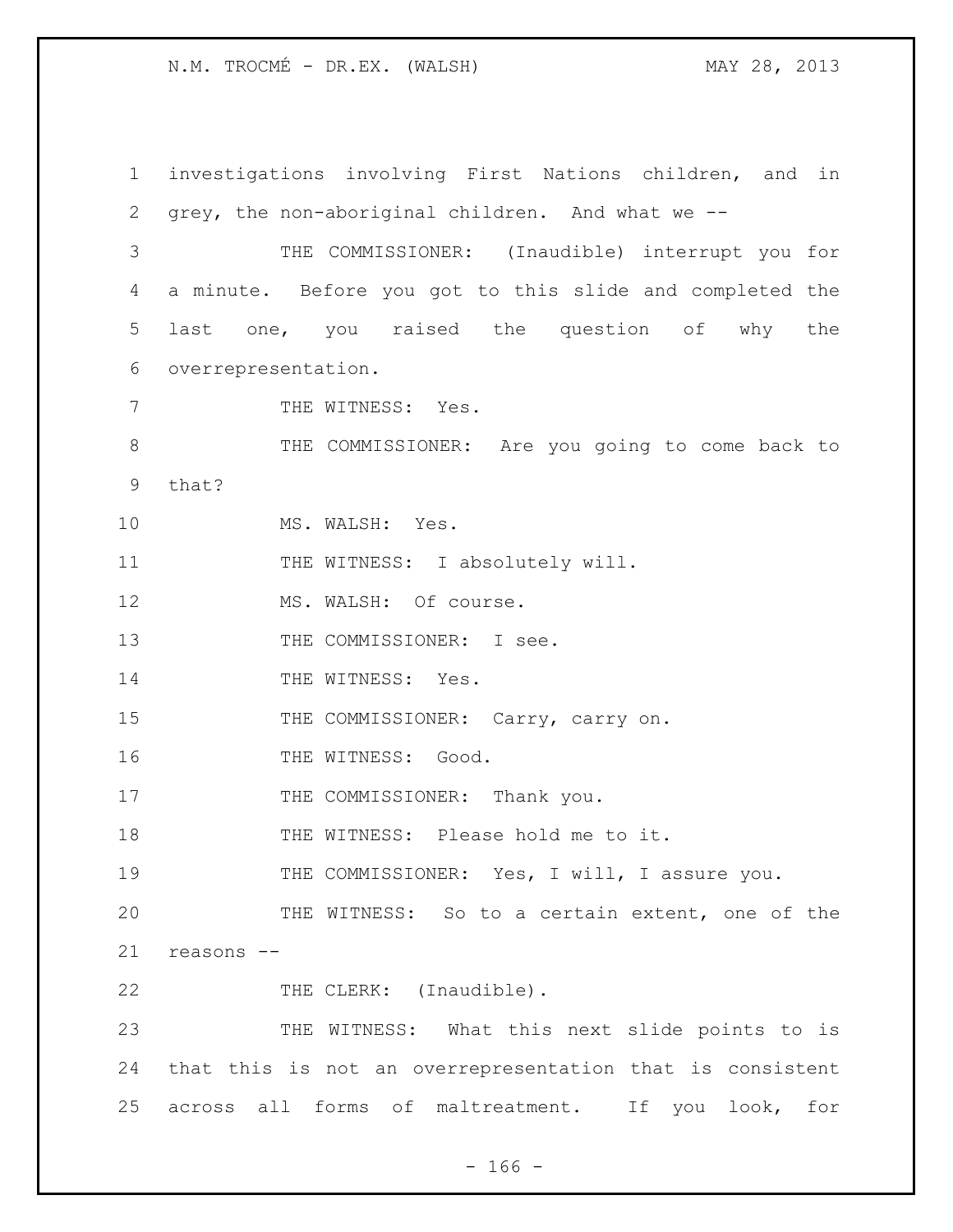| $\mathbf 1$     | instance, at sexual abuse, there<br>slight<br>is a        |
|-----------------|-----------------------------------------------------------|
| 2               | overrepresentation. The rate is at one per thousand       |
| 3               | compared to .4 per thousand for non-aboriginal families,  |
| 4               | but where the overrepresentation is most dramatic is in   |
| 5               | cases involving neglect, where rates of substantiated     |
| 6               | neglect are eight times higher, and rates involving       |
| $7\phantom{.0}$ | exposure to intimate partner violence.                    |
| $\,8\,$         |                                                           |
| $\mathsf 9$     | BY MS. WALSH:                                             |
| 10              | Can I --<br>Q                                             |
| 11              | So from --<br>A                                           |
| 12              | Q<br>Sorry.                                               |
| 13              | Α<br>Yes?                                                 |
| 14              | Can I ask you how you define neglect?<br>Q                |
| 15              | We use the definitions that are applied across,<br>Α      |
| 16              | across the provinces. So neglect essentially involves     |
| 17              | situations where there's been failure to supervise, which |
| 18              | would be the most common form of neglect, or physical     |
| 19              | neglect, so where the needs of the child are not being    |
| 20              | adequately met. Educational neglect is included in some   |
| 21              | provinces, not in others, under the category of neglect.  |
| 22              | We've removed emotional neglect from that. We include     |
| 23              | emotional neglect in with emotional maltreatment. So the  |
| 24              | neglect, really, situations that are physical in nature,  |
| 25              | either in the sense that the needs of the child are not   |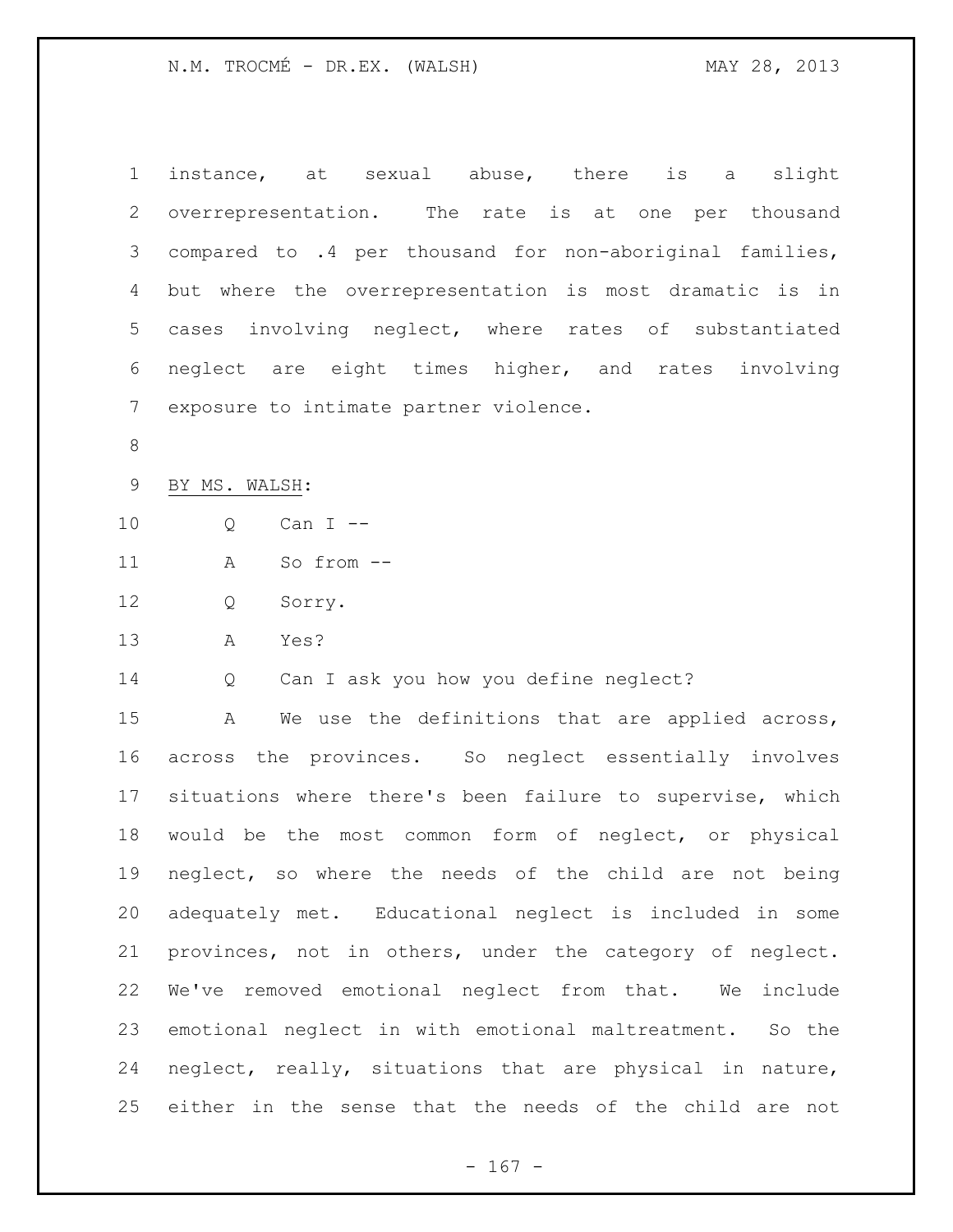being adequately met or the child is not being adequately supervised.

 And if I can just allow myself an editorial comment, the concept of neglect is, is a complex one because for a family living in extreme poverty -- and situations where neglect are associated not just with poverty but with extreme poverty -- there's actually very little documented investigating substantiated neglect outside of families who are extremely poor.

 It is quite debateable as to whether the responsibility for the neglect should be attributed to the parent versus to the community that that parent lives in. What's clear is that the child's needs are not being adequately met. For whatever reasons, at least in North America, we've decided to hold parents responsible for that, that primary caregiving at the level of physical neglect.

 For supervision, it's a very similar issue. A child who comes home from school to a situation where there is no parent to look after them, the school may very well know that that's the case. The parent may be working in a Tom Hortons or McDonald's trying to make ends meet, be working in the afternoon, be unable to be home. For whatever reason, we've decided to attribute the responsibility for that to the parent as opposed to the

- 168 -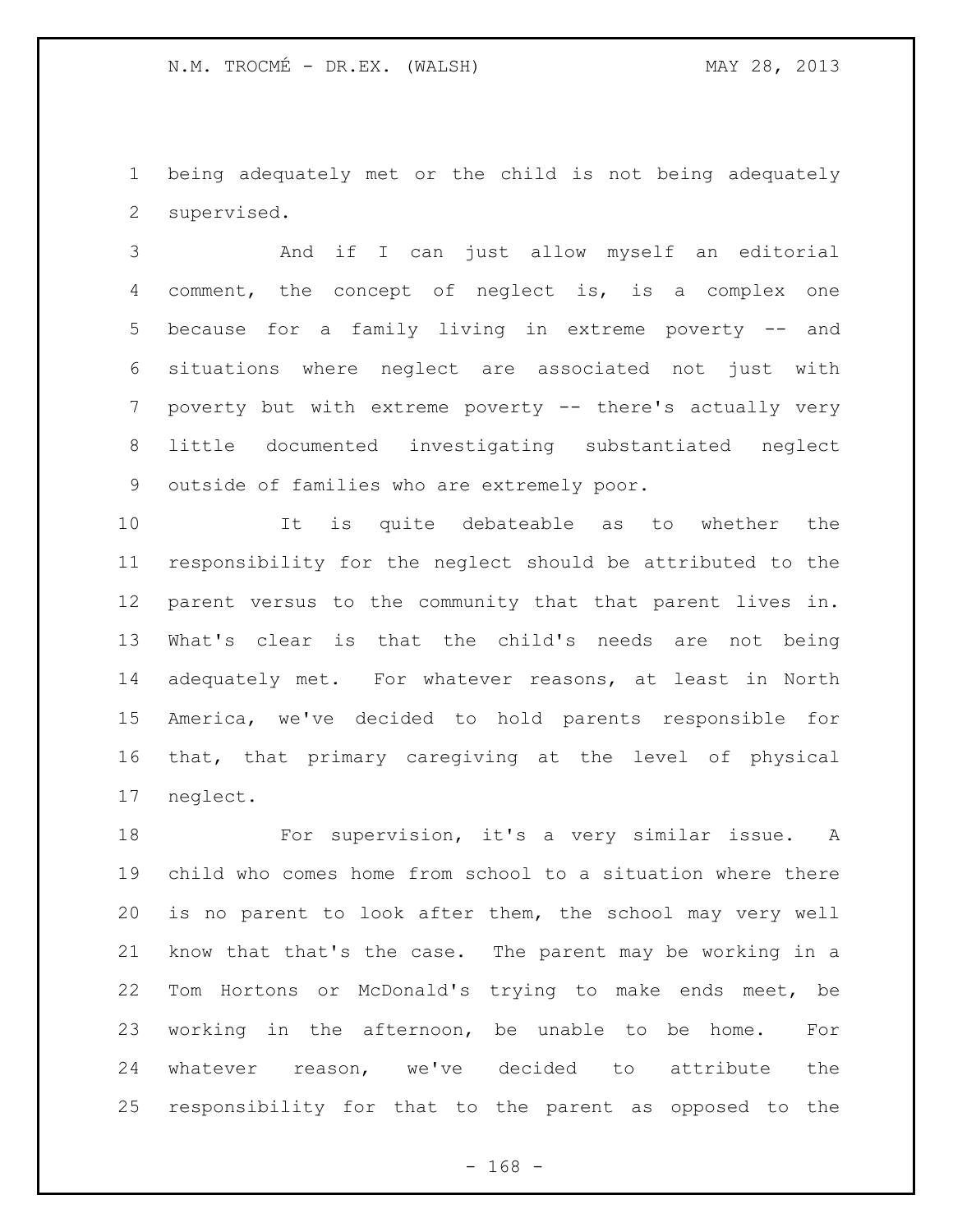principal of the school who sends the child home knowing that there is no one there to look after the child.

 So I'm sorry for the, the deviation, but this is relevant in some respects down the road with respect to understanding what we can do about the overrepresentation of First Nations children and families, that these involve situations where it is debateable as to who really is responsible and in the best position to meet the needs of these children. Certainly, the parents are in -- are -- play a critical role, but there are many opportunities as well for other members of the community to also provide for these children and families.

Q Thank you.

A So sorry for the --

Q No, no, that's very helpful.

A -- the deviation.

Q Very helpful.

 A Intimate partner violence, what we mean here is situations of exposure to intimate partner violence; emotional maltreatment may include emotional abuse, emotional neglect; physical abuse are situations where a child's been either hit leaving a mark or also -- and we'll 23 see a little later this involves -- actually, the majority of physical abuse cases are situation where a child's been hit without any particular mark being left, but where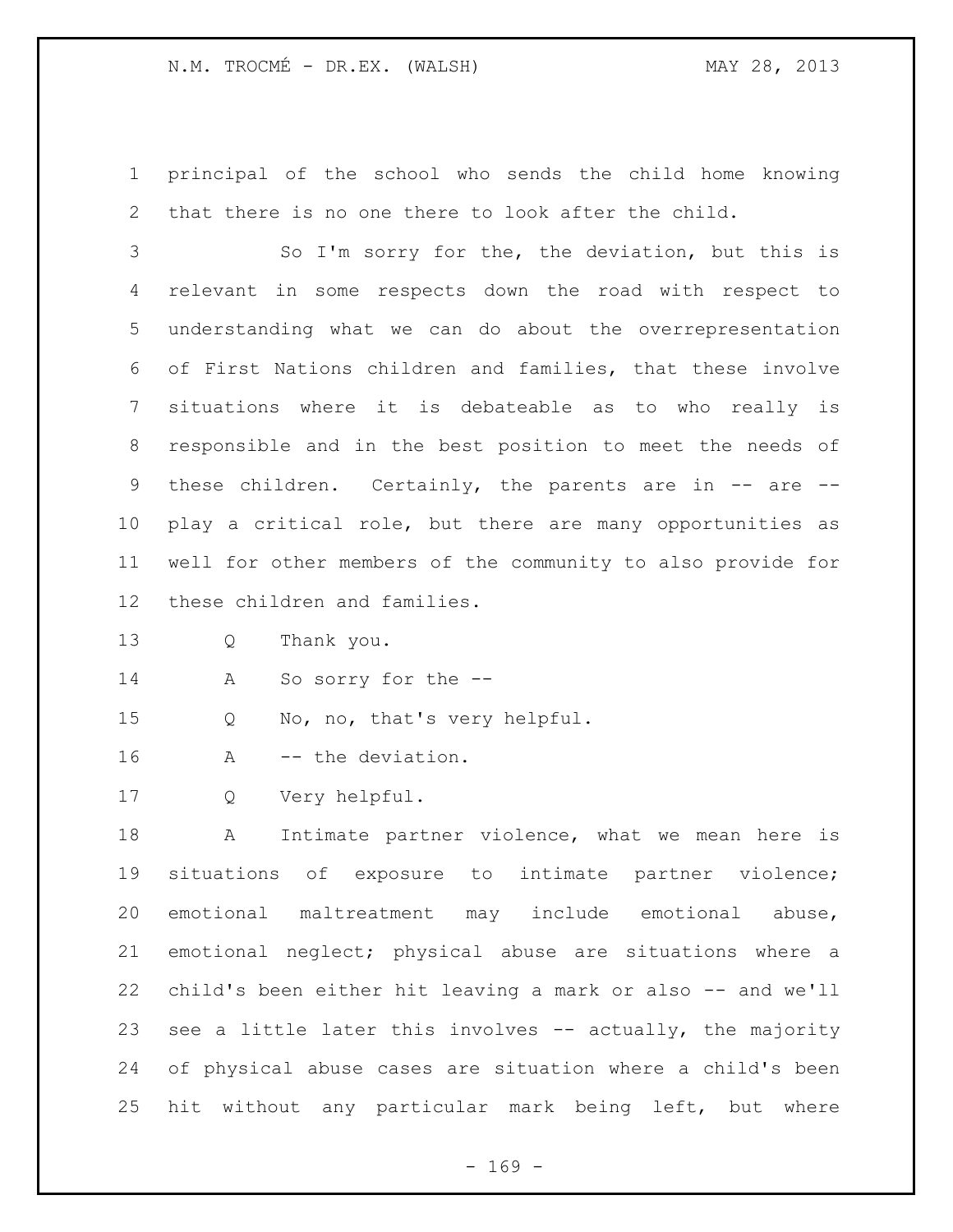there's consideration essentially of inappropriate use of, of punishment; and sexual abuse includes the range of sexual abuse incidents. We have detailed information for each one. We have 22 subtypes of maltreatment that we track as well as the, the five primary ones described here.

 So then just to summarize and back to, to a certain extent heading down the, the direction of the question of why, clearly, one of the reasons for the overrepresentation is that these families are coming into contact first and foremost because of concerns around neglect as opposed to concerns around, say, physical abuse or sexual abuse.

Q Okay.

 A We're able, then, to look a little more closely at the profiles of these children, their families, and the circumstances they live in, and the next three or four slides look at those. Same pattern here where we're comparing, in dark blue, First Nations children where maltreatment has been substantiated, to non-aboriginal children where maltreatment has been substantiated. And what you can see from this first slide is that while we don't have any direct measures of poverty -- unfortunately, it's actually very difficult to get information about family income from child welfare workers -- we know that these are families -- First Nations families are ones where

 $- 170 -$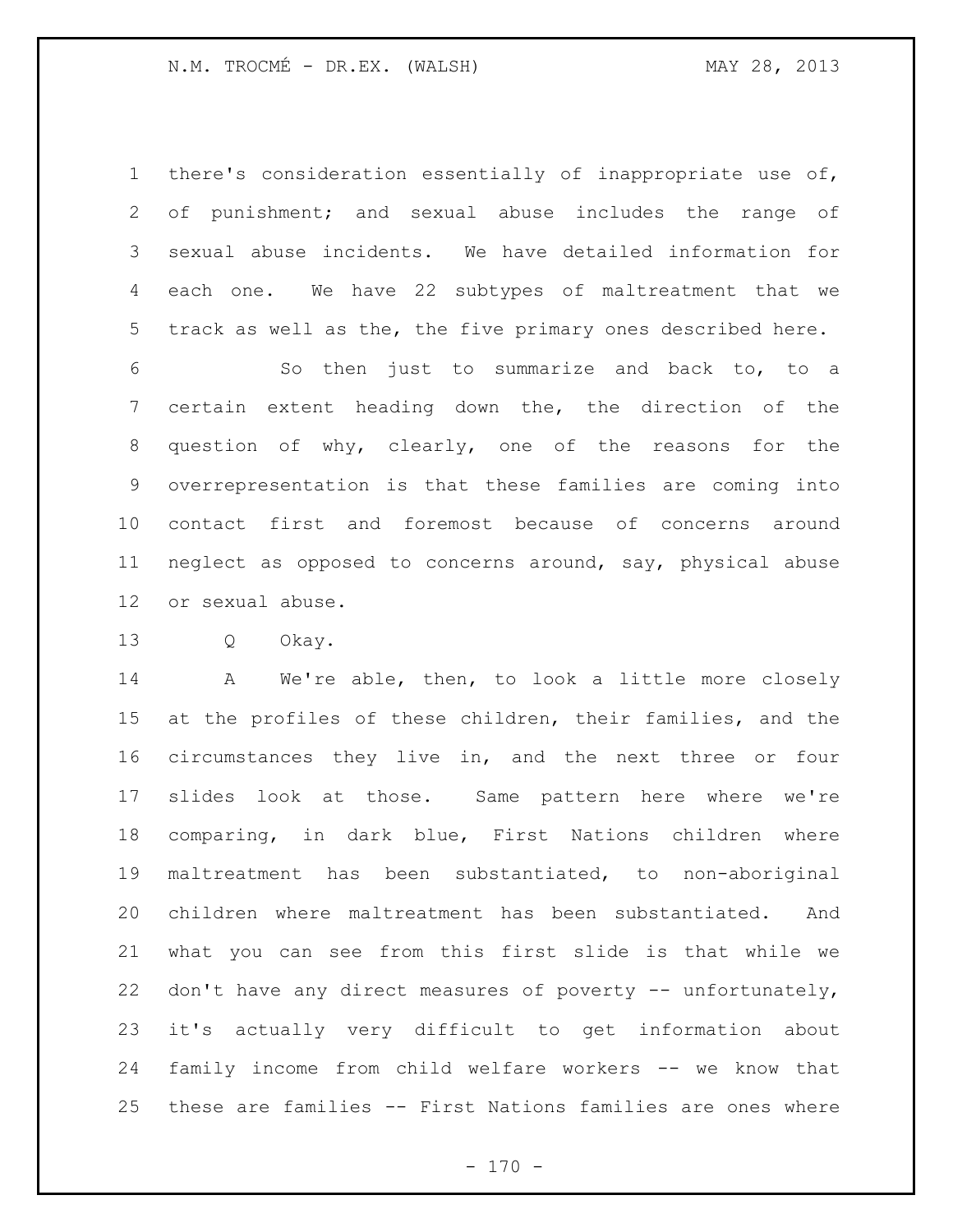there is -- it's much less likely that the family has access to income coming from full-time work, 33 percent of those families versus 58 percent for non-aboriginal. These are families that are much more likely to be dependent on social assistance, employment insurance, or other types of benefits, 49 percent for First Nations compared to 26 percent for non-aboriginal.

 And to keep in mind as we're doing these comparison, we're comparing First Nations cases involving abuse and neglect to other very -- other families where abuse and neglect has also occurred, families generally living in very poor conditions. So compared to your typical non-aboriginal child welfare situation, which are already situations where there's typically a lot of difficulty and a lot of poor living circumstances, the cases involving First Nations children stand out as being -- as facing even more adversity in terms of their access to income, to housing, so the proportion of cases involving overcrowded housing, four more children living in the home, a single caregiver, in terms of all of those indicators, it's clear that the cases substantiated maltreatment involving First Nations children and family are one where there -- from the perspective of the household, anyway, these are families facing greater difficulties in terms of housing, access to income, access to support.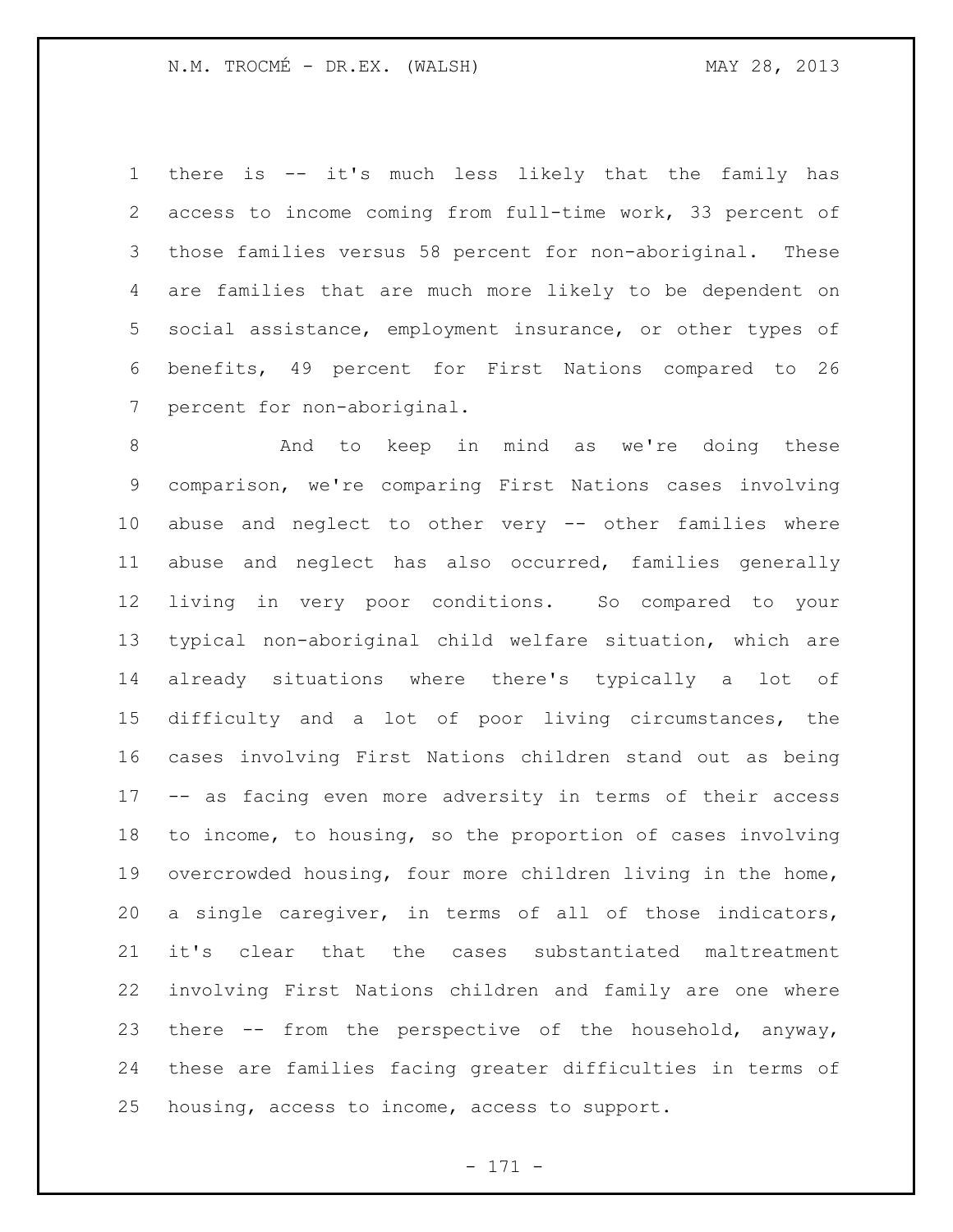If we look at the caregivers themselves, this slide looks at the female caregiver, the next slide at the male caregiver. We see that here again in terms of risk factors, if you like, these are caregivers that are facing more difficulties. The First Nations female caregivers are more likely to have themselves been in foster care, in group care. They're much more likely to have a drug or solvent abuse problem, much more likely to have an alcohol abuse problem, much more likely to lack social supports, and much more likely to be victims of domestic violence.

 Again, I have to keep reminding all of us that as we look at the state of the non-aboriginal situation, there 13 are already parents face enormous adversity. The, the first -- the cases involving First Nations parents are ones that stand out in terms of the level of adversity they face compared to the non-aboriginal maltreatment cases.

 Similar profile for the male caregivers, the main difference being that the male caregivers are much more likely to be perpetrators of domestic violence as opposed to victims of domestic violence, but similar overrepresentation in terms of drug and solvent abuse, lack of social supports, alcohol abuse, history of foster care and group, group care.

 If we compare the children themselves the differences are not as marked in terms of evidence of

- 172 -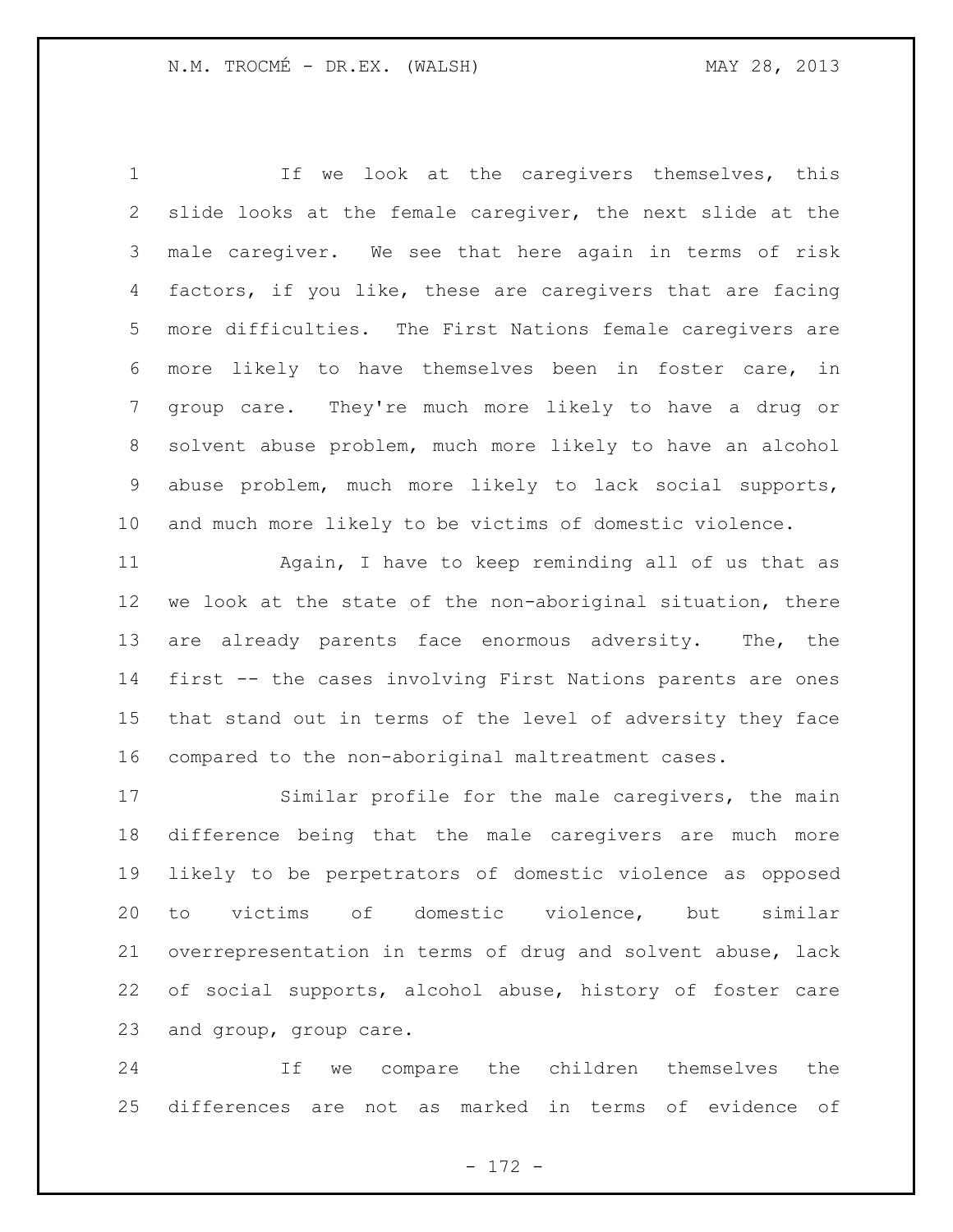problems. At the level of the children, for, for, for most of the problems we look at whether or not the children, for instance, are running away from home, whether there's alcohol abuse, drug abuse. A few differences. They're statistically significant, but they're certainly not as clinically significant in terms of their size, whether there's fetal alcohol syndrome diagnosed. This is probably the one area where the difference is the most marked. Number of concerns noted, in fact, there are slightly more concerns noted in those situations involving non-aboriginal children than First Nations children, and multiple concerns roughly the same proportion. So the children themselves don't necessarily look that different, at least at the point of initial investigation, but the families and the household circumstances look dramatically different.

 Q Can I ask you just about the ages of the children that you studied? Did, did it cover a range of ages?

 A Yes, thank you. Zero to 16. And the reason we stop at 16 is there's enormous variation across the country with respect to the mandate for investigation and so 16 is the lowest common denominator from that perspective.

 Q And was there anything specific, for instance -- I mean, in this case -- Phoenix, when she received services, was between the ages of a newborn and five. Has your research focused at all on that age group?

- 173 -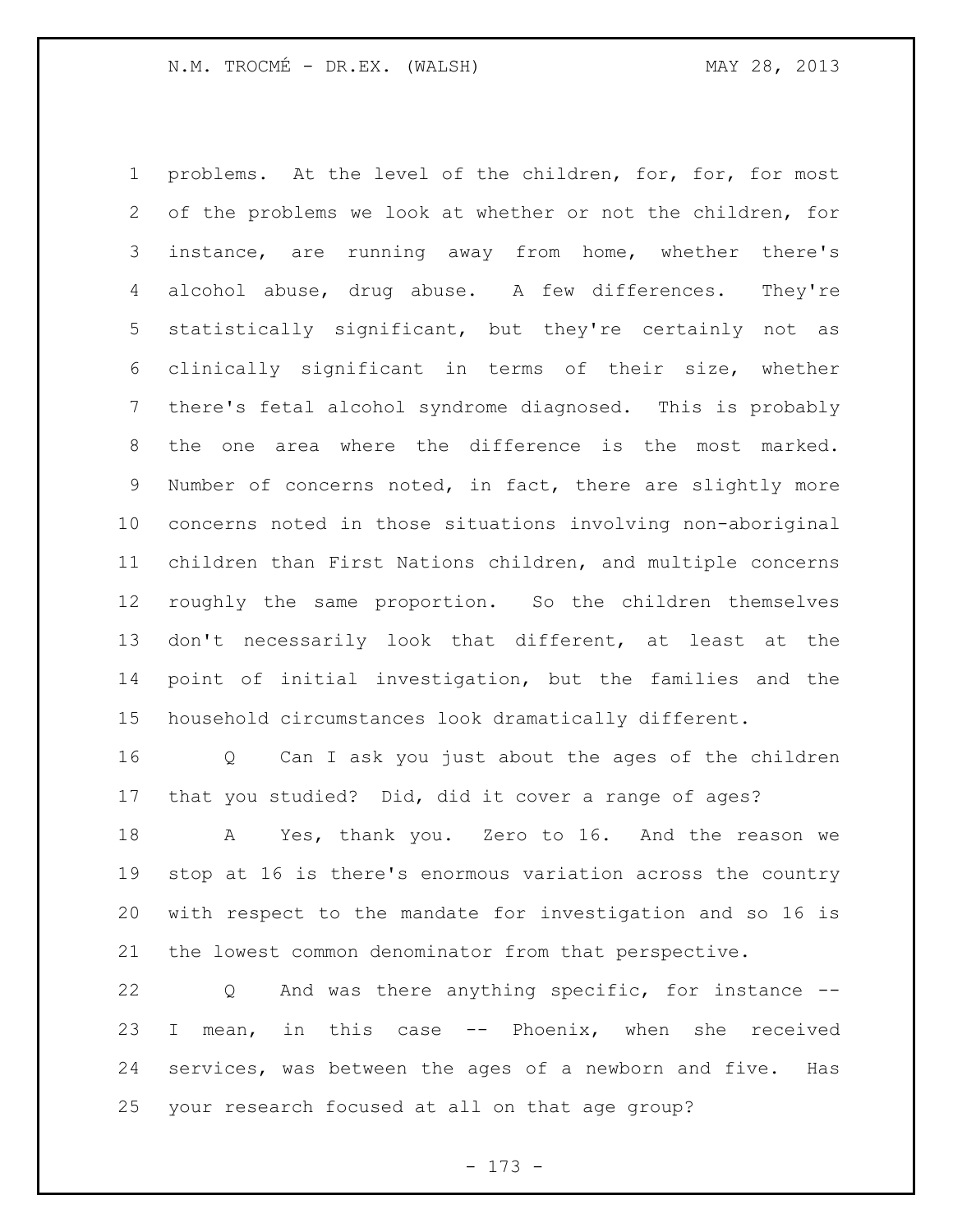A We have, and we've done at least one set of analyses looking at younger children. There, again, the, the differences in terms of the profile of the children did not stand out. The main difference was that the caregivers of the children had profiles that were of much higher risk. So the younger the children, the more concerning the profile of the parents.

 We didn't do the analysis comparing First Nations and non-aboriginal by age, so that's analysis we haven't done. But just looking overall at younger children, the child welfare system tends to get involved with younger children because of concerns about the parents, whereas with adolescents, the child welfare system is more likely to become involved because of concerns about the adolescent or about the adolescent-parent relationship.

Q Thank you.

 A This is the last slide where I'm comparing the two, the two groups in terms of their profile, and a few noteworthy points here. Again, there aren't as many differences. One of the questions we ask is, is this a single type of maltreatment or are there multiple forms of maltreatment involved. Not much of a difference between First Nations and non-aboriginal. Whether or not there's any documented emotional harm, we do find that there, there are higher rates of emotional harm documenting cases

- 174 -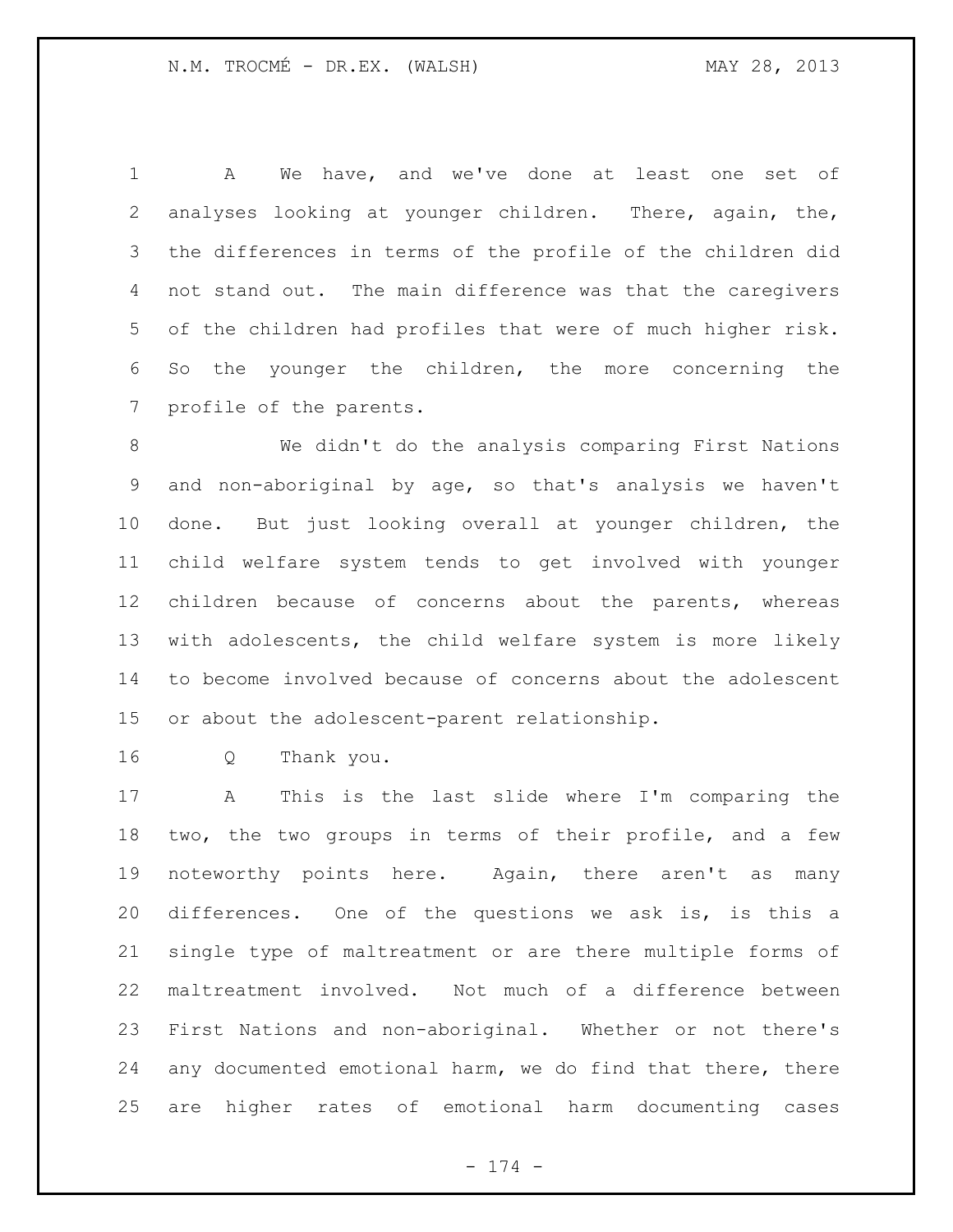involving aboriginal, First Nations children and families.

 On the other hand, with respect to physical harm -- so these are cases -- and I just want to stress this because I'm going to come back to this in a few minutes. These are cases of substantiated maltreatment. And so just to keep in mind, in, in over 90 percent of cases of substantiated maltreatment there's no documented physical harm -- and this will bring us into the discussion of protection versus well-being -- and no difference, really, between First Nations and non-aboriginal children and families.

 If we look at physical harm that was serious enough to require some type of medical treatment, we find again no difference between the First Nations and non- aboriginal, being at three percent and two percent. So negligible difference between the two. Keep in mind, again, that this is the profile overall of cases involving substantiated maltreatment.

 So given these differences, how does the child welfare system respond? And here again we find that the initial overrepresentation is then further multiplied as time goes on. So I'm going to -- if you can move over to the right to look at the last category, these are the proportion -- the number of children who end up going into formal out-of-home placement. So this would be a

 $- 175 -$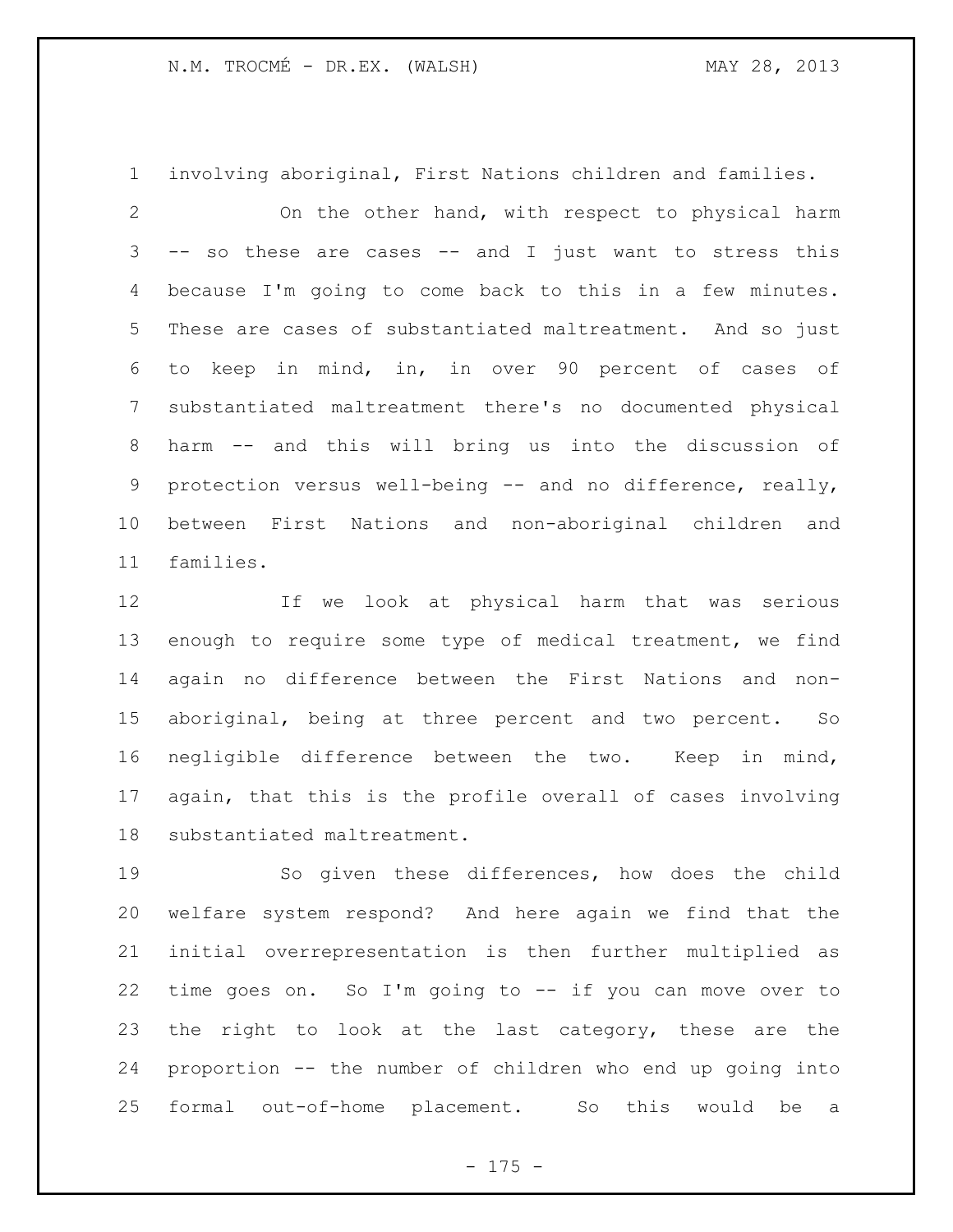traditional foster home or group home.

 Their rate of placement -- and this is placement during investigation -- the rate of placement for non-4 aboriginal children was 1.1 per thousand. So one -- so 0.1 percent of children in the community were investigated, substantiated, and then placed in care. For First Nations children the rate of placement was 13.6 per thousand. In other words, it was 12 times higher.

 So the initial overrepresentation in terms of investigations, which was a little over four times, is further multiplied when we look at placement where a First Nations child is 12 times more likely to come into care than a non-aboriginal child as a result of child abuse and child neglect.

Q So do you know why that is?

 A Well, we've looked at that, and the reasons essentially correspond to the profile I've, I've presented to you. So if we -- when we analyze the differences statistically, what we find is that there actually is no difference in the rate of placement for First Nations and non-aboriginal children in families if we take into consideration the differences in profile. In other words, for a non-aboriginal child coming from a home where there are concerns around neglect, substance abuse, lack of support, housing problems, those children are just as

- 176 -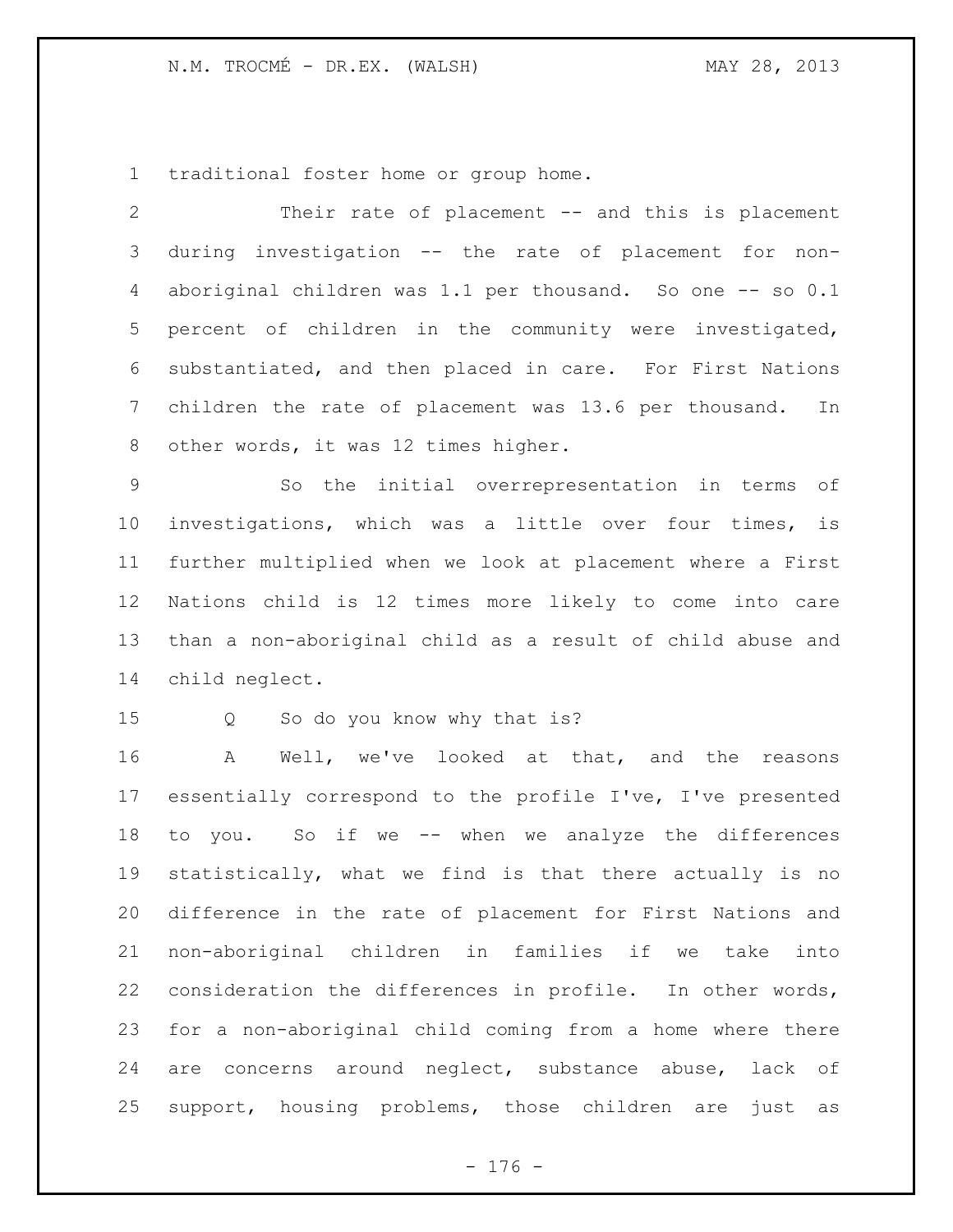likely to come into care as are First Nations children. So the, the, the reason for the overrepresentation has much less to do with the fact that these children are First Nations, per se, but has to do with the fact that these are children in families living in circumstances where some type of action is required. And at, at this particular point the main form of intervention, unfortunately, is removal, because that's the main service that's available in terms of, of action for these cases.

 So in answer to the question, why are First Nations children overrepresented, they're overrepresented because they're living in poor housing conditions, their parents are struggling with histories of alcohol and substance abuse, there is a lack of support to these children and families, they're coming into care at much higher rates essentially because these children are living in far worse conditions than are non-aboriginal children.

 So if I can summarize in terms of four main points, first of all, what we find is that the overrepresentation of First Nations children in the child welfare system is amplified at every stage. So we start from four times as many children being investigated, five times as many children being substantiated, 12 times as many coming into care.

We don't have data on how long they spend in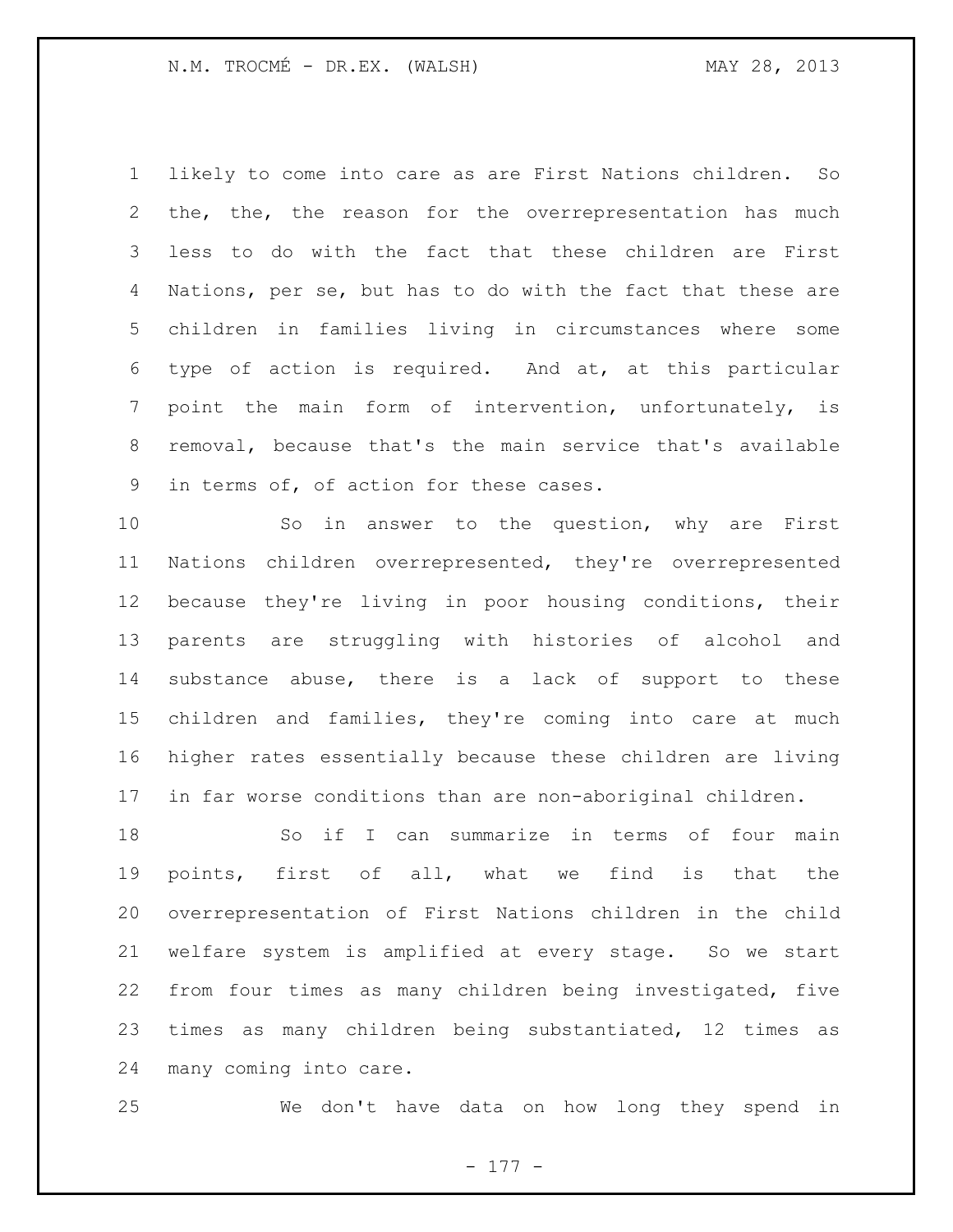care. That would really be the next study. But I know from data coming from the United States looking at essentially an equivalent population where there's been a longstanding documented overrepresentation of children, which are African America children, we know that those children tend to spend a lot longer in out-of-home care than do white children.

 So I don't know -- I don't have any data for length of time in care, but I would suspect that First Nations children probably are spending longer in care, so that 12 times overrepresentation might be further amplified by the fact that they might not be returning home as quickly. That's speculation.

 But certainly at the front end of the system what we see is that at every stage these are children and families that seem to require a more intrusive type of service from investigation to substantiation and to removal.

 THE COMMISSIONER: Will you be offering any views as to why those -- why aboriginal families are living in those more adverse conditions and circumstances than children being raised in non-aboriginal homes?

23 THE WITNESS: Not really. And I'm -- it moves very quickly beyond the data that we have access to. I can speculate. I can speculate by pointing to the fact that

- 178 -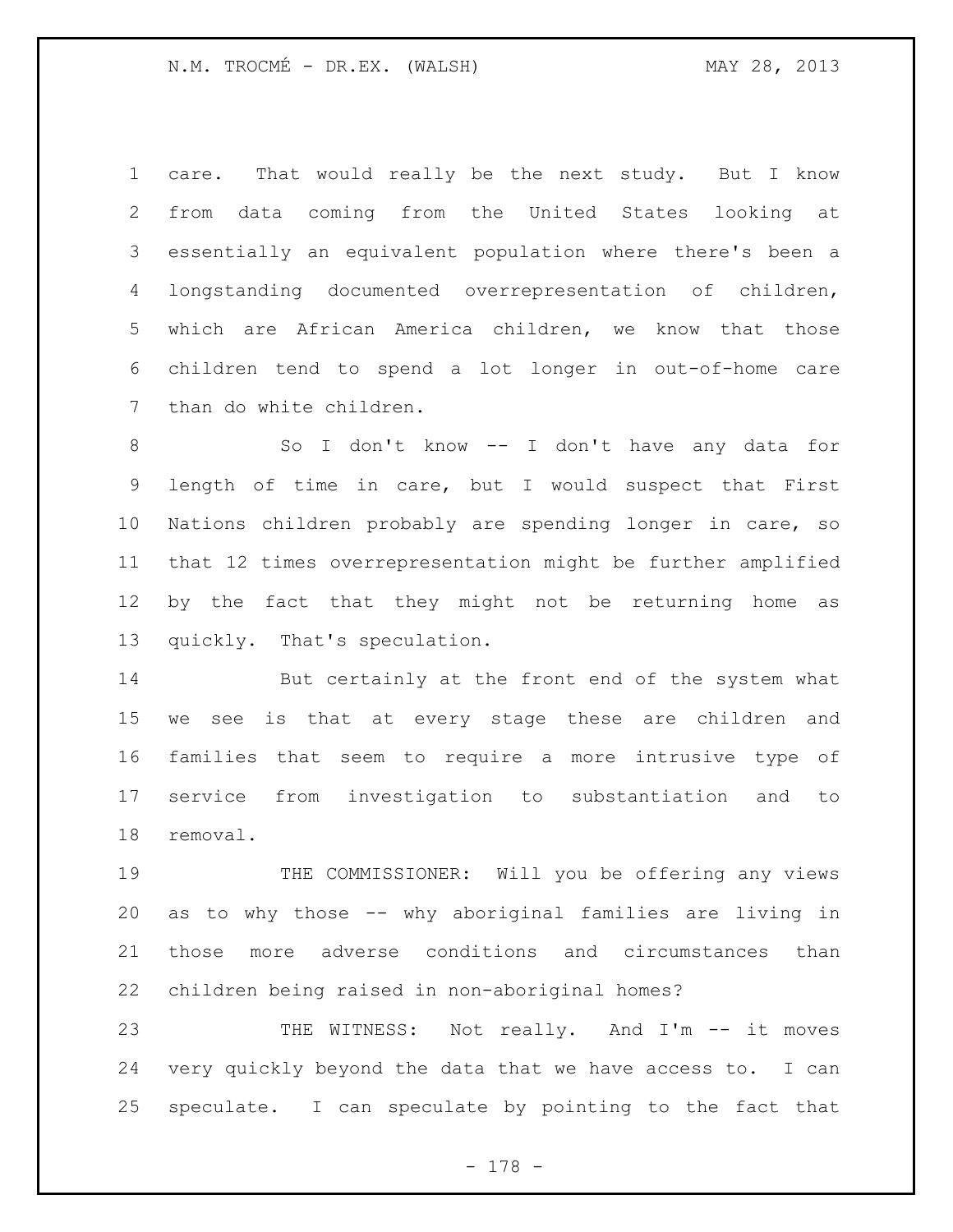these are families who -- where the rates of poverty, for instance, are dramatically higher, whereas we heard this morning -- well, I guess we didn't hear this morning specific to First Nations families, but a fair amount of evidence that these are families where housing problems are far more significant. These are families often living in communities where there are higher rates of violence, and these are parents where there is -- are long histories of, of, of the parents themselves having been removed, having spent time in foster care, and having much more -- greater likelihood of either having problems with alcohol abuse or substance abuse.

13 Beyond that, however, I can only speculate as to whether those are -- you know, what are the underlying causes for that. I really don't know. What I can say is the way the child welfare system's responding to it is that these are -- a typical case involving a First Nations child is overall going to be a more complex one compared to a non-aboriginal case. It's going to be one where there are more difficulties in the home, fewer supports available to those parents, and the high rate of removal represents the, the high risk factors in those, in those families and in those communities.

24 THE COMMISSIONER: And do you -- are you aware, is there research that answers that question rather than

- 179 -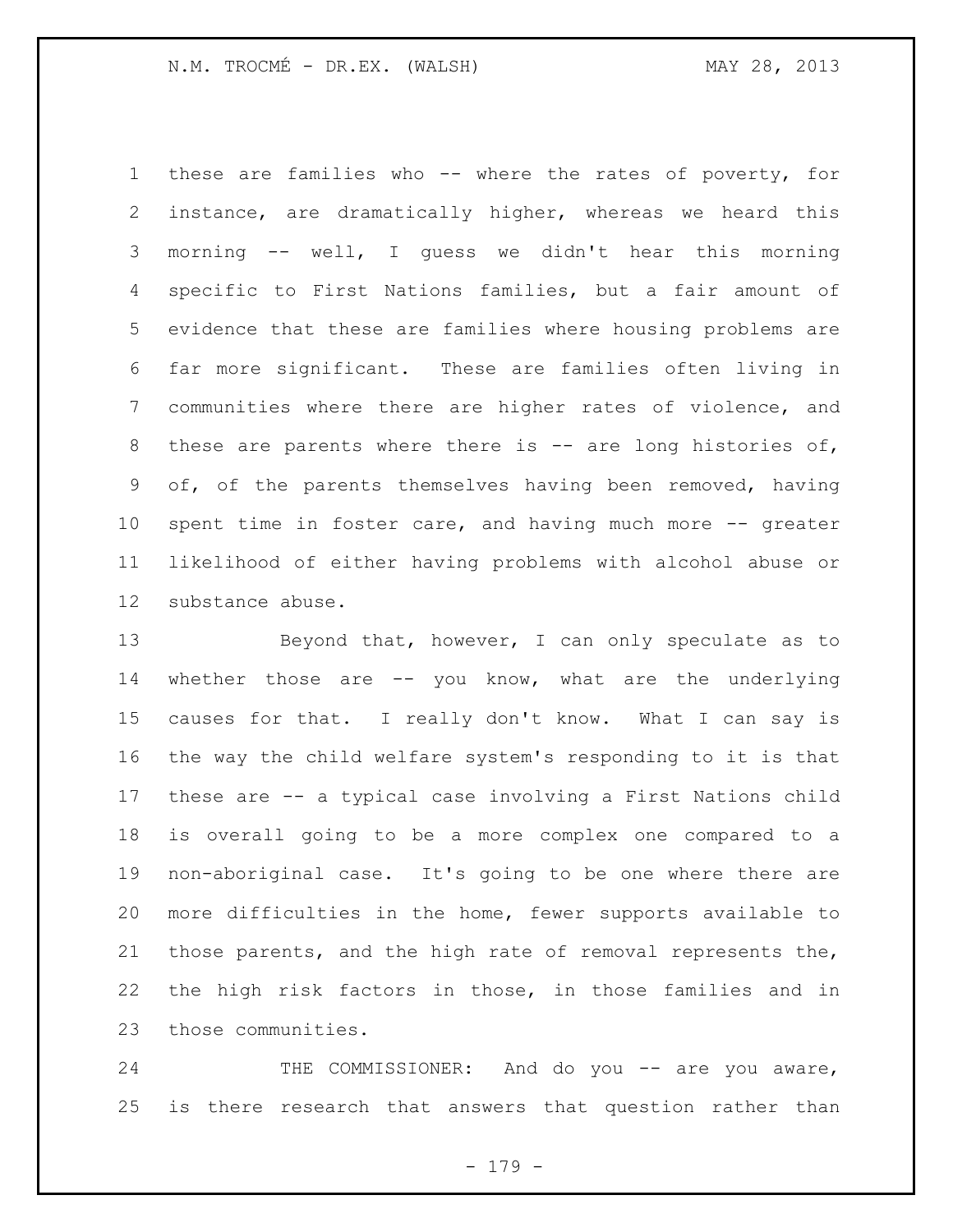having to speculate as to what the reason might be? THE WITNESS: So would -- is there research that looks at the reasons for higher rates of poverty in aboriginal communities. THE COMMISSIONER: And substance abuse. THE WITNESS: And substance abuse. There -- I'm, I'm sure there is. It's not research that I review particularly systematically and it, it, it has many of the complexities that we deal with in terms of the research we're doing on families once they come into the child welfare system, which is that when you're doing those types of analysis it gets -- it's complicated to make sure you're comparing apples and apples rather than apples to oranges. There's one particular study that is fairly often

15 referred to, and we certainly have made use of, coming out of British Columbia where they weren't looking at the placement of children in care but they were looking at suicide rates in different communities, comparing different aboriginal communities. And in that case they found dramatic variation in rates of suicide. They found that the major factor that seemed to explain that variation was the extent to which those communities had control over their own resources. So those communities that, for instance, ran their own, you know, police, ambulance services, essentially where -- had high level of control

 $- 180 -$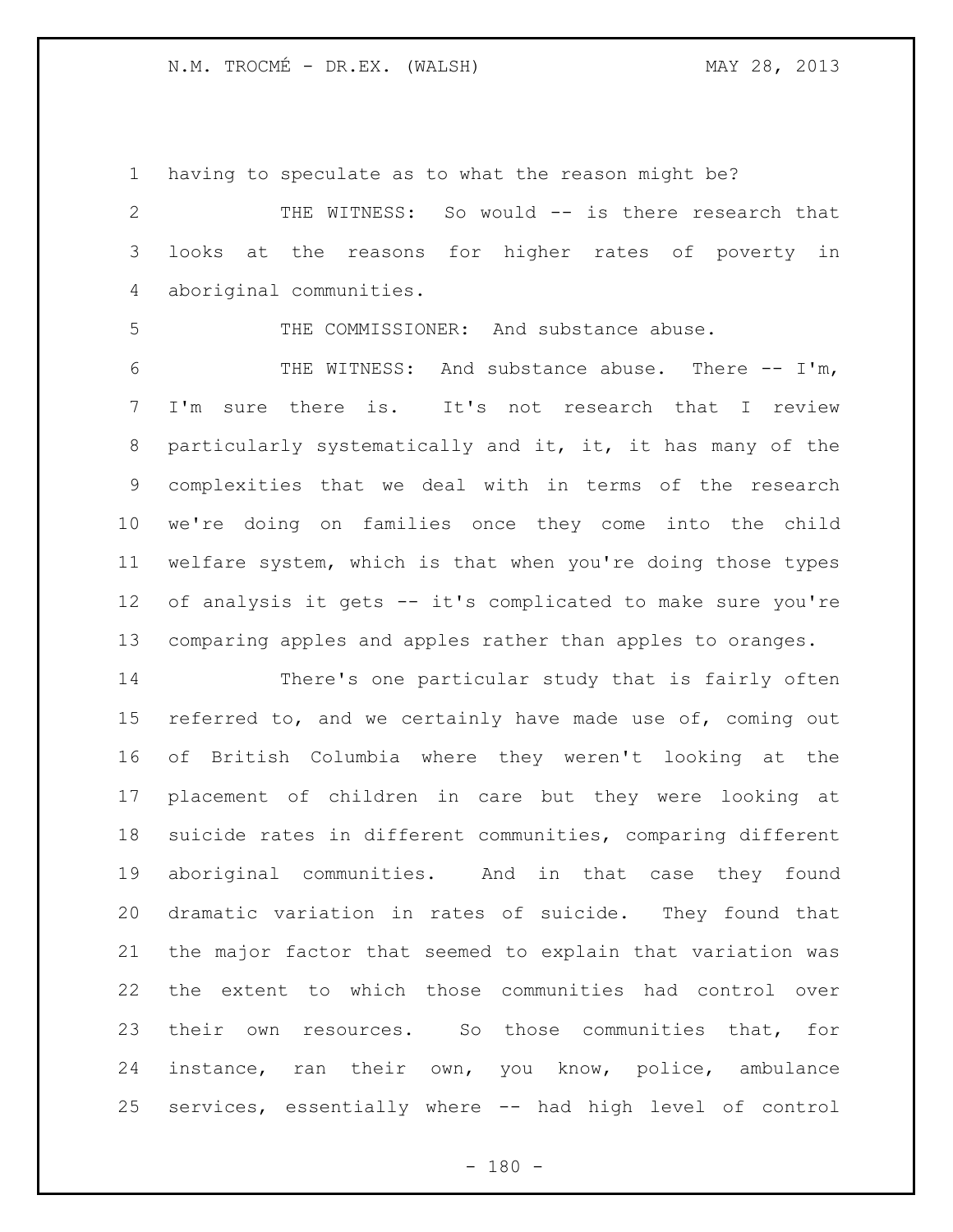over their services, had much lower suicide rates than those communities where there were -- where there was less control over services.

 The, the challenge, however, in interpreting those types of studies is I don't think at this stage anybody knows exactly what is the -- how -- why some communities get to the point where they're self-sustaining and able to run their own services effectively and why others aren't able to do that.

10 THE COMMISSIONER: Thank you.

11 THE WITNESS: Yeah.

- 
- BY MS. WALSH:

Q Carry on, please.

 A So I'll segue into the next part of the presentation just by reminding ourselves that these are situations primarily involving neglect, which is linked to concerns around poverty, caregiver risk factors, as opposed to concerns specifically around the safety of children themselves. And then -- really, then opening up the question of whether these are situations where short-term investigation or protection focus strategies are really best equipped to meet the needs of these children and families' neglect as opposed to other forms of -- maltreatment as the one that has -- that tends to be most

- 181 -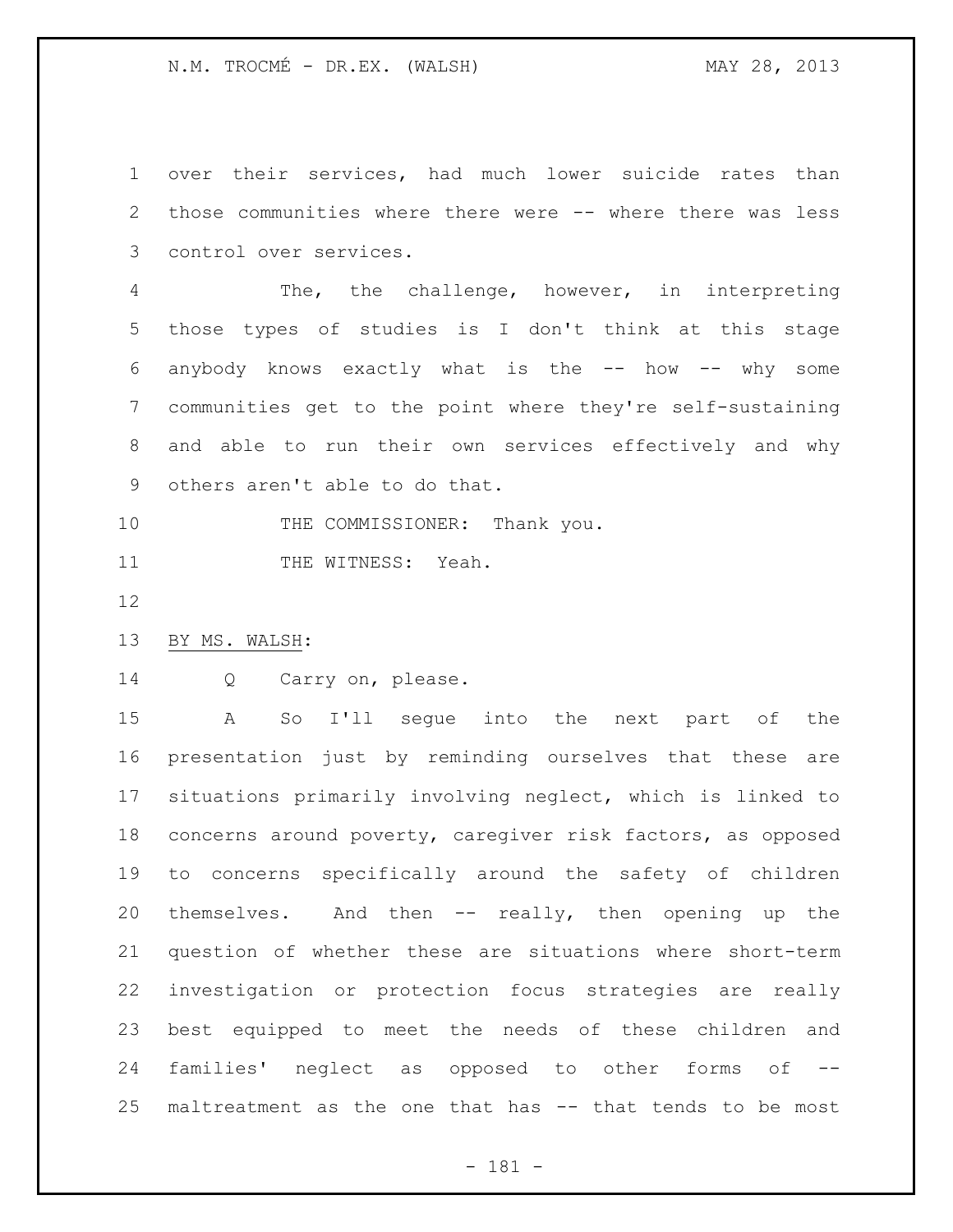chronic in its presentation and most likely requiring a different type of approach than physical abuse or even sexual abuse. And so that's really what I'd like to start to address in the next part of my presentation, if I can move on, unless you had other questions around this first section.

 Q Just -- my only question is apropos of what the Commissioner asked you. Much of your research in the area of the overrepresentation of First Nations or aboriginal people in the child welfare system has been conducted with Dr. Cindy Blackstock. Is that --

A That's correct.

 Q And she testified several weeks ago. Are you 14 aware of whether she's looked at -- she's certainly looked at, at the reasons and articulated and echoed in her testimony many of the reasons that you identified, but has she gone one step beyond that, that you're aware of?

 A I'm sure she has. So I'm sure her, her reading 19 of some of the literature on why rates of poverty, rates of unemployment, and rates of substance abuse are so much higher in First Nations communities, I think she would most likely be in a better position to answer some of those questions.

 Q So that hasn't been part of what you've done together.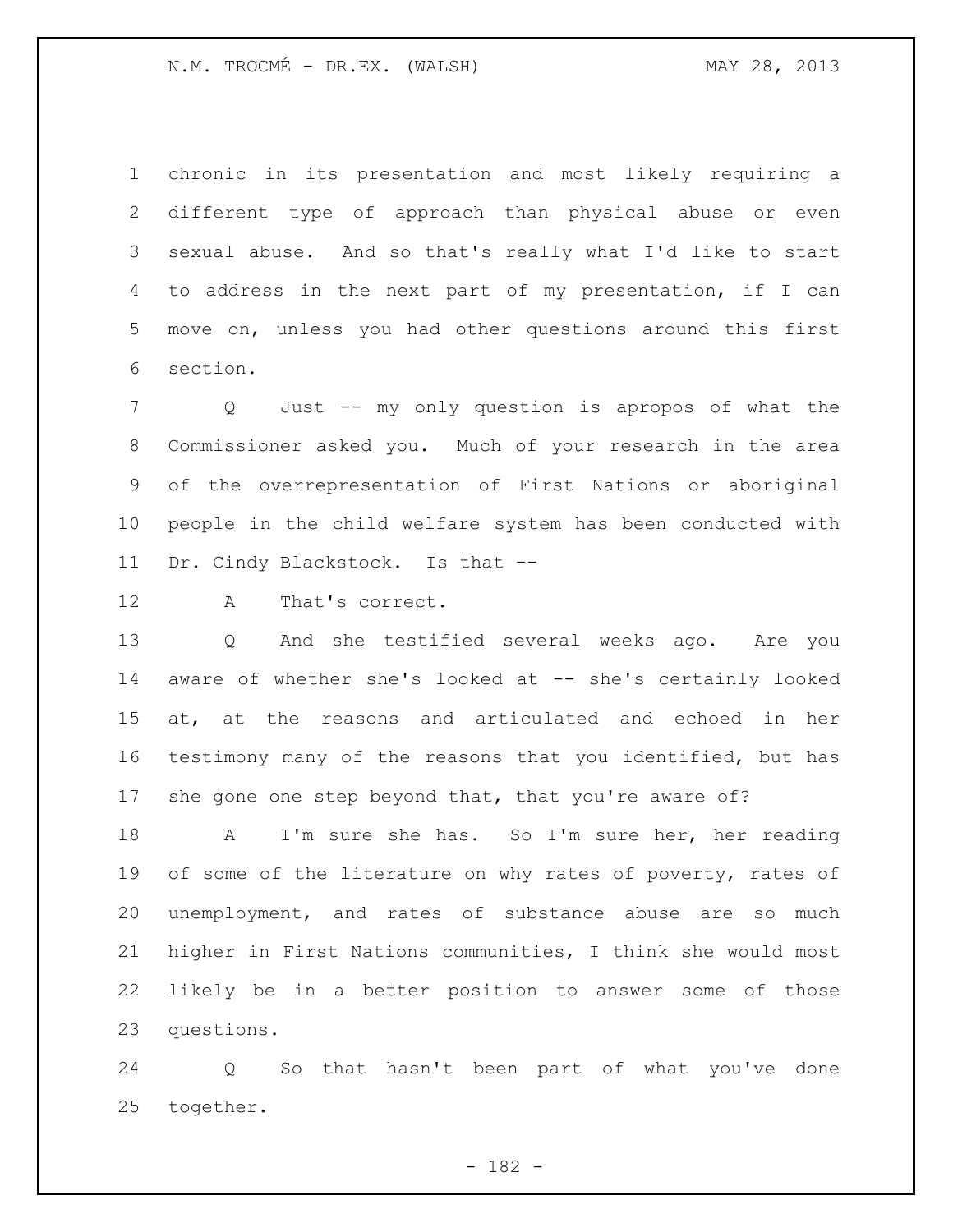A No.

Q Okay.

 A So we've -- I've been very narrowly focused on child welfare systems and how they respond to children and families who come into contact with them. And unfortunately my, my abilities or my, my attention is somewhat narrowly focused on those questions. I think there are clues here with respect to factors that we certainly need to pay attention to.

10 I can't -- for instance, if you look at housing, housing in, in, in our studies systematically comes up as one of the risk, risk factors for children coming into care. Why there are more housing problems for First Nations children and families than for non-aboriginal ones, I, I really can't answer that question. Clearly, it speaks to issues that go beyond the control of children and families, and families don't intentionally select to live in poor housing. They most likely live in poor housing because of limited access to good housing and limited income.

 Families don't intentionally decide to live in poverty, so I would speculate that this speaks to issues that go beyond the control of the parents and the children but I really can't speak to it systematically with respect to understanding what is driving high rates of poverty,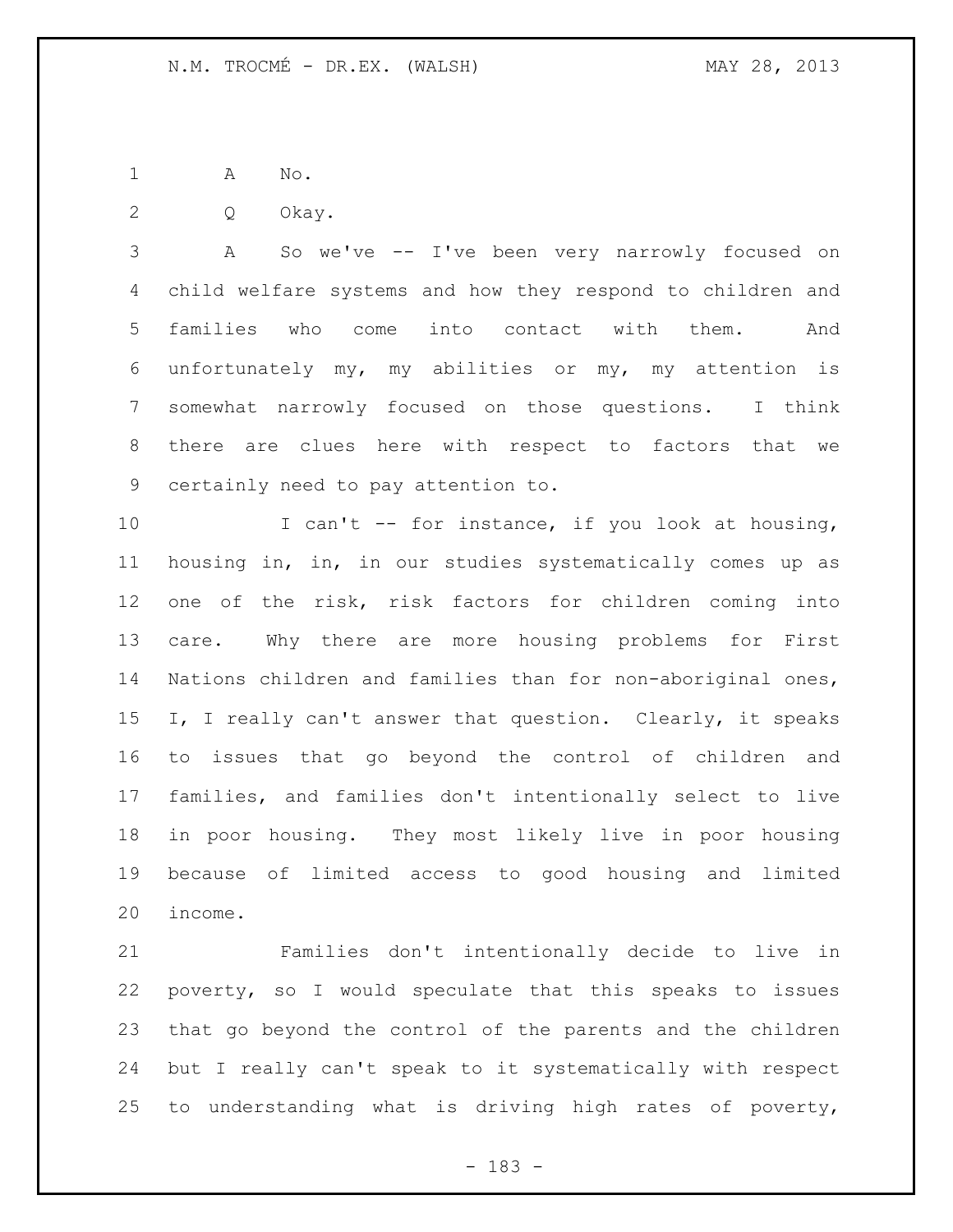N.M. TROCMÉ - DR.EX. (WALSH) MAY 28, 2013

 high rates of substance abuse in First Nations communities compared to non-aboriginal communities. But there are probably -- if, if more are needed, I can probably identify a few additional experts who could speak to that.

 Q And just one more point. In, in analyzing or addressing issues of poverty, homelessness, substance abuse, is it fair to say that they're really all interrelated?

 A They are definitely interrelated, but they are also not the same thing.

Q Right.

 A So the risk factors, for instance, for substance abuse, poverty doesn't help, but poverty is not the only explanation. Clearly, there -- in the case of First Nations communities, they're -- one would think that the history of our relationships with those communities might very well be part of that, and what we're looking at right here, which is the overrepresentation of First Nations children in care, we have a rate of overrepresentation that is -- that goes far beyond, for instance, the number of children who were brought into residential schools historically.

 So one cannot help but wonder whether or not some of the difficulties we're seeing now risk being further amplified if we aren't able to find some appropriate

- 184 -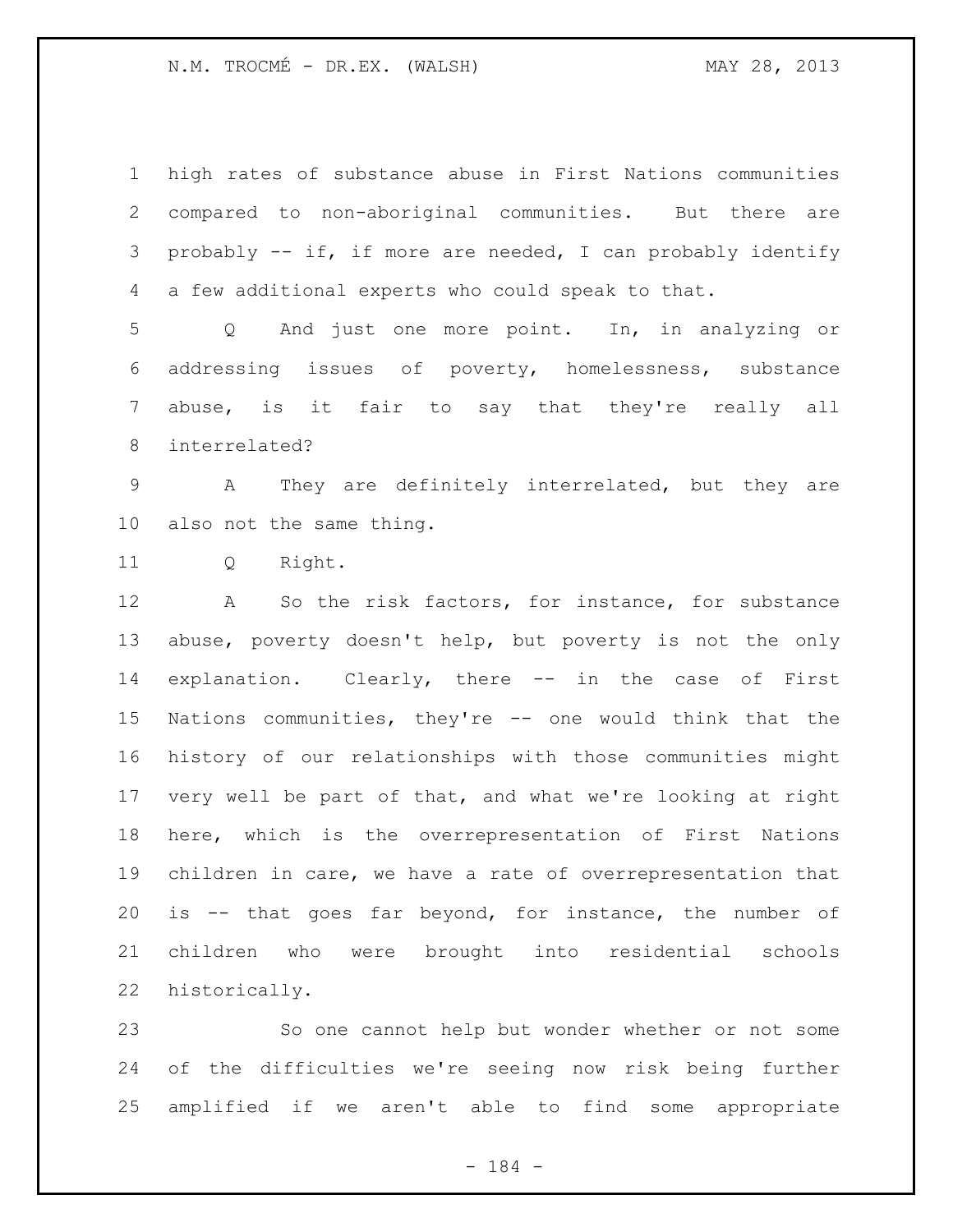alternative to -- I think it would be an exaggeration to say mass removal in the sense that the majority of First Nations children are not removed from the care of their parents, but a significant proportion are. Thirteen percent of children being investigated, and between one and two percent coming into care every year is an enormous number. And certainly the numbers in Manitoba speak very much to, to that problem, and Manitoba's not the only province where this is getting to a point where one really must be concerned about the impact not only on the children, but their families, their communities, and overall on the potential historical impact down the road.

Q Thank you.

 A So I'm going to move away from the comparison between First Nations and non-aboriginal, and speak a little more broadly to what we know about how we intervene in cases of child abuse and child neglect and, in particular, one concern I have with respect to a general failure to fully acknowledge the complexity of the types of cases coming into contact with the child welfare system.

 And unfortunately this, in some respects, I guess, is not particularly good news in terms of recommendations, which is that these -- in particular, the First Nations children and families coming into contact with the child welfare system are coming into contact

 $- 185 -$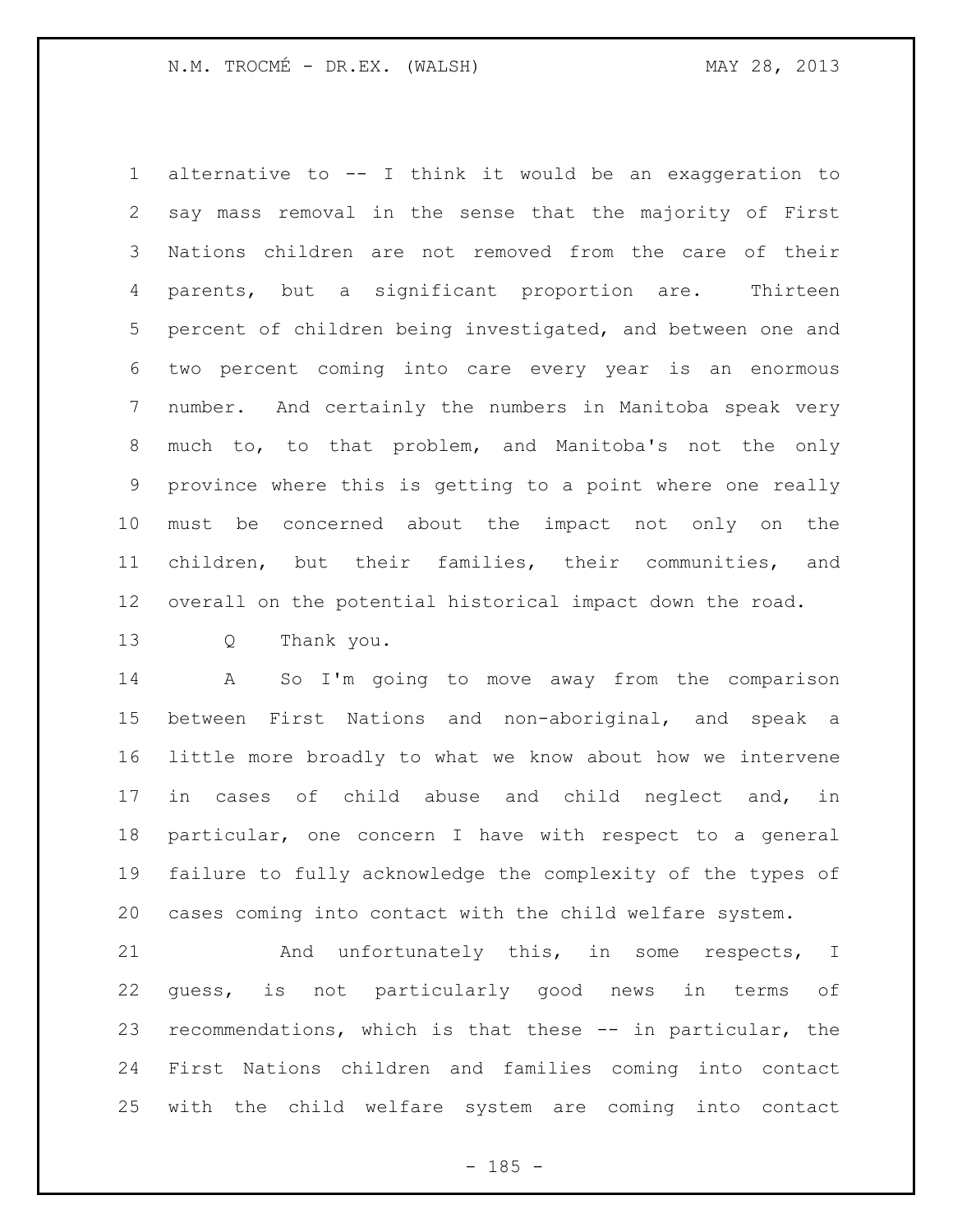because life is not good for these children and it's -- life is not good for them. And if we look more carefully at understanding some of the issues, clearly, they speak to something more than a need for better reporting or more investigation. It really speaks to what kind of services we need to be providing, and at what level, with what level of intensity.

 First of all, I want to start off just by reminding us with respect to what is happening across Canada in terms of a number of trends. I've been mapping out using data from the uniform crime survey from Statistics Canada. This just tracks the number of filicides, so children under the age of 12 killed by their parents. On the left-hand side you see the, the actual number, which hovers somewhere between 30 and 40 children per year killed by their parents. The trend -- it's not that -- necessarily that evident with this particular graph; I actually have a slightly more recent one, but because this is the one we distributed earlier on ...

 The trend is towards a slight decline in eighties to mid-nineties. There was an average of 43 filicides per year, and the average now is about 32 per year. So just to keep in mind that as we think about why the child protection system is becoming involved, while these are by far the most tragic, the most concerning situations, they

- 186 -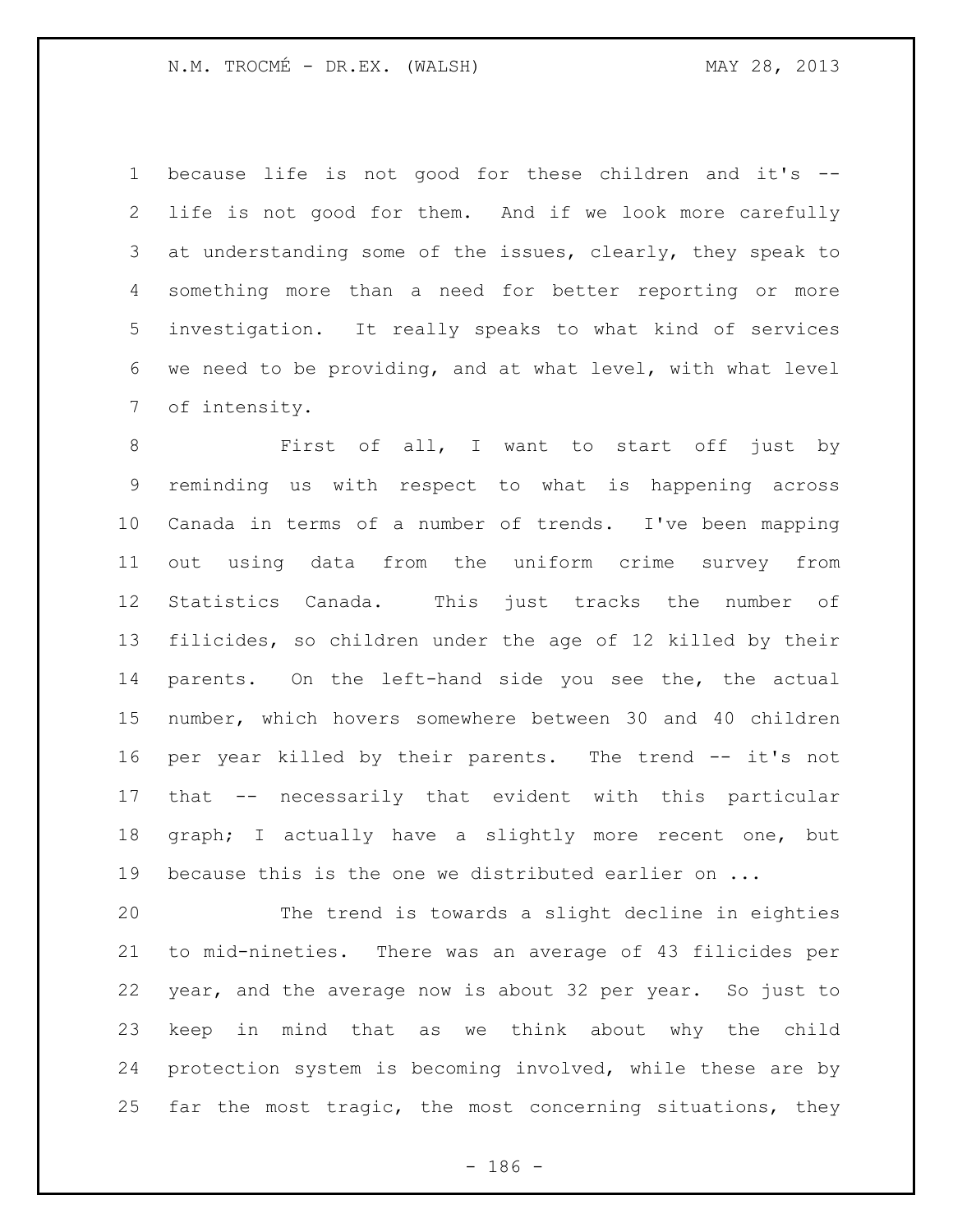are relatively rare and, in many respects, I would say relatively atypical. And I haven't yet seen any, anyone who's been able to or who's even suggested a method of predicting when these situations will arise.

 So out of these 30 filicides per year, these include situations where a young, extremely depressed mother might kill her child. It'll involve situations where a father might destroy his family in a situation of extreme domestic violence. It might involve a situation where undetected psychosis suddenly leads a parent to killing their child without realizing they're killing their child.

 These are very different circumstances, one from the other, and generally they involve younger children simply because of vulnerability of, of infants, but extremely difficult to predict and relatively rare tragedies, which we need to keep in mind as we think about, again, what is the mandate or what are the mandates of the child welfare system and what is it that we're looking for with respect to the efficacy of child welfare services.

 The overall trend for children coming into care in Canada has been increasing. This actually is, is -- well, relative to the United States which is our typical comparison, the number of children coming into care in the United States has levelled off -- in fact, has been

- 187 -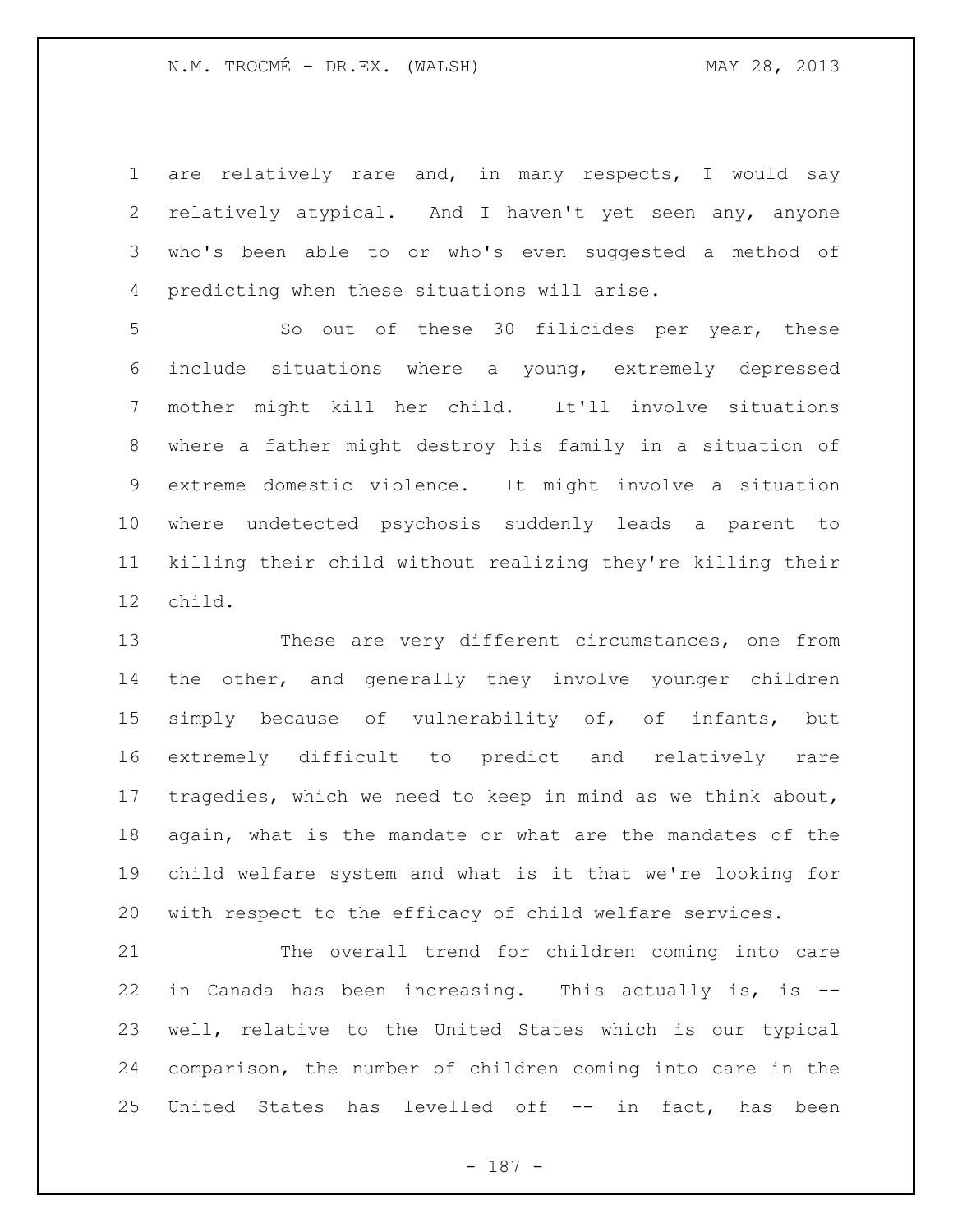N.M. TROCMÉ - DR.EX. (WALSH) MAY 28, 2013

 decreasing -- whereas the number of children coming into care in Canada has continued to increase, and I think this has surprised many of us and we're not sure why that's happening although I, I think it would be fair to say that one of the reasons is the sheer impact of the much higher removal of First Nations and generally aboriginal children, but I can't -- that's, that's speculation at this particular stage.

 This is a -- this slide compares rates of children living in foster care on census day. So this is the first time we've had, with the 2011 census, data on the number of children living in, in foster care. These, again, are rates per thousand children. I, I have to add a cautionary note which is, this is the first time that Statistics Canada has asked the question with respect to foster children so, in the past, essentially foster children were lumped into a general category of other and there was no way of knowing how many of them were foster children so we don't know exactly how parents respond to this question.

 For instance, if someone is looking after their nephew or their granddaughter and they're looking after them as a foster parent, whether or not they'd identify that child as their nephew versus a foster child, we don't know. So just keep in mind that we -- this is, this is

- 188 -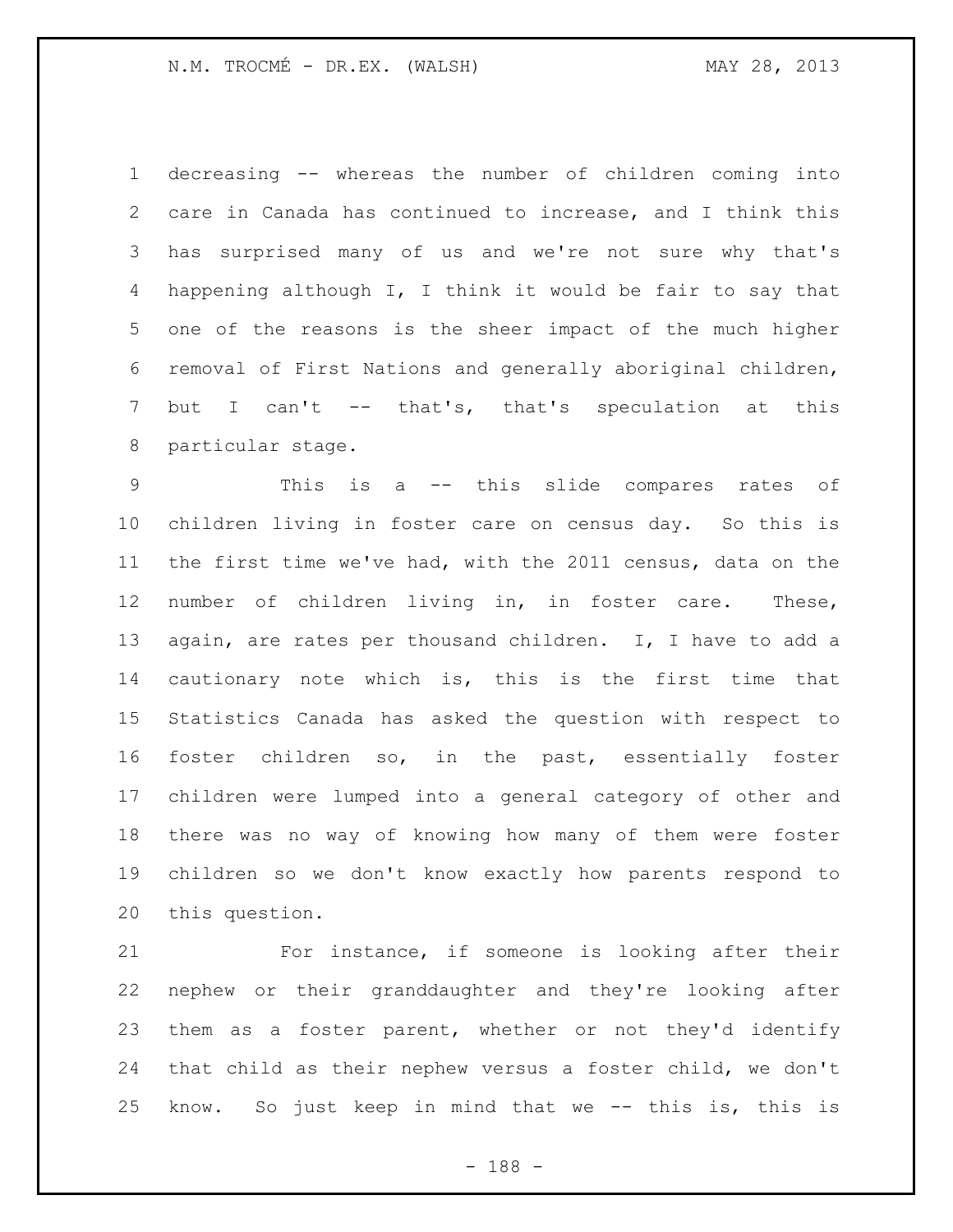data that has not been analyzed extensively from Statistics Canada, but it still gives us an interesting and, I think, quite concerning portrait with respect to the variation with respect to the number of children in foster care, with, for instance, Quebec and Ontario averaging between three and four children per thousand in foster care on census day as opposed to, in contrast, Manitoba, Northwest Territories, and Saskatchewan, and the Yukon where the rates are hovering around 12 to 18 per thousand.

 Overall, there seems to be a pattern with respect to -- if you look at the proportion of First Nations children in each one of these provinces --

Q Yes.

 A -- children with larger -- provinces with larger proportions of First Nations children tend to have more kids in care. This information, I haven't had a chance yet to disaggregate it by First Nations versus non-aboriginal, and I'm actually not sure if that level of disaggregation is available right now in the census data. But it does speak to a -- I think, a concerning variation. I, I can't -- I mean, I can think of some reasons as to why this is the case; I'm not sure that these are justifiable from a public policy perspective that we would have such variation.

THE COMMISSIONER: Before you leave that, does

- 189 -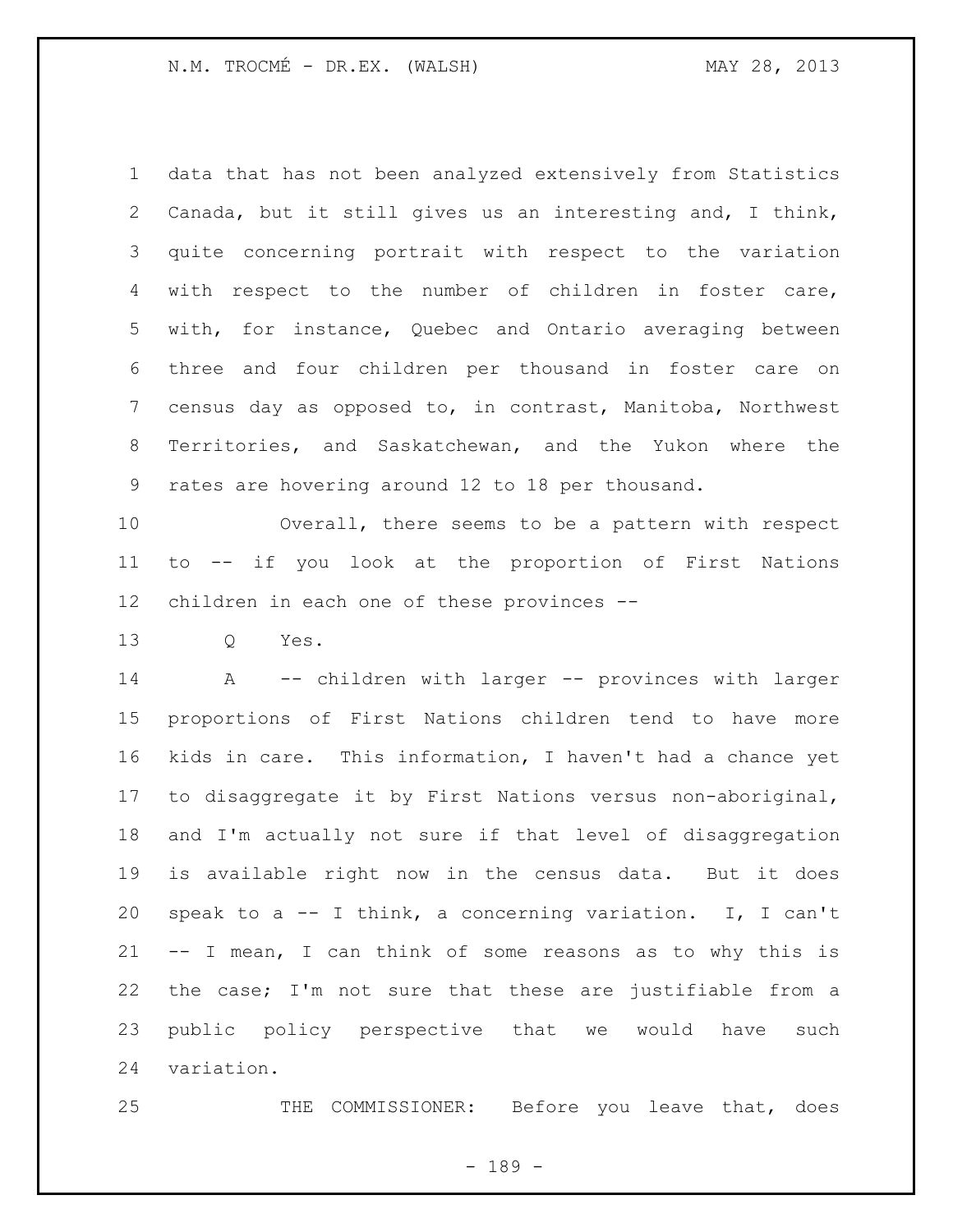your figure on the preceding graph dealing with children in care in Canada, do you break that down on, on a provincial basis?

 THE WITNESS: I, I don't. I don't, and that -- part of that is because the -- quite frankly, the, the quality of the data I have by province is, is not where I'd like it to be to be able to provide that level of breakdown 8 and perhaps, as a slight note, this is one of -- an area of concern, I think, for a lot of us, which is that a very simple question such as how many children are in foster care is one at this particular stage that most provinces and territories don't -- aren't able to respond to in a systematic enough way that you can actually do those comparisons. They all count children in care differently and there really isn't a good understanding of national trends with respect to children in foster care.

17 THE COMMISSIONER: And, and do you have any statistics broken down on a provincial and territorial level with respect to overrepresentation of aboriginal children in care?

21 THE WITNESS: No. So our data, unfortunately, because it's a sample survey -- so we randomly sampled communities from across Canada -- we don't have enough communities in any one province to provide that level of breakdown, with the exception of oversampling studies that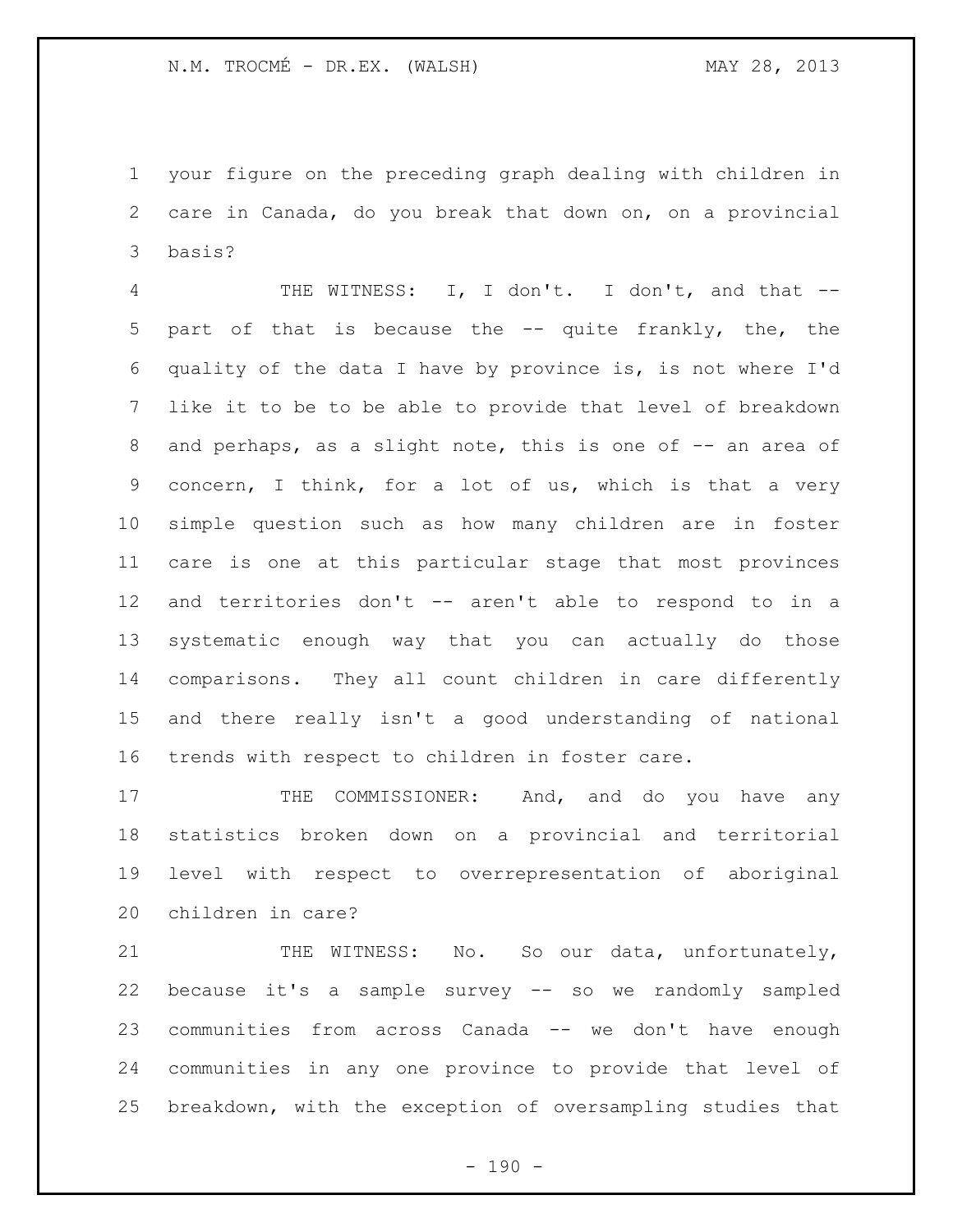N.M. TROCMÉ - DR.EX. (WALSH) MAY 28, 2013

 we ran in Alberta, British Columbia, Ontario, and Quebec. And even in those provinces we have to be careful on how quick we break things down because the sample sizes start getting small. The incidence study really is designed to develop national estimates and it's a fairly limited and, honestly, a poor answer to a much more significant problem which is that we, I think, collectively do a very poor job at gathering information about children who are in the care of the state in Canada. 10 If we -- if you came across a parent who wasn't, wasn't able to say how many children they have living at home, how old their children are, or how their children are doing in school, you would probably have serious concerns about that parent's ability to look after their child. Most provinces aren't able to answer those questions about children who are living in state care. 17 MS. WALSH: The --18 THE COMMISSIONER: Thank you. BY MS. WALSH: Q We heard evidence at the beginning of Phase 2 from Dr. Alex Wright, with the Faculty of Social Work at -- A Yes. Q -- U of M. You may be familiar with her work. And she emphasized the importance of evidence-based

- 191 -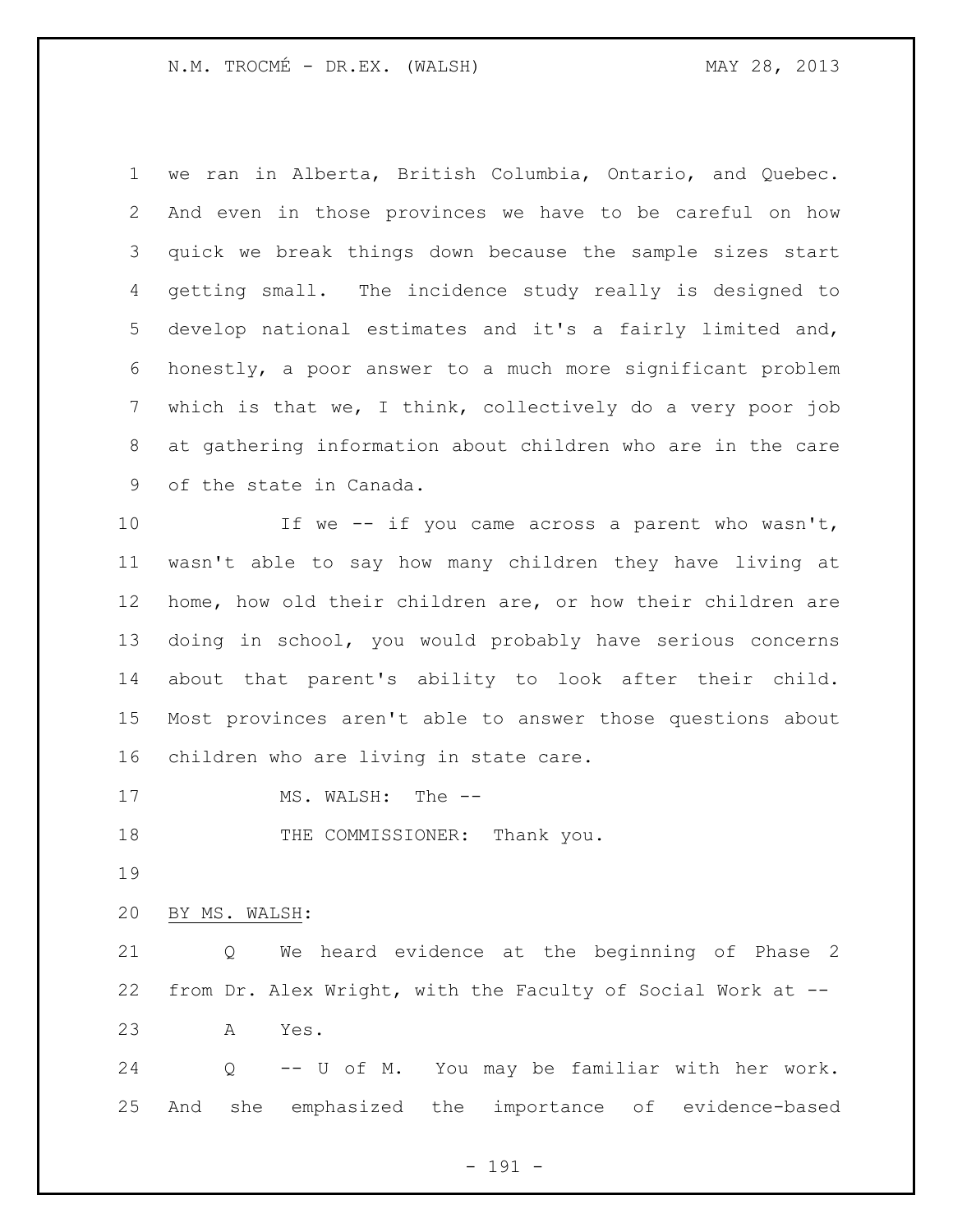research govern -- to govern best practice. Your comments about the lack of study are surprising to a layperson in light of, of a recommendation or an acknowledgement of the importance of evidence-based service delivery for best practice.

 A Unfortunately, this has been the case in Canada 7 for a long time, and I wouldn't say that, that there really isn't one province that does a particularly better job than another one, necessarily. Actually, Quebec does a pretty good job at collecting, collecting data.

 But even -- for instance, one of the pieces of information I'll speak to the (inaudible) when we get to the national outcomes matrix but since we're on the topic, one of the pieces of information I've been interested in is knowing now many children who live in foster care end up graduating from high school or at least what grade they're in. Again, a pretty simple question.

 Graduation maybe is not that simple a question because it gets complicated at how old do you graduate, but just to know what grade they're in. And even in Quebec where the data is, I'd say, superior to most jurisdictions, we're unable to answer that question. Generally speaking, the information systems currently available in most provinces and territories cannot answer what, again, we would expect to be pretty basic question for any parent,

- 192 -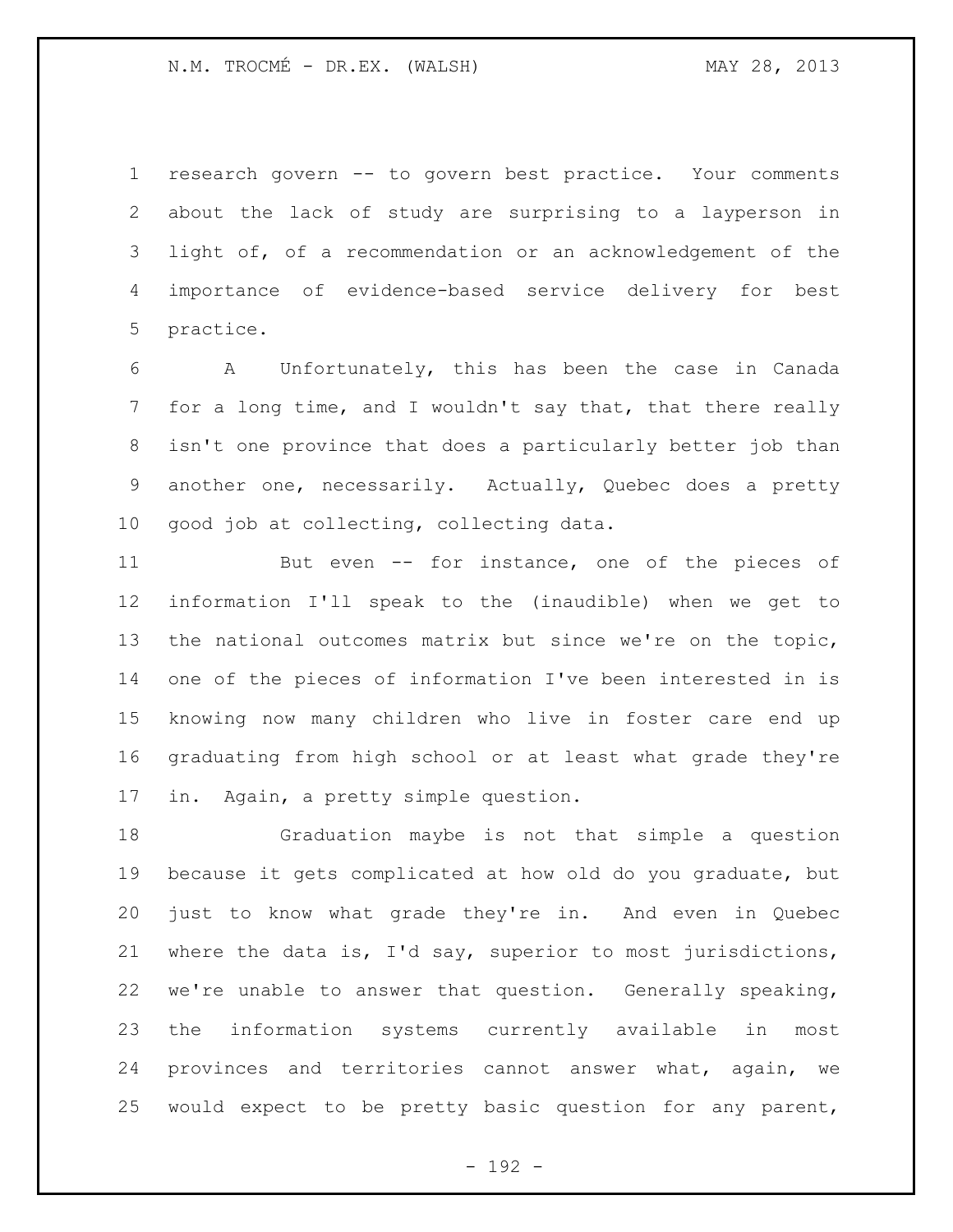which is, what grade is your child in? We have that information for any one child, you go into the file, you can pull it out. But at an aggregate level, provinces aren't able to answer the most basic questions about children in care.

 And probably the one that -- you know, that's a particularly dramatic example, but from my perspective as more of a statistician, the one piece of information that where -- that is probably most important to understand beyond rates of removal is duration of time in care and where they end up when they go -- once they come into care. And there again, very few jurisdictions can tell you, on average, how long children spend in out-of-home care, nor can they tell you what proportion of children end up going back home versus what proportion of children end up growing up, essentially, in out-of-home care.

 Pretty fundamental questions that -- I'm not even sure I would call it evidence-based policy and it's so basic that it even -- I don't even want to use the word evidence. I mean, it's just --

Q Right.

 A -- a fundamental problem with the way child welfare information is gathered in, in all provinces and territories.

Q And do you think that's something that should be

- 193 -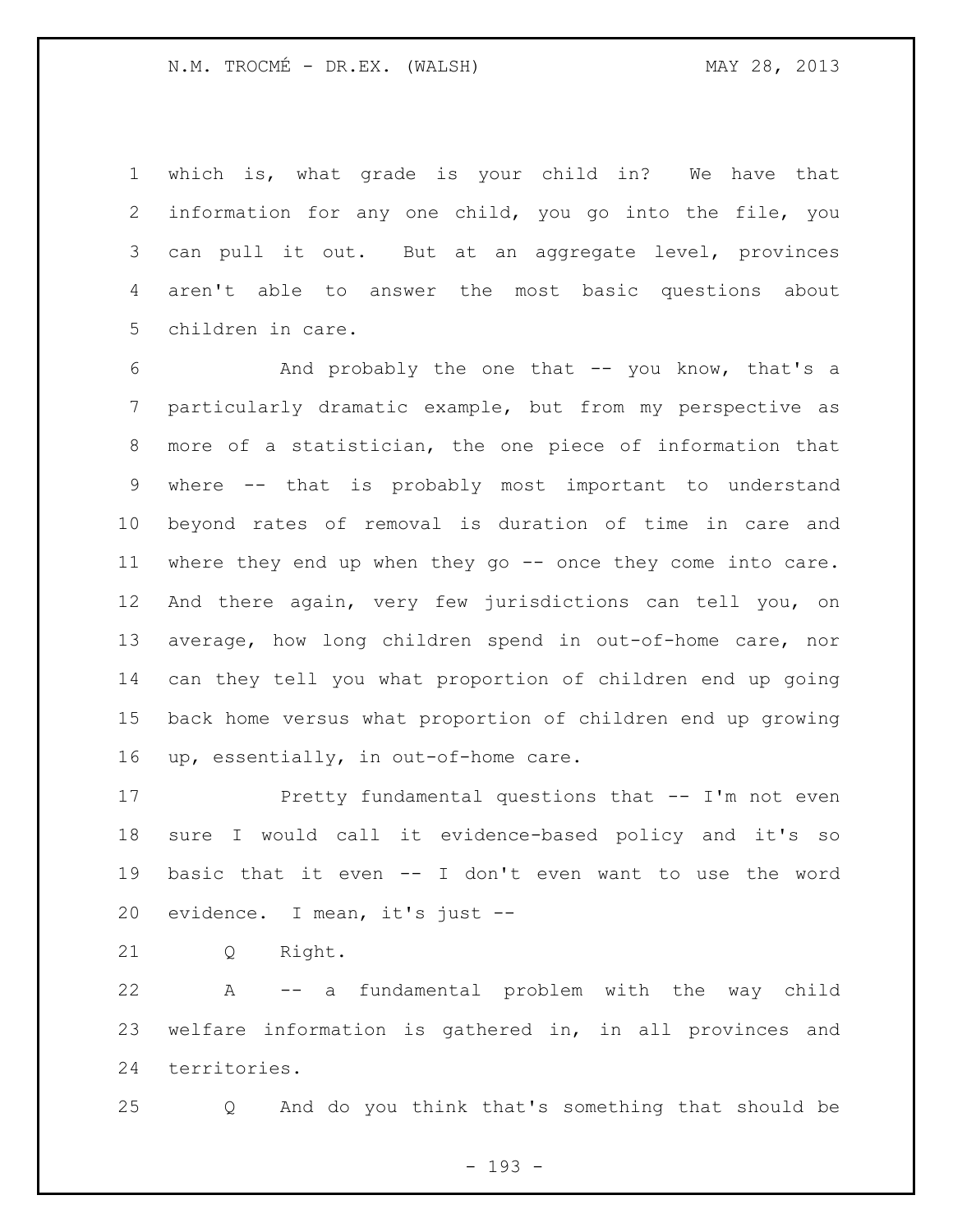addressed?

 A Absolutely. I, I don't understand how -- you know, all we can do is continue to have these snapshots where we get worse and worse news about, for instance, the proportion of children in care in Manitoba who are First Nations. But if we want to try to understand why that's happening, we have to have much finer data so that we're 8 focusing on the right issues and the right -- you know, the right priorities. And if these kids are coming into care because of physical abuse -- for instance, neglect -- if they're coming into care for shorts periods of time or long periods of time, those all have enormous implications with respect to where you end up concentrating your, your efforts.

Q Thank you.

 A One last set of slides before I move, move into pulling together the second section. This is the forms of substantiated maltreatment as they've changed over time across Canada. In this particular slide, we can see, in dark blue at the bottom, cases of sexual abuse, then cases of physical abuse, neglect, emotional maltreatment, exposure to intimate partner violence, and a new type of investigation that we weren't tracking in previous cycles, which were situations where no specific allegation was being made but the investigation was being done as a result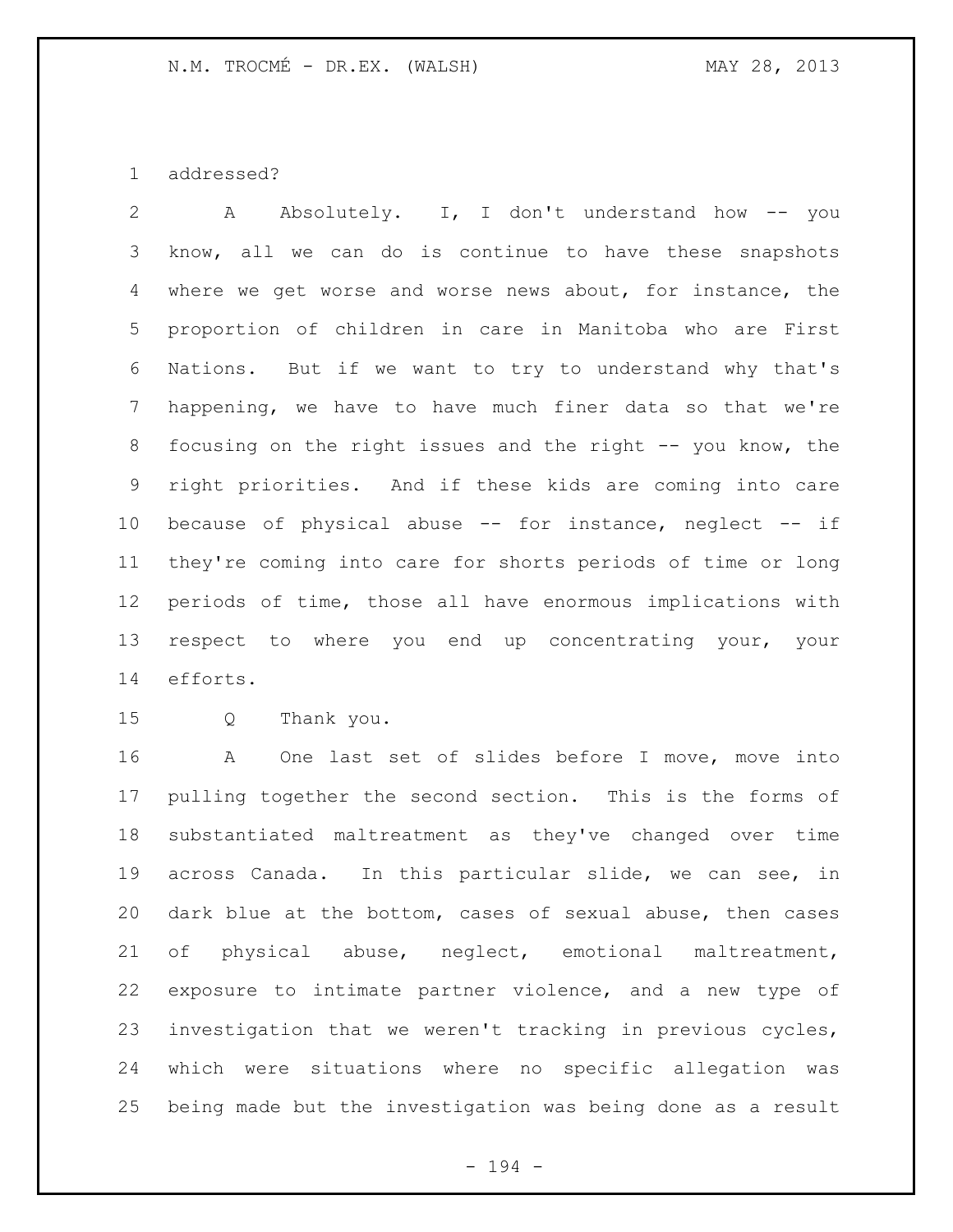of risk of maltreatment.

 And I just want to jump ahead to the same type of slide. This is for Ontario. And the reason I want to look at this slide is that Ontario is the only jurisdiction for which we have data going back to 1993. 1993 is not too far away from when I used to practise as a social worker and so the proportion on the left-hand side is essentially what -- at least in my experience as a social worker, what I typically was dealing with were 39 percent of, of substantiated -- of maltreatment investigations were cases involving physical abuse, 28 percent were cases involving neglect, 24 percent were cases involving sexual abuse, and nine percent were cases involving emotional maltreatment.

 Move forward to 2008 and we see that the distribution of cases has changed radically. Not only have the number of investigations gone up, but if you think proportionately at what typically a social worker is dealing with, we see that forms of maltreatment that weren't even being considered in '93 -- exposure to domestic violence and risk of maltreatment -- are now some of the leading forms of investigation, whereas sexual abuse, which used to be at 24 percent of cases, has dropped to four percent of investigations. The point here being that the nature of the work that we do in child welfare has changed radically over the last couple of decades.

- 195 -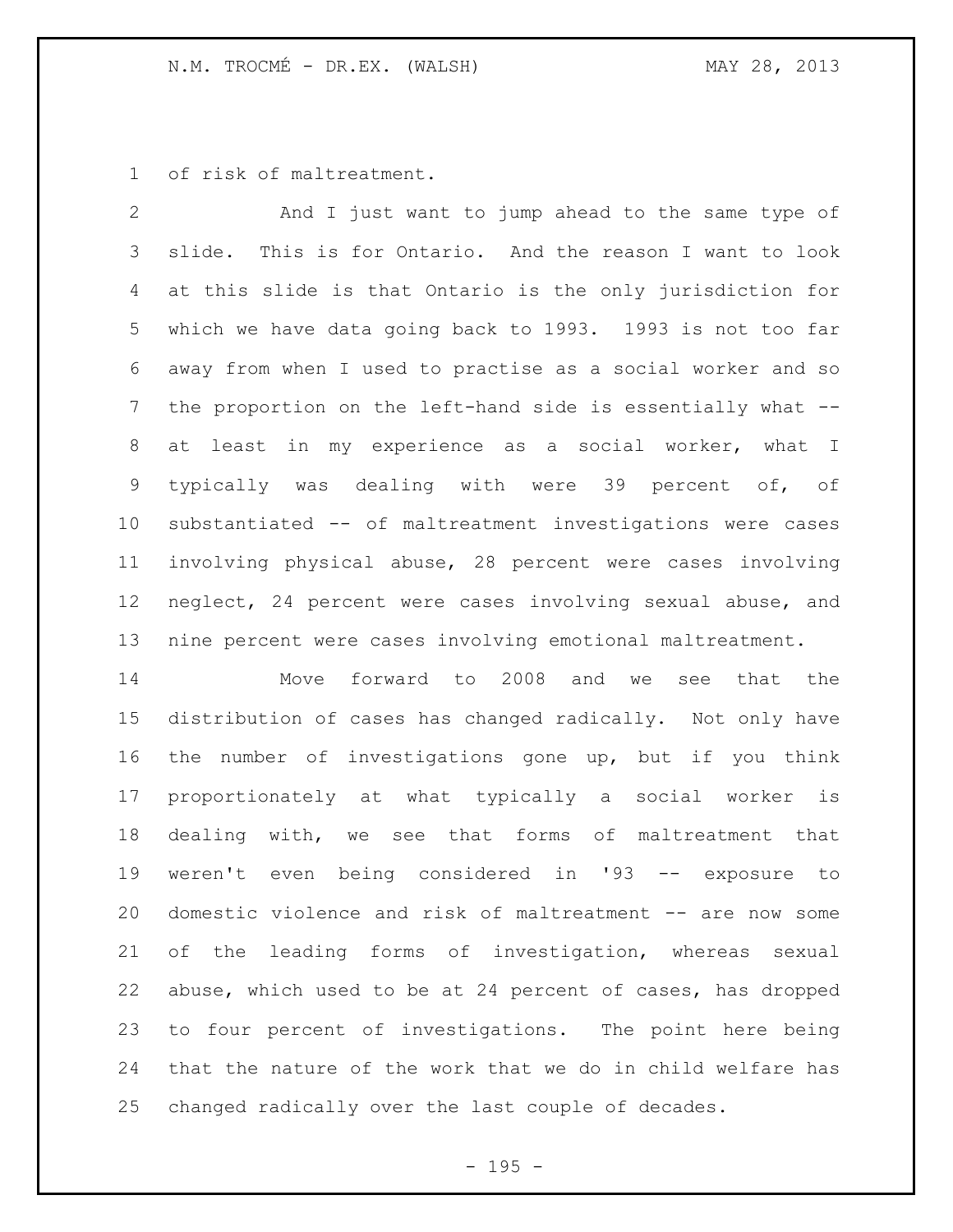Q So can you extrapolate from the Ontario data to other provinces?

 A I have no reason to believe that what we see in Ontario is any different. If we go to the overall -- I'm just going back one to the overall picture, going from '98 to 2008 across the other provinces, we see a somewhat similar phenomena, just -- particularly, it's a little more dramatic since we can go further back in, in Ontario to '93.

Q Okay.

 A I would say that the -- right across Canada the nature of what we call a child welfare case and a child welfare investigation has changed dramatically over the last couple of decades. There have been some changes to 15 legislation and, in fact, I think some of this increase may have been driven by some of those changes to legislation. There have been some changes in our practice, but I'm not sure that those changes take enough into consideration the extent to which the profile of children and families receiving child welfare services has been transformed over the last couple of decades. And I'd like to get to that more specifically with the next slide, if I may.

23 THE COMMISSIONER: Yes, by all means.

24 THE WITNESS: In this slide, we've -- and we've -- we, we've cut this up in a number of different studies,

- 196 -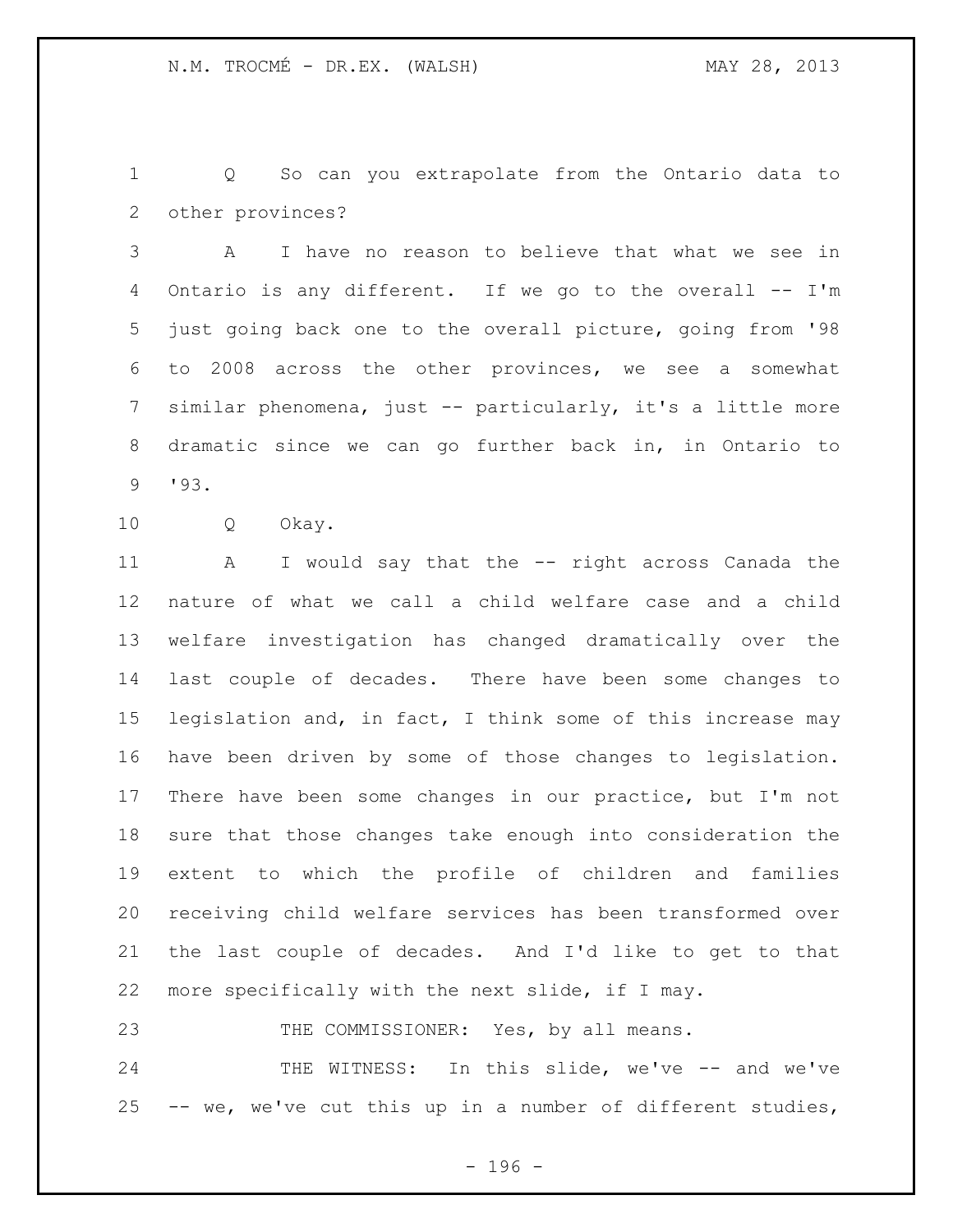but -- to arrive at, at, at the similar analysis. But in this slide what we've tried to look at is trying to differentiate those cases where the immediate safety of the child would be the predominant concern versus cases where something else might be the, might be the concern.

 So, for instance, if we look at situations where there was severe harm -- so where there was a mark on the child, an injury that was sufficiently -- of sufficient concern to require medical attention, that's three, three percent of cases of substantiated maltreatment. If we add to that situations where a child's been neglected and the child is particularly vulnerable because of their age -- so children under four -- that's another nine percent of cases. We add to that situations where there have been concerns around sexual abuse, that's another three percent of cases.

17 These are arguably situations where the urgency, the risk to the child warrants a rapid protective investigation. The question is, for the other 86 percent of cases, why is it that we're involved and do we need access to the same set of services or should we be looking at these case differently? In many respects, this is the argument underlying the move towards differential response. So this is data that we've presented many times at different -- across Canada and has been, you know, one of

- 197 -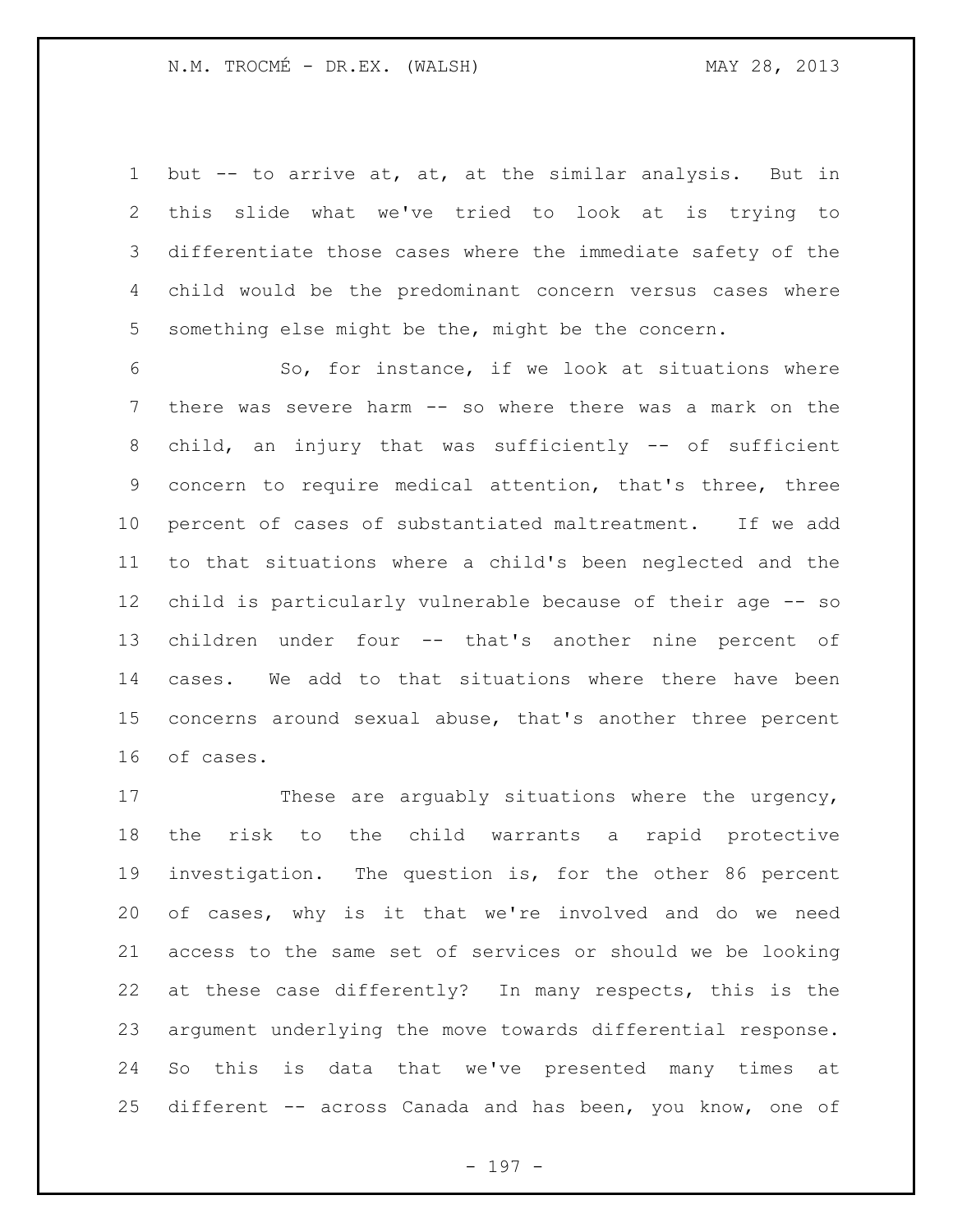the drivers for moving towards differential response.

 I'd like to just give some thought to that 80 -- other 86 percent, because there's -- I think the language is not as clear as I think it should be. There's a tendency to think of the other 86 percent as being less serious cases, less severe cases, maybe cases where we're getting involved because of concerns -- potential future concerns. But that's not what the literature tells us.

 The other 86 percent are situations where there may not be a risk of immediate harm but where there -- the child's development and well-being have been endangered. Now, endangered development and well-being is not a minor thing. In fact, this is just kind of a summary of what extensive literature has shown looking at, in particular, at the effects of neglect and emotional maltreatment, both on children and the characteristics of parents and families. You compare neglected children to any other type of child -- physically abused, sexually abused, children living in poverty, children living in a range of circumstances -- neglected children stand out.

 Emotionally neglected children, physically neglected children stand out. You can measure them any which way you want. You can measure their language acquisition at age three, at age four. You can measure rates of anxiety and depression as teenagers. You can look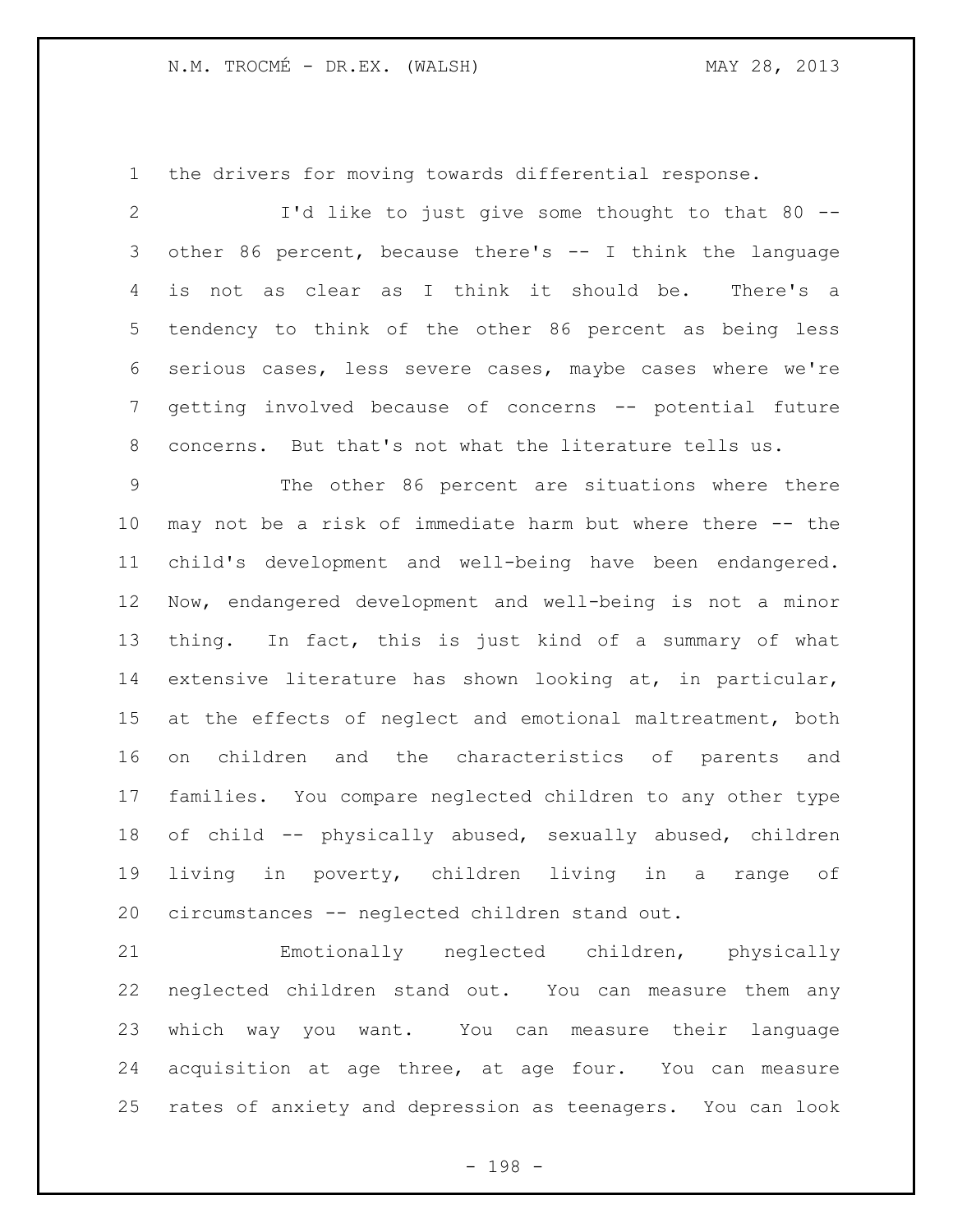at their aggressiveness. You can look at how they do at school, at educational delay, dropout. Any which way you measure them, at any age, neglected children are the ones 4 that have the worst outcomes, by far.

 So it's not as if this concept of endangered development and well-being is somehow something less severe. In fact, in terms of its impact on children, it's probably the most concerning form of maltreatment in many respects. And you don't want to, you don't want to be trading one against the other, but the idea that endangering development and well-being is somehow a less serious situation is a misnomer.

13 And, and I, and I, I've used this comparison as we've met, and often enough, in many respects it speaks to some of the confusion that -- a confusion in our use of language in child welfare that you don't find in other sectors. So, for instance, in, in an emergency room, people are very clear and understanding the child who shows up with a gaping wound is an urgent case requiring immediate intervention. A child showing up with signs, perhaps, of having a form of cancer will not be seen right away by the ER physicians; they'll be sent to a specialist maybe two or three days later. We're all -- we all understand that the first case is a more urgent situation, but the second one is a more severe one.

- 199 -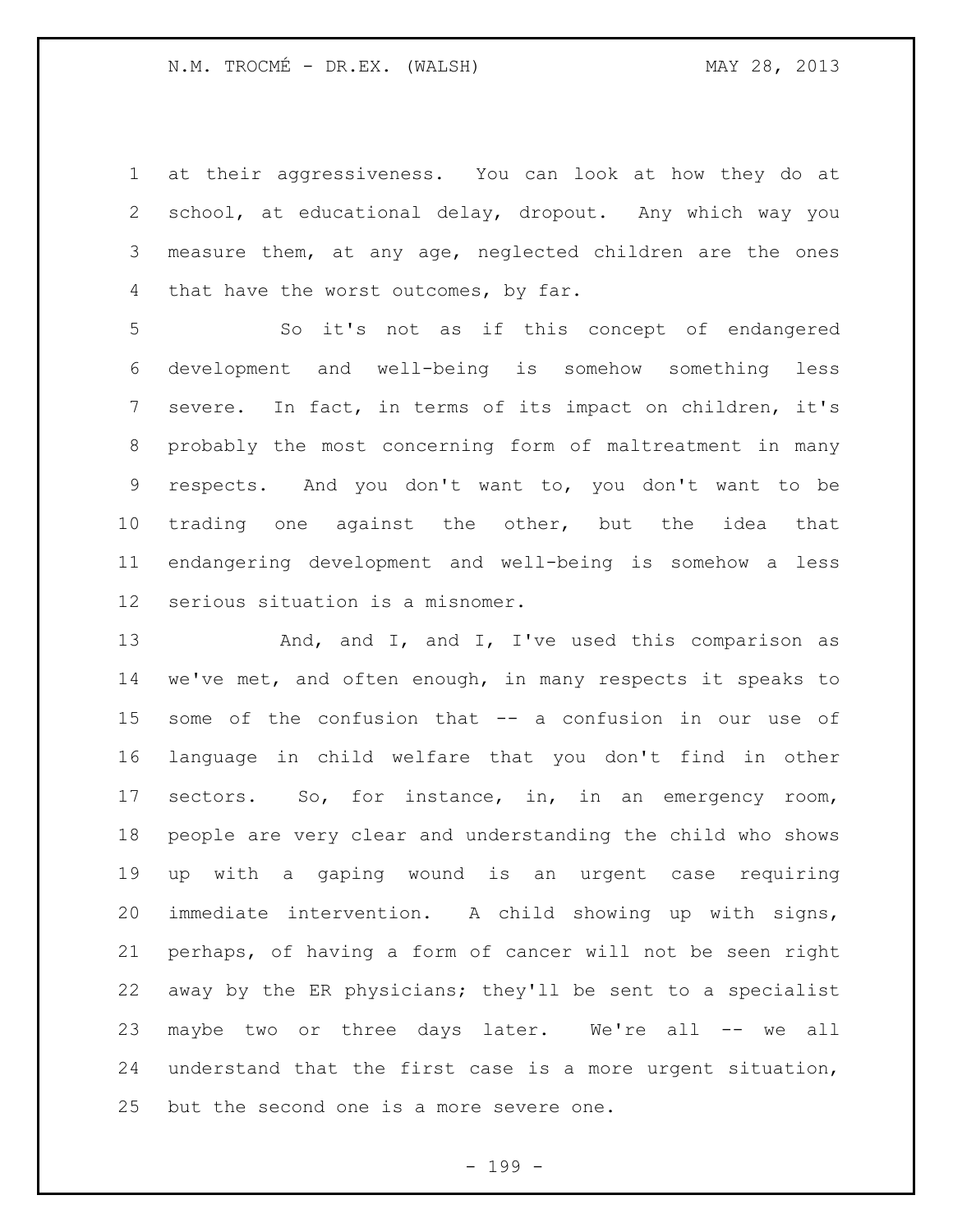For whatever reason, in the child welfare field we haven't done a good enough job at separating out concerns around severity, especially severity with respect to the endangerment to the child's cognitive development, their social development, their emotional development, and urgency which would be typical in situations, for instance, involving physical abuse or sexual abuse where the, the leading question is first and foremost a forensic one: Is this injury on the child a healthy sign of a developing child who is a little too adventurous and fell off a jungle gym and broke her arm -- it's unfortunate, but everything else being considered, this is exactly what we want children doing, we just hope they don't break their arms, but we want them exploring, we want them being adventurous -- or is this a broken arm as a result of an intentional injury created by a parent? So there the forensic question, which is it, is absolutely central.

 On the other hand, in cases of neglect, the concern is much more around assessing the day-to-day life of that child. It's the day-to-day chronic exposure to a disorganized family environment. It's the day-to-day exposure to a parent who doesn't have the energy, the resources, to meet the needs of that child that is devastating of that child's long-term development.

The child with the broken arm, that gets fixed

 $-200 -$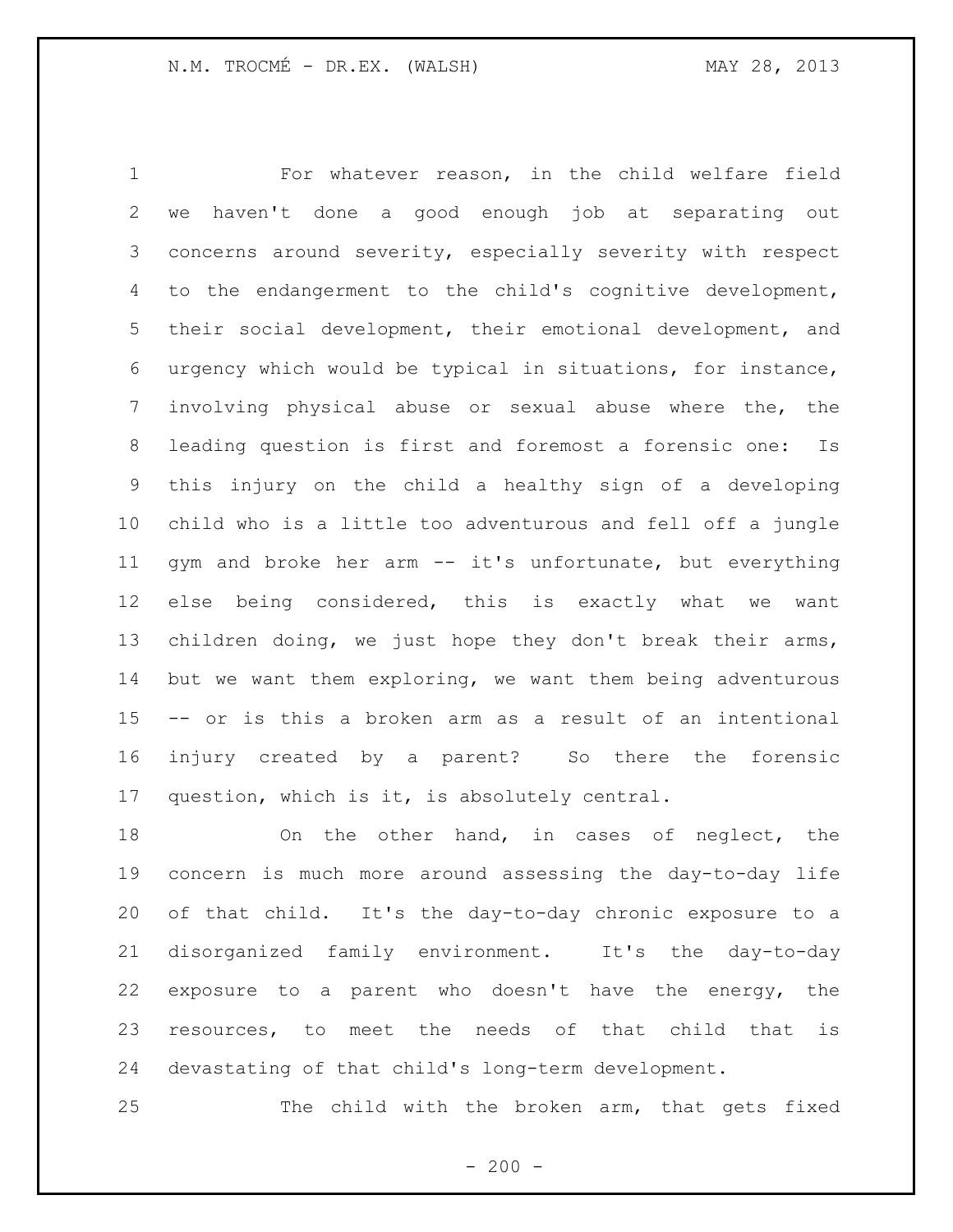fairly quickly. The child whose sense of self, whose sense of -- whose, whose stimulation, whose sense of learning is harmed by chronic exposure to neglect, the damage can be permanent. And so that's the difference that we're trying to make sure people understand as they look at the distinction between protection and endangered development and well-being.

 Q What's the impact of that distinction on service delivery?

 A I think one of the major -- well, there's two, two consequences, the first being that we should not be thinking of the chronic maltreatment cases as being less serious. That being said, there are also ones where we don't necessarily need to come in with the same sense of urgency in the sense of having to respond within 24 hours or within a short period of time.

 So the concern in these chronic cases isn't whether or not you intervene within the next day or the next week. The concern is what kind of services will you provide within the next couple of years. So it, it lightens the load to a certain extent with respect to needing to respond with that same urgency.

 On the other hand, and the second aspect in terms of implications, it is pretty unlikely -- and I can speak to what we know about effective interventions with these

 $- 201 -$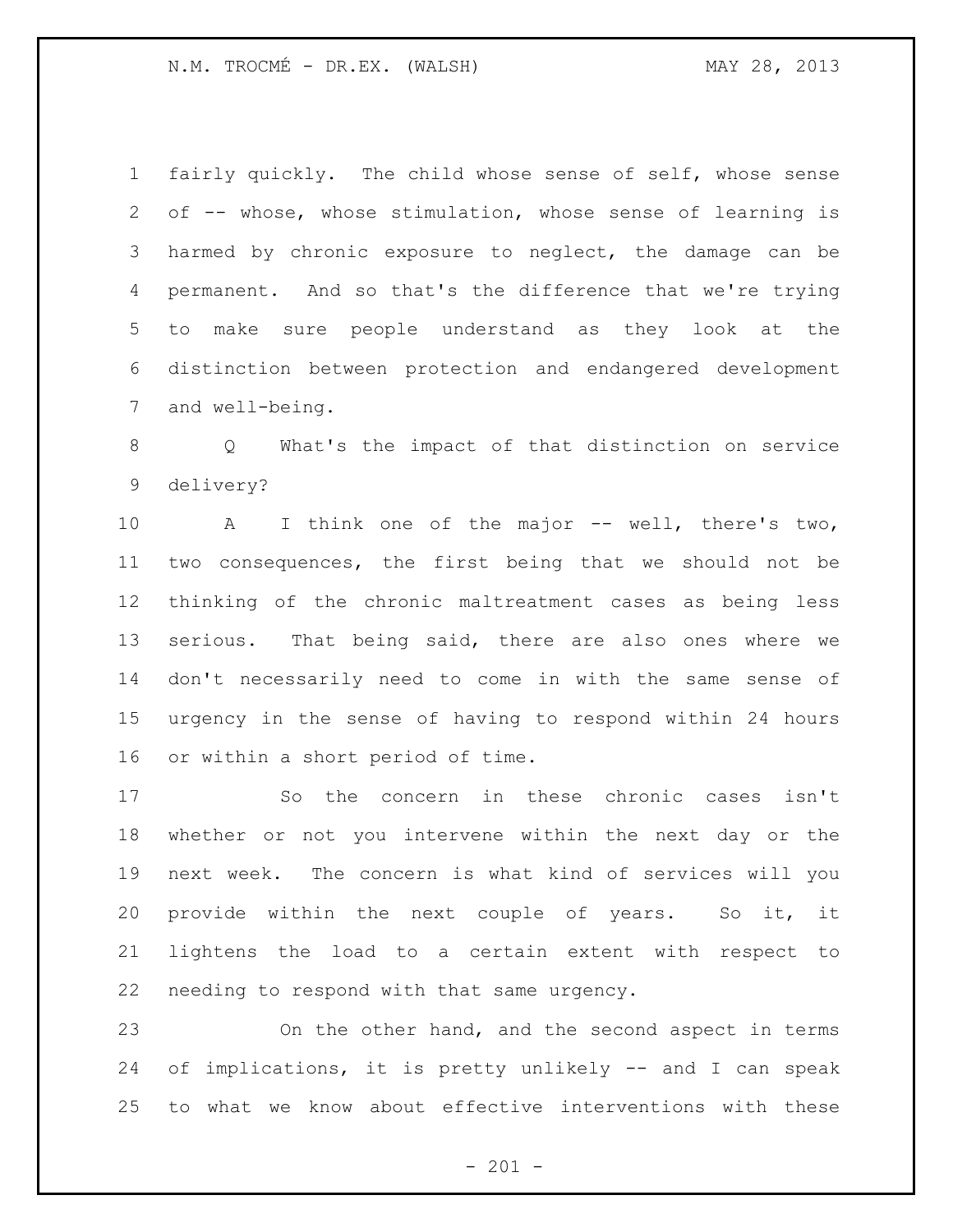N.M. TROCMÉ - DR.EX. (WALSH) MAY 28, 2013

 families. It's pretty unlikely that a short-term intervention is going to change things. So these are situations where these chronic patterns of family difficulty and family dysfunction are not going to change as a result of a rapid intervention, but will require, most likely, sustained and long-term -- a sustained and long-term service response.

 So those, to me, are -- on one hand, there isn't the same urgency, but on the other hand, these are situations that require a level of service that is matched to the difficulties that these parents and families are having, ranging from extreme poverty, mental health problems, spousal violence, substance abuse, et cetera.

 Q And perhaps I'm getting ahead of you, but who should be delivering those services, or who could be delivering those services?

A Well, let me skip to the next slide.

Q Okay.

19 A And just start by reminding ourselves that, at this particular stage, anyway, child welfare legislation in all provinces and territories, in fact, recognize that safety and well-being are the paramount principles. So it's not as if the legislators weren't conscious of the importance of focusing on both priorities, although I think in practice it's been difficult to ensure that, that well-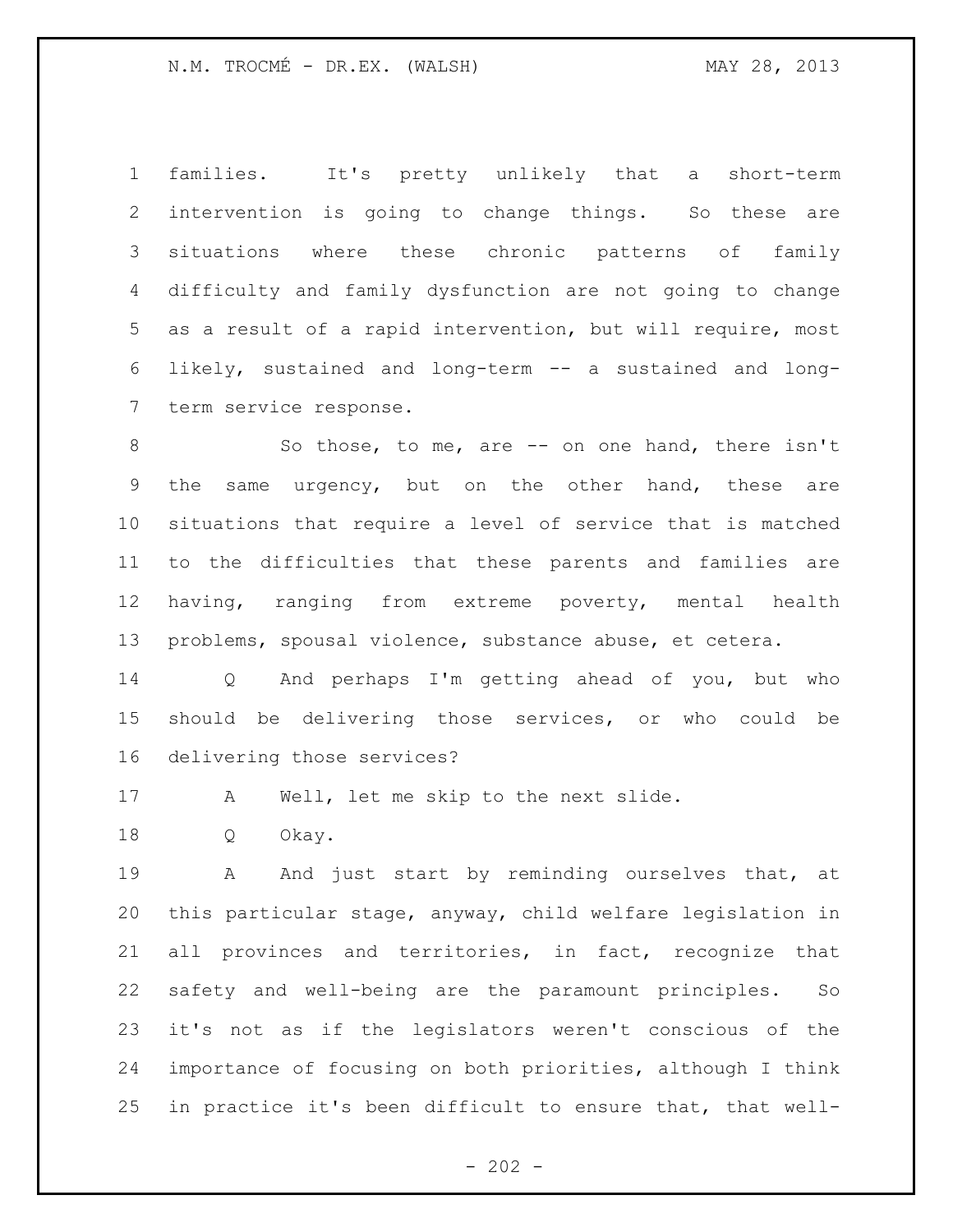## N.M. TROCMÉ - DR.EX. (WALSH) MAY 28, 2013

 being is always given the, the same priority as safety is. There is a tendency to think safety first. It's not a safety first. It's -- safety is the primary concern in some situations, well-being is the primary concern in other situations. So it's a matter of being much clearer in the same way, again, that hospital emergency rooms function on a very clear triage system. In a similar way, the child welfare system needs to be able to recognize that, that similar level of triage is required.

10 In terms of who should provide the services, I can't really answer the question in the sense that there really isn't any research out there that has compared, for instance, the efficacy of services provided by child welfare agencies directly versus services provided by community agencies or other service providers.

 What there is, is research on what level of service is required to make a difference. And there what's clear is that the services needed need to be provided by -- whether it's public health nurses or social workers or other types of professionals, there need to be people who have the mandate to provide the types of services, have caseloads that are reasonable -- again, it depends on the intervention, but typically these vary from 10 to 20 cases -- but where all they're doing is providing those type of in-home services. They generally need to be in-home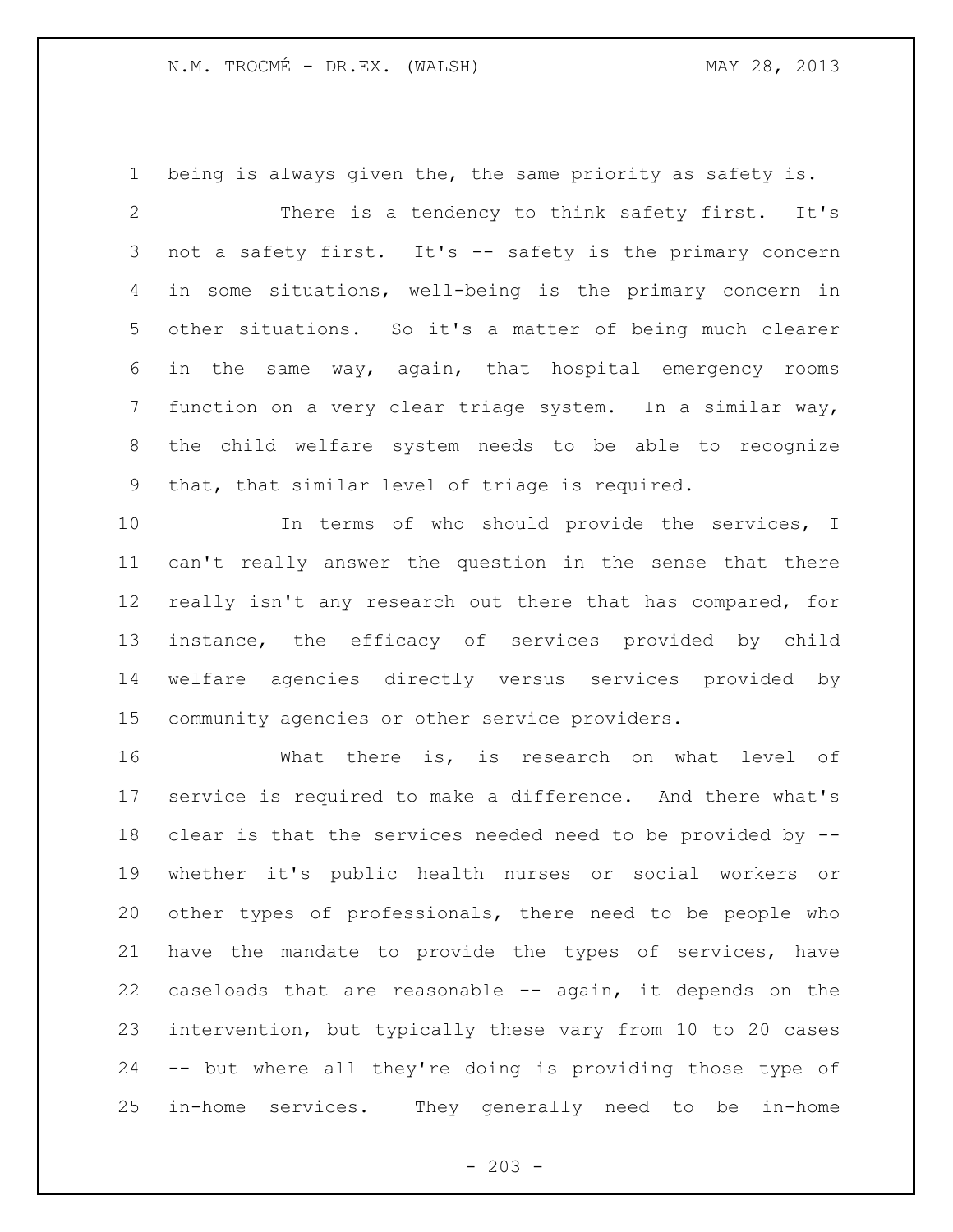services.

| 2               | They range between -- the shortest intervention                |
|-----------------|----------------------------------------------------------------|
| 3               | that has been shown to be effective, that I've seen so far,    |
| 4               | is one that was 12 to -- six to 12 months. Many of them        |
| 5               | are more along the lines of 12 to 24 months in terms of the    |
| 6               | duration of, of -- again, with some variation, weekly type     |
| $7\phantom{.0}$ | services. Now, whether or not that should be provided by,      |
| 8               | as I say, a child welfare agency or community agency, I'm      |
| 9               | not really aware of any research that has compared the two     |
| 10 <sub>o</sub> | types of agencies.                                             |
| 11              | Regardless of who delivers the services --<br>Q                |
| 12              | THE CLERK: (Inaudible) just stop, stop for a                   |
| 13              | second (inaudible).                                            |
| 14              | MS. WALSH: Yes, okay.                                          |
| 15              |                                                                |
| 16              | BY MS. WALSH:                                                  |
| 17              | Regardless of who was delivering the services,<br>Q            |
| 18              | what are some important features that those services need      |
| 19              | to have?                                                       |
| 20              | Well, as I mentioned to start off, the question<br>$\mathbb A$ |
| 21              | of the intensity and the duration are critical, so these       |
| 22              | are not services that are effective over a short period of     |
| 23              |                                                                |
|                 | time. Ideally -- again, this maybe is a product of, of the     |
| 24              | way researchers tend to approach it, but the services have     |

 $- 204 -$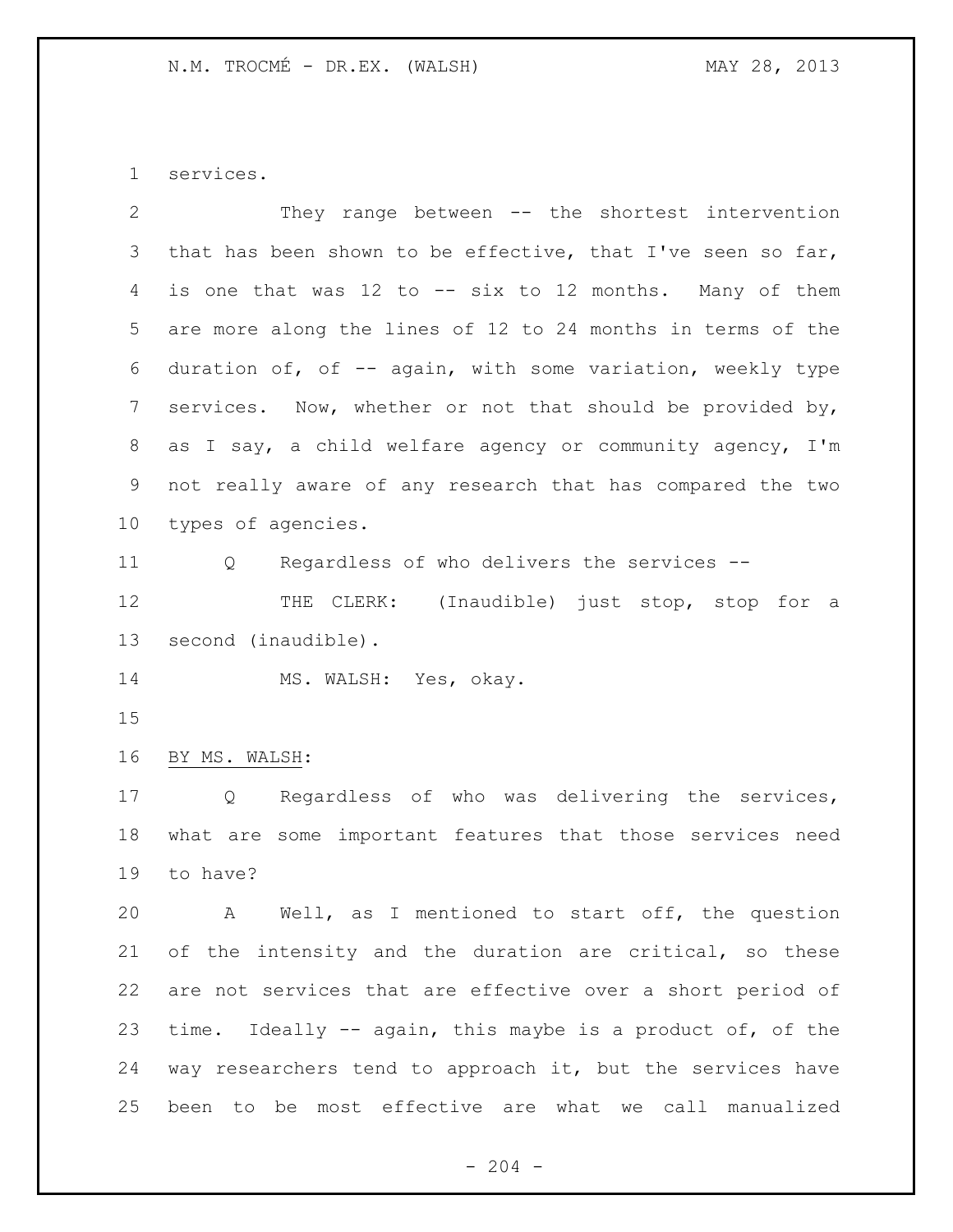interventions, interventions where there's a training manual very specific to that type of intervention, where the people who provide the service receive training specifically around that intervention and those training sessions can vary between one -- in one particular intervention it's actually a five-week training component just to learn how to deliver that particular service.

8 They're all in-home -- well, there are a few exceptions. Most of them are in-home services, the exceptions being some of the cognitive behavioural services for victims of sexual abuse where the non-offending parent and the child end up going to an agency to receive services, but all the others are home-based services.

14 And there's a note, I think, that needs to be taken into consideration -- and this has been a challenge, I think, for some community service providers or for the relationship between child welfare and community service providers is it's -- these are very difficult families to work with. These are families who will not show up for an appointment. These are families who, you know, will show up once, forget to show up the next time, have some kind of crisis the third time, might show up the fourth time. What tends to happen when these families are referred to community-based services is that they're the ones who are least likely to actually receive the services. The better

 $- 205 -$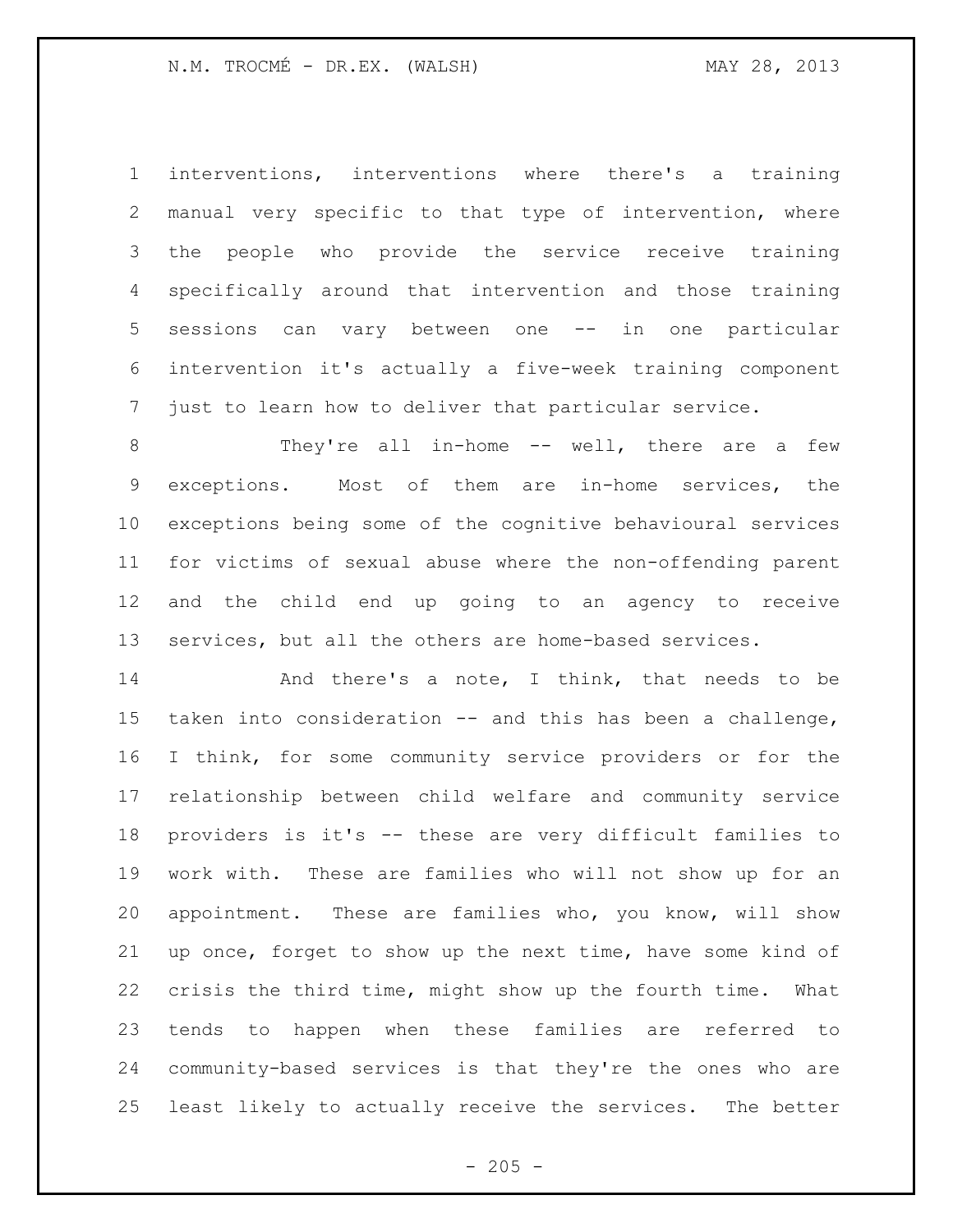organized, more motivated families are the ones who end up getting some of the more voluntary community services, and these very high-risk families, when they get referred outside of the child welfare system, often fall between the cracks because they don't have -- they're not organized enough to know -- to, to be able to access services where they have to get themselves to another agency to participate in a parenting program.

 So unless the community service provider has the resources and the mandate to provide that level of outreach and it very clearly has a mandate to prioritize these very complex families, then there is a risk that these families fall by the wayside and that they, that they receive -- they end up being the ones that are least likely to receive the services. So --

- Q So that's --
- 17 A -- while they can be --
- 18 Q -- significant.

 A -- provided by either, I think it has to be by an agency or an organization that has the resources and the mandate to work with these very complex families and workers who have the time and the, the ability to do home visits, to work with children and families in their own home. It doesn't necessarily mean all -- always has to be at that basis, but the idea that these are families that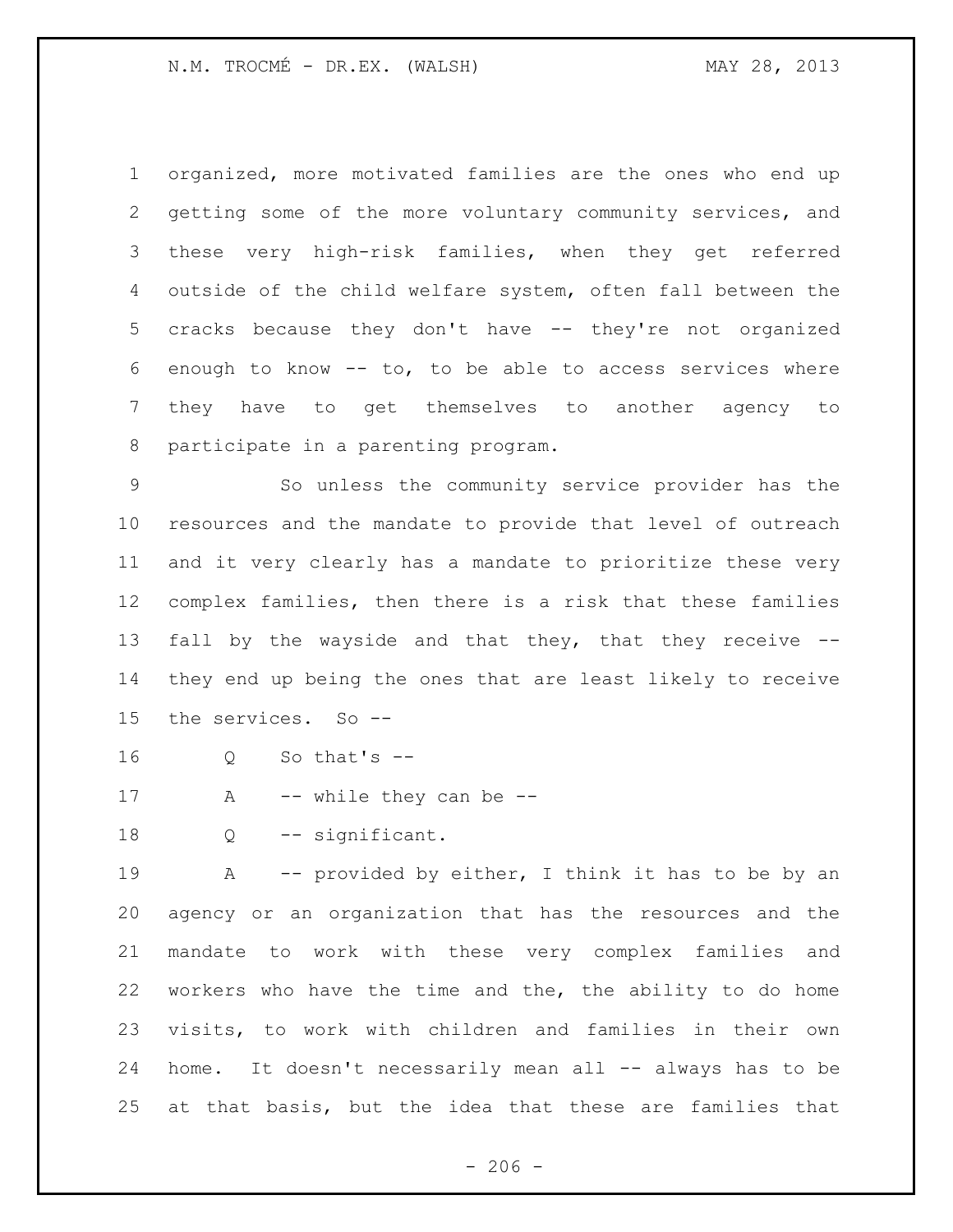will show up to a kind of a typical family service agency with set times and appointments is one that is unlikely to function well.

 Q And when you say mandated, does that mean legislated necessarily?

 A No, I'm sorry, thank you, that's an important distinction. No, I don't mean mandated in the sense that they -- that these have to be non-voluntary services or mandated in the sense of court order, but you need workers and agencies that put priority on working with these high-risk families.

12 So where the mandate of the agency, the funding of the agency is one that recognizes that these are families and children who need extra help, where the effort to reach out to them is recognized as being part of the mandate of that agency, so where the funders in particular -- I know, for instance, of some services in Quebec that -- Quebec has tried to be -- to emphasize using community agencies, but where the community agencies, in fact, are not funded to do home visits. They work on 15-minute slots and they don't have -- they're not allowed, essentially, to go out and work with a family in their own home. Well, so, their mandate in that sense, as long as they serve enough families, that's all that counts.

Q Right.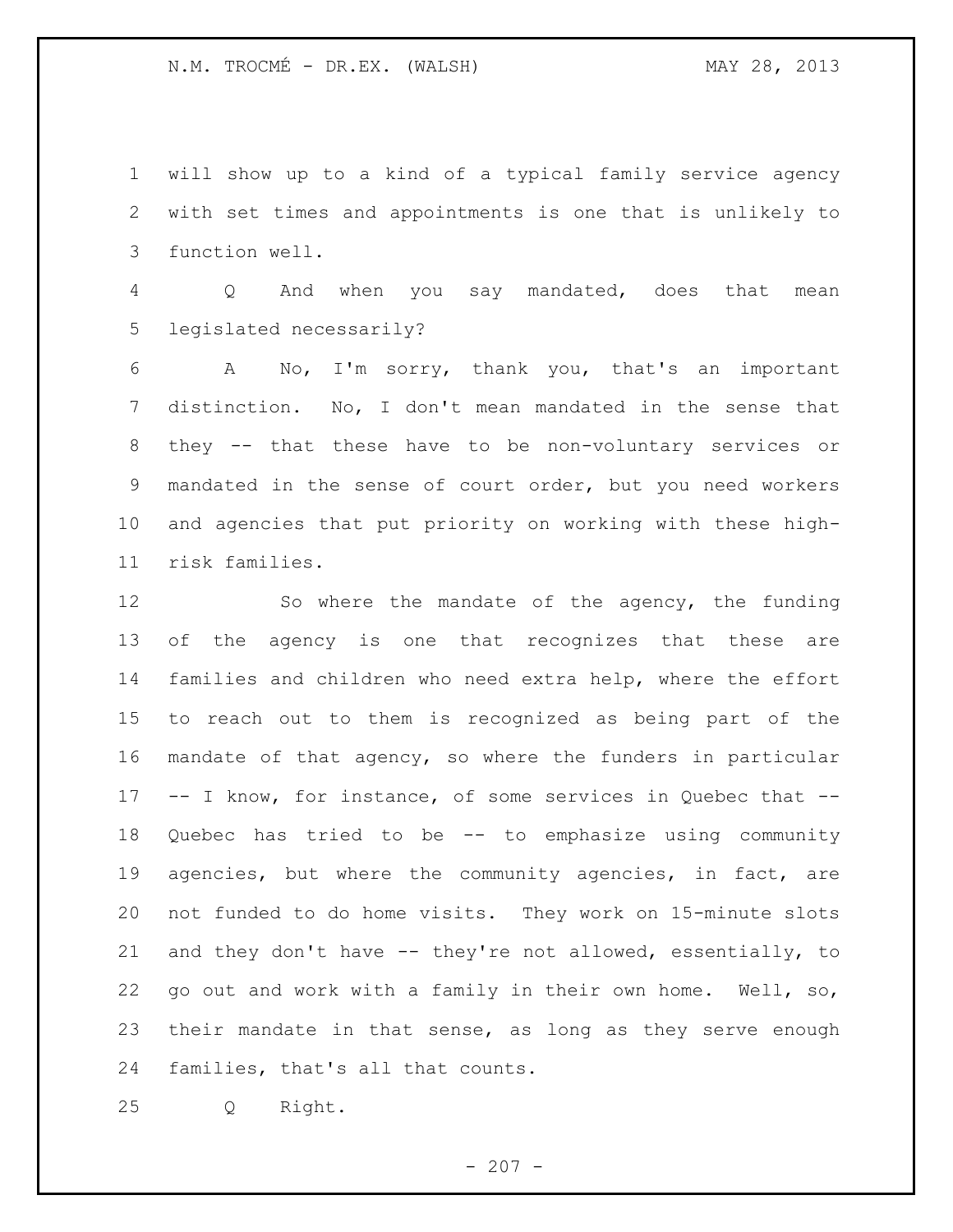A But they're not evaluated with respect to whether or not they're accessing the highest-need families. They're just evaluated on the basis of the number of families who come in, and so typically what will happen is that the better functioning families, the ones that are better organized are the ones who access these services, and the ones who need them the most are the ones that don't get them. MS. WALSH: Mr. Commissioner, would this be an appropriate time to take the mid-afternoon break?

11 THE COMMISSIONER: Yes. Now, I understand we've got Dr. Trocmé until 5:30?

13 MS. WALSH: Is that right?

14 THE WITNESS: Yeah.

15 THE COMMISSIONER: Well, perhaps over the break you should check with your colleagues to see if any of them have questions and how long they might be, so you can judge yourself accordingly.

19 MS. WALSH: Yes.

 THE COMMISSIONER: So to be fair -- they haven't had questions up to now and I'm not asking for more, but if they have, they're entitled to them. So --

MS. WALSH: Yes.

24 THE COMMISSIONER: -- just do a little survey so you know how long you can be.

 $- 208 -$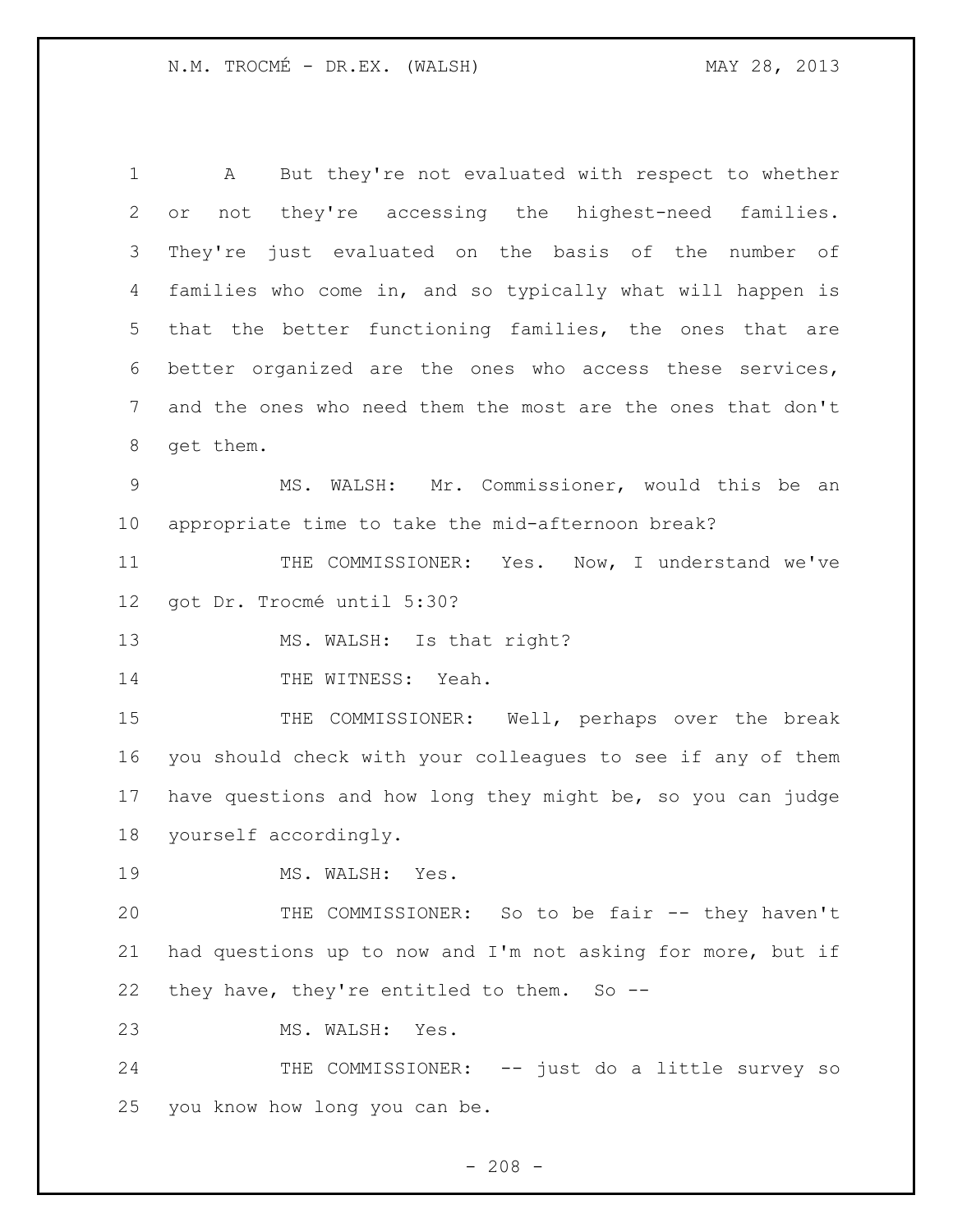1 MS. WALSH: Thank you. THE COMMISSIONER: Are we ready to move to the matrix yet, or close to it? THE WITNESS: I could -- MS. WALSH: The matrix is -- THE WITNESS: If you give me two minutes, I can wrap up on -- I mean -- so there's then room for questions afterwards, why don't I just wrap up? I think I have one, one or two slides on this part of the presentation. MS. WALSH: Well, we can, we can deal with that when we come back. 12 THE WITNESS: Okay, sure. MS. WALSH: That's, that's not a problem. I will -- I'll talk to you after I've canvassed the group just to see where we're at. THE COMMISSIONER: And we'll, we'll adjourn For 15 minutes, but this time it will be 15 minutes. 18 MS. WALSH: We should call it ten. 19 THE COMMISSIONER: Call it ten, and we'll be here in 15, all right. No more. (BRIEF RECESS) BY MS. WALSH: Q Before we move on, Dr. Trocmé --

## $-209 -$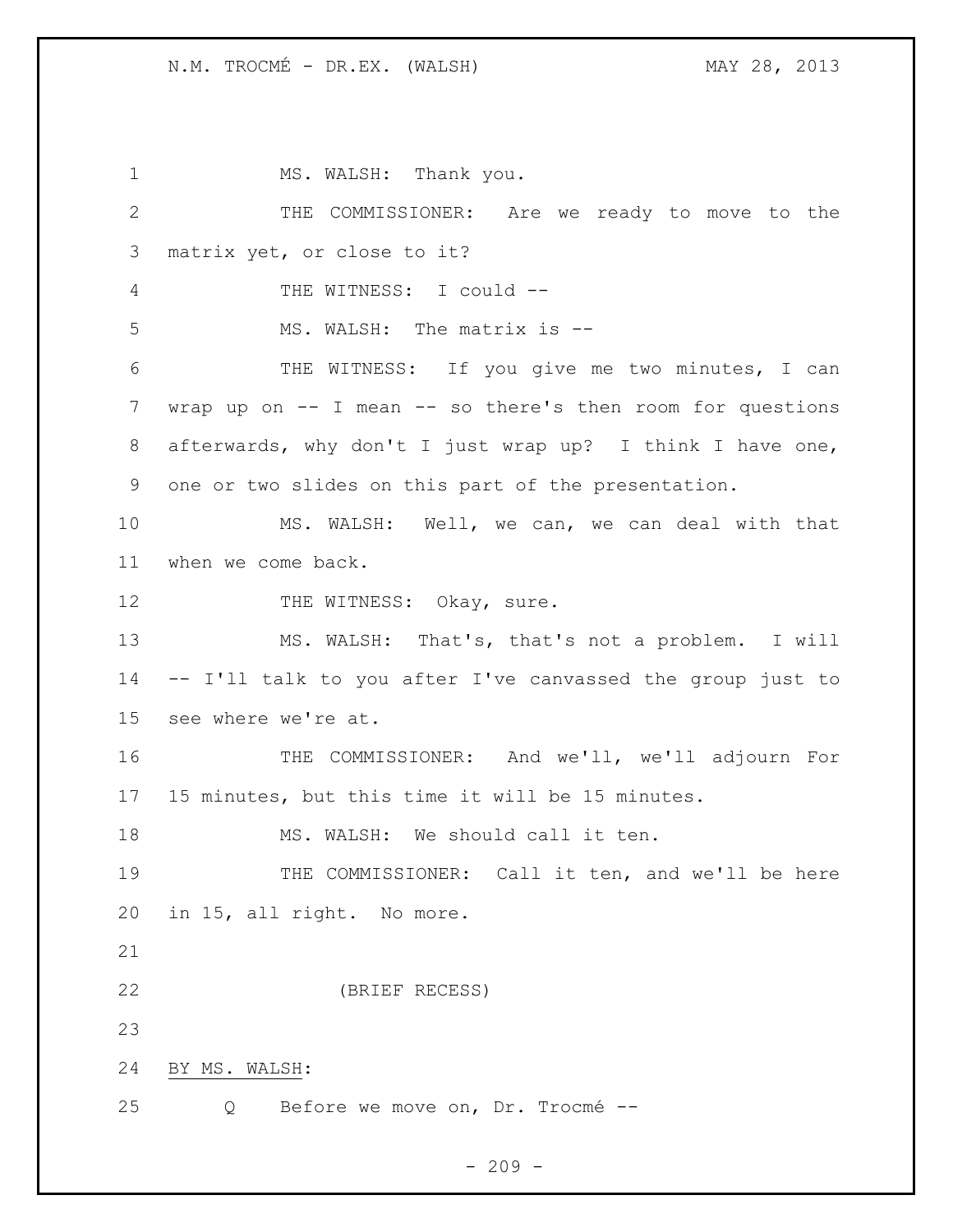MS. WALSH: I don't think I'm on. There we go. 

BY MS. WALSH:

 Q Before we move on, the services that you're talking about that require sustained, intense service delivery, is this what's described as prevention or early intervention services?

 A It's what, what is sometimes -- it's a bit of a misnomer. It sometimes is called prevention or early intervention services, and I would say it's a misnomer in the sense that these are situations where problems have already arisen, very serious problems, so there really wouldn't, strictly speaking, be prevention services or early intervention. These are situations where a pattern of, of dysfunctional parent-child interactions is already in place.

 Could I -- could we look at -- in the report we did for the Early Child Development Royal Commission?

Q Exhibit 105.

 A If we look at page 86, that might help in making that distinction.

MS. WALSH: That was number 68 on our list.

THE WITNESS: So if you --

MS. WALSH: So page 86?

25 THE WITNESS: If you -- yeah, put in 86 in that

 $- 210 -$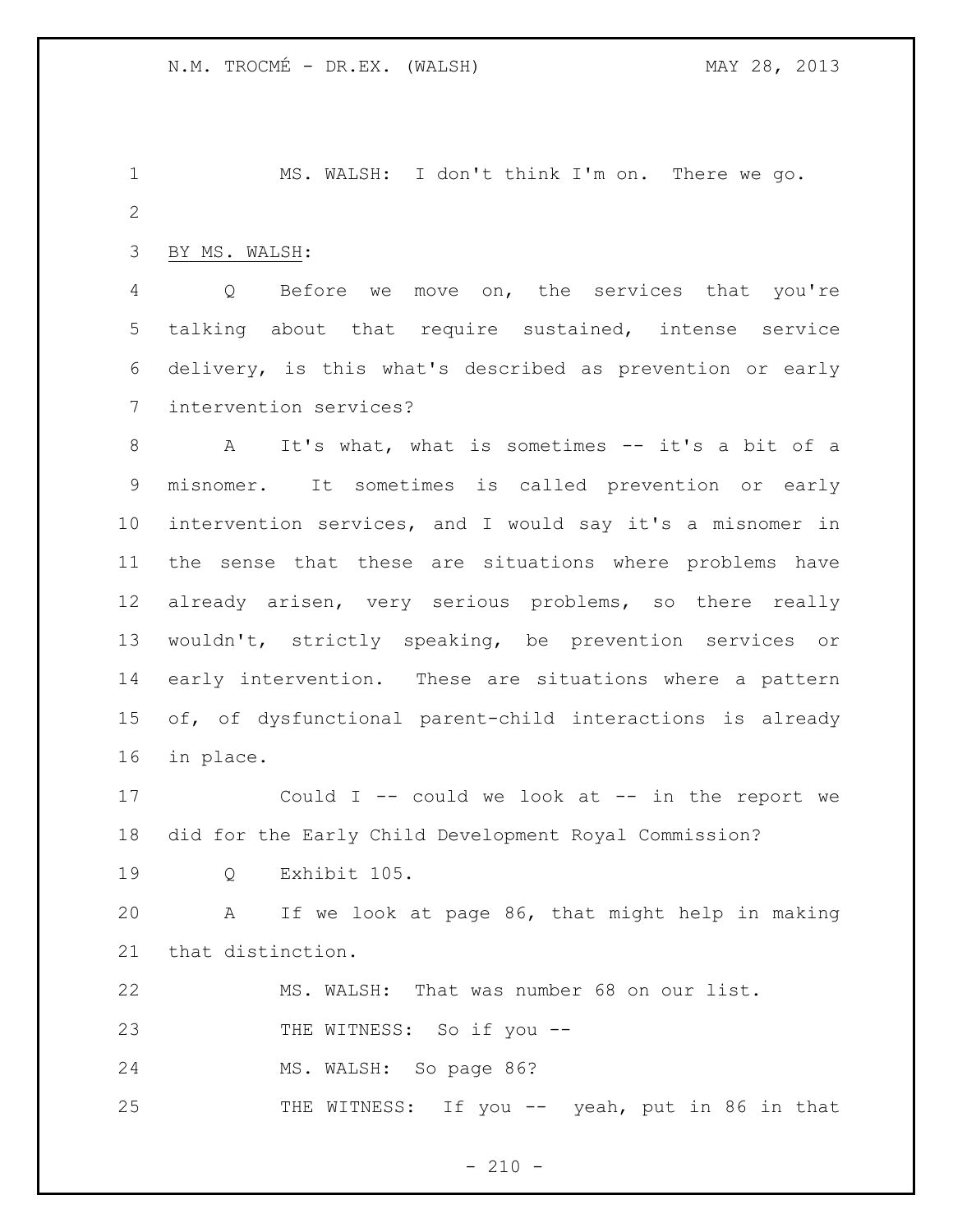N.M. TROCMÉ - DR.EX. (WALSH) MAY 28, 2013

 little box up at the top, it should -- 2 THE CLERK: Eighty-six? THE WITNESS: -- take us, yeah, take us there, close to there. And maybe scroll down one more page. There we are. Just to that -- there. MS. WALSH: You have that, Mr. Commissioner? 7 THE WITNESS: Again --8 THE COMMISSIONER: Yes. 9 MS. WALSH: Yes, okay. THE WITNESS: Just as the language around severity and urgency is often confusing, the language around what we mean by prevention or early intervention services is confusing. This is the way -- in this particular review, this is the way we thought to organize services. It's a pretty typical public health approach to making the distinction. We really looked at -- for this particular review of interventions with respect to child maltreatment, so child abuse and child neglect, we really looked at three

 types of interventions, what we call prevention before the occurrence, so these are situations where children have not yet been maltreated; and then services that are designed to prevent the recurrence of maltreatment, so these are situations where a child has been abused and neglected, they've been identified as having already been through some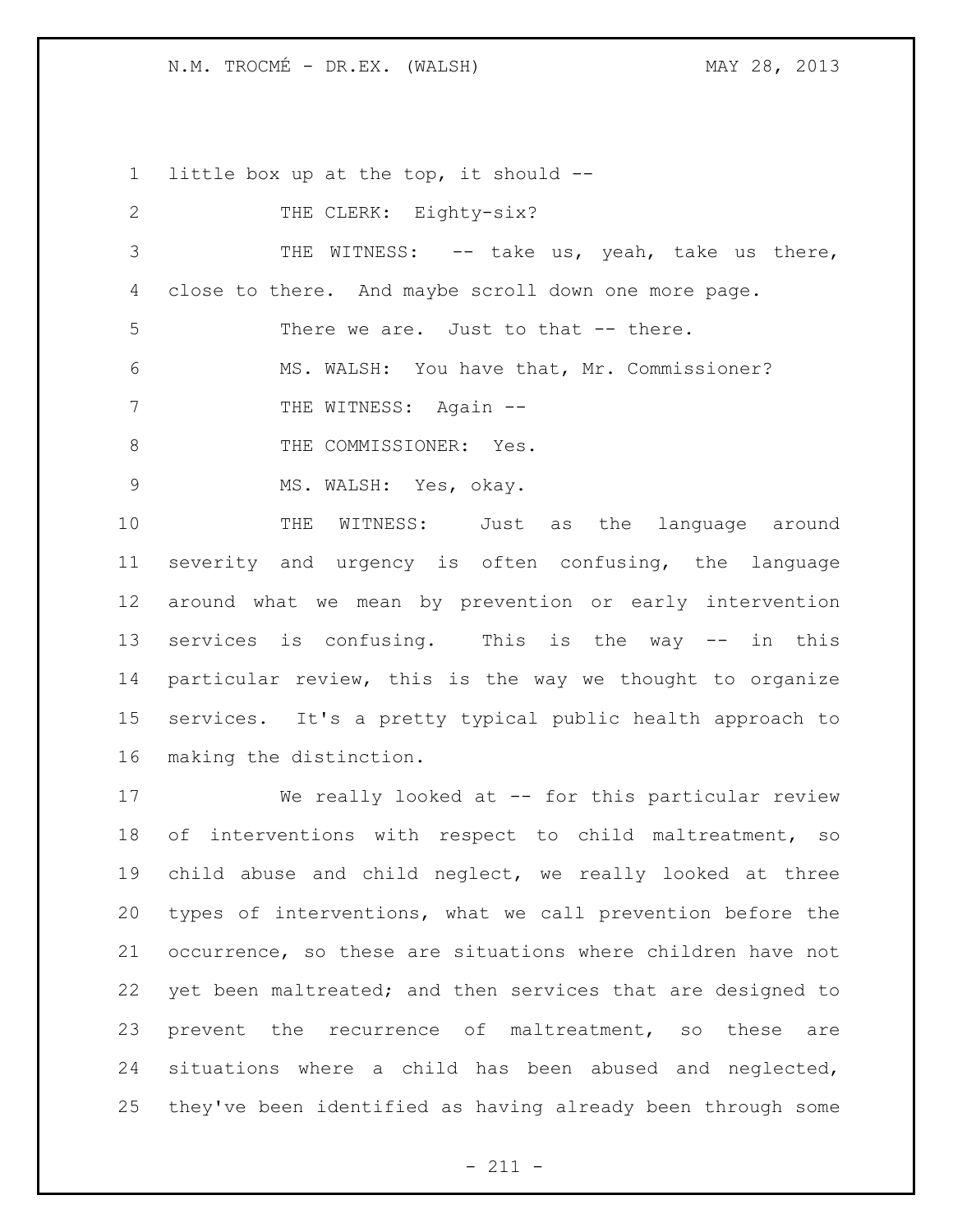abusive or neglectful incident where the objective is to prevent that incident from recurring; and then prevention of impairment, so again these are situations where a child has been abused or neglected and the focus is on minimizing the effects of maltreatment on that child. And so this is probably a more helpful way, I think, to, to think about these, these services. So, so in terms of the services that fall within the direct purview of child welfare systems, those would be services focussing on the prevention of recurrence and the prevention of impairment.

 Public health type services are the ones -- or educational services are the ones that can focus on prevention kind of before the occurrence, especially -- in there we make a distinction between universal services, so those that are accessible to everybody, and targeted ones that typically will target high-risk families.

 When we're looking at the services, if we think 18 about differential response, in particular -- so if we think about trying to separate out services that are focusing on the immediate protection concerns versus those that are targeting the chronic needs of these children and families, I wouldn't call those -- we could call it prevention of recurrence, prevention of impairment, but they're not prevention services in the sense that you expect this chronic situation to deteriorate and become one

- 212 -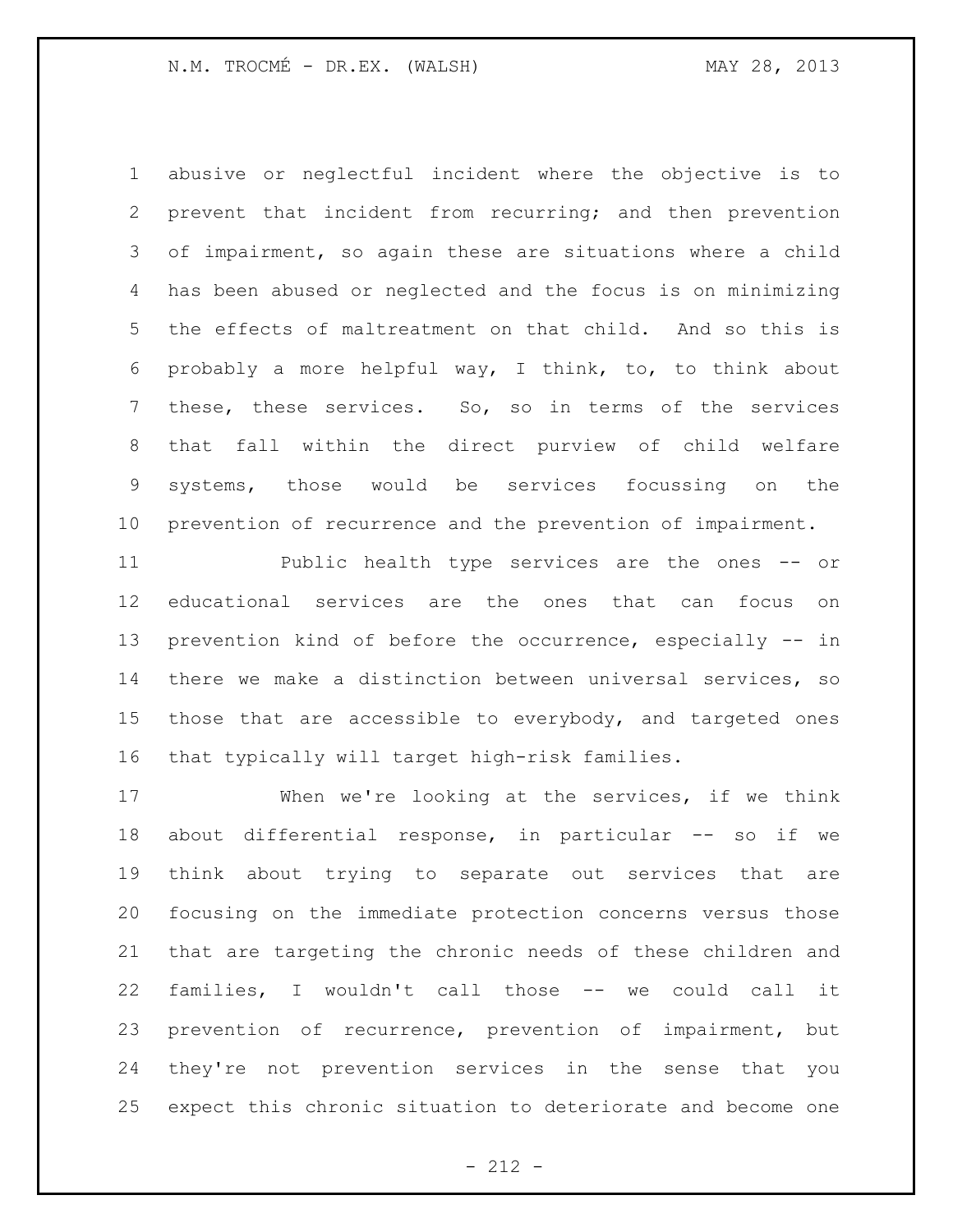of physical abuse.

 What we know is that these situations are harmful to children not because they're at risk of becoming worse but because they're -- those situations are at risk of just continuing as they are. The concern in these situations of chronic neglect or emotional maltreatment isn't somehow that there's going to be some future escalation. It's just living in an environment where -- that is unpredictable for an infant, a young child, an adolescent, is extremely difficult and is extremely harmful.

 So the concern there is not early intervention, but you've already -- in the case of the child welfare system, you've got situations where that pattern has already been identified and established, and the question is what can you do to change that pattern both in terms of preventing the reoccurrence and, most importantly, preventing impairment.

 So for some of these children the chances of change at the level of parents might not -- might be minimal, and the question is, well, what other supports can you put into place so that these children have a chance of doing well in their lives and maximizing their opportunities?

BY MS. WALSH: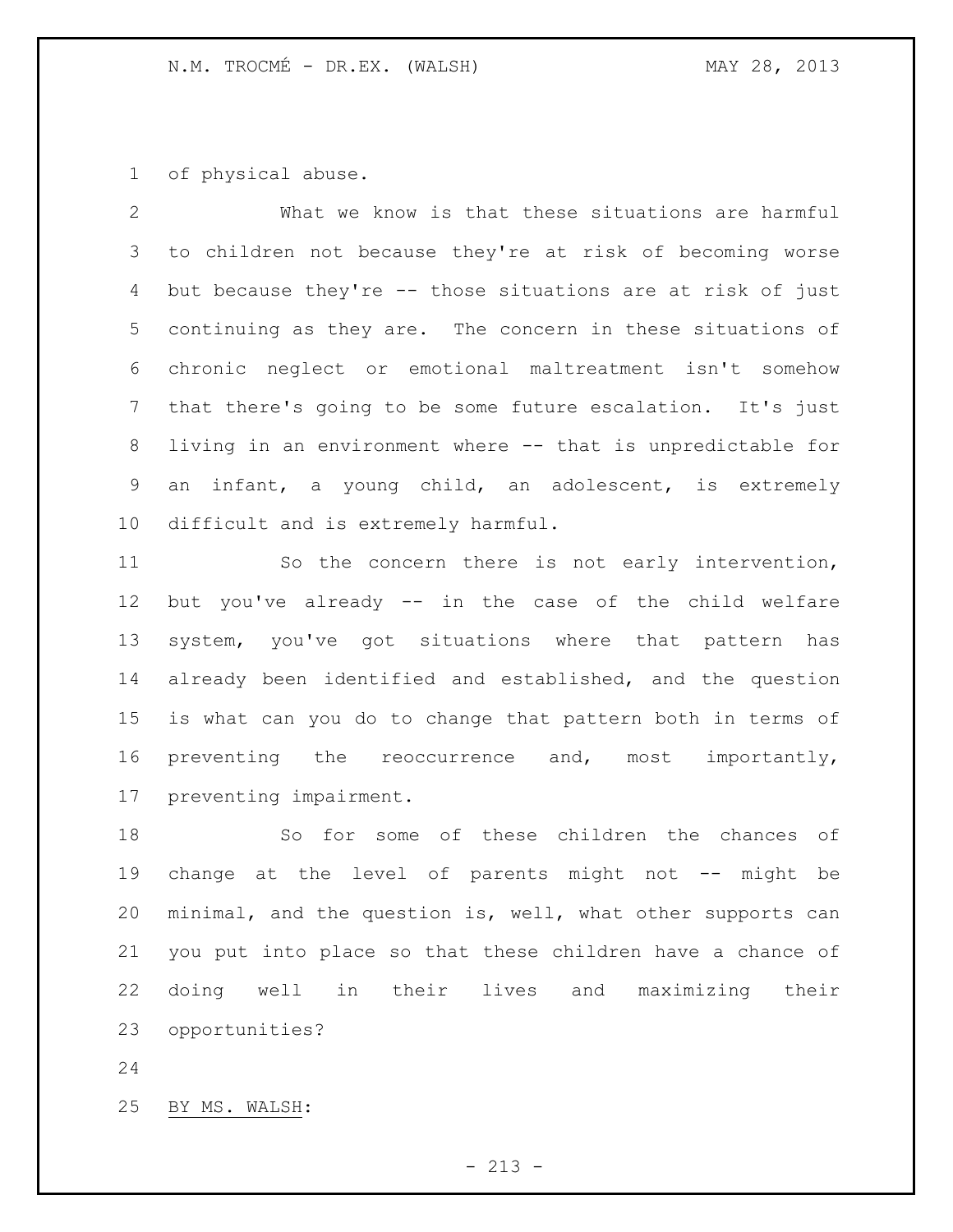Q So then the prevention before occurrence, looking at this chart, that would be services or programs aimed at supporting families and children before they come to the attention of the child welfare system.

 A That's correct. And those are -- in terms of what we know with respect to what are the most successful services, the ones that have the best track record and the strongest evidence with respect to their efficacy are the prevention programs before occurrence that are targeted. And there's a number of those, but the -- and actually at the end of this document we, we describe about a dozen different evidence-based programs and I could -- we could look through a couple of those. I can give you an example.

 Q Sure, why don't we, while, while we're still on this document.

A Sure. So that's pages 106 and on.

 Q And even if we start at page 104, I think, there are some conclusions --

 A Those are the kind of broader recommendations. But let's, let's go to 106 and --

Q Okay.

 A -- then back to 104, just so I can give you a couple of examples.

 So this, for instance, the Nurse Family Partnership is, is the most -- the program that has been

 $- 214 -$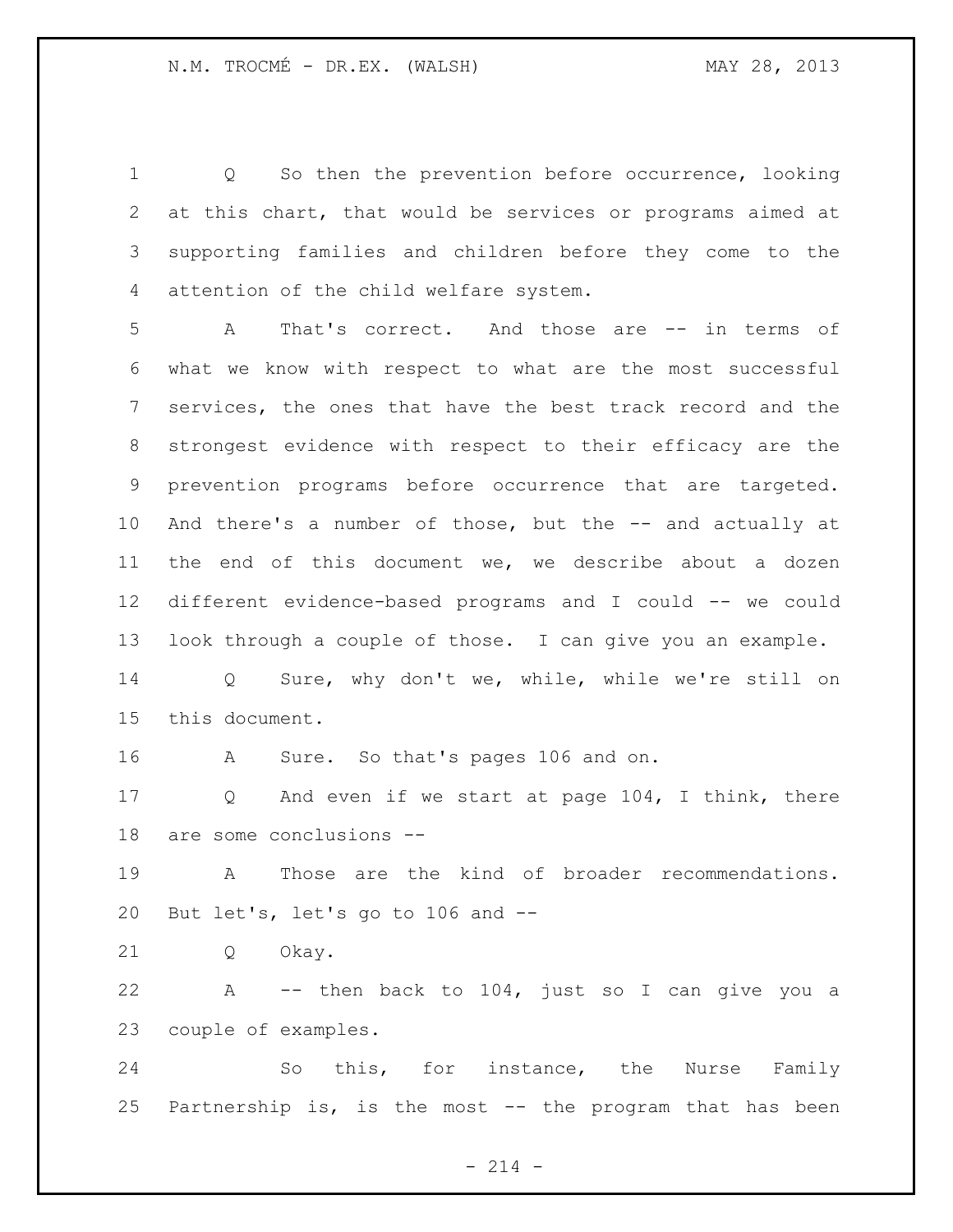evaluated the most systematically in a number of different jurisdictions. In this particular -- this program targets high-risk first-time mothers, and, and a key component to this is -- well, both terms, high-risk and first-time -- trying to change the parenting of someone who has never parented before.

 In the case of this program, they actually start working with these mothers during pregnancy, so trying to change that potential pattern of problematic parenting is fairly easy. Trying to change that pattern when someone has already been actively parenting for several years and with several children, is much harder as, as you can well imagine. So the opportunity here -- and we know who these families are. We know who these -- you know, these are families living in poverty, often isolated. The child welfare system knows some of them because some of these are the people who grow up in their care so we know who these, these young parents are.

 In this particular intervention, they use public health nurses, which is interesting because public health nurses have a -- they're not necessarily just only public health nurses. Social workers can, can present things this way. But the opening of the, of the relationship between the parent and the public health nurse isn't to talk about something you're doing wrong, but to talk about the health

 $- 215 -$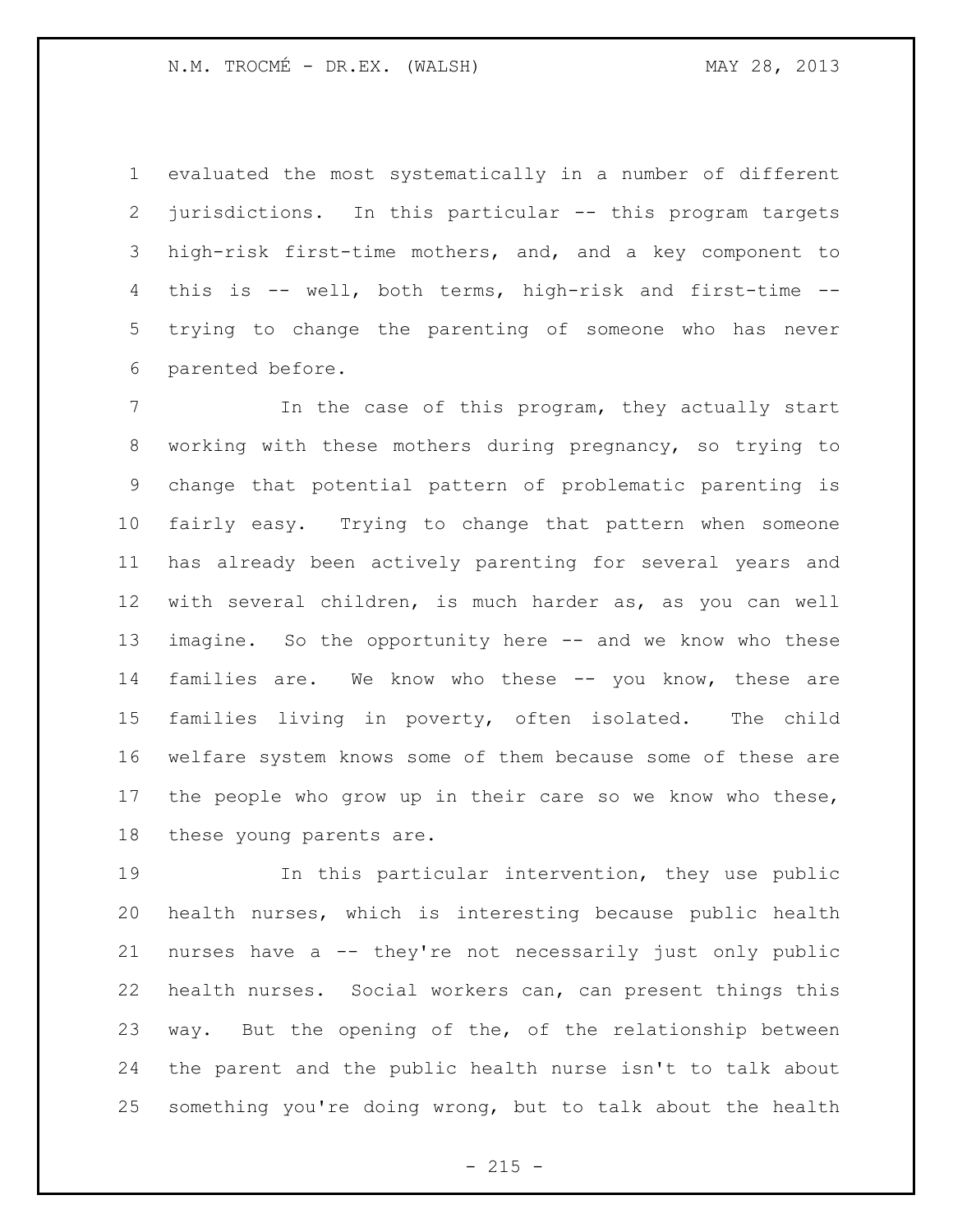of your child, and, and parents are, are generally happiest to start by talking about the health of their child and, you know, that seems a safe place to start.

 And these public health nurses work both prior to the birth of the child and then for 24 months. This Is a pretty sustained intervention, and for the first few months they're meeting sometimes two, three times a week, and then weekly, and then every two weeks, and then monthly, so it's a sustained, very intensive intervention.

 It's been evaluated a number of different times with randomized control trials, and the most significant evaluation was one that had not only dramatic results in its first evaluation, but there was a 15-year follow-up and it was extraordinary to see, 15 years later, the impact of this intervention. So rates of employment of the mothers, rates of school success for the kids, avoidance of delinquency, and the impact over 15 years was, was astounding. So this is often seen as being the, the gold standard for prevention prior to the occurrence, with dramatic results.

21 The other thing I would note with this, however, is that one of the concerns with how this program has been rolled out is that it's often been -- the idea of having public health nurses come in and support high-risk families is one that a number of jurisdictions have adopted, but it

 $-216 -$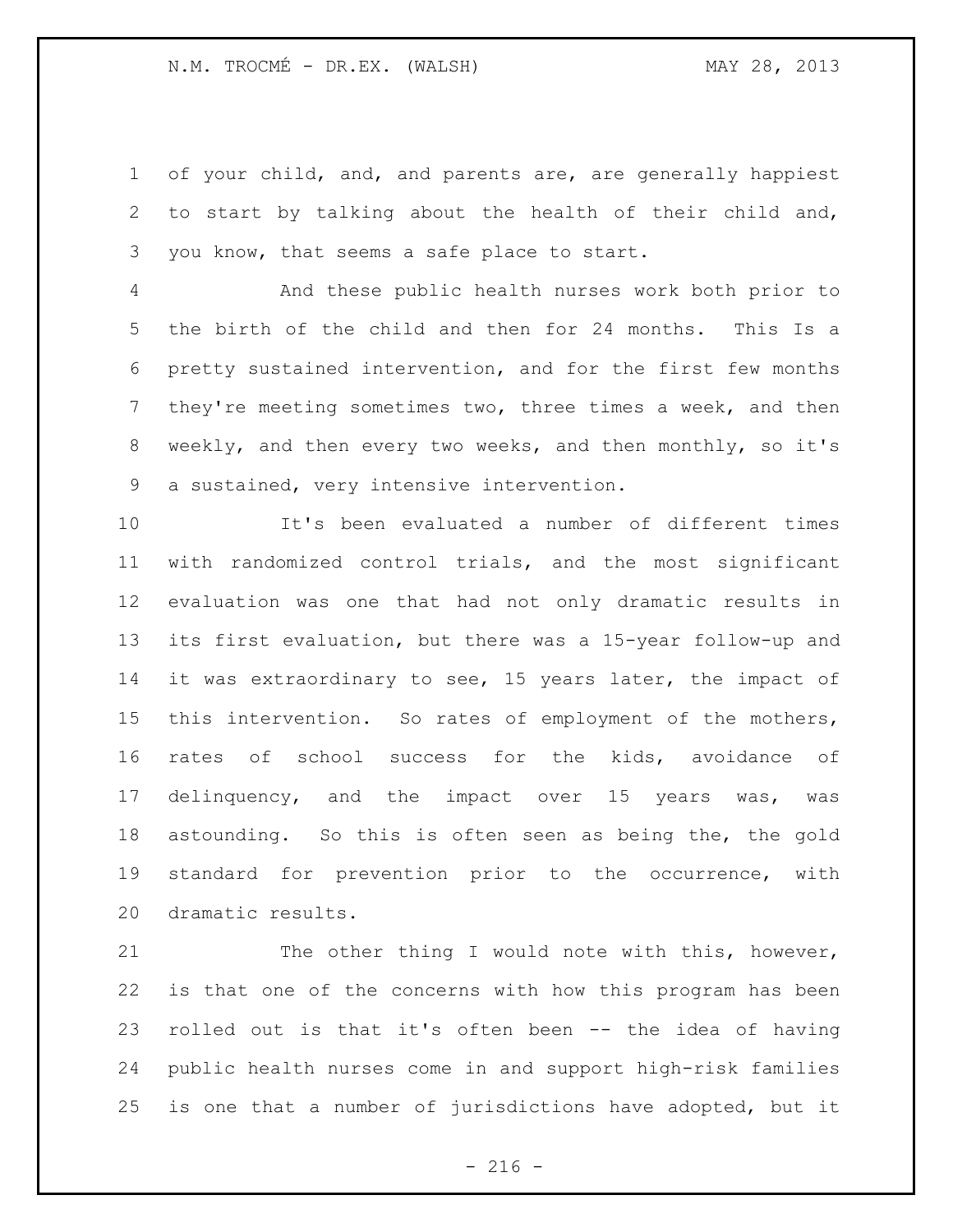very quickly gets watered down, you know, while -- if I was to be sitting here and saying, well, we don't really quite have enough money to ensure that antibiotics are available to all the children who need them, but we'll give them half doses and that should be okay, I think you'd quickly hound me out of this room, saying, well, what kind of expert is this? You can't cut antibiotic doses in half. It's absurd.

 And yet, for reasons that I, I fail to fully understand, we, we don't hesitate to cut these types of services in half and think, well, a bit of it is better than none. And there's actually no evidence that a bit of it is better than none. It very well may be that a bit of it is worse than none, as is the case with antibiotics. So 15 just  $a$  --

Q Well --

 A -- editorial comment on the side, but that speaks to when you're looking at evidence-based programs like this one, there's a reason why it's 24 months post, post-birth with this level of intensity, and there is no evidence that a diluted version is going to be effective.

 Q And you may have just answered my next question, but with respect to these programs that you're saying are truly prevention, early intervention oriented, what do they need -- services and programs of this sort -- to be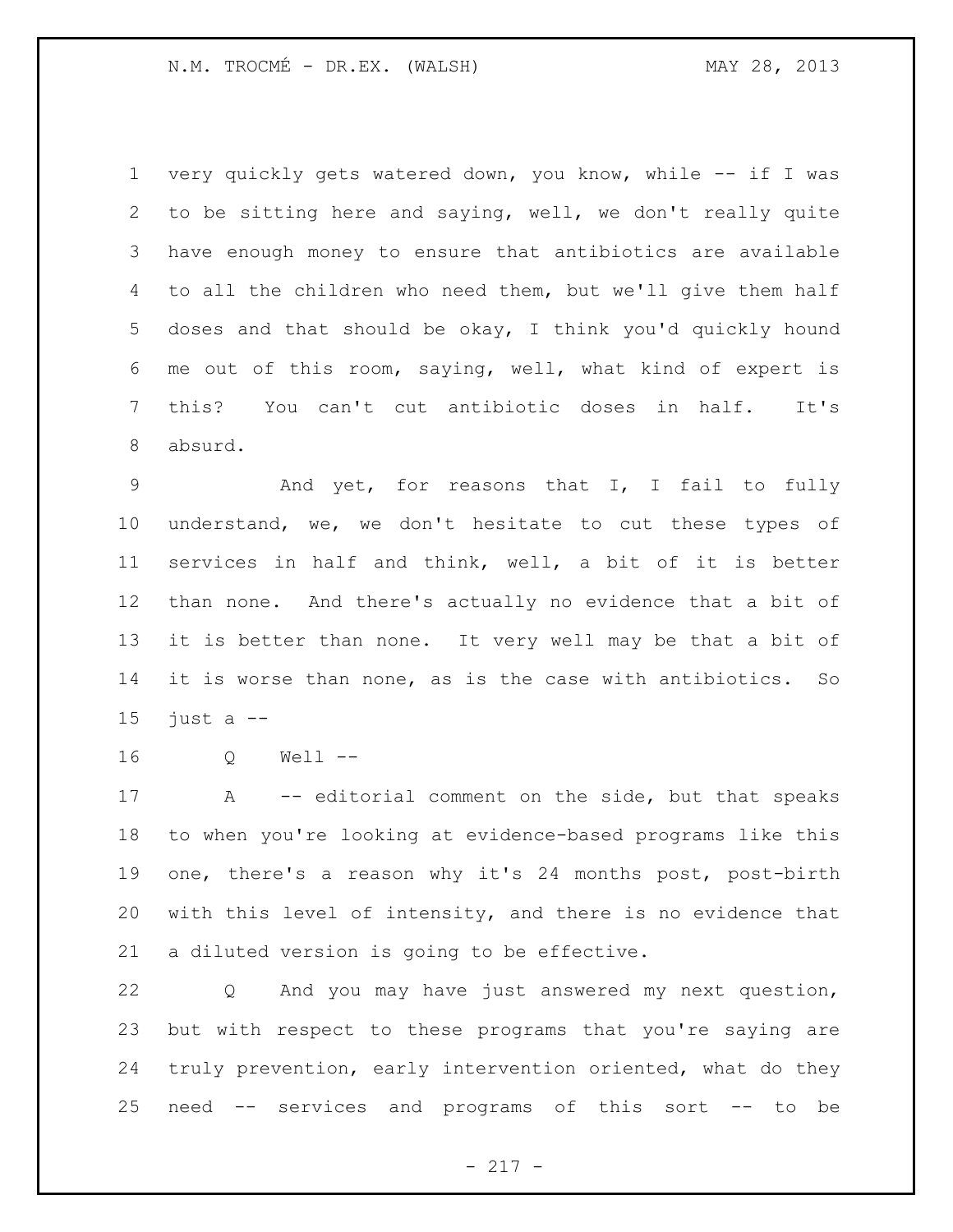effective?

 A Well, a number of characteristics of this program, I think I mentioned earlier, certainly was one -- what we would call manualized program. So the, the techniques for intervention are written up in a manual, the public health nurses are trained to implement the program. In some of the other examples that we have here, there might be clinical supervision that's provided as well. We want to make sure that the people delivering the program are doing it in, in as full as possible way. So that would be certainly one component, making sure this truly is a service that you can identify, you know, a clear program. It's not just popping in and visiting with these children. And there's a developmentally specific set of strategies that are used. So that's one component.

 The second is that it's going to be intense enough. So this can't be a ten-minute visit every three weeks. These are hour or hour and a half long sessions where work can really be done with that parent, with that young child, and then it has to be sustained over a long enough period of time. You can't expect to see the kind of change that you need to see over six weeks or over two months. These aren't quick miracle drugs; they involve both intense and sustained structured interventions.

Q Thank you.

- 218 -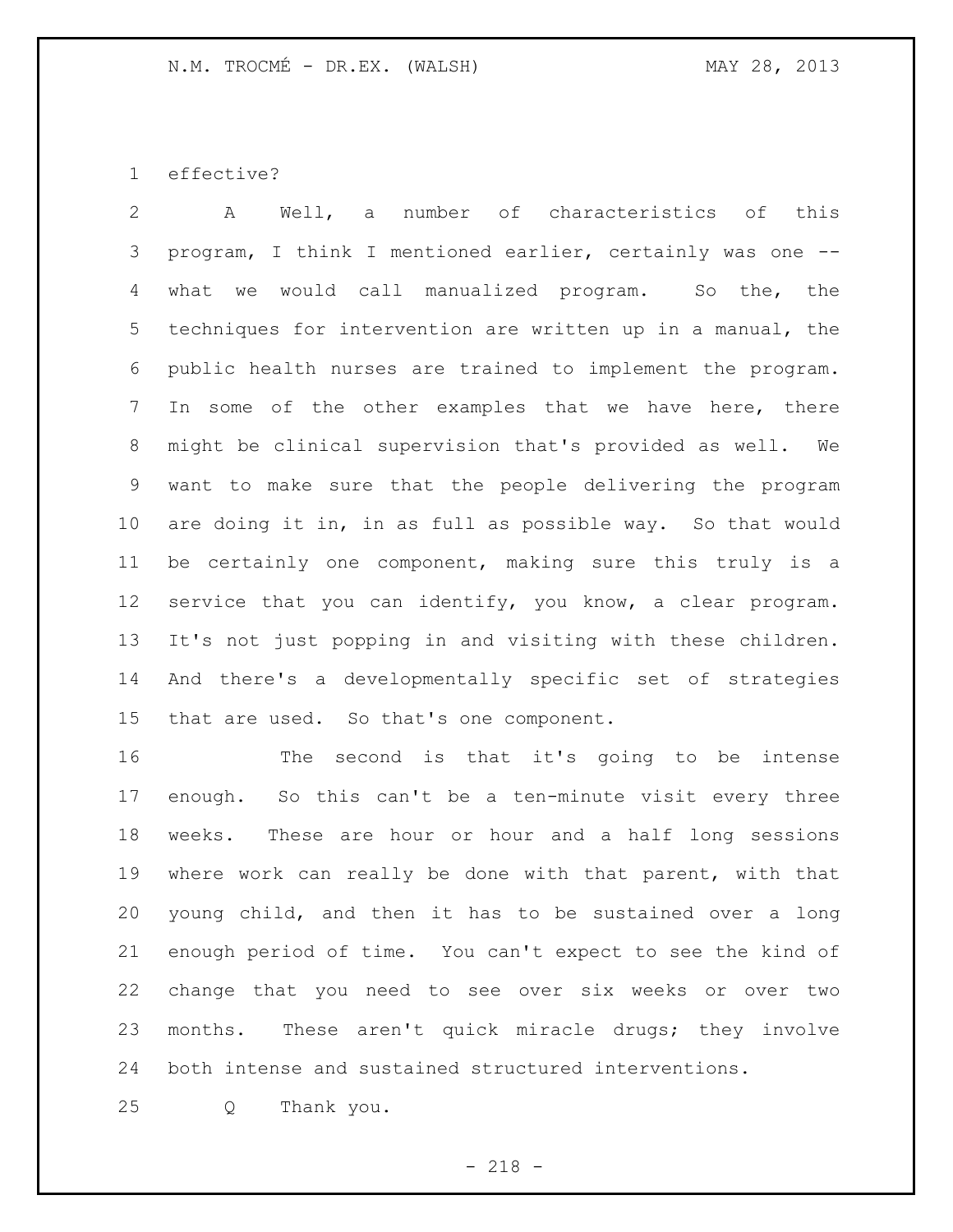A I won't go through all of the different programs here --

Q No, we've, we've got it.

 A -- but just to note that while the best evidence is that these early intervention programs target and early intervention programs work very well, the evidence on the efficacy of these programs once problems have arisen is a little more mixed, and there are a number of interventions that are reviewed here. In particular, what used to be called Project 12-Ways is now called SafeCare, which is a behavioural skills management program involving weekly visits over a six-month period in cases of neglect. That's been shown to be effective.

 Some very specific programs to help children who have been traumatized, especially victims of sexual abuse, but also children who have been exposed to intimate partner violence, those also have been shown to be very effective, but they're also ones that are manualize intense, not necessarily as long-term as the Nurse Family Partnership program.

 A very similar program to the Nurse Family Partnership program involving social workers was tested in New Zealand, the Early Start program. The social workers involved there received five weeks of training prior to starting. They worked with 10 to 20 families, depending on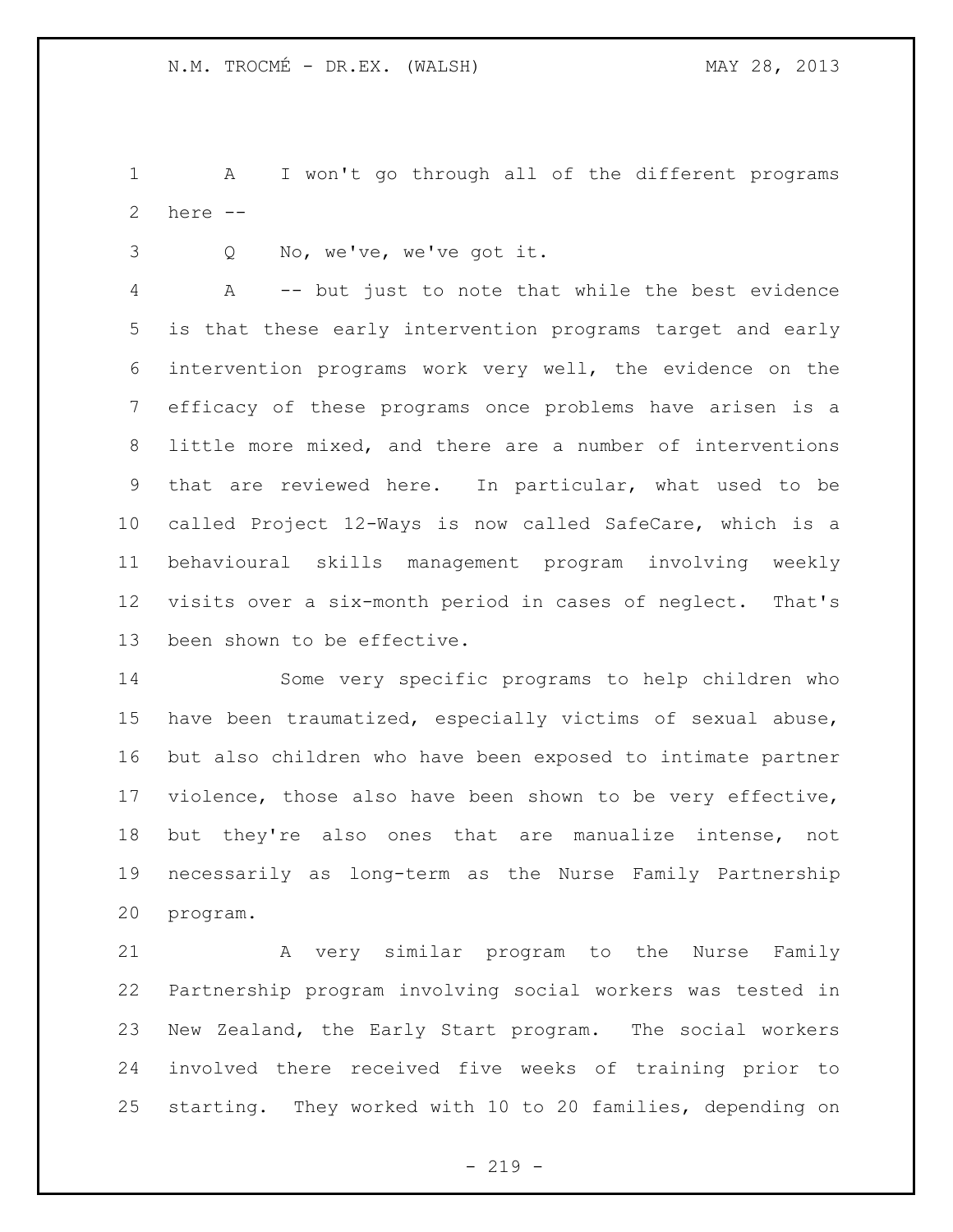the complexity of the families, and the interventions lasted on average 24 months.

 Keep looking, but each time you find a program that has been demonstrated to be effective, it's a program that has those three characteristics: There's a defined treatment, a manual, something that's really -- that's specific about what you're actually doing with this family; there's the intensity; and it's sustained over a reasonable period of time.

10 It, it doesn't take an expert to -- you know, to -- if you're looking at a situation where a chronic pattern of difficulties between a parent and child is well entrenched, it's going to take more than three or four visits to, to make a difference, and these are parents who really need to learn new ways of parenting their children. These are children who need to be supported in finding different ways of being -- and change can be slow, but the risk to these children is enormous if some type of intervention is not in place.

 Q So given your earlier testimony about the factors that you know contribute to overrepresentation of aboriginal children in the child welfare system, what is the impact of this study on, on that evidence?

 A Well, given that these are situations where -- that are characterized by neglect -- so given the, the

 $- 220 -$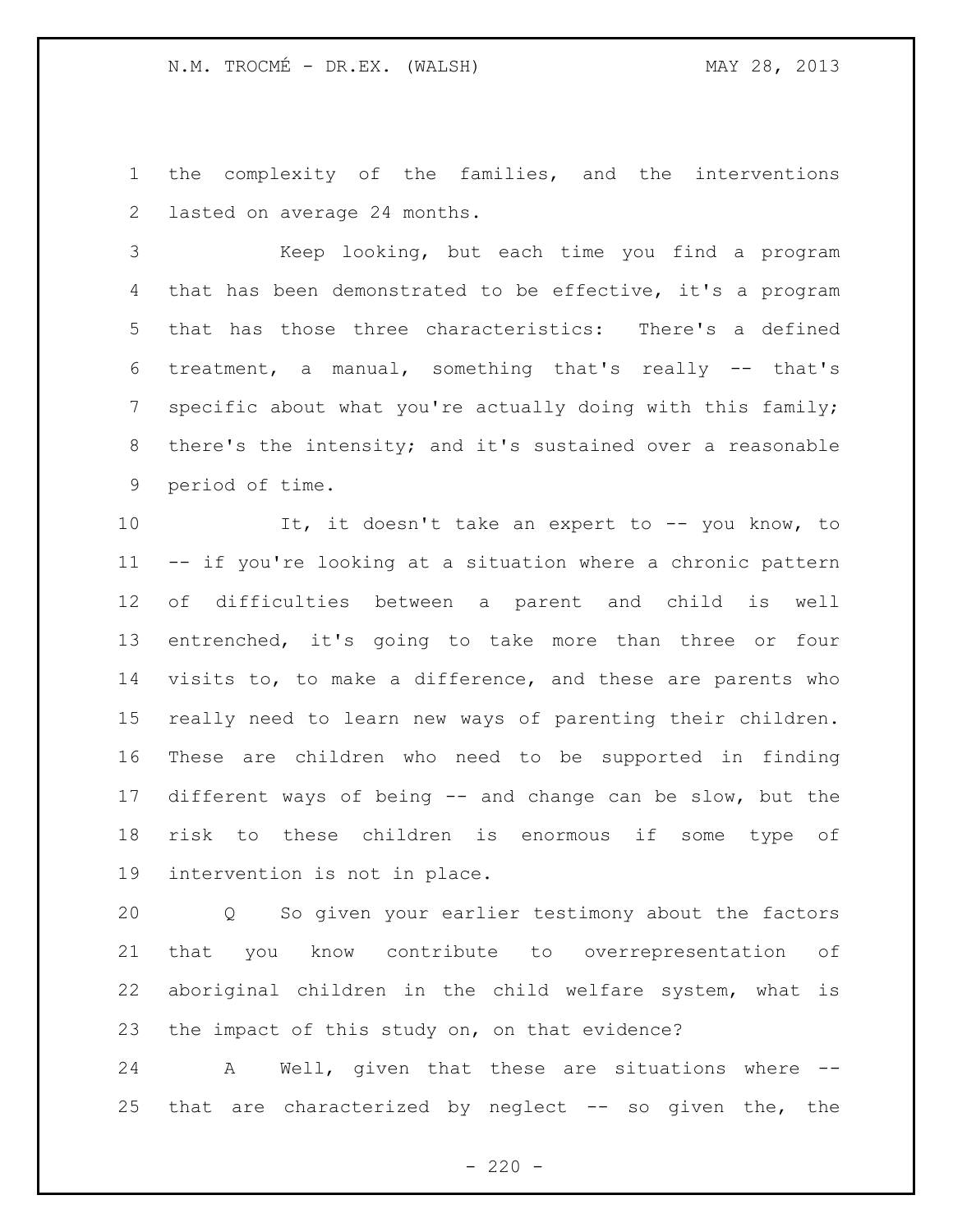chronic nature of neglect, one of the implications would be that the type of response needed would be at the level of some of the programs I've described, that you really would need intense, sustained intervention.

 Added to that, these are situations where substance abuse is a significant concern and, you know, that in and of itself also needs some type of intervention that is going to be more than someone coming in to check to see if you're alcohol-free or drug-free time to time and there has to be a real service provided, and these are not services that are light or easy services to provide. They're, they're, they're complex and they require, again, a level of intensity that is typically not available.

 Q And if these early intervention prevention programs are offered according to what you say is, is necessary, would you expect to see a decrease in the representation of aboriginal First Nations children in the child welfare system?

19 A Absolutely. Absolutely. And these -- I think this is where the language around, you know, early intervention or prevention comes in. I think what people there are talking about is the idea is to try to prevent the placement of these children out of their home, and there's no doubt that if you can provide services with this level of intensity, you could avoid the placement of some

 $- 221 -$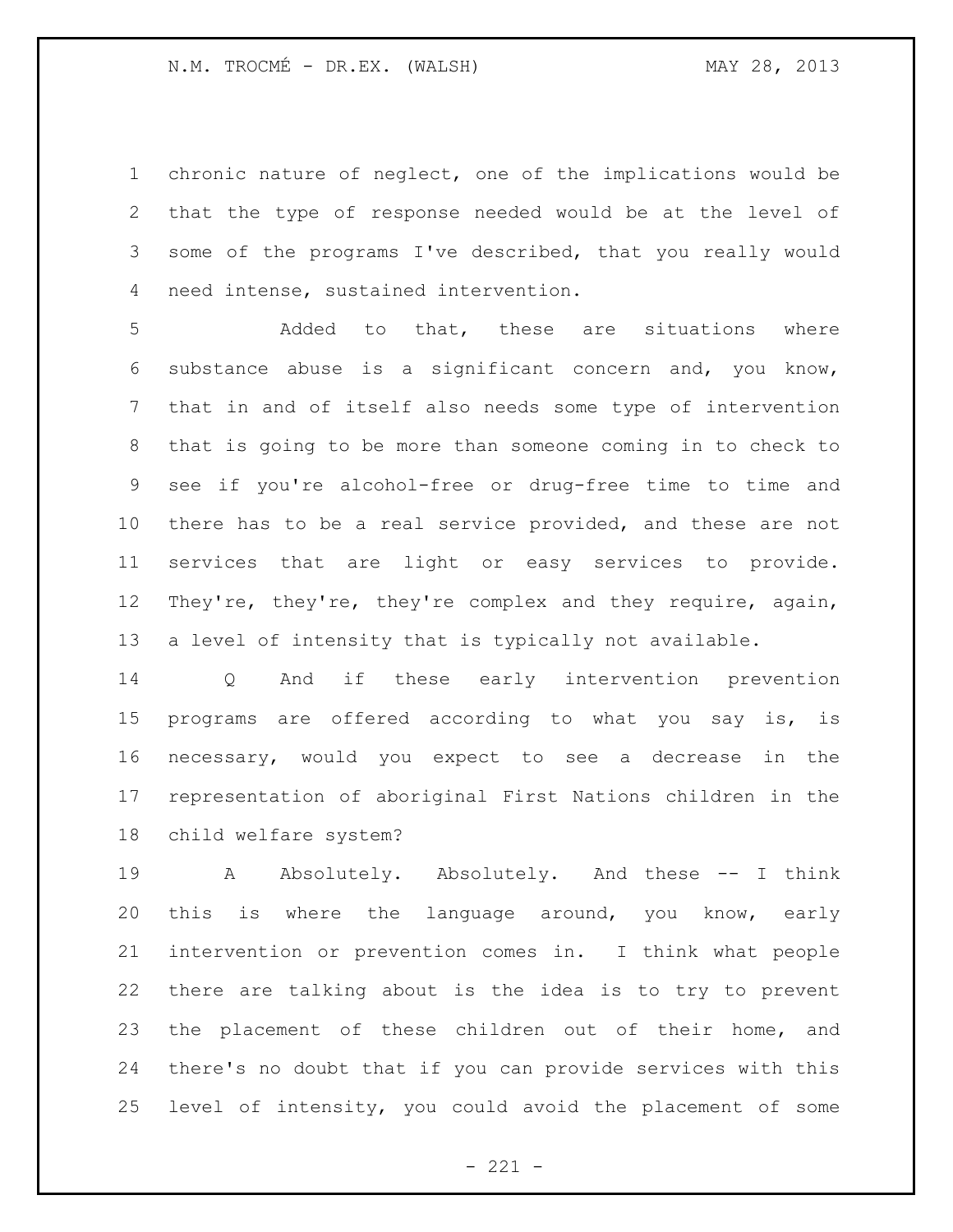of these children.

| 2 | And even for children who end up coming into                  |
|---|---------------------------------------------------------------|
|   | 3 care, I mean, coming into care because there's a crisis of  |
|   | 4 some sort might be the only solution, but then what? Where  |
|   | 5 are these children going to go? And if you don't -- if you  |
|   | 6 aren't able to provide services to their parents -- so even |
|   | 7 for children in care you're going to need to be developing  |
|   | 8 these types of services in order to increase the            |
| 9 | probability of those children going back home.                |

 Right now, there's one particular study out of the United States that looked at what happens when kids do go back home, and there's been a big push, as there is here, to get kids home as quickly as possible. And they generally found that kids who go home too quickly don't do as well as kids who spend longer in care. And the conclusion from that isn't that out-of-home care is superior; the difficulty is essentially no services were being provided to these parents while the kids were in care so the, the chance that anything would change is, is minimal.

 So, you know, without a clear strategy -- whether the child is at home or in care, without a clear strategy to change that family environment, the outcomes are inevitably going to be poor. If you do provide those services, it both increases the probability that these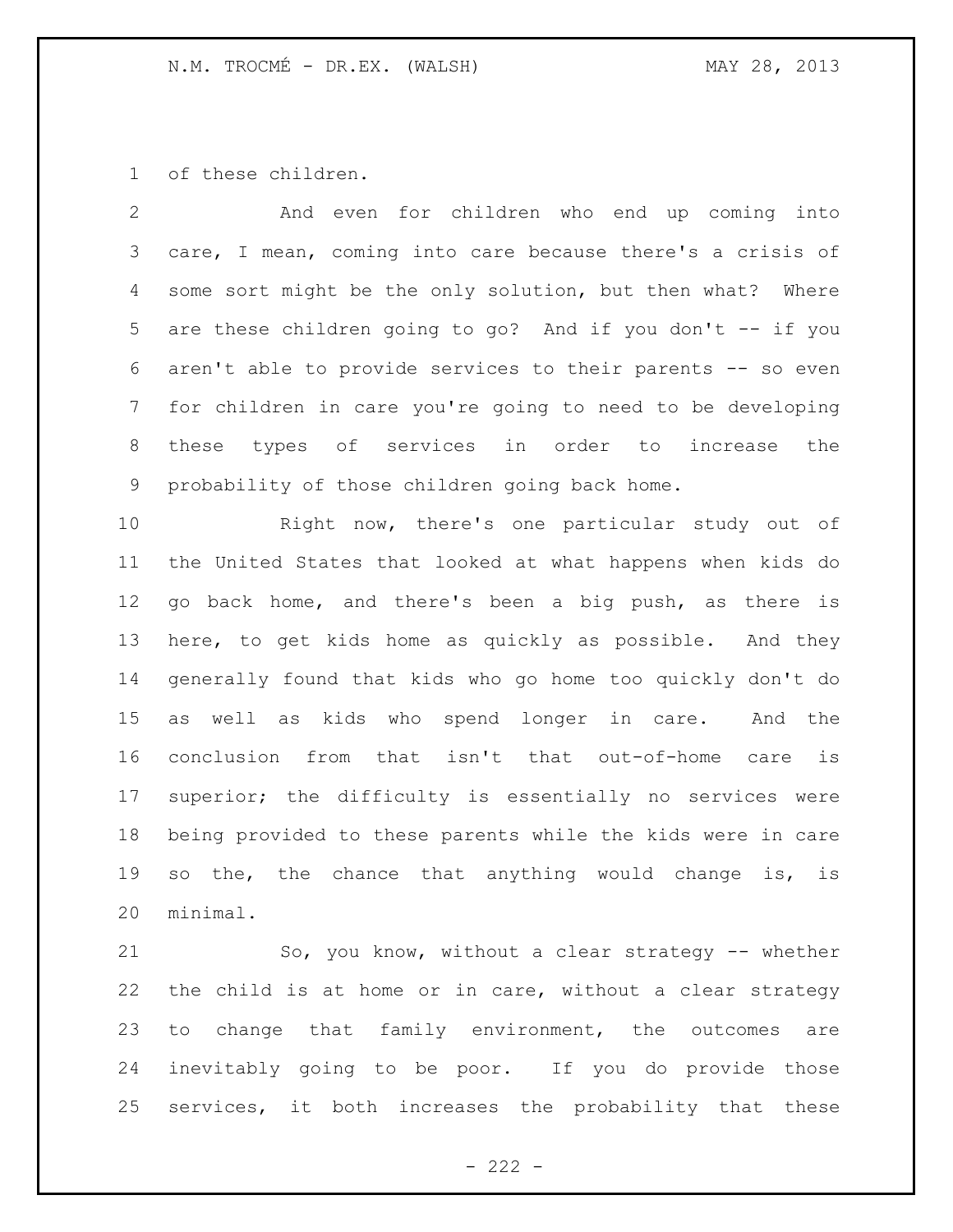N.M. TROCMÉ - DR.EX. (WALSH) MAY 28, 2013

 children can stay home and it increases the probability that children who are in care can end up going back home. Q Thank you. So can we go back to your -- A Sure. Q -- to your presentation? MS. WALSH: And that report is in our evidence in its entirety so the Commissioner will be able to review it at his leisure. 9 THE CLERK: I didn't (inaudible). MS. WALSH: We were at number 22. 11 THE WITNESS: Third -- go over two more, one more, there we are, slide show. 13 THE COMMISSIONER: We're returning now to 111, I think, isn't it? Is that what we're doing? 15 MS. WALSH: Yes. 16 THE COMMISSIONER: Yes. Yeah. THE WITNESS: So I just had one more slide to look at with respect to this question of disentangling urgent protection and chronic need, and then after that we can talk a bit more about the outcomes matrix. But this essentially kind of summarizes the, the main -- kind of the main conclusions that we draw from our analysis, is that there really are two very different types of, of situations being investigated by child welfare services. There are those where a forensic approach is

 $- 223 -$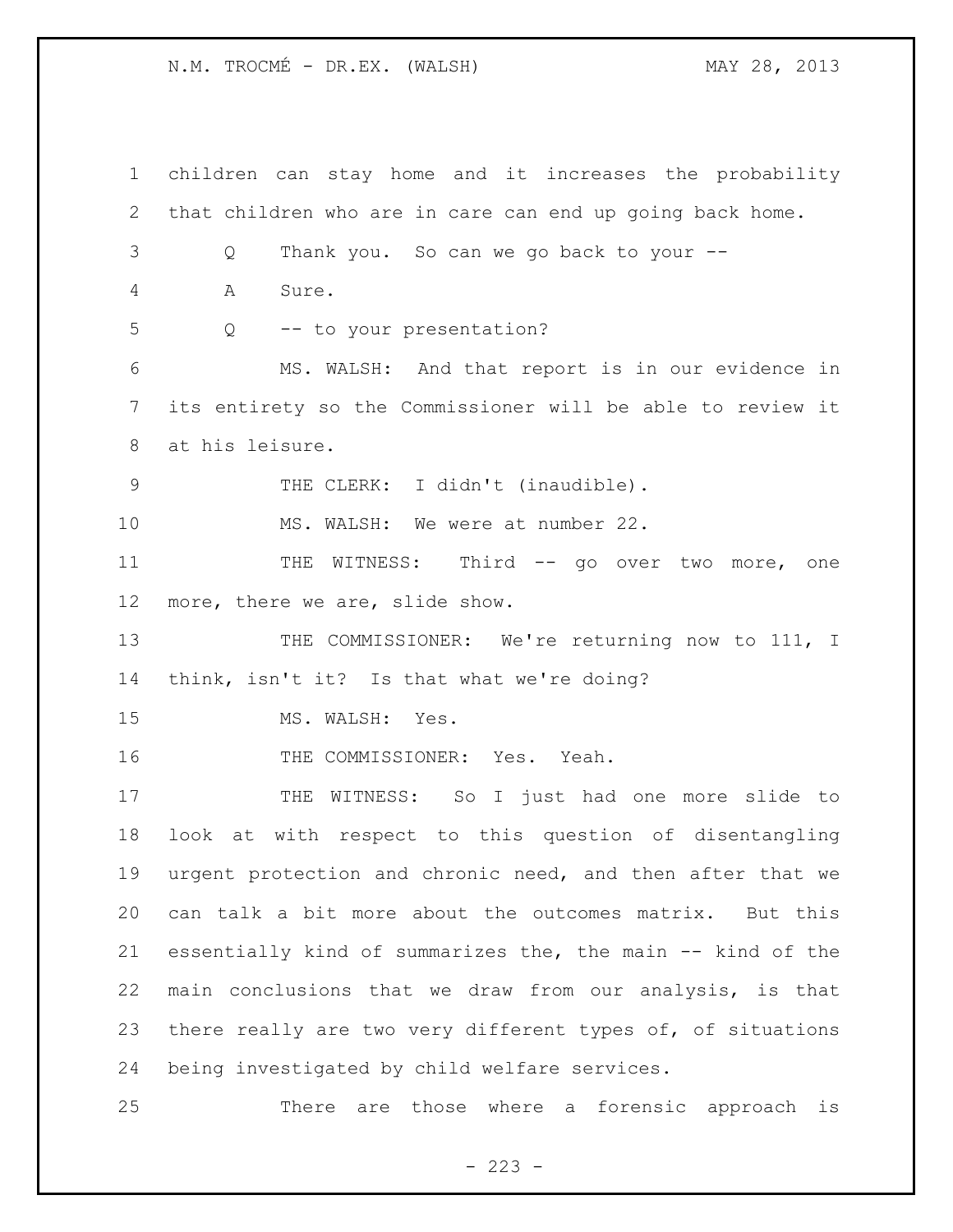absolutely essential, where the question of, you know, is this a playground injury or is it an intentional injury, are these drawings from this child just a child who's a little precocious sexually or is this a child who's been sexually abused. The answer to that question has enormous repercussions, and for many of those situations, urgency is absolutely critical.

 For the vast majority of families that are seen by the child welfare system, the problems are much more along the lines of chronic family problems and this really is the argument for saying, well, should, should both these cases be going through the same system or should we be doing a better job in terms of triage and really develop a service response that is more specific to both the forensic cases and the chronic family problems.

16 This is really, then, the argument for a differential response approach and there's two aspects to that. There's been a lot more focus, I find, in some of the literature and some of the discussions with respect to the, the family enhancement or the community stream, but I want to stop and speak for a minute to the protection side 22 of it because there, there are -- both are important.

 If you think back at that slide -- (inaudible) go back to it for a minute, excuse me. This slide here.

So when I was a social worker practising in

 $-224 -$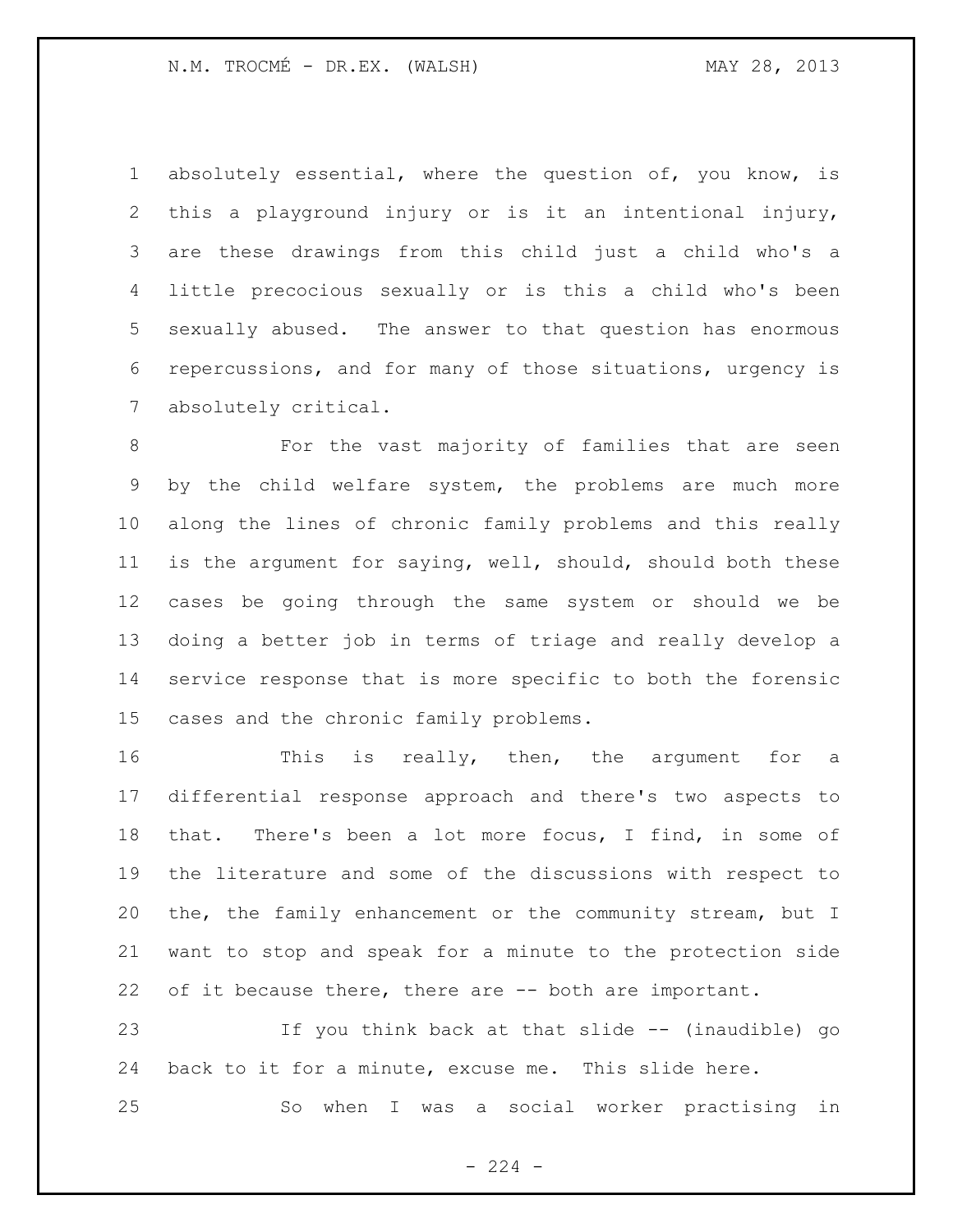social work, roughly a quarter of the situations I was involved in involved child sexual abuse. I was trained to investigate child sexual abuse, trained to work with those situations, and had a reasonable amount of experience in working with those situations.

 By now, roughly about four percent -- a typical caseload for a social worker who's been working for a year or two, some of them will never see a child sexual abuse case, and then they'll get their first case with very limited experience. So one of the concerns with the -- with combining all of these into one particular response is 12 that the protective aspect, that forensic aspect gets drowned in the broad range of cases coming in where the concerns are far more chronic.

 There's one particular study done in Missouri where they showed that the -- that once differential response was introduced, that those cases that went into the protective stream had both higher rates of police collaboration and higher rates of charging. So when social workers are focusing primarily on that forensic question, they're -- they have the time, they have the training, they had the expertise to deal with the protective and forensic aspects of what they're doing. If you mix them all together, chances are that they're -- they won't necessarily have the expertise for those types of cases.

 $- 225 -$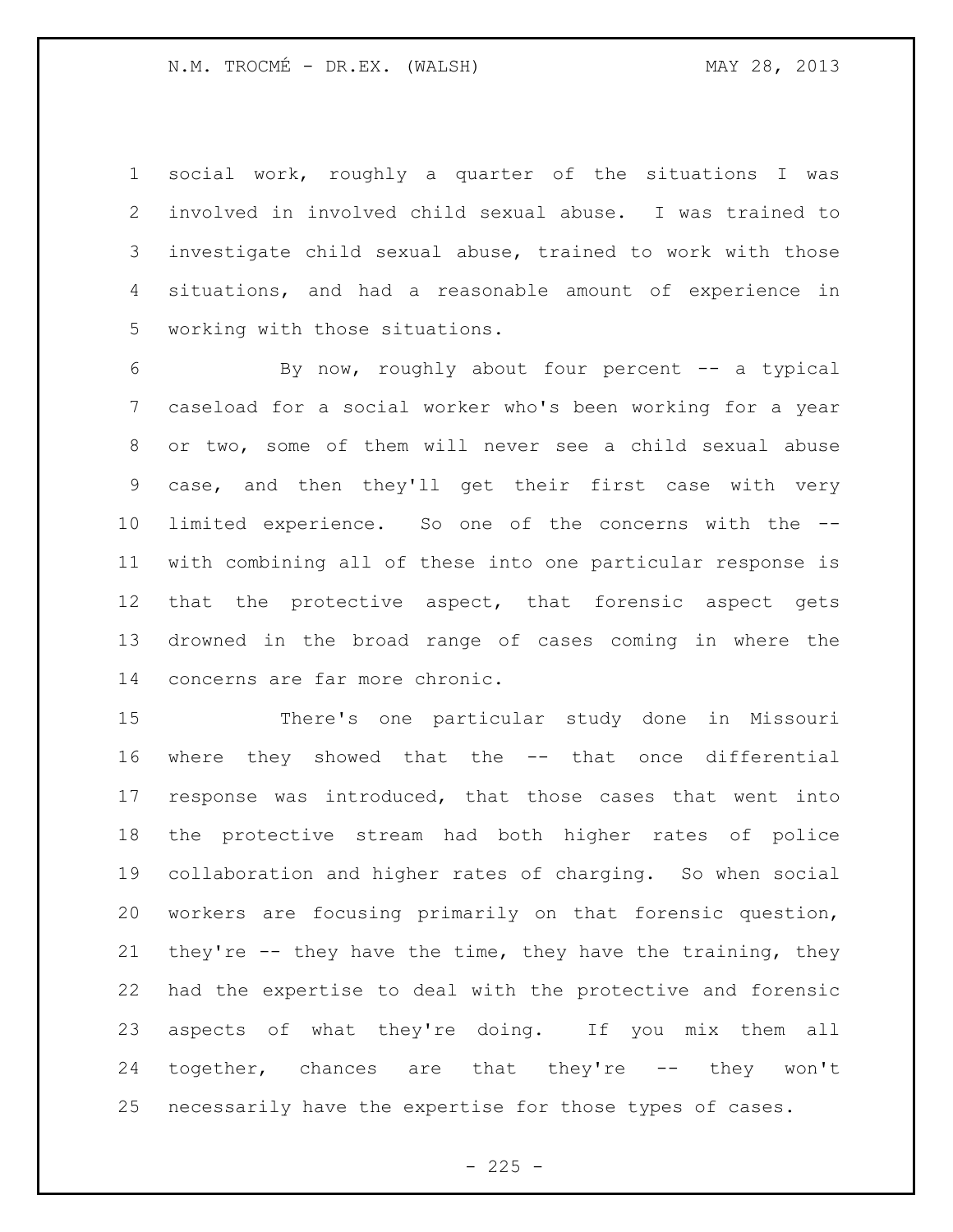So there's pretty good evidence that one of the advantages with doing a better job at differentiating between the two types of cases is you actually have better quality protection investigations, and that's one of the things you would be expecting from a move in that direction.

BY MS. WALSH:

 Q So that contemplates different workers doing protection work and -- as opposed to family enhancement work.

12 A Absolutely. Absolutely.

 Q And I think that's what you said as not mixing their caseload.

15 A That's right. I mean, again, these are very specific -- a very specific skill set to learn to think in a forensic fashion and fairly critically about the evidence being provided. It's not a broad assessment. It's one that is very -- it's focused on fairly negative questions, as opposed to a broader family assessment which is going to try to take into consideration a much broader array of assessments of strengths and limitations of a family.

Q So while we're --

24 A And when you're doing a protection investigation, you're not trying to figure out strengths and limitation.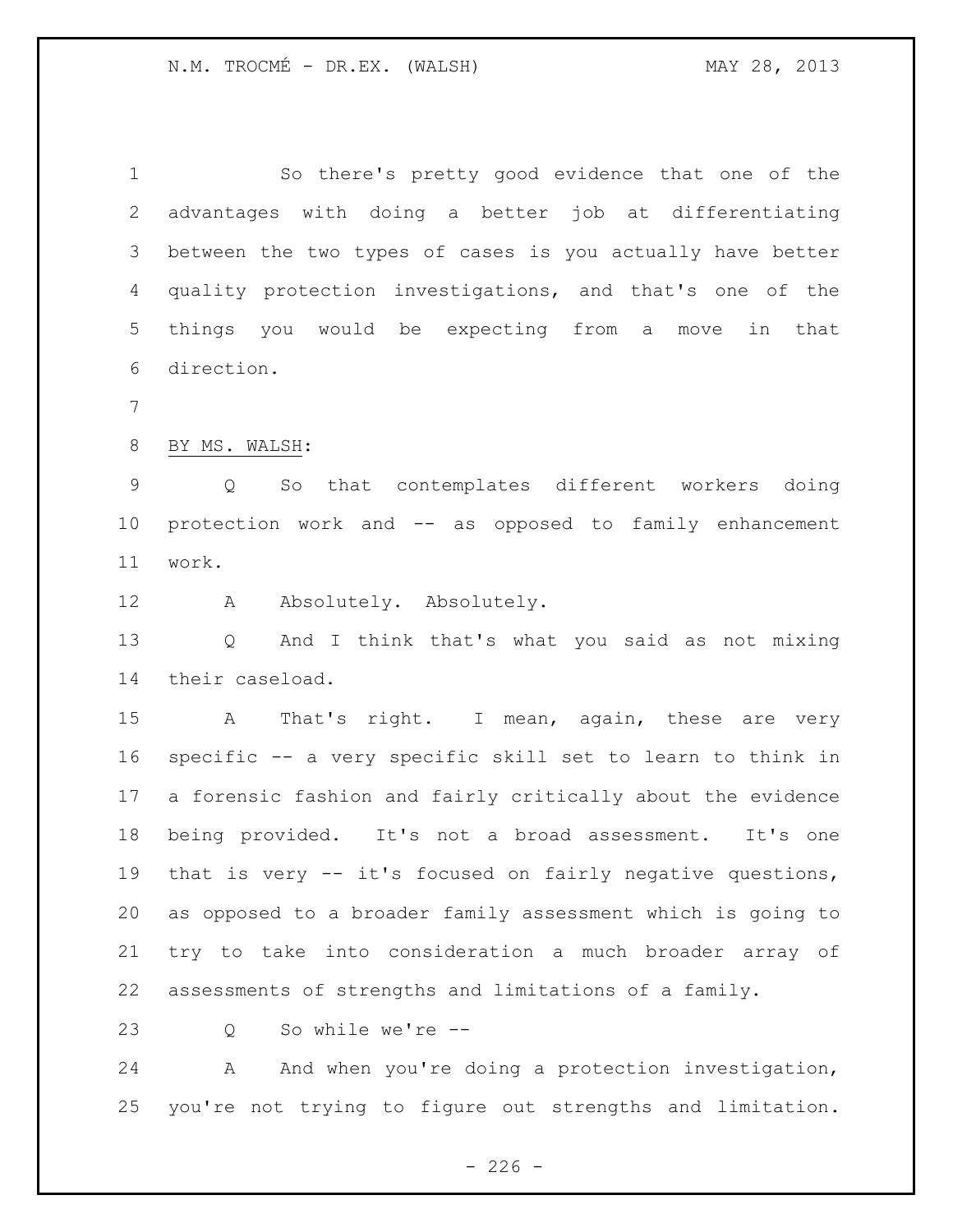You want to know -- you want to see what the evidence is, see if there's a coherent story, you want to be trained and really understanding what the child is saying. It's a very different type of investigation.

 Q So then I'm just trying to picture what, what this would look like. You've got workers dedicated to doing protection work who have expertise in that kind of forensic analysis and, and investigation. Then the workers who are doing family enhancement, are those the workers who are addressing the chronic neglect, chronic need situations that you're discussing?

12 A Absolutely. Now, again, just to pick up on the earlier point about, you know, who's in the best position to deliver that kind of service, I -- again, I don't know, and there really hasn't been research that's compared the disadvantages of having that provided by a child welfare worker working for a child welfare organization or a community-based worker. But whoever it is, it has to be someone who has the, the resources, the time, and the mandate to provide that level of, of intensity and sustained services.

 And this is not just -- I think one of the ways in which people get tripped up when they're thinking about differential response -- and differential response is not a service, it's not a -- you know, all it is, is, is a front-

 $- 227 -$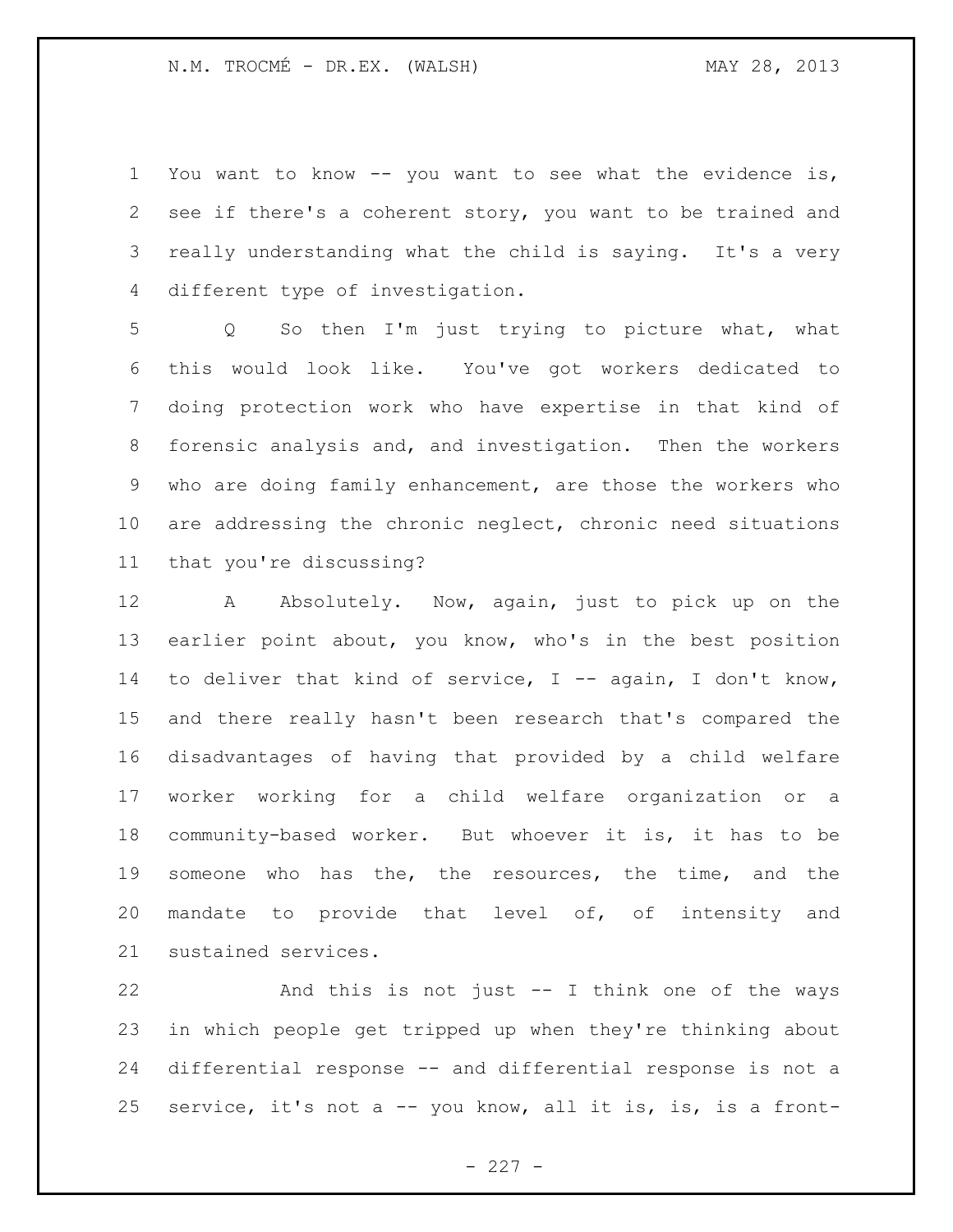N.M. TROCMÉ - DR.EX. (WALSH) MAY 28, 2013

 end triage system. So if all you're focusing on is the triage, it'd be similar to, you know, again, back to the emergency room where we have a great triage system but we actually have no services to provide. I mean, doesn't make any sense to provide, you know, emergency room triage if there isn't a physician to actually provide the services 7 down the road. So --

 Q So if you have a tool that assesses your differential response, you still need services.

10 A That's right. A tool doesn't -- is not a service. A tool is, is, is, is a decision aid which might orient the services, but the question -- the key issue is not what kind of tools do you have -- although certainly you want to make sure you have tools that allow you to make this distinction between different types of cases -- the key question is, what kinds of services are you providing, what kind of funding is made available to ensure those services are being provided with the intensity and the duration that's required given the complexity of the situation.

 Q And then one more question so that I understand terminology.

A Um-hum.

 Q When we talk about early intervention and prevention, that's not necessarily the same thing as family

 $- 228 -$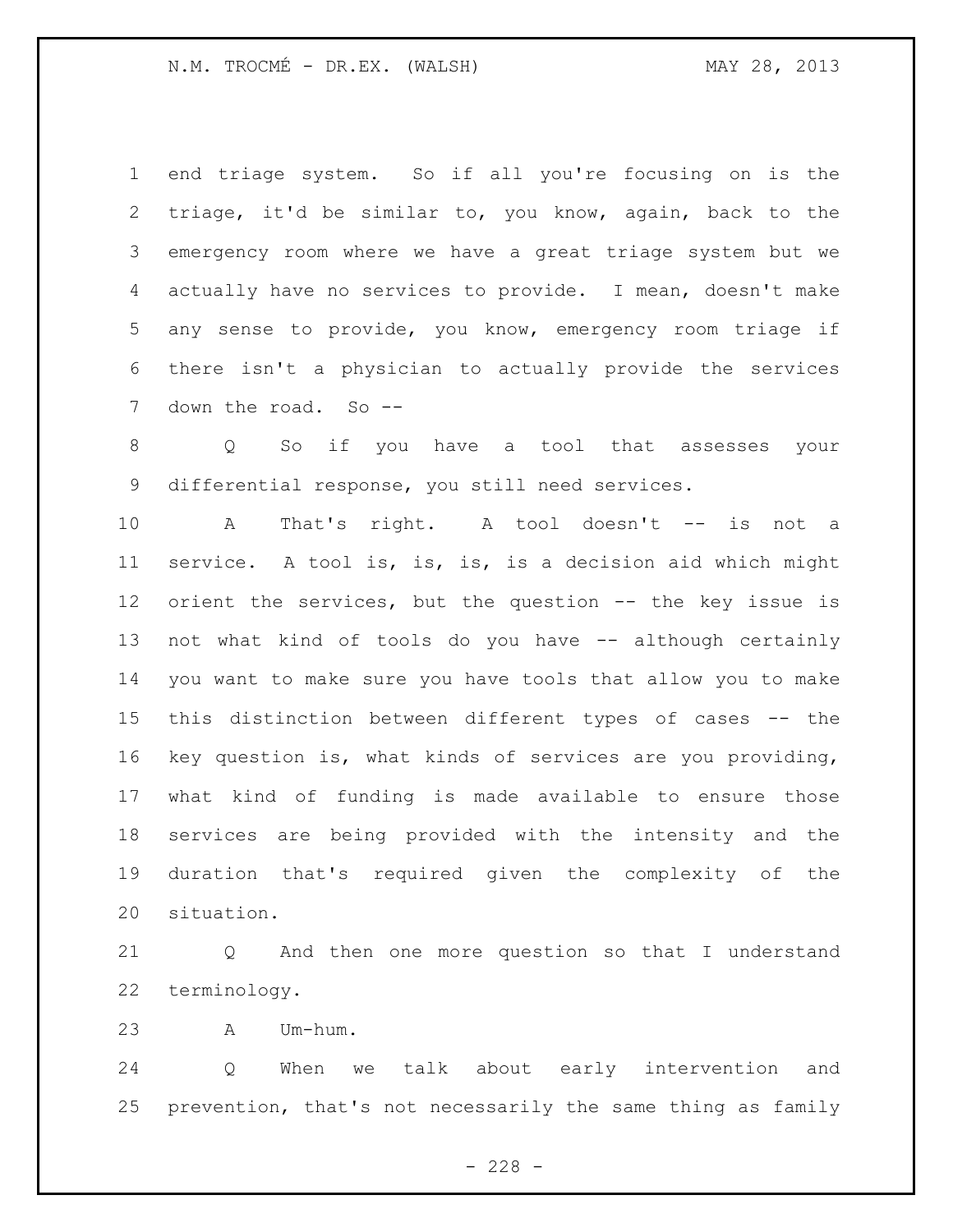enhancement in the sense that I just asked you about, of addressing chronic neglect situations. So I guess --

A Sorry -- yeah.

 Q So in looking at some of the literature that's been in our disclosure about differential response, we see a focus on early intervention and, and prevention, sometimes being used alternately with the term family enhancement. And what I'm hearing from you today is that that's not really the way that at least you are, are looking at it, that early intervention and prevention is, is preventing that chronic neglect --

A Correct.

13 Q -- and family enhancement --

- A Family -- yeah, so if the family --
- Q -- addresses the --
- 16 A -- enhancement stream --
- Q -- chronic neglect.

18 A -- is, as, as I've argued, is, is, is a service stream that requires the type of service that is appropriate to families where chronic neglect, chronic maltreatment is, is present, and these are situations that are just as devastating to the child as, you know, cases going in the protection stream. So it's not as if the family enhancement stream is a less severe one, it's just that they're different types of situations requiring a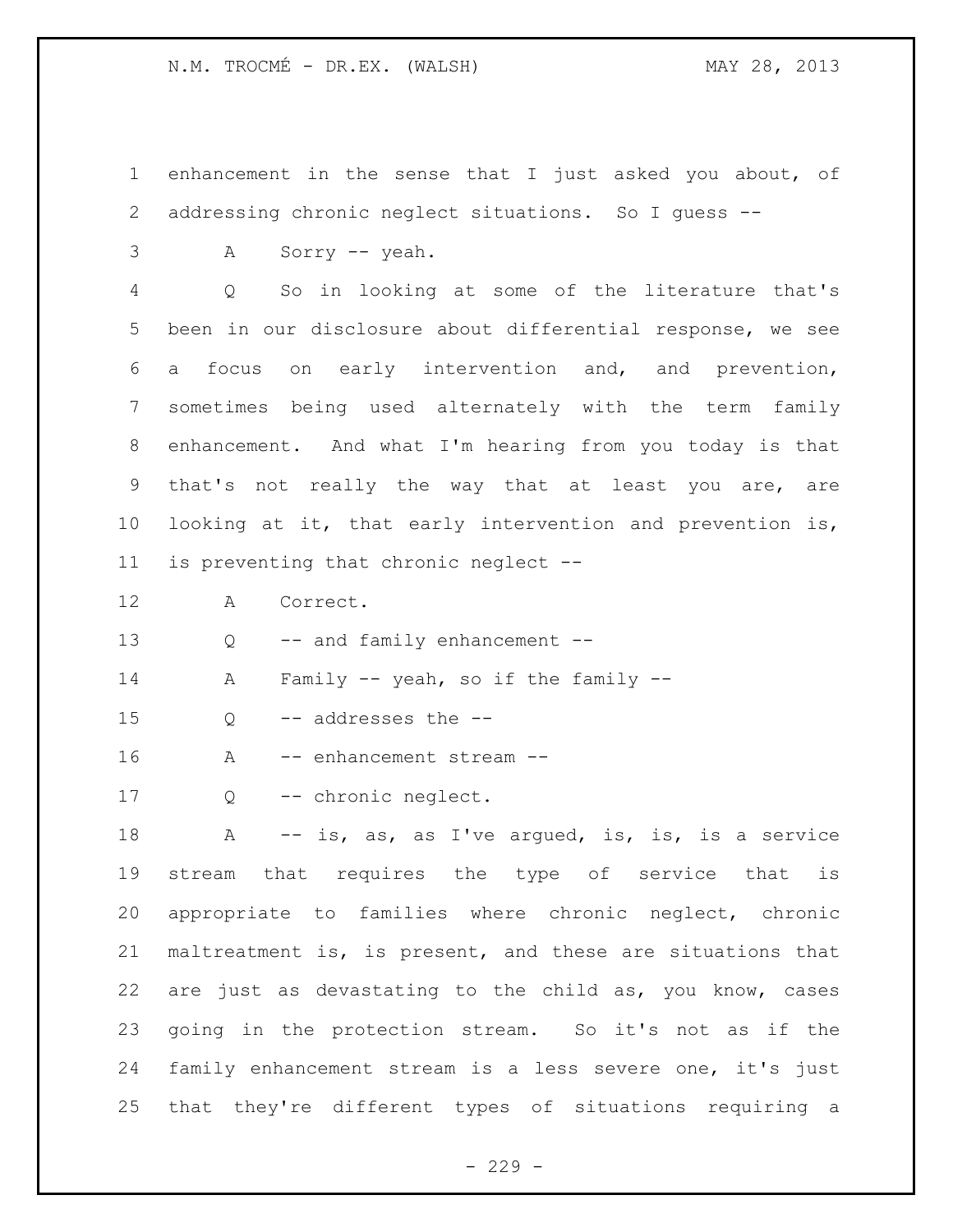different type of intervention.

| $\overline{2}$ | One isn't -- it's not a matter of prioritizing             |
|----------------|------------------------------------------------------------|
| 3              | one over the other. You need to fund both to meet the      |
| 4              | differentiated needs of those children and families in the |
| 5              | fashion that for -- you know, the child in the<br>same     |
| 6              | emergency room scenario where the concern is potential     |
| $\overline{7}$ | cancer is going to need a level of treatment that is going |
| 8              | to be very different from the child who is coming in       |
| 9              | because of an open wound.                                  |
| 10             | Q And then you also need to fund prevention and            |
| 11             | early intervention programs.                               |
| 12             | A Prevention and early intervention programs you           |
| 13             | need to fund, but they're targeting a different group of   |
| 14             | families.                                                  |
| 15             | Right.<br>Q                                                |
| 16             | And $--$<br>A                                              |
| 17             | Right.<br>Q                                                |
| 18             | You need to fund them just because they make good<br>A     |
| 19             | sense from a fiscal perspective. There's no doubt that the |
| 20             | most -- you get your biggest bang out of your intervention |
| 21             | buck if you're targeting families early, prior to these    |
| 22             | problems arising. So it's just, it's just easier to get a  |
| 23             | more dramatic effect if you're, if you're funding a        |
| 24             | prevention program, meaning a program that is preventing   |
| 25             | maltreatment from even occurring. Once maltreatment has    |

- 230 -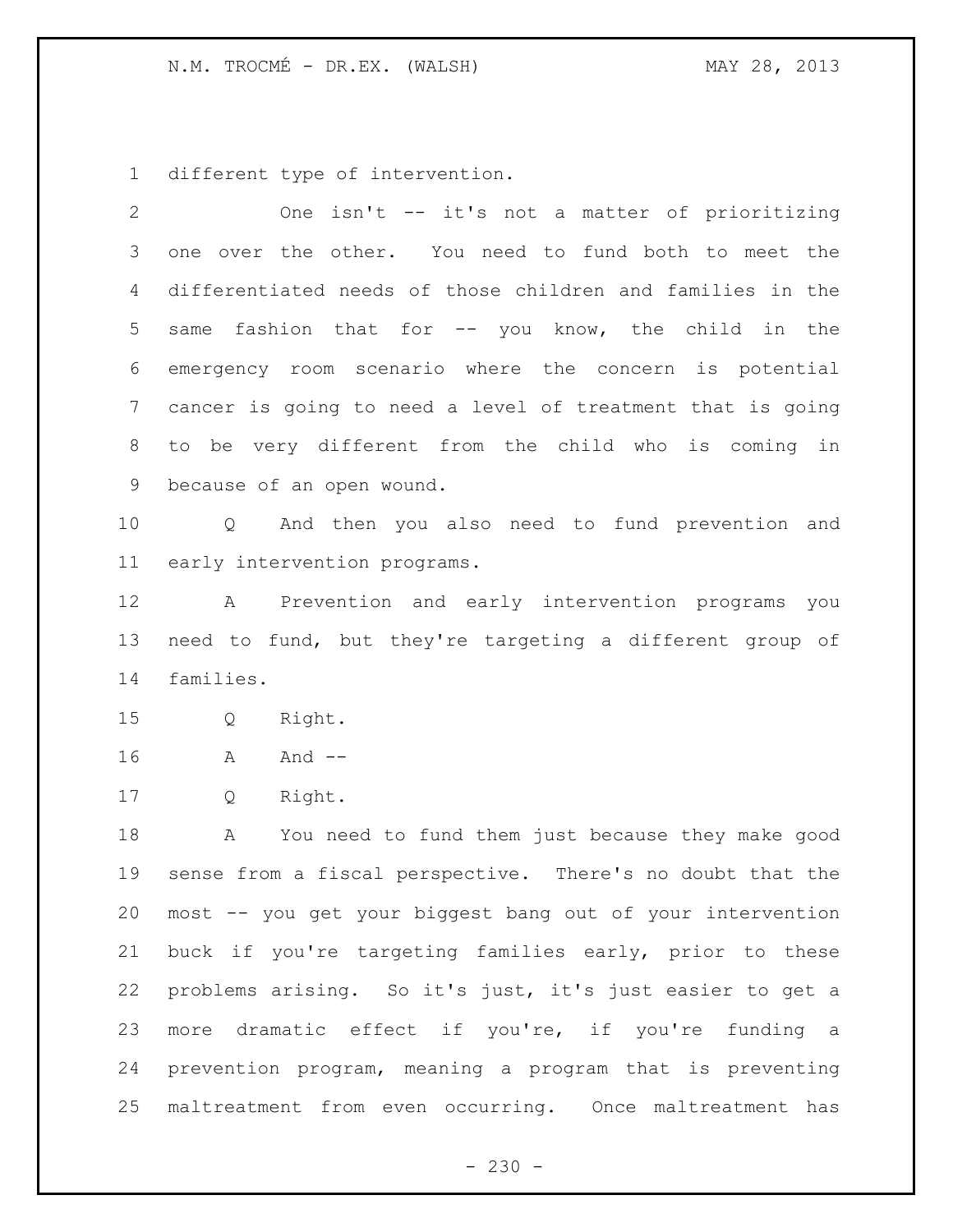occurred, these -- inevitably, situations are more complex, there's already been some damage done to the child, that parent-child relationship is one that's so much more complex and difficult to change.

 So from a fiscal perspective, it makes enormous amount of sense to be paying attention to true prevention; targeted prevention is generally where, you know, most of the literature lies in terms of efficacy, but those are different from -- just because you provide those services, we still have a number of families where problems do arise so you also need to have a service stream for situations where children have already been through abuse or neglect and where there is a need for --

```
14 Q Thank you.
```
 A -- service that either targets the prevention of the recurrence or the prevention of impairment.

| 17 |  |  |  |  |  | I think that's, that's helpful, thank you. |
|----|--|--|--|--|--|--------------------------------------------|
|----|--|--|--|--|--|--------------------------------------------|

A Okay. Okay?

Q Sure.

A So we'd like to -- should I move on then --

Q Yes.

A -- to the --

Q Yes.

A -- the outcome --

Q Please.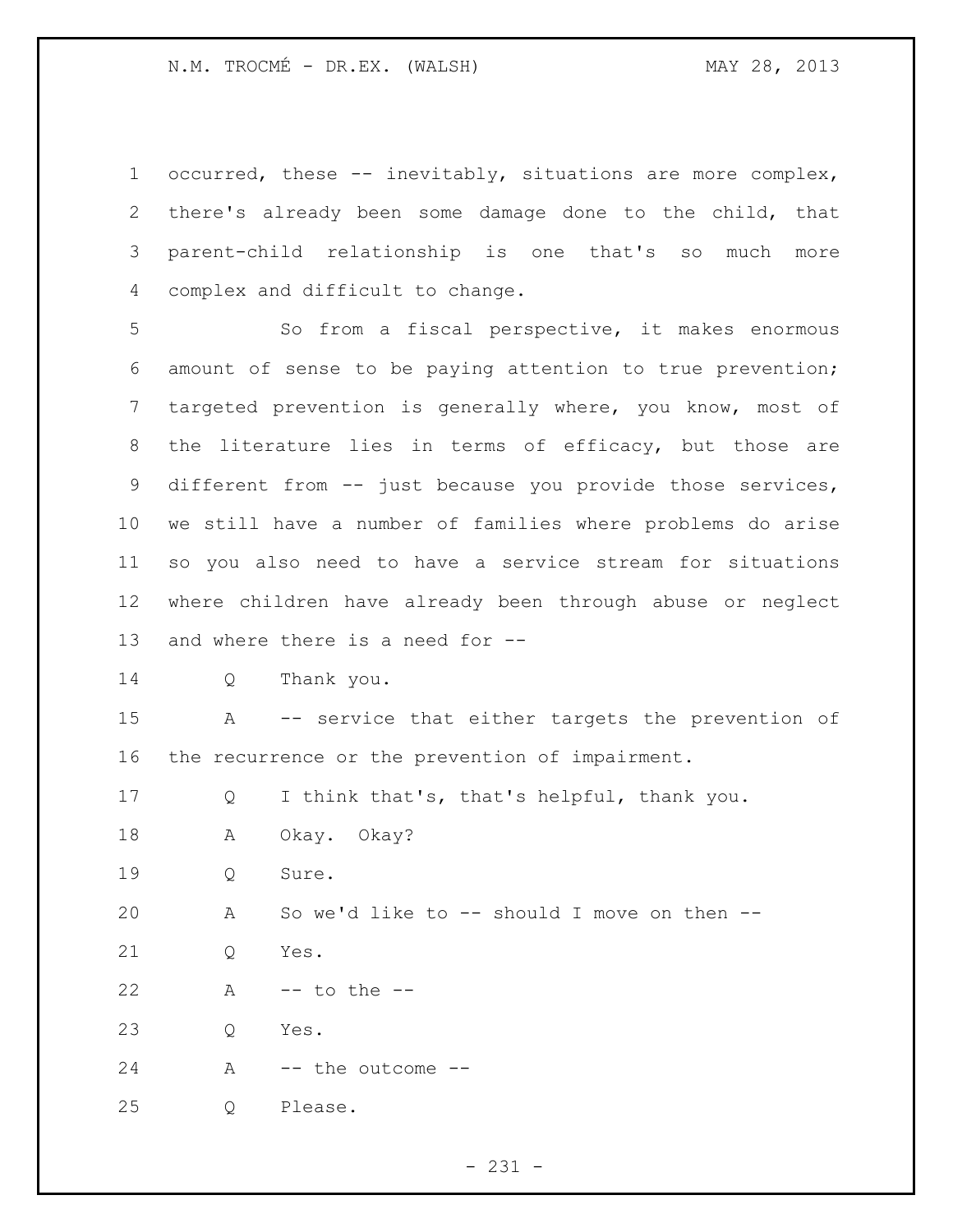A -- matrix? So this is just a bit of a change in focus. You had asked me to speak a bit about the national outcomes matrix, which was a collaborative effort of the provincial and territorial directors of child welfare who were seeking a framework for tracking outcomes for children and families.

 We initially got involved in this project a number of years ago. We started by just looking at information systems and legislation, and tried to come up with a framework that made sense given the objectives set forth in the child welfare statutes in Canada, but also tried to look for indicators that are relatively easy to get out of existing information systems or with minimal changes.

 So the -- just to note that the particular 16 outcome indicators that we describe are, are, are far from being the best, but we wanted to make sure that we started by looking at ways in which we can use existing information to provide some sense of how kids are doing. In an ideal and future world, we would be delving down into much more detail and getting richer information about how the kids themselves are doing and this will make sense in a minute when I kind of go through what some of those indicators are.

What we -- the first thing we did was just come

- 232 -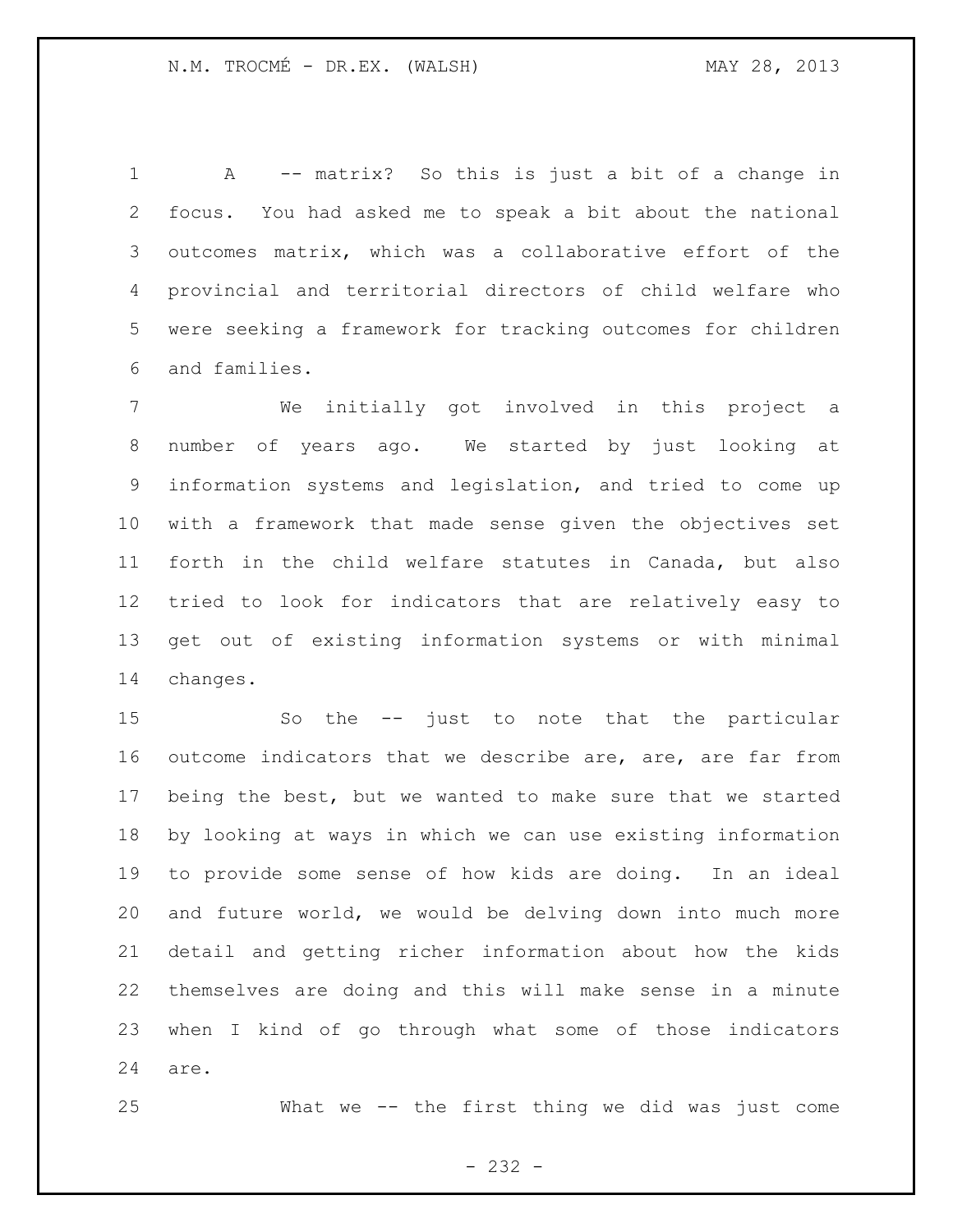up with an overall framework to clarify what is it that we want to track when we're looking at how well kids are doing in the child welfare system. And we really wanted to focus on four key domains, the first being the safety of the child; the second being their well-being; the third being for those children who end up coming -- either being placed in out-of-home care or at risk of going into out-of-care -- out-of-home care, the extent to which we can provide some sense of permanency for them; and generally, also, services that provide support to families and communities at risk.

 And so those were the four domains that we were interested in tracking. The idea was to try to come up with two or three indicators for each of the -- each domain that all provinces and territories could agree upon so that we're tracking the same information, which then has the advantage of allowing for comparisons as well across jurisdictions.

 What I'm going to do is just run through what some of those indicators are. The three criteria we used in selecting indicators was, one, that they'd be linked to one of these four objectives; two, that they'd be easily understood; and three, that they'd be measurable using available data, part of the argument there being that social workers are already spending a fair amount of time entering data into, into information systems. For us to

- 233 -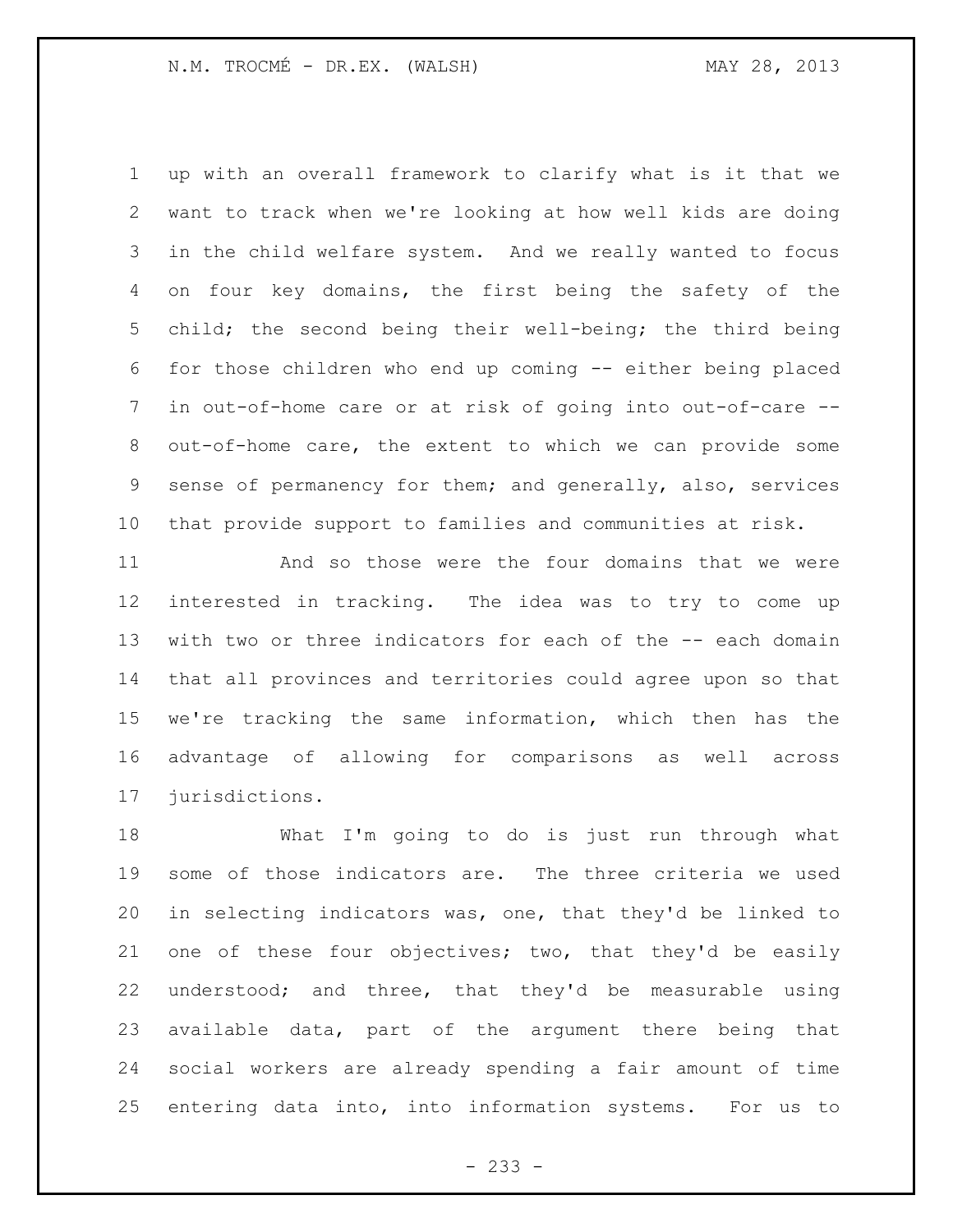turn around and say, We'd like yet more data from you, didn't seem like the right strategy. We really were trying to figure out, given the kind of information they were already entering, could we do a better job at tracking what's happening to kids, and then eventually we might be able to persuade people to enter -- to start measuring outcomes in a more extensive way, but we really wanted to try to look at what was currently available.

 What we ended up with was ten indicators that make up the national outcomes matrix. Looking at safety of the child, two key indicators we want to track -- and we've had some success in tracking, certainly, one of them, which is recurrence, so the proportion of children who are investigated and then where the case is closed and then re-opened as a result of a new concern and is -- and that concern is confirmed, so is it ten percent of cases or 80 percent of cases where there is a recurrent situation of substantiated maltreatment.

 The second indicator that we're having a little more difficulty getting information on is looking at those cases that are recurrent and the extent to which those are situations where there's been serious harm to the child. I'm still not sure why, but it's actually very difficult to get information about physical harm on -- with respect to children receiving child welfare services. Again, if you

- 234 -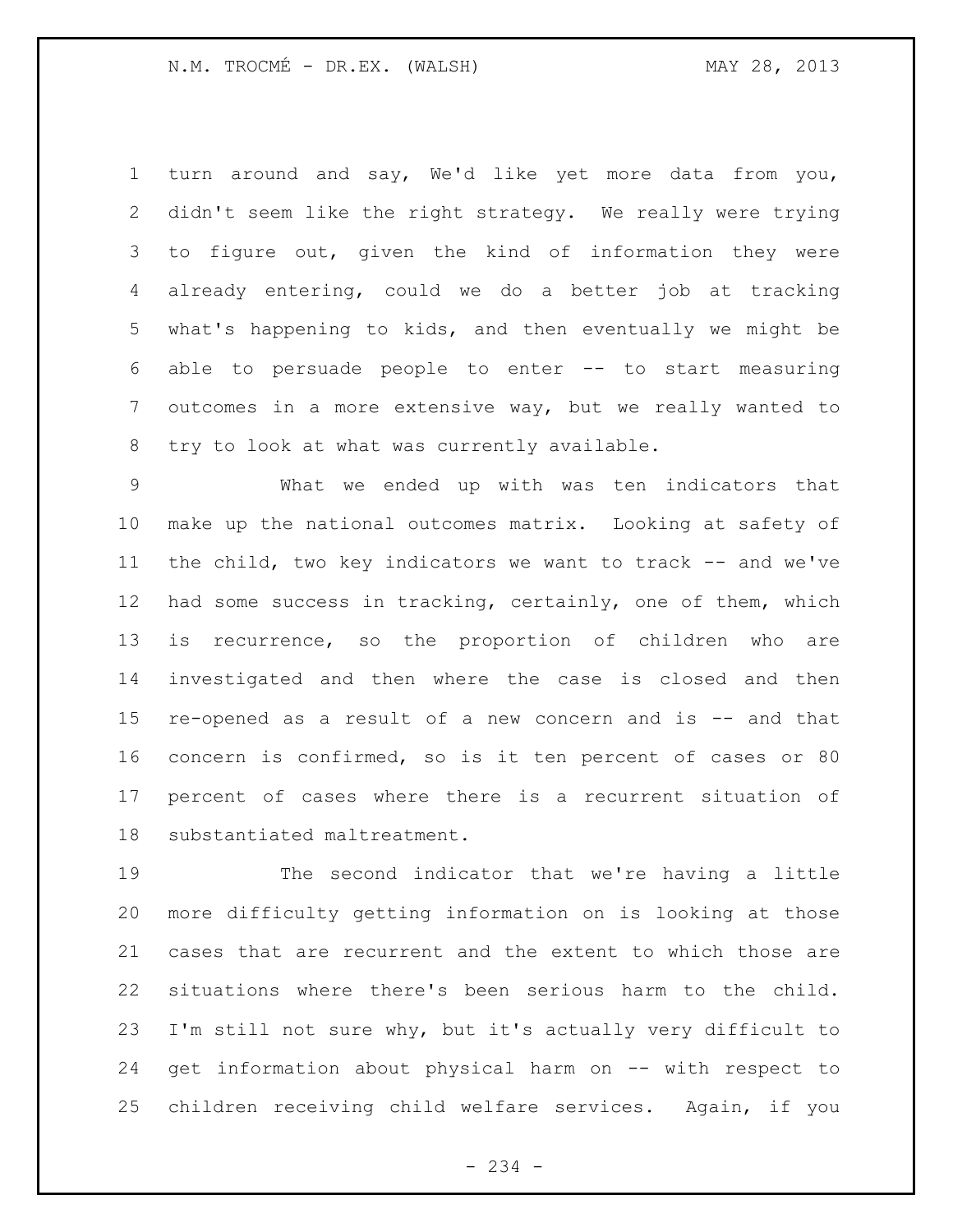go into individual files, you can get it, but to try to get that at information systems is more difficult.

 In terms of well-being, there are two indicators that we've been focusing on and this is where, ideally, in the future it would be nice to have a broader range of measures available. There, there aren't at this particular stage any standard measures of child development, for instance, that are used across Canada. So we really looked at two very crude, but good starting point, indicators.

 The first is how, how are kids doing at school, so what proportion of kids are at the grade you expect them to be at given their age, what proportion of the kids graduate from high school when you're looking at older kids.

 And secondly, what proportion of kids seem to have some kind of difficulty with behaviour, and there's a number of ways to look at that. In Quebec, we've been looking at that simply, again a very crude measure, but is the proportion of kids who end up coming into contact with the youth justice system.

 Terms of permanency, we're interested in three key indicators. The first is the rate of placement, so what proportion of children end up coming into care; the second one being, once they come into care, how often do they move; and the third being how long do they spend in

 $- 235 -$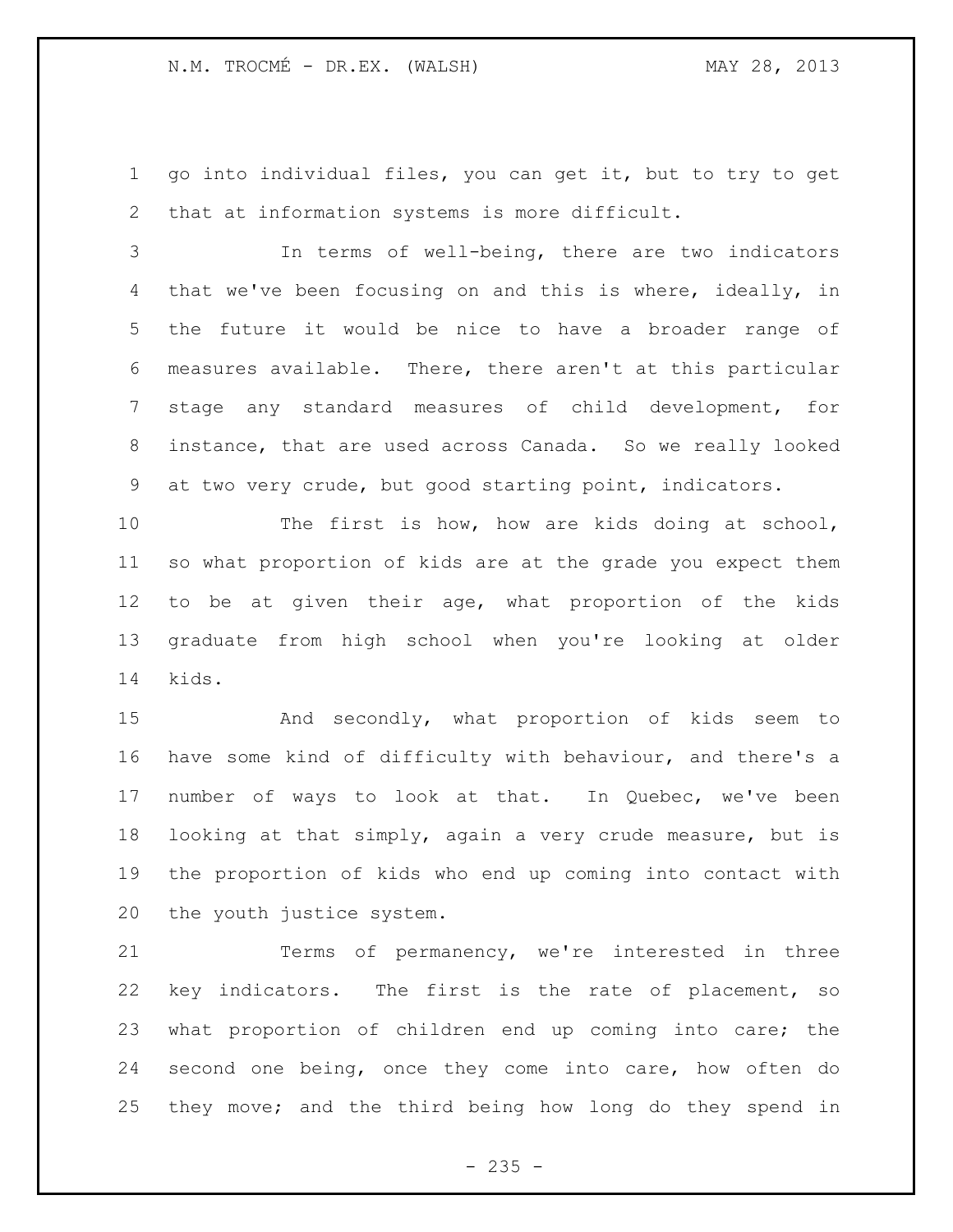temporary care prior to a permanent arrangement being made.

 Maybe I'll just make a comment (inaudible) goes on the placement and moves in care with respect to just what this particular set of indicators is about. These are not designed to be clinical indicators so we're not looking at this information at the level of the individual social worker. What we're interested in is the -- at the level of program managers, policy makers, tracking this information at the aggregate level.

10 And the, the reason I, I need to emphasize that is, for instance, looking at the rate of placement, our general assumption is that social workers -- and there's 13 pretty good evidence to support this. Social workers, when given a choice, prefer not place a child and we wouldn't want to create situations where a social worker might be thinking, My placement statistics are, are a little too high this month, and, and start not placing a child because their stats are too high. These are not meant to be guides for making decisions about individual cases. The reason a child ends up coming into care is because whatever the needs were, were not being addressed, and so you certainly wouldn't want to avoid making a placement decision when it's required.

 Likewise for moving care. Everyone can agree that, at an aggregate level, moving kids often is not good

 $-236 -$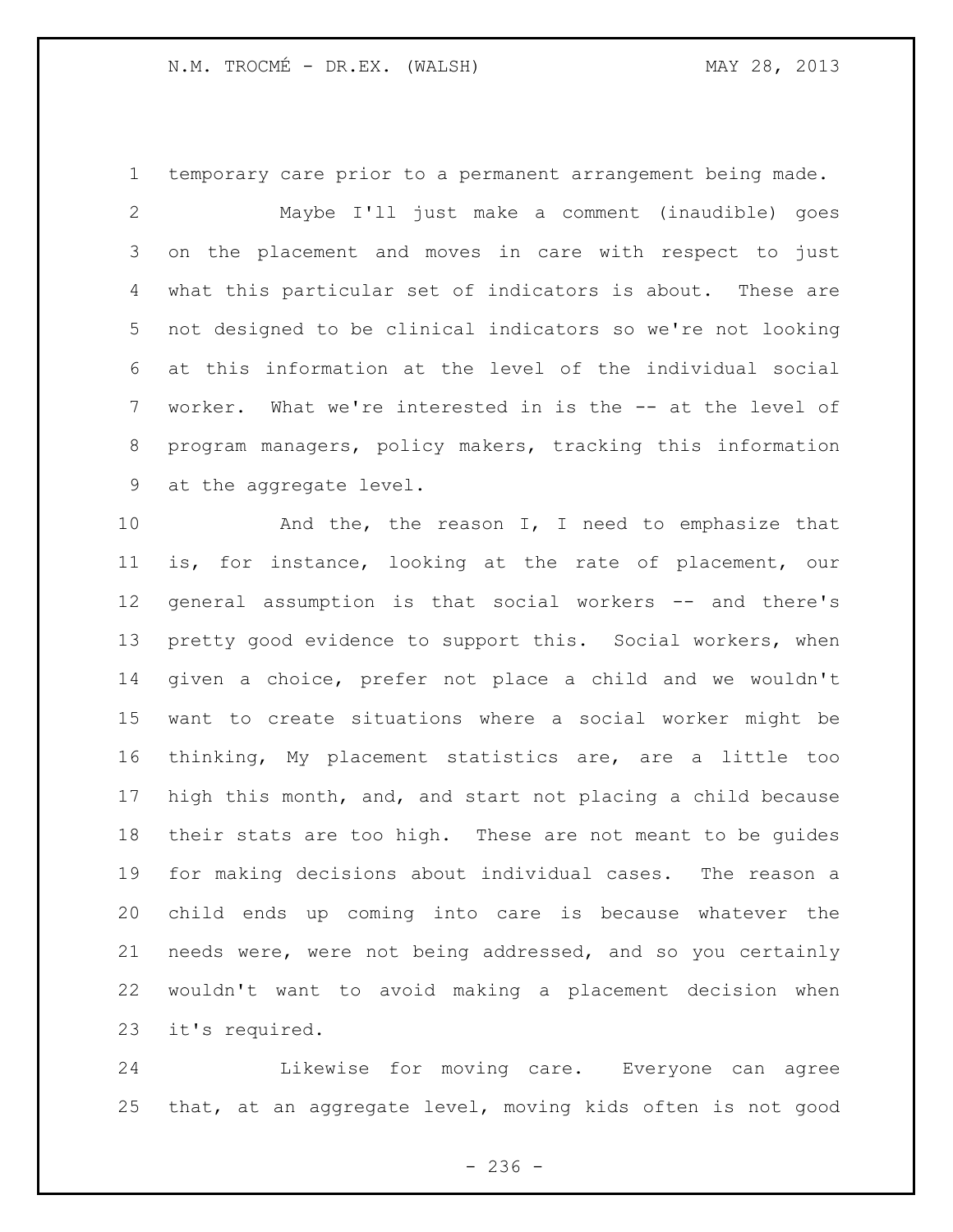for, for kids, but, generally, a child is moved in an individual situation because things have fallen apart, because there's a good reason to move the child. So it's not a set of indicators designed to guide that decision.

 On the other hand, you know, the question becomes if a child is moving often, what were the decisions on a -- upstream that weren't properly made? So was the original matching of the child or the original services put in place not the right types of services.

 Q So these are things you would expect a program manager or an assistant program manager to be tracking.

 A To be tracking. So for instance, to look at, well, you know, what proportion of kids do we end up placing in our jurisdiction compared to another jurisdiction. If we're placing a lot more, can we explain that on the basis of differences in the populations served, differences in the types of services available, or differences in the way we're practising.

 Are we moving kids more often than others or less often than others, or, as a result of a new policy, a new intervention, is there any evidence that our placement rate has gone down or that we're moving kids left off -- less often, or they're getting them into stable and permanent situations either back home or with extended family faster than before. And so that's the way these indicators should

- 237 -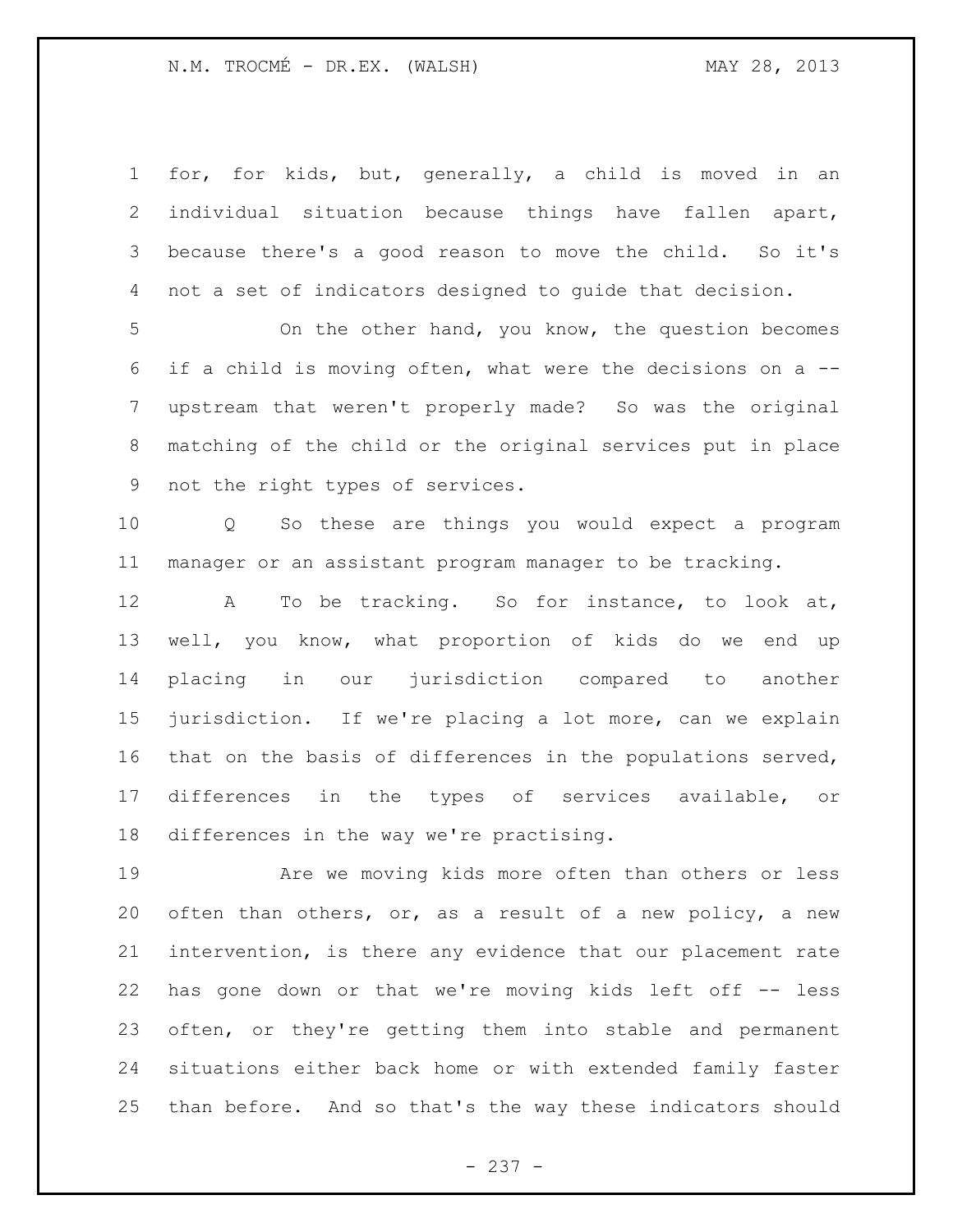be looked at.

 The final group of indicators that we look at is how often families move, so simply looking at address changes for families. Indicators, ironically, of parenting have been harder to come by. Again, it seems ironic in a child welfare system that is all about -- you know, one would think, all about child well-being and parenting that it actually is very hard to come up with, with administrative data, anyway, that is a good indicator of parenting. At this stage we've been a number of jurisdictions gathering kind of risk assessment type information, looking at a number of risk factors including substance abuse, mental health problems, so that might be one indirect way of measuring that.

 And then the last indicator which is actually particularly relevant to the current situation that we're interested in looking at and we've managed to get from a number of jurisdictions, is, broadly speaking, ethno- cultural placement matching. More specifically the one that we've been focusing on across Canada is proportion of aboriginal children placed in aboriginal homes. And we see that really as a community level indicator, not as a child level indicator.

 I'll go back to my earlier example about -- that the social workers, given the choice, would prefer not to

- 238 -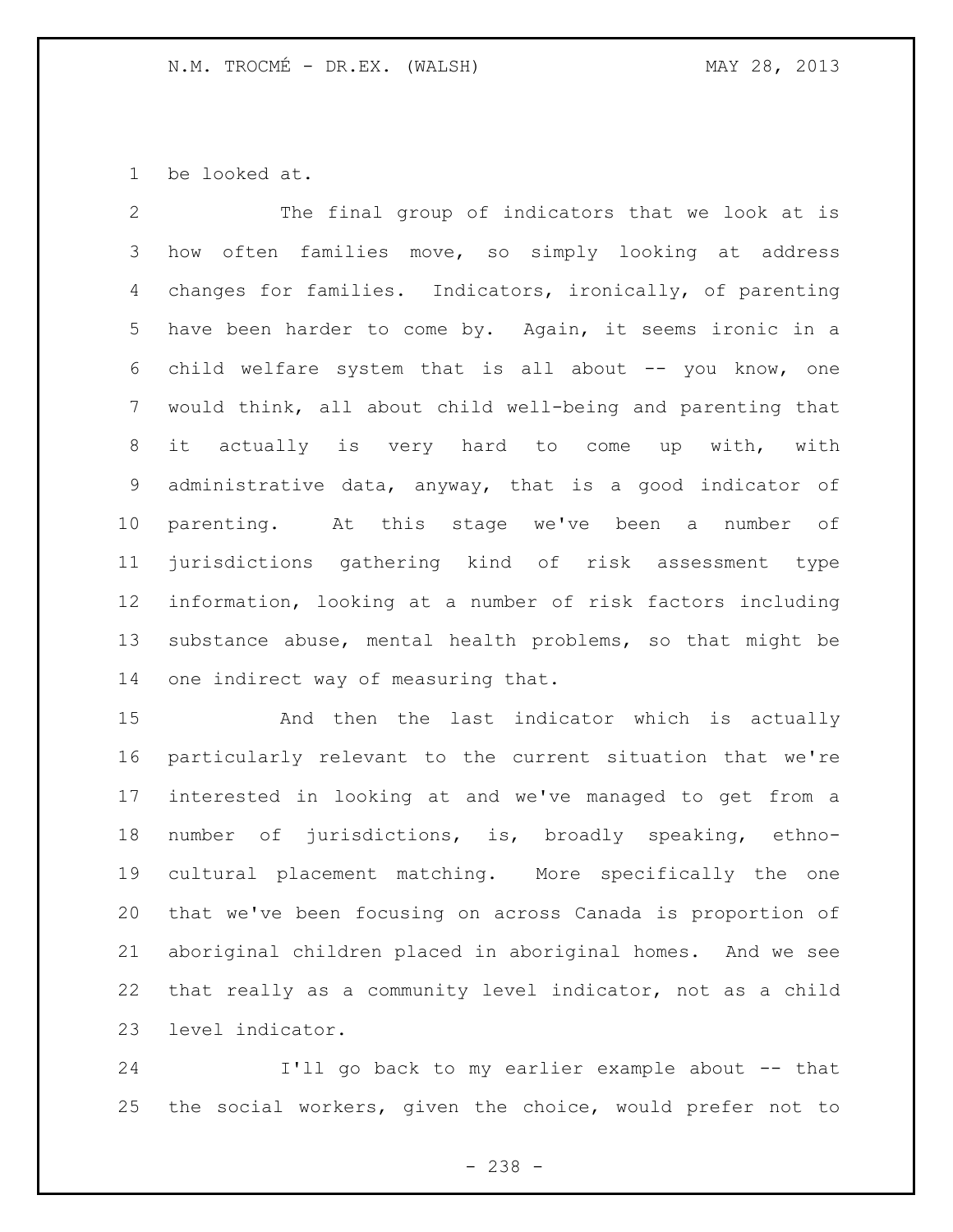remove a child. Likewise, given a choice between an aboriginal home and a non-aboriginal home, most social workers will place an aboriginal child in an aboriginal home. The problem is the lack of aboriginal foster homes. For us, what this is, is a measure of, is the extent to which child welfare agencies have successfully engaged various ethno-cultural communities -- In particular, in this case, aboriginal, and more specifically First Nations communities -- in working in partnership with them to look after their children. So this is really --

Q That's interesting.

 A That's how we present it very much as a community level indicator as opposed to a child level indicator, our assumption being that agencies that have made engagement with the community a priority will be more successful in finding alternate care arrangements for children within their community rather than having to place them outside of their community.

 So these are the ten indicators that a number of provinces and territories are currently gathering information on, with some -- more success on some, less on others. It's still at a pilot level in that we're, we're -- when we start looking at comparing them across, we're still not sure if we're comparing apples to apples or apples to oranges and so we're still kind of moving on

- 239 -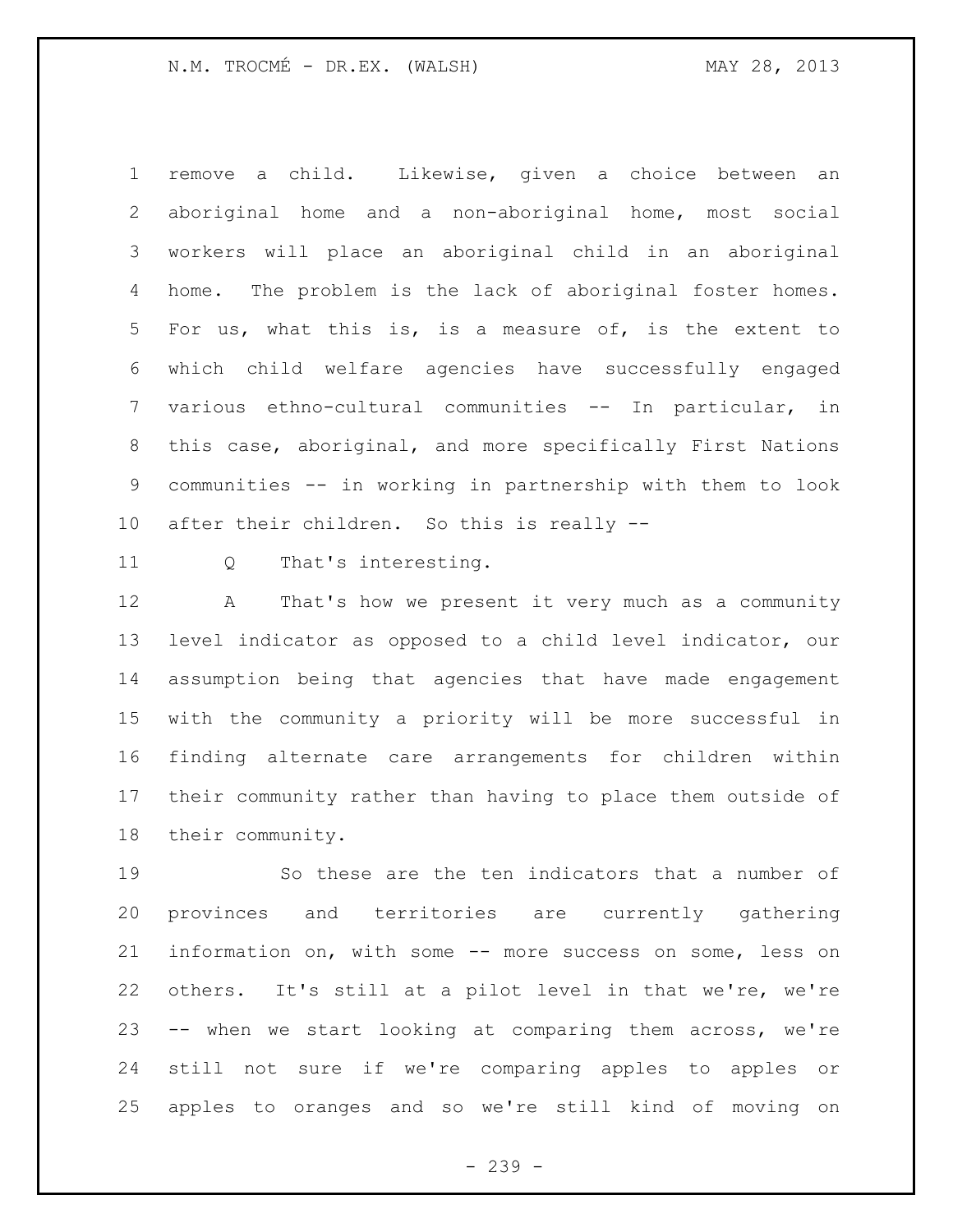N.M. TROCMÉ - DR.EX. (WALSH) MAY 28, 2013

 trying to get that information. Q And do you know, is Manitoba participating? A Yes, it is. Yeah. Q Is -- A I think that's it. Q I think that's it. A Yes. Email address and website. Q Ha. 9 THE COMMISSIONER: I noticed that. THE WITNESS: There's a fair amount of information on the website, the Child Welfare Research Portal, summarizing some of the research coming out of Canada. BY MS. WALSH: Q Now, I think during the course of, of your testimony you gave a lot of information in terms of what needs to be done to support the things that, that you say are important. Are there any other recommendations that you want to leave with the Commissioner? A Well, keeping in mind that I, I, I don't have -- I'm very far from having a full understanding of what was presented, especially during Phase 2 I don't really know the Manitoba system that well -- I mean, I have some sense 25 of it  $--$  there are  $--$  but I have seen  $--$  been  $--$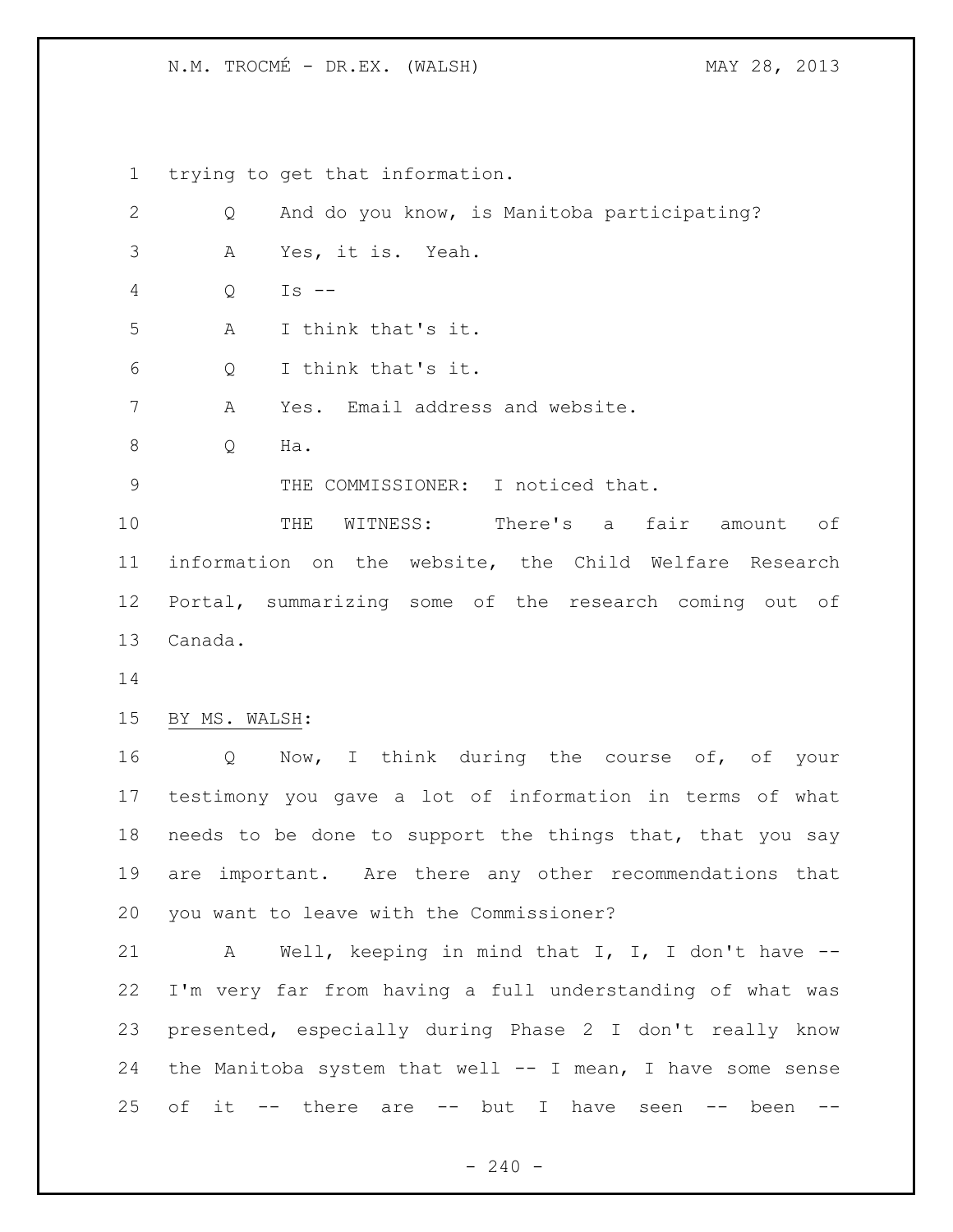participated both in the evaluation and in the development of recommendations in a number of jurisdictions so I've, I've, I've seen similar processes occur in a number of different situations.

 My -- you know, my, my general experience is that attempts to reorganize services are extremely complex and rarely bear the fruit that we would hope. Manitoba has been one of the leaders in Canada in, at least at a structural level, trying to engage First Nations community provision of First Nations services and, again, not looking 11 at the details of it, I, I would nevertheless be very hesitant to think that that pathway isn't a good one.

 Manitoba and a number of other provinces have started to head down the implementation of differential response programs, all the evaluations of differential response programs that I've seen have been positive or neutral, and I think there continues to be a very strong case for heading down that direction.

 So the idea of kind of rethinking either of those strategies would be one that, on the face of the evidence that I'm aware of, wouldn't be a direction that I would, would recommend. I, I think there are very few people right now -- well, actually, none that I can think of -- who are advocating for a move away from a differential response strategy. This is, I think, now considered to be,

- 241 -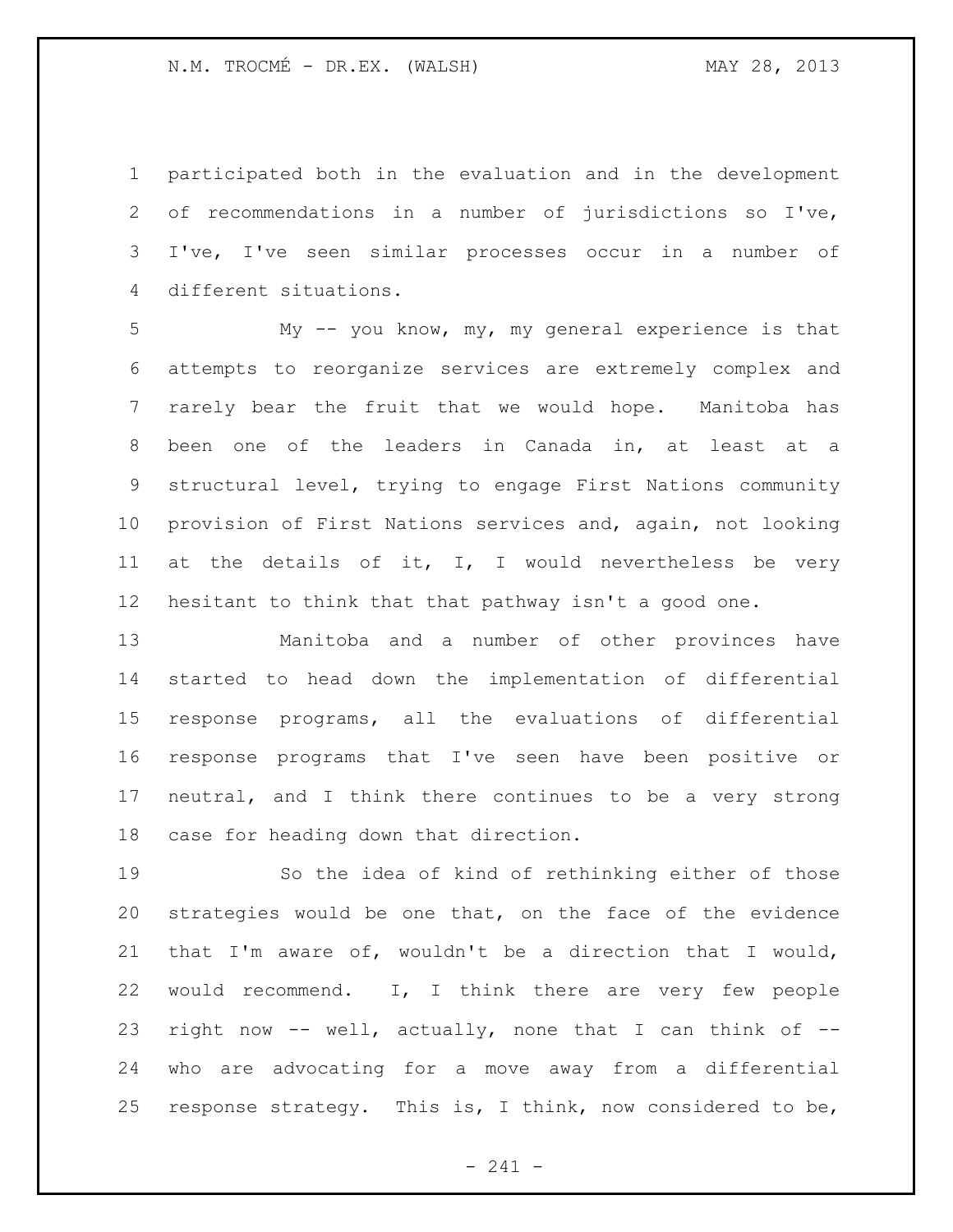really, the standard.

 The challenge is that changing who provides the services or reorganizing who provides the services and reorganizing the front-end decisions is not the same thing as providing services. And so the question to me, anyway, is, well, with all these front-end changes in the way this province and others have been reorganizing their services, what do we know about the actual services being provided? So it's not just a matter of better triage or orienting families towards one -- from one service provider to another, but the question is are we actually providing something more than a reporting and investigation service. Are we actually providing some kind of ongoing service?

14 And this, I think, has been the area that a number of us have been very concerned about, generally, looking at child welfare systems. And I don't mean to be overly negative, but I think really one of the burning questions that we have to face in looking at child welfare systems is to ask ourselves to what extent we have evidence that we're, in fact, doing more good than harm.

 And this becomes an issue when you look at the impact, for instance, of an investigation and reporting, reporting and an investigation on many families. In a number of situations, a report to child welfare ends up leading to a loss of services, not a gain of services. The

 $- 242 -$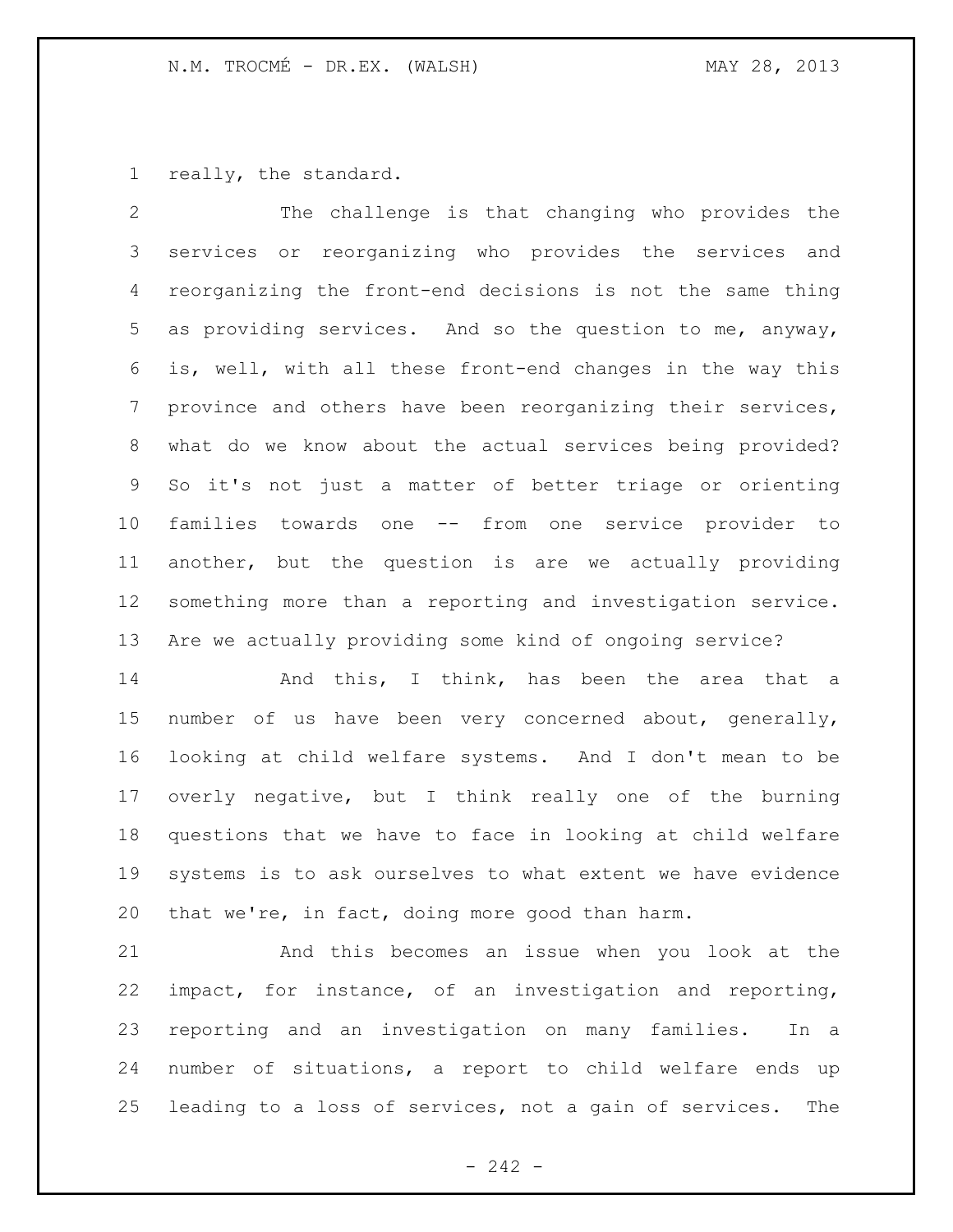N.M. TROCMÉ - DR.EX. (WALSH) MAY 28, 2013

 public health nurse, the physician, the teacher who makes the report, usually, in making that report, ends up losing their relationship with that family. And that's rarely replaced with a service response that is commensurate or better than that original relationship. So this is a real challenge with respect to how child welfare systems end up working with communities.

 We can't be asking professionals to be referring to child welfare systems, to be reporting cases, if we can't assure them that that report will actually lead to a gain in services, to better services, to more intense services, to something more than they can be doing. And this, I think, is one of the crises facing child welfare, not only in Manitoba but in, in many jurisdictions, which is that we focused so much historically of our energy on mandatory reporting and investigation, and we haven't given as much consideration to what we actually provide after that investigation.

 There is actually a dearth of evaluated programs in Canada looking at the efficacy of treatment services for children and families who have been referred to child welfare. And that's really the question that we need to be asking ourselves, is, you know, beyond the triage, do we actually have -- you know, is this kind of a Wizard of Oz situation where there's nothing much behind.

 $-243 -$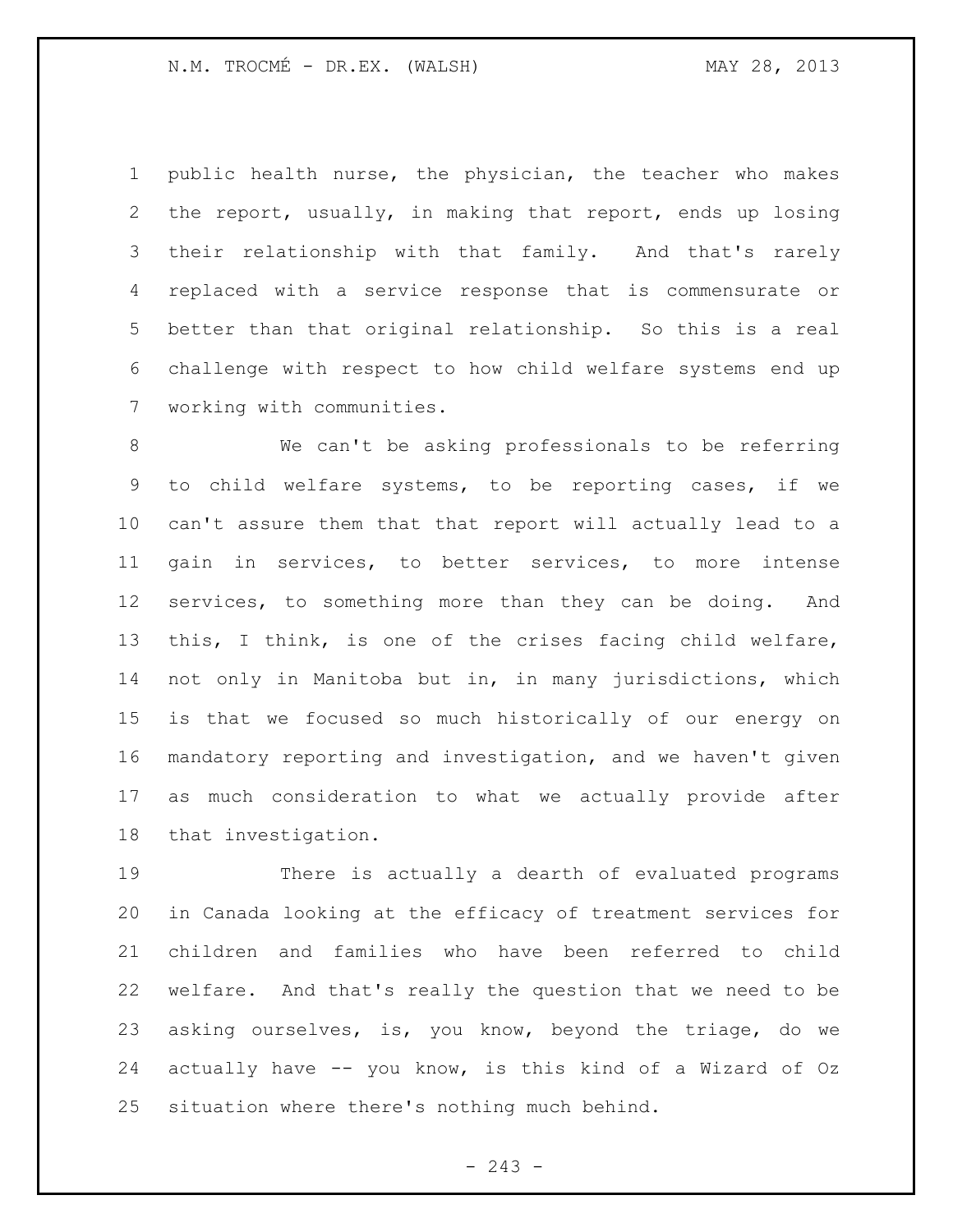1 I'm, I'm being overly dramatic in my presentation. I've worked in child welfare for a long time, I know how hard people work for these families, but if you don't have the tools and the resources to provide the intensity of services required, I think it's questionable as to whether or not, given this incredible expansion in child welfare services -- we've gone from about 100,000 investigations in Canada to over 200,000 in a decade and that's a pretty dramatic expansion, but I see very little evidence that the actual service response has kept pace with the dramatic increase in reports, and that, really, to me, is the key question, is, what kind of a sustained, intense services are available to these children and families.

 These are the most vulnerable children in Canada, these are some of the most complex families to work with, and it's not just a reorganization of the front end of the child welfare system that's going to make a difference. What's going to make a difference is what kind of services are provided in the long term.

 There is some evidence with respect to which types of, of interventions are effective. The vast majority of the interventions we provide, we actually have very little evidence base for, and this, to me, is where we need to be focusing our energy, is what services are we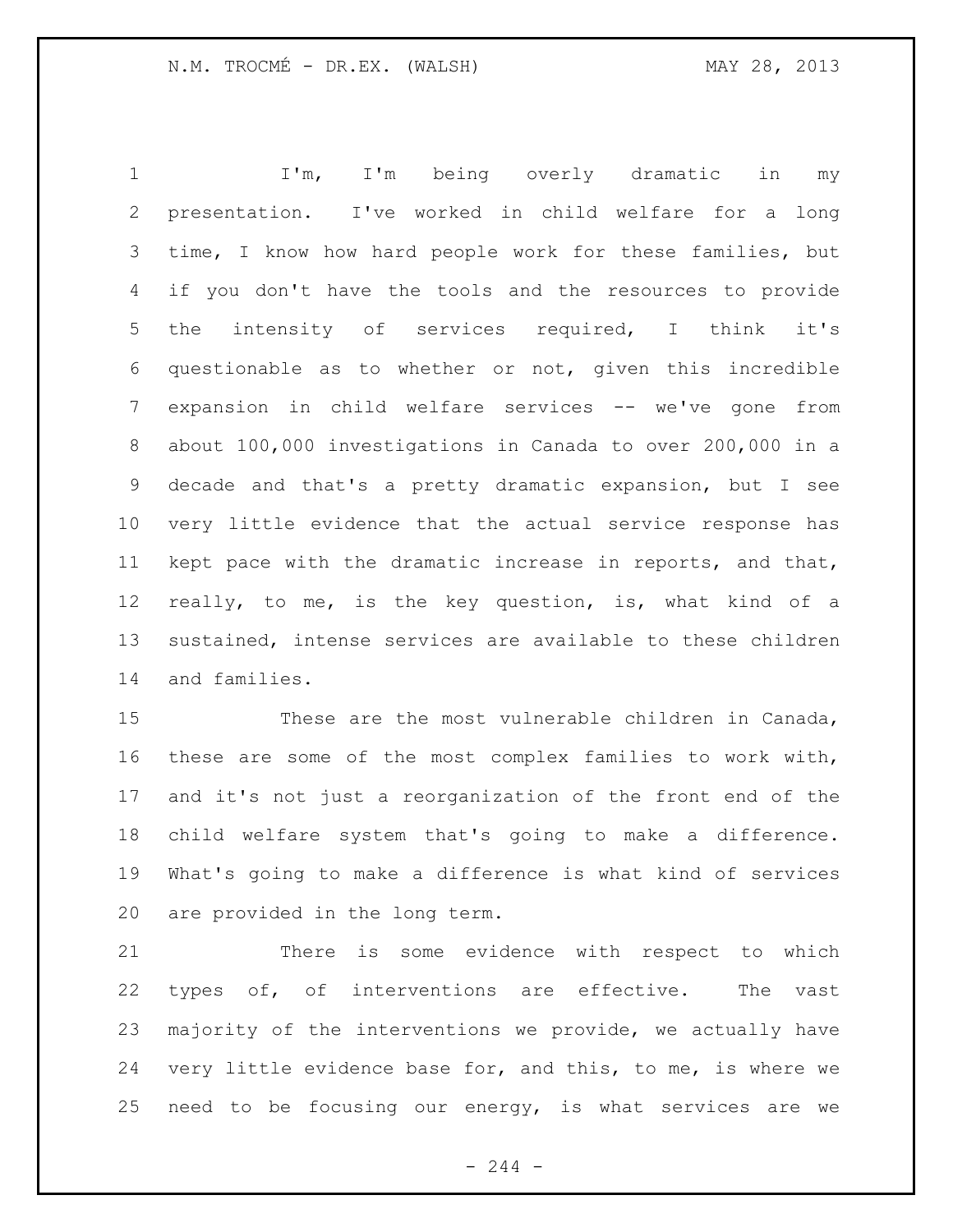N.M. TROCMÉ - DR.EX. (WALSH) MAY 28, 2013

 providing with what intensity, what kind of resources are available to support those services, and what kind of evidence do we have that those services are effective. MS. WALSH: Thank you. THE WITNESS: Tall order, but anyway, you asked me. MS. WALSH: I did. 8 THE COMMISSIONER: Any of your colleagues have questions? MS. WALSH: They didn't earlier, but ... 11 THE COMMISSIONER: No, well, I quess not. Well, then we can thank you, Dr. Trocmé, very much for your time and your professionalism in presenting this evidence to us. It be considerable assistance to us. 15 THE WITNESS: Thank you, Mr. Commissioner. Thanks for the opportunity. 17 THE COMMISSIONER: Thank you very much. 18 MS. WALSH: Thank you. 19 THE WITNESS: Thank you. THE COMMISSIONER: All right. So we'll let you go. (WITNESS EXCUSED) THE COMMISSIONER: And we'll agree to resume at

 $- 245 -$